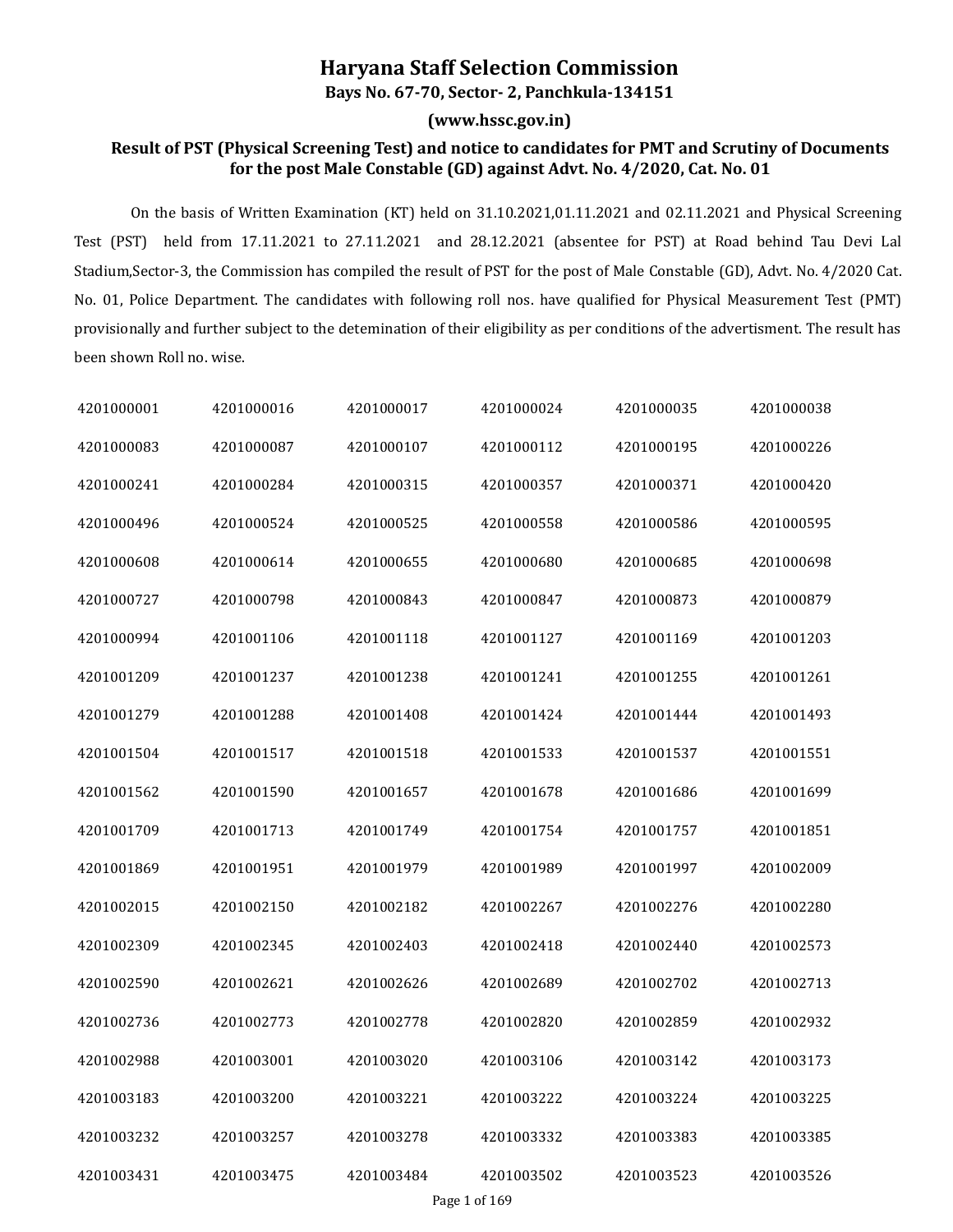| 4201003527 | 4201003548 | 4201003596 | 4201003616 | 4201003619 | 4201003629 |
|------------|------------|------------|------------|------------|------------|
| 4201003630 | 4201003674 | 4201003715 | 4201003752 | 4201003892 | 4201003922 |
| 4201003940 | 4201003972 | 4201003974 | 4201004000 | 4201004002 | 4201004021 |
| 4201004028 | 4201004037 | 4201004042 | 4201004050 | 4201004113 | 4201004119 |
| 4201004124 | 4201004159 | 4201004202 | 4201004229 | 4201004269 | 4201004270 |
| 4201004292 | 4201004309 | 4201004344 | 4201004356 | 4201004360 | 4201004367 |
| 4201004373 | 4201004434 | 4201004436 | 4201004438 | 4201004442 | 4201004472 |
| 4201004497 | 4201004529 | 4201004706 | 4201004722 | 4201004723 | 4201004730 |
| 4201004765 | 4201004791 | 4201004836 | 4201004852 | 4201004865 | 4201004913 |
| 4201004920 | 4201004953 | 4201004977 | 4201004983 | 4201004986 | 4201004995 |
| 4201005024 | 4201005106 | 4201005155 | 4201005209 | 4201005211 | 4201005235 |
| 4201005288 | 4201005372 | 4201005385 | 4201005415 | 4201005541 | 4201005651 |
| 4201005657 | 4201005707 | 4201005824 | 4201005969 | 4201005986 | 4201005989 |
| 4201005993 | 4201006004 | 4201006017 | 4201006066 | 4201006072 | 4201006186 |
| 4201006199 | 4201006220 | 4201006302 | 4201006372 | 4201006378 | 4201006397 |
| 4201006419 | 4201006427 | 4201006430 | 4201006437 | 4201006463 | 4201006472 |
| 4201006506 | 4201006544 | 4201006549 | 4201006554 | 4201006579 | 4201006661 |
| 4201006681 | 4201006707 | 4201006712 | 4201006818 | 4201006828 | 4201006866 |
| 4201006867 | 4201006909 | 4201006935 | 4201006945 | 4201006957 | 4201006959 |
| 4201007036 | 4201007056 | 4201007085 | 4201007135 | 4201007141 | 4201007151 |
| 4201007180 | 4201007185 | 4201007189 | 4201007211 | 4201007233 | 4201007238 |
| 4201007263 | 4201007290 | 4201007320 | 4201007328 | 4201007381 | 4201007394 |
| 4201007525 | 4201007532 | 4201007542 | 4201007545 | 4201007577 | 4201007578 |
| 4201007589 | 4201007633 | 4201007637 | 4201007651 | 4201007734 | 4201007736 |
| 4201007773 | 4201007786 | 4201007826 | 4201007869 | 4201007990 | 4201007996 |
| 4201008012 | 4201008043 | 4201008048 | 4201008126 | 4201008148 | 4201008163 |
| 4201008243 | 4201008263 | 4201008298 | 4201008325 | 4201008373 | 4201008407 |
| 4201008538 | 4201008562 | 4201008595 | 4201008596 | 4201008620 | 4201008676 |
| 4201008679 | 4201008694 | 4201008711 | 4201008851 | 4201008856 | 4201008876 |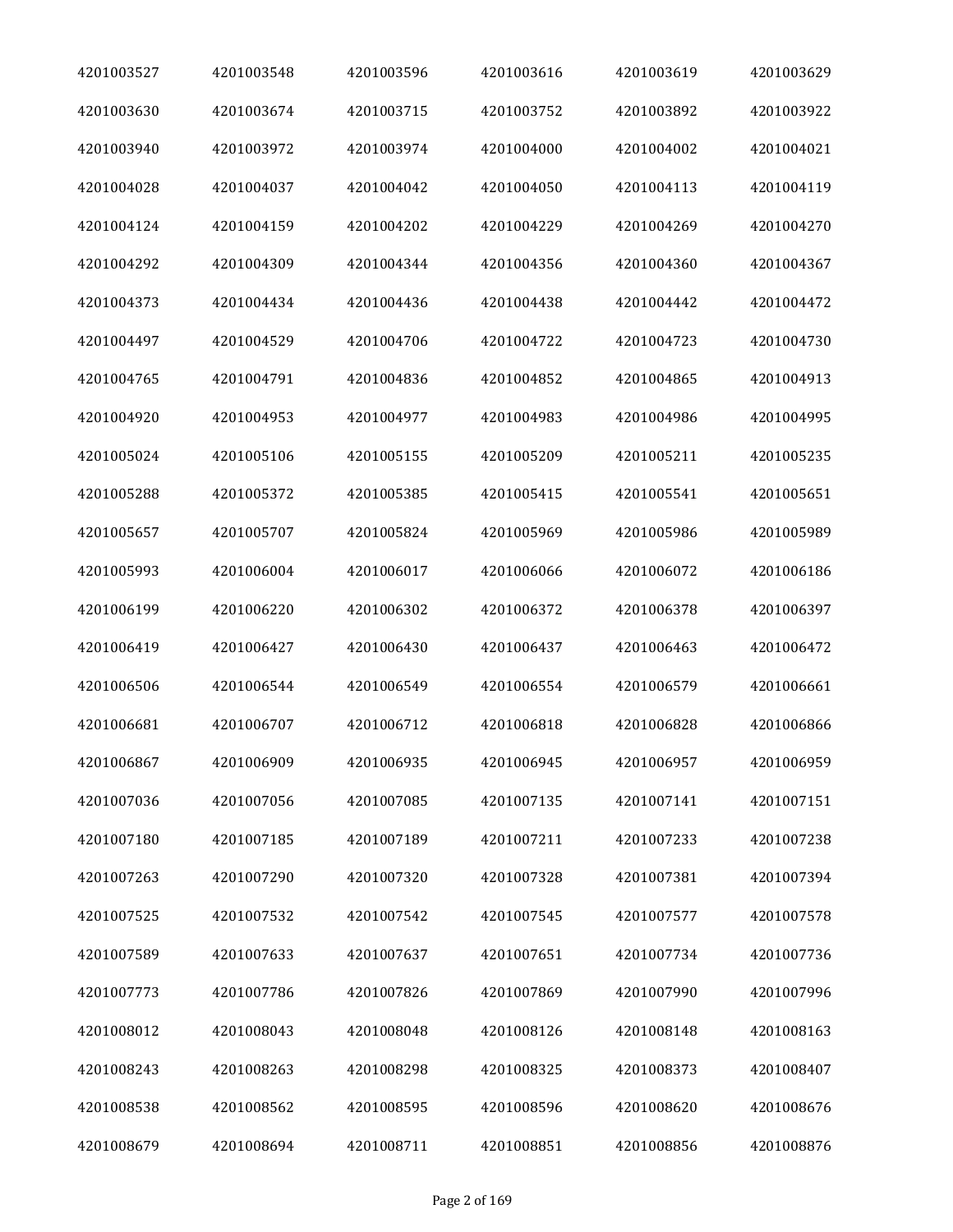| 4201008933 | 4201008935 | 4201008958 | 4201008965 | 4201008972 | 4201008983 |
|------------|------------|------------|------------|------------|------------|
| 4201008990 | 4201009003 | 4201009028 | 4201009121 | 4201009159 | 4201009195 |
| 4201009204 | 4201009249 | 4201009257 | 4201009266 | 4201009273 | 4201009285 |
| 4201009292 | 4201009294 | 4201009301 | 4201009317 | 4201009328 | 4201009339 |
| 4201009353 | 4201009407 | 4201009414 | 4201009419 | 4201009431 | 4201009432 |
| 4201009464 | 4201009530 | 4201009581 | 4201009602 | 4201009616 | 4201009719 |
| 4201009724 | 4201009731 | 4201009744 | 4201009751 | 4201009758 | 4201009801 |
| 4201009804 | 4201009834 | 4201009870 | 4201009944 | 4201010042 | 4201010066 |
| 4201010096 | 4201010138 | 4201010143 | 4201010207 | 4201010219 | 4201010233 |
| 4201010251 | 4201010262 | 4201010277 | 4201010337 | 4201010365 | 4201010376 |
| 4201010380 | 4201010394 | 4201010404 | 4201010419 | 4201010432 | 4201010435 |
| 4201010441 | 4201010565 | 4201010573 | 4201010592 | 4201010648 | 4201010663 |
| 4201010706 | 4201010711 | 4201010712 | 4201010716 | 4201010728 | 4201010772 |
| 4201010856 | 4201010883 | 4201010887 | 4201010920 | 4201010957 | 4201010978 |
| 4201011010 | 4201011032 | 4201011040 | 4201011094 | 4201011101 | 4201011124 |
| 4201011214 | 4201011246 | 4201011255 | 4201011264 | 4201011292 | 4201011320 |
| 4201011333 | 4201011337 | 4201011384 | 4201011391 | 4201011413 | 4201011470 |
| 4201011475 | 4201011503 | 4201011518 | 4201011525 | 4201011543 | 4201011586 |
| 4201011610 | 4201011613 | 4201011629 | 4201011641 | 4201011646 | 4201011656 |
| 4201011729 | 4201011738 | 4201011768 | 4201011784 | 4201011809 | 4201011816 |
| 4201011825 | 4201011831 | 4201011872 | 4201011878 | 4201011934 | 4201011953 |
| 4201011961 | 4201012053 | 4201012084 | 4201012100 | 4201012101 | 4201012135 |
| 4201012225 | 4201012266 | 4201012312 | 4201012402 | 4201012404 | 4201012458 |
| 4201012531 | 4201012550 | 4201012623 | 4201012628 | 4201012651 | 4201012663 |
| 4201012681 | 4201012695 | 4201012718 | 4201012731 | 4201012733 | 4201012783 |
| 4201012863 | 4201012878 | 4201012950 | 4201012951 | 4201012982 | 4201013003 |
| 4201013019 | 4201013106 | 4201013178 | 4201013210 | 4201013214 | 4201013223 |
| 4201013237 | 4201013254 | 4201013259 | 4201013280 | 4201013388 | 4201013454 |
| 4201013479 | 4201013498 | 4201013515 | 4201013540 | 4201013669 | 4201013682 |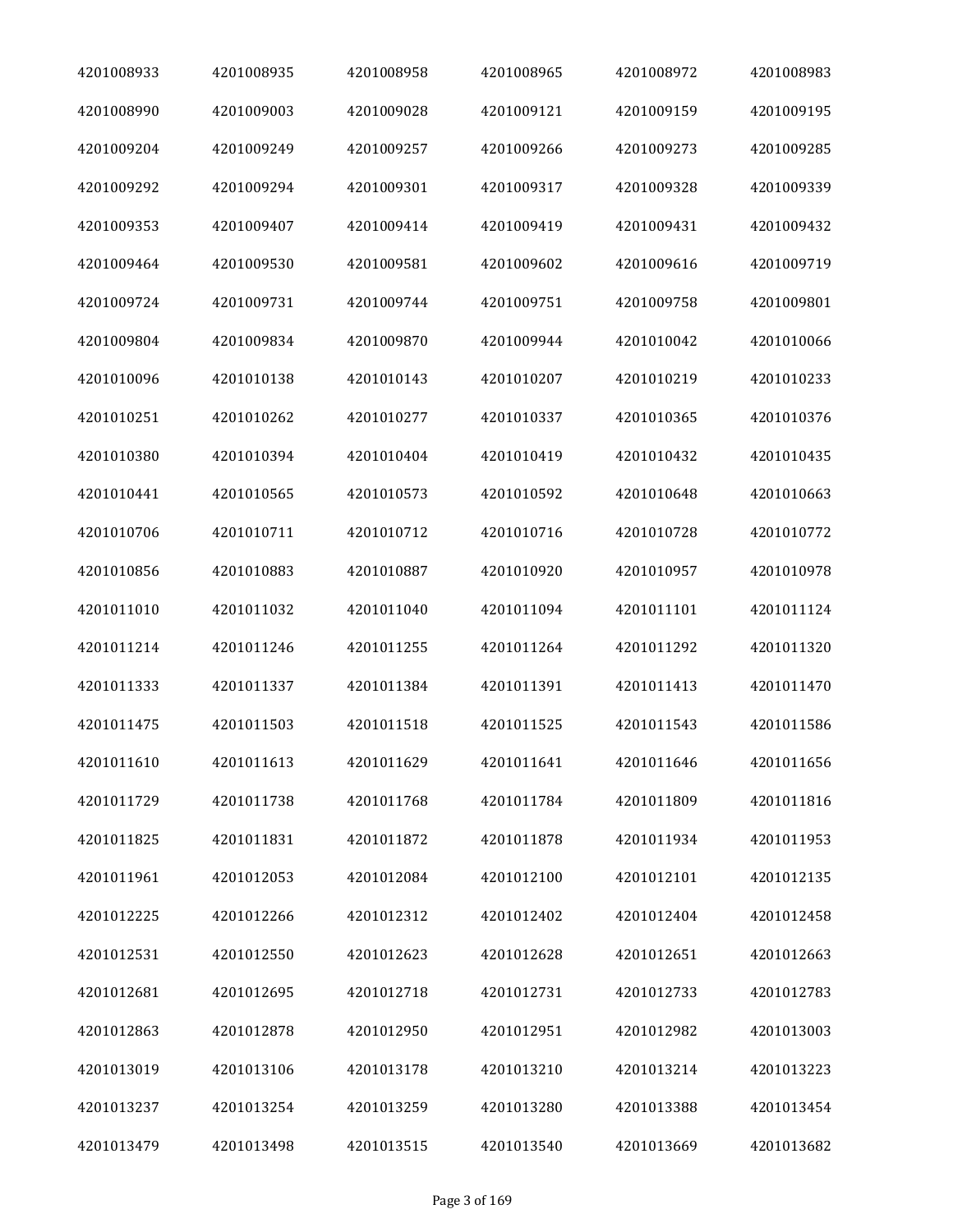| 4201013707 | 4201013740 | 4201013745 | 4201013764 | 4201013766 | 4201013768 |
|------------|------------|------------|------------|------------|------------|
| 4201013777 | 4201013899 | 4201013910 | 4201013933 | 4201013974 | 4201013975 |
| 4201013987 | 4201014006 | 4201014021 | 4201014093 | 4201014131 | 4201014132 |
| 4201014246 | 4201014271 | 4201014317 | 4201014389 | 4201014457 | 4201014463 |
| 4201014477 | 4201014480 | 4201014493 | 4201014621 | 4201014634 | 4201014669 |
| 4201014677 | 4201014698 | 4201014713 | 4201014727 | 4201014770 | 4201014778 |
| 4201014786 | 4201014850 | 4201014897 | 4201014913 | 4201014923 | 4201014984 |
| 4201014999 | 4201015146 | 4201015156 | 4201015157 | 4201015196 | 4201015252 |
| 4201015272 | 4201015302 | 4201015323 | 4201015393 | 4201015413 | 4201015450 |
| 4201015473 | 4201015538 | 4201015544 | 4201015600 | 4201015679 | 4201015681 |
| 4201015715 | 4201015840 | 4201015918 | 4201015938 | 4201015971 | 4201015980 |
| 4201016058 | 4201016061 | 4201016068 | 4201016100 | 4201016106 | 4201016186 |
| 4201016229 | 4201016239 | 4201016281 | 4201016302 | 4201016389 | 4201016404 |
| 4201016427 | 4201016438 | 4201016516 | 4201016534 | 4201016540 | 4201016552 |
| 4201016654 | 4201016694 | 4201016704 | 4201016723 | 4201016742 | 4201016759 |
| 4201016763 | 4201016792 | 4201016811 | 4201016815 | 4201016829 | 4201016836 |
| 4201016845 | 4201017008 | 4201017027 | 4201017045 | 4201017048 | 4201017069 |
| 4201017116 | 4201017141 | 4201017232 | 4201017296 | 4201017350 | 4201017351 |
| 4201017381 | 4201017426 | 4201017448 | 4201017465 | 4201017530 | 4201017600 |
| 4201017622 | 4201017624 | 4201017627 | 4201017677 | 4201017697 | 4201017719 |
| 4201017761 | 4201017772 | 4201017792 | 4201017834 | 4201017946 | 4201017948 |
| 4201017949 | 4201017955 | 4201017985 | 4201018041 | 4201018049 | 4201018053 |
| 4201018089 | 4201018119 | 4201018127 | 4201018132 | 4201018136 | 4201018170 |
| 4201018222 | 4201018234 | 4201018244 | 4201018246 | 4201018279 | 4201018281 |
| 4201018294 | 4201018302 | 4201018304 | 4201018358 | 4201018368 | 4201018371 |
| 4201018388 | 4201018404 | 4201018413 | 4201018433 | 4201018486 | 4201018569 |
| 4201018574 | 4201018586 | 4201018595 | 4201018644 | 4201018682 | 4201018693 |
| 4201018717 | 4201018735 | 4201018751 | 4201018783 | 4201018808 | 4201018809 |
| 4201018865 | 4201018931 | 4201019000 | 4201019009 | 4201019037 | 4201019088 |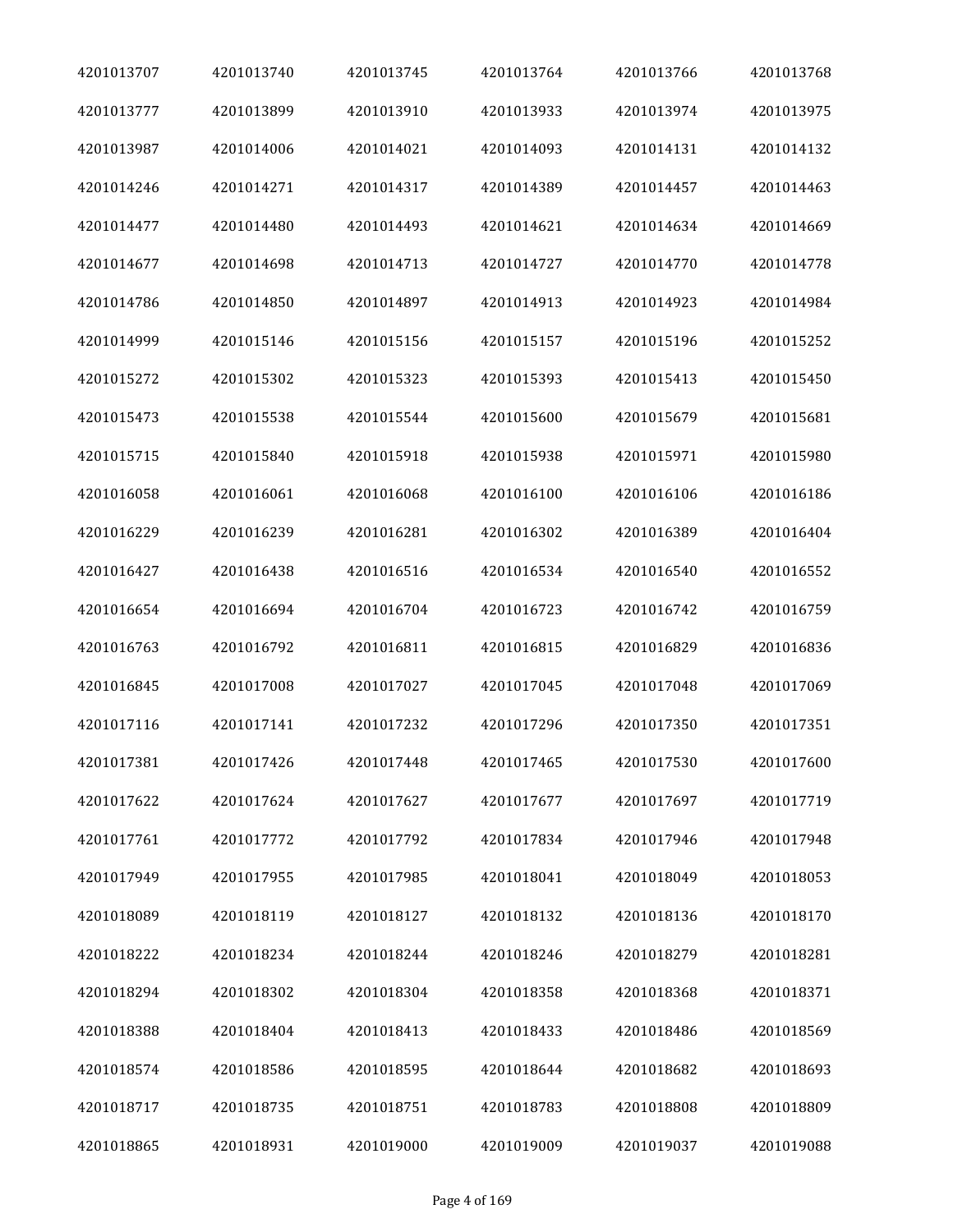| 4201019120 | 4201019147 | 4201019306 | 4201019378 | 4201019402 | 4201019406 |
|------------|------------|------------|------------|------------|------------|
| 4201019433 | 4201019462 | 4201019478 | 4201019550 | 4201019615 | 4201019635 |
| 4201019638 | 4201019645 | 4201019665 | 4201019683 | 4201019687 | 4201019755 |
| 4201019862 | 4201019893 | 4201019938 | 4201019977 | 4201019978 | 4201020006 |
| 4201020049 | 4201020056 | 4201020059 | 4201020064 | 4201020086 | 4201020115 |
| 4201020140 | 4201020149 | 4201020154 | 4201020172 | 4201020198 | 4201020203 |
| 4201020215 | 4201020235 | 4201020259 | 4201020393 | 4201020410 | 4201020421 |
| 4201020425 | 4201020454 | 4201020473 | 4201020481 | 4201020516 | 4201020518 |
| 4201020530 | 4201020566 | 4201020591 | 4201020627 | 4201020695 | 4201020758 |
| 4201020762 | 4201020785 | 4201020793 | 4201020883 | 4201020908 | 4201020919 |
| 4201020940 | 4201020972 | 4201021027 | 4201021053 | 4201021072 | 4201021126 |
| 4201021266 | 4201021269 | 4201021301 | 4201021310 | 4201021311 | 4201021335 |
| 4201021383 | 4201021402 | 4201021415 | 4201021433 | 4201021458 | 4201021633 |
| 4201021643 | 4201021661 | 4201021681 | 4201021712 | 4201021761 | 4201021838 |
| 4201021875 | 4201021880 | 4201021891 | 4201021953 | 4201021993 | 4201022065 |
| 4201022077 | 4201022099 | 4201022141 | 4201022154 | 4201022212 | 4201022242 |
| 4201022327 | 4201022361 | 4201022451 | 4201022453 | 4201022454 | 4201022502 |
| 4201022516 | 4201022617 | 4201022692 | 4201022763 | 4201022773 | 4201022781 |
| 4201022782 | 4201022786 | 4201022870 | 4201022872 | 4201022925 | 4201022927 |
| 4201022933 | 4201022943 | 4201023006 | 4201023014 | 4201023047 | 4201023126 |
| 4201023151 | 4201023213 | 4201023244 | 4201023266 | 4201023267 | 4201023289 |
| 4201023355 | 4201023369 | 4201023376 | 4201023406 | 4201023419 | 4201023481 |
| 4201023486 | 4201023493 | 4201023531 | 4201023589 | 4201023637 | 4201023656 |
| 4201023688 | 4201023706 | 4201023714 | 4201023716 | 4201023722 | 4201023735 |
| 4201023754 | 4201023765 | 4201023804 | 4201023811 | 4201023839 | 4201023841 |
| 4201023859 | 4201023889 | 4201023996 | 4201024013 | 4201024039 | 4201024055 |
| 4201024069 | 4201024075 | 4201024125 | 4201024218 | 4201024242 | 4201024251 |
| 4201024287 | 4201024290 | 4201024324 | 4201024371 | 4201024449 | 4201024474 |
| 4201024565 | 4201024643 | 4201024646 | 4201024684 | 4201024713 | 4201024749 |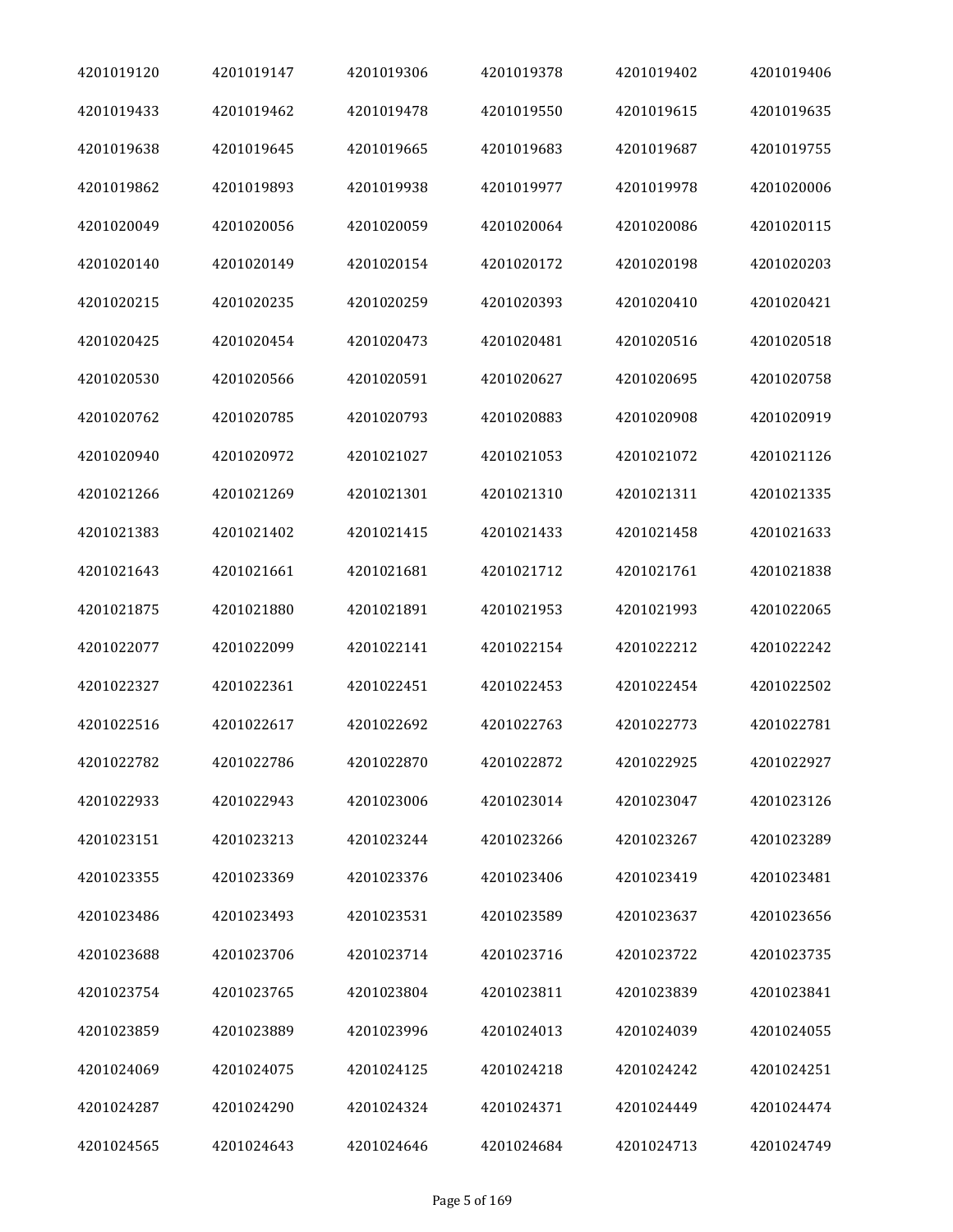| 4201024861 | 4201024873 | 4201025024 | 4201025045 | 4201025054 | 4201025055 |
|------------|------------|------------|------------|------------|------------|
| 4201025125 | 4201025129 | 4201025142 | 4201025148 | 4201025149 | 4201025170 |
| 4201025196 | 4201025222 | 4201025230 | 4201025240 | 4201025265 | 4201025273 |
| 4201025281 | 4201025293 | 4201025316 | 4201025345 | 4201025452 | 4201025466 |
| 4201025482 | 4201025500 | 4201025504 | 4201025531 | 4201025578 | 4201025621 |
| 4201025631 | 4201025638 | 4201025660 | 4201025662 | 4201025663 | 4201025826 |
| 4201025834 | 4201025915 | 4201025991 | 4201026008 | 4201026104 | 4201026119 |
| 4201026143 | 4201026189 | 4201026197 | 4201026227 | 4201026336 | 4201026389 |
| 4201026482 | 4201026492 | 4201026511 | 4201026516 | 4201026529 | 4201026532 |
| 4201026555 | 4201026576 | 4201026622 | 4201026634 | 4201026683 | 4201026759 |
| 4201026762 | 4201026790 | 4201026799 | 4201026800 | 4201026831 | 4201026992 |
| 4201027058 | 4201027062 | 4201027073 | 4201027089 | 4201027148 | 4201027171 |
| 4201027237 | 4201027239 | 4201027317 | 4201027345 | 4201027346 | 4201027368 |
| 4201027376 | 4201027444 | 4201027455 | 4201027483 | 4201027487 | 4201027506 |
| 4201027635 | 4201027708 | 4201027735 | 4201027739 | 4201027752 | 4201027755 |
| 4201027763 | 4201027764 | 4201027766 | 4201027771 | 4201027783 | 4201027831 |
| 4201027970 | 4201027987 | 4201028032 | 4201028105 | 4201028116 | 4201028155 |
| 4201028178 | 4201028319 | 4201028322 | 4201028523 | 4201028542 | 4201028544 |
| 4201028554 | 4201028555 | 4201028588 | 4201028607 | 4201028613 | 4201028629 |
| 4201028644 | 4201028695 | 4201028698 | 4201028712 | 4201028749 | 4201028784 |
| 4201028796 | 4201028808 | 4201028836 | 4201028887 | 4201028928 | 4201028946 |
| 4201028959 | 4201028976 | 4201028984 | 4201029010 | 4201029016 | 4201029020 |
| 4201029022 | 4201029036 | 4201029054 | 4201029067 | 4201029068 | 4201029100 |
| 4201029113 | 4201029115 | 4201029137 | 4201029145 | 4201029177 | 4201029197 |
| 4201029202 | 4201029214 | 4201029236 | 4201029253 | 4201029263 | 4201029288 |
| 4201029325 | 4201029360 | 4201029379 | 4201029422 | 4201029464 | 4201029484 |
| 4201029523 | 4201029556 | 4201029593 | 4201029626 | 4201029722 | 4201029738 |
| 4201029743 | 4201029748 | 4201029768 | 4201029774 | 4201029795 | 4201029802 |
| 4201029810 | 4201029820 | 4201029855 | 4201029856 | 4201029943 | 4201029969 |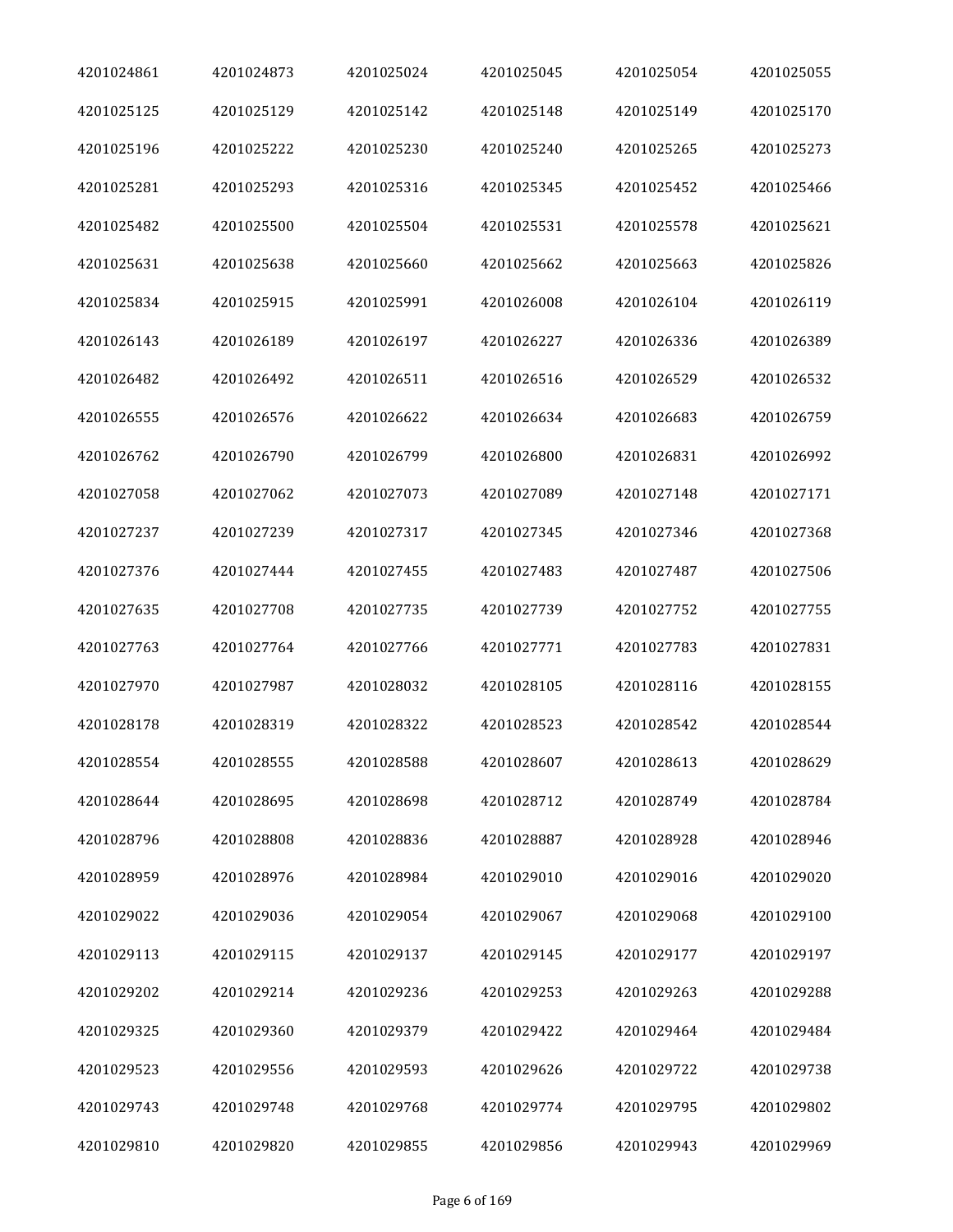| 4201029981 | 4201030013 | 4201030020 | 4201030052 | 4201030068 | 4201030087 |
|------------|------------|------------|------------|------------|------------|
| 4201030156 | 4201030226 | 4201030251 | 4201030263 | 4201030293 | 4201030297 |
| 4201030298 | 4201030314 | 4201030329 | 4201030339 | 4201030353 | 4201030360 |
| 4201030392 | 4201030418 | 4201030432 | 4201030438 | 4201030457 | 4201030483 |
| 4201030499 | 4201030532 | 4201030533 | 4201030558 | 4201030573 | 4201030609 |
| 4201030636 | 4201030650 | 4201030667 | 4201030754 | 4201030791 | 4201030909 |
| 4201030920 | 4201030943 | 4201031013 | 4201031018 | 4201031061 | 4201031074 |
| 4201031089 | 4201031105 | 4201031108 | 4201031143 | 4201031158 | 4201031216 |
| 4201031219 | 4201031229 | 4201031264 | 4201031303 | 4201031310 | 4201031319 |
| 4201031320 | 4201031408 | 4201031482 | 4201031496 | 4201031607 | 4201031651 |
| 4201031686 | 4201031712 | 4201031791 | 4201031793 | 4201031824 | 4201031826 |
| 4201031829 | 4201031850 | 4201031860 | 4201031868 | 4201031871 | 4201031897 |
| 4201031911 | 4201031919 | 4201031927 | 4201031930 | 4201031943 | 4201031946 |
| 4201031996 | 4201031998 | 4201032140 | 4201032143 | 4201032191 | 4201032193 |
| 4201032203 | 4201032211 | 4201032223 | 4201032234 | 4201032237 | 4201032316 |
| 4201032411 | 4201032531 | 4201032612 | 4201032760 | 4201032811 | 4201032831 |
| 4201032832 | 4201032836 | 4201032838 | 4201032848 | 4201032882 | 4201032910 |
| 4201032933 | 4201032954 | 4201032961 | 4201032963 | 4201032987 | 4201032989 |
| 4201033013 | 4201033024 | 4201033030 | 4201033037 | 4201033085 | 4201033125 |
| 4201033329 | 4201033332 | 4201033353 | 4201033361 | 4201033366 | 4201033375 |
| 4201033412 | 4201033460 | 4201033532 | 4201033555 | 4201033605 | 4201033615 |
| 4201033638 | 4201033702 | 4201033716 | 4201033736 | 4201033764 | 4201033769 |
| 4201033822 | 4201033830 | 4201033833 | 4201033846 | 4201033847 | 4201033867 |
| 4201033911 | 4201033978 | 4201033999 | 4201034117 | 4201034149 | 4201034151 |
| 4201034164 | 4201034179 | 4201034196 | 4201034231 | 4201034251 | 4201034275 |
| 4201034289 | 4201034298 | 4201034299 | 4201034360 | 4201034388 | 4201034390 |
| 4201034430 | 4201034488 | 4201034556 | 4201034621 | 4201034653 | 4201034770 |
| 4201034813 | 4201034838 | 4201034877 | 4201034882 | 4201034883 | 4201034906 |
| 4201034909 | 4201034962 | 4201035023 | 4201035043 | 4201035052 | 4201035076 |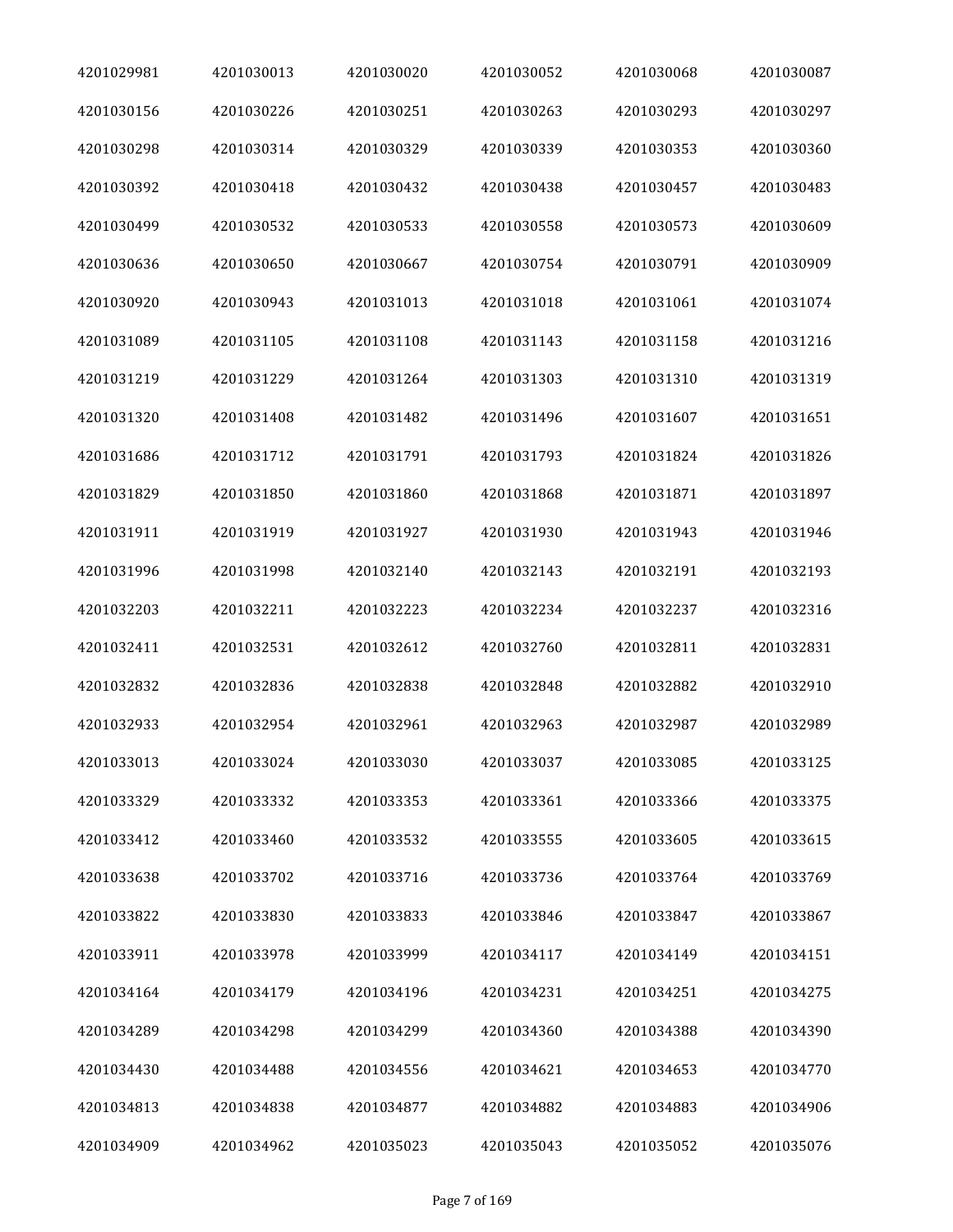| 4201035095 | 4201035098 | 4201035110 | 4201035138 | 4201035147 | 4201035235 |
|------------|------------|------------|------------|------------|------------|
| 4201035337 | 4201035369 | 4201035380 | 4201035406 | 4201035427 | 4201035440 |
| 4201035449 | 4201035473 | 4201035495 | 4201035502 | 4201035509 | 4201035583 |
| 4201035585 | 4201035612 | 4201035631 | 4201035646 | 4201035742 | 4201035787 |
| 4201035808 | 4201035810 | 4201035836 | 4201035850 | 4201035947 | 4201035964 |
| 4201035991 | 4201036151 | 4201036204 | 4201036228 | 4201036270 | 4201036300 |
| 4201036406 | 4201036412 | 4201036414 | 4201036533 | 4201036556 | 4201036566 |
| 4201036572 | 4201036612 | 4201036617 | 4201036627 | 4201036668 | 4201036716 |
| 4201036741 | 4201036748 | 4201036816 | 4201036838 | 4201036866 | 4201036880 |
| 4201036899 | 4201036928 | 4201036935 | 4201036953 | 4201036959 | 4201036977 |
| 4201036986 | 4201037004 | 4201037017 | 4201037036 | 4201037057 | 4201037063 |
| 4201037071 | 4201037135 | 4201037141 | 4201037181 | 4201037193 | 4201037211 |
| 4201037234 | 4201037236 | 4201037260 | 4201037317 | 4201037355 | 4201037418 |
| 4201037455 | 4201037480 | 4201037527 | 4201037534 | 4201037572 | 4201037616 |
| 4201037635 | 4201037636 | 4201037650 | 4201037753 | 4201037803 | 4201037815 |
| 4201037827 | 4201037834 | 4201037840 | 4201037854 | 4201037876 | 4201037923 |
| 4201037949 | 4201037964 | 4201037979 | 4201038031 | 4201038096 | 4201038317 |
| 4201038342 | 4201038364 | 4201038409 | 4201038442 | 4201038443 | 4201038468 |
| 4201038535 | 4201038596 | 4201038602 | 4201038605 | 4201038624 | 4201038636 |
| 4201038651 | 4201038673 | 4201038715 | 4201038726 | 4201038734 | 4201038746 |
| 4201038749 | 4201038755 | 4201038807 | 4201038821 | 4201038835 | 4201038849 |
| 4201038856 | 4201038898 | 4201038965 | 4201038972 | 4201039009 | 4201039055 |
| 4201039094 | 4201039099 | 4201039140 | 4201039158 | 4201039210 | 4201039317 |
| 4201039341 | 4201039358 | 4201039375 | 4201039394 | 4201039421 | 4201039437 |
| 4201039443 | 4201039447 | 4201039464 | 4201039467 | 4201039469 | 4201039514 |
| 4201039551 | 4201039600 | 4201039688 | 4201039700 | 4201039878 | 4201039892 |
| 4201039925 | 4201039952 | 4201039970 | 4201039986 | 4201039989 | 4201039998 |
| 4201040000 | 4201040001 | 4201040031 | 4201040046 | 4201040109 | 4201040126 |
| 4201040182 | 4201040196 | 4201040209 | 4201040212 | 4201040214 | 4201040218 |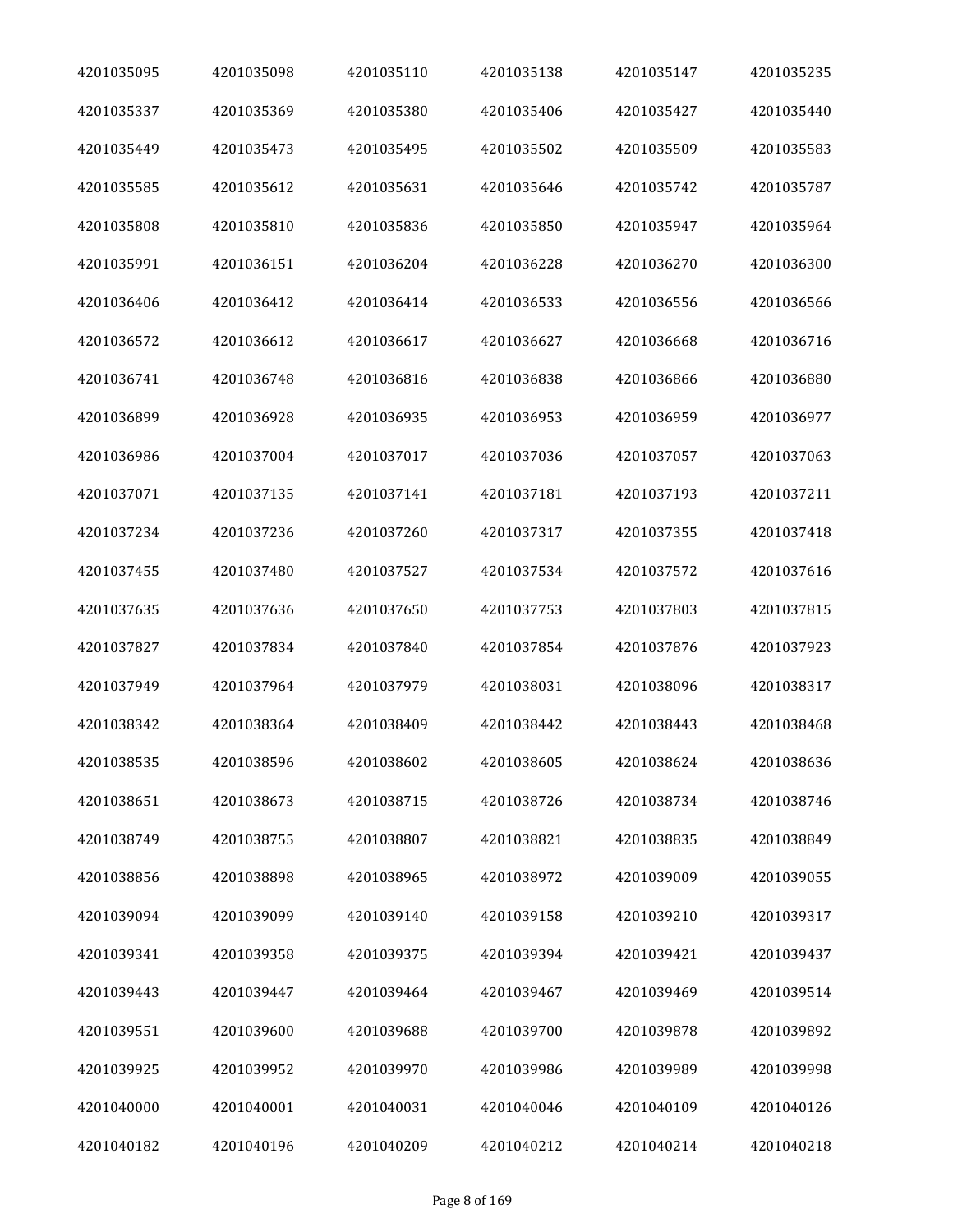| 4201040229 | 4201040241 | 4201040244 | 4201040248 | 4201040301 | 4201040351 |
|------------|------------|------------|------------|------------|------------|
| 4201040354 | 4201040382 | 4201040385 | 4201040417 | 4201040421 | 4201040550 |
| 4201040562 | 4201040591 | 4201040637 | 4201040717 | 4201040739 | 4201040796 |
| 4201040804 | 4201040856 | 4201040865 | 4201040881 | 4201040886 | 4201040957 |
| 4201040975 | 4201040993 | 4201040999 | 4201041051 | 4201041095 | 4201041137 |
| 4201041142 | 4201041152 | 4201041243 | 4201041400 | 4201041416 | 4201041446 |
| 4201041454 | 4201041471 | 4201041527 | 4201041537 | 4201041554 | 4201041609 |
| 4201041616 | 4201041622 | 4201041636 | 4201041644 | 4201041667 | 4201041675 |
| 4201041697 | 4201041757 | 4201041778 | 4201041857 | 4201041888 | 4201041896 |
| 4201041975 | 4201041981 | 4201041983 | 4201041990 | 4201041994 | 4201042000 |
| 4201042107 | 4201042177 | 4201042324 | 4201042371 | 4201042400 | 4201042421 |
| 4201042431 | 4201042461 | 4201042470 | 4201042522 | 4201042524 | 4201042537 |
| 4201042610 | 4201042621 | 4201042678 | 4201042682 | 4201042693 | 4201042712 |
| 4201042723 | 4201042753 | 4201042767 | 4201042790 | 4201042827 | 4201042844 |
| 4201042915 | 4201042945 | 4201042982 | 4201043044 | 4201043049 | 4201043067 |
| 4201043082 | 4201043090 | 4201043134 | 4201043140 | 4201043299 | 4201043322 |
| 4201043335 | 4201043351 | 4201043382 | 4201043391 | 4201043631 | 4201043637 |
| 4201043649 | 4201043685 | 4201043707 | 4201043715 | 4201043740 | 4201043774 |
| 4201043808 | 4201043810 | 4201043812 | 4201043847 | 4201043934 | 4201044085 |
| 4201044135 | 4201044158 | 4201044192 | 4201044346 | 4201044366 | 4201044392 |
| 4201044471 | 4201044475 | 4201044484 | 4201044553 | 4201044554 | 4201044568 |
| 4201044575 | 4201044591 | 4201044594 | 4201044608 | 4201044760 | 4201044769 |
| 4201044784 | 4201044785 | 4201044791 | 4201044854 | 4201044932 | 4201044936 |
| 4201044958 | 4201044972 | 4201044973 | 4201044977 | 4201045019 | 4201045024 |
| 4201045031 | 4201045042 | 4201045051 | 4201045060 | 4201045073 | 4201045093 |
| 4201045146 | 4201045191 | 4201045279 | 4201045307 | 4201045320 | 4201045349 |
| 4201045362 | 4201045390 | 4201045401 | 4201045404 | 4201045414 | 4201045465 |
| 4201045485 | 4201045495 | 4201045506 | 4201045524 | 4201045526 | 4201045527 |
| 4201045553 | 4201045591 | 4201045737 | 4201045768 | 4201045772 | 4201045775 |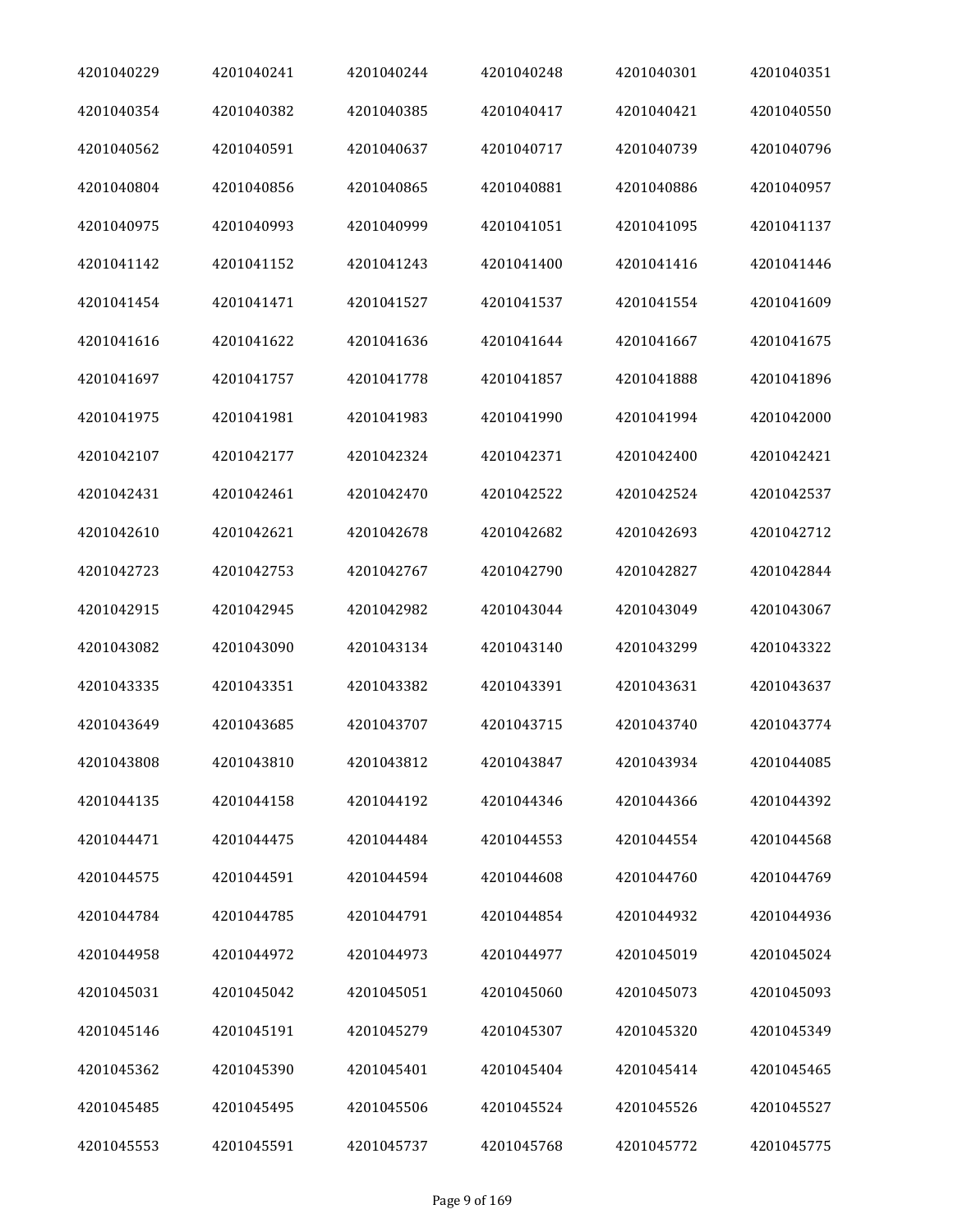| 4201045779 | 4201045785 | 4201045800 | 4201045931 | 4201045957 | 4201045959 |
|------------|------------|------------|------------|------------|------------|
| 4201045999 | 4201046035 | 4201046040 | 4201046070 | 4201046158 | 4201046187 |
| 4201046207 | 4201046258 | 4201046261 | 4201046271 | 4201046285 | 4201046311 |
| 4201046324 | 4201046349 | 4201046375 | 4201046408 | 4201046414 | 4201046439 |
| 4201046472 | 4201046487 | 4201046488 | 4201046490 | 4201046519 | 4201046674 |
| 4201046741 | 4201046754 | 4201046759 | 4201046845 | 4201046858 | 4201046883 |
| 4201046892 | 4201046941 | 4201046945 | 4201047032 | 4201047034 | 4201047049 |
| 4201047065 | 4201047091 | 4201047115 | 4201047134 | 4201047231 | 4201047244 |
| 4201047248 | 4201047284 | 4201047289 | 4201047302 | 4201047312 | 4201047341 |
| 4201047359 | 4201047374 | 4201047378 | 4201047388 | 4201047425 | 4201047488 |
| 4201047509 | 4201047522 | 4201047525 | 4201047535 | 4201047552 | 4201047567 |
| 4201047575 | 4201047712 | 4201047873 | 4201047885 | 4201047950 | 4201048012 |
| 4201048025 | 4201048028 | 4201048049 | 4201048073 | 4201048091 | 4201048200 |
| 4201048203 | 4201048236 | 4201048280 | 4201048286 | 4201048320 | 4201048325 |
| 4201048407 | 4201048411 | 4201048478 | 4201048479 | 4201048488 | 4201048631 |
| 4201048660 | 4201048678 | 4201048731 | 4201048762 | 4201048778 | 4201048794 |
| 4201048816 | 4201048820 | 4201048824 | 4201048830 | 4201048845 | 4201048930 |
| 4201048987 | 4201049096 | 4201049118 | 4201049129 | 4201049143 | 4201049195 |
| 4201049216 | 4201049224 | 4201049249 | 4201049253 | 4201049268 | 4201049315 |
| 4201049347 | 4201049351 | 4201049354 | 4201049377 | 4201049407 | 4201049419 |
| 4201049492 | 4201049555 | 4201049565 | 4201049614 | 4201049642 | 4201049665 |
| 4201049682 | 4201049727 | 4201049762 | 4201049779 | 4201049866 | 4201049877 |
| 4201049961 | 4201050045 | 4201050070 | 4201050080 | 4201050091 | 4201050114 |
| 4201050124 | 4201050170 | 4201050185 | 4201050207 | 4201050228 | 4201050313 |
| 4201050436 | 4201050539 | 4201050564 | 4201050572 | 4201050584 | 4201050720 |
| 4201050806 | 4201050833 | 4201050844 | 4201050924 | 4201050925 | 4201050979 |
| 4201051102 | 4201051104 | 4201051108 | 4201051126 | 4201051136 | 4201051155 |
| 4201051175 | 4201051207 | 4201051216 | 4201051219 | 4201051301 | 4201051302 |
| 4201051317 | 4201051324 | 4201051363 | 4201051373 | 4201051407 | 4201051412 |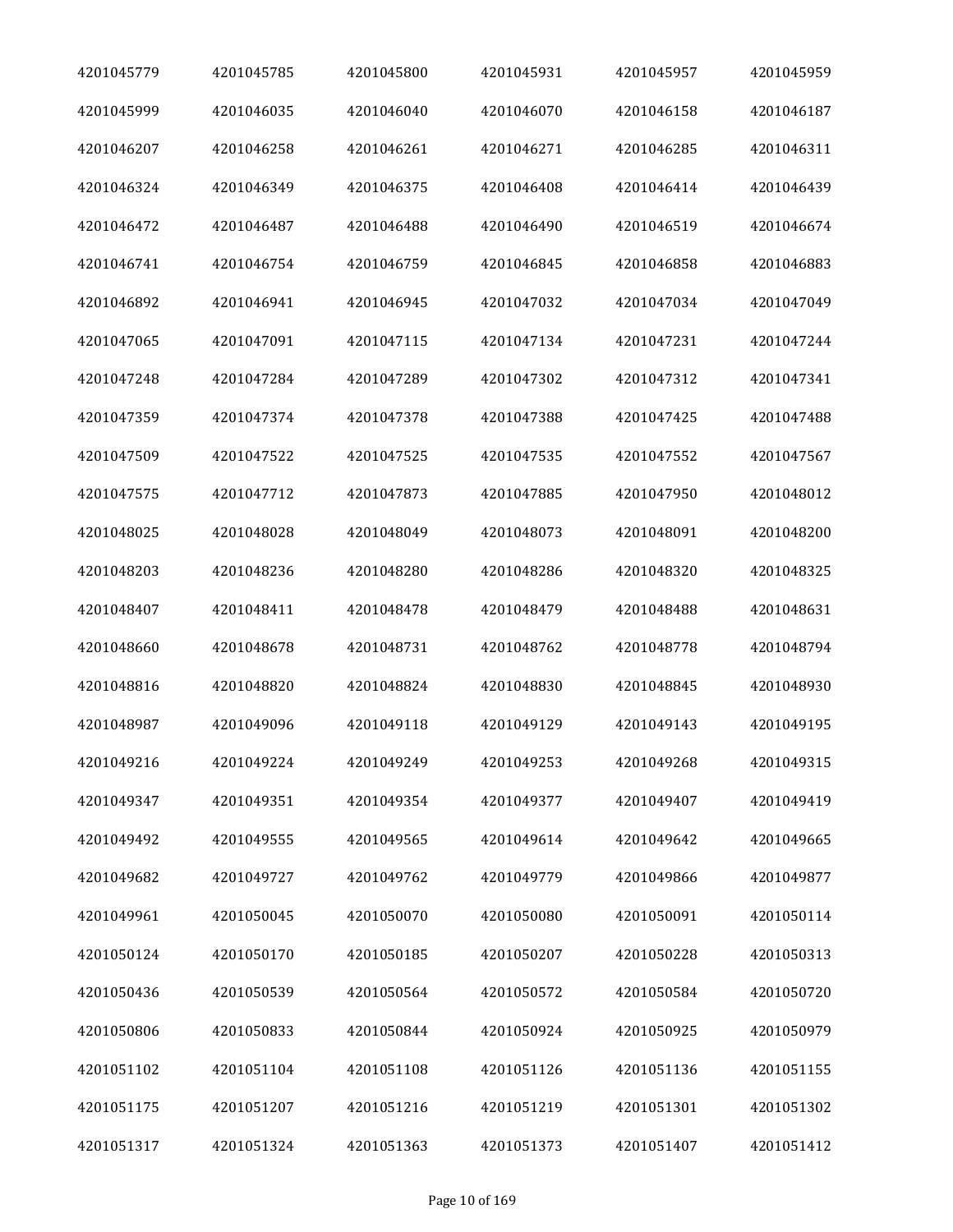| 4201051416 | 4201051420 | 4201051446 | 4201051454 | 4201051461 | 4201051478 |
|------------|------------|------------|------------|------------|------------|
| 4201051480 | 4201051566 | 4201051579 | 4201051628 | 4201051660 | 4201051671 |
| 4201051706 | 4201051756 | 4201051762 | 4201051768 | 4201051786 | 4201051804 |
| 4201051853 | 4201051890 | 4201051964 | 4201052044 | 4201052061 | 4201052081 |
| 4201052101 | 4201052111 | 4201052126 | 4201052131 | 4201052145 | 4201052157 |
| 4201052175 | 4201052215 | 4201052216 | 4201052244 | 4201052259 | 4201052269 |
| 4201052283 | 4201052315 | 4201052327 | 4201052334 | 4201052343 | 4201052357 |
| 4201052470 | 4201052478 | 4201052486 | 4201052530 | 4201052542 | 4201052651 |
| 4201052678 | 4201052683 | 4201052722 | 4201052734 | 4201052777 | 4201052779 |
| 4201052813 | 4201052817 | 4201052860 | 4201052871 | 4201052873 | 4201052933 |
| 4201052942 | 4201053042 | 4201053057 | 4201053061 | 4201053098 | 4201053137 |
| 4201053138 | 4201053139 | 4201053215 | 4201053295 | 4201053331 | 4201053416 |
| 4201053432 | 4201053434 | 4201053441 | 4201053466 | 4201053468 | 4201053476 |
| 4201053496 | 4201053510 | 4201053518 | 4201053520 | 4201053525 | 4201053570 |
| 4201053593 | 4201053596 | 4201053691 | 4201053744 | 4201053755 | 4201053761 |
| 4201053775 | 4201053827 | 4201053831 | 4201053921 | 4201053923 | 4201053924 |
| 4201053997 | 4201054010 | 4201054012 | 4201054047 | 4201054095 | 4201054127 |
| 4201054166 | 4201054181 | 4201054201 | 4201054225 | 4201054354 | 4201054409 |
| 4201054418 | 4201054447 | 4201054471 | 4201054475 | 4201054479 | 4201054496 |
| 4201054500 | 4201054597 | 4201054623 | 4201054656 | 4201054661 | 4201054670 |
| 4201054671 | 4201054696 | 4201054698 | 4201054724 | 4201054753 | 4201054819 |
| 4201054838 | 4201054845 | 4201054884 | 4201054888 | 4201054891 | 4201054896 |
| 4201054906 | 4201054911 | 4201054970 | 4201054983 | 4201054996 | 4201055056 |
| 4201055062 | 4201055067 | 4201055133 | 4201055158 | 4201055201 | 4201055335 |
| 4201055336 | 4201055373 | 4201055419 | 4201055421 | 4201055422 | 4201055433 |
| 4201055475 | 4201055496 | 4201055497 | 4201055500 | 4201055635 | 4201055658 |
| 4201055674 | 4201055680 | 4201055682 | 4201055685 | 4201055710 | 4201055727 |
| 4201055750 | 4201055916 | 4201055919 | 4201055933 | 4201055953 | 4201055973 |
| 4201055975 | 4201056093 | 4201056099 | 4201056104 | 4201056114 | 4201056117 |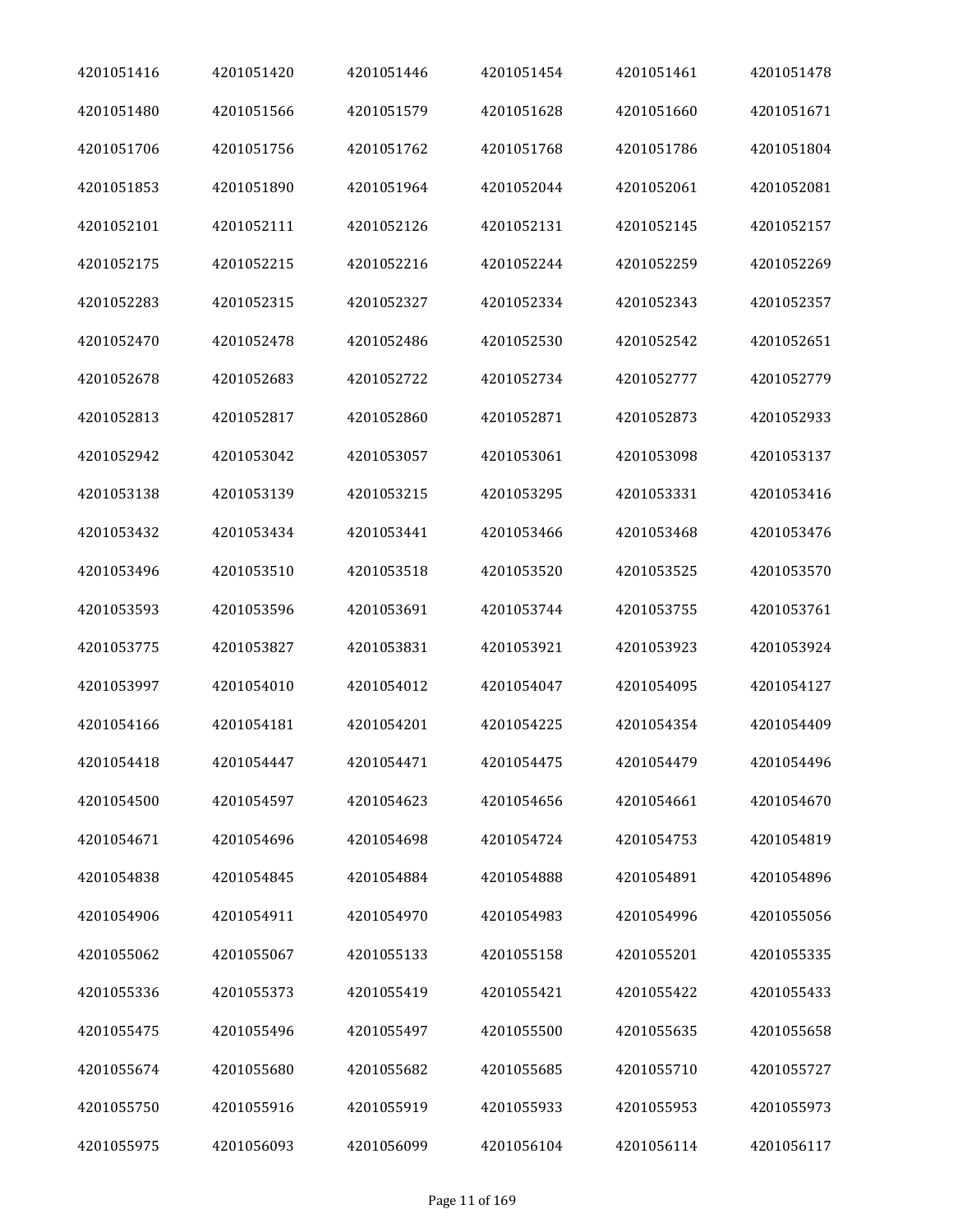| 4201056126 | 4201056205 | 4201056265 | 4201056343 | 4201056394 | 4201056398 |
|------------|------------|------------|------------|------------|------------|
| 4201056446 | 4201056455 | 4201056505 | 4201056536 | 4201056541 | 4201056550 |
| 4201056565 | 4201056661 | 4201056681 | 4201056696 | 4201056710 | 4201056715 |
| 4201056719 | 4201056734 | 4201056747 | 4201056757 | 4201056765 | 4201056801 |
| 4201056851 | 4201056882 | 4201056886 | 4201056888 | 4201056889 | 4201056921 |
| 4201056937 | 4201056952 | 4201056987 | 4201056988 | 4201056999 | 4201057046 |
| 4201057147 | 4201057175 | 4201057196 | 4201057212 | 4201057272 | 4201057312 |
| 4201057327 | 4201057344 | 4201057351 | 4201057411 | 4201057457 | 4201057473 |
| 4201057478 | 4201057531 | 4201057605 | 4201057615 | 4201057626 | 4201057630 |
| 4201057667 | 4201057681 | 4201057692 | 4201057768 | 4201057774 | 4201057779 |
| 4201057981 | 4201058056 | 4201058079 | 4201058082 | 4201058083 | 4201058094 |
| 4201058109 | 4201058192 | 4201058245 | 4201058250 | 4201058296 | 4201058299 |
| 4201058320 | 4201058332 | 4201058345 | 4201058369 | 4201058444 | 4201058451 |
| 4201058467 | 4201058480 | 4201058501 | 4201058578 | 4201058594 | 4201058598 |
| 4201058618 | 4201058642 | 4201058643 | 4201058669 | 4201058720 | 4201058761 |
| 4201058768 | 4201058795 | 4201058854 | 4201058878 | 4201058897 | 4201058905 |
| 4201058932 | 4201058943 | 4201058955 | 4201058963 | 4201059056 | 4201059235 |
| 4201059252 | 4201059284 | 4201059328 | 4201059329 | 4201059344 | 4201059356 |
| 4201059360 | 4201059380 | 4201059382 | 4201059396 | 4201059406 | 4201059413 |
| 4201059449 | 4201059478 | 4201059541 | 4201059596 | 4201059665 | 4201059673 |
| 4201059677 | 4201059686 | 4201059732 | 4201059784 | 4201059791 | 4201059801 |
| 4201059824 | 4201059828 | 4201059912 | 4201059933 | 4201060076 | 4201060091 |
| 4201060126 | 4201060148 | 4201060159 | 4201060173 | 4201060184 | 4201060186 |
| 4201060431 | 4201060446 | 4201060485 | 4201060542 | 4201060548 | 4201060560 |
| 4201060564 | 4201060667 | 4201060694 | 4201060700 | 4201060715 | 4201060725 |
| 4201060738 | 4201060749 | 4201060794 | 4201060808 | 4201060843 | 4201060853 |
| 4201060861 | 4201060882 | 4201060897 | 4201060932 | 4201060949 | 4201060957 |
| 4201060987 | 4201060990 | 4201060996 | 4201061017 | 4201061018 | 4201061023 |
| 4201061145 | 4201061164 | 4201061193 | 4201061194 | 4201061255 | 4201061257 |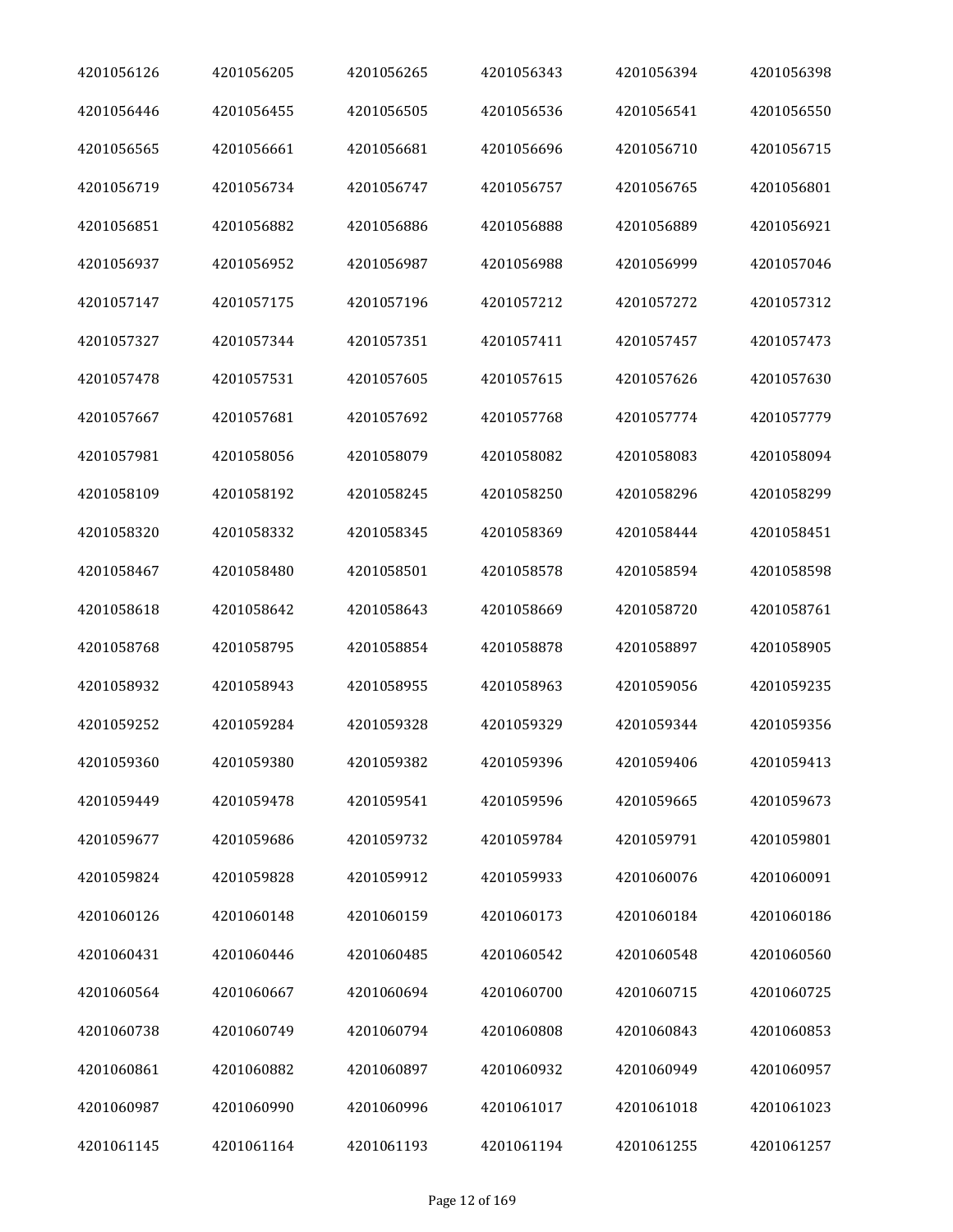| 4201061265 | 4201061285 | 4201061310 | 4201061325 | 4201061365 | 4201061390 |
|------------|------------|------------|------------|------------|------------|
| 4201061403 | 4201061409 | 4201061457 | 4201061473 | 4201061505 | 4201061601 |
| 4201061671 | 4201061691 | 4201061722 | 4201061757 | 4201061763 | 4201061772 |
| 4201061781 | 4201061811 | 4201061816 | 4201061843 | 4201061878 | 4201061889 |
| 4201061914 | 4201061957 | 4201061964 | 4201062035 | 4201062041 | 4201062042 |
| 4201062060 | 4201062174 | 4201062176 | 4201062209 | 4201062211 | 4201062253 |
| 4201062254 | 4201062277 | 4201062297 | 4201062302 | 4201062329 | 4201062335 |
| 4201062338 | 4201062375 | 4201062392 | 4201062417 | 4201062451 | 4201062479 |
| 4201062523 | 4201062527 | 4201062532 | 4201062541 | 4201062579 | 4201062596 |
| 4201062624 | 4201062661 | 4201062673 | 4201062680 | 4201062696 | 4201062737 |
| 4201062791 | 4201062852 | 4201062893 | 4201062940 | 4201062961 | 4201062992 |
| 4201063008 | 4201063066 | 4201063094 | 4201063097 | 4201063098 | 4201063149 |
| 4201063309 | 4201063314 | 4201063370 | 4201063388 | 4201063393 | 4201063398 |
| 4201063436 | 4201063485 | 4201063488 | 4201063505 | 4201063509 | 4201063517 |
| 4201063522 | 4201063547 | 4201063554 | 4201063576 | 4201063578 | 4201063618 |
| 4201063628 | 4201063629 | 4201063633 | 4201063640 | 4201063651 | 4201063708 |
| 4201063742 | 4201063743 | 4201063798 | 4201063804 | 4201063823 | 4201063845 |
| 4201063865 | 4201063882 | 4201063959 | 4201064038 | 4201064069 | 4201064083 |
| 4201064099 | 4201064130 | 4201064151 | 4201064169 | 4201064192 | 4201064203 |
| 4201064249 | 4201064259 | 4201064321 | 4201064356 | 4201064362 | 4201064402 |
| 4201064411 | 4201064463 | 4201064551 | 4201064552 | 4201064655 | 4201064694 |
| 4201064704 | 4201064718 | 4201064725 | 4201064737 | 4201064744 | 4201064756 |
| 4201064779 | 4201064791 | 4201064817 | 4201064826 | 4201064833 | 4201064865 |
| 4201064906 | 4201064910 | 4201064928 | 4201064948 | 4201064965 | 4201064975 |
| 4201065028 | 4201065032 | 4201065036 | 4201065073 | 4201065078 | 4201065094 |
| 4201065114 | 4201065130 | 4201065221 | 4201065225 | 4201065242 | 4201065306 |
| 4201065321 | 4201065338 | 4201065342 | 4201065398 | 4201065407 | 4201065437 |
| 4201065464 | 4201065476 | 4201065487 | 4201065509 | 4201065558 | 4201065632 |
| 4201065684 | 4201065716 | 4201065721 | 4201065727 | 4201065740 | 4201065743 |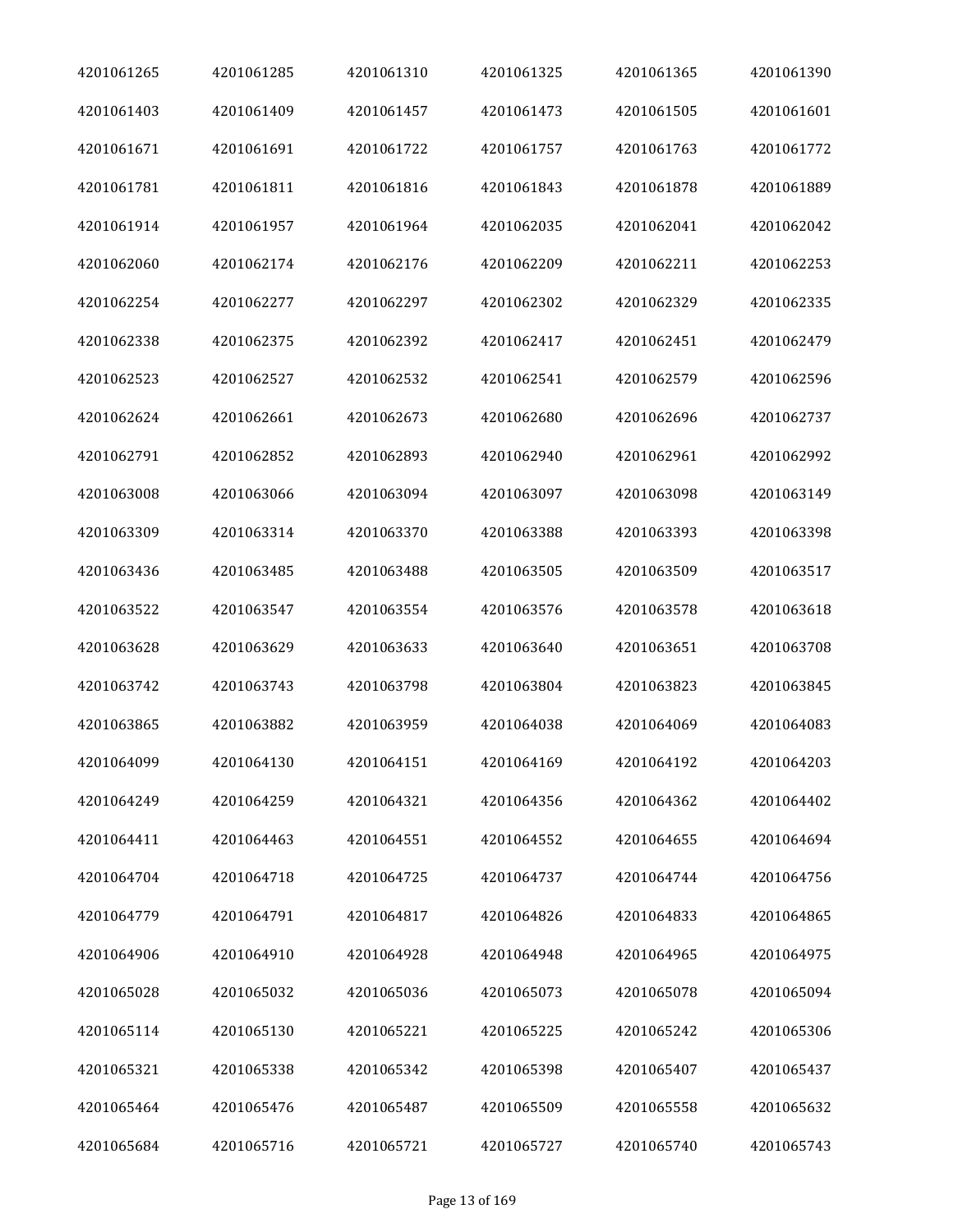| 4201065745 | 4201065751 | 4201065763 | 4201065823 | 4201065875 | 4201065925 |
|------------|------------|------------|------------|------------|------------|
| 4201066087 | 4201066102 | 4201066116 | 4201066120 | 4201066125 | 4201066128 |
| 4201066148 | 4201066190 | 4201066211 | 4201066243 | 4201066279 | 4201066287 |
| 4201066291 | 4201066300 | 4201066311 | 4201066378 | 4201066407 | 4201066423 |
| 4201066515 | 4201066516 | 4201066534 | 4201066621 | 4201066632 | 4201066640 |
| 4201066706 | 4201066840 | 4201066868 | 4201066882 | 4201066896 | 4201066920 |
| 4201066938 | 4201066945 | 4201066959 | 4201067125 | 4201067143 | 4201067254 |
| 4201067274 | 4201067291 | 4201067350 | 4201067362 | 4201067366 | 4201067369 |
| 4201067425 | 4201067435 | 4201067453 | 4201067481 | 4201067502 | 4201067508 |
| 4201067521 | 4201067604 | 4201067619 | 4201067746 | 4201067764 | 4201067771 |
| 4201067778 | 4201067836 | 4201067847 | 4201067862 | 4201067907 | 4201067928 |
| 4201067934 | 4201068047 | 4201068050 | 4201068083 | 4201068084 | 4201068085 |
| 4201068098 | 4201068121 | 4201068122 | 4201068143 | 4201068145 | 4201068154 |
| 4201068165 | 4201068206 | 4201068254 | 4201068313 | 4201068339 | 4201068369 |
| 4201068454 | 4201068457 | 4201068529 | 4201068551 | 4201068562 | 4201068611 |
| 4201068624 | 4201068628 | 4201068632 | 4201068637 | 4201068640 | 4201068678 |
| 4201068715 | 4201068736 | 4201068757 | 4201068815 | 4201068830 | 4201068881 |
| 4201068897 | 4201068905 | 4201068951 | 4201069053 | 4201069128 | 4201069131 |
| 4201069140 | 4201069143 | 4201069156 | 4201069174 | 4201069227 | 4201069234 |
| 4201069244 | 4201069247 | 4201069304 | 4201069315 | 4201069329 | 4201069408 |
| 4201069421 | 4201069432 | 4201069433 | 4201069443 | 4201069448 | 4201069458 |
| 4201069469 | 4201069491 | 4201069581 | 4201069587 | 4201069635 | 4201069644 |
| 4201069653 | 4201069663 | 4201069677 | 4201069807 | 4201069852 | 4201069877 |
| 4201069884 | 4201069907 | 4201069933 | 4201069940 | 4201069955 | 4201069963 |
| 4201069976 | 4201070002 | 4201070020 | 4201070051 | 4201070059 | 4201070063 |
| 4201070202 | 4201070218 | 4201070321 | 4201070364 | 4201070392 | 4201070418 |
| 4201070421 | 4201070441 | 4201070548 | 4201070561 | 4201070570 | 4201070605 |
| 4201070630 | 4201070685 | 4201070709 | 4201070729 | 4201070734 | 4201070763 |
| 4201070764 | 4201070782 | 4201070797 | 4201070801 | 4201070813 | 4201070821 |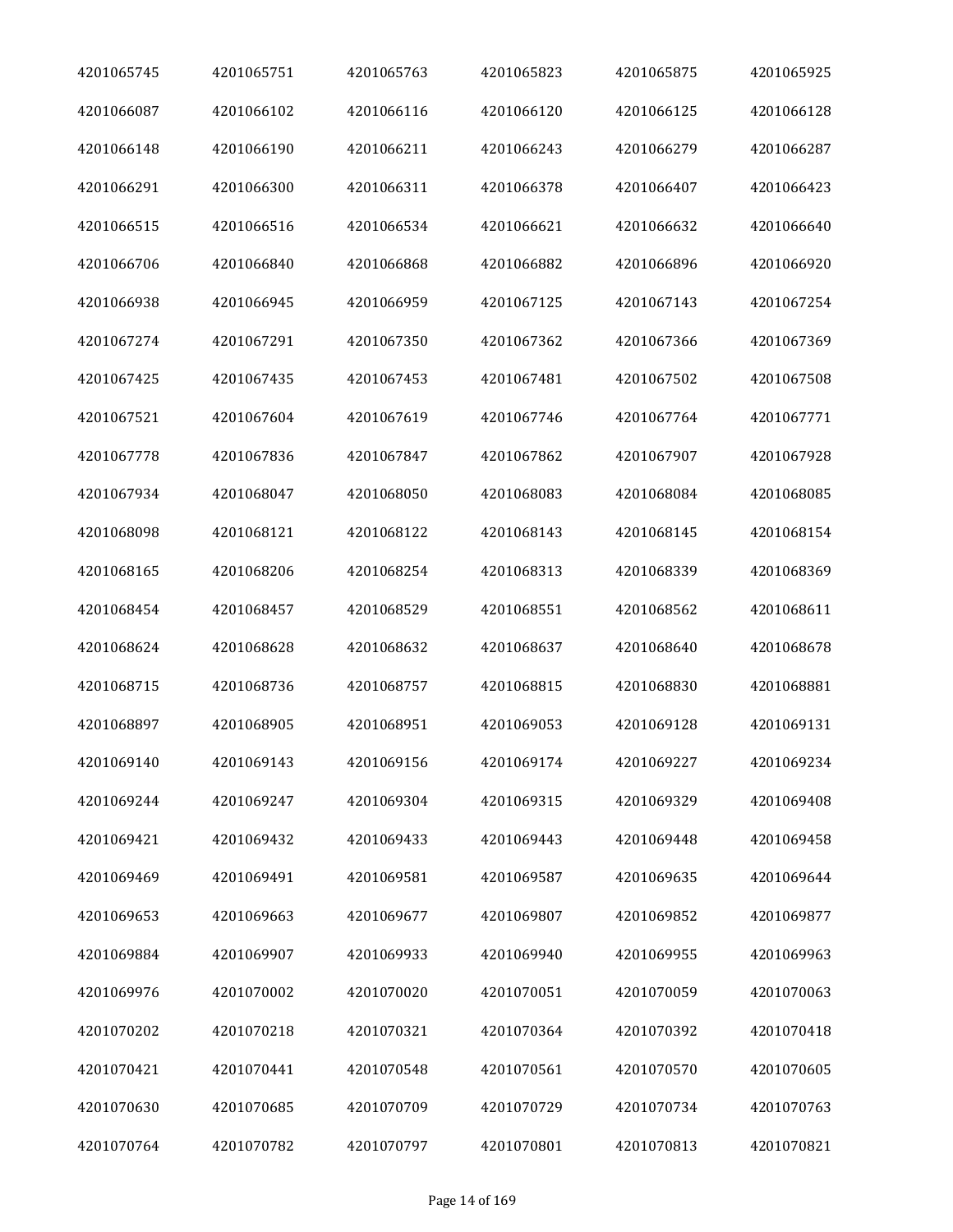| 4201070824 | 4201070876 | 4201070926 | 4201070939 | 4201070950 | 4201071000 |
|------------|------------|------------|------------|------------|------------|
| 4201071002 | 4201071029 | 4201071048 | 4201071094 | 4201071103 | 4201071136 |
| 4201071317 | 4201071324 | 4201071432 | 4201071489 | 4201071499 | 4201071552 |
| 4201071571 | 4201071589 | 4201071593 | 4201071640 | 4201071662 | 4201071672 |
| 4201071747 | 4201071808 | 4201071833 | 4201071834 | 4201071846 | 4201071852 |
| 4201071871 | 4201071912 | 4201071920 | 4201071977 | 4201071983 | 4201072005 |
| 4201072051 | 4201072097 | 4201072132 | 4201072137 | 4201072157 | 4201072218 |
| 4201072293 | 4201072330 | 4201072354 | 4201072376 | 4201072384 | 4201072392 |
| 4201072410 | 4201072418 | 4201072441 | 4201072468 | 4201072514 | 4201072522 |
| 4201072564 | 4201072598 | 4201072658 | 4201072688 | 4201072704 | 4201072713 |
| 4201072777 | 4201072814 | 4201072854 | 4201072899 | 4201072906 | 4201072917 |
| 4201072939 | 4201072949 | 4201072967 | 4201072975 | 4201072983 | 4201073005 |
| 4201073027 | 4201073074 | 4201073083 | 4201073116 | 4201073143 | 4201073320 |
| 4201073370 | 4201073372 | 4201073381 | 4201073415 | 4201073544 | 4201073565 |
| 4201073586 | 4201073601 | 4201073644 | 4201073653 | 4201073705 | 4201073865 |
| 4201073873 | 4201073897 | 4201073927 | 4201073959 | 4201073960 | 4201074062 |
| 4201074063 | 4201074100 | 4201074126 | 4201074136 | 4201074163 | 4201074178 |
| 4201074192 | 4201074194 | 4201074228 | 4201074249 | 4201074256 | 4201074259 |
| 4201074264 | 4201074338 | 4201074357 | 4201074381 | 4201074460 | 4201074548 |
| 4201074573 | 4201074619 | 4201074625 | 4201074636 | 4201074693 | 4201074711 |
| 4201074744 | 4201074861 | 4201074959 | 4201075001 | 4201075053 | 4201075070 |
| 4201075074 | 4201075083 | 4201075107 | 4201075135 | 4201075140 | 4201075143 |
| 4201075168 | 4201075172 | 4201075174 | 4201075176 | 4201075209 | 4201075327 |
| 4201075338 | 4201075438 | 4201075445 | 4201075449 | 4201075476 | 4201075516 |
| 4201075527 | 4201075542 | 4201075572 | 4201075587 | 4201075610 | 4201075649 |
| 4201075661 | 4201075669 | 4201075703 | 4201075704 | 4201075727 | 4201075730 |
| 4201075733 | 4201075741 | 4201075772 | 4201075783 | 4201075937 | 4201076049 |
| 4201076155 | 4201076184 | 4201076221 | 4201076303 | 4201076318 | 4201076434 |
| 4201076462 | 4201076538 | 4201076545 | 4201076579 | 4201076649 | 4201076674 |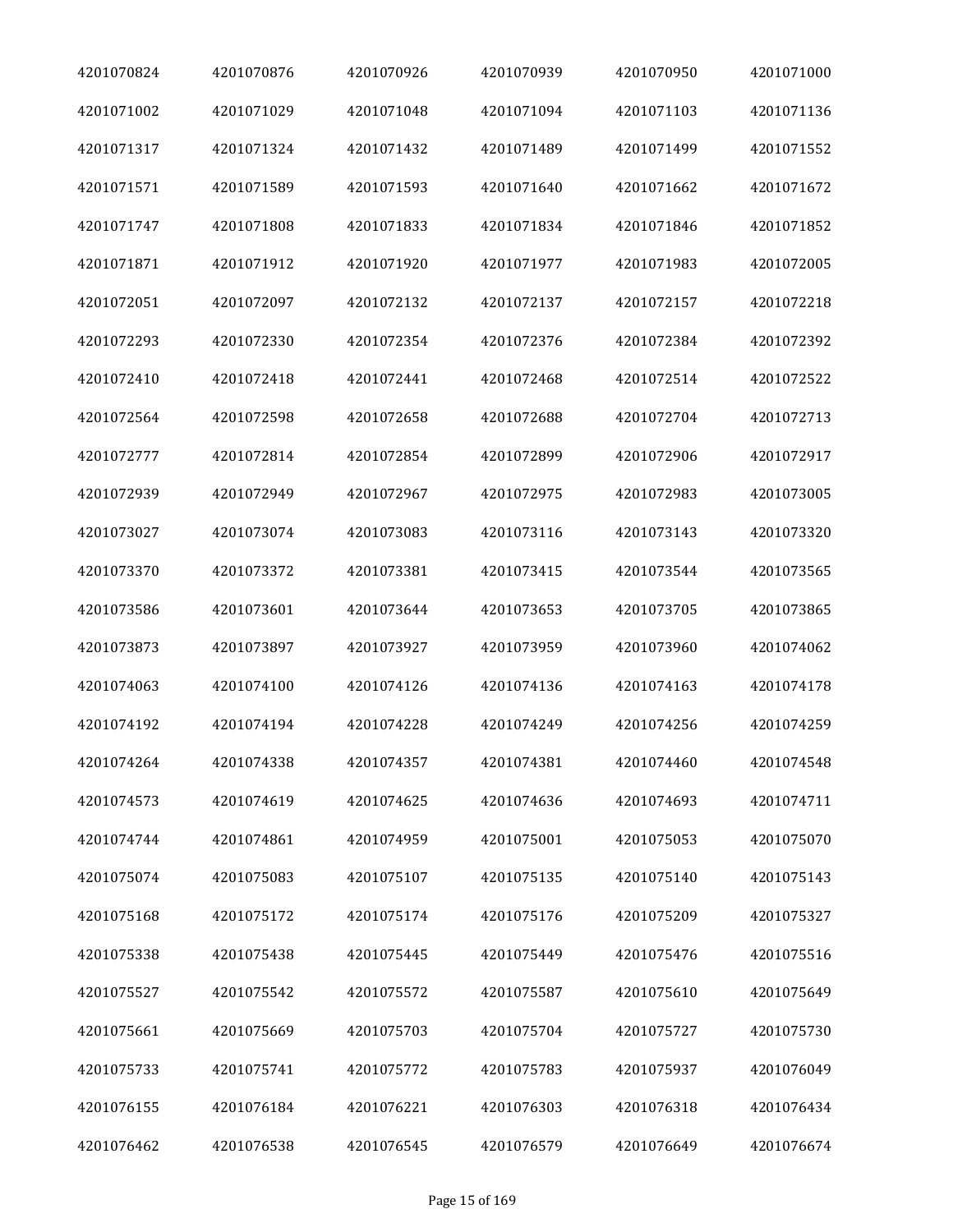| 4201076684 | 4201076691 | 4201076712 | 4201076783 | 4201076789 | 4201076796 |
|------------|------------|------------|------------|------------|------------|
| 4201076827 | 4201076845 | 4201076859 | 4201076874 | 4201076888 | 4201076891 |
| 4201076892 | 4201076912 | 4201076984 | 4201077020 | 4201077129 | 4201077173 |
| 4201077210 | 4201077223 | 4201077232 | 4201077255 | 4201077326 | 4201077417 |
| 4201077440 | 4201077496 | 4201077570 | 4201077604 | 4201077616 | 4201077649 |
| 4201077660 | 4201077667 | 4201077676 | 4201077732 | 4201077794 | 4201077817 |
| 4201077822 | 4201077840 | 4201077851 | 4201077859 | 4201077889 | 4201077908 |
| 4201077930 | 4201077944 | 4201077945 | 4201077953 | 4201078038 | 4201078088 |
| 4201078089 | 4201078109 | 4201078116 | 4201078140 | 4201078157 | 4201078168 |
| 4201078181 | 4201078216 | 4201078238 | 4201078245 | 4201078255 | 4201078274 |
| 4201078308 | 4201078311 | 4201078356 | 4201078414 | 4201078417 | 4201078484 |
| 4201078500 | 4201078540 | 4201078558 | 4201078612 | 4201078616 | 4201078619 |
| 4201078658 | 4201078681 | 4201078686 | 4201078795 | 4201078886 | 4201078943 |
| 4201078983 | 4201079035 | 4201079041 | 4201079045 | 4201079050 | 4201079054 |
| 4201079135 | 4201079162 | 4201079225 | 4201079232 | 4201079255 | 4201079304 |
| 4201079344 | 4201079365 | 4201079407 | 4201079420 | 4201079428 | 4201079466 |
| 4201079477 | 4201079509 | 4201079520 | 4201079531 | 4201079666 | 4201079680 |
| 4201079722 | 4201079731 | 4201079777 | 4201079788 | 4201079790 | 4201079792 |
| 4201079803 | 4201079845 | 4201079847 | 4201079867 | 4201079873 | 4201079877 |
| 4201079902 | 4201079906 | 4201079915 | 4201079921 | 4201079944 | 4201079955 |
| 4201079977 | 4201080034 | 4201080039 | 4201080047 | 4201080054 | 4201080084 |
| 4201080107 | 4201080109 | 4201080157 | 4201080167 | 4201080221 | 4201080257 |
| 4201080380 | 4201080423 | 4201080445 | 4201080467 | 4201080476 | 4201080482 |
| 4201080486 | 4201080550 | 4201080577 | 4201080582 | 4201080591 | 4201080631 |
| 4201080662 | 4201080752 | 4201080756 | 4201080757 | 4201080769 | 4201080833 |
| 4201080869 | 4201080905 | 4201080920 | 4201080925 | 4201080948 | 4201081011 |
| 4201081050 | 4201081082 | 4201081108 | 4201081126 | 4201081131 | 4201081134 |
| 4201081139 | 4201081146 | 4201081206 | 4201081225 | 4201081232 | 4201081244 |
| 4201081346 | 4201081437 | 4201081439 | 4201081472 | 4201081567 | 4201081592 |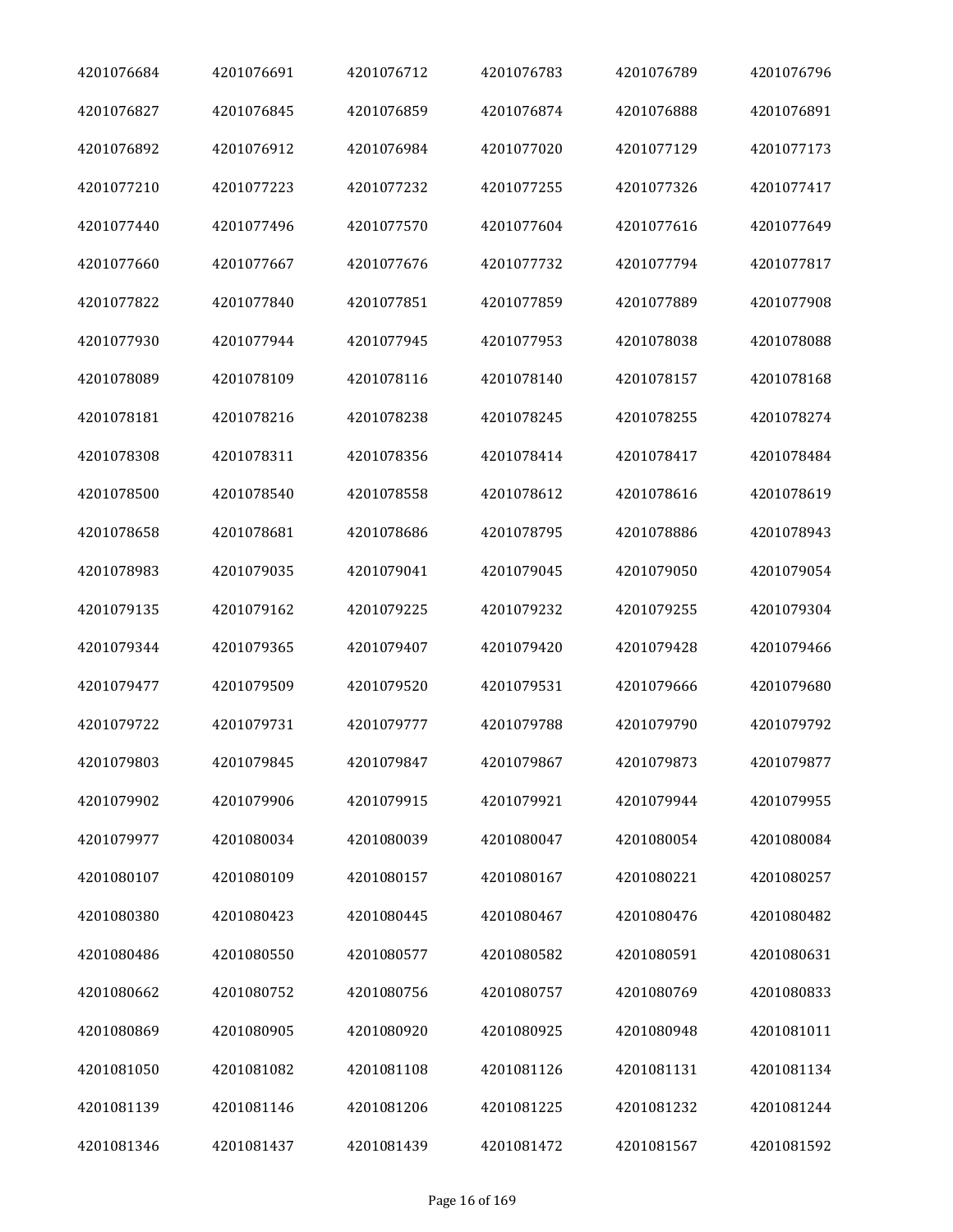| 4201081615 | 4201081666 | 4201081686 | 4201081707 | 4201081715 | 4201081753 |
|------------|------------|------------|------------|------------|------------|
| 4201081792 | 4201081817 | 4201081828 | 4201081904 | 4201081911 | 4201081928 |
| 4201081947 | 4201081948 | 4201081950 | 4201081963 | 4201081972 | 4201082006 |
| 4201082019 | 4201082213 | 4201082258 | 4201082261 | 4201082384 | 4201082395 |
| 4201082407 | 4201082433 | 4201082434 | 4201082517 | 4201082521 | 4201082548 |
| 4201082619 | 4201082717 | 4201082726 | 4201082794 | 4201082820 | 4201082851 |
| 4201082861 | 4201082867 | 4201082868 | 4201082929 | 4201082930 | 4201082934 |
| 4201082959 | 4201082983 | 4201083041 | 4201083053 | 4201083070 | 4201083081 |
| 4201083109 | 4201083114 | 4201083118 | 4201083125 | 4201083143 | 4201083178 |
| 4201083180 | 4201083190 | 4201083240 | 4201083302 | 4201083312 | 4201083352 |
| 4201083412 | 4201083490 | 4201083507 | 4201083541 | 4201083542 | 4201083545 |
| 4201083563 | 4201083578 | 4201083583 | 4201083590 | 4201083591 | 4201083595 |
| 4201083616 | 4201083666 | 4201083668 | 4201083724 | 4201083747 | 4201083754 |
| 4201083771 | 4201083819 | 4201083969 | 4201083983 | 4201083987 | 4201084008 |
| 4201084031 | 4201084046 | 4201084050 | 4201084062 | 4201084063 | 4201084116 |
| 4201084120 | 4201084135 | 4201084155 | 4201084180 | 4201084187 | 4201084193 |
| 4201084234 | 4201084303 | 4201084312 | 4201084327 | 4201084375 | 4201084420 |
| 4201084436 | 4201084444 | 4201084450 | 4201084461 | 4201084463 | 4201084496 |
| 4201084523 | 4201084583 | 4201084594 | 4201084598 | 4201084601 | 4201084603 |
| 4201084638 | 4201084647 | 4201084729 | 4201084741 | 4201084892 | 4201084924 |
| 4201084993 | 4201085052 | 4201085080 | 4201085159 | 4201085166 | 4201085169 |
| 4201085188 | 4201085200 | 4201085217 | 4201085222 | 4201085276 | 4201085292 |
| 4201085300 | 4201085391 | 4201085408 | 4201085411 | 4201085436 | 4201085514 |
| 4201085610 | 4201085665 | 4201085679 | 4201085680 | 4201085798 | 4201085803 |
| 4201085822 | 4201085837 | 4201085929 | 4201086022 | 4201086030 | 4201086074 |
| 4201086078 | 4201086112 | 4201086119 | 4201086144 | 4201086178 | 4201086202 |
| 4201086219 | 4201086220 | 4201086231 | 4201086253 | 4201086256 | 4201086265 |
| 4201086302 | 4201086310 | 4201086362 | 4201086378 | 4201086416 | 4201086540 |
| 4201086609 | 4201086671 | 4201086675 | 4201086681 | 4201086691 | 4201086692 |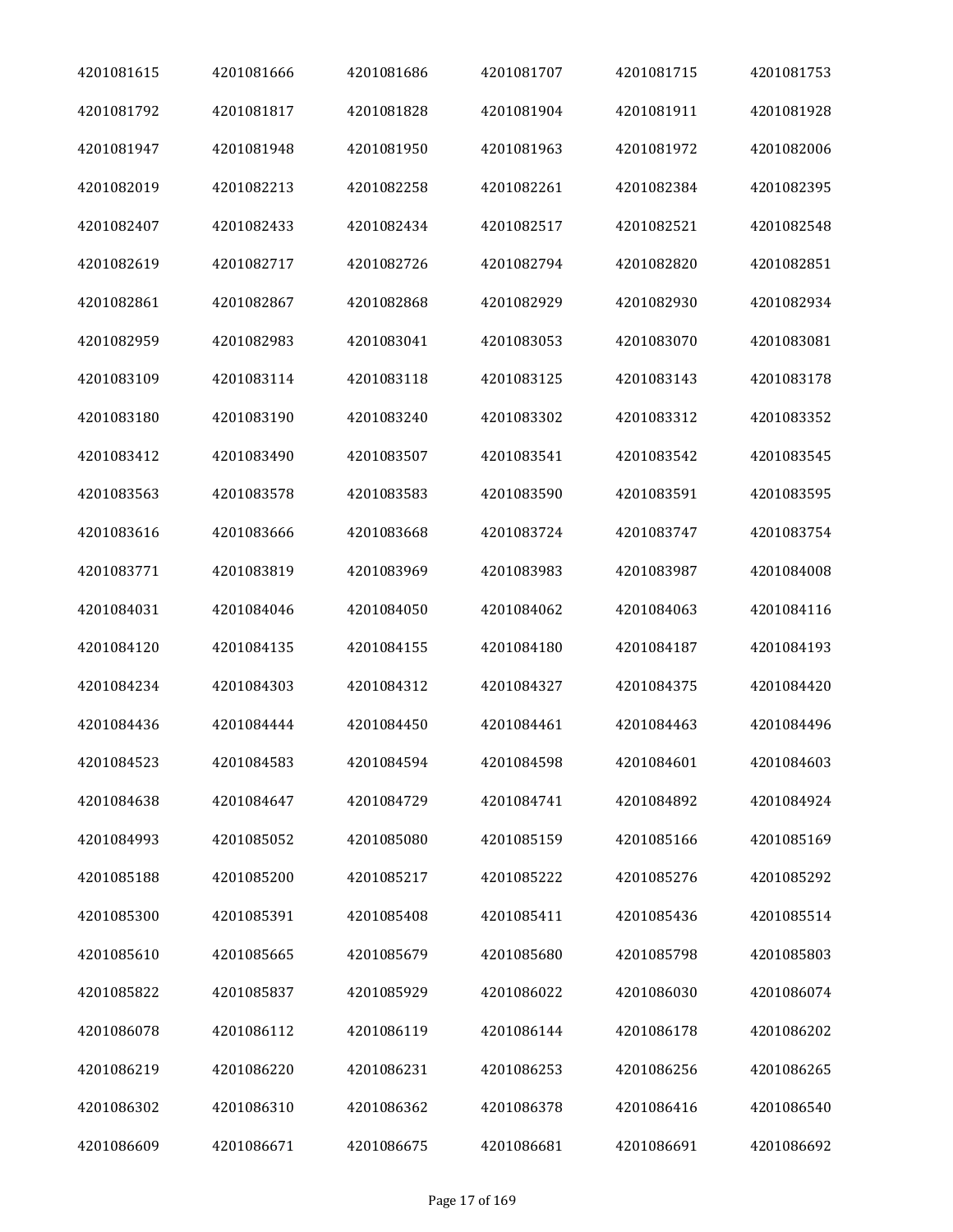| 4201086717 | 4201086730 | 4201086740 | 4201086799 | 4201086838 | 4201086852 |
|------------|------------|------------|------------|------------|------------|
| 4201086878 | 4201086883 | 4201086890 | 4201086902 | 4201086908 | 4201086989 |
| 4201087039 | 4201087072 | 4201087160 | 4201087194 | 4201087209 | 4201087215 |
| 4201087273 | 4201087284 | 4201087331 | 4201087341 | 4201087459 | 4201087468 |
| 4201087560 | 4201087657 | 4201087658 | 4201087708 | 4201087819 | 4201087879 |
| 4201087897 | 4201087899 | 4201087924 | 4201087957 | 4201088049 | 4201088063 |
| 4201088094 | 4201088115 | 4201088128 | 4201088226 | 4201088236 | 4201088323 |
| 4201088422 | 4201088427 | 4201088431 | 4201088437 | 4201088443 | 4201088445 |
| 4201088462 | 4201088487 | 4201088505 | 4201088509 | 4201088537 | 4201088651 |
| 4201088721 | 4201088818 | 4201088877 | 4201088884 | 4201088932 | 4201088979 |
| 4201088980 | 4201088997 | 4201089015 | 4201089085 | 4201089132 | 4201089142 |
| 4201089150 | 4201089151 | 4201089249 | 4201089253 | 4201089306 | 4201089452 |
| 4201089454 | 4201089469 | 4201089552 | 4201089568 | 4201089583 | 4201089646 |
| 4201089648 | 4201089718 | 4201089727 | 4201089732 | 4201089736 | 4201089740 |
| 4201089767 | 4201089787 | 4201089823 | 4201089826 | 4201089843 | 4201089846 |
| 4201089874 | 4201089898 | 4201089910 | 4201089952 | 4201089967 | 4201089985 |
| 4201090109 | 4201090115 | 4201090153 | 4201090157 | 4201090206 | 4201090269 |
| 4201090280 | 4201090314 | 4201090388 | 4201090426 | 4201090474 | 4201090484 |
| 4201090498 | 4201090514 | 4201090515 | 4201090530 | 4201090531 | 4201090590 |
| 4201090599 | 4201090603 | 4201090609 | 4201090657 | 4201090677 | 4201090681 |
| 4201090829 | 4201090858 | 4201090880 | 4201090901 | 4201090908 | 4201090909 |
| 4201090953 | 4201091123 | 4201091143 | 4201091156 | 4201091170 | 4201091261 |
| 4201091297 | 4201091303 | 4201091315 | 4201091336 | 4201091356 | 4201091381 |
| 4201091533 | 4201091545 | 4201091567 | 4201091585 | 4201091591 | 4201091606 |
| 4201091607 | 4201091643 | 4201091700 | 4201091752 | 4201091757 | 4201091776 |
| 4201091796 | 4201091823 | 4201091827 | 4201091855 | 4201091863 | 4201091889 |
| 4201091955 | 4201092064 | 4201092075 | 4201092077 | 4201092096 | 4201092121 |
| 4201092188 | 4201092243 | 4201092258 | 4201092261 | 4201092262 | 4201092286 |
| 4201092294 | 4201092300 | 4201092360 | 4201092370 | 4201092416 | 4201092425 |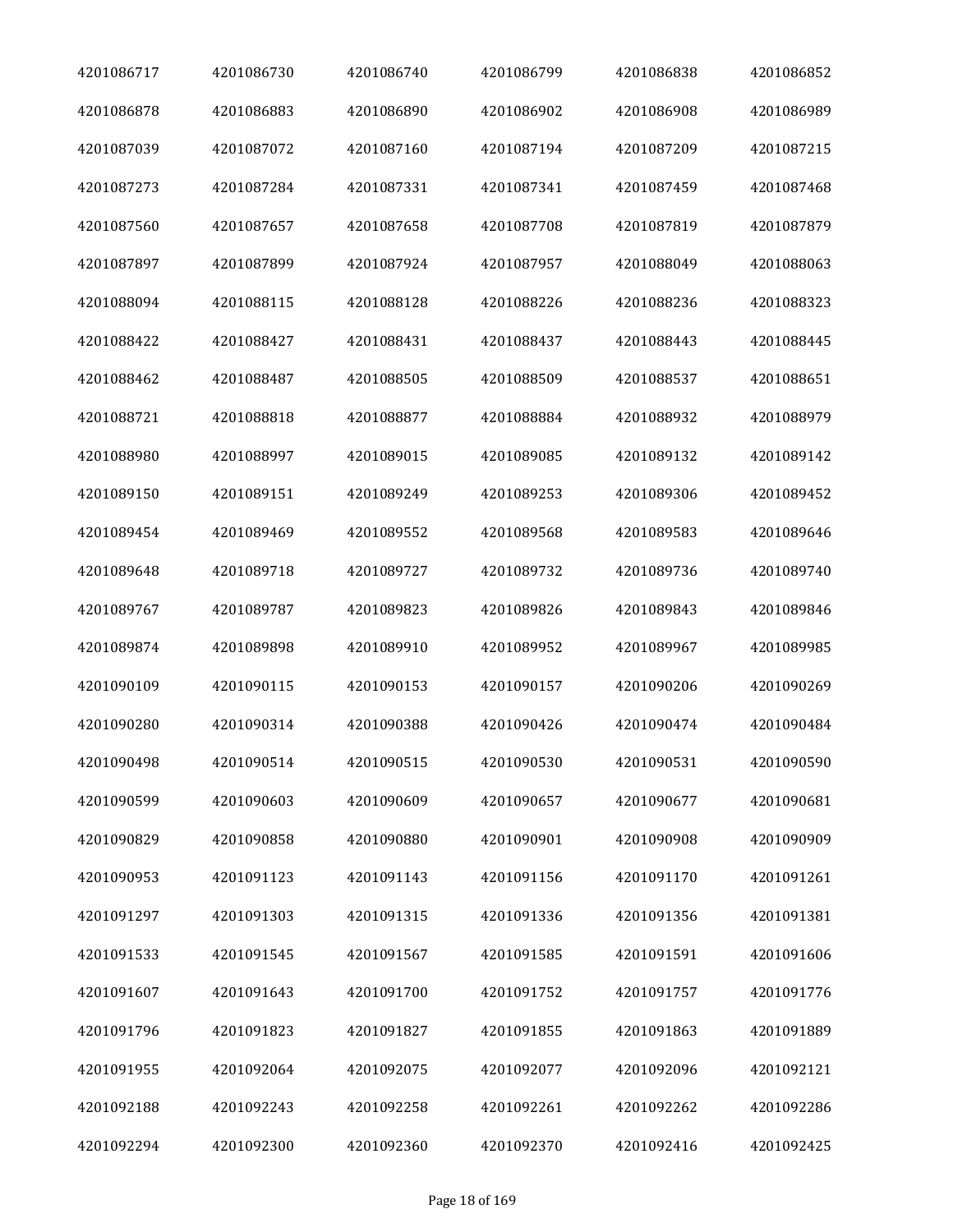| 4201092579 | 4201092595 | 4201092682 | 4201092710 | 4201092779 | 4201092782 |
|------------|------------|------------|------------|------------|------------|
| 4201092786 | 4201092800 | 4201092810 | 4201092823 | 4201092831 | 4201092836 |
| 4201092860 | 4201092921 | 4201092956 | 4201092958 | 4201092995 | 4201093031 |
| 4201093036 | 4201093041 | 4201093049 | 4201093063 | 4201093071 | 4201093126 |
| 4201093128 | 4201093149 | 4201093156 | 4201093178 | 4201093209 | 4201093219 |
| 4201093234 | 4201093239 | 4201093240 | 4201093246 | 4201093272 | 4201093325 |
| 4201093370 | 4201093381 | 4201093468 | 4201093569 | 4201093573 | 4201093586 |
| 4201093587 | 4201093611 | 4201093651 | 4201093663 | 4201093676 | 4201093703 |
| 4201093712 | 4201093739 | 4201093745 | 4201093777 | 4201093779 | 4201093814 |
| 4201093836 | 4201093859 | 4201093889 | 4201093977 | 4201093990 | 4201094048 |
| 4201094050 | 4201094066 | 4201094078 | 4201094095 | 4201094181 | 4201094186 |
| 4201094193 | 4201094198 | 4201094260 | 4201094304 | 4201094337 | 4201094422 |
| 4201094435 | 4201094485 | 4201094504 | 4201094523 | 4201094578 | 4201094607 |
| 4201094610 | 4201094616 | 4201094618 | 4201094620 | 4201094622 | 4201094624 |
| 4201094641 | 4201094648 | 4201094664 | 4201094685 | 4201094723 | 4201094754 |
| 4201094771 | 4201094786 | 4201094895 | 4201095011 | 4201095017 | 4201095026 |
| 4201095028 | 4201095059 | 4201095085 | 4201095106 | 4201095134 | 4201095152 |
| 4201095168 | 4201095176 | 4201095200 | 4201095212 | 4201095213 | 4201095224 |
| 4201095273 | 4201095278 | 4201095295 | 4201095321 | 4201095343 | 4201095448 |
| 4201095479 | 4201095510 | 4201095524 | 4201095540 | 4201095553 | 4201095617 |
| 4201095686 | 4201095713 | 4201095776 | 4201095802 | 4201095821 | 4201095870 |
| 4201095886 | 4201095906 | 4201095908 | 4201095916 | 4201095967 | 4201096044 |
| 4201096118 | 4201096124 | 4201096146 | 4201096214 | 4201096218 | 4201096219 |
| 4201096229 | 4201096239 | 4201096242 | 4201096264 | 4201096273 | 4201096276 |
| 4201096284 | 4201096291 | 4201096309 | 4201096314 | 4201096338 | 4201096385 |
| 4201096409 | 4201096502 | 4201096518 | 4201096539 | 4201096654 | 4201096671 |
| 4201096684 | 4201096757 | 4201096760 | 4201096768 | 4201096785 | 4201096817 |
| 4201096869 | 4201096883 | 4201096922 | 4201096930 | 4201096980 | 4201096990 |
| 4201096991 | 4201096992 | 4201097007 | 4201097056 | 4201097167 | 4201097209 |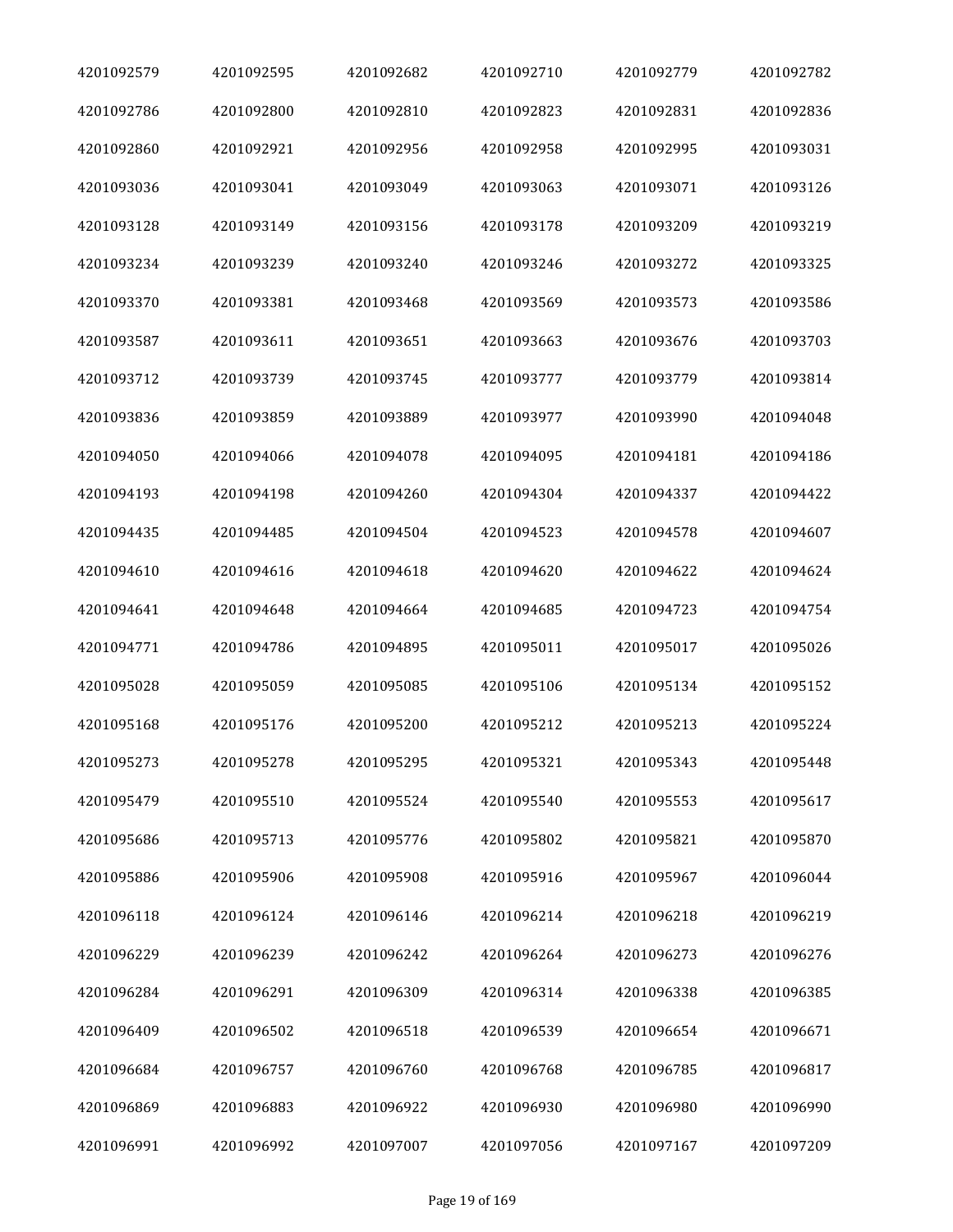| 4201097270 | 4201097312 | 4201097357 | 4201097414 | 4201097465 | 4201097469 |
|------------|------------|------------|------------|------------|------------|
| 4201097529 | 4201097588 | 4201097612 | 4201097624 | 4201097636 | 4201097637 |
| 4201097660 | 4201097711 | 4201097800 | 4201097816 | 4201097821 | 4201097904 |
| 4201097906 | 4201097941 | 4201097950 | 4201097968 | 4201098058 | 4201098068 |
| 4201098124 | 4201098178 | 4201098183 | 4201098191 | 4201098243 | 4201098264 |
| 4201098292 | 4201098443 | 4201098450 | 4201098487 | 4201098492 | 4201098537 |
| 4201098545 | 4201098578 | 4201098586 | 4201098604 | 4201098616 | 4201098641 |
| 4201098643 | 4201098649 | 4201098655 | 4201098710 | 4201098732 | 4201098742 |
| 4201098786 | 4201098789 | 4201098793 | 4201098809 | 4201098810 | 4201098847 |
| 4201098855 | 4201098879 | 4201099000 | 4201099035 | 4201099075 | 4201099091 |
| 4201099105 | 4201099111 | 4201099282 | 4201099328 | 4201099334 | 4201099345 |
| 4201099453 | 4201099472 | 4201099479 | 4201099501 | 4201099538 | 4201099592 |
| 4201099602 | 4201099607 | 4201099660 | 4201099667 | 4201099679 | 4201099698 |
| 4201099699 | 4201099701 | 4201099711 | 4201099725 | 4201099762 | 4201099771 |
| 4201099796 | 4201099812 | 4201099865 | 4201099869 | 4201099961 | 4201099992 |
| 4201099995 | 4201100026 | 4201100028 | 4201100068 | 4201100070 | 4201100090 |
| 4201100101 | 4201100145 | 4201100162 | 4201100182 | 4201100261 | 4201100278 |
| 4201100319 | 4201100341 | 4201100438 | 4201100445 | 4201100454 | 4201100473 |
| 4201100481 | 4201100485 | 4201100542 | 4201100556 | 4201100641 | 4201100643 |
| 4201100659 | 4201100688 | 4201100722 | 4201100729 | 4201100823 | 4201100826 |
| 4201100830 | 4201100842 | 4201100862 | 4201100930 | 4201100931 | 4201100975 |
| 4201101010 | 4201101114 | 4201101129 | 4201101152 | 4201101157 | 4201101160 |
| 4201101202 | 4201101266 | 4201101274 | 4201101285 | 4201101318 | 4201101383 |
| 4201101407 | 4201101420 | 4201101498 | 4201101504 | 4201101523 | 4201101550 |
| 4201101557 | 4201101561 | 4201101590 | 4201101595 | 4201101652 | 4201101677 |
| 4201101688 | 4201101736 | 4201101748 | 4201101778 | 4201101792 | 4201101799 |
| 4201101820 | 4201101857 | 4201101859 | 4201101916 | 4201101951 | 4201102130 |
| 4201102165 | 4201102192 | 4201102207 | 4201102251 | 4201102299 | 4201102354 |
| 4201102459 | 4201102466 | 4201102474 | 4201102493 | 4201102507 | 4201102526 |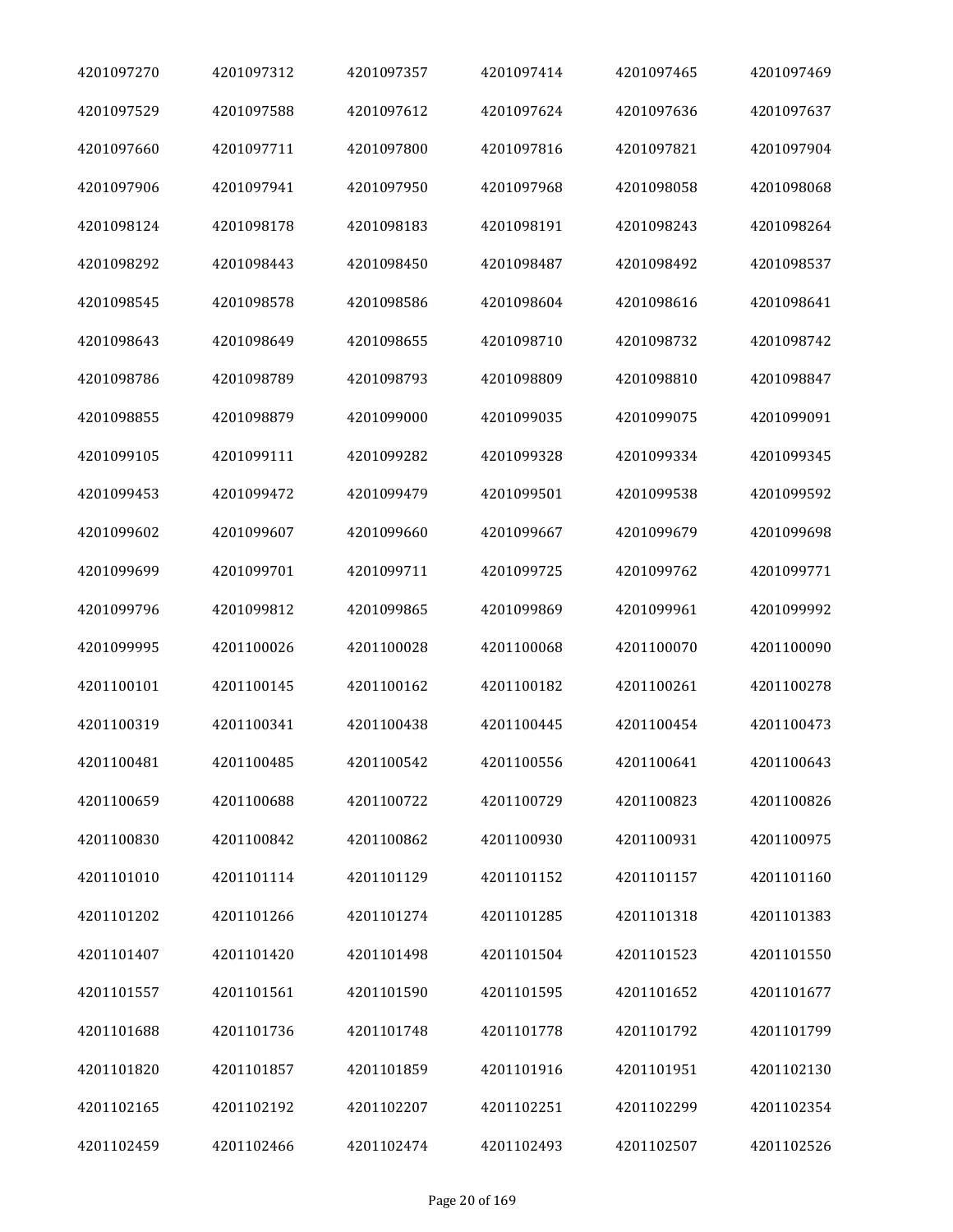| 4201102540 | 4201102566 | 4201102573 | 4201102611 | 4201102653 | 4201102672 |
|------------|------------|------------|------------|------------|------------|
| 4201102689 | 4201102765 | 4201102797 | 4201102809 | 4201102851 | 4201102852 |
| 4201102854 | 4201102858 | 4201102866 | 4201102867 | 4201102876 | 4201102905 |
| 4201102914 | 4201102920 | 4201102952 | 4201102978 | 4201102992 | 4201102994 |
| 4201103013 | 4201103049 | 4201103058 | 4201103086 | 4201103148 | 4201103201 |
| 4201103207 | 4201103211 | 4201103269 | 4201103271 | 4201103282 | 4201103295 |
| 4201103343 | 4201103409 | 4201103560 | 4201103570 | 4201103598 | 4201103599 |
| 4201103611 | 4201103614 | 4201103629 | 4201103652 | 4201103672 | 4201103777 |
| 4201103868 | 4201103940 | 4201103943 | 4201103965 | 4201104027 | 4201104040 |
| 4201104041 | 4201104050 | 4201104062 | 4201104070 | 4201104073 | 4201104113 |
| 4201104165 | 4201104173 | 4201104236 | 4201104260 | 4201104262 | 4201104354 |
| 4201104426 | 4201104461 | 4201104497 | 4201104516 | 4201104539 | 4201104560 |
| 4201104579 | 4201104584 | 4201104676 | 4201104680 | 4201104705 | 4201104709 |
| 4201104714 | 4201104717 | 4201104726 | 4201104773 | 4201104786 | 4201104802 |
| 4201104914 | 4201104966 | 4201104992 | 4201105058 | 4201105073 | 4201105138 |
| 4201105156 | 4201105217 | 4201105227 | 4201105236 | 4201105239 | 4201105270 |
| 4201105279 | 4201105321 | 4201105406 | 4201105418 | 4201105429 | 4201105441 |
| 4201105448 | 4201105461 | 4201105585 | 4201105595 | 4201105604 | 4201105608 |
| 4201105635 | 4201105687 | 4201105689 | 4201105742 | 4201105803 | 4201105966 |
| 4201105994 | 4201106071 | 4201106129 | 4201106153 | 4201106160 | 4201106175 |
| 4201106241 | 4201106244 | 4201106250 | 4201106279 | 4201106373 | 4201106380 |
| 4201106393 | 4201106415 | 4201106420 | 4201106456 | 4201106461 | 4201106469 |
| 4201106548 | 4201106596 | 4201106621 | 4201106627 | 4201106650 | 4201106666 |
| 4201106687 | 4201106700 | 4201106703 | 4201106762 | 4201106773 | 4201106793 |
| 4201106806 | 4201106809 | 4201106832 | 4201106840 | 4201106850 | 4201106861 |
| 4201106881 | 4201106905 | 4201106920 | 4201106942 | 4201106944 | 4201106956 |
| 4201107093 | 4201107155 | 4201107200 | 4201107237 | 4201107252 | 4201107288 |
| 4201107301 | 4201107436 | 4201107458 | 4201107494 | 4201107534 | 4201107557 |
| 4201107577 | 4201107597 | 4201107600 | 4201107610 | 4201107643 | 4201107715 |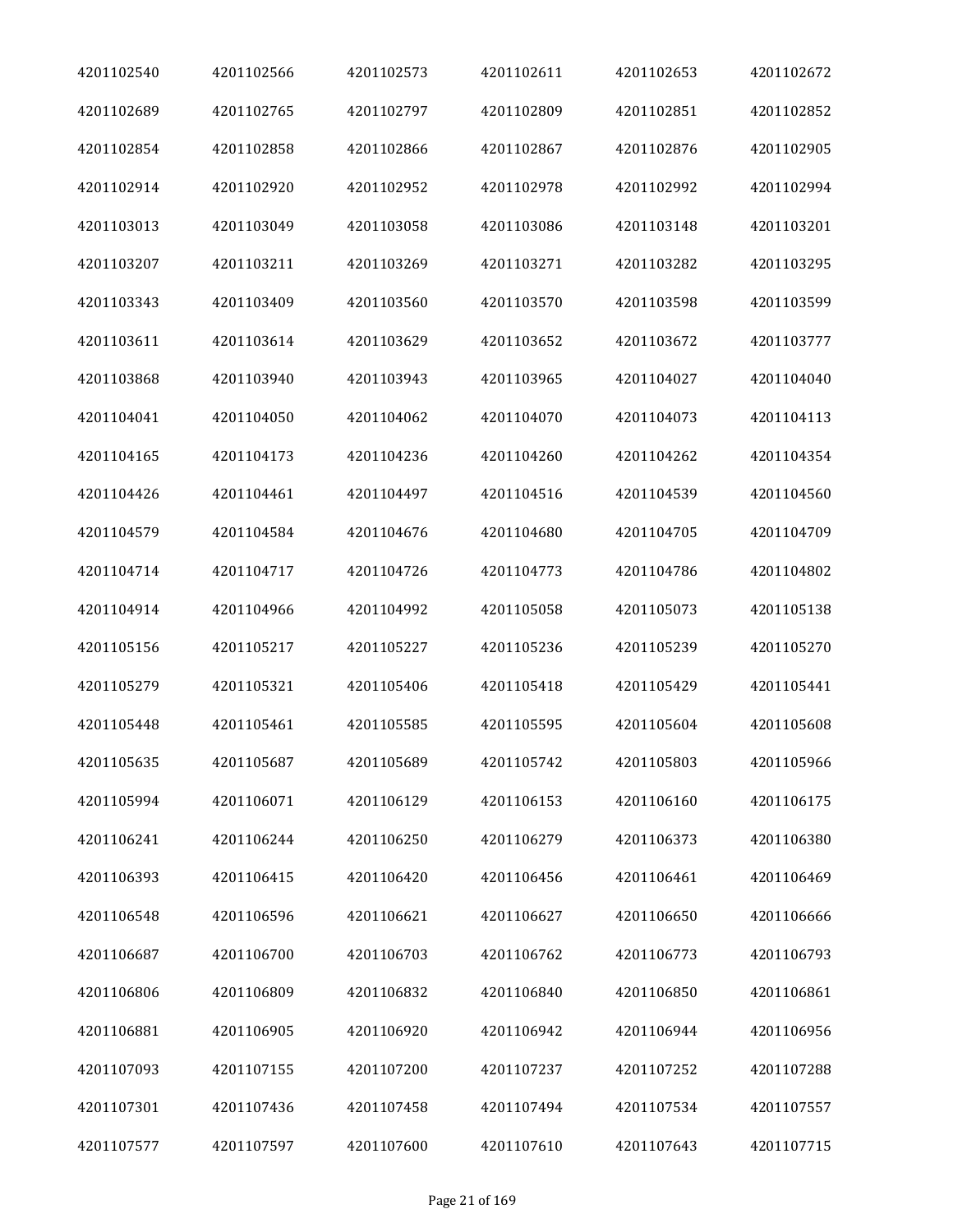| 4201107760 | 4201107882 | 4201107912 | 4201107939 | 4201107953 | 4201107966 |
|------------|------------|------------|------------|------------|------------|
| 4201107975 | 4201108012 | 4201108019 | 4201108034 | 4201108051 | 4201108085 |
| 4201108089 | 4201108090 | 4201108098 | 4201108204 | 4201108264 | 4201108302 |
| 4201108361 | 4201108374 | 4201108377 | 4201108392 | 4201108426 | 4201108439 |
| 4201108442 | 4201108444 | 4201108456 | 4201108490 | 4201108495 | 4201108540 |
| 4201108575 | 4201108610 | 4201108638 | 4201108662 | 4201108684 | 4201108685 |
| 4201108690 | 4201108734 | 4201108789 | 4201108809 | 4201108811 | 4201108824 |
| 4201108901 | 4201109088 | 4201109113 | 4201109121 | 4201109163 | 4201109214 |
| 4201109295 | 4201109302 | 4201109398 | 4201109430 | 4201109644 | 4201109647 |
| 4201109653 | 4201109662 | 4201109676 | 4201109713 | 4201109755 | 4201109764 |
| 4201109781 | 4201109786 | 4201109803 | 4201109827 | 4201109836 | 4201109841 |
| 4201109848 | 4201109863 | 4201109897 | 4201109903 | 4201109906 | 4201109919 |
| 4201109984 | 4201110007 | 4201110037 | 4201110054 | 4201110066 | 4201110078 |
| 4201110091 | 4201110147 | 4201110211 | 4201110215 | 4201110242 | 4201110250 |
| 4201110296 | 4201110309 | 4201110317 | 4201110402 | 4201110447 | 4201110469 |
| 4201110472 | 4201110482 | 4201110488 | 4201110503 | 4201110523 | 4201110538 |
| 4201110545 | 4201110632 | 4201110710 | 4201110719 | 4201110723 | 4201110733 |
| 4201110976 | 4201110978 | 4201111003 | 4201111012 | 4201111027 | 4201111144 |
| 4201111170 | 4201111205 | 4201111283 | 4201111348 | 4201111381 | 4201111399 |
| 4201111400 | 4201111445 | 4201111523 | 4201111574 | 4201111578 | 4201111595 |
| 4201111609 | 4201111627 | 4201111677 | 4201111763 | 4201111807 | 4201111843 |
| 4201111906 | 4201111932 | 4201111933 | 4201111970 | 4201111971 | 4201111993 |
| 4201112170 | 4201112173 | 4201112369 | 4201112422 | 4201112425 | 4201112478 |
| 4201112482 | 4201112533 | 4201112553 | 4201112555 | 4201112556 | 4201112616 |
| 4201112621 | 4201112624 | 4201112652 | 4201112654 | 4201112663 | 4201112672 |
| 4201112687 | 4201112718 | 4201112729 | 4201112826 | 4201112853 | 4201112902 |
| 4201113002 | 4201113004 | 4201113020 | 4201113055 | 4201113059 | 4201113125 |
| 4201113129 | 4201113157 | 4201113200 | 4201113201 | 4201113255 | 4201113285 |
| 4201113311 | 4201113323 | 4201113334 | 4201113338 | 4201113349 | 4201113363 |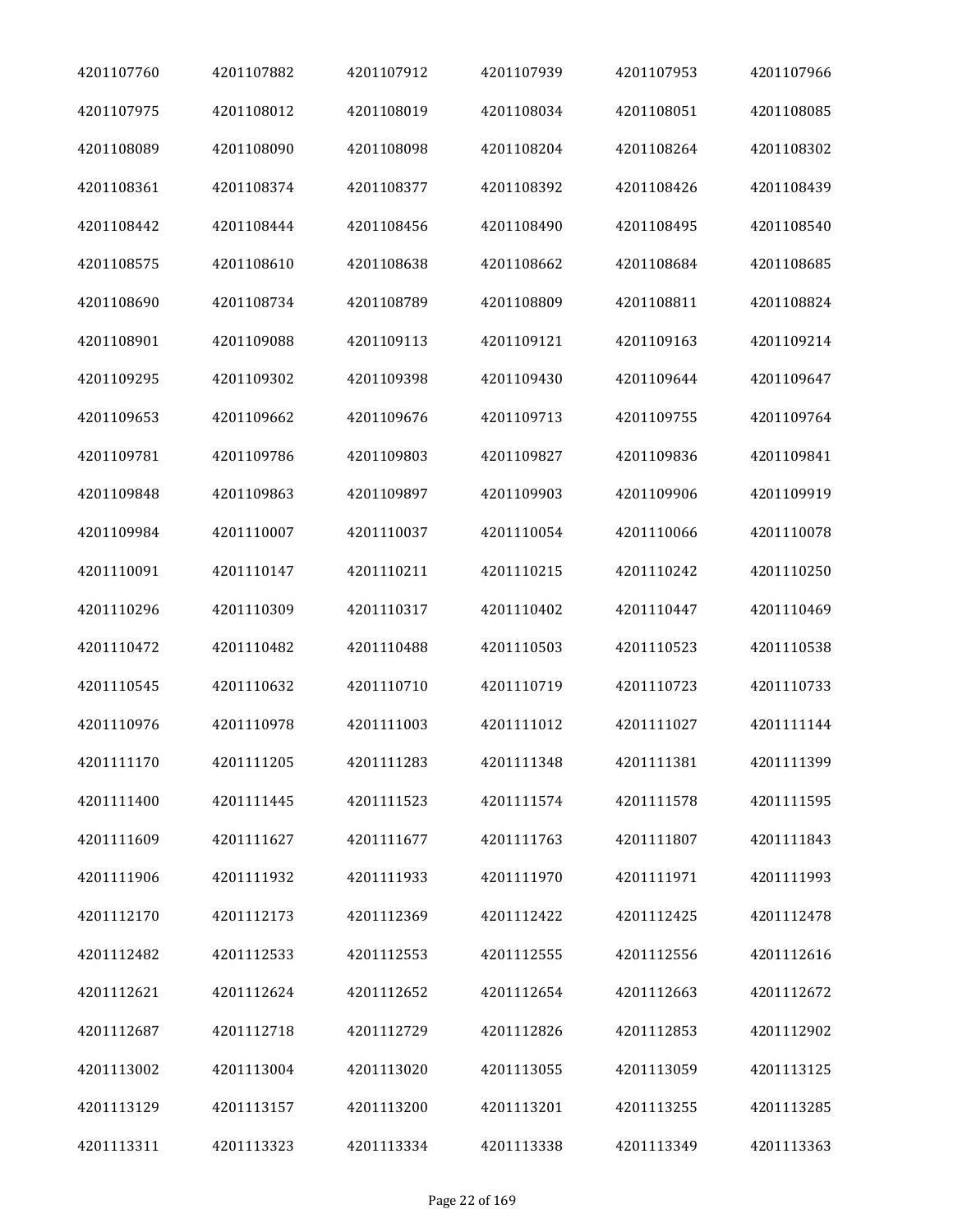| 4201113489 | 4201113509 | 4201113582 | 4201113608 | 4201113610 | 4201113699 |
|------------|------------|------------|------------|------------|------------|
| 4201113735 | 4201113758 | 4201113802 | 4201113807 | 4201113824 | 4201113832 |
| 4201113932 | 4201113936 | 4201113982 | 4201114032 | 4201114066 | 4201114119 |
| 4201114123 | 4201114176 | 4201114184 | 4201114245 | 4201114312 | 4201114434 |
| 4201114436 | 4201114461 | 4201114498 | 4201114557 | 4201114584 | 4201114586 |
| 4201114629 | 4201114639 | 4201114647 | 4201114704 | 4201114712 | 4201114747 |
| 4201114751 | 4201114765 | 4201114766 | 4201114791 | 4201114796 | 4201114928 |
| 4201114933 | 4201114978 | 4201114995 | 4201115049 | 4201115085 | 4201115097 |
| 4201115113 | 4201115165 | 4201115196 | 4201115199 | 4201115272 | 4201115274 |
| 4201115310 | 4201115329 | 4201115467 | 4201115493 | 4201115501 | 4201115518 |
| 4201115554 | 4201115566 | 4201115585 | 4201115603 | 4201115642 | 4201115669 |
| 4201115685 | 4201115686 | 4201115711 | 4201115736 | 4201115801 | 4201115829 |
| 4201115830 | 4201115890 | 4201115916 | 4201115938 | 4201115941 | 4201116005 |
| 4201116153 | 4201116187 | 4201116190 | 4201116264 | 4201116274 | 4201116285 |
| 4201116286 | 4201116304 | 4201116319 | 4201116323 | 4201116346 | 4201116347 |
| 4201116375 | 4201116392 | 4201116412 | 4201116496 | 4201116542 | 4201116548 |
| 4201116621 | 4201116630 | 4201116655 | 4201116678 | 4201116683 | 4201116711 |
| 4201116728 | 4201116741 | 4201116774 | 4201116778 | 4201116814 | 4201116821 |
| 4201116837 | 4201116846 | 4201116857 | 4201116861 | 4201116900 | 4201116927 |
| 4201116931 | 4201117008 | 4201117057 | 4201117121 | 4201117122 | 4201117134 |
| 4201117156 | 4201117161 | 4201117292 | 4201117300 | 4201117315 | 4201117336 |
| 4201117338 | 4201117381 | 4201117410 | 4201117461 | 4201117514 | 4201117581 |
| 4201117678 | 4201117712 | 4201117738 | 4201117784 | 4201117787 | 4201117818 |
| 4201117833 | 4201117846 | 4201117850 | 4201117861 | 4201117918 | 4201117992 |
| 4201117998 | 4201118023 | 4201118032 | 4201118271 | 4201118290 | 4201118292 |
| 4201118341 | 4201118416 | 4201118427 | 4201118448 | 4201118475 | 4201118478 |
| 4201118532 | 4201118542 | 4201118553 | 4201118572 | 4201118575 | 4201118579 |
| 4201118581 | 4201118589 | 4201118618 | 4201118646 | 4201118743 | 4201118803 |
| 4201118821 | 4201118848 | 4201118878 | 4201118908 | 4201118912 | 4201118914 |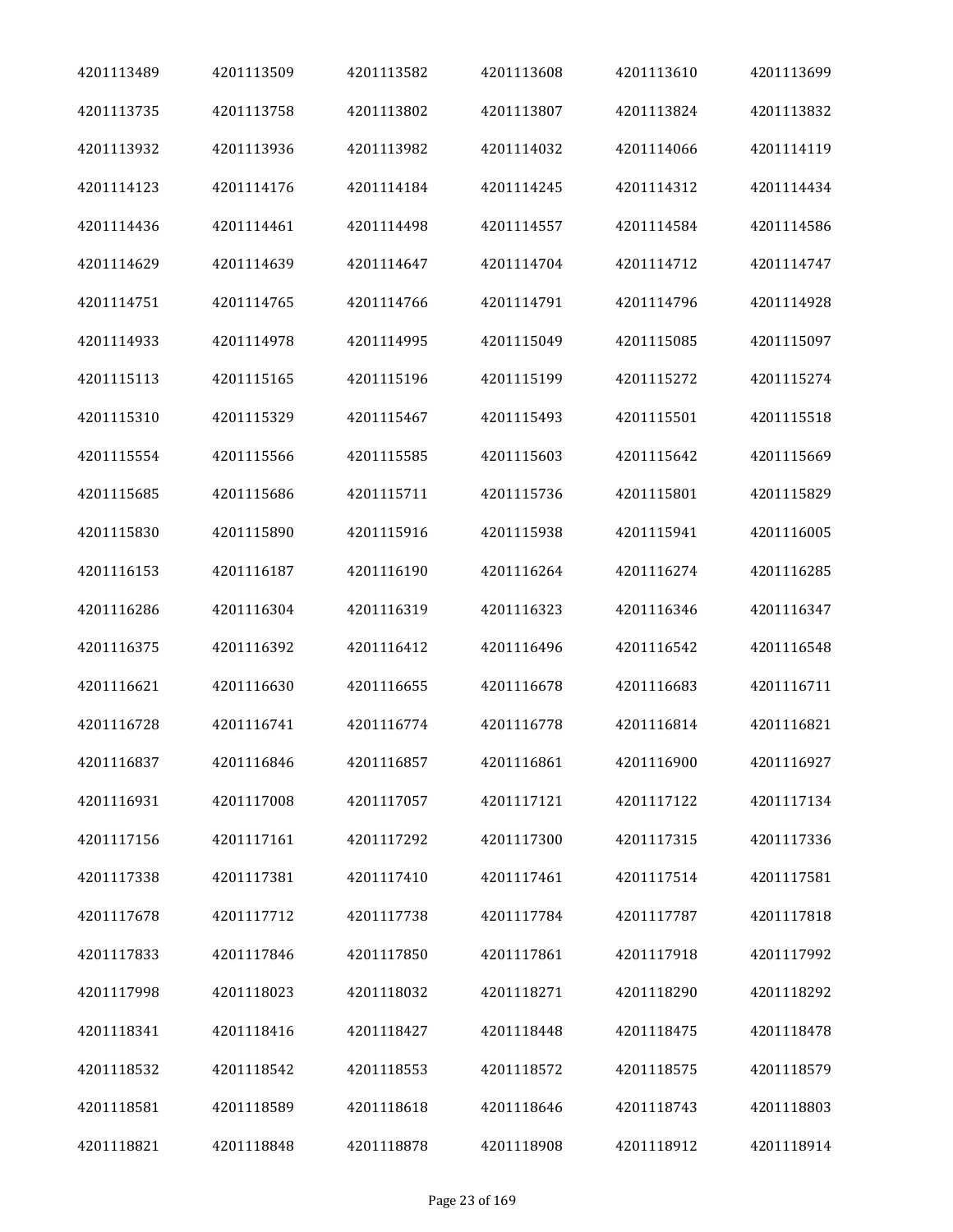| 4201118934 | 4201118959 | 4201118968 | 4201118992 | 4201119042 | 4201119072 |
|------------|------------|------------|------------|------------|------------|
| 4201119075 | 4201119095 | 4201119151 | 4201119155 | 4201119245 | 4201119290 |
| 4201119326 | 4201119363 | 4201119369 | 4201119382 | 4201119402 | 4201119432 |
| 4201119537 | 4201119547 | 4201119591 | 4201119621 | 4201119631 | 4201119641 |
| 4201119666 | 4201119690 | 4201119700 | 4201119713 | 4201119844 | 4201119920 |
| 4201119928 | 4201119937 | 4201119957 | 4201119961 | 4201119964 | 4201120012 |
| 4201120016 | 4201120041 | 4201120074 | 4201120126 | 4201120191 | 4201120199 |
| 4201120318 | 4201120326 | 4201120351 | 4201120360 | 4201120429 | 4201120431 |
| 4201120435 | 4201120438 | 4201120452 | 4201120462 | 4201120485 | 4201120523 |
| 4201120541 | 4201120631 | 4201120682 | 4201120772 | 4201120795 | 4201120798 |
| 4201120800 | 4201120815 | 4201120818 | 4201120821 | 4201120848 | 4201120898 |
| 4201120921 | 4201120943 | 4201120948 | 4201120951 | 4201120986 | 4201121130 |
| 4201121150 | 4201121169 | 4201121171 | 4201121179 | 4201121208 | 4201121231 |
| 4201121239 | 4201121268 | 4201121285 | 4201121286 | 4201121290 | 4201121319 |
| 4201121344 | 4201121413 | 4201121420 | 4201121423 | 4201121440 | 4201121478 |
| 4201121526 | 4201121554 | 4201121740 | 4201121746 | 4201121754 | 4201121772 |
| 4201121786 | 4201121790 | 4201121821 | 4201121835 | 4201121888 | 4201121982 |
| 4201121997 | 4201122038 | 4201122044 | 4201122102 | 4201122121 | 4201122196 |
| 4201122228 | 4201122234 | 4201122290 | 4201122317 | 4201122323 | 4201122368 |
| 4201122416 | 4201122437 | 4201122439 | 4201122462 | 4201122493 | 4201122500 |
| 4201122509 | 4201122511 | 4201122518 | 4201122563 | 4201122566 | 4201122582 |
| 4201122585 | 4201122588 | 4201122599 | 4201122620 | 4201122638 | 4201122652 |
| 4201122697 | 4201122710 | 4201122735 | 4201122746 | 4201122764 | 4201122771 |
| 4201122775 | 4201122783 | 4201122794 | 4201122830 | 4201122836 | 4201122939 |
| 4201123047 | 4201123078 | 4201123107 | 4201123108 | 4201123112 | 4201123136 |
| 4201123176 | 4201123183 | 4201123205 | 4201123206 | 4201123210 | 4201123227 |
| 4201123236 | 4201123237 | 4201123254 | 4201123262 | 4201123357 | 4201123370 |
| 4201123386 | 4201123588 | 4201123648 | 4201123656 | 4201123670 | 4201123746 |
| 4201123825 | 4201123866 | 4201123871 | 4201123881 | 4201123882 | 4201123893 |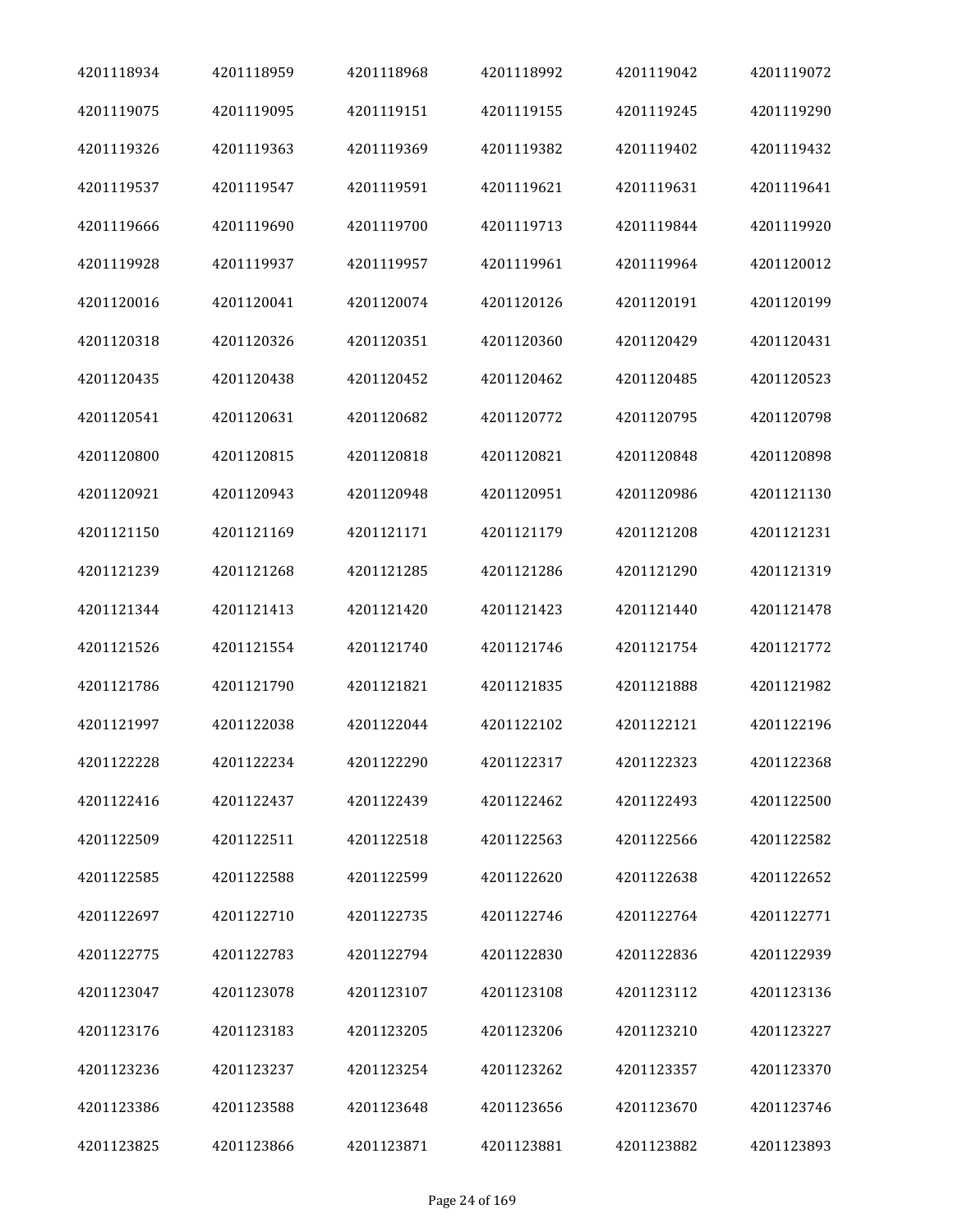| 4201123897 | 4201123900 | 4201123933 | 4201123947 | 4201123962 | 4201123965 |
|------------|------------|------------|------------|------------|------------|
| 4201123977 | 4201123987 | 4201123989 | 4201123994 | 4201124002 | 4201124048 |
| 4201124098 | 4201124191 | 4201124200 | 4201124225 | 4201124247 | 4201124290 |
| 4201124302 | 4201124328 | 4201124418 | 4201124542 | 4201124606 | 4201124638 |
| 4201124684 | 4201124690 | 4201124706 | 4201124716 | 4201124853 | 4201124913 |
| 4201124916 | 4201124918 | 4201124929 | 4201124938 | 4201124977 | 4201125041 |
| 4201125053 | 4201125125 | 4201125180 | 4201125219 | 4201125225 | 4201125282 |
| 4201125315 | 4201125318 | 4201125374 | 4201125383 | 4201125406 | 4201125436 |
| 4201125437 | 4201125439 | 4201125445 | 4201125453 | 4201125460 | 4201125466 |
| 4201125509 | 4201125518 | 4201125553 | 4201125587 | 4201125642 | 4201125740 |
| 4201125746 | 4201125763 | 4201125769 | 4201125799 | 4201125805 | 4201125811 |
| 4201125840 | 4201125849 | 4201125859 | 4201125889 | 4201125907 | 4201125931 |
| 4201125959 | 4201125973 | 4201125980 | 4201126022 | 4201126104 | 4201126119 |
| 4201126180 | 4201126199 | 4201126238 | 4201126260 | 4201126360 | 4201126370 |
| 4201126371 | 4201126537 | 4201126542 | 4201126560 | 4201126607 | 4201126631 |
| 4201126635 | 4201126639 | 4201126667 | 4201126683 | 4201126720 | 4201126744 |
| 4201126827 | 4201126969 | 4201126983 | 4201126993 | 4201127142 | 4201127154 |
| 4201127248 | 4201127304 | 4201127305 | 4201127325 | 4201127398 | 4201127406 |
| 4201127407 | 4201127468 | 4201127496 | 4201127512 | 4201127535 | 4201127556 |
| 4201127560 | 4201127566 | 4201127576 | 4201127577 | 4201127598 | 4201127622 |
| 4201127675 | 4201127711 | 4201127756 | 4201127798 | 4201127838 | 4201127900 |
| 4201127975 | 4201128026 | 4201128062 | 4201128070 | 4201128114 | 4201128123 |
| 4201128128 | 4201128152 | 4201128168 | 4201128211 | 4201128227 | 4201128230 |
| 4201128255 | 4201128302 | 4201128355 | 4201128361 | 4201128374 | 4201128386 |
| 4201128429 | 4201128434 | 4201128481 | 4201128600 | 4201128688 | 4201128704 |
| 4201128711 | 4201128720 | 4201128727 | 4201128737 | 4201128743 | 4201128756 |
| 4201128760 | 4201128771 | 4201128789 | 4201128818 | 4201128842 | 4201128861 |
| 4201128875 | 4201128893 | 4201128941 | 4201129034 | 4201129092 | 4201129127 |
| 4201129166 | 4201129206 | 4201129211 | 4201129240 | 4201129257 | 4201129282 |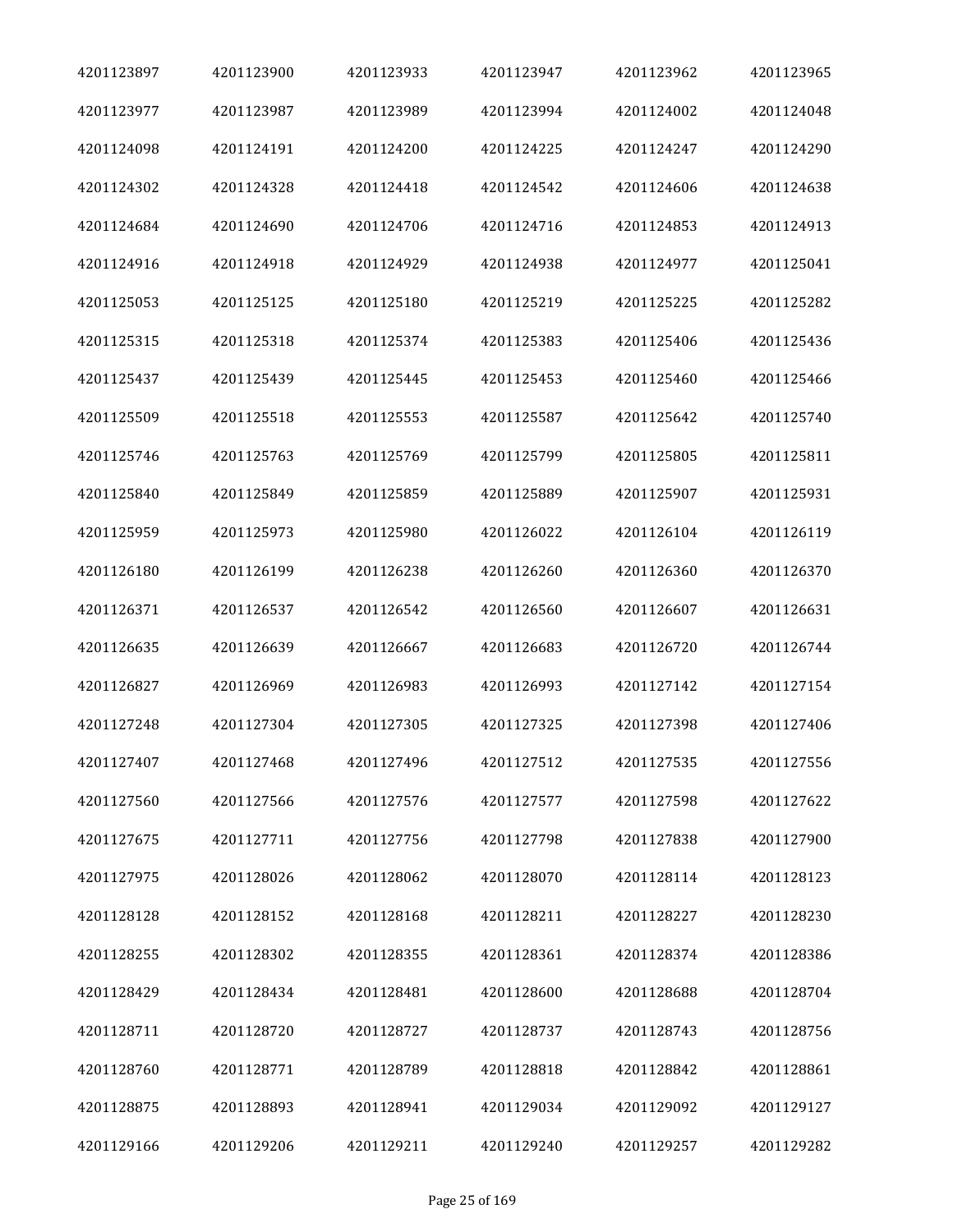| 4201129335 | 4201129387 | 4201129419 | 4201129550 | 4201129605 | 4201129665 |
|------------|------------|------------|------------|------------|------------|
| 4201129674 | 4201129680 | 4201129701 | 4201129734 | 4201129739 | 4201129746 |
| 4201129760 | 4201129764 | 4201129796 | 4201129798 | 4201129821 | 4201129839 |
| 4201129856 | 4201129859 | 4201129884 | 4201129907 | 4201129929 | 4201130050 |
| 4201130065 | 4201130098 | 4201130106 | 4201130110 | 4201130113 | 4201130116 |
| 4201130121 | 4201130201 | 4201130204 | 4201130217 | 4201130221 | 4201130222 |
| 4201130297 | 4201130327 | 4201130351 | 4201130362 | 4201130363 | 4201130397 |
| 4201130404 | 4201130408 | 4201130416 | 4201130472 | 4201130541 | 4201130552 |
| 4201130558 | 4201130613 | 4201130695 | 4201130717 | 4201130724 | 4201130738 |
| 4201130803 | 4201130828 | 4201130875 | 4201130888 | 4201131013 | 4201131080 |
| 4201131098 | 4201131159 | 4201131179 | 4201131180 | 4201131208 | 4201131219 |
| 4201131261 | 4201131327 | 4201131334 | 4201131431 | 4201131483 | 4201131567 |
| 4201131589 | 4201131674 | 4201131727 | 4201131739 | 4201131764 | 4201131797 |
| 4201131813 | 4201131816 | 4201131830 | 4201131837 | 4201131838 | 4201131853 |
| 4201131948 | 4201131969 | 4201131979 | 4201132009 | 4201132013 | 4201132034 |
| 4201132066 | 4201132067 | 4201132118 | 4201132129 | 4201132141 | 4201132243 |
| 4201132248 | 4201132277 | 4201132299 | 4201132317 | 4201132328 | 4201132346 |
| 4201132350 | 4201132420 | 4201132421 | 4201132434 | 4201132452 | 4201132469 |
| 4201132656 | 4201132665 | 4201132724 | 4201132728 | 4201132763 | 4201132806 |
| 4201132893 | 4201132921 | 4201132941 | 4201133000 | 4201133001 | 4201133100 |
| 4201133136 | 4201133179 | 4201133195 | 4201133221 | 4201133250 | 4201133260 |
| 4201133290 | 4201133301 | 4201133318 | 4201133348 | 4201133369 | 4201133380 |
| 4201133389 | 4201133403 | 4201133427 | 4201133431 | 4201133450 | 4201133616 |
| 4201133687 | 4201133723 | 4201133752 | 4201133785 | 4201133816 | 4201133838 |
| 4201133905 | 4201133938 | 4201133966 | 4201133982 | 4201133999 | 4201134006 |
| 4201134024 | 4201134028 | 4201134040 | 4201134072 | 4201134084 | 4201134094 |
| 4201134157 | 4201134189 | 4201134194 | 4201134199 | 4201134223 | 4201134257 |
| 4201134357 | 4201134358 | 4201134373 | 4201134407 | 4201134453 | 4201134520 |
| 4201134531 | 4201134571 | 4201134698 | 4201134703 | 4201134731 | 4201134766 |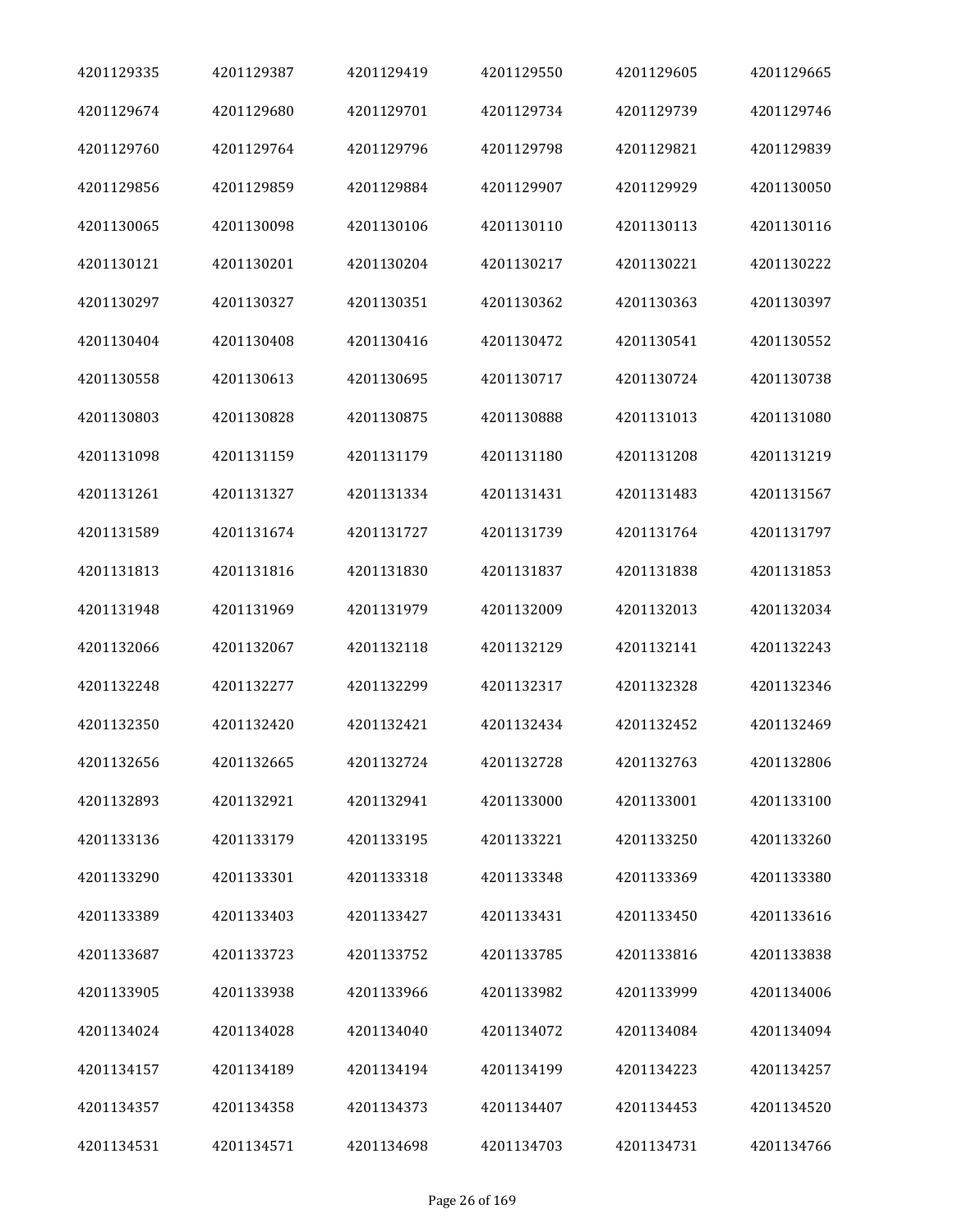| 4201134820 | 4201134829 | 4201134849 | 4201134881 | 4201134884 | 4201134911 |
|------------|------------|------------|------------|------------|------------|
| 4201134920 | 4201134928 | 4201134942 | 4201134948 | 4201134987 | 4201135005 |
| 4201135008 | 4201135054 | 4201135056 | 4201135086 | 4201135099 | 4201135137 |
| 4201135175 | 4201135215 | 4201135218 | 4201135220 | 4201135345 | 4201135371 |
| 4201135380 | 4201135426 | 4201135499 | 4201135530 | 4201135539 | 4201135541 |
| 4201135570 | 4201135575 | 4201135580 | 4201135610 | 4201135623 | 4201135625 |
| 4201135637 | 4201135753 | 4201135758 | 4201135831 | 4201135856 | 4201135871 |
| 4201135877 | 4201135885 | 4201135902 | 4201135914 | 4201135920 | 4201135922 |
| 4201135983 | 4201136005 | 4201136049 | 4201136059 | 4201136071 | 4201136077 |
| 4201136087 | 4201136107 | 4201136108 | 4201136133 | 4201136140 | 4201136233 |
| 4201136259 | 4201136271 | 4201136274 | 4201136308 | 4201136312 | 4201136340 |
| 4201136342 | 4201136398 | 4201136399 | 4201136432 | 4201136440 | 4201136444 |
| 4201136513 | 4201136569 | 4201136633 | 4201136645 | 4201136662 | 4201136678 |
| 4201136686 | 4201136713 | 4201136733 | 4201136768 | 4201136775 | 4201136871 |
| 4201136894 | 4201136904 | 4201136905 | 4201136910 | 4201136920 | 4201136974 |
| 4201136977 | 4201137035 | 4201137059 | 4201137097 | 4201137103 | 4201137121 |
| 4201137130 | 4201137192 | 4201137224 | 4201137282 | 4201137285 | 4201137369 |
| 4201137383 | 4201137384 | 4201137401 | 4201137413 | 4201137460 | 4201137472 |
| 4201137474 | 4201137493 | 4201137510 | 4201137547 | 4201137550 | 4201137559 |
| 4201137571 | 4201137591 | 4201137623 | 4201137636 | 4201137676 | 4201137731 |
| 4201137857 | 4201137872 | 4201137917 | 4201137928 | 4201137953 | 4201137992 |
| 4201138059 | 4201138074 | 4201138104 | 4201138180 | 4201138199 | 4201138245 |
| 4201138300 | 4201138313 | 4201138410 | 4201138435 | 4201138474 | 4201138499 |
| 4201138588 | 4201138599 | 4201138615 | 4201138640 | 4201138695 | 4201138696 |
| 4201138716 | 4201138781 | 4201138818 | 4201138834 | 4201138920 | 4201138939 |
| 4201138952 | 4201138979 | 4201139018 | 4201139026 | 4201139038 | 4201139056 |
| 4201139103 | 4201139113 | 4201139138 | 4201139139 | 4201139171 | 4201139224 |
| 4201139241 | 4201139254 | 4201139284 | 4201139286 | 4201139289 | 4201139300 |
| 4201139316 | 4201139344 | 4201139370 | 4201139403 | 4201139405 | 4201139442 |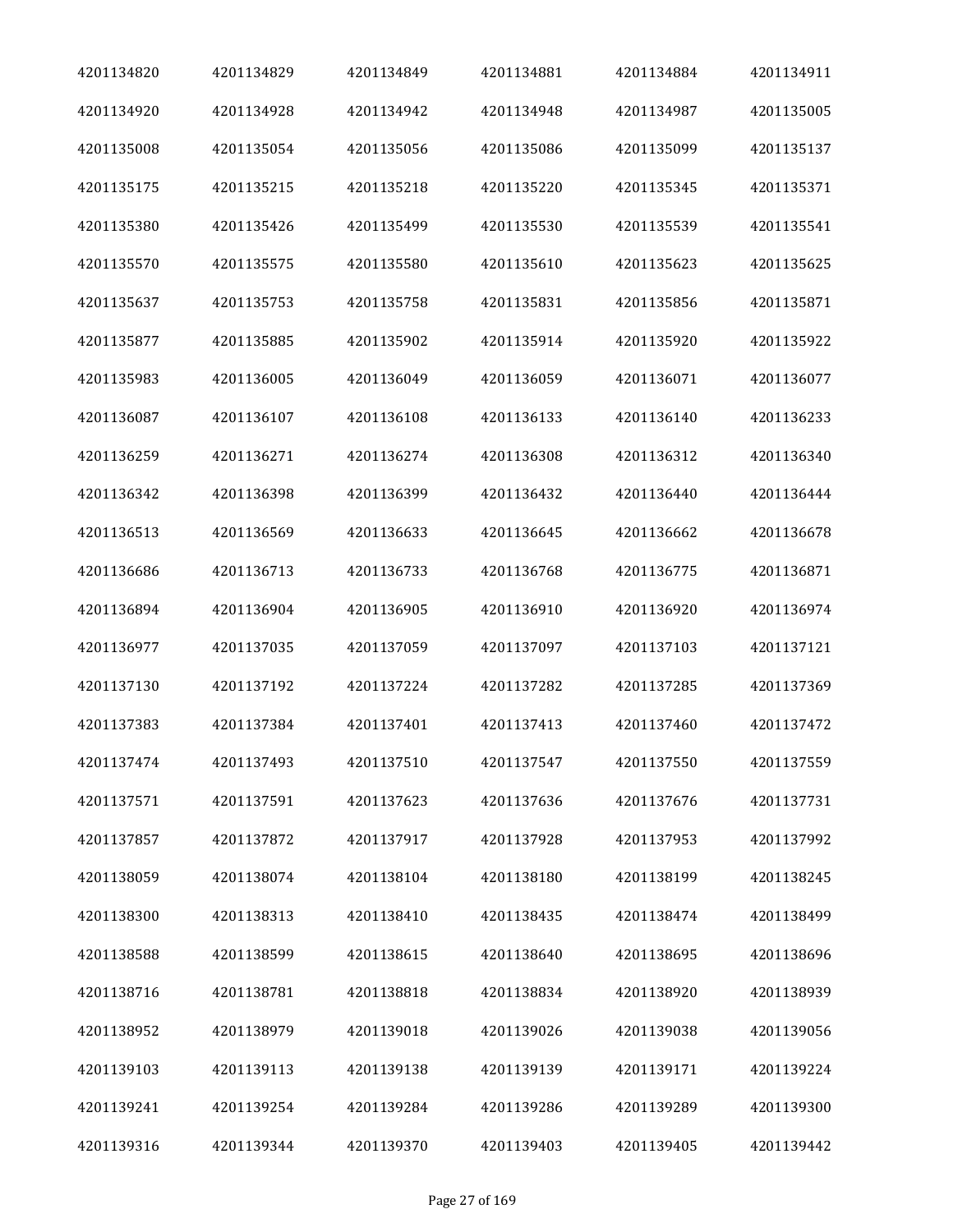| 4201139461 | 4201139488 | 4201139489 | 4201139508 | 4201139556 | 4201139678 |
|------------|------------|------------|------------|------------|------------|
| 4201139734 | 4201139762 | 4201139783 | 4201139807 | 4201139828 | 4201139845 |
| 4201139859 | 4201139911 | 4201139952 | 4201139956 | 4201139958 | 4201139971 |
| 4201140007 | 4201140028 | 4201140063 | 4201140075 | 4201140092 | 4201140093 |
| 4201140107 | 4201140114 | 4201140122 | 4201140127 | 4201140143 | 4201140158 |
| 4201140174 | 4201140234 | 4201140257 | 4201140282 | 4201140334 | 4201140356 |
| 4201140396 | 4201140397 | 4201140411 | 4201140430 | 4201140432 | 4201140475 |
| 4201140557 | 4201140634 | 4201140644 | 4201140681 | 4201140691 | 4201140724 |
| 4201140740 | 4201140776 | 4201140789 | 4201140791 | 4201140853 | 4201140892 |
| 4201140897 | 4201140902 | 4201140925 | 4201140926 | 4201140934 | 4201140950 |
| 4201140956 | 4201141011 | 4201141013 | 4201141052 | 4201141185 | 4201141190 |
| 4201141207 | 4201141217 | 4201141233 | 4201141253 | 4201141264 | 4201141294 |
| 4201141327 | 4201141386 | 4201141416 | 4201141419 | 4201141513 | 4201141560 |
| 4201141567 | 4201141617 | 4201141644 | 4201141670 | 4201141675 | 4201141716 |
| 4201141790 | 4201141868 | 4201141872 | 4201141912 | 4201141936 | 4201141948 |
| 4201141952 | 4201141959 | 4201141968 | 4201141969 | 4201141994 | 4201142018 |
| 4201142066 | 4201142177 | 4201142200 | 4201142214 | 4201142221 | 4201142222 |
| 4201142244 | 4201142260 | 4201142283 | 4201142285 | 4201142467 | 4201142478 |
| 4201142504 | 4201142514 | 4201142554 | 4201142559 | 4201142578 | 4201142581 |
| 4201142596 | 4201142604 | 4201142606 | 4201142608 | 4201142633 | 4201142638 |
| 4201142645 | 4201142666 | 4201142727 | 4201142761 | 4201142770 | 4201142828 |
| 4201142974 | 4201142990 | 4201142995 | 4201143008 | 4201143074 | 4201143140 |
| 4201143174 | 4201143187 | 4201143190 | 4201143195 | 4201143238 | 4201143264 |
| 4201143266 | 4201143274 | 4201143294 | 4201143313 | 4201143425 | 4201143438 |
| 4201143448 | 4201143477 | 4201143493 | 4201143522 | 4201143527 | 4201143530 |
| 4201143569 | 4201143571 | 4201143582 | 4201143587 | 4201143635 | 4201143676 |
| 4201143755 | 4201143784 | 4201143796 | 4201143814 | 4201143819 | 4201143855 |
| 4201143860 | 4201143954 | 4201143999 | 4201144019 | 4201144043 | 4201144063 |
| 4201144071 | 4201144082 | 4201144122 | 4201144128 | 4201144131 | 4201144135 |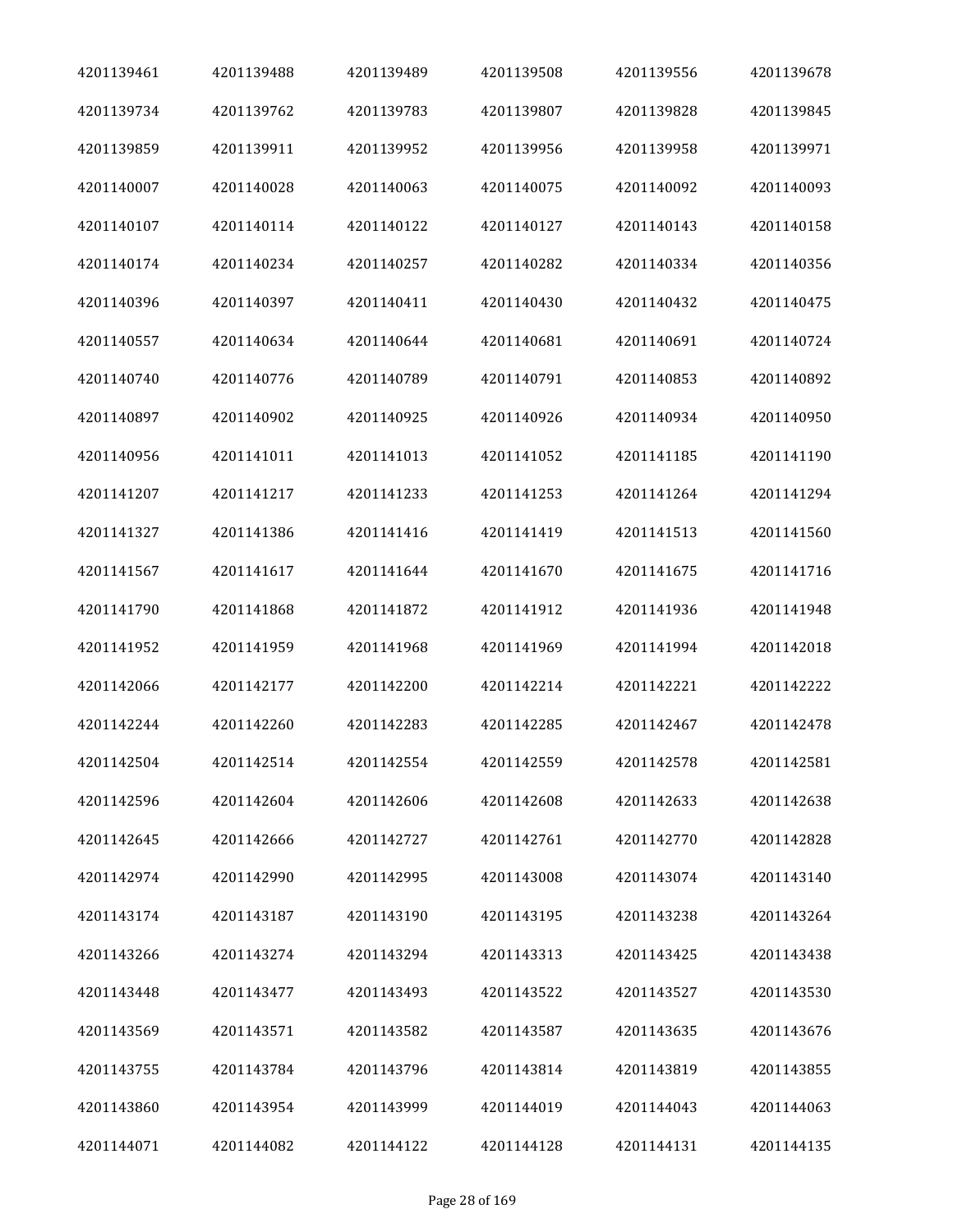| 4201144136 | 4201144157 | 4201144172 | 4201144174 | 4201144179 | 4201144189 |
|------------|------------|------------|------------|------------|------------|
| 4201144200 | 4201144206 | 4201144255 | 4201144272 | 4201144304 | 4201144317 |
| 4201144322 | 4201144356 | 4201144457 | 4201144464 | 4201144509 | 4201144521 |
| 4201144561 | 4201144562 | 4201144615 | 4201144637 | 4201144653 | 4201144665 |
| 4201144668 | 4201144680 | 4201144693 | 4201144708 | 4201144820 | 4201144829 |
| 4201144864 | 4201144870 | 4201144872 | 4201144880 | 4201144882 | 4201144901 |
| 4201144921 | 4201144939 | 4201144955 | 4201144959 | 4201144963 | 4201144987 |
| 4201145001 | 4201145021 | 4201145040 | 4201145047 | 4201145048 | 4201145086 |
| 4201145114 | 4201145144 | 4201145146 | 4201145184 | 4201145205 | 4201145228 |
| 4201145233 | 4201145240 | 4201145243 | 4201145268 | 4201145276 | 4201145405 |
| 4201145478 | 4201145491 | 4201145500 | 4201145518 | 4201145526 | 4201145527 |
| 4201145551 | 4201145641 | 4201145642 | 4201145731 | 4201145760 | 4201145792 |
| 4201145829 | 4201145882 | 4201146000 | 4201146010 | 4201146014 | 4201146027 |
| 4201146038 | 4201146040 | 4201146043 | 4201146106 | 4201146135 | 4201146176 |
| 4201146240 | 4201146249 | 4201146274 | 4201146293 | 4201146298 | 4201146306 |
| 4201146334 | 4201146369 | 4201146387 | 4201146451 | 4201146477 | 4201146541 |
| 4201146584 | 4201146597 | 4201146610 | 4201146622 | 4201146624 | 4201146637 |
| 4201146653 | 4201146654 | 4201146655 | 4201146659 | 4201146674 | 4201146675 |
| 4201146680 | 4201146697 | 4201146699 | 4201146720 | 4201146756 | 4201146813 |
| 4201146862 | 4201146894 | 4201146971 | 4201146990 | 4201147010 | 4201147043 |
| 4201147209 | 4201147211 | 4201147222 | 4201147223 | 4201147235 | 4201147241 |
| 4201147262 | 4201147266 | 4201147272 | 4201147320 | 4201147325 | 4201147352 |
| 4201147368 | 4201147372 | 4201147383 | 4201147470 | 4201147479 | 4201147480 |
| 4201147493 | 4201147559 | 4201147596 | 4201147627 | 4201147682 | 4201147728 |
| 4201147777 | 4201147793 | 4201147795 | 4201147815 | 4201147838 | 4201147889 |
| 4201147890 | 4201147902 | 4201147905 | 4201147920 | 4201147921 | 4201147969 |
| 4201148036 | 4201148043 | 4201148066 | 4201148069 | 4201148108 | 4201148111 |
| 4201148115 | 4201148142 | 4201148201 | 4201148340 | 4201148341 | 4201148347 |
| 4201148390 | 4201148404 | 4201148416 | 4201148429 | 4201148441 | 4201148443 |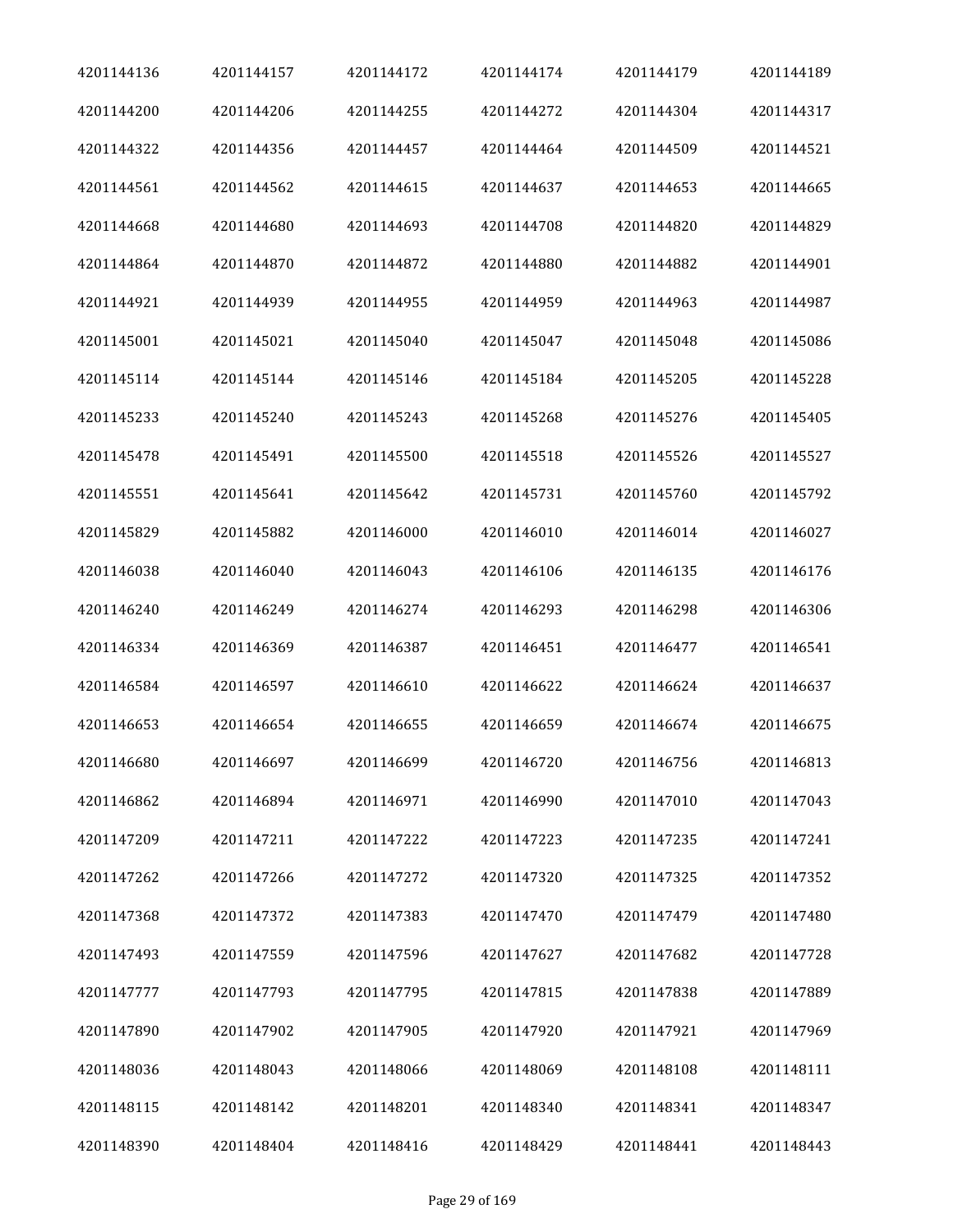| 4201148466 | 4201148494 | 4201148502 | 4201148519 | 4201148526 | 4201148611 |
|------------|------------|------------|------------|------------|------------|
| 4201148613 | 4201148666 | 4201148681 | 4201148879 | 4201148894 | 4201148921 |
| 4201148957 | 4201149007 | 4201149012 | 4201149039 | 4201149045 | 4201149053 |
| 4201149081 | 4201149116 | 4201149131 | 4201149208 | 4201149311 | 4201149312 |
| 4201149344 | 4201149373 | 4201149383 | 4201149397 | 4201149414 | 4201149420 |
| 4201149424 | 4201149472 | 4201149491 | 4201149533 | 4201149560 | 4201149587 |
| 4201149625 | 4201149635 | 4201149653 | 4201149703 | 4201149715 | 4201149744 |
| 4201149788 | 4201149870 | 4201149882 | 4201149916 | 4201149925 | 4201149928 |
| 4201149932 | 4201149946 | 4201150002 | 4201150058 | 4201150104 | 4201150123 |
| 4201150131 | 4201150243 | 4201150256 | 4201150266 | 4201150351 | 4201150359 |
| 4201150412 | 4201150422 | 4201150438 | 4201150455 | 4201150600 | 4201150630 |
| 4201150643 | 4201150675 | 4201150751 | 4201150756 | 4201150784 | 4201150787 |
| 4201150837 | 4201150855 | 4201150870 | 4201150880 | 4201150894 | 4201150902 |
| 4201150942 | 4201150976 | 4201150986 | 4201150995 | 4201150996 | 4201151004 |
| 4201151011 | 4201151014 | 4201151030 | 4201151031 | 4201151035 | 4201151043 |
| 4201151130 | 4201151132 | 4201151158 | 4201151177 | 4201151197 | 4201151367 |
| 4201151375 | 4201151406 | 4201151415 | 4201151434 | 4201151476 | 4201151489 |
| 4201151518 | 4201151529 | 4201151577 | 4201151578 | 4201151585 | 4201151588 |
| 4201151615 | 4201151633 | 4201151645 | 4201151661 | 4201151686 | 4201151743 |
| 4201151780 | 4201151835 | 4201151853 | 4201151862 | 4201151865 | 4201151879 |
| 4201151934 | 4201151968 | 4201151981 | 4201152029 | 4201152068 | 4201152075 |
| 4201152147 | 4201152148 | 4201152149 | 4201152172 | 4201152245 | 4201152304 |
| 4201152338 | 4201152350 | 4201152373 | 4201152430 | 4201152506 | 4201152513 |
| 4201152536 | 4201152537 | 4201152549 | 4201152555 | 4201152609 | 4201152610 |
| 4201152614 | 4201152655 | 4201152752 | 4201152782 | 4201152790 | 4201152792 |
| 4201152824 | 4201152850 | 4201152886 | 4201152953 | 4201152989 | 4201153134 |
| 4201153165 | 4201153171 | 4201153213 | 4201153214 | 4201153220 | 4201153312 |
| 4201153356 | 4201153468 | 4201153483 | 4201153487 | 4201153499 | 4201153516 |
| 4201153530 | 4201153534 | 4201153542 | 4201153558 | 4201153628 | 4201153667 |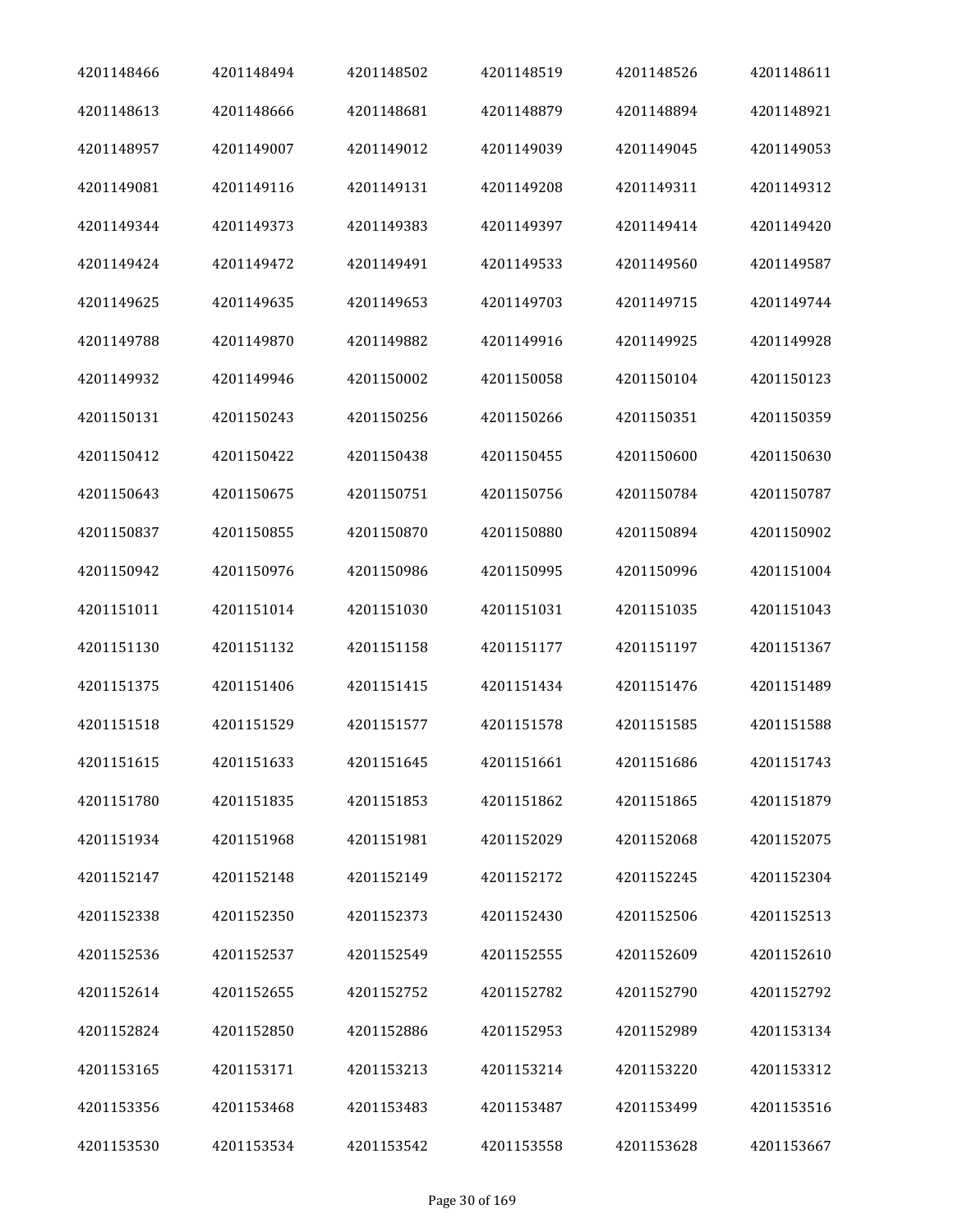| 4201153678 | 4201153687 | 4201153691 | 4201153717 | 4201153735 | 4201153829 |
|------------|------------|------------|------------|------------|------------|
| 4201153848 | 4201153901 | 4201153985 | 4201154007 | 4201154012 | 4201154039 |
| 4201154059 | 4201154068 | 4201154089 | 4201154093 | 4201154095 | 4201154099 |
| 4201154116 | 4201154117 | 4201154133 | 4201154231 | 4201154278 | 4201154365 |
| 4201154401 | 4201154402 | 4201154417 | 4201154433 | 4201154513 | 4201154534 |
| 4201154569 | 4201154611 | 4201154642 | 4201154649 | 4201154666 | 4201154688 |
| 4201154705 | 4201154742 | 4201154765 | 4201154799 | 4201154815 | 4201154867 |
| 4201154879 | 4201154992 | 4201154995 | 4201155014 | 4201155021 | 4201155035 |
| 4201155065 | 4201155098 | 4201155114 | 4201155157 | 4201155252 | 4201155312 |
| 4201155316 | 4201155327 | 4201155344 | 4201155360 | 4201155364 | 4201155545 |
| 4201155567 | 4201155603 | 4201155615 | 4201155661 | 4201155668 | 4201155671 |
| 4201155694 | 4201155711 | 4201155715 | 4201155781 | 4201155812 | 4201155814 |
| 4201155843 | 4201155879 | 4201155883 | 4201155928 | 4201155954 | 4201155961 |
| 4201156003 | 4201156019 | 4201156060 | 4201156079 | 4201156112 | 4201156222 |
| 4201156336 | 4201156338 | 4201156343 | 4201156362 | 4201156407 | 4201156430 |
| 4201156444 | 4201156477 | 4201156529 | 4201156591 | 4201156617 | 4201156625 |
| 4201156636 | 4201156641 | 4201156642 | 4201156651 | 4201156655 | 4201156680 |
| 4201156702 | 4201156760 | 4201156764 | 4201156789 | 4201156880 | 4201156949 |
| 4201156959 | 4201157017 | 4201157037 | 4201157046 | 4201157049 | 4201157109 |
| 4201157162 | 4201157253 | 4201157287 | 4201157319 | 4201157320 | 4201157342 |
| 4201157380 | 4201157412 | 4201157420 | 4201157424 | 4201157432 | 4201157521 |
| 4201157582 | 4201157618 | 4201157619 | 4201157621 | 4201157622 | 4201157642 |
| 4201157682 | 4201157712 | 4201157772 | 4201157774 | 4201157834 | 4201157889 |
| 4201157902 | 4201157953 | 4201157995 | 4201158110 | 4201158112 | 4201158152 |
| 4201158161 | 4201158168 | 4201158184 | 4201158193 | 4201158196 | 4201158217 |
| 4201158232 | 4201158255 | 4201158307 | 4201158364 | 4201158386 | 4201158394 |
| 4201158416 | 4201158430 | 4201158474 | 4201158483 | 4201158488 | 4201158540 |
| 4201158551 | 4201158552 | 4201158612 | 4201158655 | 4201158708 | 4201158749 |
| 4201158768 | 4201158796 | 4201158819 | 4201158836 | 4201158842 | 4201158868 |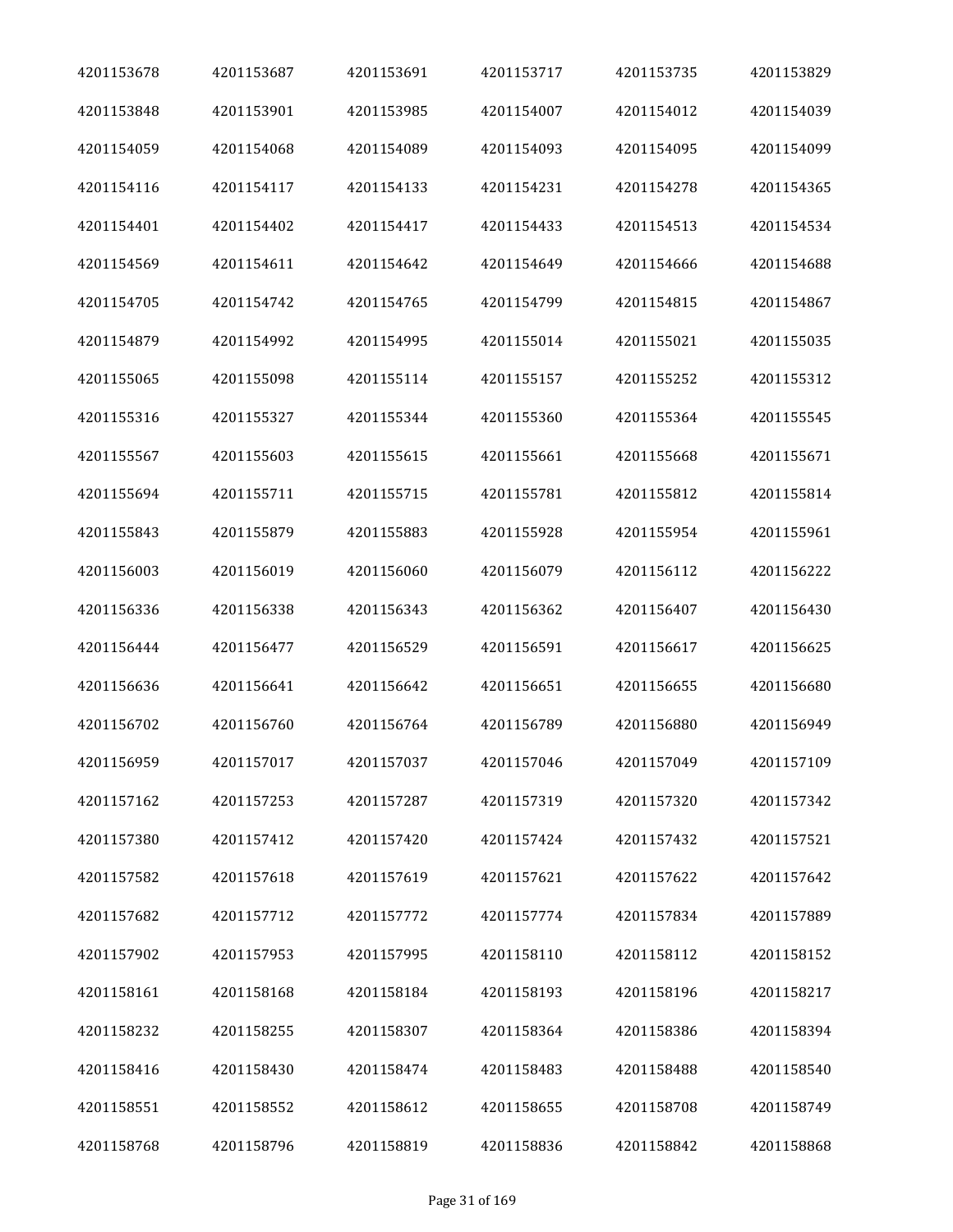| 4201158891 | 4201158917 | 4201158925 | 4201158958 | 4201158962 | 4201159020 |
|------------|------------|------------|------------|------------|------------|
| 4201159060 | 4201159061 | 4201159097 | 4201159108 | 4201159109 | 4201159153 |
| 4201159175 | 4201159185 | 4201159226 | 4201159240 | 4201159246 | 4201159255 |
| 4201159274 | 4201159307 | 4201159314 | 4201159332 | 4201159339 | 4201159340 |
| 4201159342 | 4201159373 | 4201159377 | 4201159478 | 4201159486 | 4201159604 |
| 4201159608 | 4201159634 | 4201159648 | 4201159652 | 4201159678 | 4201159727 |
| 4201159747 | 4201159780 | 4201159820 | 4201159859 | 4201159909 | 4201159976 |
| 4201159991 | 4201159995 | 4201160002 | 4201160009 | 4201160018 | 4201160029 |
| 4201160032 | 4201160049 | 4201160062 | 4201160086 | 4201160102 | 4201160118 |
| 4201160125 | 4201160188 | 4201160255 | 4201160365 | 4201160402 | 4201160415 |
| 4201160548 | 4201160554 | 4201160555 | 4201160574 | 4201160582 | 4201160587 |
| 4201160595 | 4201160648 | 4201160669 | 4201160675 | 4201160686 | 4201160826 |
| 4201160865 | 4201160940 | 4201160984 | 4201161045 | 4201161072 | 4201161076 |
| 4201161100 | 4201161173 | 4201161178 | 4201161205 | 4201161252 | 4201161270 |
| 4201161274 | 4201161356 | 4201161390 | 4201161393 | 4201161433 | 4201161441 |
| 4201161444 | 4201161468 | 4201161484 | 4201161487 | 4201161500 | 4201161514 |
| 4201161539 | 4201161555 | 4201161625 | 4201161631 | 4201161694 | 4201161695 |
| 4201161724 | 4201161735 | 4201161774 | 4201161807 | 4201161832 | 4201161834 |
| 4201161885 | 4201161970 | 4201162297 | 4201162352 | 4201162365 | 4201162392 |
| 4201162474 | 4201162494 | 4201162511 | 4201162528 | 4201162532 | 4201162534 |
| 4201162584 | 4201162593 | 4201162614 | 4201162618 | 4201162622 | 4201162658 |
| 4201162678 | 4201162716 | 4201162742 | 4201162767 | 4201162775 | 4201162816 |
| 4201162901 | 4201162915 | 4201162920 | 4201162927 | 4201162928 | 4201163004 |
| 4201163007 | 4201163048 | 4201163135 | 4201163163 | 4201163181 | 4201163269 |
| 4201163278 | 4201163286 | 4201163298 | 4201163348 | 4201163368 | 4201163370 |
| 4201163371 | 4201163375 | 4201163406 | 4201163418 | 4201163493 | 4201163506 |
| 4201163514 | 4201163516 | 4201163531 | 4201163535 | 4201163548 | 4201163555 |
| 4201163558 | 4201163585 | 4201163607 | 4201163608 | 4201163748 | 4201163832 |
| 4201163841 | 4201163852 | 4201163857 | 4201163865 | 4201163874 | 4201163882 |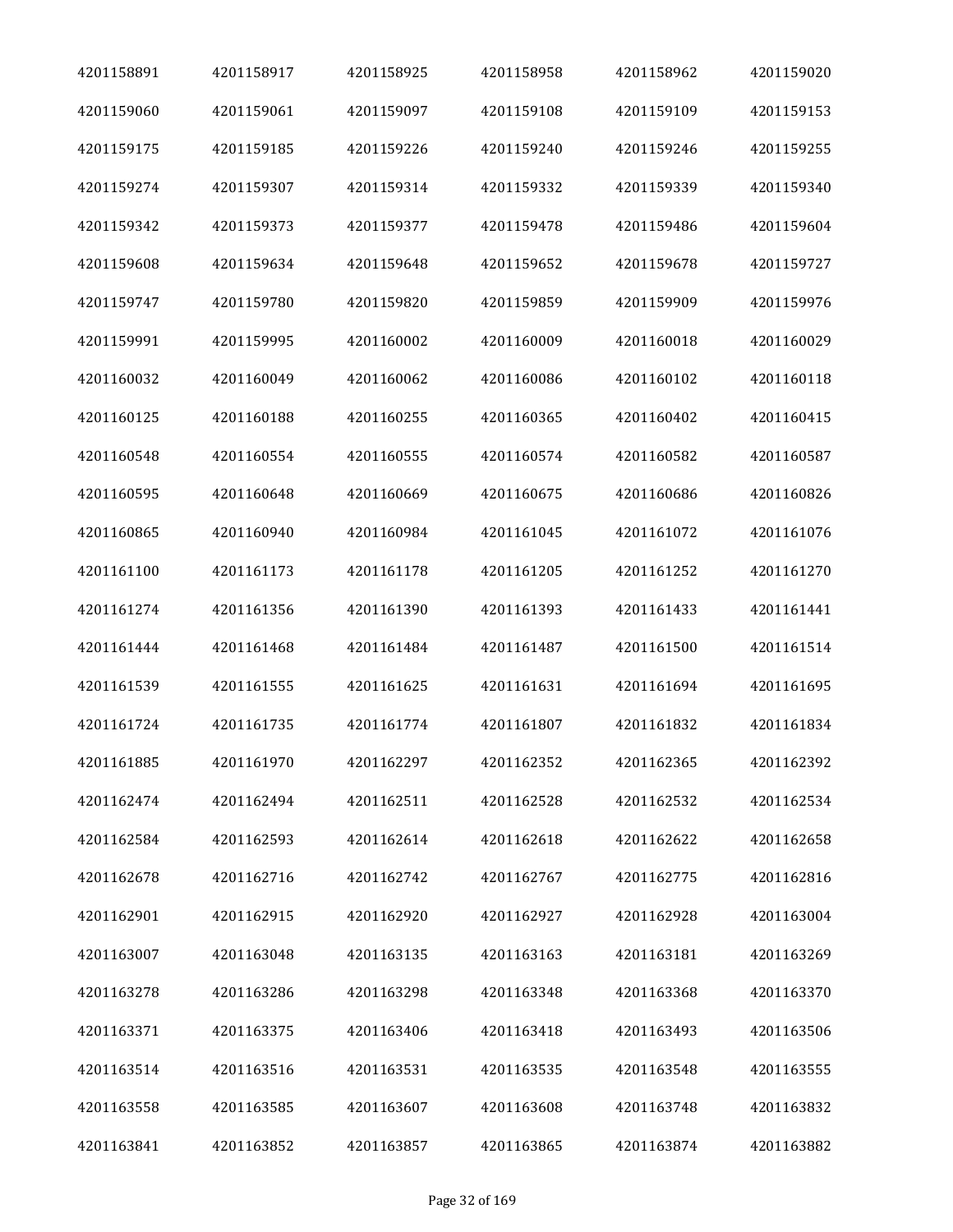| 4201163928 | 4201163933 | 4201163972 | 4201163979 | 4201163982 | 4201164106 |
|------------|------------|------------|------------|------------|------------|
| 4201164113 | 4201164128 | 4201164130 | 4201164132 | 4201164178 | 4201164186 |
| 4201164235 | 4201164251 | 4201164297 | 4201164453 | 4201164464 | 4201164470 |
| 4201164478 | 4201164485 | 4201164507 | 4201164516 | 4201164605 | 4201164614 |
| 4201164618 | 4201164627 | 4201164632 | 4201164703 | 4201164719 | 4201164752 |
| 4201164806 | 4201164807 | 4201164811 | 4201164852 | 4201164855 | 4201164861 |
| 4201164866 | 4201164872 | 4201164883 | 4201164959 | 4201165029 | 4201165107 |
| 4201165139 | 4201165151 | 4201165154 | 4201165249 | 4201165286 | 4201165295 |
| 4201165300 | 4201165301 | 4201165329 | 4201165343 | 4201165355 | 4201165358 |
| 4201165372 | 4201165382 | 4201165387 | 4201165397 | 4201165439 | 4201165477 |
| 4201165493 | 4201165665 | 4201165713 | 4201165750 | 4201165780 | 4201165786 |
| 4201165813 | 4201165819 | 4201165889 | 4201165902 | 4201165920 | 4201165923 |
| 4201165966 | 4201165970 | 4201166036 | 4201166058 | 4201166093 | 4201166151 |
| 4201166175 | 4201166217 | 4201166221 | 4201166224 | 4201166226 | 4201166227 |
| 4201166261 | 4201166284 | 4201166291 | 4201166356 | 4201166453 | 4201166485 |
| 4201166494 | 4201166499 | 4201166572 | 4201166622 | 4201166639 | 4201166721 |
| 4201166746 | 4201166827 | 4201166866 | 4201166887 | 4201166888 | 4201166944 |
| 4201166949 | 4201166969 | 4201166973 | 4201166980 | 4201166982 | 4201166996 |
| 4201166999 | 4201167006 | 4201167029 | 4201167036 | 4201167054 | 4201167057 |
| 4201167109 | 4201167115 | 4201167127 | 4201167130 | 4201167161 | 4201167433 |
| 4201167454 | 4201167470 | 4201167517 | 4201167536 | 4201167565 | 4201167572 |
| 4201167580 | 4201167587 | 4201167617 | 4201167619 | 4201167630 | 4201167726 |
| 4201167831 | 4201167838 | 4201167902 | 4201167907 | 4201167937 | 4201167980 |
| 4201167985 | 4201167995 | 4201168031 | 4201168047 | 4201168049 | 4201168069 |
| 4201168074 | 4201168090 | 4201168124 | 4201168151 | 4201168186 | 4201168203 |
| 4201168242 | 4201168262 | 4201168277 | 4201168390 | 4201168391 | 4201168392 |
| 4201168397 | 4201168488 | 4201168553 | 4201168580 | 4201168617 | 4201168629 |
| 4201168657 | 4201168679 | 4201168714 | 4201168719 | 4201168730 | 4201168784 |
| 4201168903 | 4201168970 | 4201169057 | 4201169068 | 4201169071 | 4201169078 |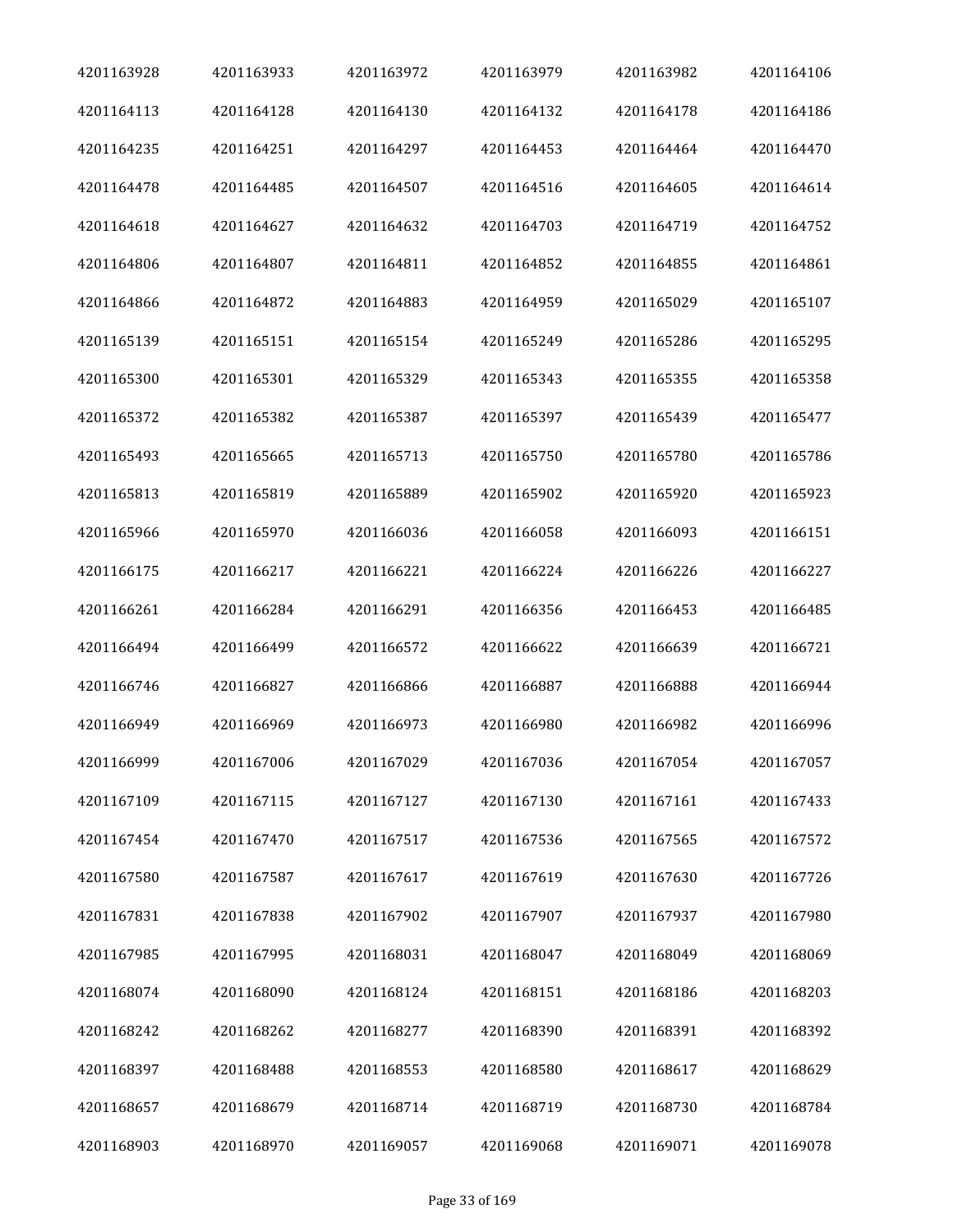| 4201169104 | 4201169114 | 4201169129 | 4201169212 | 4201169278 | 4201169284 |
|------------|------------|------------|------------|------------|------------|
| 4201169310 | 4201169374 | 4201169409 | 4201169427 | 4201169430 | 4201169446 |
| 4201169447 | 4201169449 | 4201169451 | 4201169638 | 4201169641 | 4201169697 |
| 4201169698 | 4201169786 | 4201169810 | 4201169830 | 4201169861 | 4201169865 |
| 4201169873 | 4201169877 | 4201169926 | 4201169942 | 4201169944 | 4201170004 |
| 4201170026 | 4201170172 | 4201170181 | 4201170221 | 4201170251 | 4201170258 |
| 4201170290 | 4201170328 | 4201170334 | 4201170416 | 4201170431 | 4201170452 |
| 4201170483 | 4201170529 | 4201170576 | 4201170612 | 4201170616 | 4201170660 |
| 4201170670 | 4201170730 | 4201170738 | 4201170748 | 4201170754 | 4201170773 |
| 4201170776 | 4201170789 | 4201170794 | 4201170817 | 4201170861 | 4201170906 |
| 4201170926 | 4201171007 | 4201171008 | 4201171055 | 4201171090 | 4201171095 |
| 4201171132 | 4201171144 | 4201171240 | 4201171286 | 4201171298 | 4201171319 |
| 4201171374 | 4201171412 | 4201171415 | 4201171444 | 4201171456 | 4201171511 |
| 4201171575 | 4201171624 | 4201171652 | 4201171659 | 4201171662 | 4201171688 |
| 4201171722 | 4201171846 | 4201171874 | 4201171929 | 4201171946 | 4201171952 |
| 4201171983 | 4201171986 | 4201171992 | 4201171993 | 4201172002 | 4201172012 |
| 4201172016 | 4201172042 | 4201172115 | 4201172182 | 4201172183 | 4201172196 |
| 4201172208 | 4201172225 | 4201172255 | 4201172305 | 4201172393 | 4201172423 |
| 4201172426 | 4201172490 | 4201172517 | 4201172532 | 4201172565 | 4201172643 |
| 4201172665 | 4201172741 | 4201172744 | 4201172793 | 4201172818 | 4201172821 |
| 4201172824 | 4201172849 | 4201172890 | 4201172984 | 4201173018 | 4201173024 |
| 4201173040 | 4201173050 | 4201173071 | 4201173076 | 4201173106 | 4201173229 |
| 4201173231 | 4201173258 | 4201173292 | 4201173337 | 4201173406 | 4201173410 |
| 4201173411 | 4201173420 | 4201173427 | 4201173436 | 4201173449 | 4201173450 |
| 4201173456 | 4201173476 | 4201173478 | 4201173551 | 4201173573 | 4201173606 |
| 4201173623 | 4201173637 | 4201173647 | 4201173713 | 4201173729 | 4201173736 |
| 4201173743 | 4201173752 | 4201173793 | 4201173842 | 4201173897 | 4201173922 |
| 4201173940 | 4201173983 | 4201174018 | 4201174037 | 4201174080 | 4201174116 |
| 4201174136 | 4201174141 | 4201174185 | 4201174216 | 4201174224 | 4201174228 |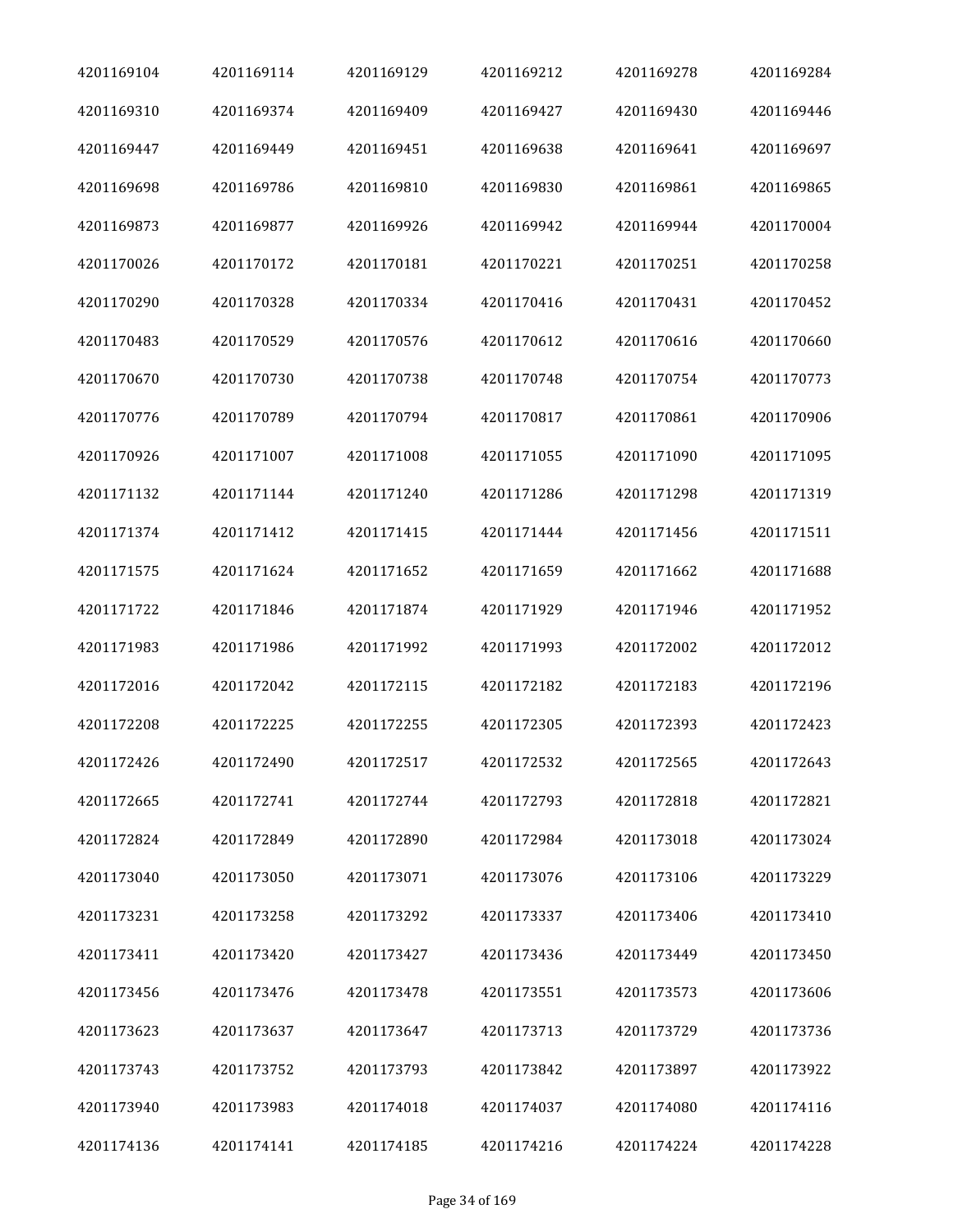| 4201174239 | 4201174387 | 4201174551 | 4201174556 | 4201174571 | 4201174617 |
|------------|------------|------------|------------|------------|------------|
| 4201174621 | 4201174627 | 4201174653 | 4201174687 | 4201174714 | 4201174832 |
| 4201174928 | 4201174941 | 4201174947 | 4201174963 | 4201175022 | 4201175032 |
| 4201175041 | 4201175043 | 4201175050 | 4201175056 | 4201175064 | 4201175069 |
| 4201175099 | 4201175112 | 4201175137 | 4201175164 | 4201175183 | 4201175185 |
| 4201175198 | 4201175206 | 4201175212 | 4201175233 | 4201175236 | 4201175244 |
| 4201175262 | 4201175272 | 4201175360 | 4201175364 | 4201175365 | 4201175375 |
| 4201175404 | 4201175424 | 4201175443 | 4201175501 | 4201175529 | 4201175558 |
| 4201175574 | 4201175582 | 4201175640 | 4201175731 | 4201175775 | 4201175806 |
| 4201175874 | 4201175879 | 4201175919 | 4201175969 | 4201175977 | 4201175990 |
| 4201176017 | 4201176042 | 4201176054 | 4201176125 | 4201176144 | 4201176157 |
| 4201176164 | 4201176167 | 4201176178 | 4201176292 | 4201176294 | 4201176370 |
| 4201176408 | 4201176469 | 4201176472 | 4201176581 | 4201176586 | 4201176597 |
| 4201176611 | 4201176639 | 4201176650 | 4201176693 | 4201176744 | 4201176762 |
| 4201176849 | 4201176885 | 4201176914 | 4201176962 | 4201176963 | 4201176980 |
| 4201177009 | 4201177010 | 4201177018 | 4201177225 | 4201177292 | 4201177304 |
| 4201177310 | 4201177327 | 4201177426 | 4201177483 | 4201177507 | 4201177517 |
| 4201177522 | 4201177557 | 4201177604 | 4201177607 | 4201177620 | 4201177628 |
| 4201177671 | 4201177714 | 4201177750 | 4201177770 | 4201177808 | 4201177891 |
| 4201177936 | 4201177965 | 4201177987 | 4201178024 | 4201178054 | 4201178109 |
| 4201178117 | 4201178118 | 4201178178 | 4201178190 | 4201178238 | 4201178266 |
| 4201178278 | 4201178299 | 4201178306 | 4201178362 | 4201178409 | 4201178430 |
| 4201178432 | 4201178434 | 4201178463 | 4201178500 | 4201178502 | 4201178540 |
| 4201178546 | 4201178750 | 4201178767 | 4201178770 | 4201178814 | 4201178818 |
| 4201178842 | 4201178884 | 4201178887 | 4201178902 | 4201178906 | 4201178929 |
| 4201178999 | 4201179090 | 4201179169 | 4201179178 | 4201179204 | 4201179212 |
| 4201179216 | 4201179229 | 4201179293 | 4201179368 | 4201179382 | 4201179385 |
| 4201179394 | 4201179421 | 4201179460 | 4201179463 | 4201179496 | 4201179505 |
| 4201179573 | 4201179586 | 4201179600 | 4201179623 | 4201179651 | 4201179663 |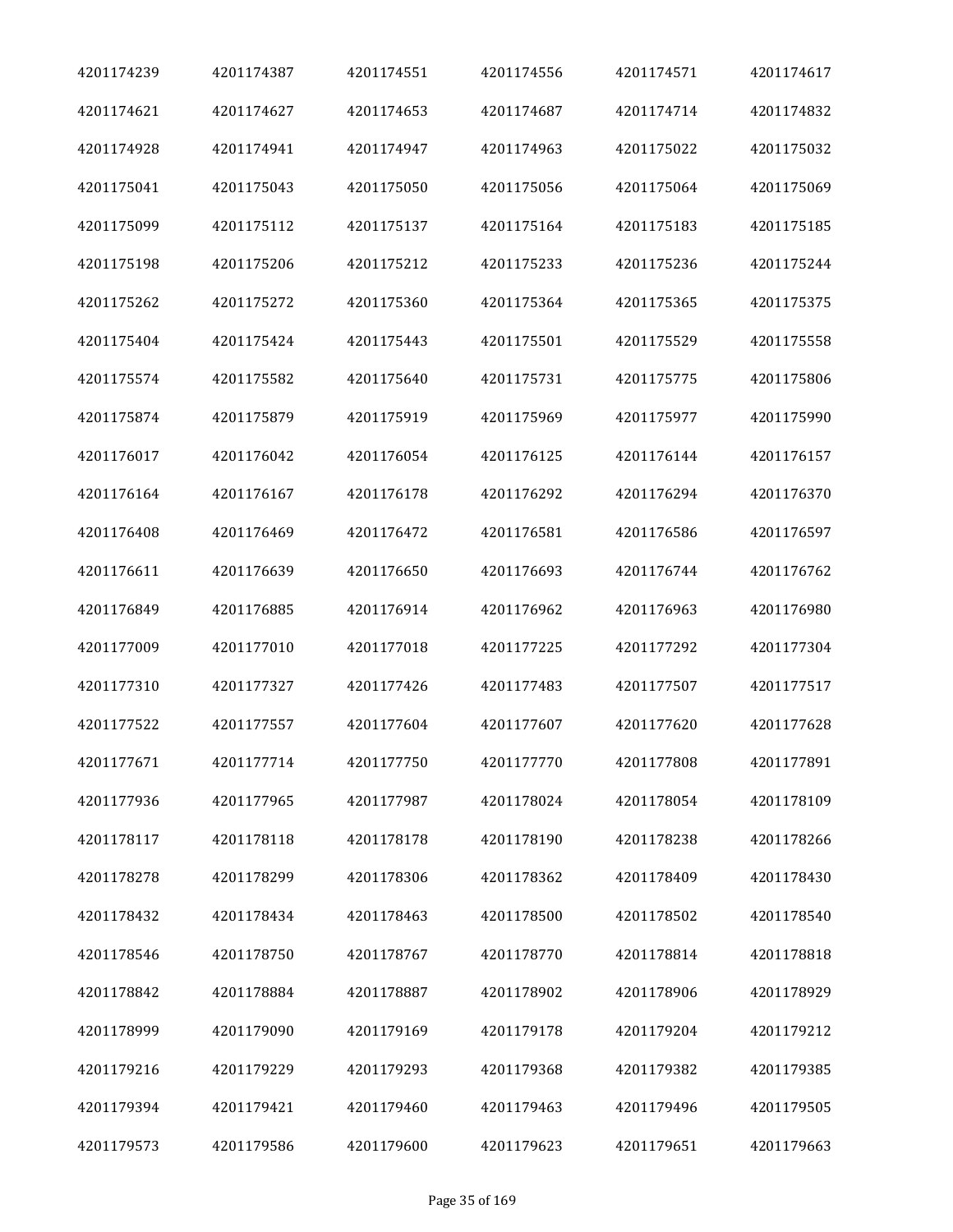| 4201179694 | 4201179703 | 4201179708 | 4201179734 | 4201179735 | 4201179769 |
|------------|------------|------------|------------|------------|------------|
| 4201179803 | 4201179812 | 4201179888 | 4201179894 | 4201179917 | 4201179919 |
| 4201179997 | 4201180010 | 4201180026 | 4201180035 | 4201180045 | 4201180144 |
| 4201180179 | 4201180212 | 4201180263 | 4201180316 | 4201180321 | 4201180355 |
| 4201180356 | 4201180374 | 4201180376 | 4201180419 | 4201180422 | 4201180480 |
| 4201180543 | 4201180554 | 4201180565 | 4201180574 | 4201180597 | 4201180602 |
| 4201180606 | 4201180630 | 4201180638 | 4201180675 | 4201180676 | 4201180682 |
| 4201180687 | 4201180694 | 4201180695 | 4201180714 | 4201180715 | 4201180753 |
| 4201180780 | 4201180782 | 4201180799 | 4201180810 | 4201180898 | 4201180918 |
| 4201180954 | 4201180983 | 4201180986 | 4201181008 | 4201181044 | 4201181053 |
| 4201181090 | 4201181092 | 4201181094 | 4201181125 | 4201181297 | 4201181301 |
| 4201181322 | 4201181324 | 4201181330 | 4201181336 | 4201181346 | 4201181377 |
| 4201181460 | 4201181469 | 4201181502 | 4201181526 | 4201181558 | 4201181561 |
| 4201181566 | 4201181582 | 4201181586 | 4201181614 | 4201181617 | 4201181639 |
| 4201181678 | 4201181701 | 4201181735 | 4201181833 | 4201181859 | 4201181874 |
| 4201181908 | 4201181958 | 4201182019 | 4201182031 | 4201182058 | 4201182067 |
| 4201182072 | 4201182116 | 4201182120 | 4201182124 | 4201182130 | 4201182143 |
| 4201182161 | 4201182190 | 4201182197 | 4201182219 | 4201182237 | 4201182252 |
| 4201182257 | 4201182259 | 4201182276 | 4201182342 | 4201182362 | 4201182384 |
| 4201182407 | 4201182418 | 4201182448 | 4201182452 | 4201182506 | 4201182509 |
| 4201182536 | 4201182544 | 4201182636 | 4201182660 | 4201182702 | 4201182751 |
| 4201182759 | 4201182903 | 4201182904 | 4201182916 | 4201182943 | 4201182945 |
| 4201182949 | 4201182988 | 4201182992 | 4201182999 | 4201183020 | 4201183067 |
| 4201183158 | 4201183239 | 4201183256 | 4201183280 | 4201183285 | 4201183298 |
| 4201183327 | 4201183392 | 4201183401 | 4201183402 | 4201183418 | 4201183454 |
| 4201183461 | 4201183478 | 4201183481 | 4201183490 | 4201183513 | 4201183515 |
| 4201183537 | 4201183540 | 4201183607 | 4201183633 | 4201183646 | 4201183698 |
| 4201183702 | 4201183788 | 4201183792 | 4201183835 | 4201183855 | 4201183937 |
| 4201184016 | 4201184050 | 4201184059 | 4201184143 | 4201184146 | 4201184202 |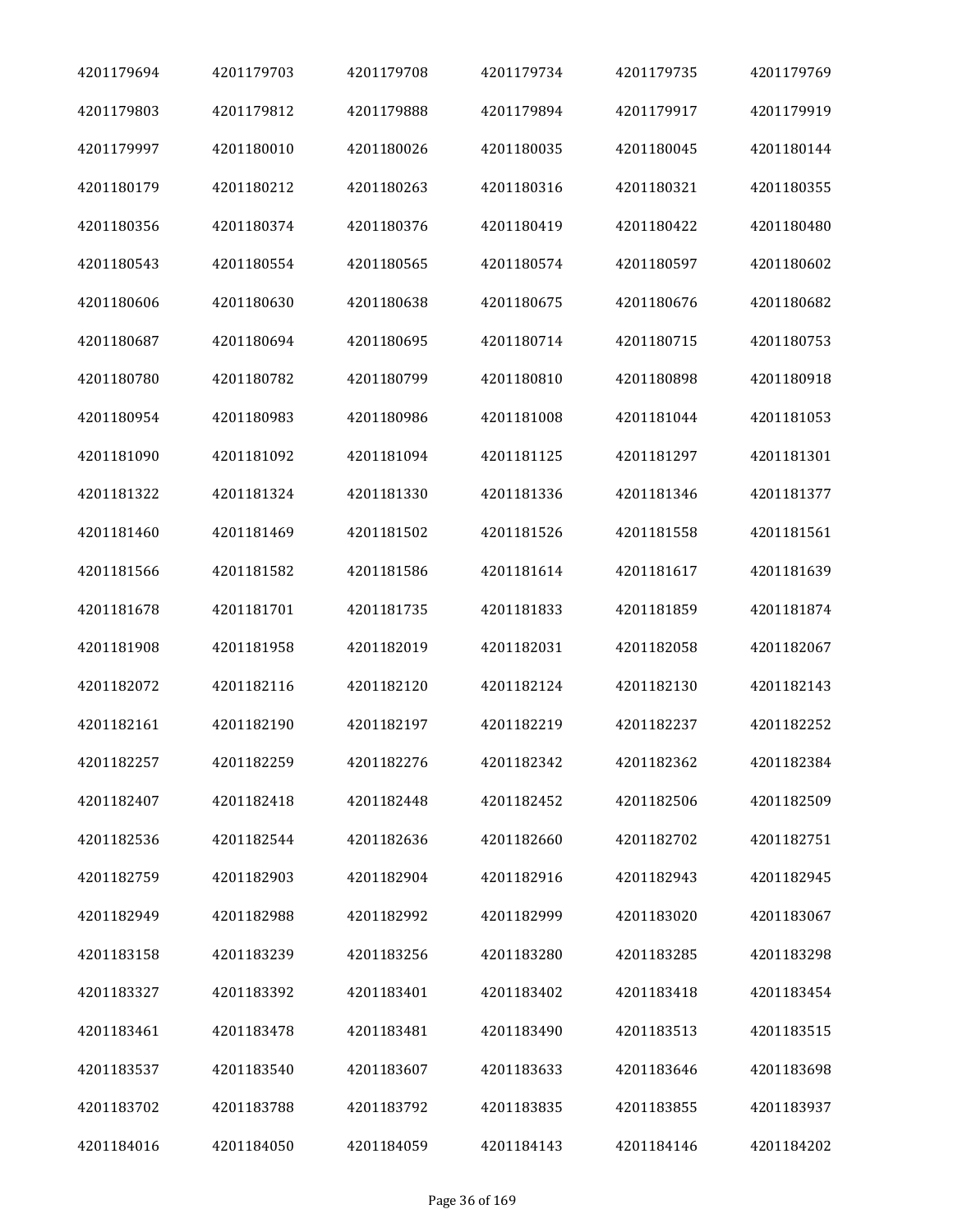| 4201184216 | 4201184258 | 4201184259 | 4201184346 | 4201184356 | 4201184378 |
|------------|------------|------------|------------|------------|------------|
| 4201184436 | 4201184440 | 4201184453 | 4201184490 | 4201184512 | 4201184524 |
| 4201184554 | 4201184565 | 4201184577 | 4201184578 | 4201184589 | 4201184644 |
| 4201184722 | 4201184723 | 4201184735 | 4201184761 | 4201184819 | 4201184834 |
| 4201184838 | 4201184900 | 4201184907 | 4201184980 | 4201185053 | 4201185116 |
| 4201185117 | 4201185118 | 4201185134 | 4201185153 | 4201185154 | 4201185160 |
| 4201185185 | 4201185187 | 4201185200 | 4201185208 | 4201185264 | 4201185266 |
| 4201185289 | 4201185290 | 4201185291 | 4201185309 | 4201185311 | 4201185322 |
| 4201185446 | 4201185492 | 4201185495 | 4201185500 | 4201185555 | 4201185587 |
| 4201185616 | 4201185775 | 4201185807 | 4201185824 | 4201185850 | 4201185879 |
| 4201185880 | 4201185883 | 4201185985 | 4201186008 | 4201186129 | 4201186157 |
| 4201186184 | 4201186220 | 4201186235 | 4201186268 | 4201186269 | 4201186294 |
| 4201186295 | 4201186315 | 4201186351 | 4201186356 | 4201186359 | 4201186372 |
| 4201186381 | 4201186452 | 4201186576 | 4201186579 | 4201186707 | 4201186714 |
| 4201186731 | 4201186739 | 4201186755 | 4201186780 | 4201186788 | 4201186789 |
| 4201186798 | 4201186802 | 4201186807 | 4201186833 | 4201186863 | 4201186971 |
| 4201186990 | 4201186999 | 4201187011 | 4201187064 | 4201187087 | 4201187148 |
| 4201187150 | 4201187156 | 4201187216 | 4201187220 | 4201187243 | 4201187284 |
| 4201187323 | 4201187327 | 4201187404 | 4201187517 | 4201187568 | 4201187585 |
| 4201187599 | 4201187642 | 4201187694 | 4201187742 | 4201187767 | 4201187773 |
| 4201187785 | 4201187826 | 4201187875 | 4201187990 | 4201188020 | 4201188027 |
| 4201188030 | 4201188036 | 4201188089 | 4201188114 | 4201188152 | 4201188156 |
| 4201188168 | 4201188173 | 4201188174 | 4201188283 | 4201188288 | 4201188302 |
| 4201188303 | 4201188305 | 4201188359 | 4201188386 | 4201188397 | 4201188419 |
| 4201188420 | 4201188433 | 4201188462 | 4201188476 | 4201188542 | 4201188546 |
| 4201188547 | 4201188573 | 4201188576 | 4201188659 | 4201188668 | 4201188679 |
| 4201188682 | 4201188687 | 4201188704 | 4201188723 | 4201188745 | 4201188746 |
| 4201188787 | 4201188822 | 4201188877 | 4201188878 | 4201188933 | 4201188946 |
| 4201188964 | 4201188966 | 4201188972 | 4201188979 | 4201189001 | 4201189075 |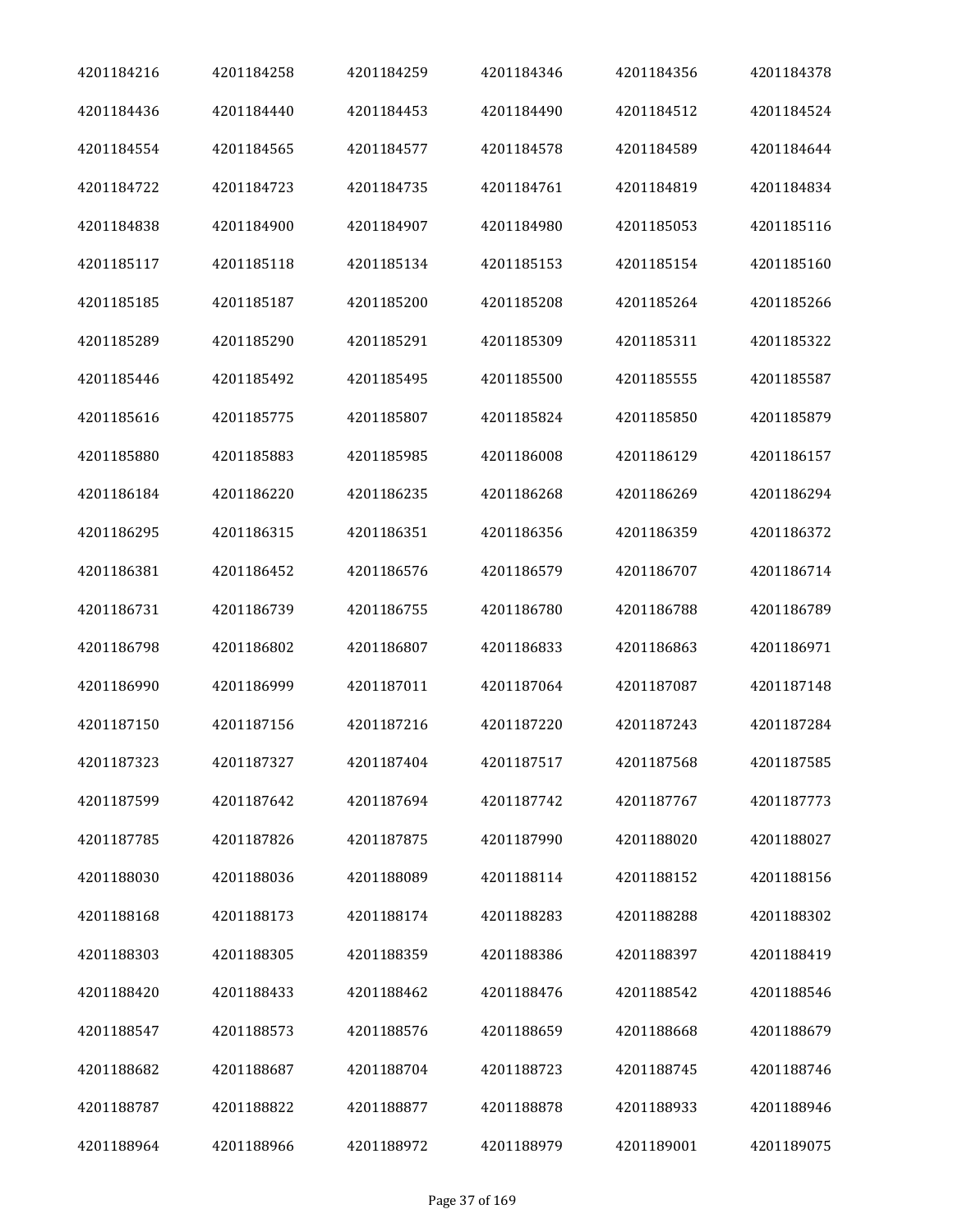| 4201189076 | 4201189090 | 4201189103 | 4201189104 | 4201189116 | 4201189148 |
|------------|------------|------------|------------|------------|------------|
| 4201189155 | 4201189158 | 4201189166 | 4201189191 | 4201189193 | 4201189202 |
| 4201189224 | 4201189244 | 4201189280 | 4201189298 | 4201189302 | 4201189337 |
| 4201189343 | 4201189428 | 4201189452 | 4201189454 | 4201189590 | 4201189616 |
| 4201189618 | 4201189646 | 4201189661 | 4201189749 | 4201189763 | 4201189794 |
| 4201189865 | 4201189946 | 4201189953 | 4201189989 | 4201190074 | 4201190092 |
| 4201190096 | 4201190098 | 4201190133 | 4201190264 | 4201190286 | 4201190290 |
| 4201190336 | 4201190348 | 4201190361 | 4201190407 | 4201190434 | 4201190436 |
| 4201190469 | 4201190471 | 4201190489 | 4201190521 | 4201190542 | 4201190608 |
| 4201190639 | 4201190667 | 4201190679 | 4201190701 | 4201190704 | 4201190714 |
| 4201190829 | 4201190865 | 4201190915 | 4201190936 | 4201190965 | 4201190977 |
| 4201191002 | 4201191020 | 4201191023 | 4201191024 | 4201191033 | 4201191038 |
| 4201191070 | 4201191071 | 4201191082 | 4201191086 | 4201191097 | 4201191104 |
| 4201191126 | 4201191139 | 4201191148 | 4201191212 | 4201191243 | 4201191325 |
| 4201191422 | 4201191440 | 4201191459 | 4201191499 | 4201191506 | 4201191543 |
| 4201191624 | 4201191756 | 4201191774 | 4201191802 | 4201191841 | 4201191856 |
| 4201191875 | 4201191878 | 4201191883 | 4201191911 | 4201191950 | 4201191955 |
| 4201191978 | 4201191980 | 4201192005 | 4201192022 | 4201192042 | 4201192053 |
| 4201192088 | 4201192099 | 4201192123 | 4201192137 | 4201192187 | 4201192211 |
| 4201192320 | 4201192392 | 4201192430 | 4201192480 | 4201192489 | 4201192492 |
| 4201192494 | 4201192503 | 4201192511 | 4201192528 | 4201192561 | 4201192566 |
| 4201192582 | 4201192589 | 4201192605 | 4201192609 | 4201192630 | 4201192655 |
| 4201192656 | 4201192661 | 4201192670 | 4201192672 | 4201192676 | 4201192687 |
| 4201192830 | 4201192846 | 4201192852 | 4201192908 | 4201192922 | 4201192935 |
| 4201192948 | 4201192965 | 4201193005 | 4201193023 | 4201193100 | 4201193150 |
| 4201193162 | 4201193167 | 4201193183 | 4201193185 | 4201193201 | 4201193221 |
| 4201193225 | 4201193226 | 4201193242 | 4201193264 | 4201193297 | 4201193314 |
| 4201193340 | 4201193349 | 4201193362 | 4201193442 | 4201193452 | 4201193483 |
| 4201193489 | 4201193556 | 4201193568 | 4201193569 | 4201193676 | 4201193687 |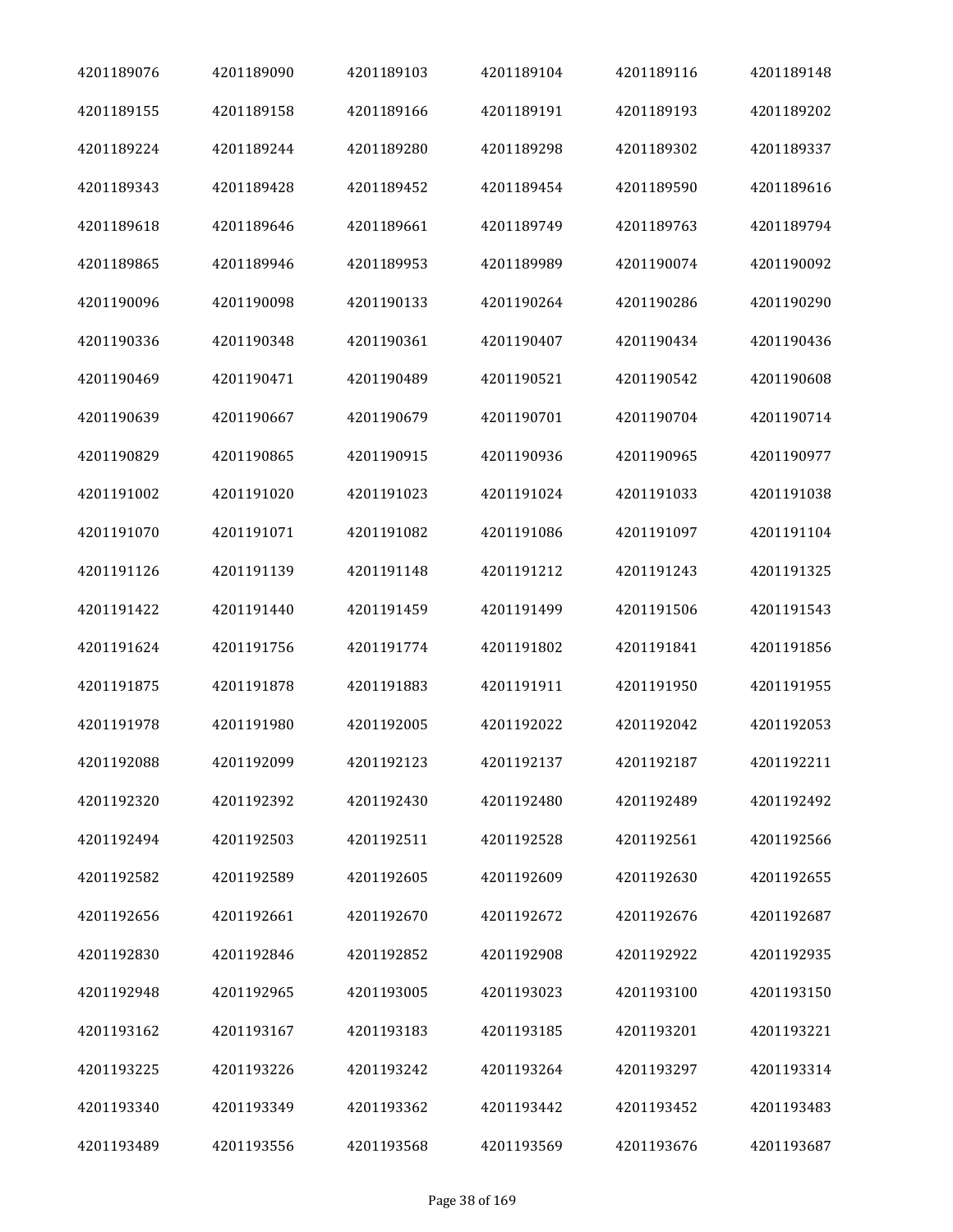| 4201193690 | 4201193695 | 4201193771 | 4201193791 | 4201193820 | 4201193839 |
|------------|------------|------------|------------|------------|------------|
| 4201193847 | 4201193882 | 4201193964 | 4201193990 | 4201194003 | 4201194007 |
| 4201194014 | 4201194030 | 4201194036 | 4201194058 | 4201194086 | 4201194158 |
| 4201194169 | 4201194211 | 4201194224 | 4201194233 | 4201194236 | 4201194274 |
| 4201194281 | 4201194318 | 4201194329 | 4201194403 | 4201194405 | 4201194409 |
| 4201194437 | 4201194442 | 4201194462 | 4201194463 | 4201194502 | 4201194504 |
| 4201194537 | 4201194560 | 4201194592 | 4201194697 | 4201194702 | 4201194705 |
| 4201194737 | 4201194762 | 4201194777 | 4201194788 | 4201194818 | 4201194838 |
| 4201194870 | 4201194884 | 4201194927 | 4201194928 | 4201194965 | 4201195024 |
| 4201195068 | 4201195072 | 4201195089 | 4201195118 | 4201195121 | 4201195124 |
| 4201195201 | 4201195253 | 4201195257 | 4201195263 | 4201195267 | 4201195278 |
| 4201195326 | 4201195338 | 4201195399 | 4201195458 | 4201195509 | 4201195530 |
| 4201195531 | 4201195534 | 4201195535 | 4201195644 | 4201195658 | 4201195712 |
| 4201195716 | 4201195738 | 4201195757 | 4201195758 | 4201195820 | 4201195838 |
| 4201195863 | 4201195884 | 4201195886 | 4201195940 | 4201195946 | 4201195969 |
| 4201196025 | 4201196045 | 4201196069 | 4201196100 | 4201196110 | 4201196156 |
| 4201196205 | 4201196265 | 4201196285 | 4201196311 | 4201196320 | 4201196334 |
| 4201196340 | 4201196342 | 4201196366 | 4201196389 | 4201196399 | 4201196404 |
| 4201196427 | 4201196464 | 4201196468 | 4201196527 | 4201196571 | 4201196597 |
| 4201196599 | 4201196629 | 4201196630 | 4201196657 | 4201196679 | 4201196710 |
| 4201196730 | 4201196742 | 4201196881 | 4201196912 | 4201196944 | 4201196977 |
| 4201197008 | 4201197023 | 4201197028 | 4201197039 | 4201197074 | 4201197195 |
| 4201197200 | 4201197202 | 4201197219 | 4201197229 | 4201197240 | 4201197243 |
| 4201197245 | 4201197256 | 4201197267 | 4201197286 | 4201197317 | 4201197335 |
| 4201197341 | 4201197346 | 4201197398 | 4201197417 | 4201197427 | 4201197436 |
| 4201197496 | 4201197506 | 4201197511 | 4201197532 | 4201197559 | 4201197584 |
| 4201197647 | 4201197651 | 4201197760 | 4201197787 | 4201197807 | 4201197874 |
| 4201197877 | 4201197902 | 4201197934 | 4201198107 | 4201198139 | 4201198146 |
| 4201198148 | 4201198190 | 4201198198 | 4201198226 | 4201198235 | 4201198238 |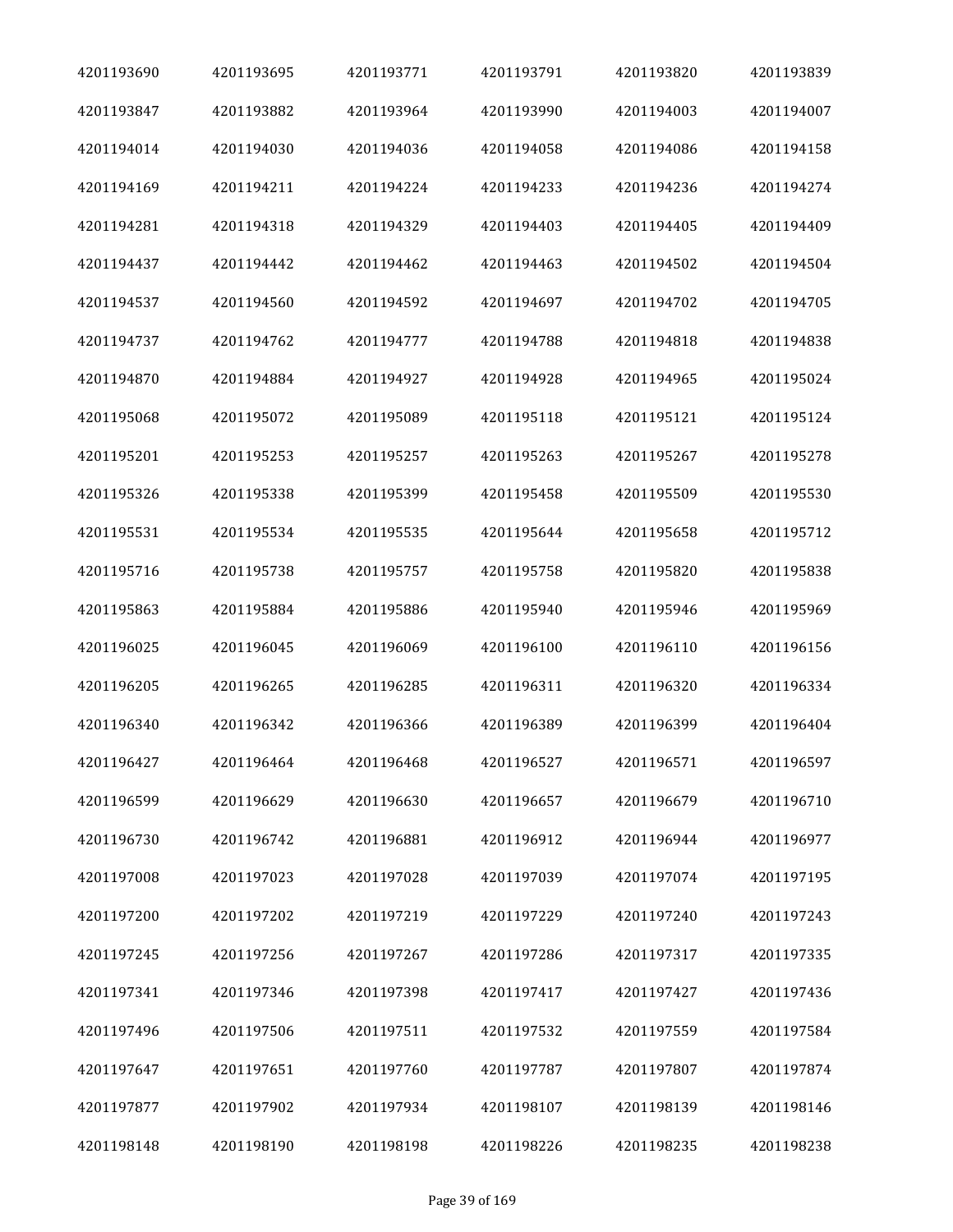| 4201198301 | 4201198347 | 4201198377 | 4201198420 | 4201198445 | 4201198490 |
|------------|------------|------------|------------|------------|------------|
| 4201198509 | 4201198514 | 4201198548 | 4201198640 | 4201198714 | 4201198715 |
| 4201198777 | 4201198808 | 4201198897 | 4201198919 | 4201198951 | 4201198961 |
| 4201198969 | 4201198976 | 4201198996 | 4201199015 | 4201199033 | 4201199076 |
| 4201199265 | 4201199269 | 4201199320 | 4201199334 | 4201199335 | 4201199372 |
| 4201199380 | 4201199392 | 4201199477 | 4201199485 | 4201199560 | 4201199652 |
| 4201199664 | 4201199672 | 4201199764 | 4201199799 | 4201199823 | 4201199874 |
| 4201199915 | 4201199931 | 4201199957 | 4201199958 | 4201200032 | 4201200035 |
| 4201200088 | 4201200100 | 4201200111 | 4201200124 | 4201200144 | 4201200196 |
| 4201200208 | 4201200247 | 4201200248 | 4201200251 | 4201200270 | 4201200307 |
| 4201200375 | 4201200385 | 4201200400 | 4201200409 | 4201200463 | 4201200544 |
| 4201200581 | 4201200605 | 4201200616 | 4201200630 | 4201200640 | 4201200642 |
| 4201200767 | 4201200777 | 4201200785 | 4201200807 | 4201200818 | 4201200836 |
| 4201200839 | 4201200872 | 4201200915 | 4201200952 | 4201200953 | 4201200956 |
| 4201200961 | 4201200975 | 4201200976 | 4201200980 | 4201200998 | 4201201031 |
| 4201201036 | 4201201105 | 4201201164 | 4201201200 | 4201201232 | 4201201242 |
| 4201201284 | 4201201311 | 4201201330 | 4201201345 | 4201201358 | 4201201361 |
| 4201201362 | 4201201370 | 4201201372 | 4201201376 | 4201201407 | 4201201408 |
| 4201201411 | 4201201418 | 4201201427 | 4201201430 | 4201201462 | 4201201469 |
| 4201201531 | 4201201538 | 4201201544 | 4201201557 | 4201201578 | 4201201585 |
| 4201201794 | 4201201799 | 4201201807 | 4201201870 | 4201201888 | 4201201891 |
| 4201201928 | 4201201934 | 4201201989 | 4201201998 | 4201202037 | 4201202064 |
| 4201202066 | 4201202088 | 4201202115 | 4201202121 | 4201202185 | 4201202204 |
| 4201202284 | 4201202287 | 4201202313 | 4201202336 | 4201202345 | 4201202349 |
| 4201202358 | 4201202370 | 4201202380 | 4201202392 | 4201202406 | 4201202421 |
| 4201202461 | 4201202487 | 4201202537 | 4201202636 | 4201202662 | 4201202701 |
| 4201202722 | 4201202734 | 4201202735 | 4201202742 | 4201202753 | 4201202799 |
| 4201202817 | 4201202828 | 4201202833 | 4201202858 | 4201202908 | 4201202923 |
| 4201202954 | 4201203025 | 4201203027 | 4201203041 | 4201203046 | 4201203050 |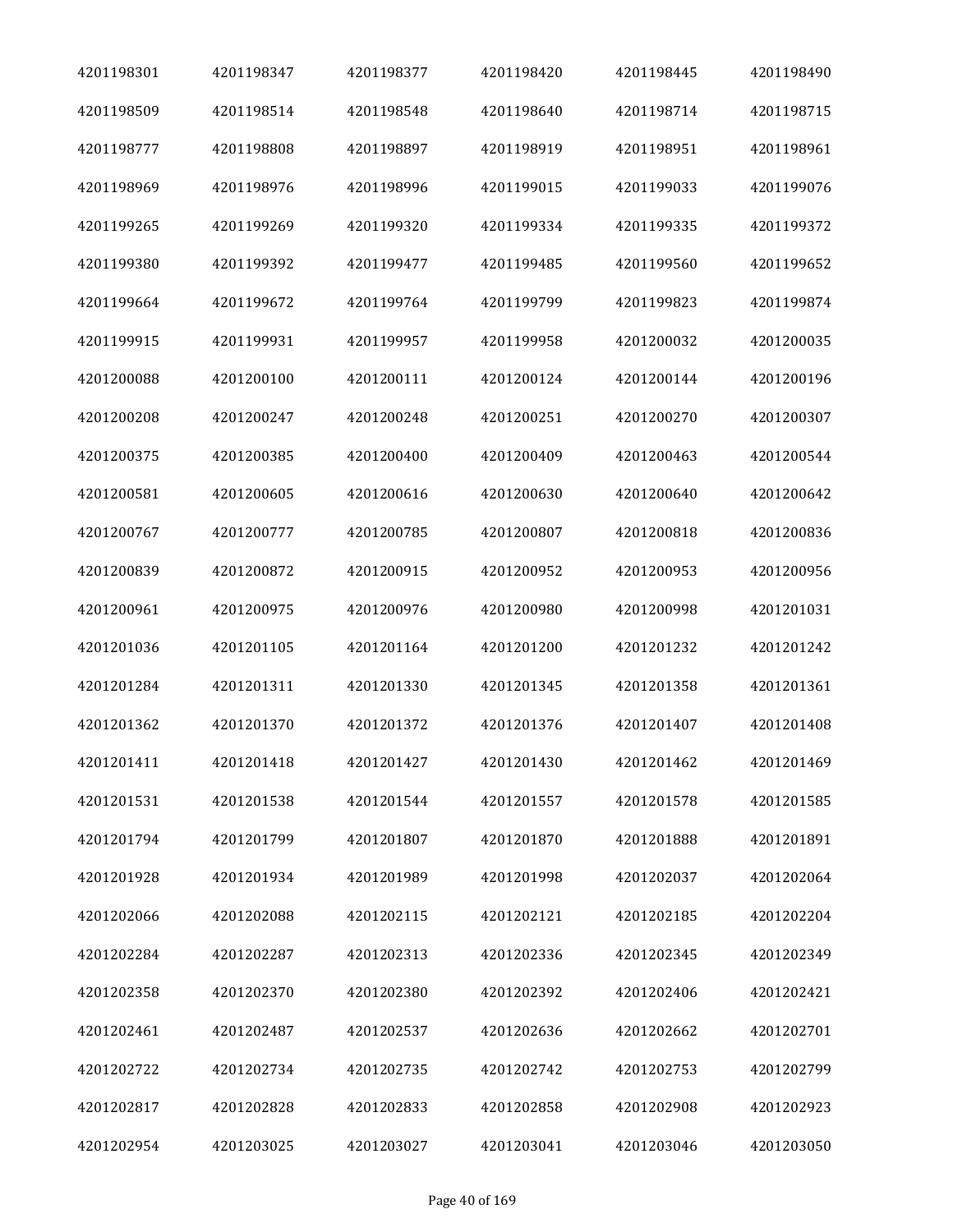| 4201203083 | 4201203087 | 4201203111 | 4201203144 | 4201203175 | 4201203218 |
|------------|------------|------------|------------|------------|------------|
| 4201203274 | 4201203286 | 4201203287 | 4201203372 | 4201203373 | 4201203443 |
| 4201203454 | 4201203460 | 4201203530 | 4201203542 | 4201203591 | 4201203677 |
| 4201203715 | 4201203755 | 4201203766 | 4201203803 | 4201203823 | 4201203901 |
| 4201203916 | 4201203941 | 4201203949 | 4201203963 | 4201203983 | 4201204035 |
| 4201204100 | 4201204105 | 4201204170 | 4201204191 | 4201204204 | 4201204209 |
| 4201204292 | 4201204337 | 4201204345 | 4201204350 | 4201204355 | 4201204358 |
| 4201204366 | 4201204373 | 4201204398 | 4201204411 | 4201204414 | 4201204428 |
| 4201204432 | 4201204460 | 4201204463 | 4201204508 | 4201204537 | 4201204542 |
| 4201204552 | 4201204570 | 4201204579 | 4201204643 | 4201204653 | 4201204663 |
| 4201204683 | 4201204704 | 4201204706 | 4201204725 | 4201204728 | 4201204779 |
| 4201204890 | 4201204892 | 4201204905 | 4201204921 | 4201204925 | 4201204934 |
| 4201204963 | 4201204982 | 4201204985 | 4201205006 | 4201205037 | 4201205076 |
| 4201205077 | 4201205107 | 4201205198 | 4201205231 | 4201205236 | 4201205263 |
| 4201205271 | 4201205286 | 4201205318 | 4201205354 | 4201205382 | 4201205394 |
| 4201205397 | 4201205406 | 4201205409 | 4201205439 | 4201205457 | 4201205460 |
| 4201205465 | 4201205470 | 4201205476 | 4201205541 | 4201205585 | 4201205620 |
| 4201205630 | 4201205665 | 4201205667 | 4201205670 | 4201205721 | 4201205742 |
| 4201205752 | 4201205760 | 4201205786 | 4201205822 | 4201205860 | 4201205895 |
| 4201205897 | 4201205901 | 4201205922 | 4201205928 | 4201205929 | 4201206032 |
| 4201206142 | 4201206170 | 4201206182 | 4201206249 | 4201206254 | 4201206376 |
| 4201206386 | 4201206589 | 4201206602 | 4201206637 | 4201206673 | 4201206677 |
| 4201206701 | 4201206710 | 4201206719 | 4201206813 | 4201206814 | 4201206855 |
| 4201206889 | 4201206923 | 4201206937 | 4201207032 | 4201207062 | 4201207084 |
| 4201207095 | 4201207109 | 4201207142 | 4201207165 | 4201207175 | 4201207178 |
| 4201207185 | 4201207187 | 4201207233 | 4201207269 | 4201207304 | 4201207326 |
| 4201207334 | 4201207370 | 4201207374 | 4201207396 | 4201207446 | 4201207453 |
| 4201207458 | 4201207471 | 4201207516 | 4201207597 | 4201207604 | 4201207605 |
| 4201207664 | 4201207683 | 4201207685 | 4201207700 | 4201207720 | 4201207755 |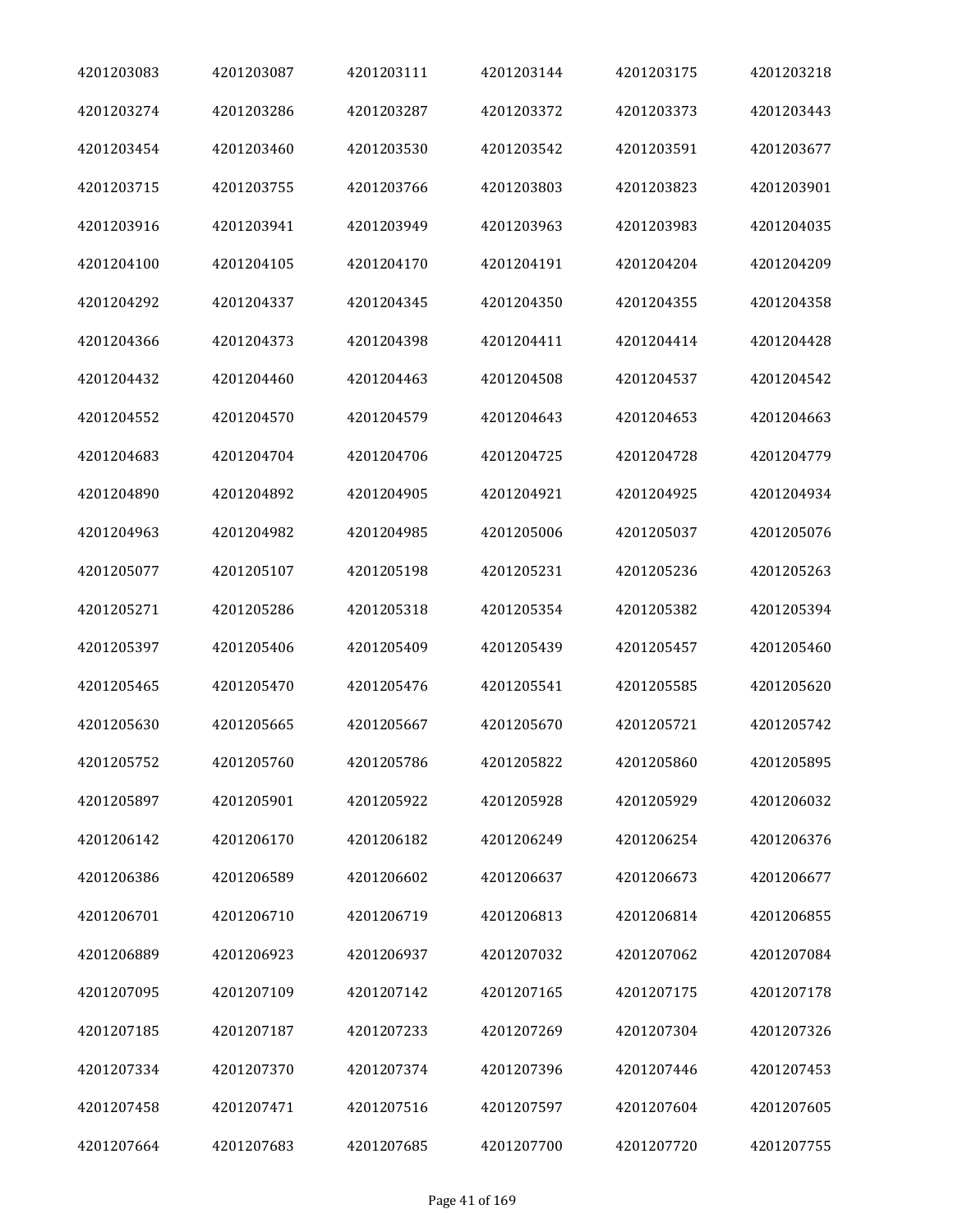| 4201207764 | 4201207809 | 4201207821 | 4201207830 | 4201207832 | 4201207852 |
|------------|------------|------------|------------|------------|------------|
| 4201207873 | 4201207904 | 4201207969 | 4201208021 | 4201208071 | 4201208094 |
| 4201208116 | 4201208166 | 4201208167 | 4201208173 | 4201208190 | 4201208199 |
| 4201208218 | 4201208242 | 4201208261 | 4201208306 | 4201208309 | 4201208352 |
| 4201208375 | 4201208376 | 4201208429 | 4201208481 | 4201208483 | 4201208500 |
| 4201208504 | 4201208515 | 4201208523 | 4201208531 | 4201208534 | 4201208569 |
| 4201208574 | 4201208577 | 4201208612 | 4201208615 | 4201208617 | 4201208633 |
| 4201208668 | 4201208735 | 4201208770 | 4201208784 | 4201208818 | 4201208830 |
| 4201208841 | 4201208859 | 4201208968 | 4201208973 | 4201209023 | 4201209038 |
| 4201209039 | 4201209075 | 4201209082 | 4201209125 | 4201209137 | 4201209173 |
| 4201209230 | 4201209342 | 4201209343 | 4201209352 | 4201209374 | 4201209380 |
| 4201209384 | 4201209386 | 4201209387 | 4201209433 | 4201209469 | 4201209479 |
| 4201209516 | 4201209544 | 4201209562 | 4201209565 | 4201209573 | 4201209582 |
| 4201209642 | 4201209657 | 4201209680 | 4201209726 | 4201209815 | 4201209857 |
| 4201209883 | 4201209946 | 4201209958 | 4201209980 | 4201209982 | 4201210005 |
| 4201210007 | 4201210043 | 4201210093 | 4201210113 | 4201210139 | 4201210148 |
| 4201210156 | 4201210163 | 4201210209 | 4201210213 | 4201210226 | 4201210242 |
| 4201210299 | 4201210377 | 4201210448 | 4201210480 | 4201210509 | 4201210511 |
| 4201210521 | 4201210541 | 4201210553 | 4201210562 | 4201210579 | 4201210597 |
| 4201210625 | 4201210647 | 4201210657 | 4201210730 | 4201210732 | 4201210744 |
| 4201210753 | 4201210835 | 4201210875 | 4201210909 | 4201210913 | 4201211001 |
| 4201211010 | 4201211113 | 4201211119 | 4201211129 | 4201211134 | 4201211190 |
| 4201211198 | 4201211199 | 4201211236 | 4201211263 | 4201211389 | 4201211508 |
| 4201211533 | 4201211534 | 4201211540 | 4201211608 | 4201211617 | 4201211674 |
| 4201211701 | 4201211709 | 4201211815 | 4201211820 | 4201211824 | 4201211880 |
| 4201211894 | 4201211915 | 4201211968 | 4201212022 | 4201212067 | 4201212205 |
| 4201212208 | 4201212221 | 4201212228 | 4201212252 | 4201212263 | 4201212270 |
| 4201212279 | 4201212323 | 4201212346 | 4201212359 | 4201212481 | 4201212515 |
| 4201212526 | 4201212535 | 4201212573 | 4201212604 | 4201212618 | 4201212653 |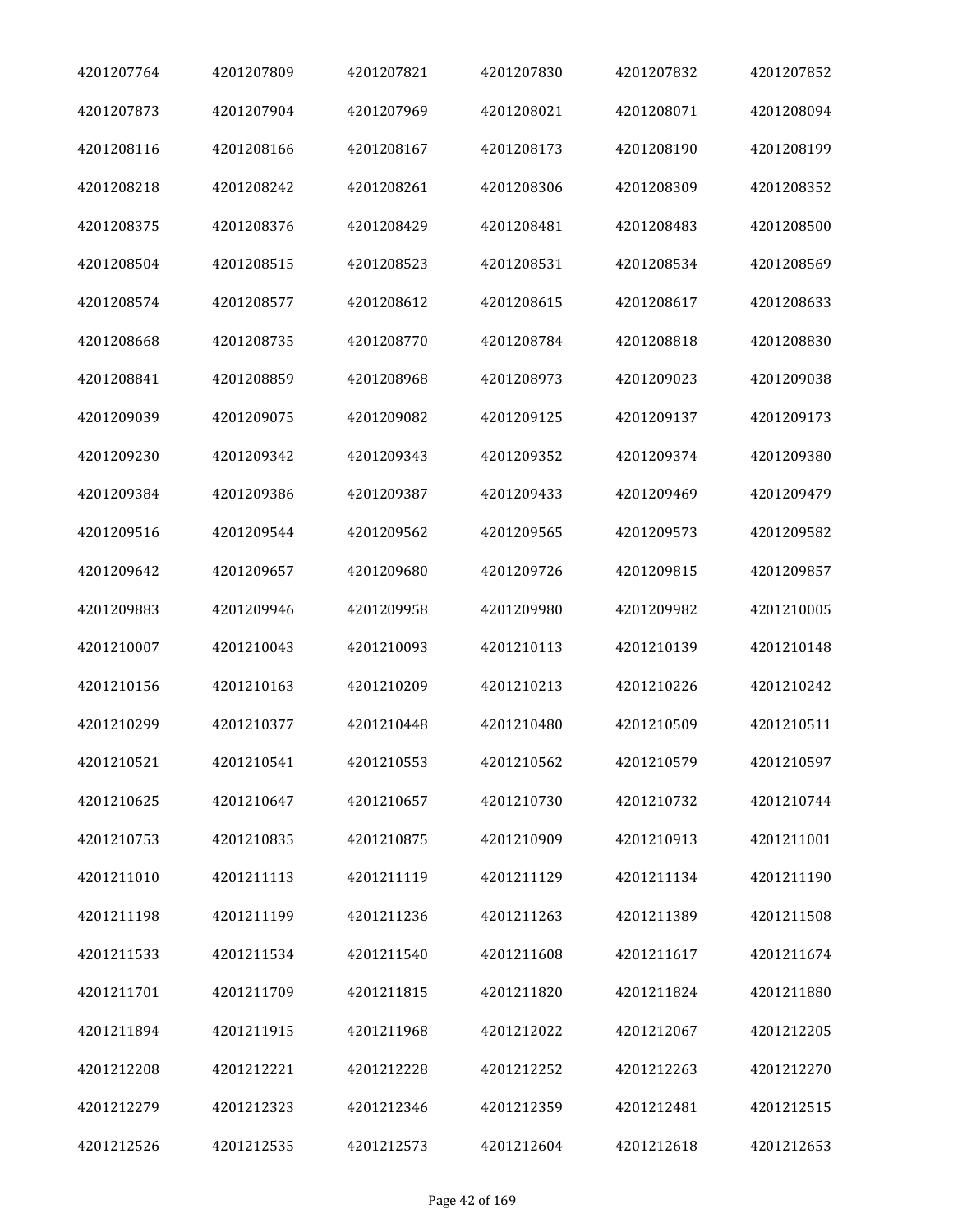| 4201212662 | 4201212737 | 4201212739 | 4201212776 | 4201212783 | 4201212807 |
|------------|------------|------------|------------|------------|------------|
| 4201212873 | 4201212953 | 4201212970 | 4201213038 | 4201213214 | 4201213225 |
| 4201213274 | 4201213285 | 4201213292 | 4201213304 | 4201213307 | 4201213336 |
| 4201213337 | 4201213359 | 4201213361 | 4201213364 | 4201213368 | 4201213410 |
| 4201213430 | 4201213444 | 4201213462 | 4201213472 | 4201213495 | 4201213503 |
| 4201213505 | 4201213507 | 4201213524 | 4201213598 | 4201213680 | 4201213689 |
| 4201213759 | 4201213770 | 4201213776 | 4201213784 | 4201213785 | 4201213803 |
| 4201213822 | 4201213837 | 4201213921 | 4201213933 | 4201213980 | 4201213982 |
| 4201214020 | 4201214025 | 4201214030 | 4201214070 | 4201214102 | 4201214140 |
| 4201214143 | 4201214178 | 4201214223 | 4201214237 | 4201214247 | 4201214248 |
| 4201214330 | 4201214331 | 4201214350 | 4201214455 | 4201214472 | 4201214489 |
| 4201214552 | 4201214554 | 4201214571 | 4201214596 | 4201214601 | 4201214633 |
| 4201214652 | 4201214737 | 4201214754 | 4201214761 | 4201214764 | 4201214792 |
| 4201214817 | 4201214833 | 4201214860 | 4201214862 | 4201214871 | 4201214885 |
| 4201214886 | 4201214905 | 4201214926 | 4201215010 | 4201215055 | 4201215108 |
| 4201215121 | 4201215165 | 4201215169 | 4201215174 | 4201215230 | 4201215233 |
| 4201215255 | 4201215257 | 4201215258 | 4201215275 | 4201215276 | 4201215401 |
| 4201215439 | 4201215470 | 4201215514 | 4201215551 | 4201215559 | 4201215578 |
| 4201215584 | 4201215683 | 4201215696 | 4201215729 | 4201215765 | 4201215769 |
| 4201215890 | 4201215943 | 4201215981 | 4201216014 | 4201216043 | 4201216045 |
| 4201216090 | 4201216097 | 4201216102 | 4201216126 | 4201216132 | 4201216222 |
| 4201216254 | 4201216270 | 4201216288 | 4201216352 | 4201216370 | 4201216443 |
| 4201216465 | 4201216479 | 4201216485 | 4201216510 | 4201216527 | 4201216561 |
| 4201216578 | 4201216582 | 4201216612 | 4201216671 | 4201216764 | 4201216826 |
| 4201216897 | 4201216931 | 4201216954 | 4201216959 | 4201216983 | 4201217056 |
| 4201217072 | 4201217137 | 4201217168 | 4201217195 | 4201217200 | 4201217201 |
| 4201217222 | 4201217253 | 4201217479 | 4201217484 | 4201217548 | 4201217549 |
| 4201217602 | 4201217710 | 4201217752 | 4201217773 | 4201217812 | 4201217836 |
| 4201217844 | 4201217849 | 4201217892 | 4201217895 | 4201217933 | 4201217983 |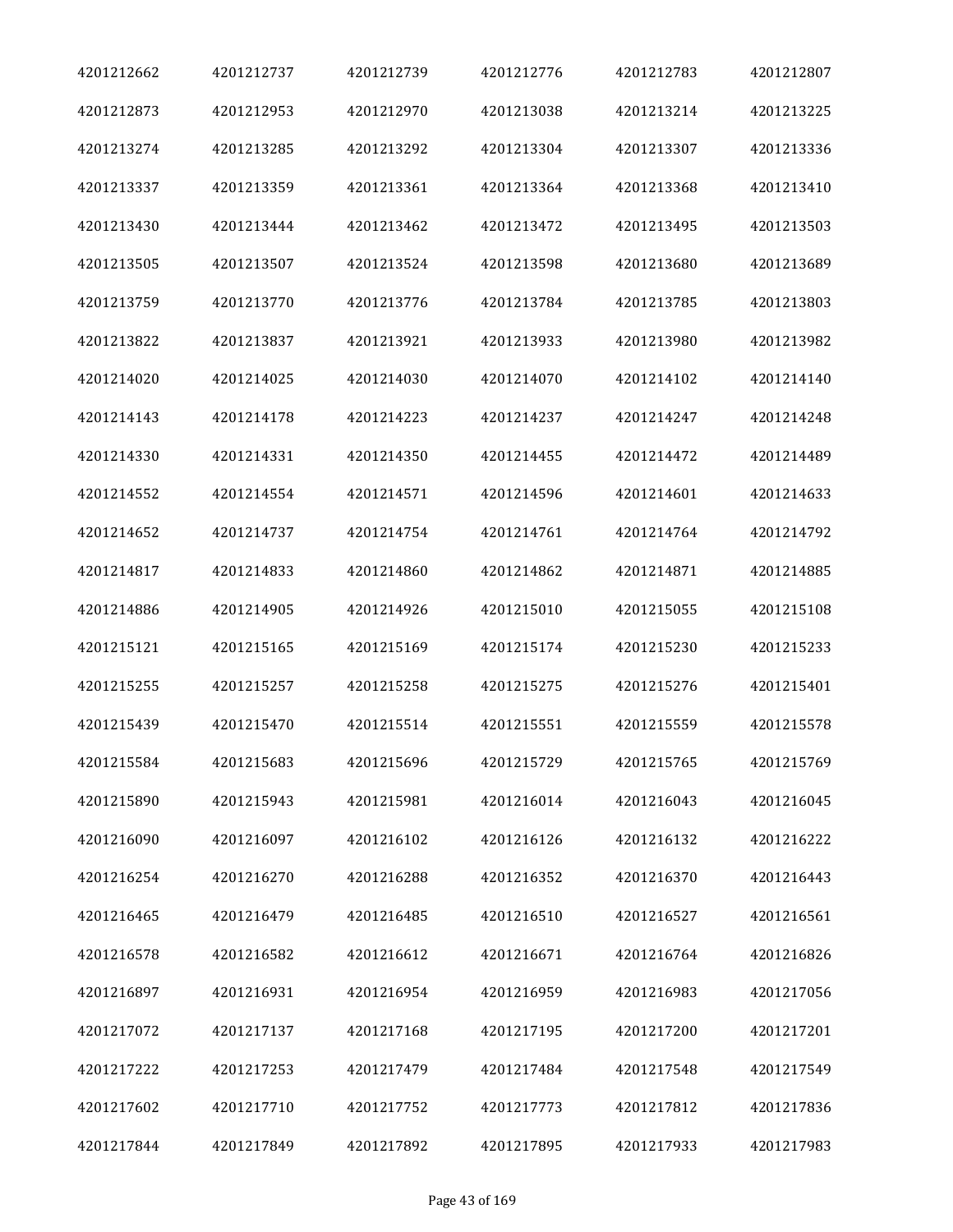| 4201218035 | 4201218083 | 4201218088 | 4201218116 | 4201218132 | 4201218144 |
|------------|------------|------------|------------|------------|------------|
| 4201218152 | 4201218156 | 4201218161 | 4201218246 | 4201218314 | 4201218335 |
| 4201218354 | 4201218384 | 4201218387 | 4201218443 | 4201218454 | 4201218467 |
| 4201218666 | 4201218688 | 4201218740 | 4201218741 | 4201218750 | 4201218767 |
| 4201218778 | 4201218849 | 4201218866 | 4201218919 | 4201218928 | 4201218978 |
| 4201219025 | 4201219075 | 4201219100 | 4201219141 | 4201219148 | 4201219163 |
| 4201219230 | 4201219250 | 4201219269 | 4201219273 | 4201219279 | 4201219304 |
| 4201219308 | 4201219358 | 4201219365 | 4201219378 | 4201219403 | 4201219444 |
| 4201219452 | 4201219612 | 4201219631 | 4201219659 | 4201219660 | 4201219676 |
| 4201219678 | 4201219722 | 4201219727 | 4201219728 | 4201219757 | 4201219773 |
| 4201219798 | 4201219799 | 4201219861 | 4201219912 | 4201219931 | 4201219949 |
| 4201219961 | 4201219967 | 4201219969 | 4201219970 | 4201219978 | 4201219991 |
| 4201219992 | 4201219994 | 4201220123 | 4201220170 | 4201220197 | 4201220200 |
| 4201220204 | 4201220235 | 4201220298 | 4201220321 | 4201220444 | 4201220455 |
| 4201220503 | 4201220522 | 4201220561 | 4201220576 | 4201220657 | 4201220666 |
| 4201220680 | 4201220681 | 4201220692 | 4201220706 | 4201220803 | 4201220825 |
| 4201220835 | 4201220851 | 4201220910 | 4201220969 | 4201220989 | 4201221046 |
| 4201221064 | 4201221072 | 4201221093 | 4201221108 | 4201221140 | 4201221184 |
| 4201221220 | 4201221247 | 4201221275 | 4201221324 | 4201221367 | 4201221472 |
| 4201221484 | 4201221495 | 4201221521 | 4201221529 | 4201221537 | 4201221592 |
| 4201221601 | 4201221607 | 4201221618 | 4201221619 | 4201221652 | 4201221674 |
| 4201221690 | 4201221700 | 4201221745 | 4201221817 | 4201221823 | 4201221846 |
| 4201221869 | 4201221896 | 4201221899 | 4201221939 | 4201221947 | 4201221958 |
| 4201221966 | 4201222014 | 4201222030 | 4201222031 | 4201222081 | 4201222221 |
| 4201222279 | 4201222281 | 4201222301 | 4201222308 | 4201222312 | 4201222320 |
| 4201222324 | 4201222331 | 4201222343 | 4201222362 | 4201222370 | 4201222420 |
| 4201222440 | 4201222443 | 4201222465 | 4201222480 | 4201222493 | 4201222494 |
| 4201222529 | 4201222537 | 4201222571 | 4201222586 | 4201222595 | 4201222627 |
| 4201222767 | 4201222803 | 4201222810 | 4201222818 | 4201222831 | 4201222845 |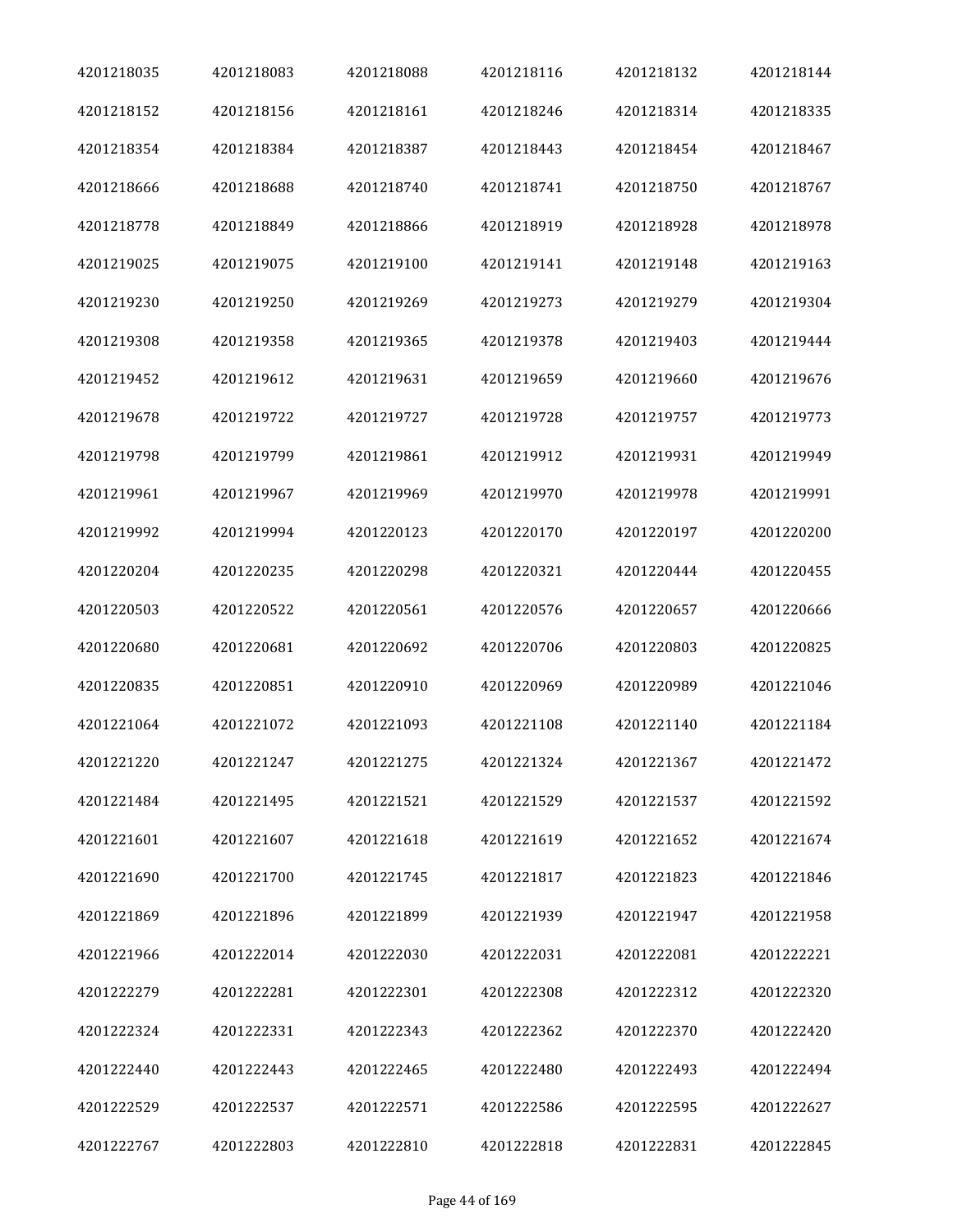| 4201222859 | 4201222866 | 4201222882 | 4201222905 | 4201222906 | 4201222971 |
|------------|------------|------------|------------|------------|------------|
| 4201223010 | 4201223024 | 4201223025 | 4201223044 | 4201223056 | 4201223103 |
| 4201223117 | 4201223128 | 4201223152 | 4201223160 | 4201223163 | 4201223168 |
| 4201223180 | 4201223197 | 4201223199 | 4201223233 | 4201223234 | 4201223276 |
| 4201223345 | 4201223438 | 4201223466 | 4201223516 | 4201223522 | 4201223526 |
| 4201223528 | 4201223533 | 4201223544 | 4201223547 | 4201223548 | 4201223553 |
| 4201223624 | 4201223627 | 4201223692 | 4201223838 | 4201223850 | 4201223859 |
| 4201223863 | 4201223928 | 4201223953 | 4201224000 | 4201224057 | 4201224102 |
| 4201224111 | 4201224129 | 4201224150 | 4201224151 | 4201224155 | 4201224165 |
| 4201224170 | 4201224209 | 4201224225 | 4201224229 | 4201224242 | 4201224249 |
| 4201224301 | 4201224304 | 4201224360 | 4201224370 | 4201224390 | 4201224403 |
| 4201224407 | 4201224416 | 4201224438 | 4201224459 | 4201224460 | 4201224505 |
| 4201224514 | 4201224522 | 4201224524 | 4201224540 | 4201224635 | 4201224657 |
| 4201224717 | 4201224754 | 4201224769 | 4201224879 | 4201224882 | 4201224900 |
| 4201224905 | 4201224932 | 4201224988 | 4201225026 | 4201225040 | 4201225042 |
| 4201225057 | 4201225212 | 4201225262 | 4201225273 | 4201225318 | 4201225322 |
| 4201225331 | 4201225357 | 4201225360 | 4201225377 | 4201225400 | 4201225414 |
| 4201225416 | 4201225513 | 4201225525 | 4201225556 | 4201225573 | 4201225599 |
| 4201225603 | 4201225605 | 4201225619 | 4201225663 | 4201225671 | 4201225674 |
| 4201225718 | 4201225728 | 4201225777 | 4201225814 | 4201225823 | 4201225846 |
| 4201225859 | 4201225878 | 4201225879 | 4201225946 | 4201225957 | 4201225973 |
| 4201225979 | 4201226130 | 4201226162 | 4201226177 | 4201226184 | 4201226198 |
| 4201226213 | 4201226222 | 4201226238 | 4201226244 | 4201226310 | 4201226414 |
| 4201226474 | 4201226475 | 4201226497 | 4201226504 | 4201226517 | 4201226533 |
| 4201226550 | 4201226553 | 4201226575 | 4201226589 | 4201226591 | 4201226593 |
| 4201226641 | 4201226670 | 4201226795 | 4201226825 | 4201226829 | 4201226840 |
| 4201226841 | 4201226843 | 4201226844 | 4201226879 | 4201226892 | 4201226921 |
| 4201226922 | 4201226952 | 4201226964 | 4201227069 | 4201227089 | 4201227105 |
| 4201227132 | 4201227139 | 4201227143 | 4201227189 | 4201227191 | 4201227350 |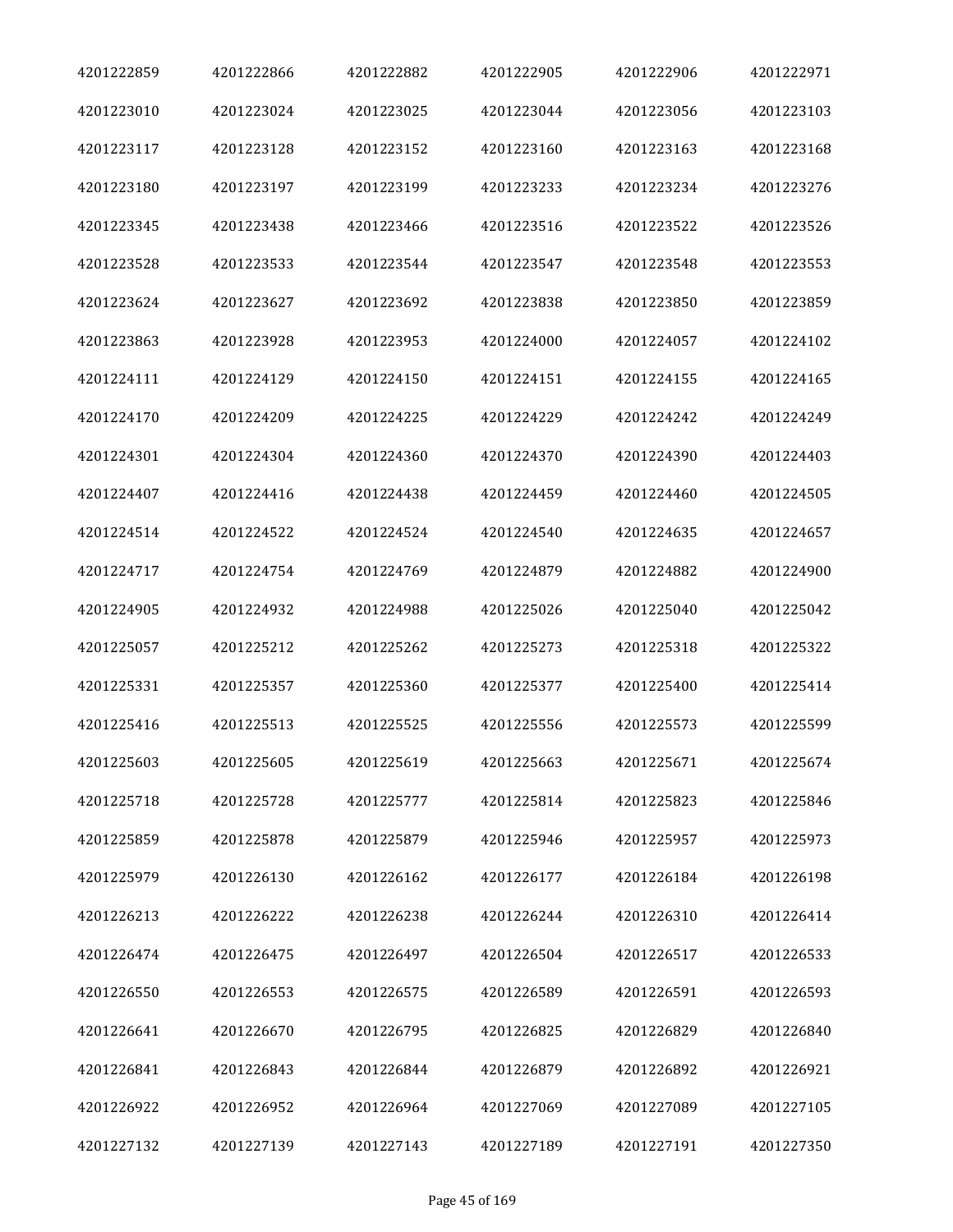| 4201227377 | 4201227392 | 4201227414 | 4201227419 | 4201227442 | 4201227458 |
|------------|------------|------------|------------|------------|------------|
| 4201227509 | 4201227520 | 4201227522 | 4201227527 | 4201227533 | 4201227586 |
| 4201227613 | 4201227625 | 4201227638 | 4201227639 | 4201227653 | 4201227667 |
| 4201227788 | 4201227829 | 4201227873 | 4201227879 | 4201227886 | 4201227905 |
| 4201227942 | 4201228085 | 4201228104 | 4201228113 | 4201228125 | 4201228126 |
| 4201228150 | 4201228193 | 4201228200 | 4201228270 | 4201228371 | 4201228397 |
| 4201228403 | 4201228412 | 4201228425 | 4201228460 | 4201228559 | 4201228560 |
| 4201228650 | 4201228665 | 4201228683 | 4201228690 | 4201228726 | 4201228734 |
| 4201228743 | 4201228758 | 4201228871 | 4201228906 | 4201228971 | 4201228980 |
| 4201228993 | 4201229003 | 4201229020 | 4201229091 | 4201229100 | 4201229102 |
| 4201229131 | 4201229164 | 4201229166 | 4201229176 | 4201229198 | 4201229201 |
| 4201229314 | 4201229330 | 4201229340 | 4201229362 | 4201229384 | 4201229460 |
| 4201229479 | 4201229481 | 4201229517 | 4201229526 | 4201229531 | 4201229550 |
| 4201229627 | 4201229628 | 4201229644 | 4201229671 | 4201229686 | 4201229699 |
| 4201229721 | 4201229730 | 4201229760 | 4201229816 | 4201229838 | 4201229840 |
| 4201229860 | 4201229892 | 4201229898 | 4201229916 | 4201229933 | 4201229956 |
| 4201229977 | 4201230008 | 4201230054 | 4201230118 | 4201230201 | 4201230229 |
| 4201230250 | 4201230274 | 4201230293 | 4201230296 | 4201230406 | 4201230408 |
| 4201230447 | 4201230457 | 4201230461 | 4201230471 | 4201230477 | 4201230480 |
| 4201230500 | 4201230501 | 4201230556 | 4201230578 | 4201230596 | 4201230601 |
| 4201230641 | 4201230649 | 4201230655 | 4201230659 | 4201230697 | 4201230734 |
| 4201230753 | 4201230780 | 4201230786 | 4201230918 | 4201230959 | 4201230992 |
| 4201231013 | 4201231095 | 4201231096 | 4201231129 | 4201231138 | 4201231158 |
| 4201231160 | 4201231210 | 4201231291 | 4201231347 | 4201231394 | 4201231430 |
| 4201231441 | 4201231496 | 4201231503 | 4201231538 | 4201231546 | 4201231557 |
| 4201231584 | 4201231592 | 4201231607 | 4201231619 | 4201231645 | 4201231654 |
| 4201231711 | 4201231762 | 4201231779 | 4201231780 | 4201231820 | 4201231856 |
| 4201231863 | 4201231890 | 4201231927 | 4201231940 | 4201231954 | 4201231957 |
| 4201231960 | 4201231993 | 4201232024 | 4201232025 | 4201232039 | 4201232149 |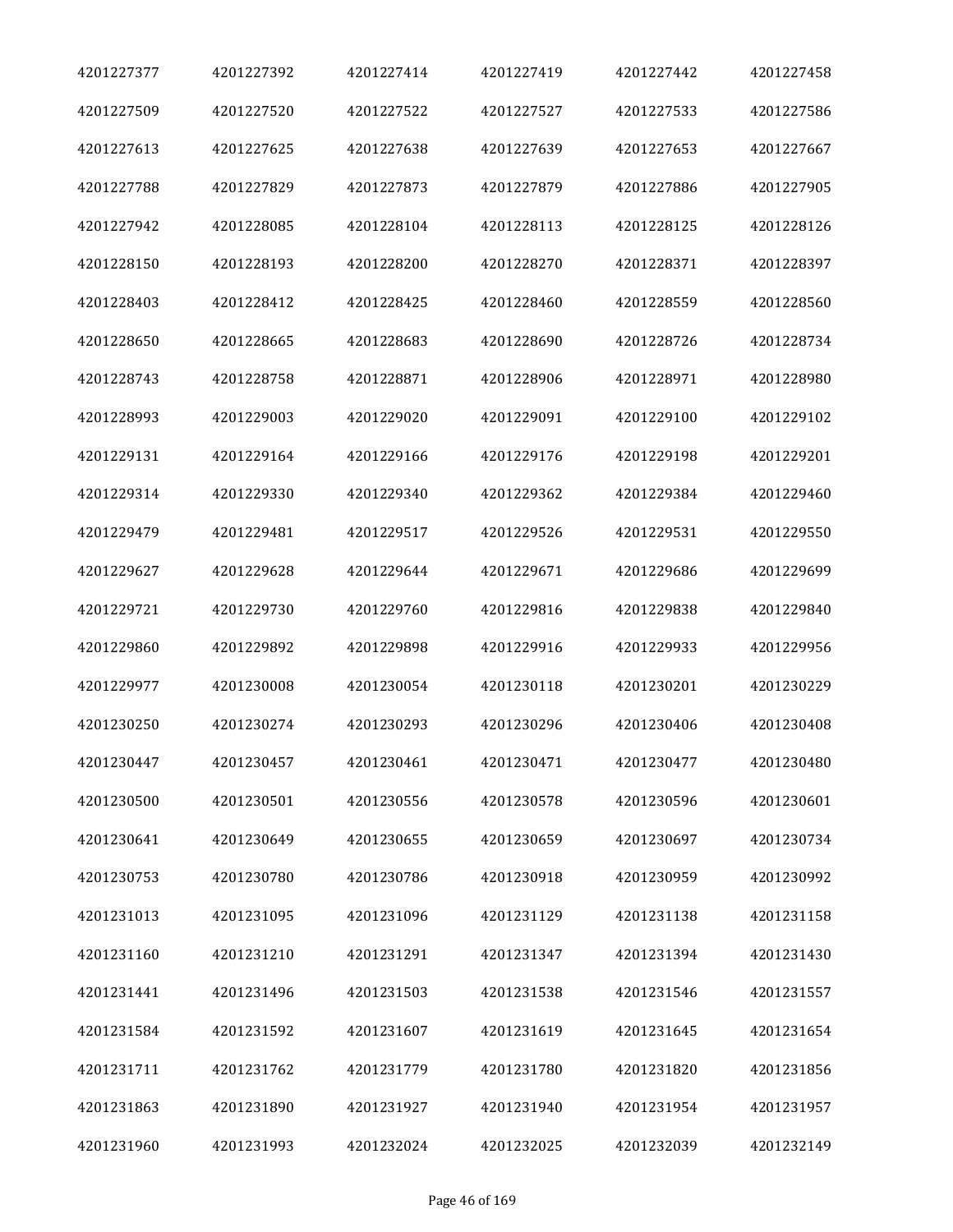| 4201232151 | 4201232173 | 4201232192 | 4201232244 | 4201232258 | 4201232326 |
|------------|------------|------------|------------|------------|------------|
| 4201232349 | 4201232387 | 4201232404 | 4201232437 | 4201232449 | 4201232563 |
| 4201232568 | 4201232578 | 4201232653 | 4201232654 | 4201232680 | 4201232709 |
| 4201232723 | 4201232729 | 4201232750 | 4201232757 | 4201232783 | 4201232816 |
| 4201232923 | 4201232930 | 4201232991 | 4201233006 | 4201233016 | 4201233024 |
| 4201233068 | 4201233069 | 4201233125 | 4201233142 | 4201233250 | 4201233277 |
| 4201233297 | 4201233328 | 4201233334 | 4201233377 | 4201233419 | 4201233434 |
| 4201233447 | 4201233567 | 4201233592 | 4201233598 | 4201233602 | 4201233613 |
| 4201233629 | 4201233815 | 4201233845 | 4201233896 | 4201233904 | 4201233928 |
| 4201233953 | 4201233960 | 4201233990 | 4201234036 | 4201234039 | 4201234071 |
| 4201234087 | 4201234091 | 4201234114 | 4201234124 | 4201234145 | 4201234165 |
| 4201234217 | 4201234219 | 4201234226 | 4201234237 | 4201234272 | 4201234328 |
| 4201234346 | 4201234370 | 4201234378 | 4201234418 | 4201234427 | 4201234480 |
| 4201234482 | 4201234486 | 4201234524 | 4201234549 | 4201234558 | 4201234611 |
| 4201234684 | 4201234706 | 4201234732 | 4201234759 | 4201234764 | 4201234766 |
| 4201234778 | 4201234815 | 4201234828 | 4201234833 | 4201234856 | 4201234858 |
| 4201234864 | 4201234865 | 4201234869 | 4201234894 | 4201234932 | 4201234940 |
| 4201234951 | 4201234961 | 4201234974 | 4201234993 | 4201235004 | 4201235041 |
| 4201235042 | 4201235171 | 4201235186 | 4201235189 | 4201235255 | 4201235311 |
| 4201235322 | 4201235355 | 4201235399 | 4201235506 | 4201235583 | 4201235595 |
| 4201235613 | 4201235627 | 4201235643 | 4201235653 | 4201235669 | 4201235738 |
| 4201235740 | 4201235772 | 4201235825 | 4201235827 | 4201235891 | 4201235893 |
| 4201235897 | 4201235931 | 4201236038 | 4201236112 | 4201236131 | 4201236166 |
| 4201236189 | 4201236196 | 4201236270 | 4201236297 | 4201236299 | 4201236302 |
| 4201236320 | 4201236354 | 4201236359 | 4201236449 | 4201236458 | 4201236478 |
| 4201236502 | 4201236515 | 4201236593 | 4201236625 | 4201236666 | 4201236738 |
| 4201236800 | 4201236811 | 4201236854 | 4201236874 | 4201236941 | 4201236943 |
| 4201236958 | 4201236960 | 4201237020 | 4201237062 | 4201237092 | 4201237098 |
| 4201237109 | 4201237140 | 4201237146 | 4201237177 | 4201237184 | 4201237189 |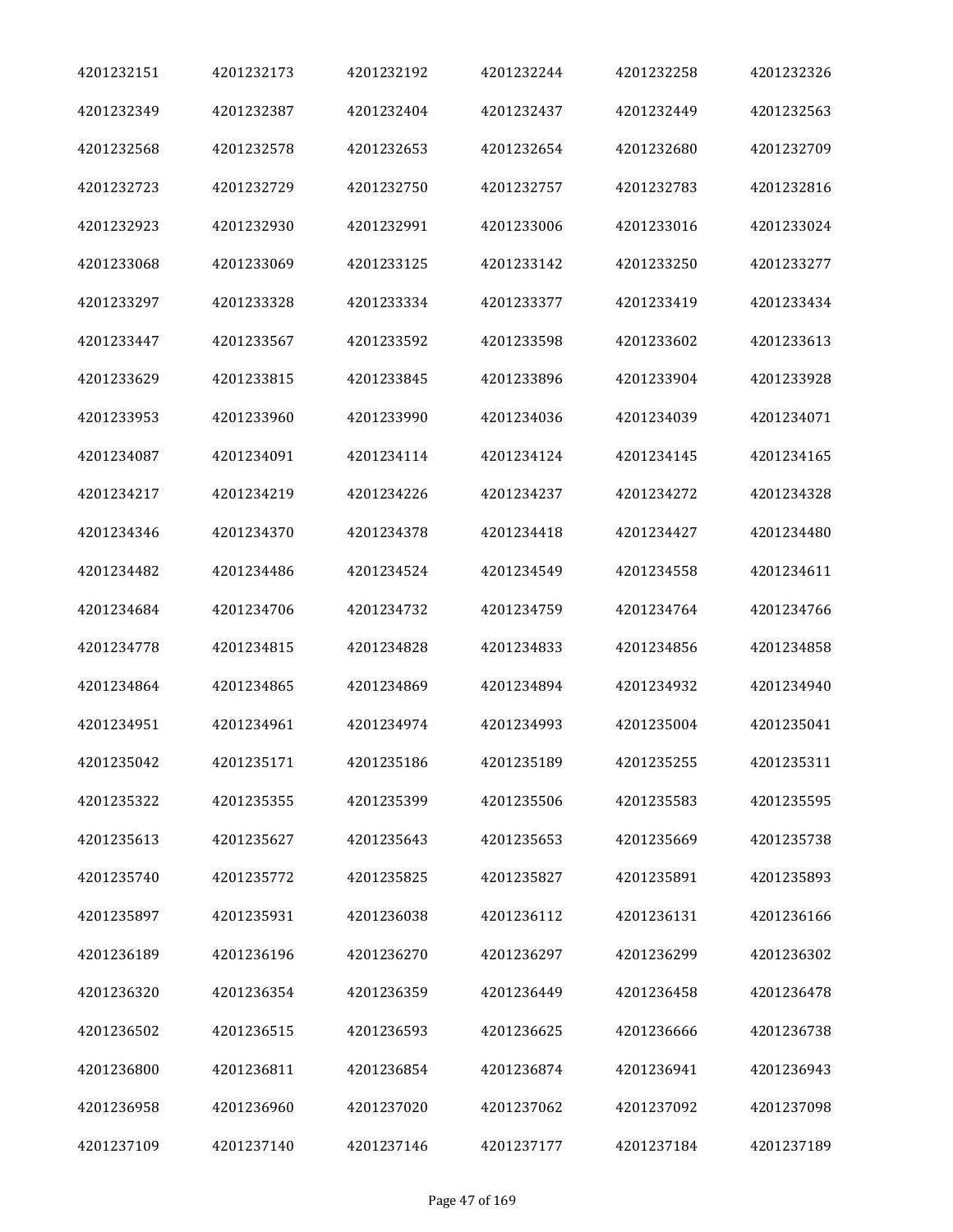| 4201237191 | 4201237212 | 4201237252 | 4201237274 | 4201237282 | 4201237345 |
|------------|------------|------------|------------|------------|------------|
| 4201237346 | 4201237380 | 4201237401 | 4201237407 | 4201237446 | 4201237450 |
| 4201237456 | 4201237457 | 4201237472 | 4201237511 | 4201237570 | 4201237595 |
| 4201237606 | 4201237785 | 4201237800 | 4201237802 | 4201237820 | 4201237839 |
| 4201237875 | 4201237909 | 4201237913 | 4201237916 | 4201237982 | 4201238004 |
| 4201238051 | 4201238065 | 4201238067 | 4201238176 | 4201238179 | 4201238200 |
| 4201238215 | 4201238217 | 4201238261 | 4201238288 | 4201238294 | 4201238362 |
| 4201238374 | 4201238375 | 4201238382 | 4201238530 | 4201238534 | 4201238536 |
| 4201238538 | 4201238567 | 4201238572 | 4201238590 | 4201238597 | 4201238602 |
| 4201238623 | 4201238626 | 4201238628 | 4201238702 | 4201238715 | 4201238731 |
| 4201238754 | 4201238766 | 4201238774 | 4201238801 | 4201238808 | 4201238809 |
| 4201238851 | 4201238879 | 4201238884 | 4201238918 | 4201239062 | 4201239063 |
| 4201239066 | 4201239068 | 4201239070 | 4201239114 | 4201239152 | 4201239191 |
| 4201239211 | 4201239262 | 4201239263 | 4201239294 | 4201239384 | 4201239432 |
| 4201239442 | 4201239479 | 4201239480 | 4201239508 | 4201239537 | 4201239563 |
| 4201239568 | 4201239576 | 4201239586 | 4201239590 | 4201239597 | 4201239687 |
| 4201239693 | 4201239705 | 4201239717 | 4201239733 | 4201239843 | 4201239854 |
| 4201239894 | 4201239895 | 4201240043 | 4201240060 | 4201240076 | 4201240083 |
| 4201240090 | 4201240143 | 4201240169 | 4201240174 | 4201240206 | 4201240209 |
| 4201240212 | 4201240260 | 4201240265 | 4201240271 | 4201240283 | 4201240286 |
| 4201240337 | 4201240366 | 4201240408 | 4201240419 | 4201240458 | 4201240511 |
| 4201240514 | 4201240568 | 4201240690 | 4201240696 | 4201240740 | 4201240769 |
| 4201240922 | 4201240948 | 4201240982 | 4201241003 | 4201241117 | 4201241137 |
| 4201241143 | 4201241152 | 4201241171 | 4201241186 | 4201241269 | 4201241272 |
| 4201241317 | 4201241329 | 4201241348 | 4201241387 | 4201241458 | 4201241520 |
| 4201241530 | 4201241557 | 4201241651 | 4201241653 | 4201241670 | 4201241676 |
| 4201241686 | 4201241690 | 4201241713 | 4201241747 | 4201241760 | 4201241810 |
| 4201241878 | 4201241914 | 4201241919 | 4201241940 | 4201241966 | 4201241972 |
| 4201241996 | 4201242014 | 4201242021 | 4201242041 | 4201242114 | 4201242122 |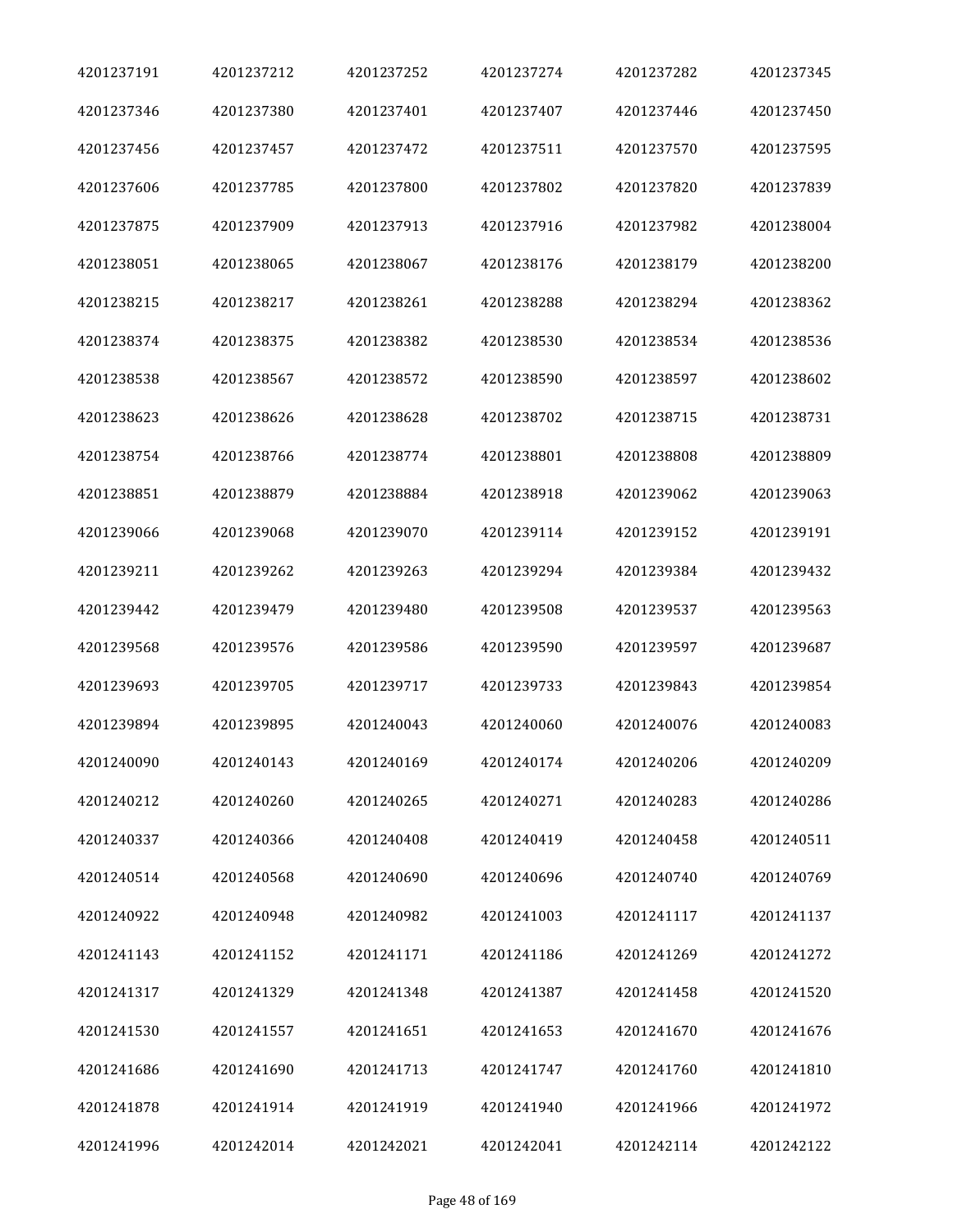| 4201242170 | 4201242186 | 4201242189 | 4201242194 | 4201242271 | 4201242276 |
|------------|------------|------------|------------|------------|------------|
| 4201242309 | 4201242332 | 4201242387 | 4201242412 | 4201242441 | 4201242479 |
| 4201242558 | 4201242598 | 4201242608 | 4201242624 | 4201242626 | 4201242634 |
| 4201242644 | 4201242654 | 4201242656 | 4201242660 | 4201242665 | 4201242679 |
| 4201242718 | 4201242721 | 4201242724 | 4201242807 | 4201242859 | 4201242860 |
| 4201242864 | 4201242898 | 4201242971 | 4201242986 | 4201243010 | 4201243027 |
| 4201243032 | 4201243038 | 4201243067 | 4201243076 | 4201243173 | 4201243323 |
| 4201243339 | 4201243344 | 4201243358 | 4201243366 | 4201243395 | 4201243448 |
| 4201243471 | 4201243499 | 4201243515 | 4201243540 | 4201243556 | 4201243560 |
| 4201243644 | 4201243659 | 4201243666 | 4201243671 | 4201243687 | 4201243706 |
| 4201243710 | 4201243778 | 4201243792 | 4201243841 | 4201243842 | 4201243898 |
| 4201243923 | 4201243948 | 4201243977 | 4201243998 | 4201244041 | 4201244046 |
| 4201244056 | 4201244064 | 4201244071 | 4201244074 | 4201244075 | 4201244088 |
| 4201244110 | 4201244120 | 4201244158 | 4201244178 | 4201244210 | 4201244212 |
| 4201244233 | 4201244266 | 4201244320 | 4201244329 | 4201244358 | 4201244437 |
| 4201244452 | 4201244454 | 4201244457 | 4201244477 | 4201244507 | 4201244530 |
| 4201244531 | 4201244532 | 4201244560 | 4201244581 | 4201244607 | 4201244625 |
| 4201244685 | 4201244710 | 4201244738 | 4201244762 | 4201244784 | 4201244792 |
| 4201244796 | 4201244811 | 4201244825 | 4201244934 | 4201244938 | 4201244958 |
| 4201244981 | 4201245034 | 4201245073 | 4201245100 | 4201245106 | 4201245168 |
| 4201245181 | 4201245231 | 4201245238 | 4201245285 | 4201245314 | 4201245372 |
| 4201245374 | 4201245436 | 4201245438 | 4201245441 | 4201245475 | 4201245504 |
| 4201245510 | 4201245520 | 4201245524 | 4201245528 | 4201245543 | 4201245546 |
| 4201245568 | 4201245595 | 4201245616 | 4201245638 | 4201245650 | 4201245667 |
| 4201245740 | 4201245769 | 4201245780 | 4201245811 | 4201245813 | 4201245846 |
| 4201245852 | 4201245857 | 4201245880 | 4201245889 | 4201245907 | 4201245915 |
| 4201245919 | 4201245934 | 4201245965 | 4201245971 | 4201246013 | 4201246046 |
| 4201246139 | 4201246144 | 4201246150 | 4201246180 | 4201246183 | 4201246222 |
| 4201246249 | 4201246260 | 4201246285 | 4201246322 | 4201246329 | 4201246337 |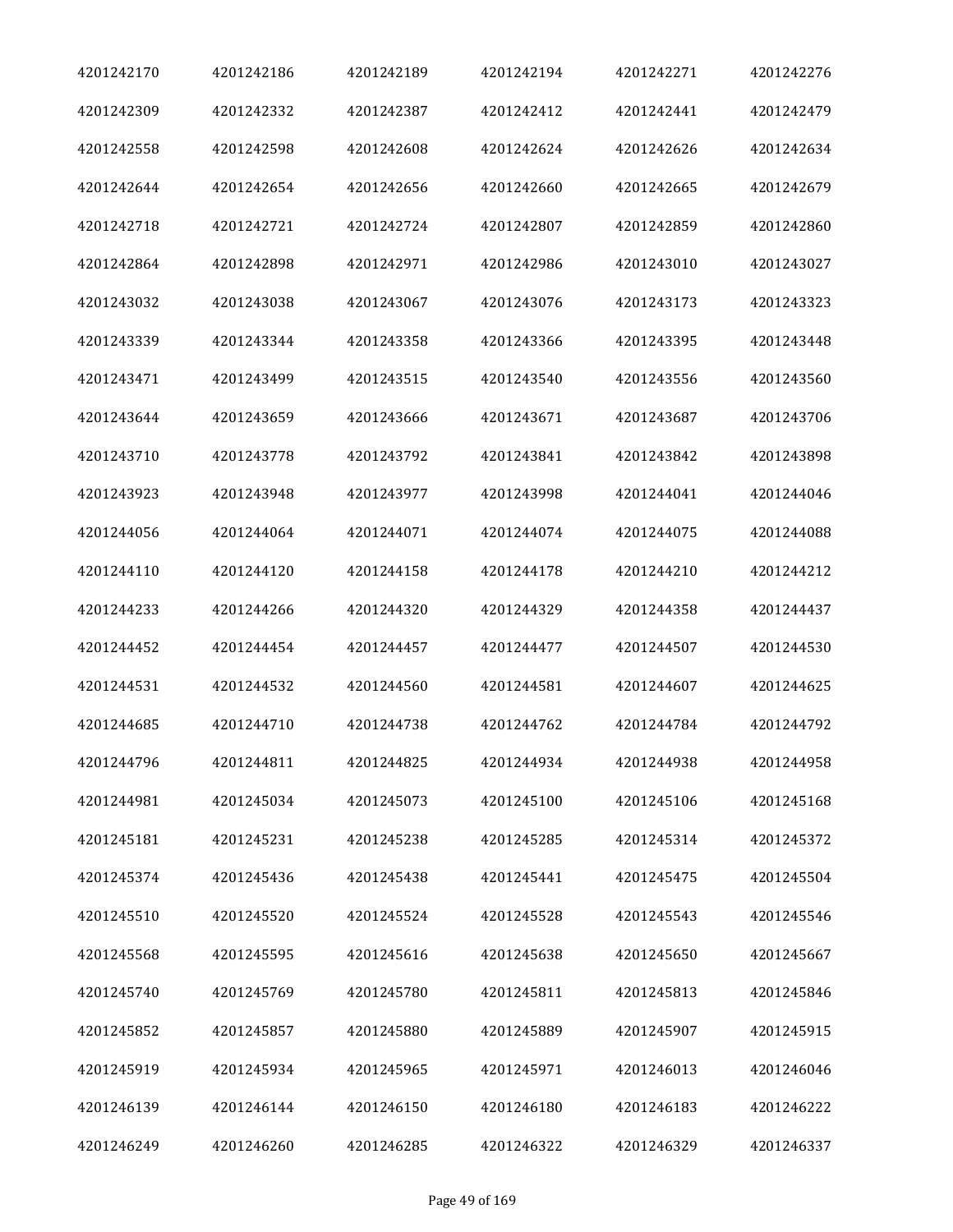| 4201246483 | 4201246494 | 4201246566 | 4201246584 | 4201246600 | 4201246613 |
|------------|------------|------------|------------|------------|------------|
| 4201246627 | 4201246695 | 4201246704 | 4201246751 | 4201246799 | 4201246847 |
| 4201246893 | 4201246906 | 4201246921 | 4201246950 | 4201246969 | 4201246973 |
| 4201246989 | 4201246991 | 4201247015 | 4201247129 | 4201247152 | 4201247183 |
| 4201247252 | 4201247303 | 4201247326 | 4201247345 | 4201247369 | 4201247406 |
| 4201247443 | 4201247452 | 4201247500 | 4201247508 | 4201247517 | 4201247518 |
| 4201247521 | 4201247523 | 4201247524 | 4201247658 | 4201247681 | 4201247732 |
| 4201247733 | 4201247772 | 4201247778 | 4201247807 | 4201247864 | 4201247871 |
| 4201247911 | 4201247953 | 4201247959 | 4201247960 | 4201247990 | 4201248018 |
| 4201248036 | 4201248045 | 4201248141 | 4201248155 | 4201248161 | 4201248164 |
| 4201248225 | 4201248229 | 4201248243 | 4201248298 | 4201248303 | 4201248334 |
| 4201248436 | 4201248443 | 4201248509 | 4201248519 | 4201248521 | 4201248529 |
| 4201248596 | 4201248648 | 4201248670 | 4201248719 | 4201248771 | 4201248782 |
| 4201248809 | 4201248846 | 4201248847 | 4201248863 | 4201248924 | 4201248932 |
| 4201248988 | 4201249011 | 4201249062 | 4201249082 | 4201249090 | 4201249101 |
| 4201249102 | 4201249105 | 4201249166 | 4201249180 | 4201249199 | 4201249208 |
| 4201249222 | 4201249280 | 4201249286 | 4201249350 | 4201249357 | 4201249398 |
| 4201249493 | 4201249497 | 4201249555 | 4201249563 | 4201249587 | 4201249644 |
| 4201249706 | 4201249724 | 4201249807 | 4201249873 | 4201249992 | 4201250004 |
| 4201250013 | 4201250016 | 4201250064 | 4201250188 | 4201250291 | 4201250299 |
| 4201250311 | 4201250314 | 4201250315 | 4201250327 | 4201250361 | 4201250384 |
| 4201250403 | 4201250427 | 4201250449 | 4201250454 | 4201250477 | 4201250563 |
| 4201250590 | 4201250599 | 4201250620 | 4201250660 | 4201250763 | 4201250766 |
| 4201250804 | 4201250842 | 4201250864 | 4201250891 | 4201250916 | 4201250926 |
| 4201250929 | 4201251140 | 4201251190 | 4201251214 | 4201251225 | 4201251263 |
| 4201251268 | 4201251278 | 4201251305 | 4201251322 | 4201251519 | 4201251532 |
| 4201251534 | 4201251560 | 4201251605 | 4201251612 | 4201251650 | 4201251672 |
| 4201251689 | 4201251690 | 4201251800 | 4201251909 | 4201251934 | 4201252039 |
| 4201252094 | 4201252111 | 4201252117 | 4201252127 | 4201252165 | 4201252198 |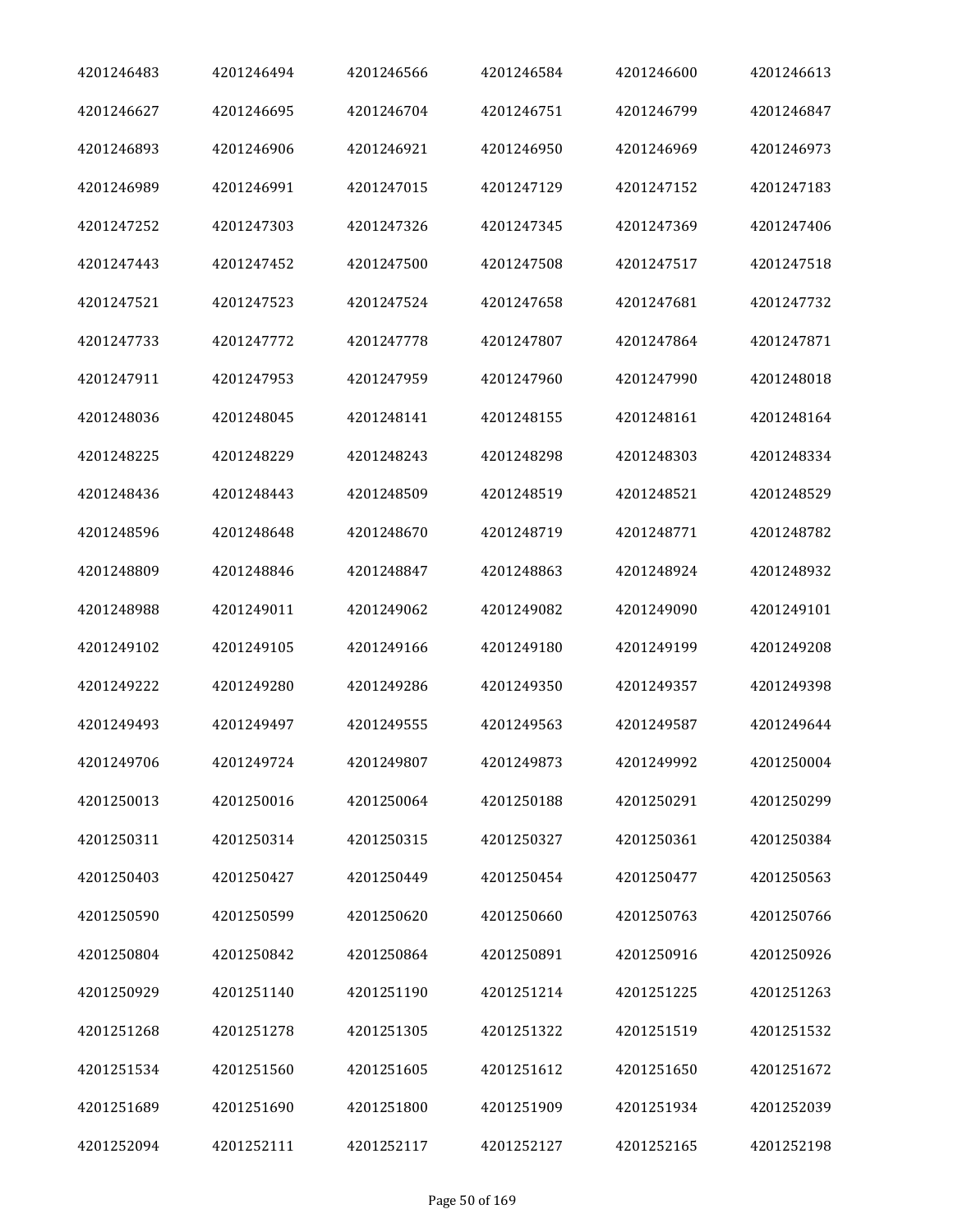| 4201252211 | 4201252274 | 4201252314 | 4201252352 | 4201252371 | 4201252510 |
|------------|------------|------------|------------|------------|------------|
| 4201252515 | 4201252539 | 4201252571 | 4201252604 | 4201252607 | 4201252608 |
| 4201252614 | 4201252615 | 4201252643 | 4201252647 | 4201252654 | 4201252690 |
| 4201252704 | 4201252813 | 4201252826 | 4201252851 | 4201252865 | 4201252911 |
| 4201252919 | 4201252945 | 4201253076 | 4201253084 | 4201253105 | 4201253121 |
| 4201253130 | 4201253135 | 4201253144 | 4201253156 | 4201253197 | 4201253205 |
| 4201253216 | 4201253218 | 4201253256 | 4201253299 | 4201253318 | 4201253349 |
| 4201253355 | 4201253425 | 4201253426 | 4201253430 | 4201253517 | 4201253629 |
| 4201253684 | 4201253736 | 4201253738 | 4201253746 | 4201253785 | 4201253816 |
| 4201253836 | 4201253939 | 4201253946 | 4201253978 | 4201253981 | 4201253982 |
| 4201254028 | 4201254052 | 4201254064 | 4201254073 | 4201254084 | 4201254111 |
| 4201254126 | 4201254139 | 4201254154 | 4201254173 | 4201254201 | 4201254235 |
| 4201254240 | 4201254267 | 4201254288 | 4201254320 | 4201254343 | 4201254363 |
| 4201254380 | 4201254389 | 4201254614 | 4201254658 | 4201254711 | 4201254752 |
| 4201254778 | 4201254809 | 4201254852 | 4201254860 | 4201254863 | 4201254893 |
| 4201254927 | 4201254928 | 4201254941 | 4201254943 | 4201254964 | 4201254991 |
| 4201254994 | 4201255006 | 4201255023 | 4201255036 | 4201255037 | 4201255046 |
| 4201255087 | 4201255090 | 4201255093 | 4201255100 | 4201255231 | 4201255250 |
| 4201255309 | 4201255345 | 4201255382 | 4201255448 | 4201255453 | 4201255478 |
| 4201255487 | 4201255512 | 4201255525 | 4201255586 | 4201255663 | 4201255691 |
| 4201255698 | 4201255718 | 4201255735 | 4201255744 | 4201255784 | 4201255786 |
| 4201255813 | 4201255887 | 4201255918 | 4201255968 | 4201255972 | 4201256010 |
| 4201256013 | 4201256040 | 4201256050 | 4201256054 | 4201256056 | 4201256080 |
| 4201256125 | 4201256129 | 4201256182 | 4201256191 | 4201256206 | 4201256222 |
| 4201256240 | 4201256253 | 4201256298 | 4201256330 | 4201256386 | 4201256406 |
| 4201256407 | 4201256441 | 4201256476 | 4201256486 | 4201256505 | 4201256524 |
| 4201256559 | 4201256573 | 4201256605 | 4201256621 | 4201256634 | 4201256676 |
| 4201256679 | 4201256728 | 4201256765 | 4201256777 | 4201256820 | 4201256827 |
| 4201256867 | 4201256868 | 4201256871 | 4201256917 | 4201256961 | 4201256974 |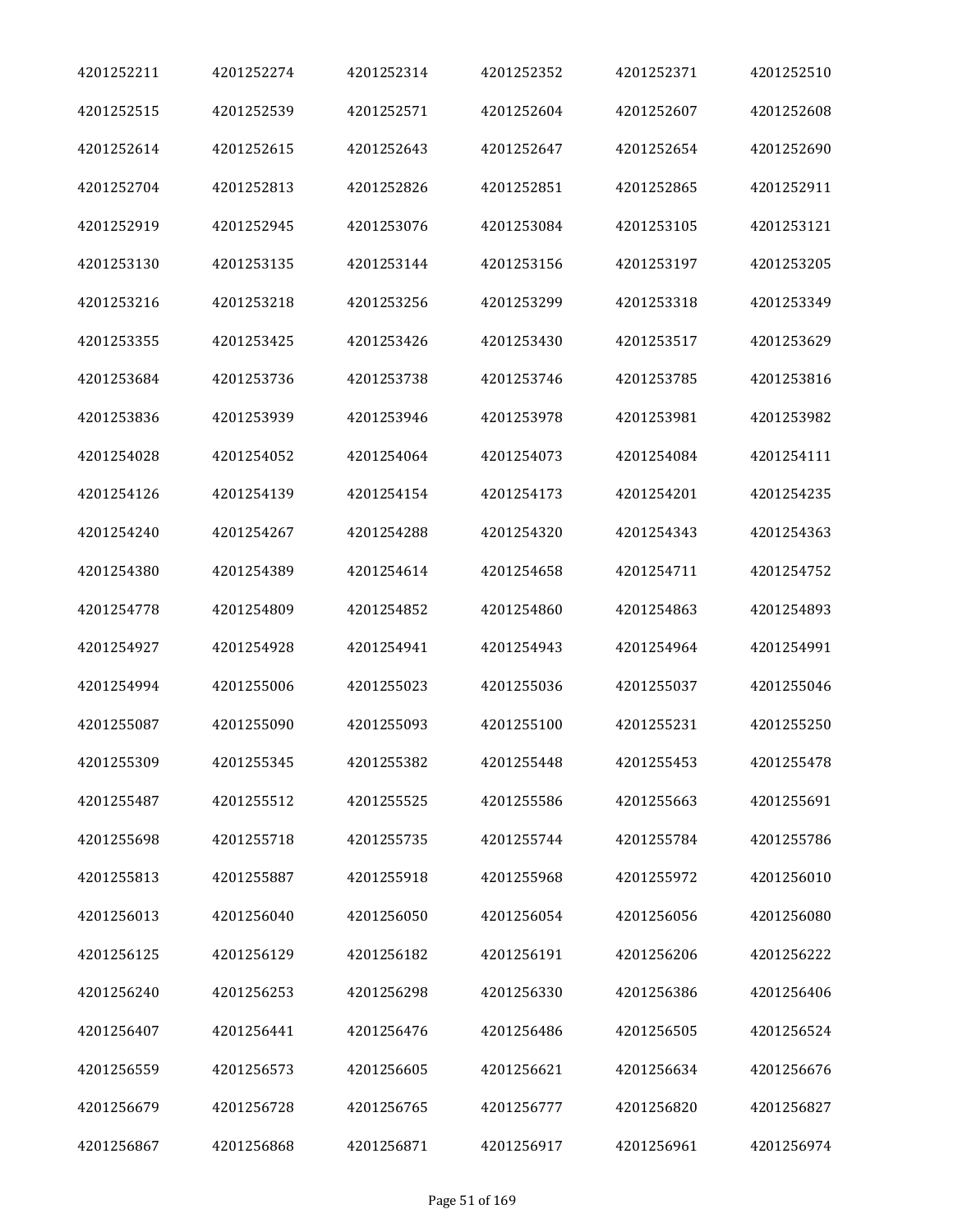| 4201257113 | 4201257214 | 4201257241 | 4201257264 | 4201257272 | 4201257322 |
|------------|------------|------------|------------|------------|------------|
| 4201257446 | 4201257481 | 4201257491 | 4201257496 | 4201257587 | 4201257624 |
| 4201257641 | 4201257646 | 4201257651 | 4201257712 | 4201257714 | 4201257738 |
| 4201257786 | 4201257802 | 4201257804 | 4201257921 | 4201257966 | 4201257972 |
| 4201257977 | 4201258002 | 4201258014 | 4201258025 | 4201258066 | 4201258074 |
| 4201258084 | 4201258186 | 4201258196 | 4201258211 | 4201258217 | 4201258222 |
| 4201258266 | 4201258301 | 4201258386 | 4201258414 | 4201258424 | 4201258439 |
| 4201258440 | 4201258462 | 4201258475 | 4201258527 | 4201258577 | 4201258600 |
| 4201258700 | 4201258706 | 4201258726 | 4201258763 | 4201258782 | 4201258868 |
| 4201258869 | 4201258870 | 4201258871 | 4201258882 | 4201258884 | 4201258890 |
| 4201258906 | 4201258940 | 4201258979 | 4201258997 | 4201259013 | 4201259014 |
| 4201259030 | 4201259036 | 4201259101 | 4201259172 | 4201259257 | 4201259275 |
| 4201259306 | 4201259321 | 4201259357 | 4201259361 | 4201259382 | 4201259423 |
| 4201259434 | 4201259454 | 4201259459 | 4201259482 | 4201259484 | 4201259499 |
| 4201259694 | 4201259759 | 4201259803 | 4201259810 | 4201259814 | 4201259844 |
| 4201259883 | 4201259914 | 4201259937 | 4201259939 | 4201259952 | 4201259969 |
| 4201259997 | 4201260000 | 4201260059 | 4201260075 | 4201260109 | 4201260121 |
| 4201260190 | 4201260196 | 4201260200 | 4201260261 | 4201260287 | 4201260306 |
| 4201260312 | 4201260331 | 4201260484 | 4201260486 | 4201260511 | 4201260516 |
| 4201260576 | 4201260606 | 4201260637 | 4201260646 | 4201260663 | 4201260685 |
| 4201260690 | 4201260703 | 4201260705 | 4201260947 | 4201260948 | 4201260967 |
| 4201261091 | 4201261100 | 4201261153 | 4201261170 | 4201261206 | 4201261207 |
| 4201261219 | 4201261220 | 4201261236 | 4201261238 | 4201261291 | 4201261326 |
| 4201261328 | 4201261371 | 4201261389 | 4201261396 | 4201261398 | 4201261422 |
| 4201261430 | 4201261506 | 4201261544 | 4201261565 | 4201261595 | 4201261597 |
| 4201261599 | 4201261600 | 4201261606 | 4201261616 | 4201261637 | 4201261657 |
| 4201261676 | 4201261736 | 4201261744 | 4201261781 | 4201261820 | 4201261837 |
| 4201261868 | 4201261919 | 4201261928 | 4201261943 | 4201262009 | 4201262031 |
| 4201262062 | 4201262084 | 4201262087 | 4201262223 | 4201262236 | 4201262248 |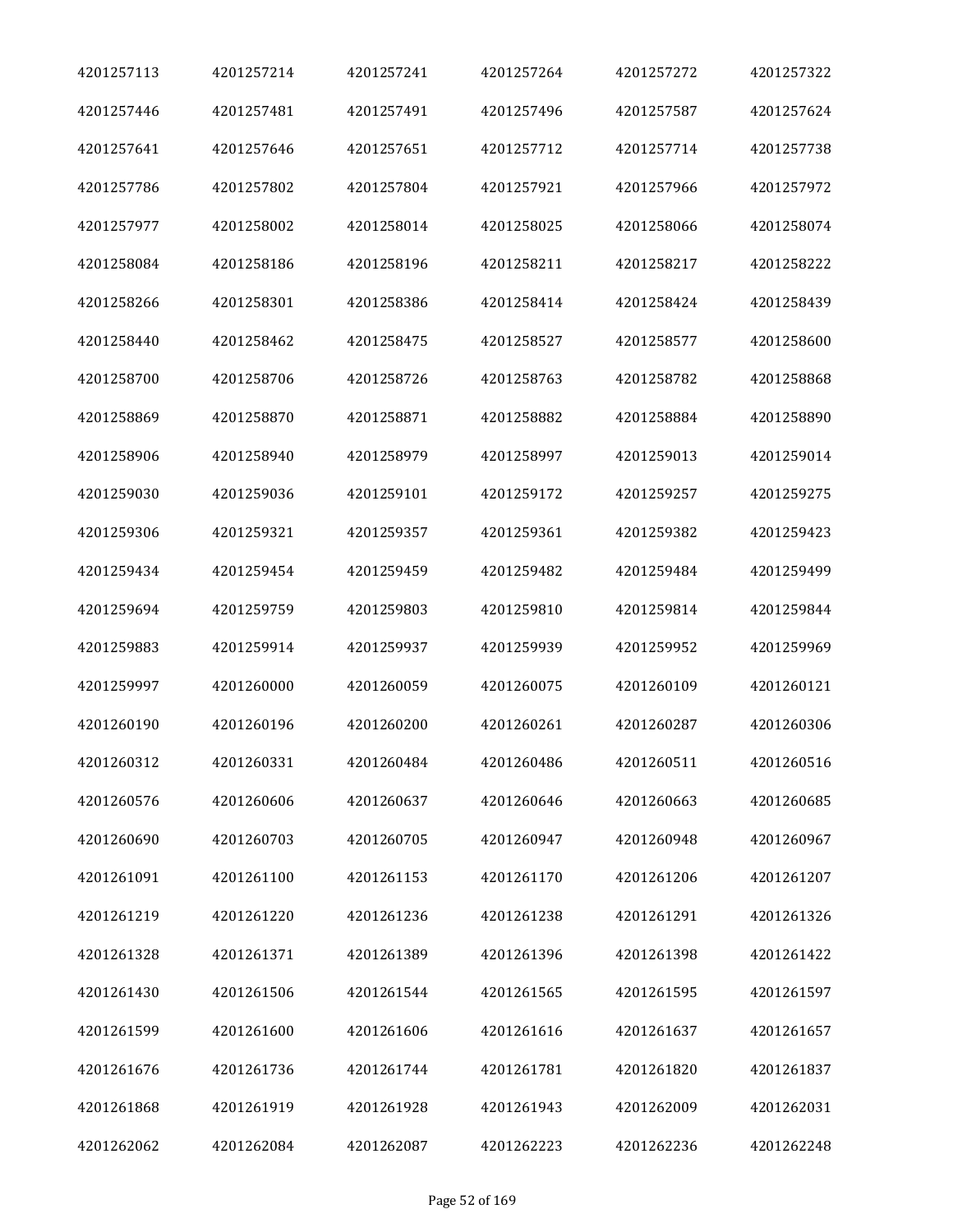| 4201262257 | 4201262275 | 4201262431 | 4201262454 | 4201262471 | 4201262489 |
|------------|------------|------------|------------|------------|------------|
| 4201262500 | 4201262502 | 4201262531 | 4201262554 | 4201262565 | 4201262604 |
| 4201262706 | 4201262717 | 4201262777 | 4201262840 | 4201262854 | 4201262874 |
| 4201262902 | 4201262948 | 4201262976 | 4201262978 | 4201263036 | 4201263041 |
| 4201263046 | 4201263061 | 4201263064 | 4201263068 | 4201263127 | 4201263194 |
| 4201263247 | 4201263319 | 4201263329 | 4201263334 | 4201263412 | 4201263417 |
| 4201263424 | 4201263439 | 4201263546 | 4201263586 | 4201263591 | 4201263592 |
| 4201263593 | 4201263636 | 4201263683 | 4201263686 | 4201263707 | 4201263716 |
| 4201263740 | 4201263743 | 4201263753 | 4201263793 | 4201263821 | 4201263823 |
| 4201263866 | 4201263872 | 4201263897 | 4201263918 | 4201263943 | 4201263954 |
| 4201263961 | 4201263965 | 4201264000 | 4201264006 | 4201264017 | 4201264108 |
| 4201264121 | 4201264143 | 4201264153 | 4201264181 | 4201264184 | 4201264266 |
| 4201264295 | 4201264309 | 4201264324 | 4201264334 | 4201264340 | 4201264349 |
| 4201264393 | 4201264444 | 4201264450 | 4201264503 | 4201264513 | 4201264520 |
| 4201264525 | 4201264535 | 4201264551 | 4201264555 | 4201264612 | 4201264617 |
| 4201264636 | 4201264661 | 4201264671 | 4201264711 | 4201264891 | 4201264946 |
| 4201264949 | 4201264971 | 4201264974 | 4201264979 | 4201264996 | 4201265007 |
| 4201265014 | 4201265029 | 4201265032 | 4201265040 | 4201265046 | 4201265059 |
| 4201265130 | 4201265132 | 4201265152 | 4201265164 | 4201265190 | 4201265256 |
| 4201265335 | 4201265336 | 4201265374 | 4201265376 | 4201265424 | 4201265451 |
| 4201265486 | 4201265615 | 4201265618 | 4201265643 | 4201265660 | 4201265701 |
| 4201265716 | 4201265795 | 4201265810 | 4201265844 | 4201265847 | 4201265881 |
| 4201265890 | 4201265935 | 4201265949 | 4201265958 | 4201265964 | 4201266000 |
| 4201266004 | 4201266023 | 4201266026 | 4201266035 | 4201266062 | 4201266070 |
| 4201266077 | 4201266100 | 4201266120 | 4201266150 | 4201266206 | 4201266249 |
| 4201266329 | 4201266353 | 4201266367 | 4201266395 | 4201266434 | 4201266435 |
| 4201266458 | 4201266459 | 4201266460 | 4201266474 | 4201266524 | 4201266640 |
| 4201266673 | 4201266701 | 4201266711 | 4201266713 | 4201266721 | 4201266794 |
| 4201266852 | 4201266892 | 4201266937 | 4201266948 | 4201266960 | 4201266972 |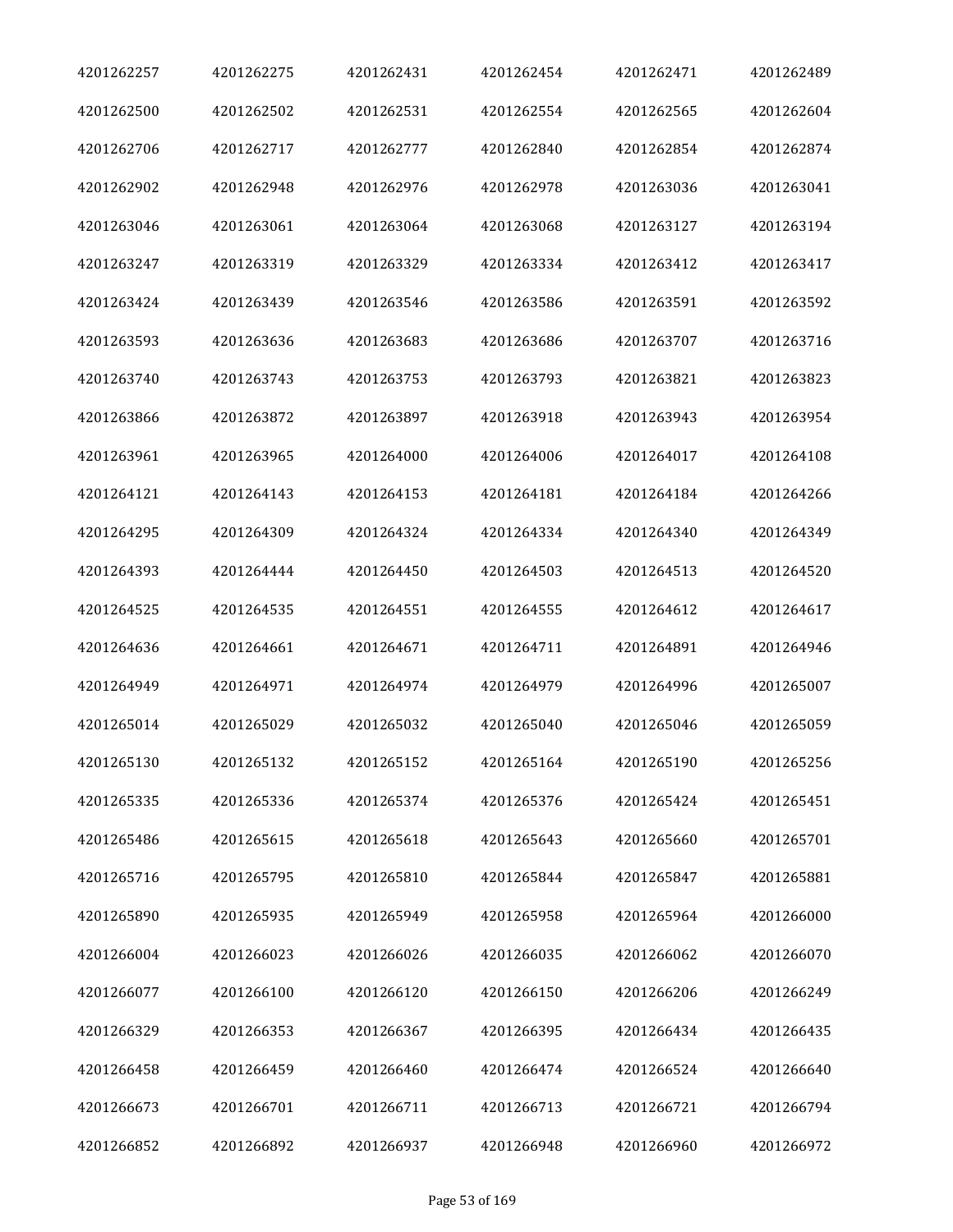| 4201266975 | 4201266976 | 4201266991 | 4201267027 | 4201267143 | 4201267145 |
|------------|------------|------------|------------|------------|------------|
| 4201267177 | 4201267273 | 4201267413 | 4201267416 | 4201267422 | 4201267448 |
| 4201267507 | 4201267523 | 4201267545 | 4201267642 | 4201267772 | 4201267787 |
| 4201267858 | 4201267873 | 4201267911 | 4201267920 | 4201267937 | 4201267984 |
| 4201268008 | 4201268019 | 4201268034 | 4201268038 | 4201268042 | 4201268044 |
| 4201268141 | 4201268148 | 4201268151 | 4201268194 | 4201268200 | 4201268208 |
| 4201268240 | 4201268257 | 4201268288 | 4201268290 | 4201268308 | 4201268378 |
| 4201268442 | 4201268493 | 4201268502 | 4201268531 | 4201268635 | 4201268673 |
| 4201268677 | 4201268713 | 4201268726 | 4201268775 | 4201268783 | 4201268862 |
| 4201268884 | 4201268953 | 4201268954 | 4201268978 | 4201269016 | 4201269044 |
| 4201269102 | 4201269177 | 4201269180 | 4201269204 | 4201269206 | 4201269208 |
| 4201269295 | 4201269327 | 4201269337 | 4201269395 | 4201269437 | 4201269447 |
| 4201269482 | 4201269516 | 4201269584 | 4201269626 | 4201269697 | 4201269705 |
| 4201269711 | 4201269714 | 4201269722 | 4201269740 | 4201269773 | 4201269779 |
| 4201269798 | 4201269830 | 4201269846 | 4201269855 | 4201269864 | 4201269879 |
| 4201269880 | 4201269894 | 4201269990 | 4201270012 | 4201270035 | 4201270054 |
| 4201270087 | 4201270101 | 4201270109 | 4201270138 | 4201270151 | 4201270171 |
| 4201270232 | 4201270242 | 4201270274 | 4201270304 | 4201270361 | 4201270367 |
| 4201270375 | 4201270432 | 4201270442 | 4201270467 | 4201270486 | 4201270597 |
| 4201270646 | 4201270665 | 4201270717 | 4201270729 | 4201270748 | 4201270767 |
| 4201270785 | 4201270786 | 4201270814 | 4201270818 | 4201270835 | 4201270845 |
| 4201270935 | 4201270938 | 4201270963 | 4201270967 | 4201270974 | 4201271004 |
| 4201271009 | 4201271020 | 4201271048 | 4201271145 | 4201271166 | 4201271172 |
| 4201271191 | 4201271237 | 4201271317 | 4201271446 | 4201271450 | 4201271483 |
| 4201271516 | 4201271556 | 4201271559 | 4201271594 | 4201271599 | 4201271617 |
| 4201271632 | 4201271667 | 4201271670 | 4201271754 | 4201271757 | 4201271783 |
| 4201271792 | 4201271794 | 4201271820 | 4201271825 | 4201271884 | 4201271901 |
| 4201271929 | 4201271978 | 4201271983 | 4201271985 | 4201271988 | 4201271990 |
| 4201271991 | 4201272018 | 4201272040 | 4201272045 | 4201272093 | 4201272113 |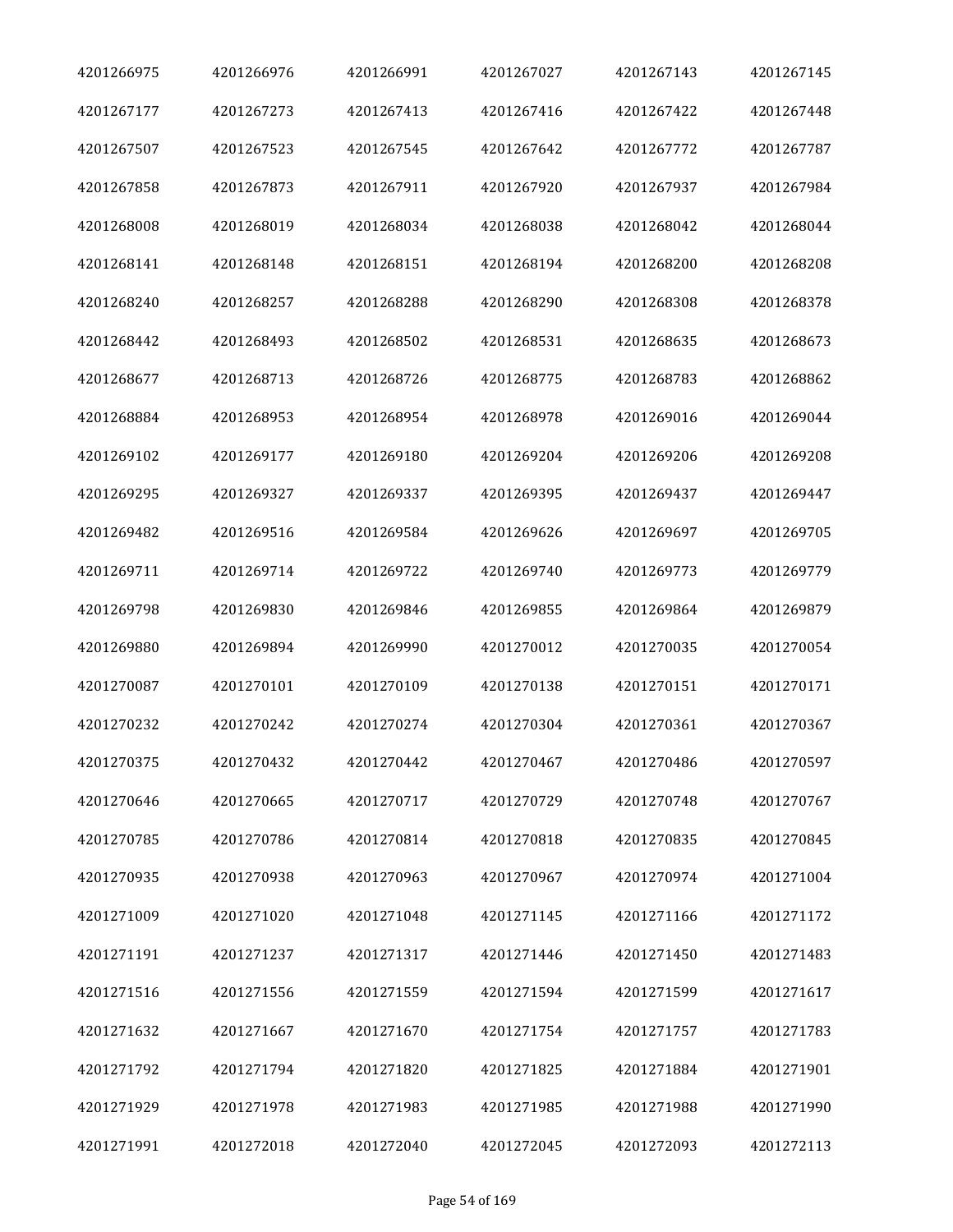| 4201272115 | 4201272217 | 4201272221 | 4201272242 | 4201272246 | 4201272254 |
|------------|------------|------------|------------|------------|------------|
| 4201272287 | 4201272317 | 4201272329 | 4201272333 | 4201272341 | 4201272351 |
| 4201272365 | 4201272380 | 4201272390 | 4201272458 | 4201272469 | 4201272510 |
| 4201272622 | 4201272624 | 4201272630 | 4201272657 | 4201272704 | 4201272709 |
| 4201272748 | 4201272772 | 4201272773 | 4201272786 | 4201272811 | 4201272812 |
| 4201272830 | 4201272862 | 4201272932 | 4201272936 | 4201272945 | 4201272985 |
| 4201272990 | 4201273033 | 4201273084 | 4201273159 | 4201273182 | 4201273241 |
| 4201273256 | 4201273287 | 4201273302 | 4201273324 | 4201273336 | 4201273429 |
| 4201273469 | 4201273475 | 4201273504 | 4201273519 | 4201273520 | 4201273580 |
| 4201273582 | 4201273592 | 4201273673 | 4201273676 | 4201273685 | 4201273693 |
| 4201273773 | 4201273790 | 4201273793 | 4201273818 | 4201273833 | 4201273838 |
| 4201273862 | 4201273870 | 4201273872 | 4201273881 | 4201273951 | 4201273974 |
| 4201273995 | 4201274048 | 4201274055 | 4201274067 | 4201274068 | 4201274097 |
| 4201274135 | 4201274161 | 4201274179 | 4201274222 | 4201274279 | 4201274291 |
| 4201274346 | 4201274372 | 4201274417 | 4201274418 | 4201274431 | 4201274457 |
| 4201274560 | 4201274649 | 4201274699 | 4201274700 | 4201274749 | 4201274762 |
| 4201274776 | 4201274779 | 4201274789 | 4201274793 | 4201274797 | 4201274919 |
| 4201274931 | 4201274932 | 4201274996 | 4201274999 | 4201275012 | 4201275027 |
| 4201275060 | 4201275069 | 4201275079 | 4201275093 | 4201275158 | 4201275164 |
| 4201275175 | 4201275207 | 4201275222 | 4201275247 | 4201275257 | 4201275276 |
| 4201275280 | 4201275374 | 4201275408 | 4201275433 | 4201275436 | 4201275486 |
| 4201275488 | 4201275508 | 4201275514 | 4201275520 | 4201275582 | 4201275596 |
| 4201275623 | 4201275625 | 4201275628 | 4201275675 | 4201275681 | 4201275684 |
| 4201275693 | 4201275708 | 4201275761 | 4201275776 | 4201275805 | 4201275876 |
| 4201275914 | 4201276011 | 4201276055 | 4201276091 | 4201276165 | 4201276234 |
| 4201276339 | 4201276367 | 4201276479 | 4201276492 | 4201276495 | 4201276590 |
| 4201276612 | 4201276623 | 4201276672 | 4201276674 | 4201276690 | 4201276695 |
| 4201276699 | 4201276700 | 4201276727 | 4201276737 | 4201276739 | 4201276751 |
| 4201276755 | 4201276758 | 4201276802 | 4201276848 | 4201276873 | 4201276965 |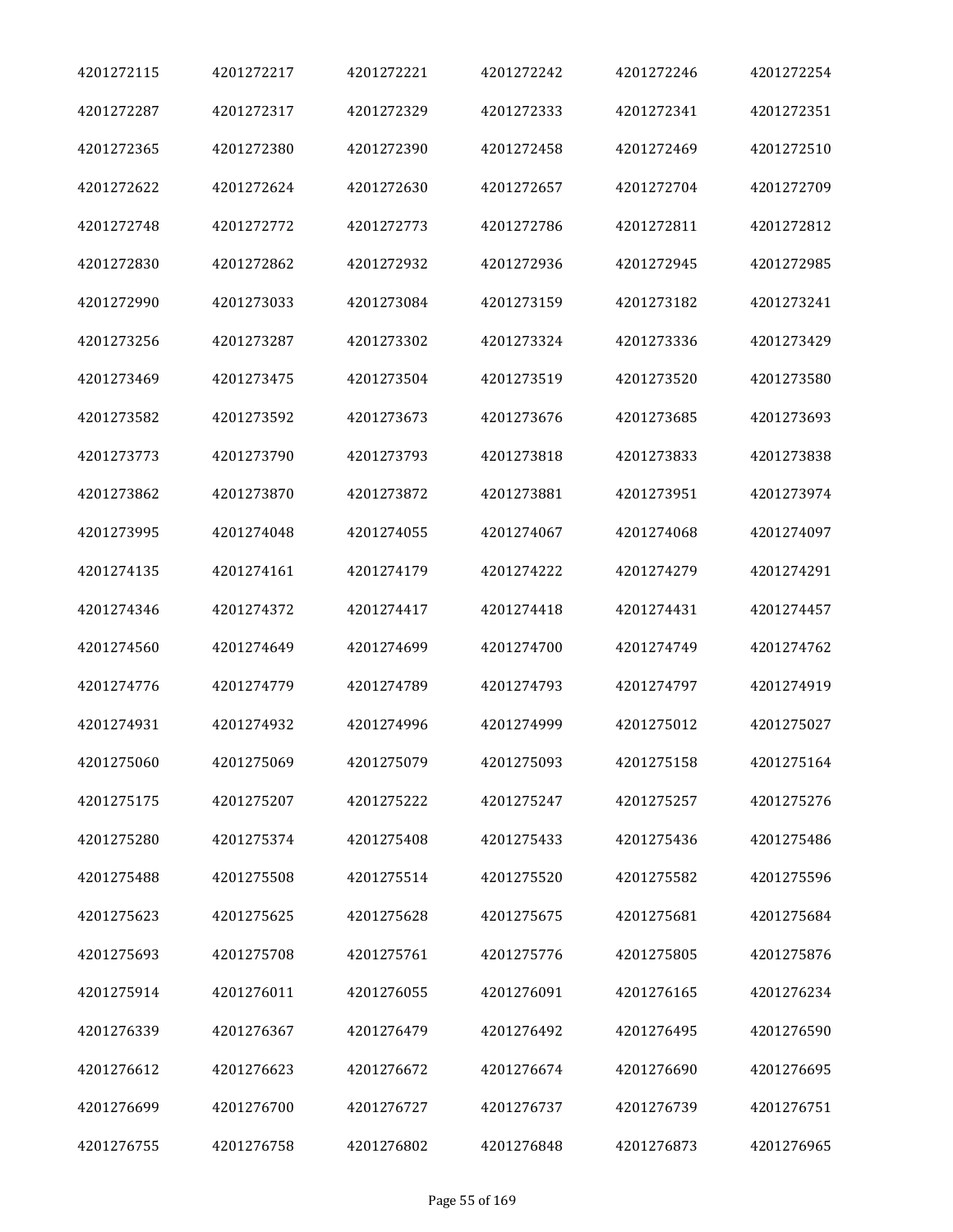| 4201276973 | 4201276980 | 4201276990 | 4201276992 | 4201277003 | 4201277012 |
|------------|------------|------------|------------|------------|------------|
| 4201277014 | 4201277022 | 4201277056 | 4201277059 | 4201277067 | 4201277076 |
| 4201277091 | 4201277099 | 4201277104 | 4201277107 | 4201277169 | 4201277190 |
| 4201277213 | 4201277245 | 4201277284 | 4201277291 | 4201277318 | 4201277319 |
| 4201277336 | 4201277418 | 4201277441 | 4201277452 | 4201277463 | 4201277467 |
| 4201277476 | 4201277490 | 4201277493 | 4201277527 | 4201277539 | 4201277540 |
| 4201277571 | 4201277572 | 4201277574 | 4201277588 | 4201277605 | 4201277613 |
| 4201277648 | 4201277660 | 4201277674 | 4201277821 | 4201277910 | 4201277964 |
| 4201277977 | 4201277989 | 4201278015 | 4201278033 | 4201278037 | 4201278063 |
| 4201278091 | 4201278092 | 4201278095 | 4201278102 | 4201278162 | 4201278176 |
| 4201278180 | 4201278196 | 4201278209 | 4201278252 | 4201278260 | 4201278273 |
| 4201278315 | 4201278357 | 4201278358 | 4201278368 | 4201278375 | 4201278378 |
| 4201278433 | 4201278460 | 4201278539 | 4201278597 | 4201278617 | 4201278637 |
| 4201278645 | 4201278668 | 4201278702 | 4201278716 | 4201278737 | 4201278765 |
| 4201278776 | 4201278778 | 4201278861 | 4201278882 | 4201278888 | 4201278908 |
| 4201278928 | 4201278974 | 4201278981 | 4201278985 | 4201278992 | 4201279015 |
| 4201279019 | 4201279082 | 4201279087 | 4201279106 | 4201279112 | 4201279124 |
| 4201279125 | 4201279137 | 4201279141 | 4201279151 | 4201279175 | 4201279194 |
| 4201279196 | 4201279197 | 4201279206 | 4201279216 | 4201279232 | 4201279257 |
| 4201279306 | 4201279341 | 4201279353 | 4201279364 | 4201279424 | 4201279496 |
| 4201279507 | 4201279520 | 4201279528 | 4201279537 | 4201279548 | 4201279561 |
| 4201279570 | 4201279587 | 4201279724 | 4201279741 | 4201279742 | 4201279749 |
| 4201279762 | 4201279770 | 4201279853 | 4201279857 | 4201279873 | 4201279940 |
| 4201279963 | 4201280026 | 4201280043 | 4201280082 | 4201280167 | 4201280195 |
| 4201280363 | 4201280365 | 4201280404 | 4201280423 | 4201280425 | 4201280443 |
| 4201280449 | 4201280455 | 4201280493 | 4201280502 | 4201280567 | 4201280578 |
| 4201280722 | 4201280742 | 4201280768 | 4201280799 | 4201280823 | 4201280846 |
| 4201280856 | 4201280859 | 4201280926 | 4201280929 | 4201280931 | 4201280979 |
| 4201280980 | 4201281005 | 4201281020 | 4201281025 | 4201281130 | 4201281151 |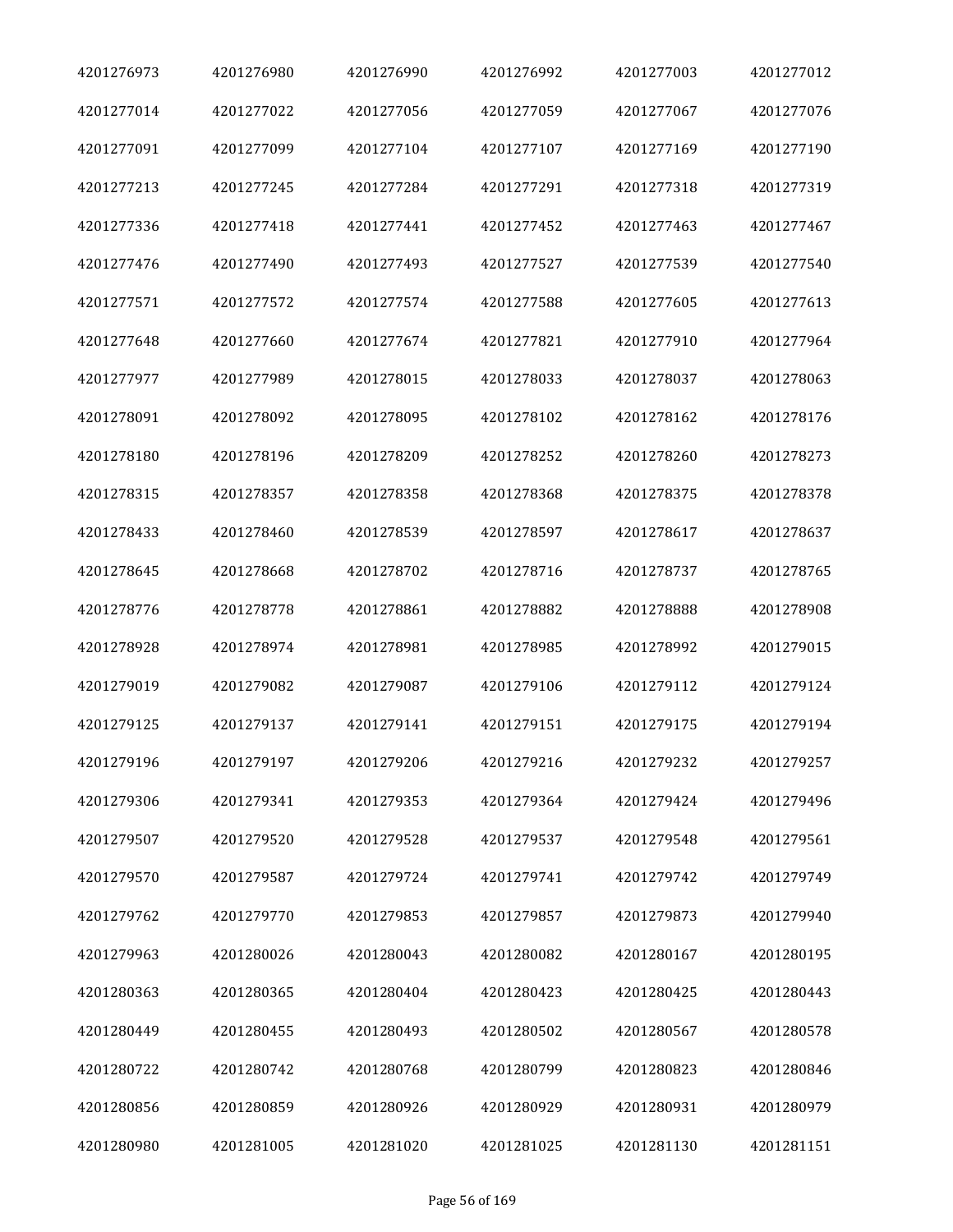| 4201281192 | 4201281204 | 4201281229 | 4201281242 | 4201281278 | 4201281283 |
|------------|------------|------------|------------|------------|------------|
| 4201281375 | 4201281380 | 4201281438 | 4201281453 | 4201281500 | 4201281555 |
| 4201281637 | 4201281686 | 4201281701 | 4201281716 | 4201281718 | 4201281760 |
| 4201281858 | 4201281871 | 4201281884 | 4201281890 | 4201281977 | 4201282010 |
| 4201282026 | 4201282087 | 4201282097 | 4201282162 | 4201282167 | 4201282191 |
| 4201282242 | 4201282276 | 4201282294 | 4201282299 | 4201282326 | 4201282332 |
| 4201282365 | 4201282400 | 4201282440 | 4201282701 | 4201282741 | 4201282748 |
| 4201282789 | 4201282802 | 4201282811 | 4201282824 | 4201282837 | 4201282846 |
| 4201282856 | 4201282891 | 4201282928 | 4201282953 | 4201282960 | 4201282984 |
| 4201283088 | 4201283090 | 4201283123 | 4201283192 | 4201283209 | 4201283223 |
| 4201283230 | 4201283239 | 4201283240 | 4201283264 | 4201283415 | 4201283452 |
| 4201283467 | 4201283479 | 4201283480 | 4201283507 | 4201283509 | 4201283536 |
| 4201283537 | 4201283595 | 4201283601 | 4201283606 | 4201283670 | 4201283671 |
| 4201283678 | 4201283683 | 4201283754 | 4201283757 | 4201283759 | 4201283763 |
| 4201283834 | 4201283920 | 4201284031 | 4201284042 | 4201284045 | 4201284048 |
| 4201284075 | 4201284114 | 4201284143 | 4201284176 | 4201284195 | 4201284202 |
| 4201284212 | 4201284275 | 4201284345 | 4201284361 | 4201284393 | 4201284482 |
| 4201284494 | 4201284504 | 4201284509 | 4201284573 | 4201284592 | 4201284631 |
| 4201284642 | 4201284696 | 4201284754 | 4201284817 | 4201284882 | 4201284928 |
| 4201284931 | 4201284958 | 4201284988 | 4201284997 | 4201285003 | 4201285023 |
| 4201285025 | 4201285036 | 4201285054 | 4201285057 | 4201285138 | 4201285216 |
| 4201285217 | 4201285242 | 4201285264 | 4201285273 | 4201285284 | 4201285286 |
| 4201285294 | 4201285338 | 4201285344 | 4201285351 | 4201285362 | 4201285365 |
| 4201285496 | 4201285537 | 4201285556 | 4201285574 | 4201285674 | 4201285696 |
| 4201285780 | 4201285799 | 4201285817 | 4201285829 | 4201285844 | 4201285855 |
| 4201285861 | 4201285897 | 4201286100 | 4201286112 | 4201286130 | 4201286158 |
| 4201286165 | 4201286195 | 4201286196 | 4201286197 | 4201286231 | 4201286272 |
| 4201286275 | 4201286290 | 4201286347 | 4201286371 | 4201286377 | 4201286379 |
| 4201286418 | 4201286427 | 4201286432 | 4201286505 | 4201286506 | 4201286621 |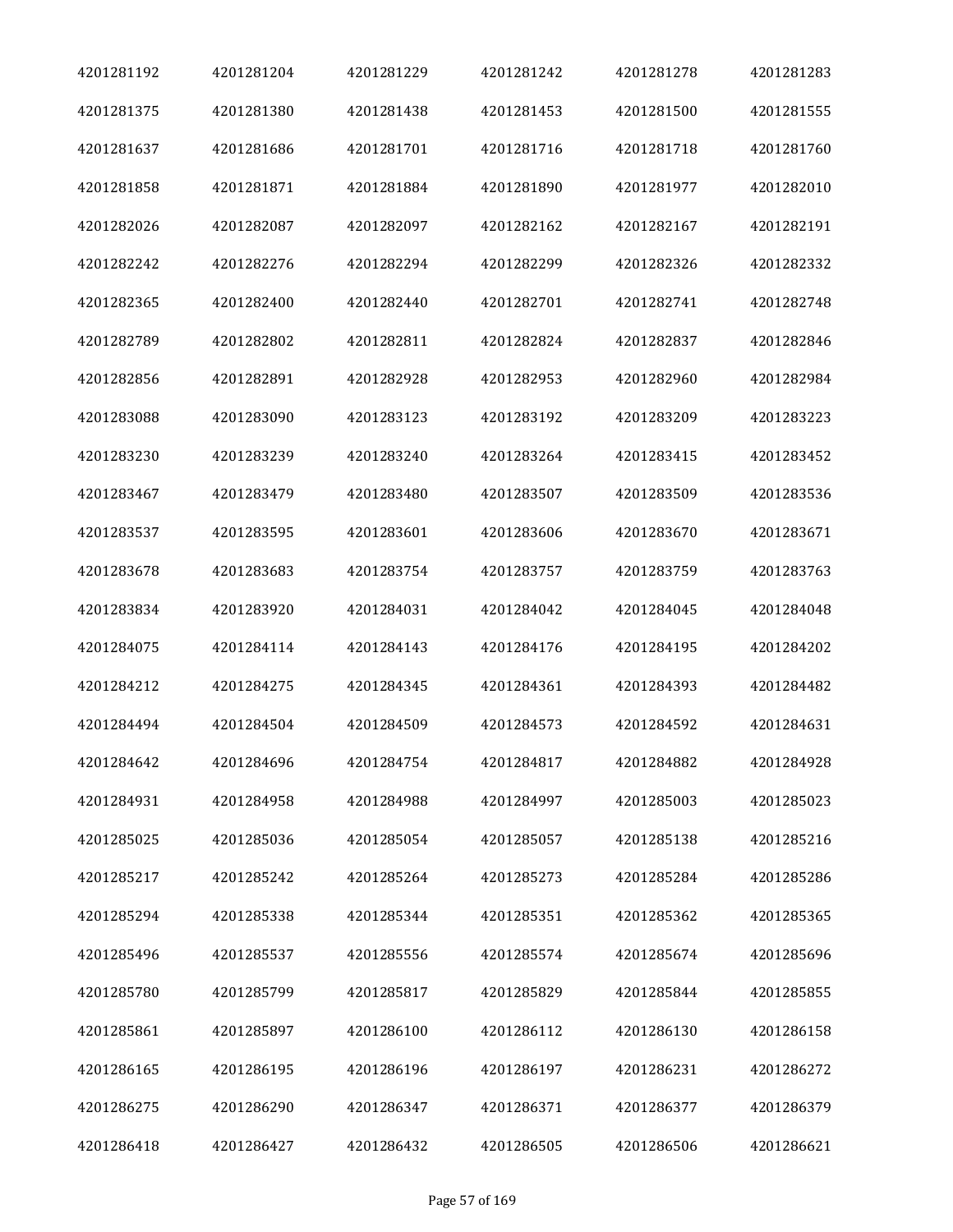| 4201286624 | 4201286628 | 4201286682 | 4201286688 | 4201286699 | 4201286702 |
|------------|------------|------------|------------|------------|------------|
| 4201286706 | 4201286733 | 4201286757 | 4201286801 | 4201286847 | 4201286857 |
| 4201286878 | 4201286923 | 4201286938 | 4201286983 | 4201287001 | 4201287020 |
| 4201287022 | 4201287052 | 4201287066 | 4201287101 | 4201287110 | 4201287115 |
| 4201287130 | 4201287131 | 4201287147 | 4201287258 | 4201287262 | 4201287280 |
| 4201287285 | 4201287320 | 4201287327 | 4201287354 | 4201287355 | 4201287413 |
| 4201287430 | 4201287446 | 4201287453 | 4201287478 | 4201287504 | 4201287519 |
| 4201287535 | 4201287553 | 4201287561 | 4201287565 | 4201287617 | 4201287694 |
| 4201287744 | 4201287803 | 4201287805 | 4201287859 | 4201287860 | 4201287861 |
| 4201287877 | 4201287889 | 4201287902 | 4201287914 | 4201287939 | 4201287949 |
| 4201287957 | 4201287978 | 4201287984 | 4201287992 | 4201288001 | 4201288019 |
| 4201288118 | 4201288120 | 4201288127 | 4201288180 | 4201288184 | 4201288204 |
| 4201288250 | 4201288262 | 4201288277 | 4201288307 | 4201288411 | 4201288427 |
| 4201288500 | 4201288530 | 4201288550 | 4201288558 | 4201288621 | 4201288664 |
| 4201288682 | 4201288715 | 4201288732 | 4201288759 | 4201288821 | 4201288899 |
| 4201288920 | 4201288972 | 4201288990 | 4201289041 | 4201289109 | 4201289170 |
| 4201289211 | 4201289220 | 4201289235 | 4201289240 | 4201289248 | 4201289274 |
| 4201289281 | 4201289346 | 4201289375 | 4201289454 | 4201289474 | 4201289510 |
| 4201289511 | 4201289575 | 4201289578 | 4201289580 | 4201289592 | 4201289636 |
| 4201289647 | 4201289659 | 4201289663 | 4201289680 | 4201289705 | 4201289872 |
| 4201289884 | 4201289909 | 4201289922 | 4201289931 | 4201289935 | 4201289991 |
| 4201289996 | 4201290022 | 4201290046 | 4201290068 | 4201290073 | 4201290096 |
| 4201290101 | 4201290129 | 4201290149 | 4201290160 | 4201290161 | 4201290194 |
| 4201290212 | 4201290216 | 4201290240 | 4201290278 | 4201290441 | 4201290487 |
| 4201290492 | 4201290514 | 4201290537 | 4201290552 | 4201290557 | 4201290590 |
| 4201290593 | 4201290604 | 4201290610 | 4201290617 | 4201290644 | 4201290668 |
| 4201290671 | 4201290704 | 4201290729 | 4201290746 | 4201290755 | 4201290775 |
| 4201290779 | 4201290894 | 4201290897 | 4201290898 | 4201290902 | 4201290915 |
| 4201290945 | 4201290985 | 4201291052 | 4201291069 | 4201291130 | 4201291139 |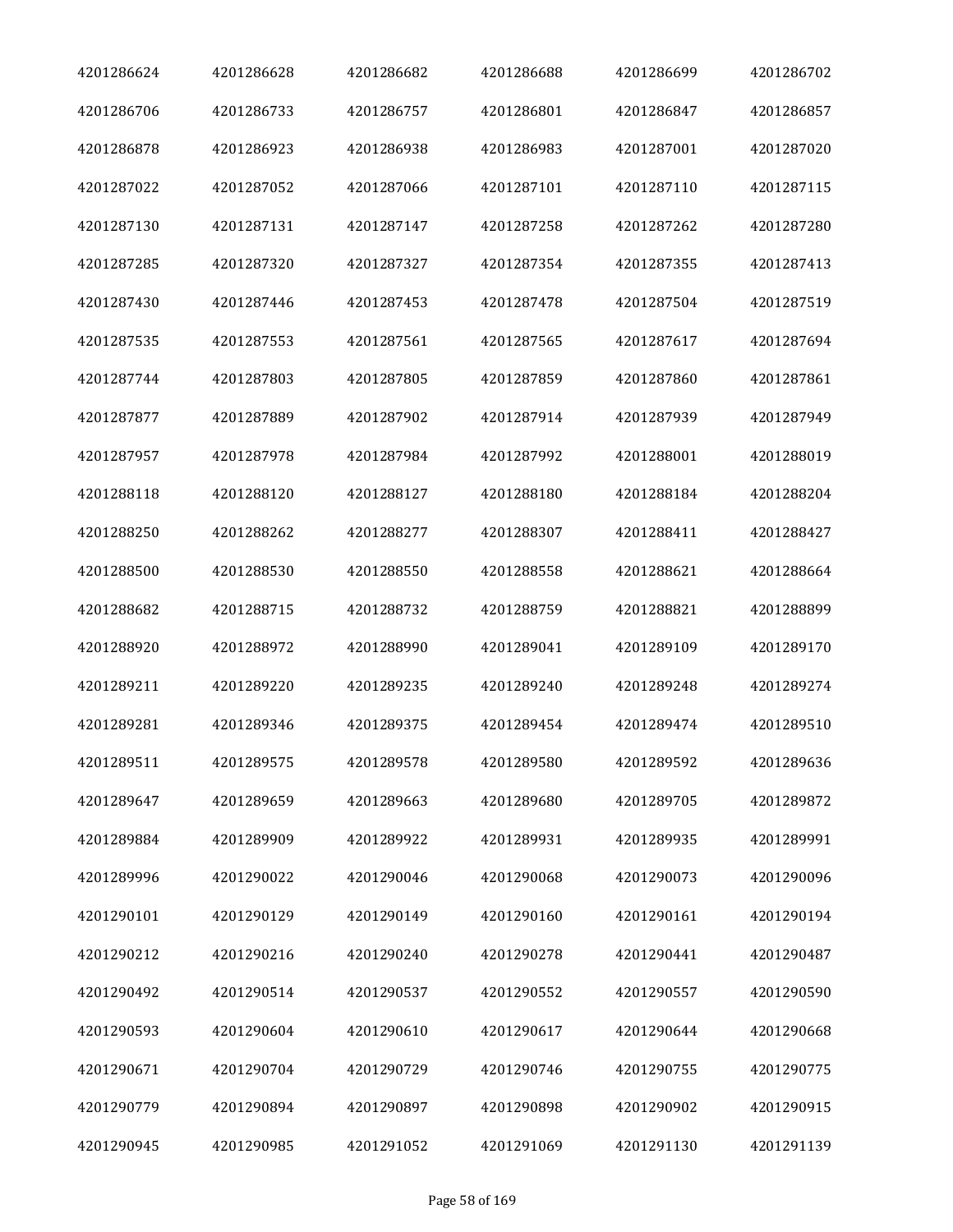| 4201291144 | 4201291146 | 4201291149 | 4201291166 | 4201291171 | 4201291184 |
|------------|------------|------------|------------|------------|------------|
| 4201291194 | 4201291200 | 4201291211 | 4201291216 | 4201291223 | 4201291235 |
| 4201291236 | 4201291250 | 4201291315 | 4201291319 | 4201291327 | 4201291402 |
| 4201291461 | 4201291495 | 4201291508 | 4201291556 | 4201291571 | 4201291599 |
| 4201291659 | 4201291786 | 4201291802 | 4201291808 | 4201291815 | 4201291821 |
| 4201291827 | 4201291833 | 4201291858 | 4201291874 | 4201291930 | 4201291954 |
| 4201291957 | 4201291958 | 4201291971 | 4201291995 | 4201292014 | 4201292041 |
| 4201292117 | 4201292126 | 4201292128 | 4201292131 | 4201292236 | 4201292273 |
| 4201292334 | 4201292351 | 4201292352 | 4201292353 | 4201292362 | 4201292371 |
| 4201292383 | 4201292392 | 4201292397 | 4201292412 | 4201292480 | 4201292489 |
| 4201292493 | 4201292511 | 4201292514 | 4201292546 | 4201292560 | 4201292575 |
| 4201292622 | 4201292644 | 4201292645 | 4201292667 | 4201292763 | 4201292810 |
| 4201292828 | 4201292864 | 4201292944 | 4201292955 | 4201292965 | 4201293027 |
| 4201293119 | 4201293120 | 4201293200 | 4201293253 | 4201293302 | 4201293328 |
| 4201293374 | 4201293440 | 4201293468 | 4201293475 | 4201293479 | 4201293640 |
| 4201293642 | 4201293653 | 4201293657 | 4201293755 | 4201293779 | 4201293783 |
| 4201293813 | 4201293818 | 4201293820 | 4201293873 | 4201293888 | 4201293899 |
| 4201293922 | 4201293975 | 4201294013 | 4201294038 | 4201294055 | 4201294081 |
| 4201294132 | 4201294172 | 4201294175 | 4201294180 | 4201294206 | 4201294210 |
| 4201294271 | 4201294350 | 4201294355 | 4201294357 | 4201294388 | 4201294409 |
| 4201294459 | 4201294474 | 4201294498 | 4201294584 | 4201294636 | 4201294732 |
| 4201294753 | 4201294781 | 4201294865 | 4201294878 | 4201294952 | 4201294984 |
| 4201295000 | 4201295007 | 4201295030 | 4201295055 | 4201295056 | 4201295064 |
| 4201295089 | 4201295100 | 4201295102 | 4201295104 | 4201295128 | 4201295216 |
| 4201295246 | 4201295276 | 4201295323 | 4201295349 | 4201295351 | 4201295354 |
| 4201295360 | 4201295400 | 4201295405 | 4201295417 | 4201295452 | 4201295456 |
| 4201295459 | 4201295497 | 4201295526 | 4201295573 | 4201295658 | 4201295669 |
| 4201295672 | 4201295691 | 4201295731 | 4201295784 | 4201295793 | 4201295839 |
| 4201295880 | 4201295920 | 4201295923 | 4201295924 | 4201295970 | 4201296038 |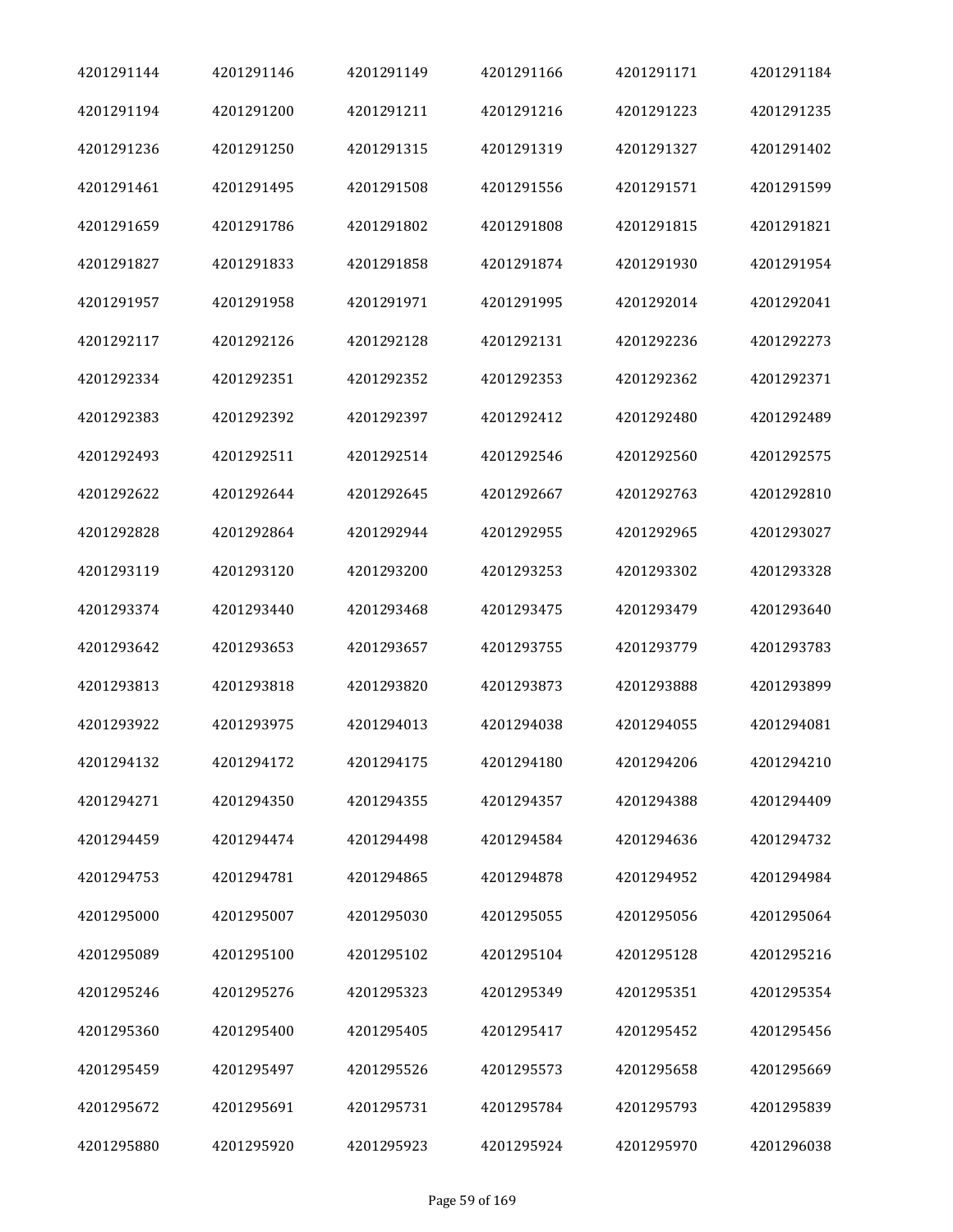| 4201296041 | 4201296072 | 4201296142 | 4201296146 | 4201296160 | 4201296173 |
|------------|------------|------------|------------|------------|------------|
| 4201296183 | 4201296233 | 4201296267 | 4201296328 | 4201296351 | 4201296356 |
| 4201296398 | 4201296461 | 4201296548 | 4201296610 | 4201296635 | 4201296678 |
| 4201296720 | 4201296768 | 4201296783 | 4201296803 | 4201296822 | 4201296826 |
| 4201296846 | 4201296848 | 4201296849 | 4201296861 | 4201296909 | 4201296943 |
| 4201296967 | 4201297004 | 4201297016 | 4201297030 | 4201297039 | 4201297045 |
| 4201297059 | 4201297082 | 4201297098 | 4201297173 | 4201297180 | 4201297203 |
| 4201297284 | 4201297311 | 4201297335 | 4201297349 | 4201297392 | 4201297410 |
| 4201297411 | 4201297412 | 4201297433 | 4201297440 | 4201297441 | 4201297490 |
| 4201297501 | 4201297510 | 4201297558 | 4201297589 | 4201297632 | 4201297642 |
| 4201297647 | 4201297656 | 4201297660 | 4201297730 | 4201297732 | 4201297735 |
| 4201297748 | 4201297814 | 4201297820 | 4201297886 | 4201297910 | 4201297916 |
| 4201297946 | 4201297962 | 4201297983 | 4201297999 | 4201298015 | 4201298028 |
| 4201298037 | 4201298068 | 4201298108 | 4201298140 | 4201298152 | 4201298178 |
| 4201298186 | 4201298189 | 4201298206 | 4201298229 | 4201298258 | 4201298269 |
| 4201298315 | 4201298588 | 4201298600 | 4201298715 | 4201298768 | 4201298809 |
| 4201298877 | 4201298880 | 4201298883 | 4201298977 | 4201299019 | 4201299027 |
| 4201299052 | 4201299064 | 4201299113 | 4201299116 | 4201299137 | 4201299158 |
| 4201299166 | 4201299168 | 4201299171 | 4201299172 | 4201299182 | 4201299302 |
| 4201299339 | 4201299376 | 4201299422 | 4201299425 | 4201299454 | 4201299509 |
| 4201299552 | 4201299567 | 4201299622 | 4201299669 | 4201299732 | 4201299734 |
| 4201299752 | 4201299772 | 4201299791 | 4201299798 | 4201299809 | 4201299823 |
| 4201299827 | 4201299852 | 4201299880 | 4201300005 | 4201300014 | 4201300017 |
| 4201300042 | 4201300072 | 4201300080 | 4201300081 | 4201300186 | 4201300267 |
| 4201300285 | 4201300357 | 4201300384 | 4201300405 | 4201300409 | 4201300421 |
| 4201300429 | 4201300444 | 4201300463 | 4201300487 | 4201300533 | 4201300535 |
| 4201300557 | 4201300562 | 4201300586 | 4201300598 | 4201300614 | 4201300617 |
| 4201300637 | 4201300656 | 4201300718 | 4201300731 | 4201300771 | 4201300832 |
| 4201300860 | 4201300925 | 4201300930 | 4201300930 | 4201300949 | 4201300984 |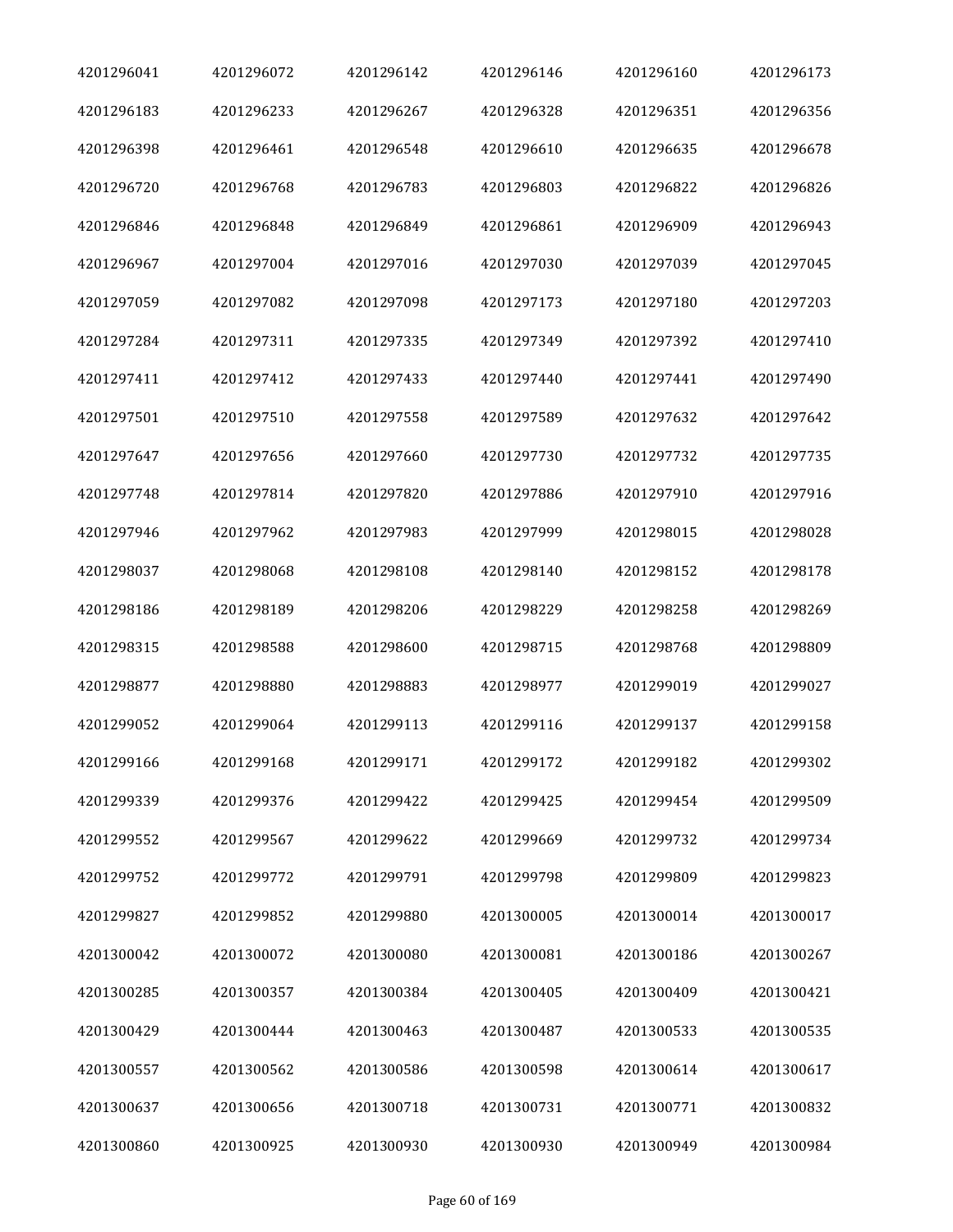| 4201301019 | 4201301144 | 4201301154 | 4201301192 | 4201301204 | 4201301206 |
|------------|------------|------------|------------|------------|------------|
| 4201301212 | 4201301217 | 4201301229 | 4201301242 | 4201301276 | 4201301280 |
| 4201301345 | 4201301377 | 4201301428 | 4201301464 | 4201301478 | 4201301500 |
| 4201301539 | 4201301542 | 4201301549 | 4201301561 | 4201301576 | 4201301607 |
| 4201301629 | 4201301648 | 4201301649 | 4201301708 | 4201301769 | 4201301803 |
| 4201301809 | 4201301851 | 4201301864 | 4201301907 | 4201302034 | 4201302060 |
| 4201302062 | 4201302076 | 4201302122 | 4201302139 | 4201302142 | 4201302215 |
| 4201302216 | 4201302238 | 4201302261 | 4201302282 | 4201302301 | 4201302312 |
| 4201302318 | 4201302326 | 4201302355 | 4201302442 | 4201302448 | 4201302503 |
| 4201302505 | 4201302583 | 4201302659 | 4201302696 | 4201302700 | 4201302738 |
| 4201302758 | 4201302795 | 4201302857 | 4201302882 | 4201302890 | 4201302923 |
| 4201302993 | 4201302995 | 4201303007 | 4201303035 | 4201303081 | 4201303088 |
| 4201303107 | 4201303111 | 4201303161 | 4201303192 | 4201303207 | 4201303314 |
| 4201303344 | 4201303354 | 4201303361 | 4201303363 | 4201303392 | 4201303396 |
| 4201303455 | 4201303460 | 4201303487 | 4201303488 | 4201303490 | 4201303514 |
| 4201303516 | 4201303519 | 4201303534 | 4201303555 | 4201303604 | 4201303643 |
| 4201303676 | 4201303706 | 4201303734 | 4201303786 | 4201303803 | 4201303817 |
| 4201303820 | 4201303824 | 4201303898 | 4201303901 | 4201303903 | 4201303946 |
| 4201303951 | 4201303955 | 4201304008 | 4201304015 | 4201304043 | 4201304046 |
| 4201304065 | 4201304069 | 4201304096 | 4201304164 | 4201304173 | 4201304194 |
| 4201304201 | 4201304209 | 4201304254 | 4201304273 | 4201304311 | 4201304338 |
| 4201304349 | 4201304356 | 4201304510 | 4201304549 | 4201304593 | 4201304658 |
| 4201304678 | 4201304679 | 4201304746 | 4201304802 | 4201304812 | 4201304814 |
| 4201304816 | 4201304823 | 4201304827 | 4201304846 | 4201304994 | 4201305060 |
| 4201305065 | 4201305067 | 4201305079 | 4201305117 | 4201305177 | 4201305184 |
| 4201305217 | 4201305249 | 4201305250 | 4201305252 | 4201305313 | 4201305320 |
| 4201305335 | 4201305353 | 4201305409 | 4201305421 | 4201305469 | 4201305488 |
| 4201305508 | 4201305520 | 4201305559 | 4201305603 | 4201305660 | 4201305695 |
| 4201305743 | 4201305751 | 4201305790 | 4201305793 | 4201305836 | 4201305847 |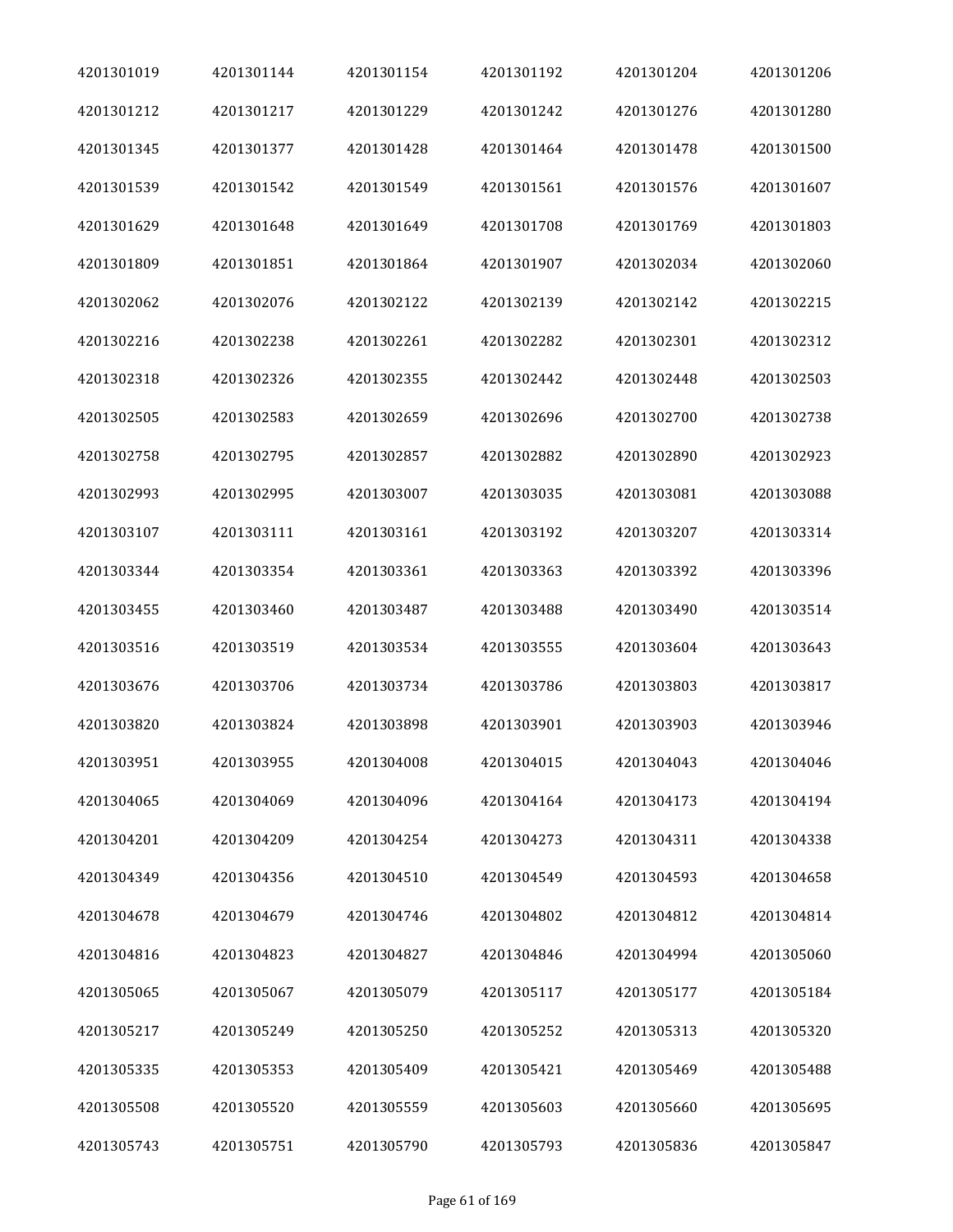| 4201305853 | 4201305863 | 4201305887 | 4201305938 | 4201305948 | 4201305964 |
|------------|------------|------------|------------|------------|------------|
| 4201305965 | 4201305987 | 4201305999 | 4201306001 | 4201306008 | 4201306046 |
| 4201306069 | 4201306073 | 4201306083 | 4201306105 | 4201306114 | 4201306137 |
| 4201306141 | 4201306209 | 4201306238 | 4201306249 | 4201306280 | 4201306300 |
| 4201306310 | 4201306326 | 4201306363 | 4201306366 | 4201306378 | 4201306393 |
| 4201306489 | 4201306599 | 4201306601 | 4201306637 | 4201306680 | 4201306715 |
| 4201306716 | 4201306758 | 4201306773 | 4201306818 | 4201306897 | 4201306914 |
| 4201306948 | 4201306956 | 4201306967 | 4201307085 | 4201307096 | 4201307126 |
| 4201307199 | 4201307200 | 4201307202 | 4201307231 | 4201307282 | 4201307305 |
| 4201307319 | 4201307352 | 4201307356 | 4201307370 | 4201307393 | 4201307407 |
| 4201307420 | 4201307468 | 4201307527 | 4201307582 | 4201307607 | 4201307621 |
| 4201307649 | 4201307712 | 4201307815 | 4201307856 | 4201307857 | 4201307864 |
| 4201307920 | 4201307929 | 4201307964 | 4201307998 | 4201308016 | 4201308017 |
| 4201308128 | 4201308130 | 4201308139 | 4201308161 | 4201308163 | 4201308240 |
| 4201308249 | 4201308271 | 4201308277 | 4201308376 | 4201308395 | 4201308419 |
| 4201308421 | 4201308487 | 4201308503 | 4201308507 | 4201308525 | 4201308542 |
| 4201308550 | 4201308642 | 4201308648 | 4201308651 | 4201308688 | 4201308692 |
| 4201308695 | 4201308715 | 4201308744 | 4201308749 | 4201308799 | 4201308819 |
| 4201308837 | 4201308850 | 4201308976 | 4201308990 | 4201309008 | 4201309014 |
| 4201309018 | 4201309026 | 4201309039 | 4201309067 | 4201309072 | 4201309094 |
| 4201309102 | 4201309106 | 4201309115 | 4201309121 | 4201309131 | 4201309133 |
| 4201309177 | 4201309184 | 4201309239 | 4201309263 | 4201309345 | 4201309357 |
| 4201309399 | 4201309407 | 4201309416 | 4201309459 | 4201309591 | 4201309612 |
| 4201309640 | 4201309642 | 4201309663 | 4201309675 | 4201309684 | 4201309690 |
| 4201309760 | 4201309804 | 4201309821 | 4201309827 | 4201309833 | 4201309856 |
| 4201309875 | 4201309881 | 4201309905 | 4201309937 | 4201309967 | 4201309970 |
| 4201310002 | 4201310069 | 4201310106 | 4201310213 | 4201310249 | 4201310307 |
| 4201310386 | 4201310425 | 4201310475 | 4201310493 | 4201310494 | 4201310498 |
| 4201310570 | 4201310579 | 4201310584 | 4201310592 | 4201310610 | 4201310619 |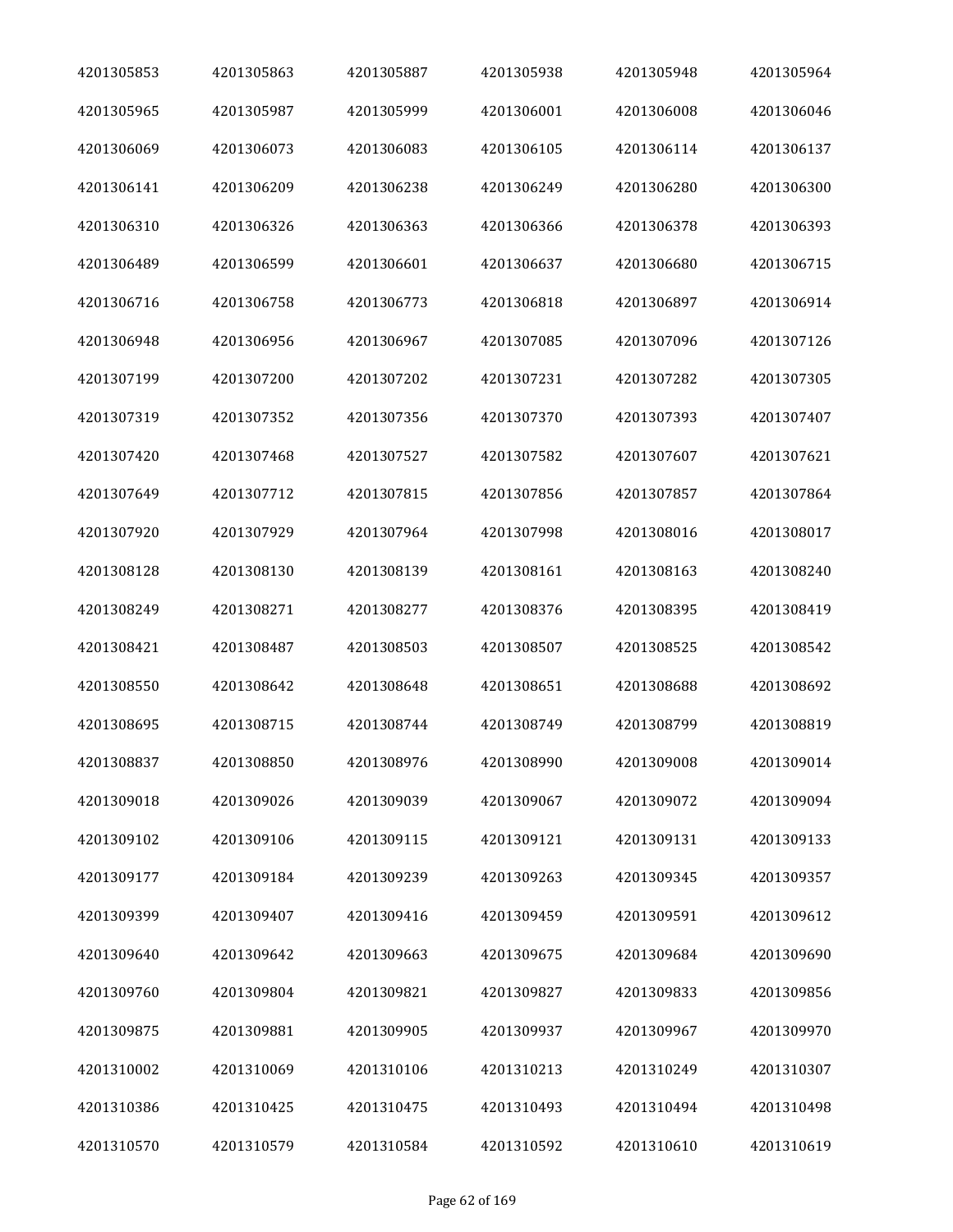| 4201310665 | 4201310666 | 4201310767 | 4201310789 | 4201310813 | 4201310865 |
|------------|------------|------------|------------|------------|------------|
| 4201310891 | 4201310902 | 4201310906 | 4201310933 | 4201310994 | 4201311010 |
| 4201311034 | 4201311042 | 4201311114 | 4201311124 | 4201311130 | 4201311219 |
| 4201311229 | 4201311240 | 4201311246 | 4201311332 | 4201311375 | 4201311378 |
| 4201311408 | 4201311420 | 4201311421 | 4201311547 | 4201311554 | 4201311560 |
| 4201311564 | 4201311578 | 4201311583 | 4201311600 | 4201311603 | 4201311604 |
| 4201311629 | 4201311634 | 4201311654 | 4201311700 | 4201311703 | 4201311706 |
| 4201311717 | 4201311747 | 4201311874 | 4201311897 | 4201311907 | 4201311918 |
| 4201311921 | 4201311925 | 4201311948 | 4201312008 | 4201312012 | 4201312033 |
| 4201312076 | 4201312096 | 4201312182 | 4201312184 | 4201312217 | 4201312239 |
| 4201312270 | 4201312287 | 4201312326 | 4201312352 | 4201312355 | 4201312367 |
| 4201312372 | 4201312374 | 4201312380 | 4201312430 | 4201312439 | 4201312472 |
| 4201312474 | 4201312486 | 4201312501 | 4201312528 | 4201312575 | 4201312607 |
| 4201312631 | 4201312682 | 4201312746 | 4201312821 | 4201312822 | 4201312852 |
| 4201312869 | 4201312966 | 4201312969 | 4201312972 | 4201313000 | 4201313023 |
| 4201313034 | 4201313041 | 4201313067 | 4201313115 | 4201313121 | 4201313241 |
| 4201313257 | 4201313364 | 4201313366 | 4201313398 | 4201313429 | 4201313461 |
| 4201313467 | 4201313472 | 4201313498 | 4201313526 | 4201313532 | 4201313661 |
| 4201313680 | 4201313746 | 4201313752 | 4201313767 | 4201313777 | 4201313793 |
| 4201313808 | 4201313817 | 4201313818 | 4201313832 | 4201313833 | 4201313836 |
| 4201313900 | 4201313905 | 4201313917 | 4201313961 | 4201313968 | 4201314010 |
| 4201314023 | 4201314029 | 4201314033 | 4201314063 | 4201314100 | 4201314148 |
| 4201314153 | 4201314155 | 4201314161 | 4201314184 | 4201314206 | 4201314343 |
| 4201314356 | 4201314359 | 4201314365 | 4201314374 | 4201314397 | 4201314408 |
| 4201314427 | 4201314473 | 4201314484 | 4201314489 | 4201314539 | 4201314563 |
| 4201314573 | 4201314586 | 4201314607 | 4201314646 | 4201314671 | 4201314696 |
| 4201314701 | 4201314709 | 4201314733 | 4201314741 | 4201314791 | 4201314821 |
| 4201314826 | 4201314835 | 4201314900 | 4201314903 | 4201314959 | 4201315028 |
| 4201315055 | 4201315056 | 4201315058 | 4201315171 | 4201315172 | 4201315205 |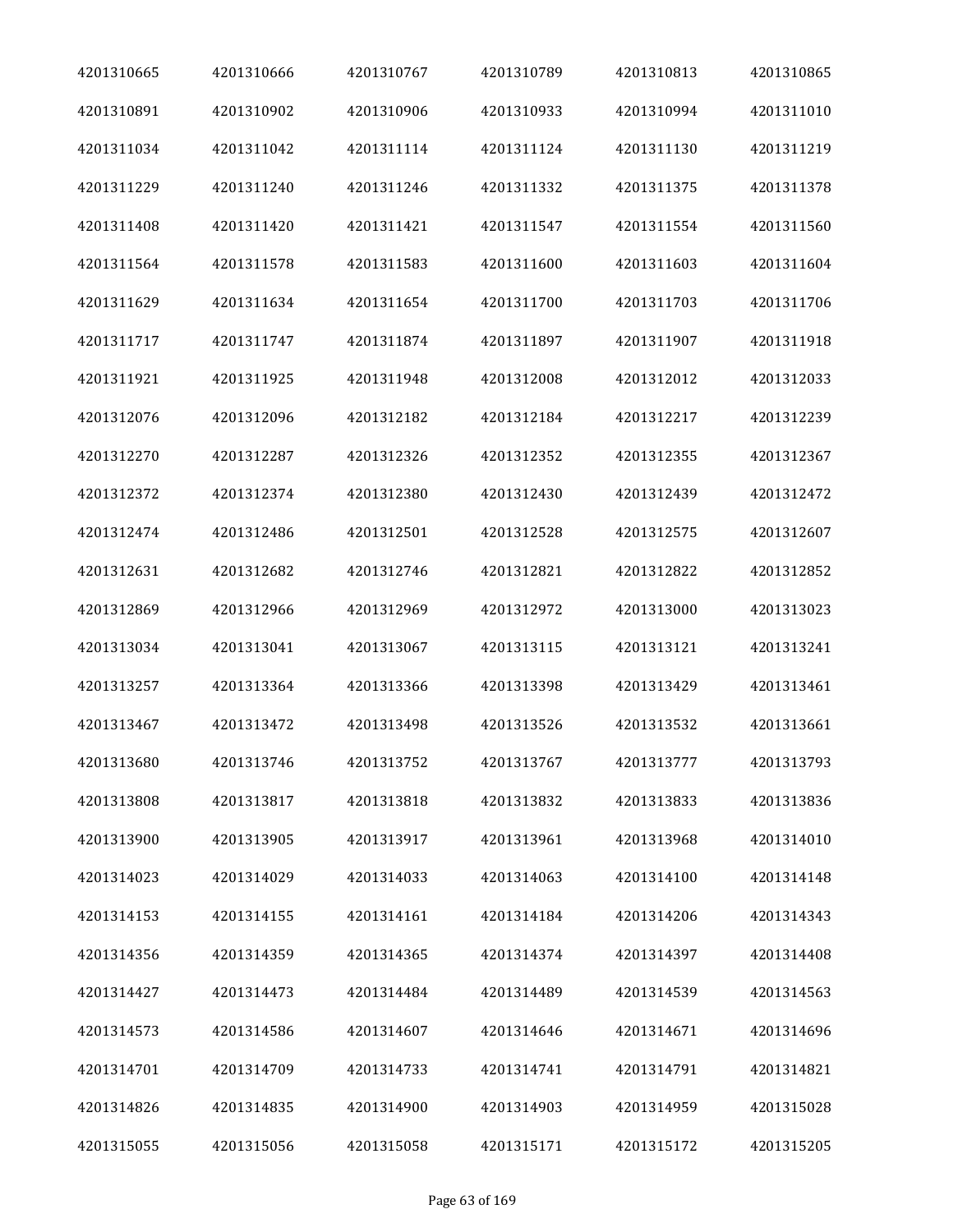| 4201315220 | 4201315232 | 4201315377 | 4201315455 | 4201315496 | 4201315513 |
|------------|------------|------------|------------|------------|------------|
| 4201315553 | 4201315598 | 4201315616 | 4201315670 | 4201315691 | 4201315730 |
| 4201315750 | 4201315757 | 4201315925 | 4201315934 | 4201315960 | 4201315972 |
| 4201316002 | 4201316019 | 4201316023 | 4201316056 | 4201316068 | 4201316084 |
| 4201316098 | 4201316196 | 4201316203 | 4201316216 | 4201316273 | 4201316288 |
| 4201316304 | 4201316345 | 4201316376 | 4201316383 | 4201316384 | 4201316388 |
| 4201316394 | 4201316397 | 4201316420 | 4201316429 | 4201316437 | 4201316479 |
| 4201316500 | 4201316534 | 4201316558 | 4201316573 | 4201316602 | 4201316606 |
| 4201316612 | 4201316711 | 4201316722 | 4201316723 | 4201316743 | 4201316750 |
| 4201316751 | 4201316775 | 4201316780 | 4201316788 | 4201316802 | 4201316819 |
| 4201316824 | 4201316861 | 4201316871 | 4201317041 | 4201317056 | 4201317064 |
| 4201317126 | 4201317133 | 4201317144 | 4201317212 | 4201317258 | 4201317344 |
| 4201317424 | 4201317452 | 4201317463 | 4201317480 | 4201317492 | 4201317514 |
| 4201317516 | 4201317546 | 4201317598 | 4201317645 | 4201317682 | 4201317686 |
| 4201317710 | 4201317724 | 4201317758 | 4201317810 | 4201317836 | 4201317877 |
| 4201317890 | 4201317961 | 4201317976 | 4201317984 | 4201317991 | 4201317994 |
| 4201318009 | 4201318018 | 4201318020 | 4201318047 | 4201318051 | 4201318053 |
| 4201318061 | 4201318079 | 4201318103 | 4201318146 | 4201318148 | 4201318175 |
| 4201318178 | 4201318195 | 4201318244 | 4201318246 | 4201318291 | 4201318294 |
| 4201318308 | 4201318329 | 4201318356 | 4201318405 | 4201318409 | 4201318547 |
| 4201318571 | 4201318591 | 4201318596 | 4201318597 | 4201318618 | 4201318644 |
| 4201318681 | 4201318694 | 4201318700 | 4201318703 | 4201318735 | 4201318768 |
| 4201318855 | 4201318859 | 4201318872 | 4201318877 | 4201318888 | 4201318922 |
| 4201318928 | 4201319022 | 4201319053 | 4201319129 | 4201319169 | 4201319215 |
| 4201319223 | 4201319225 | 4201319244 | 4201319264 | 4201319266 | 4201319269 |
| 4201319303 | 4201319312 | 4201319322 | 4201319334 | 4201319383 | 4201319480 |
| 4201319590 | 4201319619 | 4201319651 | 4201319672 | 4201319674 | 4201319676 |
| 4201319678 | 4201319686 | 4201319754 | 4201319799 | 4201319825 | 4201319862 |
| 4201319897 | 4201319903 | 4201319935 | 4201319945 | 4201320012 | 4201320047 |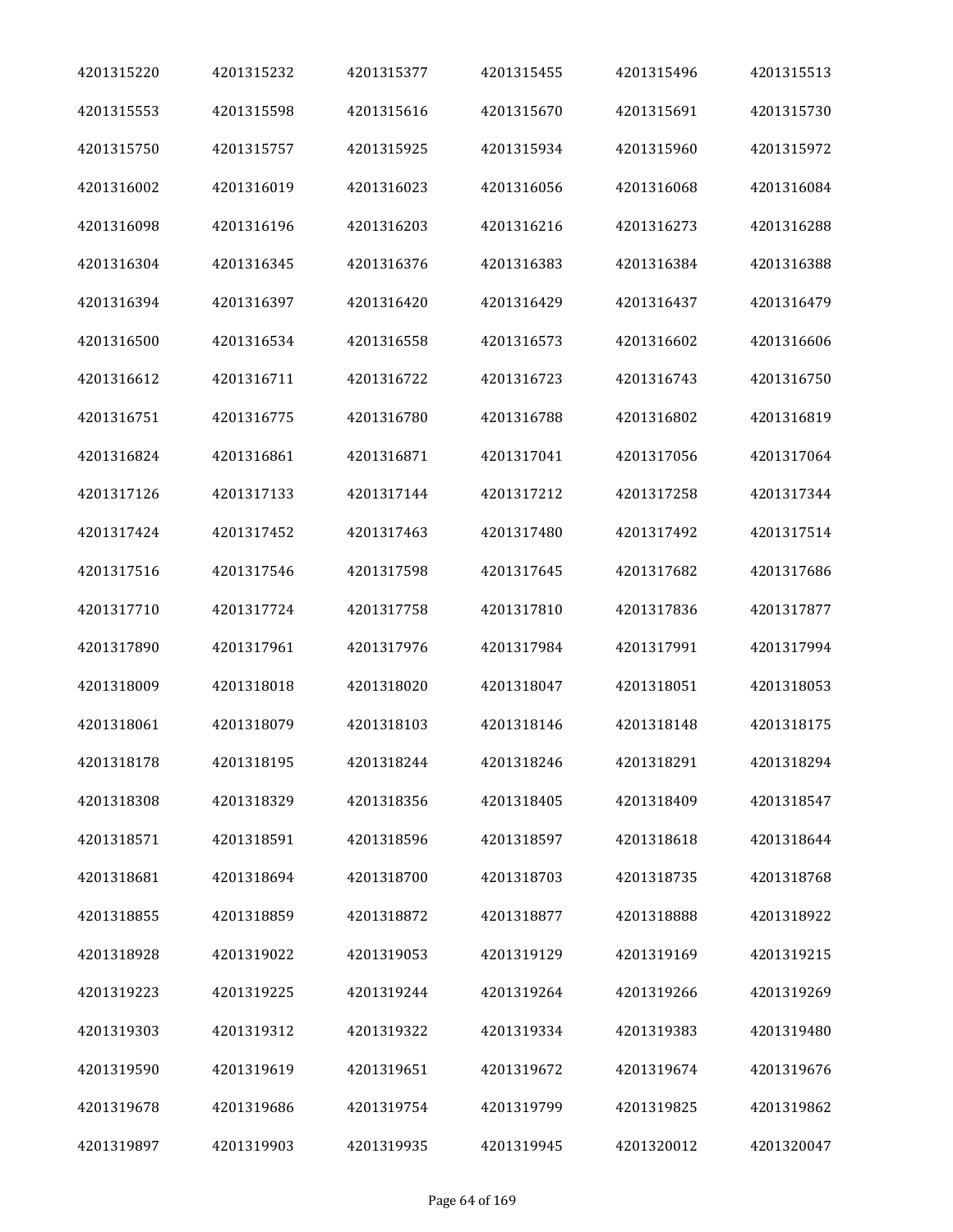| 4201320061 | 4201320142 | 4201320151 | 4201320207 | 4201320226 | 4201320236 |
|------------|------------|------------|------------|------------|------------|
| 4201320255 | 4201320264 | 4201320272 | 4201320285 | 4201320308 | 4201320311 |
| 4201320339 | 4201320352 | 4201320364 | 4201320365 | 4201320381 | 4201320404 |
| 4201320422 | 4201320468 | 4201320474 | 4201320477 | 4201320489 | 4201320496 |
| 4201320516 | 4201320528 | 4201320529 | 4201320536 | 4201320623 | 4201320681 |
| 4201320685 | 4201320723 | 4201320734 | 4201320739 | 4201320788 | 4201320802 |
| 4201320809 | 4201320823 | 4201320830 | 4201320900 | 4201320973 | 4201320985 |
| 4201321012 | 4201321015 | 4201321019 | 4201321058 | 4201321070 | 4201321079 |
| 4201321090 | 4201321093 | 4201321105 | 4201321110 | 4201321123 | 4201321175 |
| 4201321192 | 4201321223 | 4201321242 | 4201321262 | 4201321269 | 4201321273 |
| 4201321275 | 4201321279 | 4201321286 | 4201321292 | 4201321317 | 4201321390 |
| 4201321416 | 4201321428 | 4201321441 | 4201321452 | 4201321475 | 4201321479 |
| 4201321488 | 4201321627 | 4201321638 | 4201321662 | 4201321669 | 4201321687 |
| 4201321691 | 4201321705 | 4201321706 | 4201321713 | 4201321720 | 4201321735 |
| 4201321757 | 4201321761 | 4201321780 | 4201321841 | 4201321903 | 4201322004 |
| 4201322068 | 4201322107 | 4201322145 | 4201322154 | 4201322167 | 4201322169 |
| 4201322173 | 4201322185 | 4201322203 | 4201322221 | 4201322231 | 4201322297 |
| 4201322364 | 4201322367 | 4201322462 | 4201322475 | 4201322488 | 4201322496 |
| 4201322506 | 4201322509 | 4201322513 | 4201322597 | 4201322600 | 4201322637 |
| 4201322651 | 4201322657 | 4201322664 | 4201322680 | 4201322728 | 4201322810 |
| 4201322847 | 4201322856 | 4201322860 | 4201322868 | 4201322880 | 4201322883 |
| 4201322897 | 4201322927 | 4201322943 | 4201322974 | 4201323000 | 4201323004 |
| 4201323018 | 4201323058 | 4201323092 | 4201323106 | 4201323129 | 4201323137 |
| 4201323228 | 4201323237 | 4201323242 | 4201323284 | 4201323353 | 4201323371 |
| 4201323381 | 4201323384 | 4201323387 | 4201323399 | 4201323419 | 4201323437 |
| 4201323446 | 4201323449 | 4201323450 | 4201323457 | 4201323459 | 4201323467 |
| 4201323469 | 4201323489 | 4201323500 | 4201323503 | 4201323516 | 4201323526 |
| 4201323530 | 4201323559 | 4201323578 | 4201323632 | 4201323687 | 4201323881 |
| 4201323908 | 4201323913 | 4201323920 | 4201323946 | 4201323982 | 4201324001 |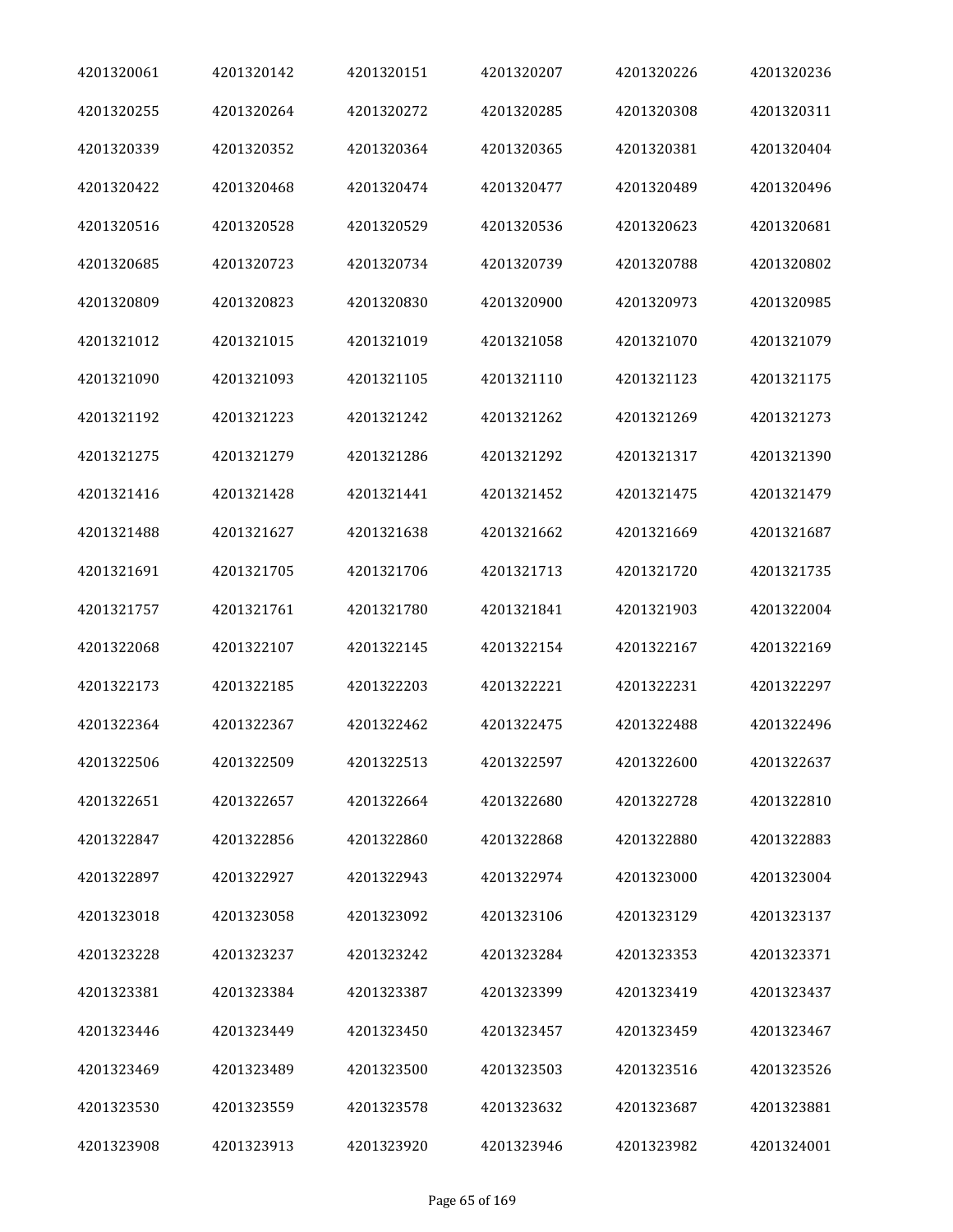| 4201324046 | 4201324048 | 4201324050 | 4201324129 | 4201324158 | 4201324159 |
|------------|------------|------------|------------|------------|------------|
| 4201324174 | 4201324240 | 4201324272 | 4201324330 | 4201324356 | 4201324376 |
| 4201324380 | 4201324397 | 4201324398 | 4201324436 | 4201324437 | 4201324441 |
| 4201324460 | 4201324507 | 4201324582 | 4201324641 | 4201324663 | 4201324686 |
| 4201324689 | 4201324693 | 4201324699 | 4201324753 | 4201324779 | 4201324823 |
| 4201324841 | 4201324868 | 4201324936 | 4201325013 | 4201325019 | 4201325026 |
| 4201325044 | 4201325059 | 4201325075 | 4201325104 | 4201325115 | 4201325126 |
| 4201325129 | 4201325176 | 4201325327 | 4201325382 | 4201325393 | 4201325397 |
| 4201325403 | 4201325449 | 4201325544 | 4201325574 | 4201325578 | 4201325583 |
| 4201325598 | 4201325603 | 4201325609 | 4201325610 | 4201325622 | 4201325626 |
| 4201325638 | 4201325653 | 4201325656 | 4201325683 | 4201325754 | 4201325787 |
| 4201325807 | 4201325822 | 4201325831 | 4201325834 | 4201325868 | 4201325890 |
| 4201325938 | 4201325944 | 4201325954 | 4201325955 | 4201325977 | 4201326010 |
| 4201326012 | 4201326020 | 4201326027 | 4201326073 | 4201326100 | 4201326104 |
| 4201326121 | 4201326142 | 4201326163 | 4201326211 | 4201326213 | 4201326229 |
| 4201326232 | 4201326240 | 4201326296 | 4201326314 | 4201326342 | 4201326349 |
| 4201326353 | 4201326367 | 4201326368 | 4201326435 | 4201326437 | 4201326438 |
| 4201326470 | 4201326480 | 4201326485 | 4201326506 | 4201326512 | 4201326518 |
| 4201326547 | 4201326611 | 4201326640 | 4201326652 | 4201326668 | 4201326685 |
| 4201326720 | 4201326738 | 4201326765 | 4201326816 | 4201326837 | 4201326844 |
| 4201326849 | 4201326894 | 4201326895 | 4201326897 | 4201326917 | 4201326976 |
| 4201327187 | 4201327200 | 4201327242 | 4201327247 | 4201327284 | 4201327325 |
| 4201327335 | 4201327338 | 4201327379 | 4201327393 | 4201327406 | 4201327416 |
| 4201327433 | 4201327443 | 4201327448 | 4201327451 | 4201327481 | 4201327529 |
| 4201327534 | 4201327540 | 4201327550 | 4201327583 | 4201327594 | 4201327634 |
| 4201327635 | 4201327650 | 4201327679 | 4201327692 | 4201327810 | 4201327831 |
| 4201327923 | 4201327936 | 4201327954 | 4201327986 | 4201327990 | 4201328023 |
| 4201328039 | 4201328040 | 4201328074 | 4201328085 | 4201328101 | 4201328117 |
| 4201328136 | 4201328158 | 4201328159 | 4201328160 | 4201328161 | 4201328168 |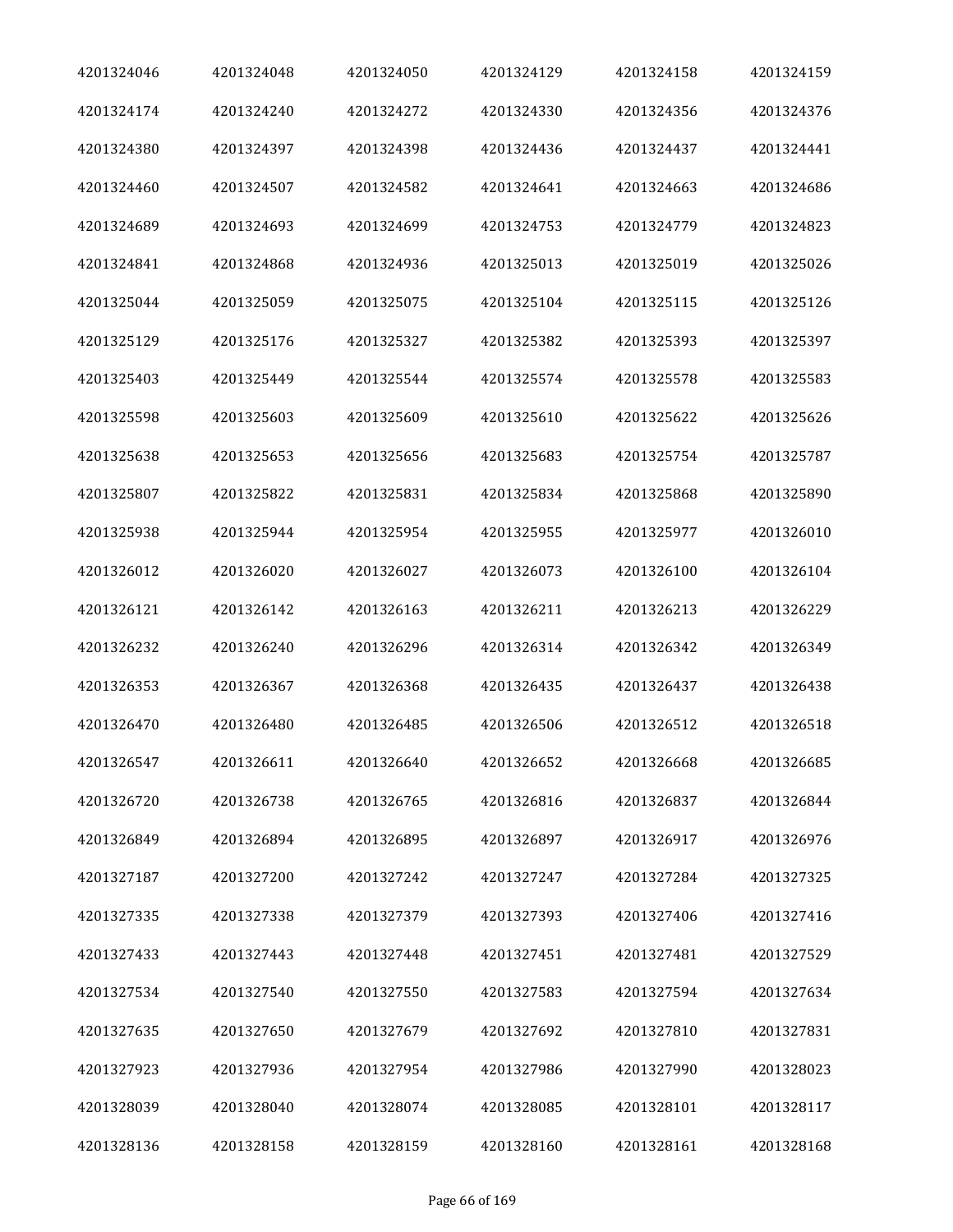| 4201328174 | 4201328179 | 4201328186 | 4201328237 | 4201328249 | 4201328344 |
|------------|------------|------------|------------|------------|------------|
| 4201328366 | 4201328373 | 4201328376 | 4201328379 | 4201328569 | 4201328575 |
| 4201328584 | 4201328594 | 4201328613 | 4201328632 | 4201328644 | 4201328658 |
| 4201328665 | 4201328674 | 4201328717 | 4201328734 | 4201328742 | 4201328822 |
| 4201328845 | 4201328849 | 4201328863 | 4201328866 | 4201328870 | 4201328884 |
| 4201328889 | 4201328908 | 4201328916 | 4201328949 | 4201328974 | 4201328980 |
| 4201328992 | 4201329010 | 4201329034 | 4201329047 | 4201329049 | 4201329063 |
| 4201329071 | 4201329103 | 4201329109 | 4201329128 | 4201329149 | 4201329197 |
| 4201329212 | 4201329226 | 4201329230 | 4201329232 | 4201329249 | 4201329274 |
| 4201329277 | 4201329295 | 4201329332 | 4201329350 | 4201329379 | 4201329384 |
| 4201329432 | 4201329455 | 4201329467 | 4201329509 | 4201329520 | 4201329532 |
| 4201329538 | 4201329579 | 4201329580 | 4201329648 | 4201329664 | 4201329665 |
| 4201329672 | 4201329721 | 4201329748 | 4201329764 | 4201329783 | 4201329817 |
| 4201329847 | 4201329901 | 4201329921 | 4201329952 | 4201329978 | 4201330013 |
| 4201330029 | 4201330032 | 4201330035 | 4201330056 | 4201330063 | 4201330183 |
| 4201330191 | 4201330218 | 4201330250 | 4201330328 | 4201330381 | 4201330455 |
| 4201330466 | 4201330471 | 4201330490 | 4201330495 | 4201330509 | 4201330534 |
| 4201330536 | 4201330579 | 4201330616 | 4201330680 | 4201330829 | 4201330851 |
| 4201330913 | 4201330934 | 4201330986 | 4201331007 | 4201331012 | 4201331106 |
| 4201331156 | 4201331207 | 4201331208 | 4201331229 | 4201331252 | 4201331267 |
| 4201331295 | 4201331389 | 4201331394 | 4201331426 | 4201331469 | 4201331503 |
| 4201331514 | 4201331556 | 4201331557 | 4201331630 | 4201331663 | 4201331664 |
| 4201331739 | 4201331776 | 4201331790 | 4201331819 | 4201331821 | 4201331832 |
| 4201331893 | 4201331898 | 4201331926 | 4201331930 | 4201331932 | 4201331946 |
| 4201331960 | 4201331964 | 4201331999 | 4201332013 | 4201332041 | 4201332045 |
| 4201332052 | 4201332111 | 4201332127 | 4201332148 | 4201332186 | 4201332221 |
| 4201332237 | 4201332254 | 4201332283 | 4201332300 | 4201332305 | 4201332313 |
| 4201332355 | 4201332358 | 4201332442 | 4201332453 | 4201332485 | 4201332517 |
| 4201332668 | 4201332729 | 4201332775 | 4201332776 | 4201332779 | 4201332865 |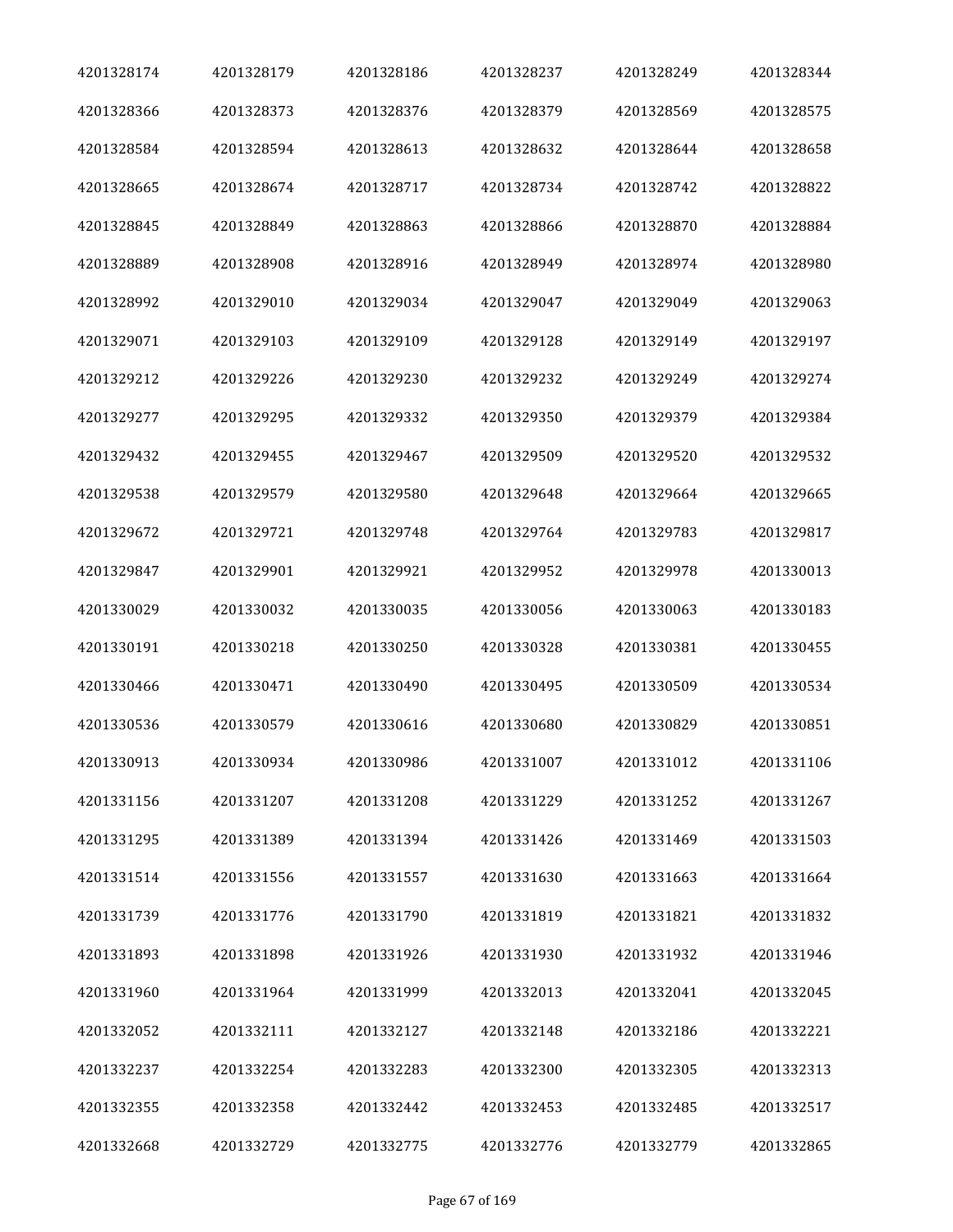| 4201332884 | 4201332889 | 4201332895 | 4201332929 | 4201333004 | 4201333055 |
|------------|------------|------------|------------|------------|------------|
| 4201333060 | 4201333067 | 4201333096 | 4201333131 | 4201333133 | 4201333158 |
| 4201333162 | 4201333171 | 4201333175 | 4201333197 | 4201333230 | 4201333263 |
| 4201333284 | 4201333290 | 4201333300 | 4201333319 | 4201333342 | 4201333407 |
| 4201333427 | 4201333494 | 4201333506 | 4201333520 | 4201333549 | 4201333597 |
| 4201333640 | 4201333675 | 4201333698 | 4201333726 | 4201333728 | 4201333742 |
| 4201333743 | 4201333804 | 4201333805 | 4201333815 | 4201333858 | 4201333861 |
| 4201333862 | 4201333902 | 4201333937 | 4201333994 | 4201334020 | 4201334069 |
| 4201334213 | 4201334257 | 4201334323 | 4201334325 | 4201334348 | 4201334399 |
| 4201334430 | 4201334443 | 4201334447 | 4201334450 | 4201334459 | 4201334511 |
| 4201334534 | 4201334539 | 4201334549 | 4201334562 | 4201334581 | 4201334588 |
| 4201334632 | 4201334636 | 4201334657 | 4201334696 | 4201334814 | 4201334817 |
| 4201334862 | 4201334886 | 4201334919 | 4201334932 | 4201334939 | 4201334943 |
| 4201335087 | 4201335151 | 4201335186 | 4201335187 | 4201335191 | 4201335193 |
| 4201335197 | 4201335200 | 4201335206 | 4201335209 | 4201335215 | 4201335227 |
| 4201335237 | 4201335244 | 4201335312 | 4201335375 | 4201335400 | 4201335414 |
| 4201335419 | 4201335437 | 4201335463 | 4201335464 | 4201335493 | 4201335495 |
| 4201335503 | 4201335525 | 4201335568 | 4201335572 | 4201335599 | 4201335614 |
| 4201335726 | 4201335753 | 4201335774 | 4201335815 | 4201335835 | 4201335842 |
| 4201335864 | 4201335895 | 4201335899 | 4201335903 | 4201335913 | 4201335951 |
| 4201335983 | 4201336042 | 4201336055 | 4201336065 | 4201336080 | 4201336115 |
| 4201336135 | 4201336144 | 4201336178 | 4201336183 | 4201336192 | 4201336228 |
| 4201336308 | 4201336350 | 4201336400 | 4201336449 | 4201336454 | 4201336497 |
| 4201336610 | 4201336621 | 4201336639 | 4201336660 | 4201336694 | 4201336700 |
| 4201336703 | 4201336710 | 4201336747 | 4201336755 | 4201336797 | 4201336799 |
| 4201336811 | 4201336843 | 4201336876 | 4201336878 | 4201336936 | 4201337051 |
| 4201337067 | 4201337098 | 4201337108 | 4201337115 | 4201337119 | 4201337153 |
| 4201337157 | 4201337170 | 4201337174 | 4201337197 | 4201337216 | 4201337230 |
| 4201337258 | 4201337283 | 4201337304 | 4201337335 | 4201337343 | 4201337368 |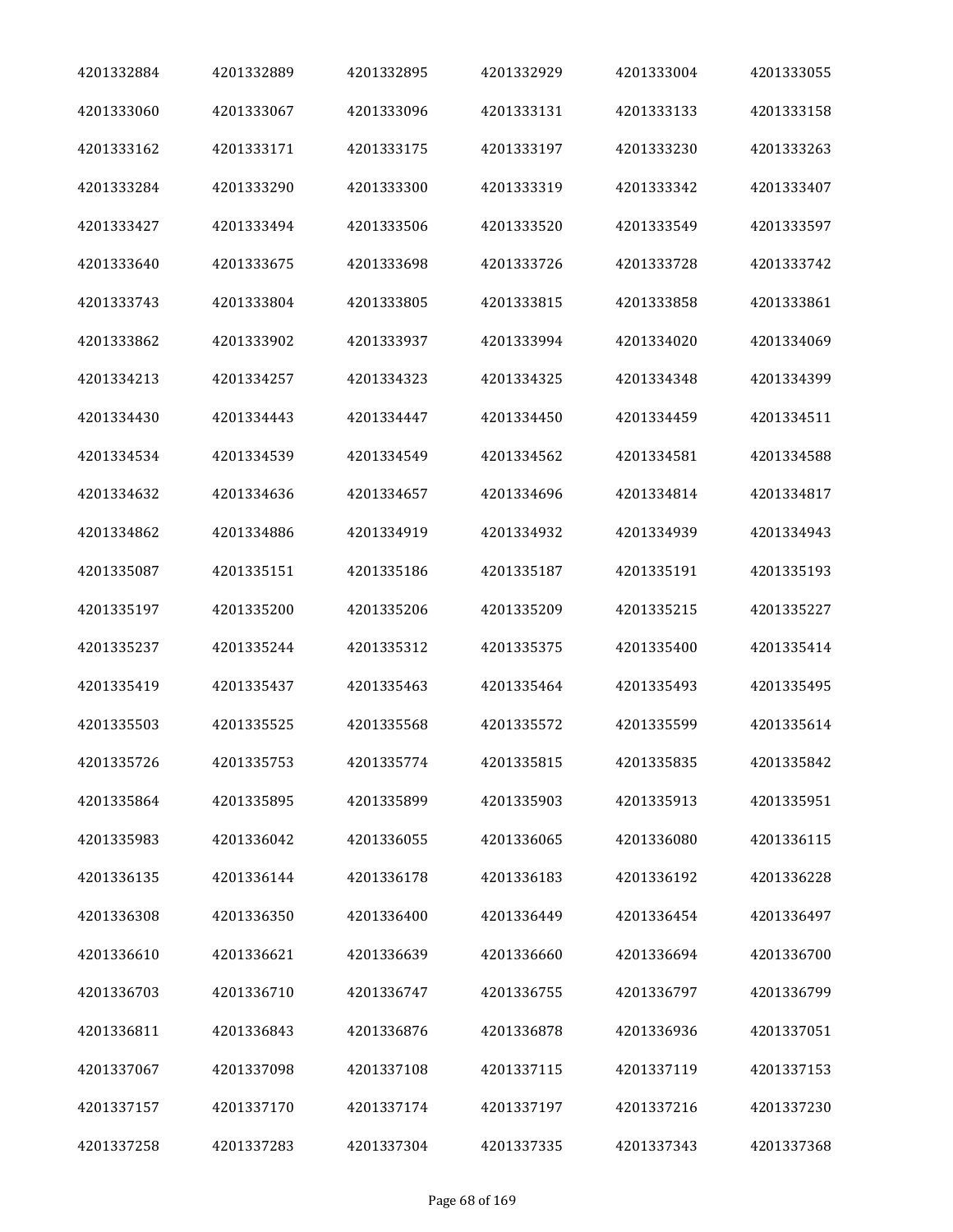| 4201337407 | 4201337526 | 4201337541 | 4201337566 | 4201337579 | 4201337597 |
|------------|------------|------------|------------|------------|------------|
| 4201337610 | 4201337695 | 4201337705 | 4201337732 | 4201337741 | 4201337753 |
| 4201337793 | 4201337807 | 4201337810 | 4201337818 | 4201337863 | 4201337883 |
| 4201337890 | 4201337896 | 4201337911 | 4201337949 | 4201337976 | 4201338037 |
| 4201338042 | 4201338043 | 4201338094 | 4201338104 | 4201338125 | 4201338177 |
| 4201338188 | 4201338197 | 4201338253 | 4201338260 | 4201338365 | 4201338376 |
| 4201338382 | 4201338453 | 4201338468 | 4201338491 | 4201338516 | 4201338529 |
| 4201338595 | 4201338599 | 4201338646 | 4201338648 | 4201338687 | 4201338734 |
| 4201338747 | 4201338760 | 4201338777 | 4201338804 | 4201338807 | 4201338808 |
| 4201338825 | 4201338828 | 4201338834 | 4201338874 | 4201338880 | 4201338897 |
| 4201338941 | 4201339010 | 4201339076 | 4201339080 | 4201339082 | 4201339083 |
| 4201339107 | 4201339131 | 4201339150 | 4201339169 | 4201339170 | 4201339178 |
| 4201339197 | 4201339220 | 4201339263 | 4201339378 | 4201339398 | 4201339471 |
| 4201339518 | 4201339529 | 4201339543 | 4201339583 | 4201339657 | 4201339674 |
| 4201339684 | 4201339720 | 4201339763 | 4201339792 | 4201339830 | 4201339845 |
| 4201339917 | 4201340034 | 4201340061 | 4201340141 | 4201340157 | 4201340164 |
| 4201340202 | 4201340217 | 4201340228 | 4201340234 | 4201340258 | 4201340259 |
| 4201340263 | 4201340270 | 4201340306 | 4201340320 | 4201340342 | 4201340359 |
| 4201340368 | 4201340428 | 4201340458 | 4201340595 | 4201340614 | 4201340619 |
| 4201340678 | 4201340700 | 4201340710 | 4201340712 | 4201340725 | 4201340773 |
| 4201340781 | 4201340805 | 4201340848 | 4201340896 | 4201341011 | 4201341035 |
| 4201341037 | 4201341086 | 4201341108 | 4201341122 | 4201341187 | 4201341269 |
| 4201341271 | 4201341322 | 4201341331 | 4201341334 | 4201341340 | 4201341347 |
| 4201341349 | 4201341370 | 4201341397 | 4201341409 | 4201341410 | 4201341412 |
| 4201341424 | 4201341524 | 4201341535 | 4201341626 | 4201341645 | 4201341668 |
| 4201341738 | 4201341844 | 4201341904 | 4201341908 | 4201341927 | 4201341950 |
| 4201341951 | 4201341986 | 4201341992 | 4201342009 | 4201342015 | 4201342019 |
| 4201342043 | 4201342069 | 4201342083 | 4201342099 | 4201342114 | 4201342122 |
| 4201342124 | 4201342185 | 4201342212 | 4201342223 | 4201342229 | 4201342273 |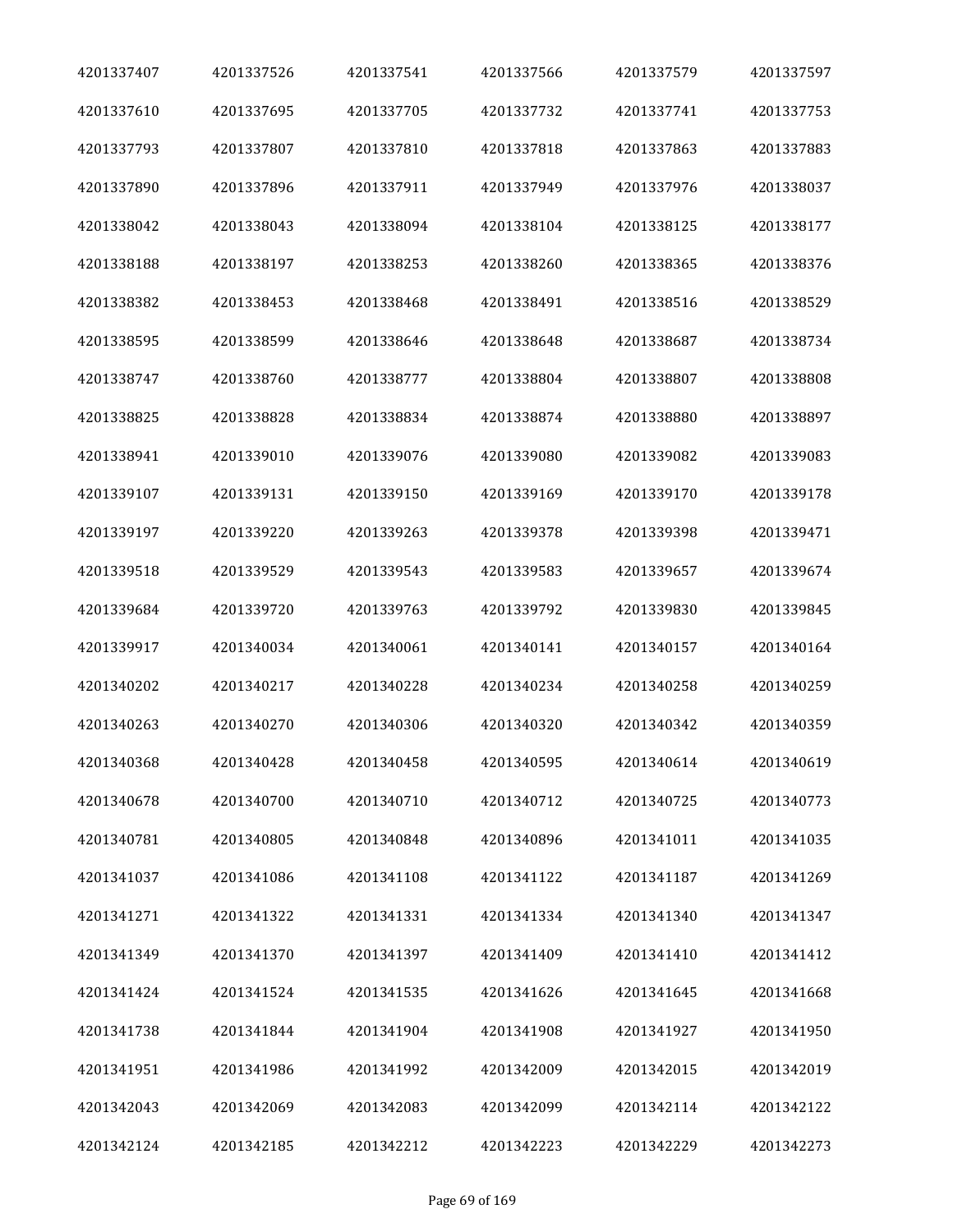| 4201342282 | 4201342350 | 4201342394 | 4201342432 | 4201342434 | 4201342439 |
|------------|------------|------------|------------|------------|------------|
| 4201342465 | 4201342470 | 4201342475 | 4201342497 | 4201342535 | 4201342649 |
| 4201342653 | 4201342685 | 4201342715 | 4201342718 | 4201342722 | 4201342762 |
| 4201342769 | 4201342779 | 4201342819 | 4201342922 | 4201342928 | 4201342949 |
| 4201342973 | 4201343031 | 4201343037 | 4201343045 | 4201343109 | 4201343113 |
| 4201343126 | 4201343155 | 4201343182 | 4201343186 | 4201343264 | 4201343273 |
| 4201343310 | 4201343352 | 4201343386 | 4201343437 | 4201343454 | 4201343477 |
| 4201343483 | 4201343502 | 4201343507 | 4201343519 | 4201343561 | 4201343624 |
| 4201343625 | 4201343639 | 4201343641 | 4201343720 | 4201343757 | 4201343758 |
| 4201343840 | 4201343888 | 4201343912 | 4201343913 | 4201343914 | 4201343919 |
| 4201343921 | 4201343924 | 4201343941 | 4201343945 | 4201344015 | 4201344033 |
| 4201344116 | 4201344120 | 4201344135 | 4201344167 | 4201344284 | 4201344289 |
| 4201344295 | 4201344343 | 4201344346 | 4201344350 | 4201344359 | 4201344368 |
| 4201344401 | 4201344552 | 4201344592 | 4201344606 | 4201344611 | 4201344615 |
| 4201344635 | 4201344642 | 4201344652 | 4201344725 | 4201344728 | 4201344777 |
| 4201344778 | 4201344787 | 4201344789 | 4201344797 | 4201344799 | 4201344807 |
| 4201344808 | 4201344826 | 4201344831 | 4201344835 | 4201344840 | 4201344843 |
| 4201344890 | 4201344947 | 4201344949 | 4201344952 | 4201344967 | 4201344981 |
| 4201345002 | 4201345041 | 4201345077 | 4201345196 | 4201345209 | 4201345228 |
| 4201345229 | 4201345232 | 4201345259 | 4201345263 | 4201345268 | 4201345269 |
| 4201345281 | 4201345312 | 4201345322 | 4201345331 | 4201345373 | 4201345407 |
| 4201345409 | 4201345423 | 4201345437 | 4201345470 | 4201345486 | 4201345518 |
| 4201345582 | 4201345617 | 4201345640 | 4201345645 | 4201345700 | 4201345757 |
| 4201345901 | 4201345930 | 4201345931 | 4201345942 | 4201345952 | 4201346046 |
| 4201346053 | 4201346120 | 4201346133 | 4201346141 | 4201346161 | 4201346266 |
| 4201346317 | 4201346320 | 4201346323 | 4201346326 | 4201346330 | 4201346338 |
| 4201346340 | 4201346353 | 4201346363 | 4201346371 | 4201346403 | 4201346408 |
| 4201346486 | 4201346490 | 4201346559 | 4201346586 | 4201346614 | 4201346651 |
| 4201346658 | 4201346666 | 4201346667 | 4201346679 | 4201346695 | 4201346724 |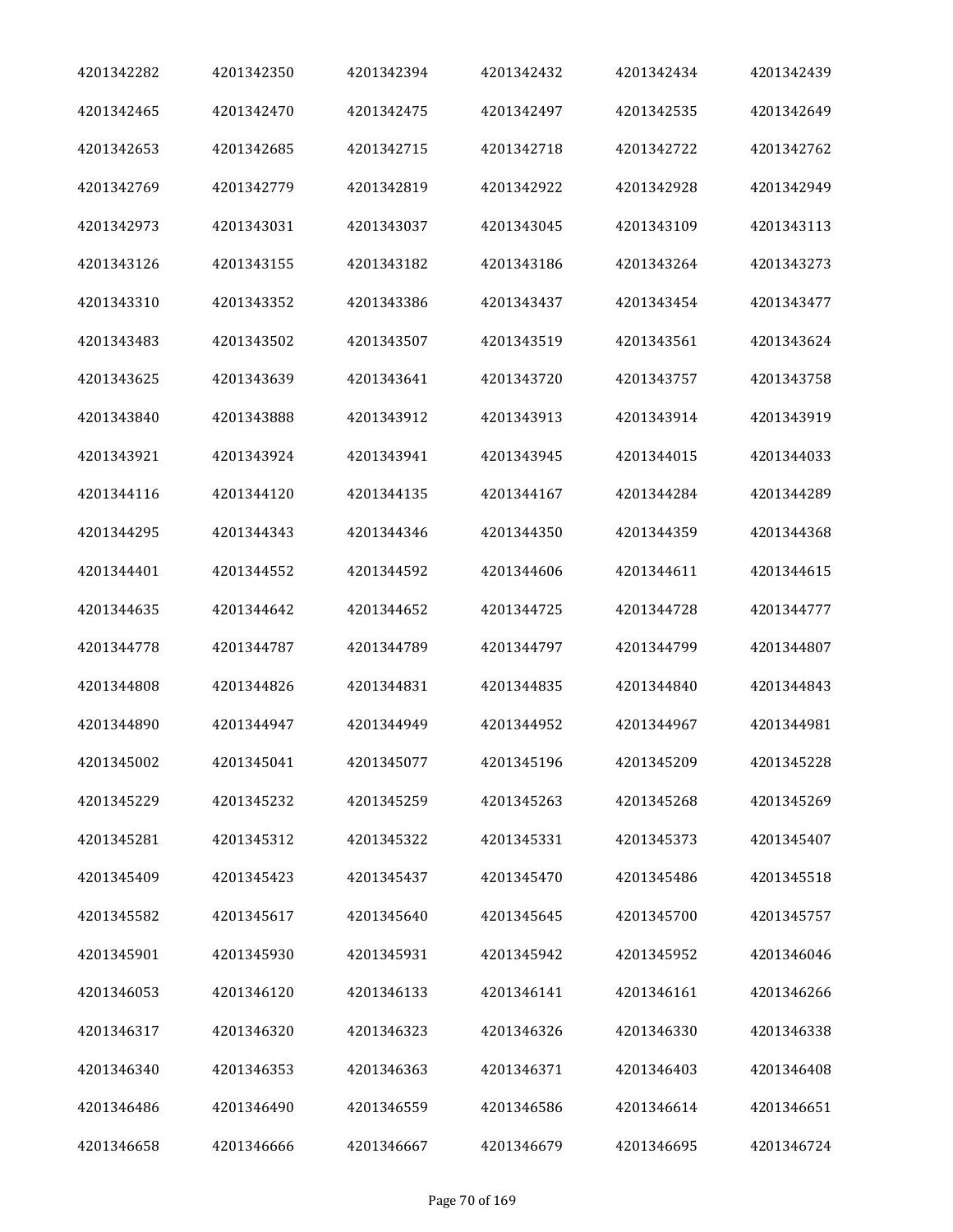| 4201346744 | 4201346767 | 4201346788 | 4201346840 | 4201346852 | 4201346878 |
|------------|------------|------------|------------|------------|------------|
| 4201346918 | 4201346969 | 4201347001 | 4201347069 | 4201347080 | 4201347082 |
| 4201347114 | 4201347165 | 4201347225 | 4201347246 | 4201347250 | 4201347304 |
| 4201347338 | 4201347343 | 4201347349 | 4201347482 | 4201347526 | 4201347543 |
| 4201347638 | 4201347643 | 4201347654 | 4201347671 | 4201347681 | 4201347709 |
| 4201347718 | 4201347746 | 4201347766 | 4201347812 | 4201347826 | 4201347891 |
| 4201347921 | 4201347927 | 4201347949 | 4201348000 | 4201348014 | 4201348023 |
| 4201348186 | 4201348203 | 4201348209 | 4201348236 | 4201348242 | 4201348288 |
| 4201348316 | 4201348323 | 4201348324 | 4201348414 | 4201348443 | 4201348488 |
| 4201348493 | 4201348534 | 4201348564 | 4201348590 | 4201348631 | 4201348661 |
| 4201348679 | 4201348784 | 4201348811 | 4201348908 | 4201348909 | 4201348917 |
| 4201348924 | 4201348953 | 4201348969 | 4201349025 | 4201349048 | 4201349055 |
| 4201349069 | 4201349086 | 4201349097 | 4201349146 | 4201349186 | 4201349188 |
| 4201349190 | 4201349196 | 4201349243 | 4201349362 | 4201349399 | 4201349406 |
| 4201349435 | 4201349437 | 4201349490 | 4201349549 | 4201349580 | 4201349603 |
| 4201349649 | 4201349653 | 4201349709 | 4201349726 | 4201349838 | 4201349850 |
| 4201349860 | 4201349862 | 4201349885 | 4201349919 | 4201349973 | 4201349975 |
| 4201349995 | 4201350012 | 4201350045 | 4201350066 | 4201350074 | 4201350080 |
| 4201350120 | 4201350125 | 4201350162 | 4201350251 | 4201350271 | 4201350309 |
| 4201350336 | 4201350353 | 4201350354 | 4201350501 | 4201350522 | 4201350544 |
| 4201350564 | 4201350591 | 4201350597 | 4201350640 | 4201350643 | 4201350654 |
| 4201350677 | 4201350693 | 4201350697 | 4201350711 | 4201350714 | 4201350743 |
| 4201350783 | 4201350806 | 4201350815 | 4201350830 | 4201350952 | 4201350992 |
| 4201350999 | 4201351025 | 4201351031 | 4201351032 | 4201351041 | 4201351043 |
| 4201351089 | 4201351104 | 4201351122 | 4201351128 | 4201351134 | 4201351149 |
| 4201351212 | 4201351241 | 4201351252 | 4201351345 | 4201351404 | 4201351511 |
| 4201351544 | 4201351552 | 4201351557 | 4201351572 | 4201351623 | 4201351667 |
| 4201351689 | 4201351696 | 4201351834 | 4201351840 | 4201351850 | 4201351904 |
| 4201351971 | 4201351977 | 4201352062 | 4201352101 | 4201352122 | 4201352144 |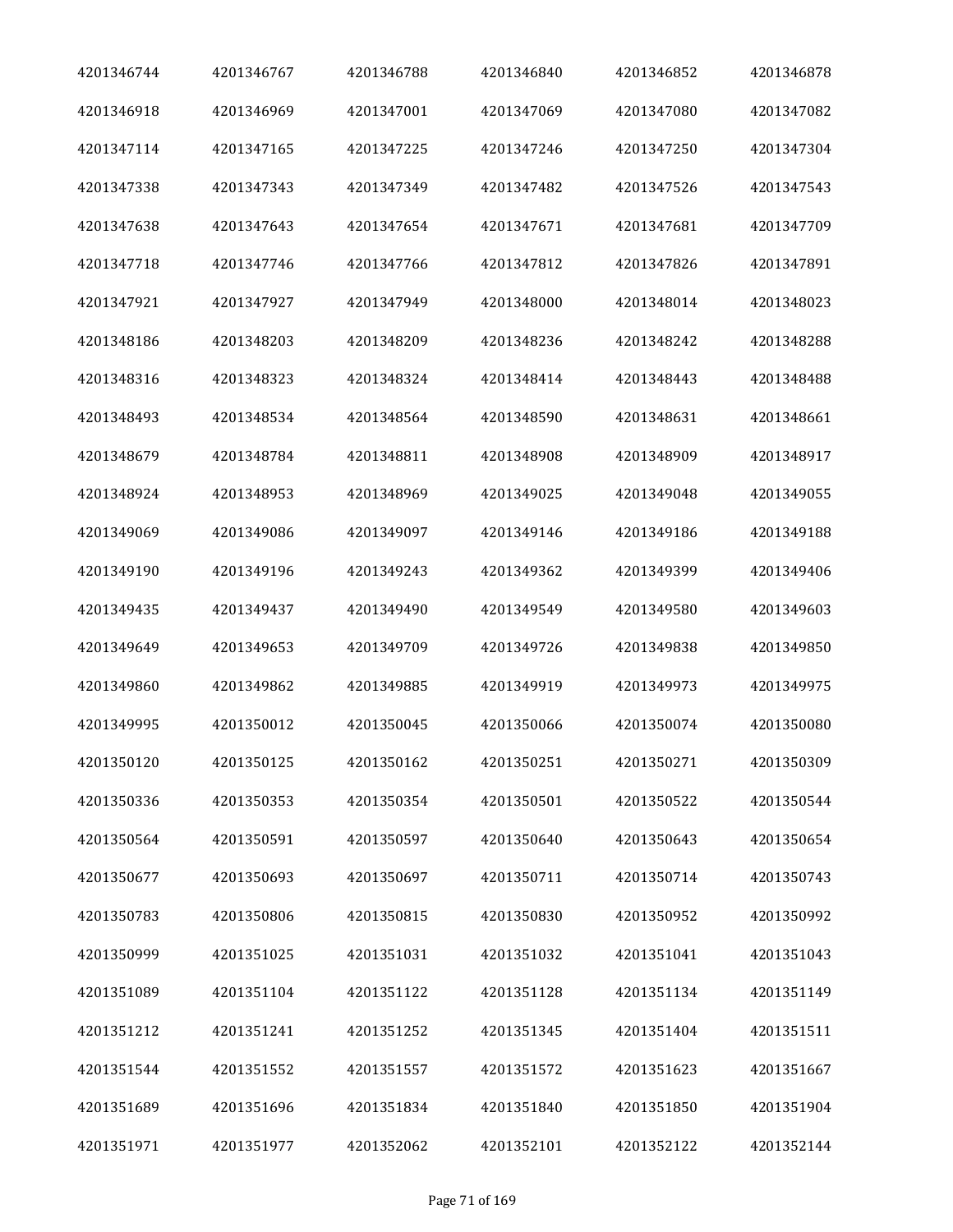| 4201352154 | 4201352167 | 4201352173 | 4201352206 | 4201352223 | 4201352266 |
|------------|------------|------------|------------|------------|------------|
| 4201352312 | 4201352321 | 4201352322 | 4201352349 | 4201352362 | 4201352366 |
| 4201352444 | 4201352470 | 4201352473 | 4201352513 | 4201352528 | 4201352541 |
| 4201352546 | 4201352565 | 4201352607 | 4201352644 | 4201352647 | 4201352719 |
| 4201352720 | 4201352752 | 4201352766 | 4201352807 | 4201352834 | 4201352910 |
| 4201352927 | 4201352930 | 4201352939 | 4201352942 | 4201352961 | 4201352991 |
| 4201352995 | 4201353014 | 4201353107 | 4201353131 | 4201353186 | 4201353204 |
| 4201353221 | 4201353224 | 4201353227 | 4201353235 | 4201353254 | 4201353274 |
| 4201353277 | 4201353283 | 4201353405 | 4201353423 | 4201353447 | 4201353490 |
| 4201353533 | 4201353546 | 4201353574 | 4201353607 | 4201353609 | 4201353611 |
| 4201353651 | 4201353657 | 4201353681 | 4201353699 | 4201353732 | 4201353734 |
| 4201353805 | 4201353834 | 4201353840 | 4201353905 | 4201353969 | 4201353988 |
| 4201353992 | 4201354000 | 4201354025 | 4201354028 | 4201354035 | 4201354068 |
| 4201354097 | 4201354168 | 4201354180 | 4201354240 | 4201354273 | 4201354275 |
| 4201354281 | 4201354377 | 4201354443 | 4201354484 | 4201354512 | 4201354549 |
| 4201354561 | 4201354583 | 4201354610 | 4201354613 | 4201354629 | 4201354633 |
| 4201354754 | 4201354763 | 4201354828 | 4201354852 | 4201354871 | 4201354899 |
| 4201354922 | 4201354930 | 4201354954 | 4201354965 | 4201355059 | 4201355069 |
| 4201355079 | 4201355122 | 4201355125 | 4201355147 | 4201355163 | 4201355198 |
| 4201355211 | 4201355214 | 4201355215 | 4201355251 | 4201355264 | 4201355265 |
| 4201355268 | 4201355319 | 4201355325 | 4201355369 | 4201355429 | 4201355450 |
| 4201355457 | 4201355486 | 4201355490 | 4201355500 | 4201355516 | 4201355525 |
| 4201355560 | 4201355594 | 4201355631 | 4201355646 | 4201355650 | 4201355685 |
| 4201355696 | 4201355697 | 4201355743 | 4201355768 | 4201355771 | 4201355796 |
| 4201355803 | 4201355858 | 4201355864 | 4201355871 | 4201355873 | 4201355876 |
| 4201355887 | 4201355898 | 4201355930 | 4201355931 | 4201355967 | 4201356046 |
| 4201356061 | 4201356069 | 4201356076 | 4201356077 | 4201356096 | 4201356100 |
| 4201356104 | 4201356133 | 4201356154 | 4201356194 | 4201356201 | 4201356238 |
| 4201356244 | 4201356270 | 4201356305 | 4201356381 | 4201356405 | 4201356522 |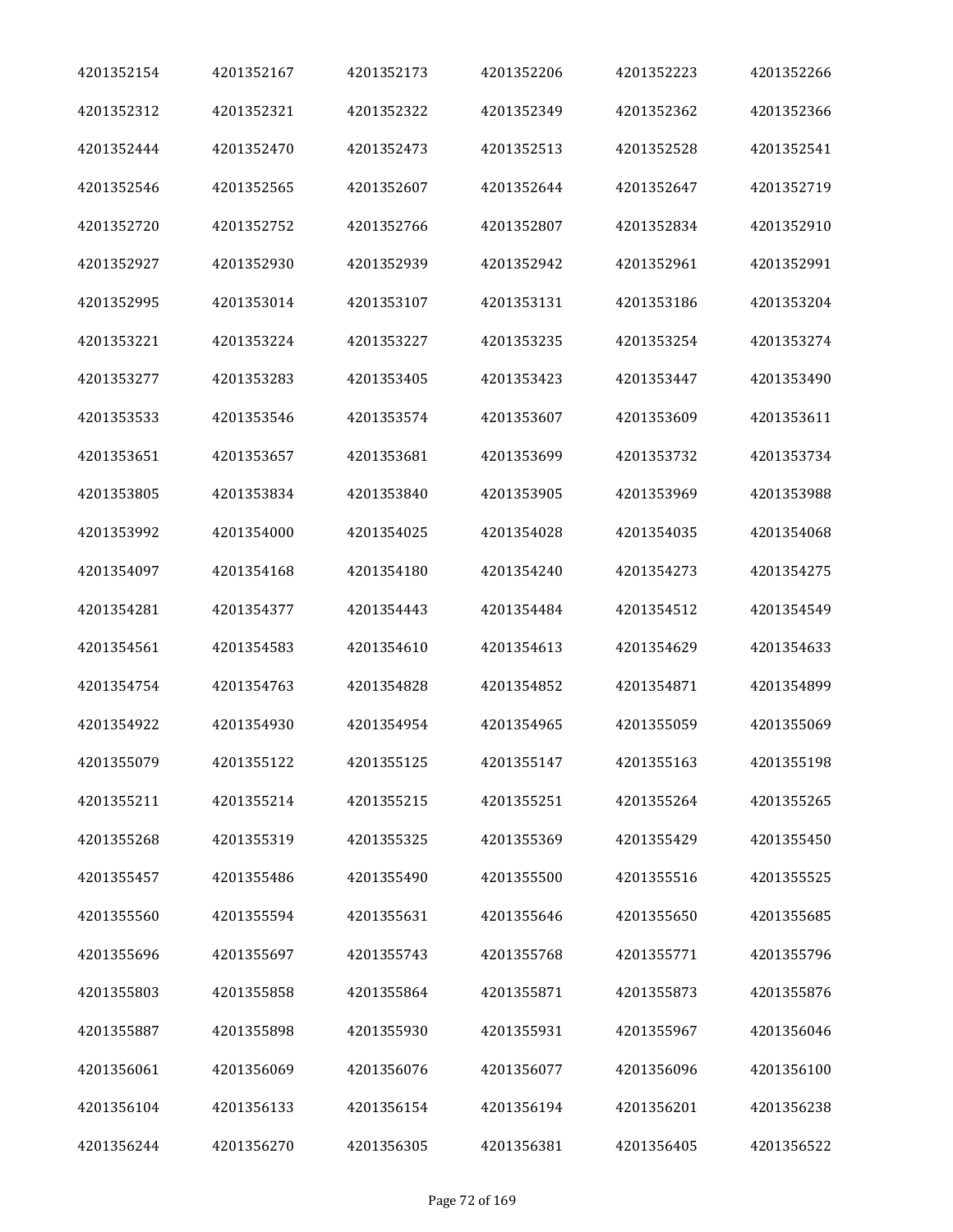| 4201356541 | 4201356560 | 4201356592 | 4201356610 | 4201356637 | 4201356640 |
|------------|------------|------------|------------|------------|------------|
| 4201356660 | 4201356680 | 4201356682 | 4201356688 | 4201356700 | 4201356714 |
| 4201356741 | 4201356775 | 4201356779 | 4201356791 | 4201356831 | 4201356832 |
| 4201356865 | 4201356867 | 4201356873 | 4201356876 | 4201356878 | 4201356921 |
| 4201356972 | 4201356980 | 4201357038 | 4201357044 | 4201357045 | 4201357069 |
| 4201357082 | 4201357144 | 4201357215 | 4201357224 | 4201357279 | 4201357307 |
| 4201357316 | 4201357348 | 4201357383 | 4201357447 | 4201357448 | 4201357484 |
| 4201357501 | 4201357510 | 4201357516 | 4201357538 | 4201357567 | 4201357586 |
| 4201357601 | 4201357786 | 4201357865 | 4201357895 | 4201357921 | 4201357958 |
| 4201357982 | 4201357986 | 4201358016 | 4201358038 | 4201358044 | 4201358109 |
| 4201358131 | 4201358135 | 4201358168 | 4201358208 | 4201358214 | 4201358221 |
| 4201358237 | 4201358253 | 4201358258 | 4201358295 | 4201358297 | 4201358306 |
| 4201358318 | 4201358353 | 4201358431 | 4201358457 | 4201358486 | 4201358521 |
| 4201358522 | 4201358562 | 4201358596 | 4201358616 | 4201358634 | 4201358781 |
| 4201358828 | 4201358839 | 4201358857 | 4201358866 | 4201358895 | 4201358918 |
| 4201358931 | 4201358938 | 4201358970 | 4201359020 | 4201359025 | 4201359053 |
| 4201359071 | 4201359081 | 4201359096 | 4201359100 | 4201359109 | 4201359114 |
| 4201359119 | 4201359157 | 4201359158 | 4201359198 | 4201359201 | 4201359204 |
| 4201359208 | 4201359216 | 4201359247 | 4201359336 | 4201359364 | 4201359375 |
| 4201359402 | 4201359427 | 4201359428 | 4201359430 | 4201359462 | 4201359464 |
| 4201359482 | 4201359487 | 4201359511 | 4201359561 | 4201359589 | 4201359675 |
| 4201359696 | 4201359745 | 4201359786 | 4201359791 | 4201359804 | 4201359837 |
| 4201359848 | 4201359887 | 4201359901 | 4201359946 | 4201359950 | 4201359951 |
| 4201359954 | 4201359989 | 4201359993 | 4201359997 | 4201360060 | 4201360094 |
| 4201360114 | 4201360151 | 4201360220 | 4201360231 | 4201360284 | 4201360293 |
| 4201360368 | 4201360416 | 4201360473 | 4201360487 | 4201360504 | 4201360508 |
| 4201360519 | 4201360520 | 4201360554 | 4201360570 | 4201360584 | 4201360591 |
| 4201360601 | 4201360636 | 4201360647 | 4201360734 | 4201360809 | 4201360891 |
| 4201360903 | 4201360963 | 4201360993 | 4201361099 | 4201361115 | 4201361122 |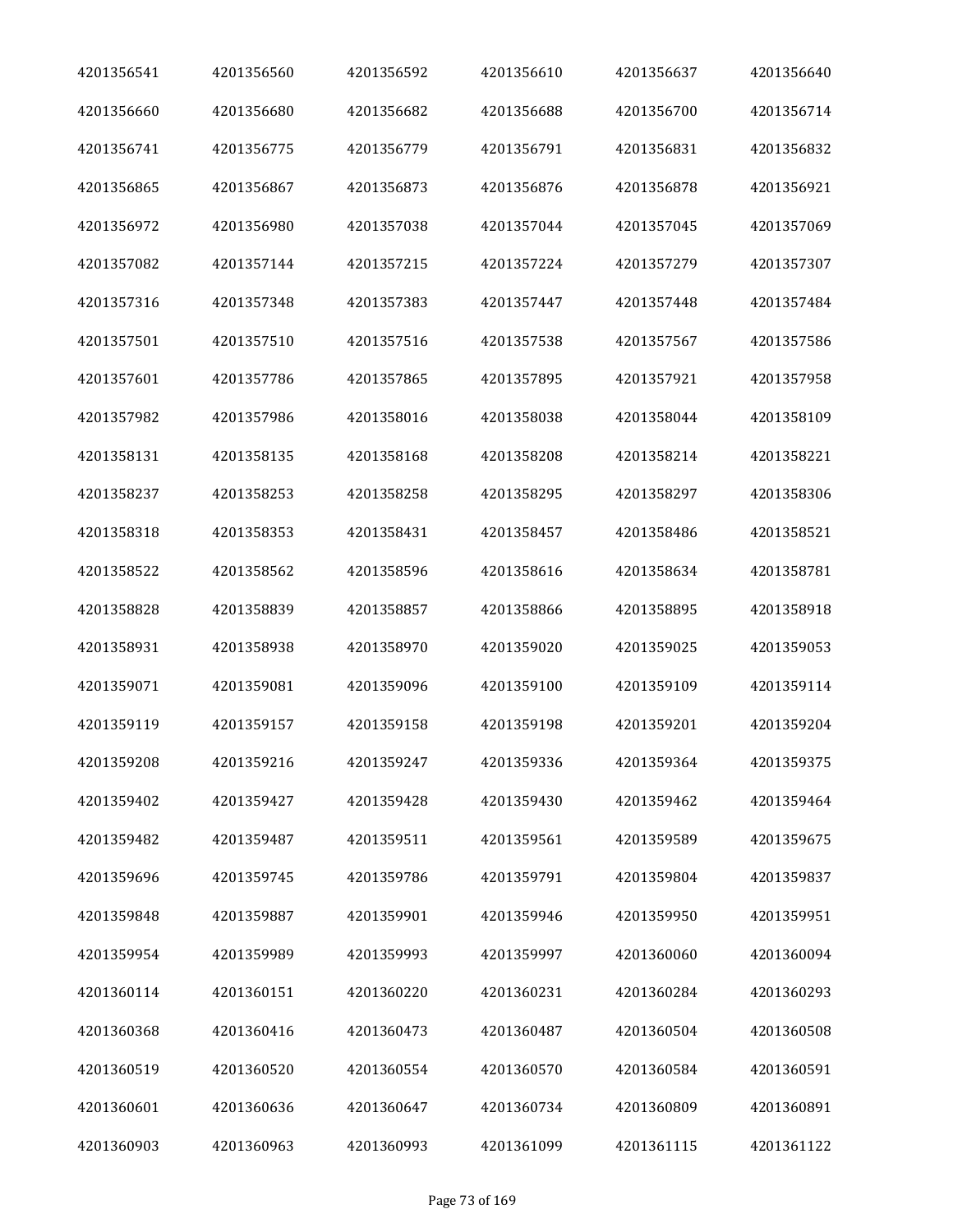| 4201361135 | 4201361148 | 4201361155 | 4201361156 | 4201361157 | 4201361163 |
|------------|------------|------------|------------|------------|------------|
| 4201361175 | 4201361189 | 4201361241 | 4201361270 | 4201361284 | 4201361286 |
| 4201361314 | 4201361329 | 4201361330 | 4201361343 | 4201361364 | 4201361439 |
| 4201361442 | 4201361505 | 4201361506 | 4201361533 | 4201361573 | 4201361601 |
| 4201361665 | 4201361692 | 4201361775 | 4201361820 | 4201361832 | 4201361890 |
| 4201361915 | 4201361916 | 4201361932 | 4201361937 | 4201361944 | 4201361948 |
| 4201361985 | 4201362007 | 4201362014 | 4201362103 | 4201362126 | 4201362155 |
| 4201362175 | 4201362186 | 4201362193 | 4201362247 | 4201362271 | 4201362319 |
| 4201362328 | 4201362335 | 4201362353 | 4201362354 | 4201362364 | 4201362367 |
| 4201362369 | 4201362374 | 4201362396 | 4201362439 | 4201362455 | 4201362465 |
| 4201362480 | 4201362557 | 4201362615 | 4201362649 | 4201362682 | 4201362774 |
| 4201362777 | 4201362787 | 4201362791 | 4201362794 | 4201362832 | 4201362841 |
| 4201362844 | 4201362845 | 4201362847 | 4201362920 | 4201362951 | 4201362967 |
| 4201362990 | 4201362992 | 4201363007 | 4201363047 | 4201363083 | 4201363084 |
| 4201363095 | 4201363156 | 4201363205 | 4201363271 | 4201363298 | 4201363304 |
| 4201363308 | 4201363313 | 4201363319 | 4201363322 | 4201363326 | 4201363401 |
| 4201363420 | 4201363435 | 4201363436 | 4201363452 | 4201363473 | 4201363475 |
| 4201363534 | 4201363573 | 4201363575 | 4201363602 | 4201363625 | 4201363683 |
| 4201363706 | 4201363711 | 4201363716 | 4201363717 | 4201363728 | 4201363770 |
| 4201363790 | 4201363803 | 4201363808 | 4201363828 | 4201363839 | 4201363848 |
| 4201363865 | 4201363868 | 4201363872 | 4201363874 | 4201363893 | 4201363936 |
| 4201363957 | 4201363988 | 4201364016 | 4201364046 | 4201364053 | 4201364118 |
| 4201364147 | 4201364157 | 4201364186 | 4201364224 | 4201364233 | 4201364300 |
| 4201364423 | 4201364461 | 4201364536 | 4201364580 | 4201364597 | 4201364615 |
| 4201364630 | 4201364641 | 4201364687 | 4201364701 | 4201364716 | 4201364768 |
| 4201364822 | 4201364837 | 4201364856 | 4201364869 | 4201364888 | 4201364917 |
| 4201364926 | 4201364949 | 4201365051 | 4201365056 | 4201365093 | 4201365139 |
| 4201365201 | 4201365208 | 4201365224 | 4201365256 | 4201365266 | 4201365276 |
| 4201365324 | 4201365329 | 4201365370 | 4201365391 | 4201365421 | 4201365467 |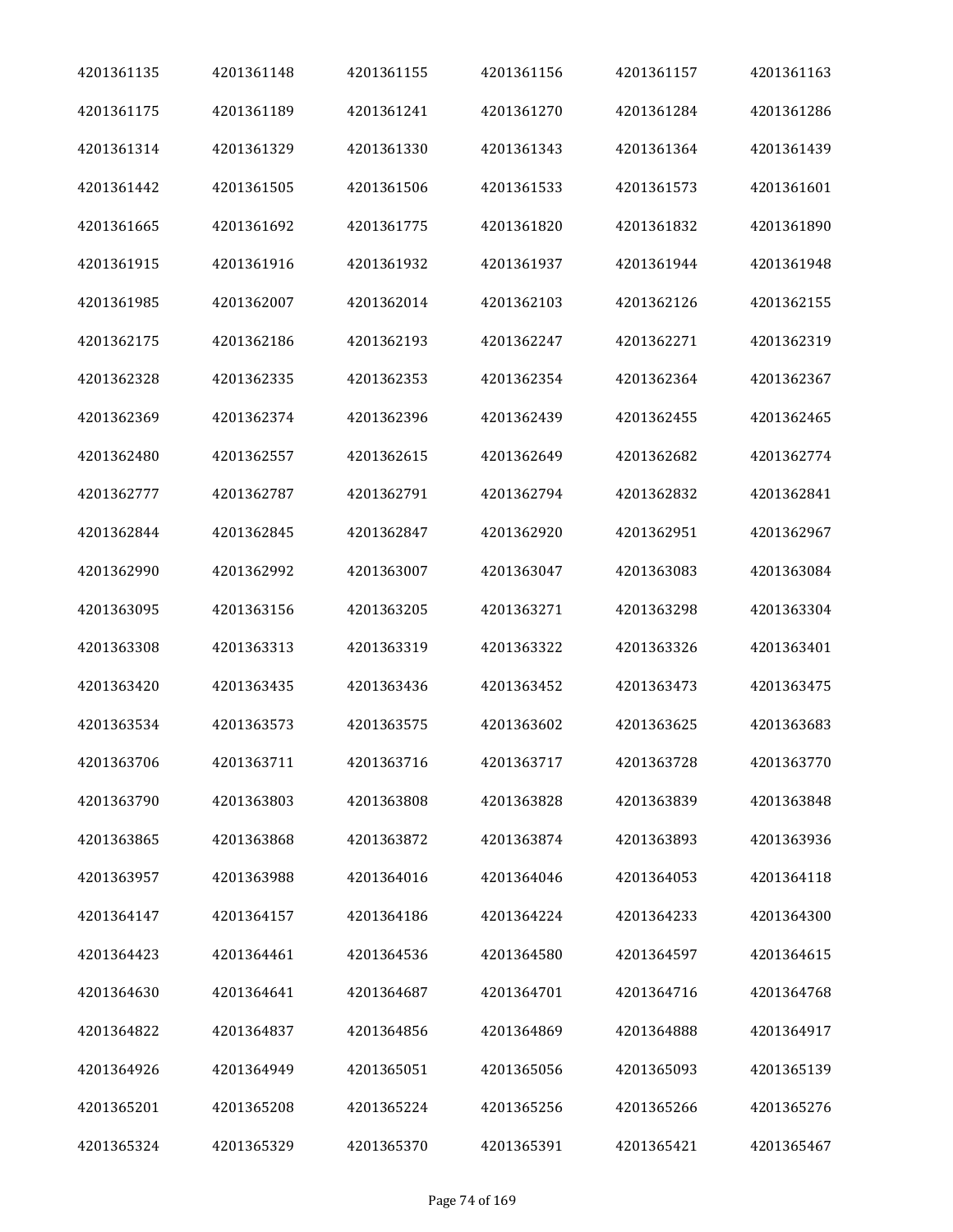| 4201365476 | 4201365489 | 4201365513 | 4201365528 | 4201365534 | 4201365551 |
|------------|------------|------------|------------|------------|------------|
| 4201365553 | 4201365558 | 4201365562 | 4201365598 | 4201365616 | 4201365623 |
| 4201365744 | 4201365788 | 4201365806 | 4201365847 | 4201365894 | 4201365903 |
| 4201365907 | 4201365908 | 4201365916 | 4201365961 | 4201365962 | 4201365976 |
| 4201365978 | 4201366011 | 4201366014 | 4201366026 | 4201366113 | 4201366121 |
| 4201366166 | 4201366233 | 4201366267 | 4201366301 | 4201366353 | 4201366373 |
| 4201366375 | 4201366385 | 4201366434 | 4201366441 | 4201366454 | 4201366472 |
| 4201366477 | 4201366491 | 4201366501 | 4201366536 | 4201366550 | 4201366583 |
| 4201366642 | 4201366710 | 4201366802 | 4201366840 | 4201366858 | 4201366878 |
| 4201366880 | 4201366885 | 4201366909 | 4201366912 | 4201366952 | 4201366961 |
| 4201367069 | 4201367071 | 4201367108 | 4201367166 | 4201367191 | 4201367244 |
| 4201367274 | 4201367286 | 4201367324 | 4201367337 | 4201367351 | 4201367410 |
| 4201367416 | 4201367438 | 4201367451 | 4201367467 | 4201367497 | 4201367507 |
| 4201367597 | 4201367605 | 4201367659 | 4201367701 | 4201367709 | 4201367732 |
| 4201367750 | 4201367751 | 4201367759 | 4201367822 | 4201367942 | 4201367964 |
| 4201367969 | 4201368012 | 4201368038 | 4201368055 | 4201368066 | 4201368073 |
| 4201368082 | 4201368087 | 4201368089 | 4201368165 | 4201368267 | 4201368329 |
| 4201368348 | 4201368356 | 4201368484 | 4201368485 | 4201368567 | 4201368588 |
| 4201368589 | 4201368591 | 4201368595 | 4201368611 | 4201368616 | 4201368684 |
| 4201368707 | 4201368712 | 4201368770 | 4201368814 | 4201368835 | 4201368978 |
| 4201368999 | 4201369025 | 4201369073 | 4201369077 | 4201369091 | 4201369106 |
| 4201369164 | 4201369194 | 4201369226 | 4201369238 | 4201369247 | 4201369251 |
| 4201369260 | 4201369268 | 4201369278 | 4201369287 | 4201369329 | 4201369343 |
| 4201369379 | 4201369398 | 4201369408 | 4201369497 | 4201369526 | 4201369541 |
| 4201369557 | 4201369559 | 4201369567 | 4201369580 | 4201369581 | 4201369614 |
| 4201369630 | 4201369672 | 4201369790 | 4201369818 | 4201369847 | 4201369863 |
| 4201369881 | 4201369912 | 4201369935 | 4201369938 | 4201369961 | 4201370003 |
| 4201370037 | 4201370155 | 4201370156 | 4201370206 | 4201370228 | 4201370241 |
| 4201370257 | 4201370277 | 4201370296 | 4201370467 | 4201370471 | 4201370510 |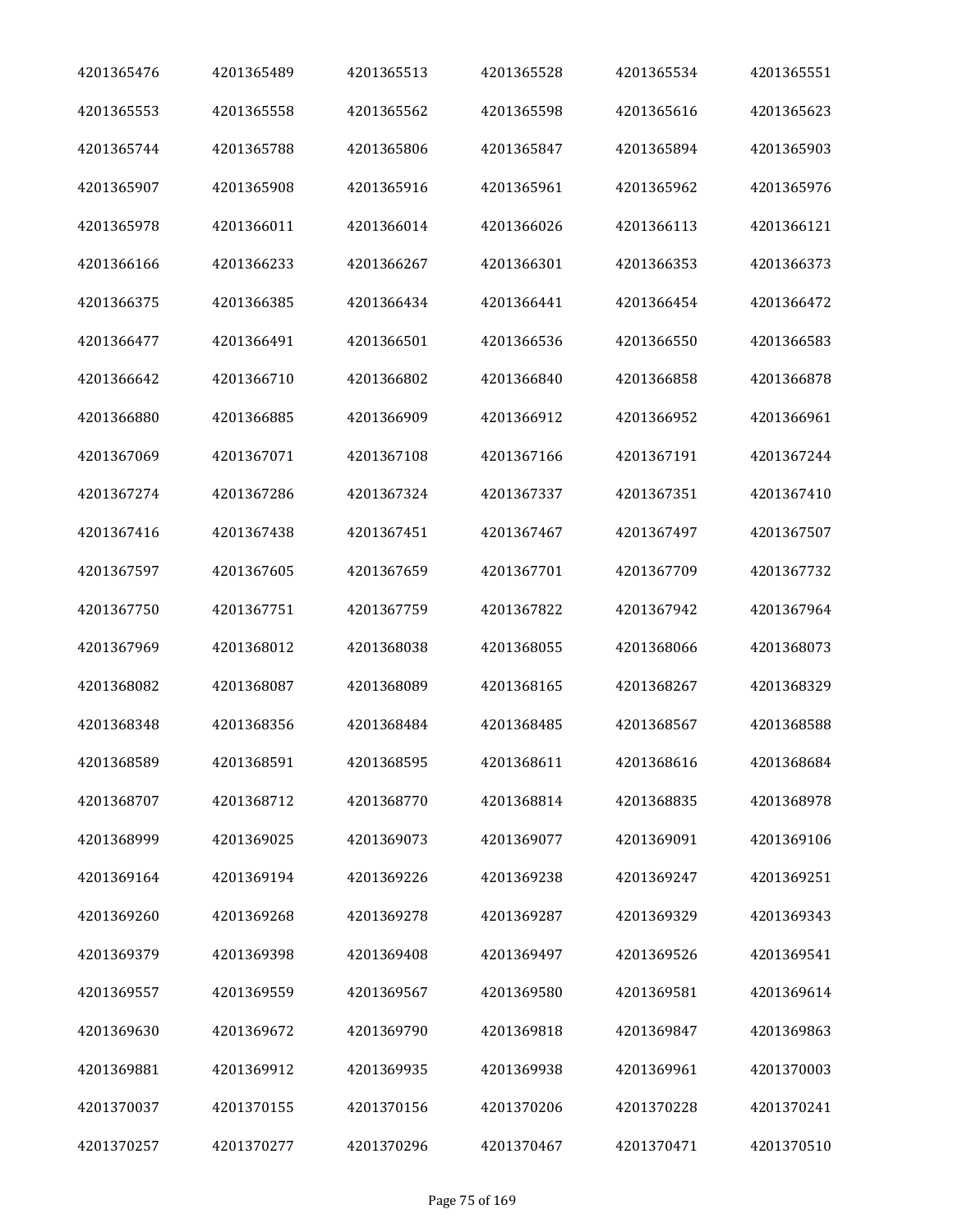| 4201370529 | 4201370544 | 4201370565 | 4201370627 | 4201370629 | 4201370639 |
|------------|------------|------------|------------|------------|------------|
| 4201370640 | 4201370676 | 4201370695 | 4201370714 | 4201370741 | 4201370749 |
| 4201370752 | 4201370766 | 4201370801 | 4201370836 | 4201370861 | 4201370947 |
| 4201370956 | 4201370973 | 4201371002 | 4201371059 | 4201371092 | 4201371119 |
| 4201371181 | 4201371208 | 4201371211 | 4201371249 | 4201371294 | 4201371306 |
| 4201371397 | 4201371400 | 4201371440 | 4201371460 | 4201371515 | 4201371531 |
| 4201371543 | 4201371564 | 4201371568 | 4201371569 | 4201371607 | 4201371637 |
| 4201371681 | 4201371684 | 4201371690 | 4201371733 | 4201371739 | 4201371810 |
| 4201371831 | 4201371838 | 4201371881 | 4201371933 | 4201371958 | 4201371965 |
| 4201371997 | 4201372014 | 4201372017 | 4201372018 | 4201372066 | 4201372076 |
| 4201372097 | 4201372107 | 4201372121 | 4201372174 | 4201372176 | 4201372184 |
| 4201372187 | 4201372197 | 4201372220 | 4201372236 | 4201372369 | 4201372401 |
| 4201372423 | 4201372489 | 4201372601 | 4201372621 | 4201372702 | 4201372714 |
| 4201372736 | 4201372777 | 4201372782 | 4201372802 | 4201372831 | 4201372843 |
| 4201372872 | 4201372874 | 4201372899 | 4201372901 | 4201372929 | 4201372955 |
| 4201372959 | 4201372967 | 4201372989 | 4201373012 | 4201373020 | 4201373021 |
| 4201373038 | 4201373050 | 4201373070 | 4201373086 | 4201373111 | 4201373171 |
| 4201373206 | 4201373241 | 4201373286 | 4201373289 | 4201373295 | 4201373299 |
| 4201373332 | 4201373333 | 4201373336 | 4201373349 | 4201373360 | 4201373363 |
| 4201373381 | 4201373384 | 4201373406 | 4201373411 | 4201373443 | 4201373549 |
| 4201373594 | 4201373616 | 4201373622 | 4201373637 | 4201373664 | 4201373669 |
| 4201373690 | 4201373710 | 4201373713 | 4201373747 | 4201373751 | 4201373774 |
| 4201373778 | 4201373805 | 4201373850 | 4201373851 | 4201373853 | 4201373881 |
| 4201373919 | 4201373946 | 4201373981 | 4201374071 | 4201374098 | 4201374104 |
| 4201374117 | 4201374120 | 4201374159 | 4201374170 | 4201374238 | 4201374431 |
| 4201374435 | 4201374438 | 4201374452 | 4201374455 | 4201374462 | 4201374500 |
| 4201374530 | 4201374634 | 4201374662 | 4201374664 | 4201374736 | 4201374751 |
| 4201374762 | 4201374782 | 4201374882 | 4201374961 | 4201374993 | 4201375022 |
| 4201375030 | 4201375077 | 4201375165 | 4201375168 | 4201375177 | 4201375250 |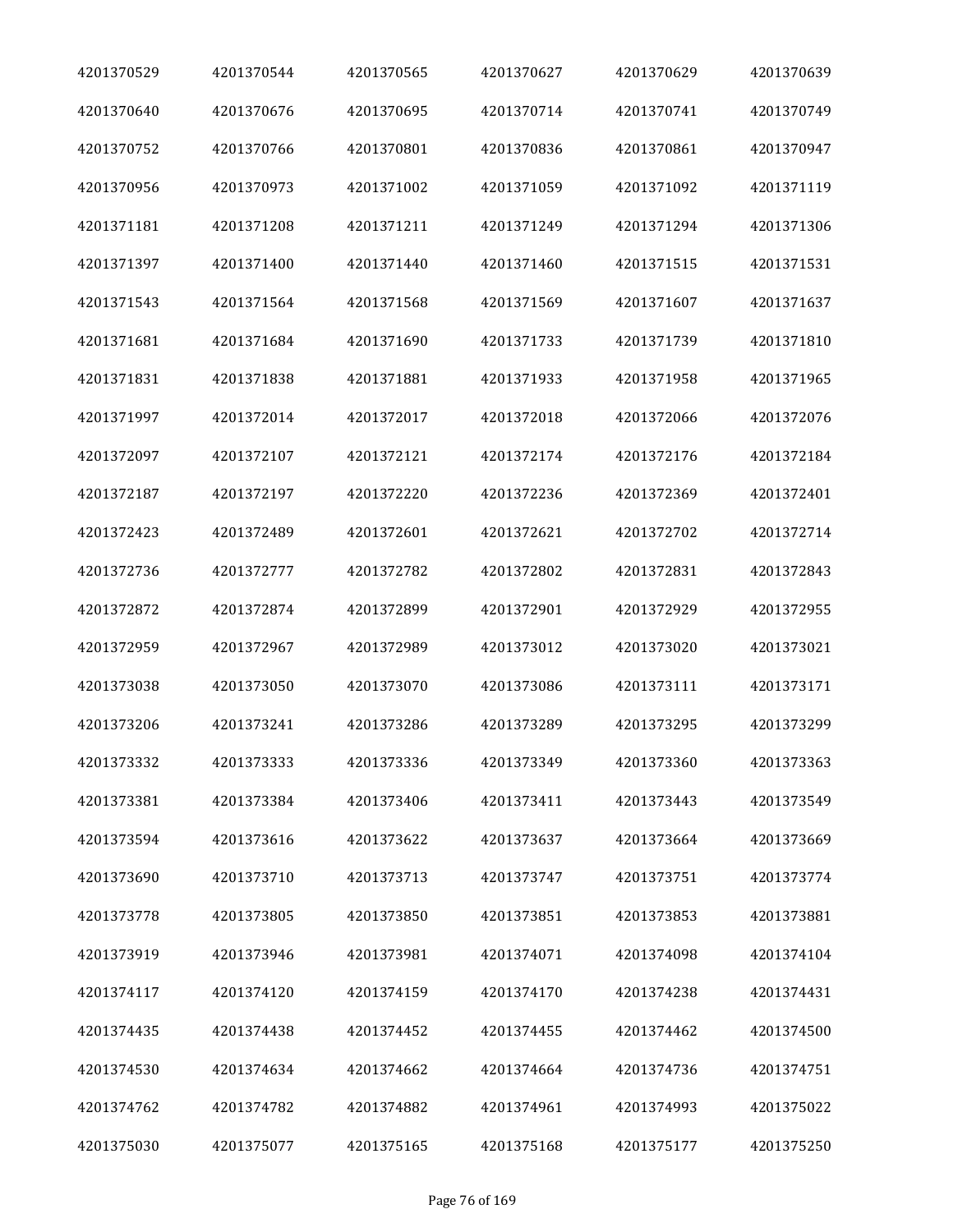| 4201375299 | 4201375318 | 4201375358 | 4201375360 | 4201375379 | 4201375398 |
|------------|------------|------------|------------|------------|------------|
| 4201375404 | 4201375425 | 4201375458 | 4201375460 | 4201375493 | 4201375523 |
| 4201375629 | 4201375630 | 4201375719 | 4201375737 | 4201375745 | 4201375759 |
| 4201375766 | 4201375767 | 4201375776 | 4201375778 | 4201375832 | 4201375840 |
| 4201375844 | 4201375871 | 4201375923 | 4201375956 | 4201375971 | 4201375977 |
| 4201375984 | 4201376025 | 4201376028 | 4201376054 | 4201376180 | 4201376192 |
| 4201376195 | 4201376233 | 4201376246 | 4201376254 | 4201376285 | 4201376300 |
| 4201376301 | 4201376316 | 4201376352 | 4201376457 | 4201376471 | 4201376506 |
| 4201376513 | 4201376544 | 4201376592 | 4201376593 | 4201376595 | 4201376598 |
| 4201376632 | 4201376654 | 4201376663 | 4201376679 | 4201376745 | 4201376759 |
| 4201376782 | 4201376810 | 4201376838 | 4201376865 | 4201376868 | 4201376886 |
| 4201376922 | 4201376931 | 4201376965 | 4201377041 | 4201377101 | 4201377121 |
| 4201377160 | 4201377177 | 4201377194 | 4201377199 | 4201377205 | 4201377214 |
| 4201377216 | 4201377230 | 4201377240 | 4201377258 | 4201377268 | 4201377274 |
| 4201377313 | 4201377344 | 4201377369 | 4201377370 | 4201377413 | 4201377484 |
| 4201377495 | 4201377557 | 4201377593 | 4201377596 | 4201377633 | 4201377686 |
| 4201377692 | 4201377717 | 4201377737 | 4201377762 | 4201377766 | 4201377828 |
| 4201377924 | 4201377960 | 4201378079 | 4201378099 | 4201378118 | 4201378137 |
| 4201378180 | 4201378187 | 4201378363 | 4201378390 | 4201378412 | 4201378434 |
| 4201378489 | 4201378493 | 4201378496 | 4201378518 | 4201378542 | 4201378548 |
| 4201378554 | 4201378568 | 4201378575 | 4201378578 | 4201378599 | 4201378632 |
| 4201378666 | 4201378677 | 4201378683 | 4201378689 | 4201378752 | 4201378758 |
| 4201378835 | 4201378860 | 4201378888 | 4201378918 | 4201378936 | 4201378941 |
| 4201378945 | 4201378953 | 4201378974 | 4201378983 | 4201379015 | 4201379023 |
| 4201379036 | 4201379046 | 4201379050 | 4201379056 | 4201379063 | 4201379070 |
| 4201379084 | 4201379120 | 4201379161 | 4201379185 | 4201379188 | 4201379271 |
| 4201379289 | 4201379292 | 4201379330 | 4201379446 | 4201379453 | 4201379467 |
| 4201379468 | 4201379488 | 4201379541 | 4201379607 | 4201379613 | 4201379682 |
| 4201379700 | 4201379847 | 4201379851 | 4201379861 | 4201379862 | 4201379942 |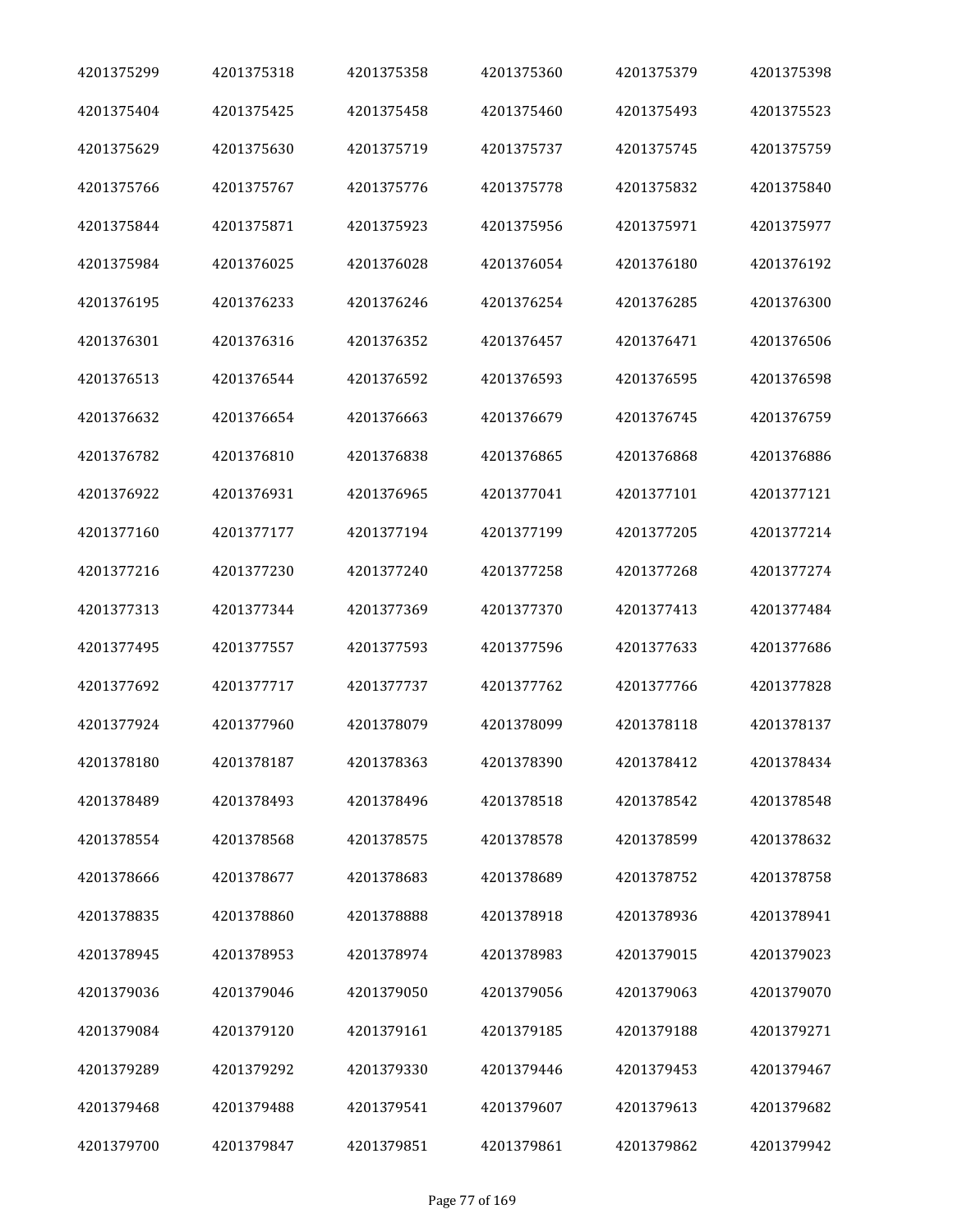| 4201379951 | 4201379978 | 4201379986 | 4201380002 | 4201380042 | 4201380044 |
|------------|------------|------------|------------|------------|------------|
| 4201380067 | 4201380137 | 4201380158 | 4201380185 | 4201380217 | 4201380230 |
| 4201380242 | 4201380246 | 4201380270 | 4201380341 | 4201380368 | 4201380429 |
| 4201380440 | 4201380444 | 4201380449 | 4201380458 | 4201380497 | 4201380502 |
| 4201380505 | 4201380568 | 4201380569 | 4201380570 | 4201380682 | 4201380731 |
| 4201380747 | 4201380748 | 4201380784 | 4201380799 | 4201380848 | 4201380854 |
| 4201380867 | 4201380909 | 4201380919 | 4201380926 | 4201380933 | 4201381052 |
| 4201381073 | 4201381114 | 4201381138 | 4201381151 | 4201381178 | 4201381194 |
| 4201381242 | 4201381244 | 4201381358 | 4201381407 | 4201381426 | 4201381436 |
| 4201381439 | 4201381444 | 4201381505 | 4201381511 | 4201381538 | 4201381628 |
| 4201381640 | 4201381738 | 4201381788 | 4201381792 | 4201381808 | 4201381822 |
| 4201381824 | 4201381842 | 4201381844 | 4201381854 | 4201381865 | 4201381878 |
| 4201381896 | 4201381914 | 4201381972 | 4201381986 | 4201382042 | 4201382059 |
| 4201382061 | 4201382069 | 4201382152 | 4201382187 | 4201382213 | 4201382240 |
| 4201382241 | 4201382265 | 4201382362 | 4201382485 | 4201382564 | 4201382612 |
| 4201382653 | 4201382658 | 4201382659 | 4201382685 | 4201382717 | 4201382720 |
| 4201382722 | 4201382726 | 4201382889 | 4201382894 | 4201382907 | 4201382922 |
| 4201382925 | 4201382932 | 4201382937 | 4201382952 | 4201382970 | 4201382995 |
| 4201383072 | 4201383079 | 4201383137 | 4201383160 | 4201383161 | 4201383183 |
| 4201383190 | 4201383236 | 4201383268 | 4201383281 | 4201383283 | 4201383449 |
| 4201383488 | 4201383495 | 4201383511 | 4201383519 | 4201383529 | 4201383565 |
| 4201383575 | 4201383589 | 4201383605 | 4201383638 | 4201383733 | 4201383751 |
| 4201383755 | 4201383772 | 4201383782 | 4201383797 | 4201383859 | 4201383874 |
| 4201383898 | 4201383994 | 4201384003 | 4201384021 | 4201384065 | 4201384153 |
| 4201384160 | 4201384162 | 4201384170 | 4201384171 | 4201384182 | 4201384210 |
| 4201384235 | 4201384236 | 4201384240 | 4201384265 | 4201384276 | 4201384282 |
| 4201384317 | 4201384319 | 4201384329 | 4201384331 | 4201384357 | 4201384366 |
| 4201384410 | 4201384426 | 4201384431 | 4201384442 | 4201384609 | 4201384648 |
| 4201384699 | 4201384702 | 4201384705 | 4201384706 | 4201384712 | 4201384756 |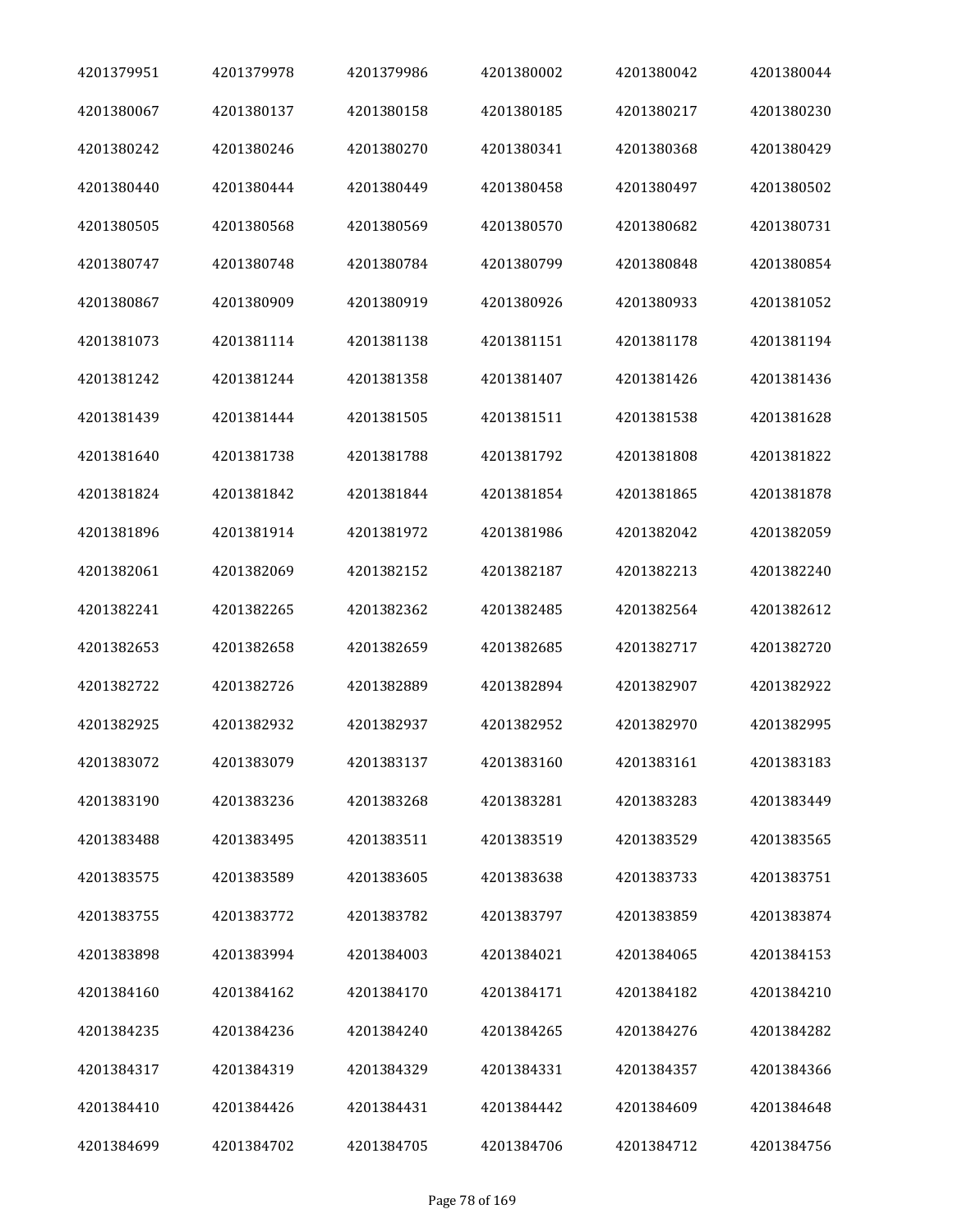| 4201384853 | 4201384880 | 4201384888 | 4201384946 | 4201384953 | 4201384958 |
|------------|------------|------------|------------|------------|------------|
| 4201384962 | 4201384977 | 4201385079 | 4201385081 | 4201385107 | 4201385109 |
| 4201385112 | 4201385120 | 4201385170 | 4201385180 | 4201385193 | 4201385203 |
| 4201385271 | 4201385346 | 4201385374 | 4201385405 | 4201385443 | 4201385466 |
| 4201385496 | 4201385566 | 4201385596 | 4201385613 | 4201385614 | 4201385669 |
| 4201385677 | 4201385808 | 4201385844 | 4201385847 | 4201385850 | 4201385880 |
| 4201385906 | 4201386073 | 4201386087 | 4201386124 | 4201386137 | 4201386167 |
| 4201386175 | 4201386217 | 4201386281 | 4201386304 | 4201386345 | 4201386348 |
| 4201386373 | 4201386471 | 4201386500 | 4201386510 | 4201386521 | 4201386550 |
| 4201386609 | 4201386611 | 4201386676 | 4201386853 | 4201386860 | 4201386872 |
| 4201386880 | 4201386900 | 4201386905 | 4201386908 | 4201386950 | 4201386978 |
| 4201386980 | 4201387021 | 4201387032 | 4201387097 | 4201387121 | 4201387127 |
| 4201387130 | 4201387169 | 4201387217 | 4201387231 | 4201387234 | 4201387277 |
| 4201387319 | 4201387331 | 4201387383 | 4201387389 | 4201387403 | 4201387446 |
| 4201387468 | 4201387527 | 4201387555 | 4201387572 | 4201387579 | 4201387645 |
| 4201387652 | 4201387653 | 4201387818 | 4201387858 | 4201387879 | 4201387898 |
| 4201387903 | 4201387950 | 4201387951 | 4201388012 | 4201388020 | 4201388030 |
| 4201388062 | 4201388192 | 4201388219 | 4201388233 | 4201388240 | 4201388260 |
| 4201388276 | 4201388328 | 4201388351 | 4201388381 | 4201388408 | 4201388412 |
| 4201388422 | 4201388440 | 4201388463 | 4201388480 | 4201388486 | 4201388502 |
| 4201388507 | 4201388537 | 4201388539 | 4201388551 | 4201388574 | 4201388698 |
| 4201388736 | 4201388750 | 4201388754 | 4201388756 | 4201388783 | 4201388787 |
| 4201388802 | 4201388866 | 4201388887 | 4201388933 | 4201388933 | 4201388987 |
| 4201388988 | 4201388997 | 4201389001 | 4201389056 | 4201389066 | 4201389084 |
| 4201389091 | 4201389108 | 4201389115 | 4201389118 | 4201389159 | 4201389165 |
| 4201389178 | 4201389250 | 4201389305 | 4201389309 | 4201389332 | 4201389340 |
| 4201389402 | 4201389475 | 4201389559 | 4201389562 | 4201389622 | 4201389647 |
| 4201389679 | 4201389741 | 4201389755 | 4201389819 | 4201389851 | 4201389866 |
| 4201389872 | 4201389885 | 4201389908 | 4201389975 | 4201389982 | 4201390073 |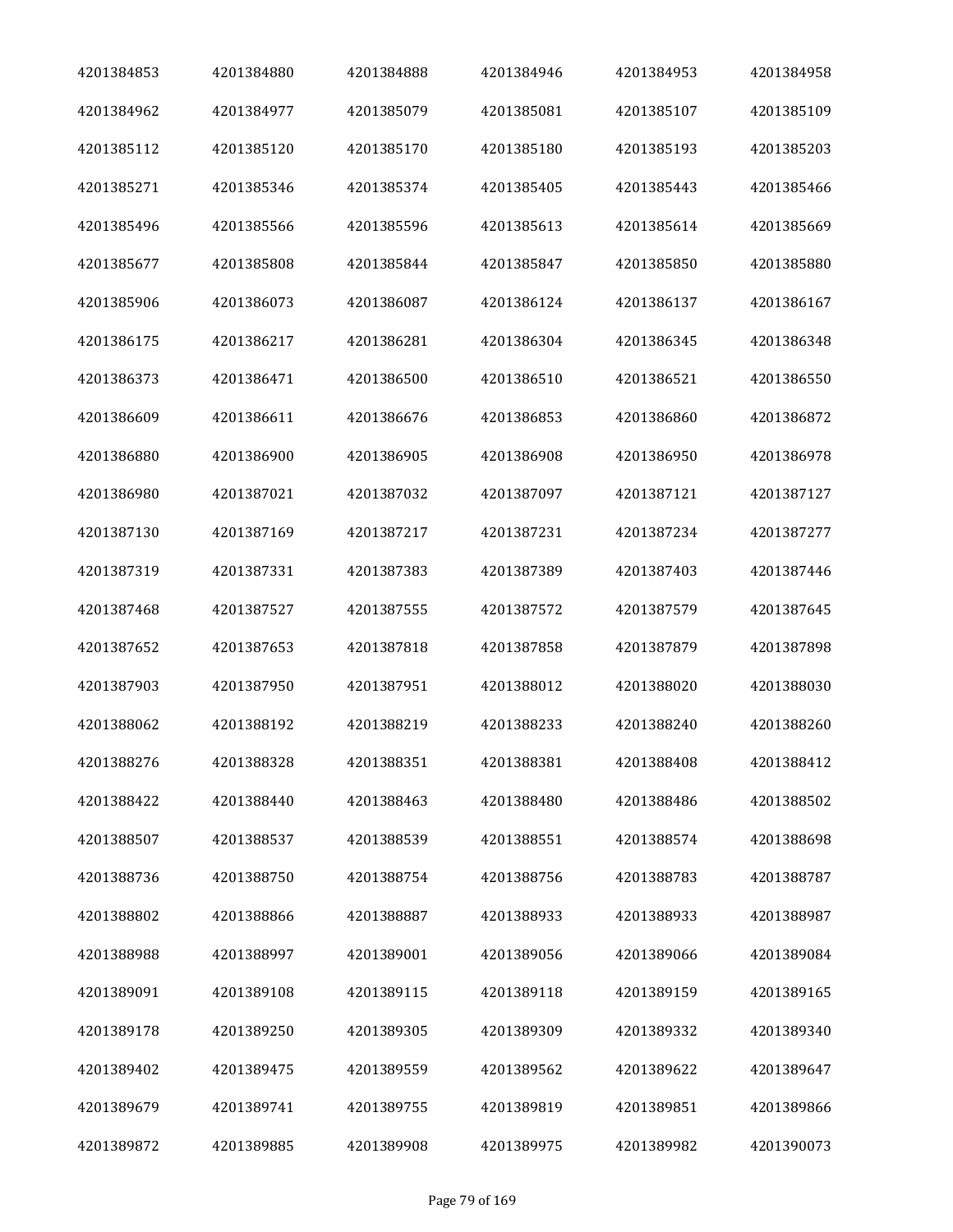| 4201390083 | 4201390117 | 4201390129 | 4201390151 | 4201390157 | 4201390167 |
|------------|------------|------------|------------|------------|------------|
| 4201390172 | 4201390180 | 4201390225 | 4201390284 | 4201390288 | 4201390379 |
| 4201390460 | 4201390481 | 4201390499 | 4201390564 | 4201390567 | 4201390576 |
| 4201390601 | 4201390606 | 4201390640 | 4201390657 | 4201390678 | 4201390687 |
| 4201390689 | 4201390697 | 4201390708 | 4201390737 | 4201390828 | 4201390887 |
| 4201390892 | 4201390921 | 4201390951 | 4201390987 | 4201391016 | 4201391026 |
| 4201391051 | 4201391145 | 4201391176 | 4201391181 | 4201391218 | 4201391269 |
| 4201391278 | 4201391293 | 4201391303 | 4201391325 | 4201391362 | 4201391364 |
| 4201391386 | 4201391408 | 4201391413 | 4201391423 | 4201391429 | 4201391471 |
| 4201391494 | 4201391619 | 4201391640 | 4201391686 | 4201391715 | 4201391716 |
| 4201391764 | 4201391768 | 4201391770 | 4201391772 | 4201391784 | 4201391785 |
| 4201391802 | 4201391814 | 4201391815 | 4201391820 | 4201391831 | 4201391886 |
| 4201391896 | 4201391911 | 4201391946 | 4201391950 | 4201391971 | 4201391986 |
| 4201392003 | 4201392048 | 4201392072 | 4201392099 | 4201392103 | 4201392120 |
| 4201392131 | 4201392178 | 4201392215 | 4201392249 | 4201392251 | 4201392256 |
| 4201392261 | 4201392293 | 4201392317 | 4201392322 | 4201392346 | 4201392456 |
| 4201392499 | 4201392500 | 4201392511 | 4201392513 | 4201392521 | 4201392554 |
| 4201392608 | 4201392619 | 4201392652 | 4201392660 | 4201392703 | 4201392741 |
| 4201392755 | 4201392761 | 4201392772 | 4201392785 | 4201392788 | 4201392799 |
| 4201392826 | 4201392842 | 4201392843 | 4201392854 | 4201392954 | 4201392955 |
| 4201392990 | 4201393088 | 4201393104 | 4201393135 | 4201393137 | 4201393148 |
| 4201393148 | 4201393182 | 4201393201 | 4201393240 | 4201393263 | 4201393267 |
| 4201393288 | 4201393290 | 4201393301 | 4201393333 | 4201393502 | 4201393509 |
| 4201393521 | 4201393527 | 4201393541 | 4201393558 | 4201393562 | 4201393570 |
| 4201393585 | 4201393597 | 4201393600 | 4201393648 | 4201393676 | 4201393753 |
| 4201393798 | 4201393815 | 4201393825 | 4201393904 | 4201393938 | 4201393957 |
| 4201393985 | 4201393992 | 4201394017 | 4201394018 | 4201394059 | 4201394095 |
| 4201394156 | 4201394193 | 4201394212 | 4201394246 | 4201394265 | 4201394361 |
| 4201394366 | 4201394381 | 4201394396 | 4201394399 | 4201394412 | 4201394425 |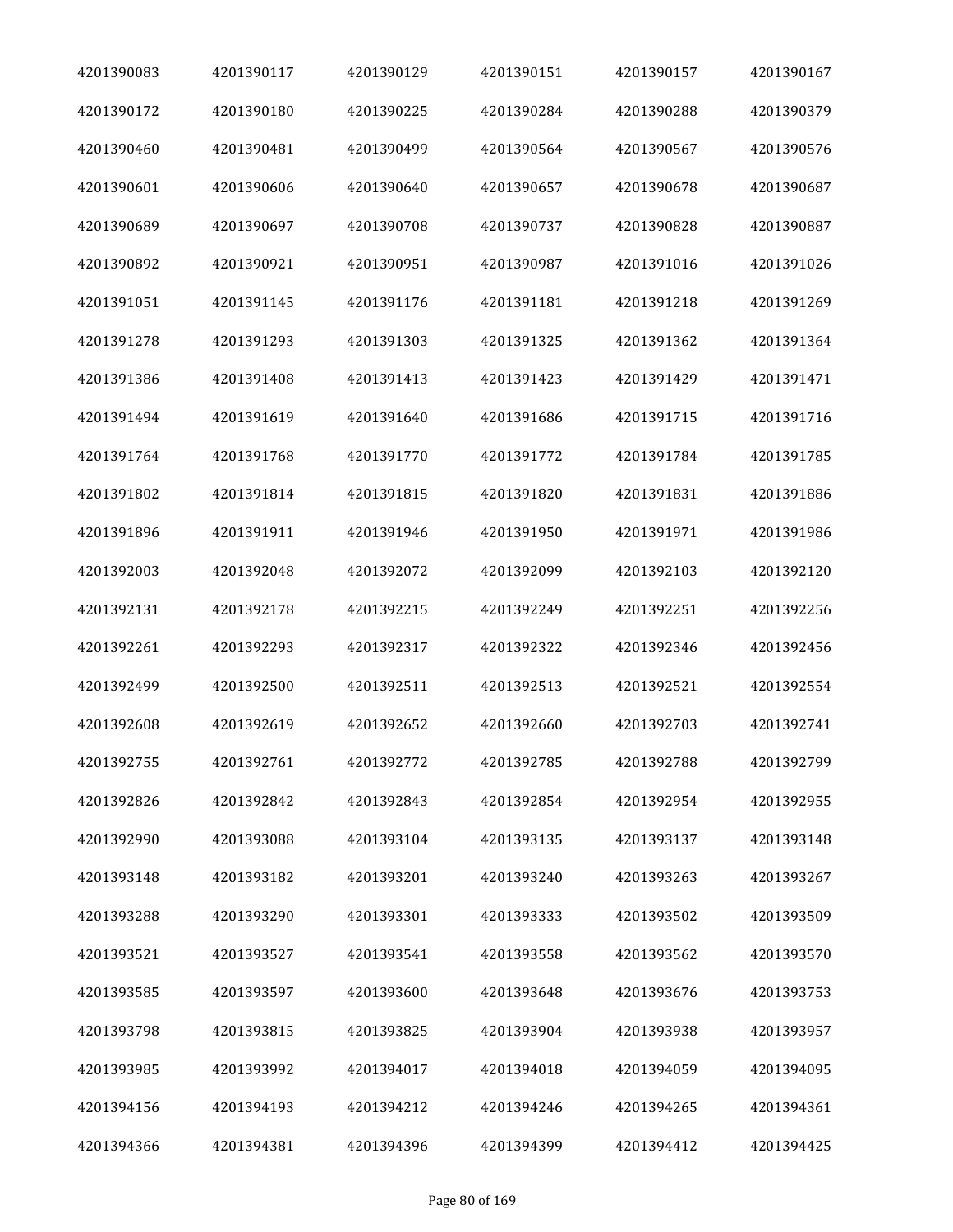| 4201394433 | 4201394448 | 4201394483 | 4201394546 | 4201394569 | 4201394573 |
|------------|------------|------------|------------|------------|------------|
| 4201394576 | 4201394581 | 4201394614 | 4201394627 | 4201394670 | 4201394672 |
| 4201394676 | 4201394684 | 4201394685 | 4201394714 | 4201394717 | 4201394720 |
| 4201394751 | 4201394761 | 4201394767 | 4201394779 | 4201394781 | 4201394783 |
| 4201394797 | 4201394869 | 4201394939 | 4201394958 | 4201394992 | 4201395003 |
| 4201395017 | 4201395043 | 4201395060 | 4201395167 | 4201395168 | 4201395184 |
| 4201395189 | 4201395211 | 4201395238 | 4201395253 | 4201395277 | 4201395296 |
| 4201395347 | 4201395348 | 4201395372 | 4201395418 | 4201395429 | 4201395434 |
| 4201395534 | 4201395562 | 4201395673 | 4201395703 | 4201395721 | 4201395840 |
| 4201395872 | 4201395893 | 4201395913 | 4201395941 | 4201395968 | 4201395972 |
| 4201396009 | 4201396062 | 4201396073 | 4201396086 | 4201396087 | 4201396091 |
| 4201396142 | 4201396155 | 4201396172 | 4201396326 | 4201396396 | 4201396399 |
| 4201396421 | 4201396448 | 4201396451 | 4201396536 | 4201396543 | 4201396555 |
| 4201396569 | 4201396580 | 4201396614 | 4201396666 | 4201396701 | 4201396710 |
| 4201396720 | 4201396746 | 4201396754 | 4201396778 | 4201396827 | 4201396837 |
| 4201396861 | 4201396867 | 4201396939 | 4201396949 | 4201397004 | 4201397071 |
| 4201397074 | 4201397084 | 4201397107 | 4201397123 | 4201397142 | 4201397175 |
| 4201397176 | 4201397206 | 4201397209 | 4201397261 | 4201397304 | 4201397308 |
| 4201397312 | 4201397314 | 4201397344 | 4201397349 | 4201397359 | 4201397387 |
| 4201397388 | 4201397399 | 4201397422 | 4201397512 | 4201397525 | 4201397530 |
| 4201397575 | 4201397693 | 4201397704 | 4201397788 | 4201397835 | 4201397931 |
| 4201397939 | 4201397951 | 4201397958 | 4201397969 | 4201398064 | 4201398079 |
| 4201398122 | 4201398204 | 4201398246 | 4201398251 | 4201398281 | 4201398330 |
| 4201398336 | 4201398343 | 4201398348 | 4201398357 | 4201398360 | 4201398395 |
| 4201398403 | 4201398426 | 4201398437 | 4201398441 | 4201398451 | 4201398466 |
| 4201398475 | 4201398480 | 4201398488 | 4201398581 | 4201398586 | 4201398606 |
| 4201398610 | 4201398615 | 4201398651 | 4201398714 | 4201398816 | 4201398910 |
| 4201398926 | 4201398946 | 4201399089 | 4201399098 | 4201399100 | 4201399114 |
| 4201399193 | 4201399226 | 4201399230 | 4201399250 | 4201399263 | 4201399280 |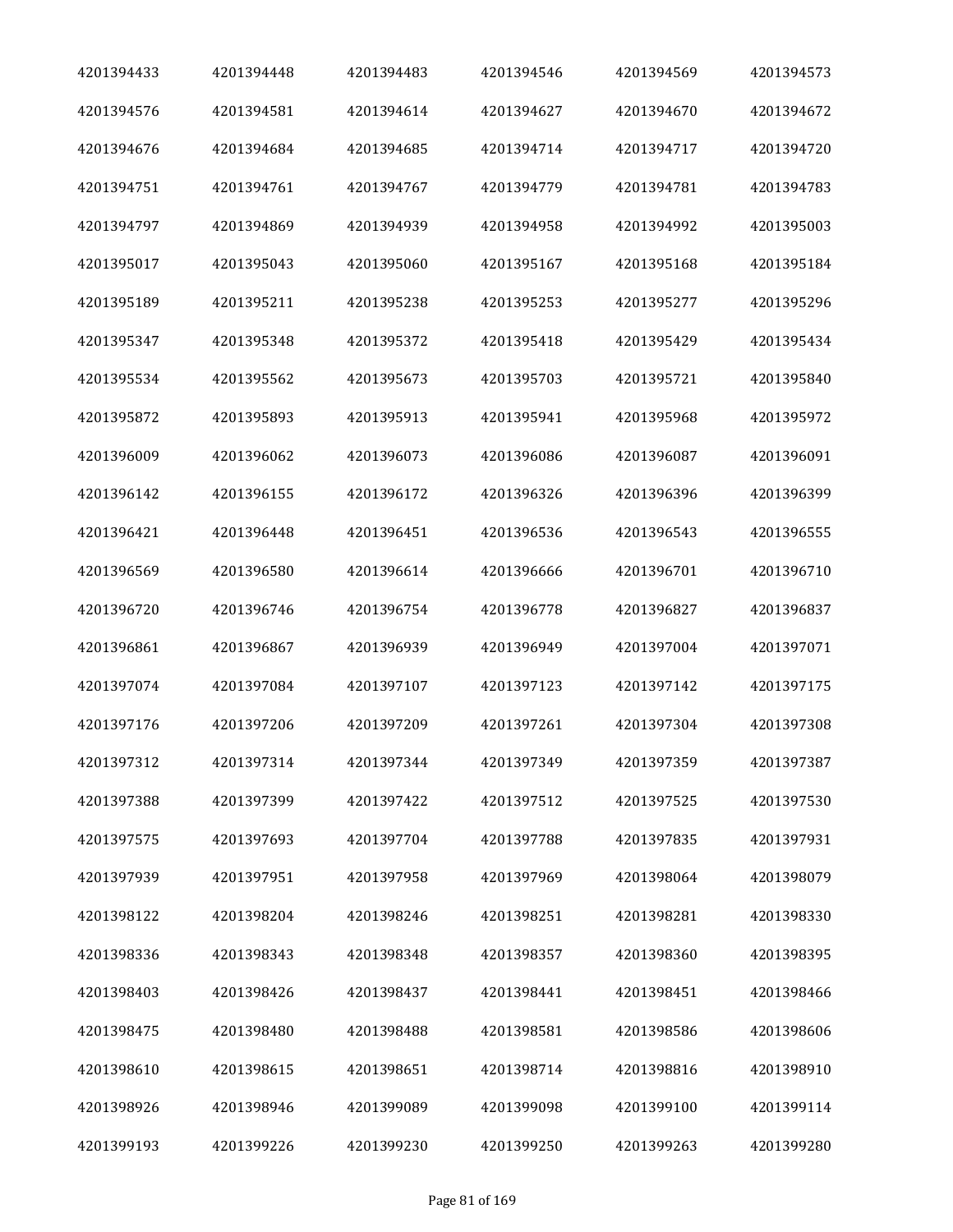| 4201399364 | 4201399418 | 4201399438 | 4201399465 | 4201399505 | 4201399510 |
|------------|------------|------------|------------|------------|------------|
| 4201399585 | 4201399628 | 4201399641 | 4201399644 | 4201399647 | 4201399654 |
| 4201399656 | 4201399718 | 4201399773 | 4201399847 | 4201399905 | 4201399911 |
| 4201399919 | 4201399920 | 4201399936 | 4201399966 | 4201399977 | 4201400051 |
| 4201400076 | 4201400162 | 4201400168 | 4201400179 | 4201400239 | 4201400243 |
| 4201400255 | 4201400289 | 4201400290 | 4201400294 | 4201400299 | 4201400313 |
| 4201400318 | 4201400330 | 4201400350 | 4201400368 | 4201400397 | 4201400419 |
| 4201400421 | 4201400437 | 4201400481 | 4201400509 | 4201400563 | 4201400687 |
| 4201400693 | 4201400700 | 4201400737 | 4201400751 | 4201400764 | 4201400786 |
| 4201400794 | 4201400804 | 4201400807 | 4201400862 | 4201400890 | 4201400894 |
| 4201401031 | 4201401034 | 4201401043 | 4201401086 | 4201401091 | 4201401095 |
| 4201401098 | 4201401119 | 4201401145 | 4201401146 | 4201401185 | 4201401196 |
| 4201401209 | 4201401233 | 4201401257 | 4201401299 | 4201401301 | 4201401303 |
| 4201401304 | 4201401310 | 4201401361 | 4201401394 | 4201401414 | 4201401444 |
| 4201401598 | 4201401637 | 4201401708 | 4201401730 | 4201401736 | 4201401884 |
| 4201401890 | 4201401921 | 4201401940 | 4201401947 | 4201401957 | 4201401990 |
| 4201401995 | 4201402032 | 4201402057 | 4201402074 | 4201402076 | 4201402112 |
| 4201402171 | 4201402185 | 4201402226 | 4201402241 | 4201402247 | 4201402251 |
| 4201402276 | 4201402287 | 4201402312 | 4201402341 | 4201402368 | 4201402422 |
| 4201402431 | 4201402446 | 4201402481 | 4201402667 | 4201402672 | 4201402673 |
| 4201402688 | 4201402709 | 4201402717 | 4201402742 | 4201402744 | 4201402766 |
| 4201402818 | 4201402867 | 4201402882 | 4201402887 | 4201402905 | 4201402915 |
| 4201402919 | 4201402920 | 4201402925 | 4201402959 | 4201403040 | 4201403065 |
| 4201403117 | 4201403154 | 4201403254 | 4201403276 | 4201403278 | 4201403357 |
| 4201403415 | 4201403454 | 4201403514 | 4201403705 | 4201403737 | 4201403764 |
| 4201403768 | 4201403778 | 4201403793 | 4201403816 | 4201403830 | 4201404013 |
| 4201404018 | 4201404046 | 4201404067 | 4201404080 | 4201404091 | 4201404101 |
| 4201404146 | 4201404152 | 4201404171 | 4201404181 | 4201404238 | 4201404250 |
| 4201404260 | 4201404261 | 4201404416 | 4201404430 | 4201404443 | 4201404462 |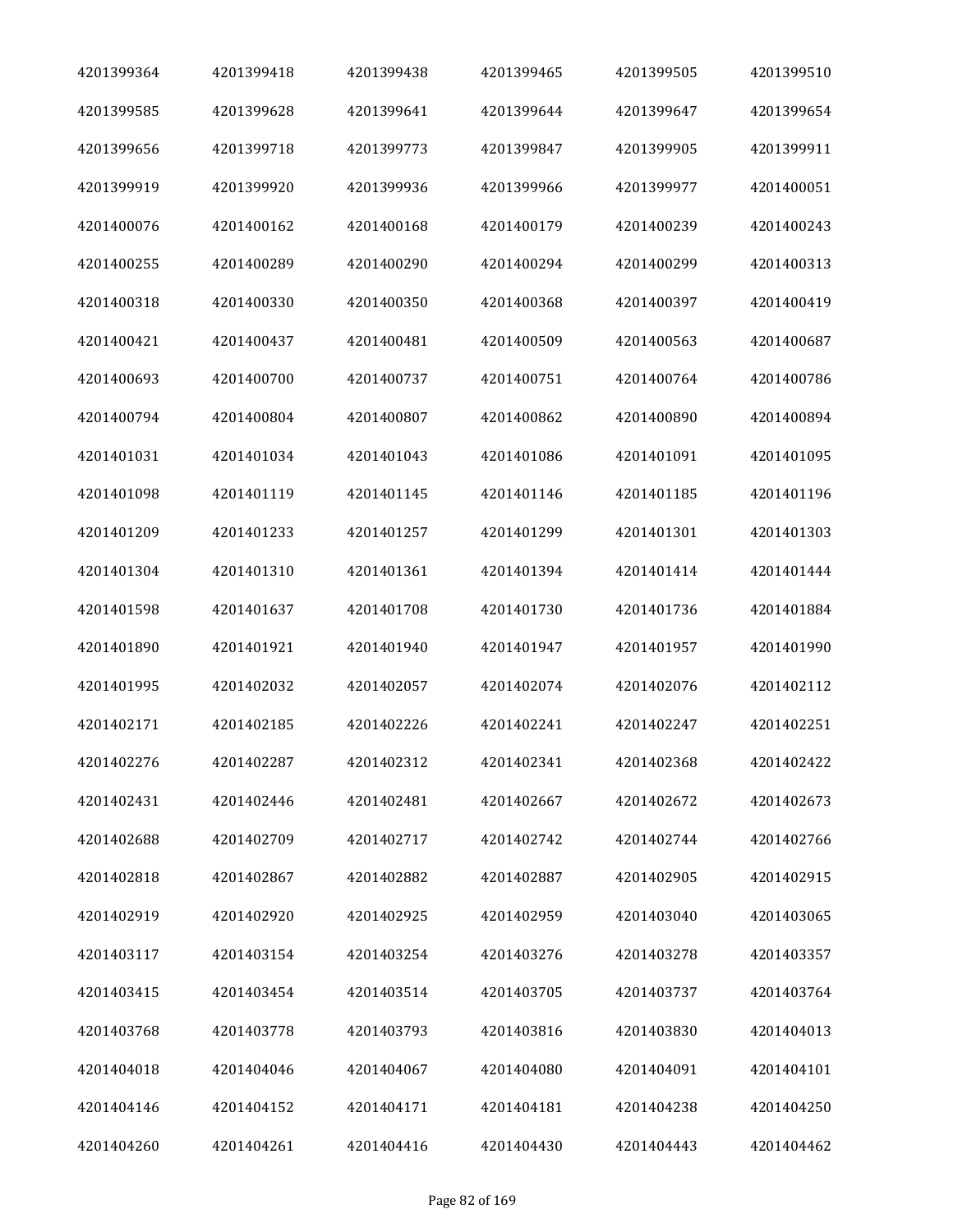| 4201404465 | 4201404523 | 4201404641 | 4201404649 | 4201404661 | 4201404668 |
|------------|------------|------------|------------|------------|------------|
| 4201404684 | 4201404730 | 4201404749 | 4201404755 | 4201404818 | 4201404819 |
| 4201404826 | 4201404849 | 4201404945 | 4201404948 | 4201405020 | 4201405044 |
| 4201405063 | 4201405113 | 4201405243 | 4201405247 | 4201405248 | 4201405256 |
| 4201405257 | 4201405272 | 4201405283 | 4201405288 | 4201405296 | 4201405305 |
| 4201405322 | 4201405375 | 4201405376 | 4201405391 | 4201405418 | 4201405423 |
| 4201405454 | 4201405467 | 4201405532 | 4201405540 | 4201405544 | 4201405548 |
| 4201405577 | 4201405582 | 4201405586 | 4201405592 | 4201405605 | 4201405647 |
| 4201405690 | 4201405706 | 4201405712 | 4201405717 | 4201405733 | 4201405755 |
| 4201405762 | 4201405781 | 4201405785 | 4201405795 | 4201405801 | 4201405817 |
| 4201405953 | 4201405958 | 4201405963 | 4201406000 | 4201406011 | 4201406018 |
| 4201406021 | 4201406022 | 4201406056 | 4201406285 | 4201406313 | 4201406314 |
| 4201406341 | 4201406356 | 4201406380 | 4201406412 | 4201406426 | 4201406472 |
| 4201406483 | 4201406582 | 4201406595 | 4201406675 | 4201406725 | 4201406801 |
| 4201406813 | 4201406826 | 4201406877 | 4201406904 | 4201406958 | 4201407015 |
| 4201407037 | 4201407058 | 4201407061 | 4201407079 | 4201407102 | 4201407126 |
| 4201407170 | 4201407182 | 4201407183 | 4201407210 | 4201407211 | 4201407231 |
| 4201407245 | 4201407305 | 4201407325 | 4201407341 | 4201407354 | 4201407372 |
| 4201407415 | 4201407451 | 4201407514 | 4201407521 | 4201407537 | 4201407571 |
| 4201407573 | 4201407587 | 4201407589 | 4201407607 | 4201407616 | 4201407635 |
| 4201407661 | 4201407753 | 4201407773 | 4201407779 | 4201407791 | 4201407840 |
| 4201407861 | 4201407873 | 4201407881 | 4201407934 | 4201408029 | 4201408068 |
| 4201408177 | 4201408282 | 4201408302 | 4201408330 | 4201408357 | 4201408406 |
| 4201408434 | 4201408524 | 4201408588 | 4201408605 | 4201408633 | 4201408637 |
| 4201408652 | 4201408656 | 4201408664 | 4201408715 | 4201408746 | 4201408800 |
| 4201408864 | 4201408876 | 4201408880 | 4201408895 | 4201408933 | 4201408942 |
| 4201408962 | 4201409007 | 4201409082 | 4201409127 | 4201409145 | 4201409146 |
| 4201409162 | 4201409230 | 4201409258 | 4201409270 | 4201409273 | 4201409278 |
| 4201409281 | 4201409288 | 4201409431 | 4201409463 | 4201409485 | 4201409500 |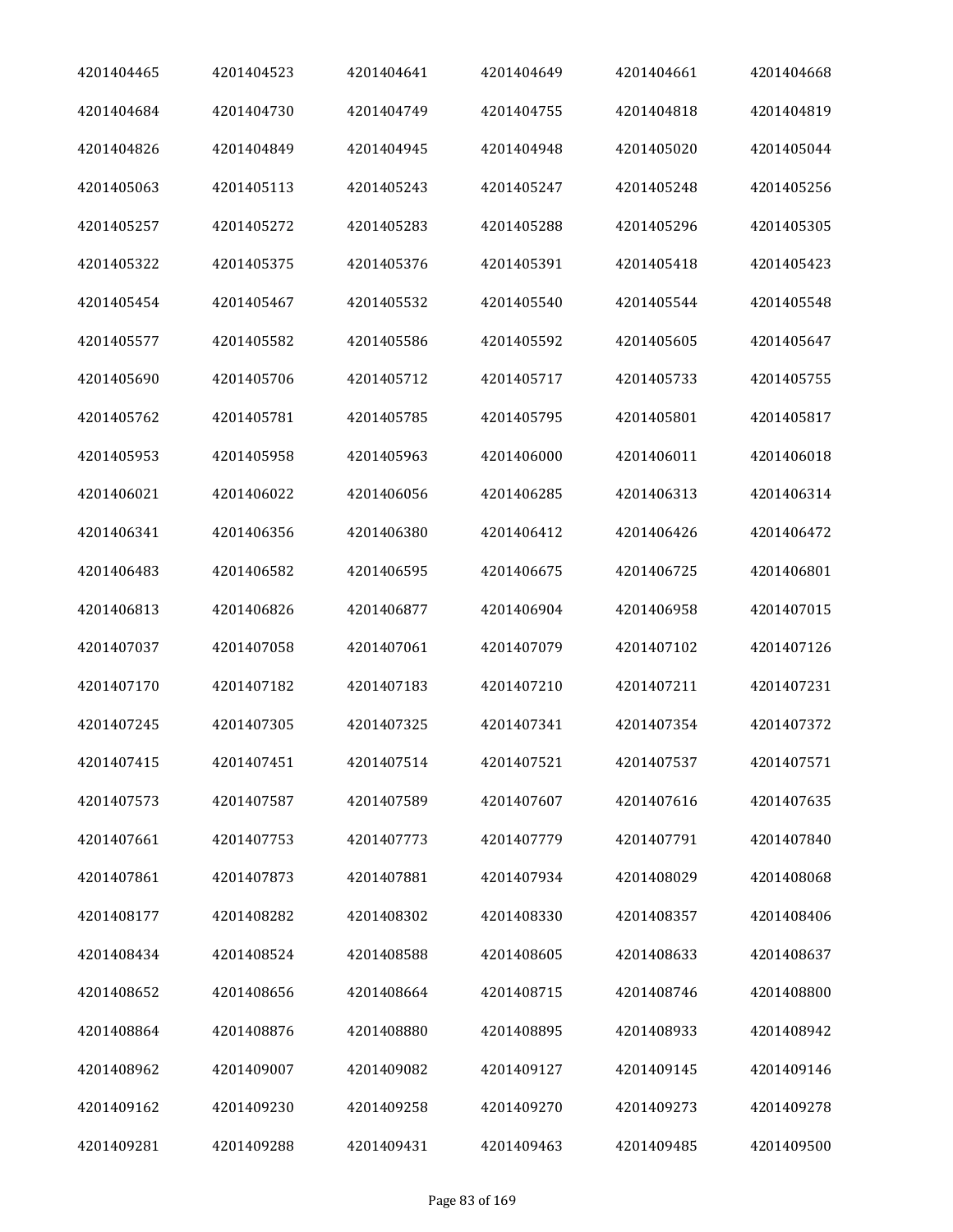| 4201409544 | 4201409568 | 4201409597 | 4201409635 | 4201409638 | 4201409692 |
|------------|------------|------------|------------|------------|------------|
| 4201409714 | 4201409769 | 4201409783 | 4201409823 | 4201409830 | 4201409854 |
| 4201409859 | 4201409889 | 4201409891 | 4201409898 | 4201409900 | 4201409974 |
| 4201409981 | 4201410054 | 4201410069 | 4201410102 | 4201410105 | 4201410200 |
| 4201410204 | 4201410207 | 4201410229 | 4201410237 | 4201410258 | 4201410347 |
| 4201410370 | 4201410372 | 4201410390 | 4201410470 | 4201410491 | 4201410589 |
| 4201410592 | 4201410597 | 4201410608 | 4201410619 | 4201410670 | 4201410677 |
| 4201410806 | 4201410844 | 4201410854 | 4201410869 | 4201410879 | 4201410959 |
| 4201410978 | 4201410988 | 4201410996 | 4201411002 | 4201411017 | 4201411037 |
| 4201411064 | 4201411071 | 4201411073 | 4201411085 | 4201411097 | 4201411108 |
| 4201411139 | 4201411159 | 4201411220 | 4201411226 | 4201411267 | 4201411321 |
| 4201411348 | 4201411366 | 4201411372 | 4201411389 | 4201411392 | 4201411395 |
| 4201411437 | 4201411469 | 4201411473 | 4201411485 | 4201411500 | 4201411568 |
| 4201411575 | 4201411605 | 4201411692 | 4201411694 | 4201411712 | 4201411717 |
| 4201411808 | 4201411828 | 4201411884 | 4201411906 | 4201411925 | 4201411931 |
| 4201411961 | 4201412002 | 4201412044 | 4201412132 | 4201412158 | 4201412173 |
| 4201412196 | 4201412229 | 4201412250 | 4201412336 | 4201412403 | 4201412431 |
| 4201412473 | 4201412509 | 4201412532 | 4201412563 | 4201412570 | 4201412576 |
| 4201412585 | 4201412599 | 4201412637 | 4201412667 | 4201412701 | 4201412728 |
| 4201412732 | 4201412775 | 4201412807 | 4201412814 | 4201412849 | 4201412923 |
| 4201412987 | 4201412990 | 4201413036 | 4201413046 | 4201413076 | 4201413094 |
| 4201413110 | 4201413119 | 4201413135 | 4201413187 | 4201413202 | 4201413247 |
| 4201413276 | 4201413292 | 4201413294 | 4201413300 | 4201413301 | 4201413330 |
| 4201413353 | 4201413458 | 4201413533 | 4201413547 | 4201413611 | 4201413623 |
| 4201413633 | 4201413638 | 4201413678 | 4201413689 | 4201413752 | 4201413771 |
| 4201413782 | 4201413833 | 4201413855 | 4201413882 | 4201413914 | 4201413966 |
| 4201413977 | 4201414000 | 4201414004 | 4201414027 | 4201414042 | 4201414089 |
| 4201414110 | 4201414179 | 4201414228 | 4201414310 | 4201414316 | 4201414365 |
| 4201414397 | 4201414408 | 4201414428 | 4201414454 | 4201414514 | 4201414522 |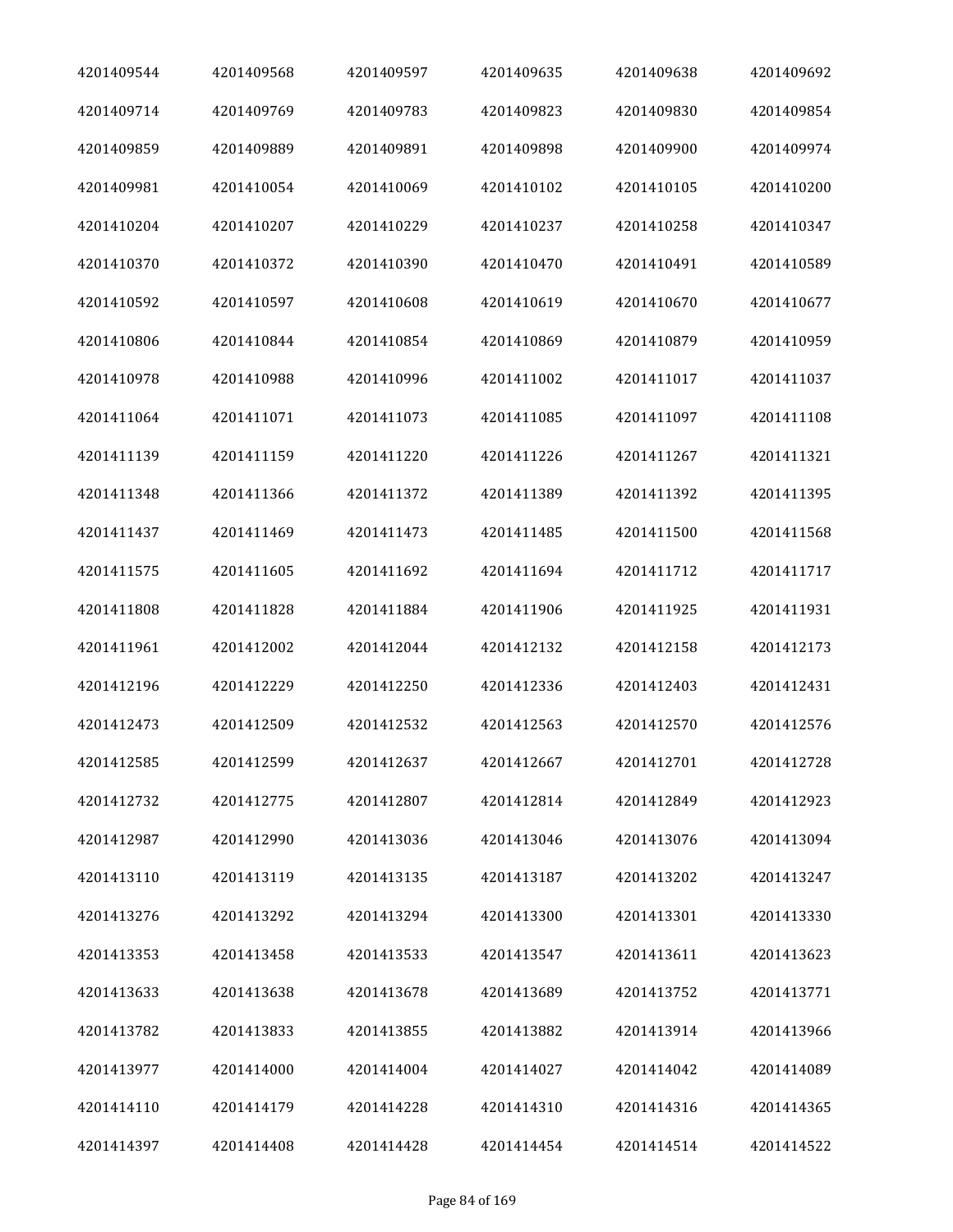| 4201414556 | 4201414581 | 4201414601 | 4201414613 | 4201414614 | 4201414683 |
|------------|------------|------------|------------|------------|------------|
| 4201414692 | 4201414733 | 4201414760 | 4201414792 | 4201414805 | 4201414810 |
| 4201414819 | 4201414823 | 4201414837 | 4201414887 | 4201414973 | 4201415011 |
| 4201415030 | 4201415054 | 4201415063 | 4201415065 | 4201415079 | 4201415143 |
| 4201415194 | 4201415202 | 4201415215 | 4201415262 | 4201415271 | 4201415431 |
| 4201415435 | 4201415455 | 4201415504 | 4201415531 | 4201415539 | 4201415541 |
| 4201415548 | 4201415623 | 4201415624 | 4201415653 | 4201415705 | 4201415707 |
| 4201415753 | 4201415762 | 4201415768 | 4201415773 | 4201415779 | 4201415784 |
| 4201415854 | 4201415895 | 4201415919 | 4201415942 | 4201416056 | 4201416085 |
| 4201416095 | 4201416147 | 4201416182 | 4201416213 | 4201416223 | 4201416247 |
| 4201416288 | 4201416295 | 4201416371 | 4201416378 | 4201416428 | 4201416443 |
| 4201416510 | 4201416524 | 4201416547 | 4201416624 | 4201416642 | 4201416645 |
| 4201416663 | 4201416694 | 4201416703 | 4201416707 | 4201416720 | 4201416745 |
| 4201416779 | 4201416819 | 4201416856 | 4201416870 | 4201416953 | 4201417021 |
| 4201417041 | 4201417042 | 4201417087 | 4201417104 | 4201417124 | 4201417137 |
| 4201417225 | 4201417257 | 4201417287 | 4201417297 | 4201417413 | 4201417434 |
| 4201417436 | 4201417472 | 4201417490 | 4201417495 | 4201417532 | 4201417550 |
| 4201417605 | 4201417625 | 4201417627 | 4201417659 | 4201417681 | 4201417846 |
| 4201417851 | 4201417897 | 4201417900 | 4201417927 | 4201417930 | 4201417953 |
| 4201417977 | 4201418001 | 4201418016 | 4201418066 | 4201418084 | 4201418101 |
| 4201418120 | 4201418150 | 4201418241 | 4201418242 | 4201418248 | 4201418252 |
| 4201418271 | 4201418294 | 4201418313 | 4201418318 | 4201418330 | 4201418371 |
| 4201418400 | 4201418406 | 4201418421 | 4201418486 | 4201418502 | 4201418525 |
| 4201418526 | 4201418536 | 4201418568 | 4201418589 | 4201418591 | 4201418606 |
| 4201418695 | 4201418712 | 4201418810 | 4201418844 | 4201418872 | 4201419000 |
| 4201419072 | 4201419081 | 4201419090 | 4201419117 | 4201419134 | 4201419158 |
| 4201419176 | 4201419183 | 4201419200 | 4201419221 | 4201419271 | 4201419308 |
| 4201419341 | 4201419361 | 4201419362 | 4201419364 | 4201419411 | 4201419421 |
| 4201419456 | 4201419470 | 4201419481 | 4201419517 | 4201419571 | 4201419605 |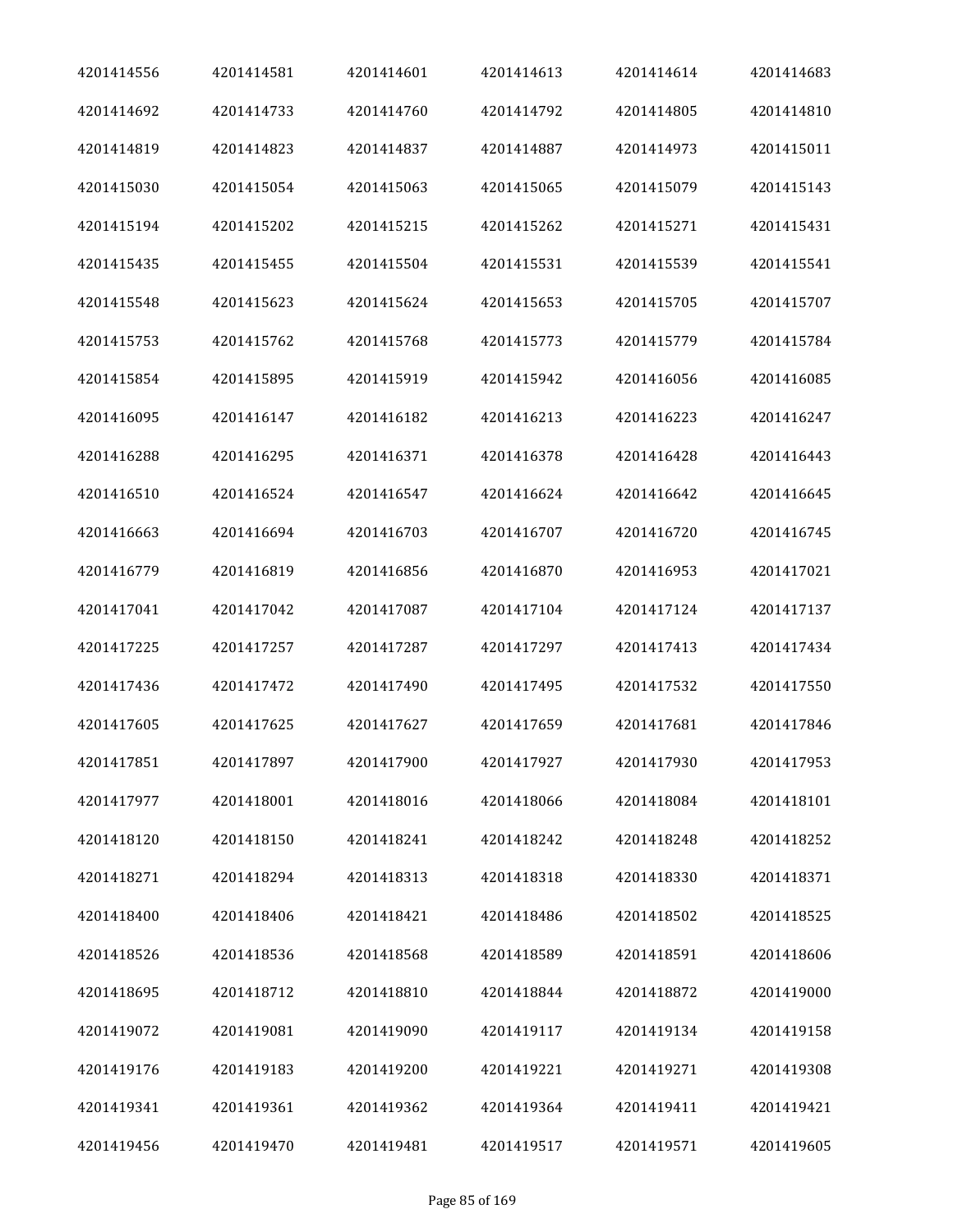| 4201419620 | 4201419626 | 4201419638 | 4201419660 | 4201419678 | 4201419729 |
|------------|------------|------------|------------|------------|------------|
| 4201419734 | 4201419788 | 4201419856 | 4201419887 | 4201419931 | 4201419940 |
| 4201419945 | 4201419947 | 4201419950 | 4201419991 | 4201420006 | 4201420013 |
| 4201420112 | 4201420126 | 4201420138 | 4201420156 | 4201420162 | 4201420192 |
| 4201420237 | 4201420252 | 4201420311 | 4201420370 | 4201420428 | 4201420429 |
| 4201420470 | 4201420496 | 4201420512 | 4201420529 | 4201420535 | 4201420546 |
| 4201420662 | 4201420679 | 4201420735 | 4201420739 | 4201420850 | 4201420864 |
| 4201420872 | 4201420875 | 4201420892 | 4201420893 | 4201420912 | 4201420936 |
| 4201420963 | 4201420988 | 4201420990 | 4201421000 | 4201421010 | 4201421021 |
| 4201421034 | 4201421036 | 4201421090 | 4201421110 | 4201421161 | 4201421165 |
| 4201421190 | 4201421202 | 4201421250 | 4201421300 | 4201421317 | 4201421356 |
| 4201421445 | 4201421448 | 4201421449 | 4201421455 | 4201421478 | 4201421493 |
| 4201421494 | 4201421530 | 4201421687 | 4201421736 | 4201421744 | 4201421817 |
| 4201421948 | 4201422002 | 4201422010 | 4201422021 | 4201422026 | 4201422045 |
| 4201422080 | 4201422171 | 4201422194 | 4201422201 | 4201422217 | 4201422231 |
| 4201422271 | 4201422278 | 4201422338 | 4201422356 | 4201422370 | 4201422394 |
| 4201422430 | 4201422444 | 4201422508 | 4201422525 | 4201422544 | 4201422551 |
| 4201422624 | 4201422659 | 4201422660 | 4201422684 | 4201422925 | 4201422970 |
| 4201422986 | 4201423034 | 4201423041 | 4201423053 | 4201423057 | 4201423065 |
| 4201423072 | 4201423086 | 4201423104 | 4201423119 | 4201423140 | 4201423168 |
| 4201423196 | 4201423219 | 4201423272 | 4201423284 | 4201423310 | 4201423347 |
| 4201423421 | 4201423464 | 4201423494 | 4201423512 | 4201423540 | 4201423577 |
| 4201423578 | 4201423585 | 4201423606 | 4201423616 | 4201423736 | 4201423765 |
| 4201423778 | 4201423784 | 4201423787 | 4201423824 | 4201423840 | 4201423853 |
| 4201423895 | 4201423913 | 4201424047 | 4201424103 | 4201424126 | 4201424157 |
| 4201424193 | 4201424207 | 4201424211 | 4201424255 | 4201424284 | 4201424350 |
| 4201424355 | 4201424357 | 4201424368 | 4201424390 | 4201424413 | 4201424422 |
| 4201424428 | 4201424466 | 4201424471 | 4201424541 | 4201424554 | 4201424627 |
| 4201424635 | 4201424637 | 4201424647 | 4201424650 | 4201424651 | 4201424664 |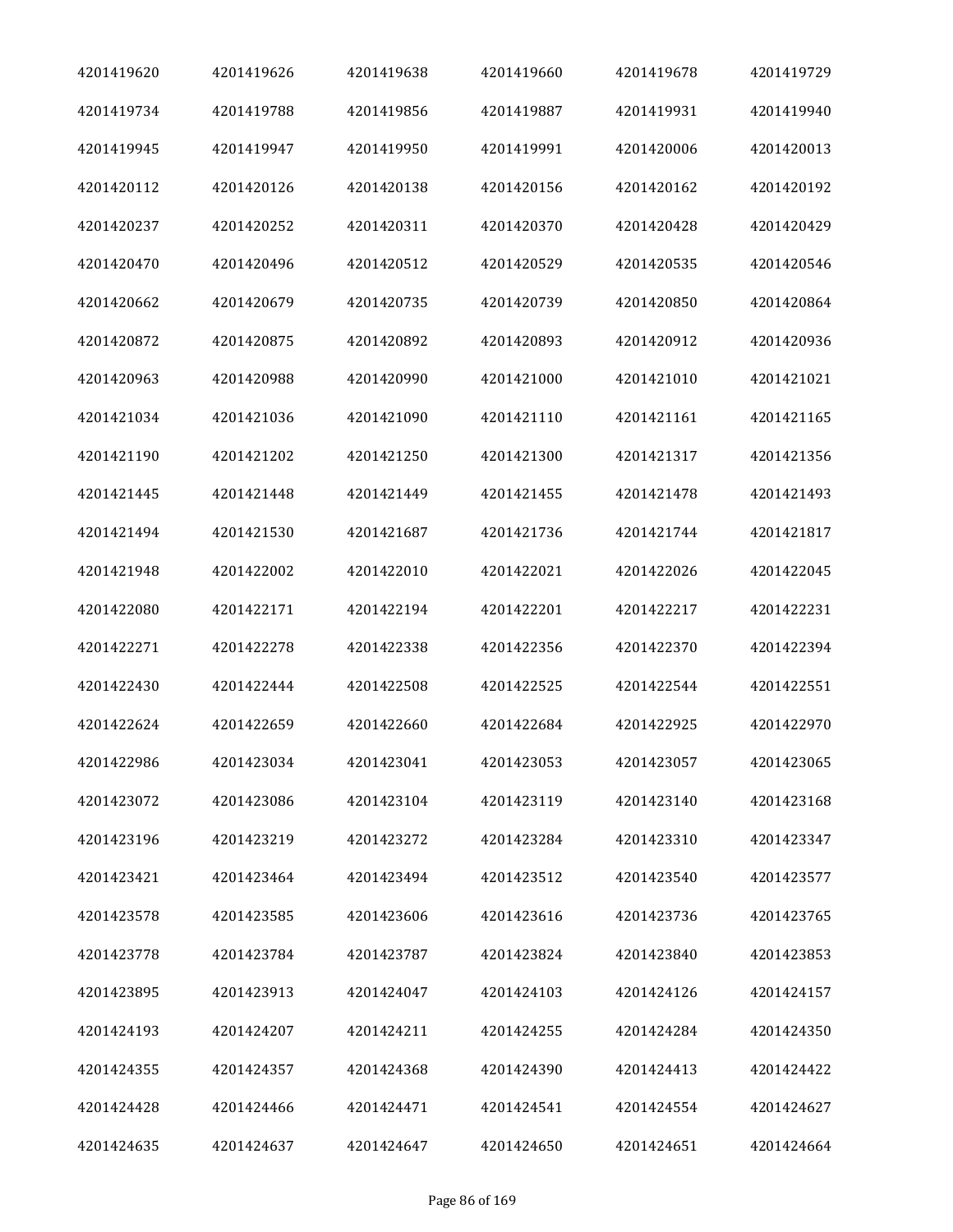| 4201424687 | 4201424776 | 4201424825 | 4201424902 | 4201424913 | 4201424943 |
|------------|------------|------------|------------|------------|------------|
| 4201424944 | 4201424972 | 4201425027 | 4201425072 | 4201425086 | 4201425088 |
| 4201425101 | 4201425106 | 4201425225 | 4201425235 | 4201425244 | 4201425258 |
| 4201425291 | 4201425315 | 4201425330 | 4201425340 | 4201425386 | 4201425461 |
| 4201425525 | 4201425526 | 4201425546 | 4201425641 | 4201425645 | 4201425653 |
| 4201425704 | 4201425705 | 4201425716 | 4201425743 | 4201425746 | 4201425844 |
| 4201425851 | 4201425896 | 4201425931 | 4201425940 | 4201425957 | 4201425974 |
| 4201425979 | 4201425992 | 4201426013 | 4201426014 | 4201426027 | 4201426048 |
| 4201426133 | 4201426142 | 4201426184 | 4201426198 | 4201426288 | 4201426310 |
| 4201426315 | 4201426317 | 4201426340 | 4201426402 | 4201426403 | 4201426410 |
| 4201426448 | 4201426506 | 4201426533 | 4201426668 | 4201426690 | 4201426718 |
| 4201426734 | 4201426787 | 4201426831 | 4201426883 | 4201426932 | 4201426933 |
| 4201426939 | 4201426948 | 4201426971 | 4201426975 | 4201426990 | 4201427044 |
| 4201427062 | 4201427067 | 4201427096 | 4201427144 | 4201427267 | 4201427268 |
| 4201427278 | 4201427287 | 4201427304 | 4201427315 | 4201427326 | 4201427362 |
| 4201427396 | 4201427417 | 4201427431 | 4201427441 | 4201427452 | 4201427500 |
| 4201427574 | 4201427579 | 4201427592 | 4201427612 | 4201427635 | 4201427647 |
| 4201427751 | 4201427807 | 4201427820 | 4201427825 | 4201427908 | 4201427962 |
| 4201428020 | 4201428036 | 4201428082 | 4201428083 | 4201428084 | 4201428094 |
| 4201428106 | 4201428114 | 4201428130 | 4201428135 | 4201428161 | 4201428163 |
| 4201428179 | 4201428198 | 4201428200 | 4201428264 | 4201428330 | 4201428340 |
| 4201428376 | 4201428411 | 4201428418 | 4201428422 | 4201428428 | 4201428436 |
| 4201428606 | 4201428630 | 4201428631 | 4201428712 | 4201428760 | 4201428886 |
| 4201428914 | 4201428927 | 4201428943 | 4201428976 | 4201429086 | 4201429087 |
| 4201429268 | 4201429278 | 4201429289 | 4201429311 | 4201429312 | 4201429324 |
| 4201429349 | 4201429357 | 4201429376 | 4201429378 | 4201429416 | 4201429420 |
| 4201429478 | 4201429503 | 4201429513 | 4201429527 | 4201429538 | 4201429544 |
| 4201429553 | 4201429560 | 4201429561 | 4201429707 | 4201429735 | 4201429738 |
| 4201429759 | 4201429788 | 4201429803 | 4201429892 | 4201429921 | 4201429922 |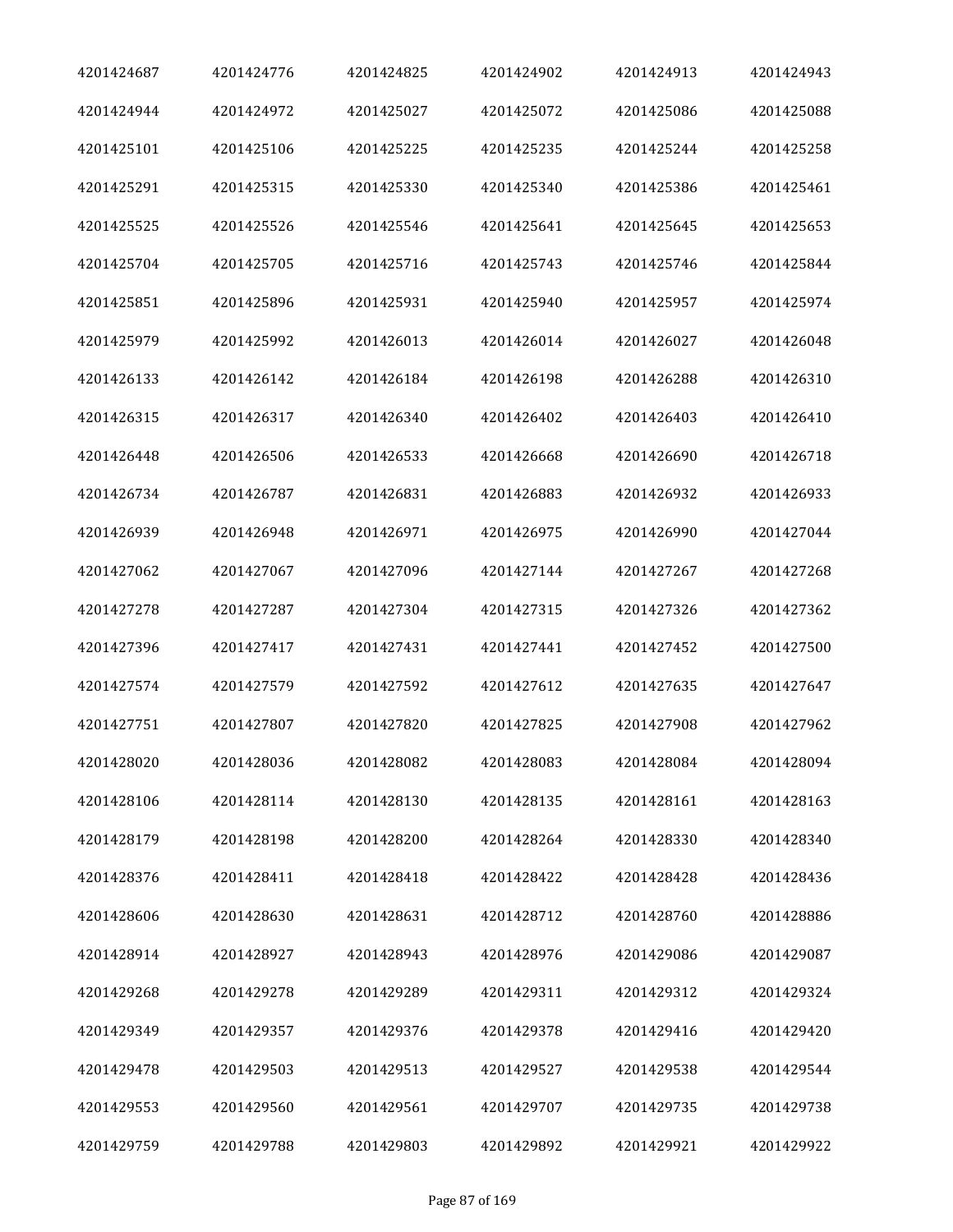| 4201429960 | 4201429965 | 4201430041 | 4201430061 | 4201430067 | 4201430072 |
|------------|------------|------------|------------|------------|------------|
| 4201430104 | 4201430113 | 4201430119 | 4201430125 | 4201430149 | 4201430171 |
| 4201430177 | 4201430202 | 4201430203 | 4201430204 | 4201430209 | 4201430268 |
| 4201430282 | 4201430306 | 4201430307 | 4201430320 | 4201430379 | 4201430386 |
| 4201430425 | 4201430568 | 4201430586 | 4201430623 | 4201430626 | 4201430687 |
| 4201430693 | 4201430747 | 4201430758 | 4201430837 | 4201430913 | 4201430976 |
| 4201430992 | 4201431002 | 4201431029 | 4201431039 | 4201431059 | 4201431074 |
| 4201431115 | 4201431137 | 4201431261 | 4201431332 | 4201431383 | 4201431393 |
| 4201431398 | 4201431486 | 4201431507 | 4201431519 | 4201431558 | 4201431570 |
| 4201431596 | 4201431611 | 4201431645 | 4201431672 | 4201431676 | 4201431733 |
| 4201431748 | 4201431769 | 4201431798 | 4201431801 | 4201431804 | 4201431839 |
| 4201431865 | 4201431870 | 4201431874 | 4201431883 | 4201431956 | 4201431959 |
| 4201431963 | 4201431966 | 4201431974 | 4201431996 | 4201432061 | 4201432240 |
| 4201432245 | 4201432316 | 4201432317 | 4201432328 | 4201432333 | 4201432372 |
| 4201432417 | 4201432464 | 4201432472 | 4201432476 | 4201432509 | 4201432546 |
| 4201432582 | 4201432601 | 4201432620 | 4201432669 | 4201432683 | 4201432723 |
| 4201432748 | 4201432812 | 4201432819 | 4201432833 | 4201432887 | 4201432985 |
| 4201433103 | 4201433151 | 4201433359 | 4201433376 | 4201433510 | 4201433533 |
| 4201433534 | 4201433556 | 4201433599 | 4201433613 | 4201433639 | 4201433649 |
| 4201433668 | 4201433681 | 4201433687 | 4201433692 | 4201433714 | 4201433718 |
| 4201433733 | 4201433768 | 4201433774 | 4201433777 | 4201433866 | 4201433868 |
| 4201433882 | 4201433926 | 4201434017 | 4201434018 | 4201434040 | 4201434068 |
| 4201434079 | 4201434083 | 4201434101 | 4201434120 | 4201434164 | 4201434187 |
| 4201434225 | 4201434376 | 4201434384 | 4201434385 | 4201434449 | 4201434455 |
| 4201434456 | 4201434468 | 4201434481 | 4201434515 | 4201434530 | 4201434540 |
| 4201434550 | 4201434551 | 4201434553 | 4201434554 | 4201434565 | 4201434580 |
| 4201434693 | 4201434703 | 4201434705 | 4201434713 | 4201434737 | 4201434760 |
| 4201434785 | 4201434852 | 4201434876 | 4201434981 | 4201435026 | 4201435031 |
| 4201435072 | 4201435121 | 4201435132 | 4201435137 | 4201435157 | 4201435211 |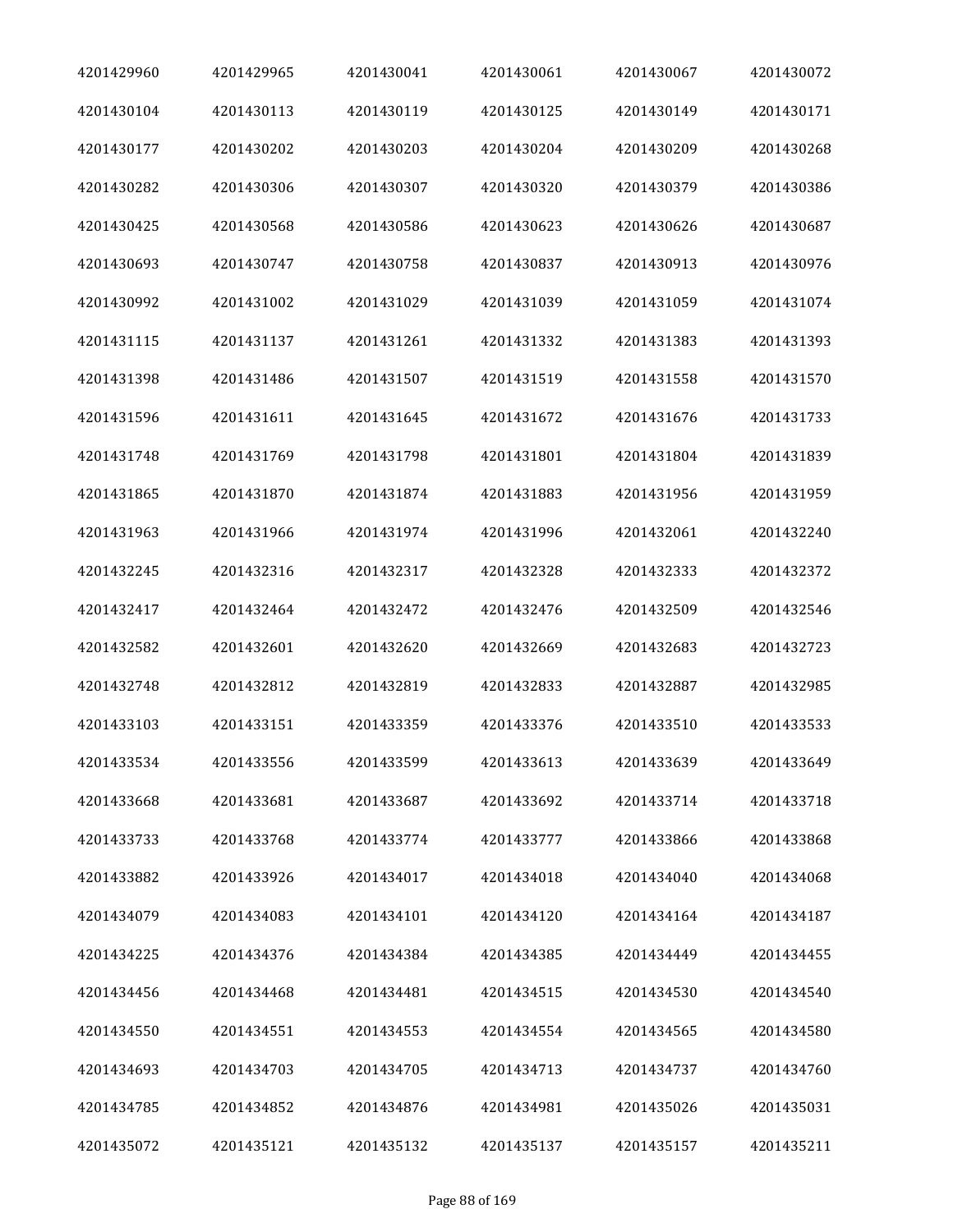| 4201435215 | 4201435283 | 4201435303 | 4201435316 | 4201435354 | 4201435366 |
|------------|------------|------------|------------|------------|------------|
| 4201435372 | 4201435373 | 4201435375 | 4201435401 | 4201435403 | 4201435410 |
| 4201435413 | 4201435415 | 4201435436 | 4201435444 | 4201435451 | 4201435459 |
| 4201435468 | 4201435517 | 4201435518 | 4201435522 | 4201435602 | 4201435629 |
| 4201435642 | 4201435651 | 4201435652 | 4201435657 | 4201435673 | 4201435685 |
| 4201435701 | 4201435702 | 4201435718 | 4201435722 | 4201435724 | 4201435744 |
| 4201435763 | 4201435776 | 4201435779 | 4201435781 | 4201435802 | 4201435850 |
| 4201435897 | 4201435920 | 4201435951 | 4201435961 | 4201435970 | 4201435972 |
| 4201436069 | 4201436085 | 4201436095 | 4201436155 | 4201436170 | 4201436174 |
| 4201436175 | 4201436184 | 4201436249 | 4201436294 | 4201436311 | 4201436327 |
| 4201436366 | 4201436474 | 4201436488 | 4201436504 | 4201436525 | 4201436527 |
| 4201436642 | 4201436660 | 4201436669 | 4201436680 | 4201436700 | 4201436713 |
| 4201436717 | 4201436724 | 4201436732 | 4201436752 | 4201436799 | 4201436845 |
| 4201436920 | 4201437086 | 4201437100 | 4201437101 | 4201437173 | 4201437199 |
| 4201437214 | 4201437232 | 4201437247 | 4201437256 | 4201437289 | 4201437338 |
| 4201437363 | 4201437377 | 4201437418 | 4201437427 | 4201437463 | 4201437481 |
| 4201437487 | 4201437515 | 4201437529 | 4201437588 | 4201437648 | 4201437660 |
| 4201437666 | 4201437668 | 4201437693 | 4201437695 | 4201437719 | 4201437723 |
| 4201437725 | 4201437740 | 4201437743 | 4201437774 | 4201437792 | 4201437803 |
| 4201437988 | 4201437996 | 4201438043 | 4201438045 | 4201438107 | 4201438170 |
| 4201438192 | 4201438204 | 4201438221 | 4201438237 | 4201438306 | 4201438330 |
| 4201438332 | 4201438397 | 4201438498 | 4201438506 | 4201438517 | 4201438546 |
| 4201438558 | 4201438571 | 4201438579 | 4201438604 | 4201438657 | 4201438686 |
| 4201438735 | 4201438749 | 4201438806 | 4201438893 | 4201438895 | 4201438896 |
| 4201438908 | 4201438932 | 4201438946 | 4201438950 | 4201438958 | 4201439026 |
| 4201439028 | 4201439029 | 4201439045 | 4201439093 | 4201439112 | 4201439161 |
| 4201439228 | 4201439282 | 4201439283 | 4201439437 | 4201439457 | 4201439491 |
| 4201439507 | 4201439508 | 4201439516 | 4201439555 | 4201439557 | 4201439558 |
| 4201439589 | 4201439593 | 4201439613 | 4201439636 | 4201439688 | 4201439723 |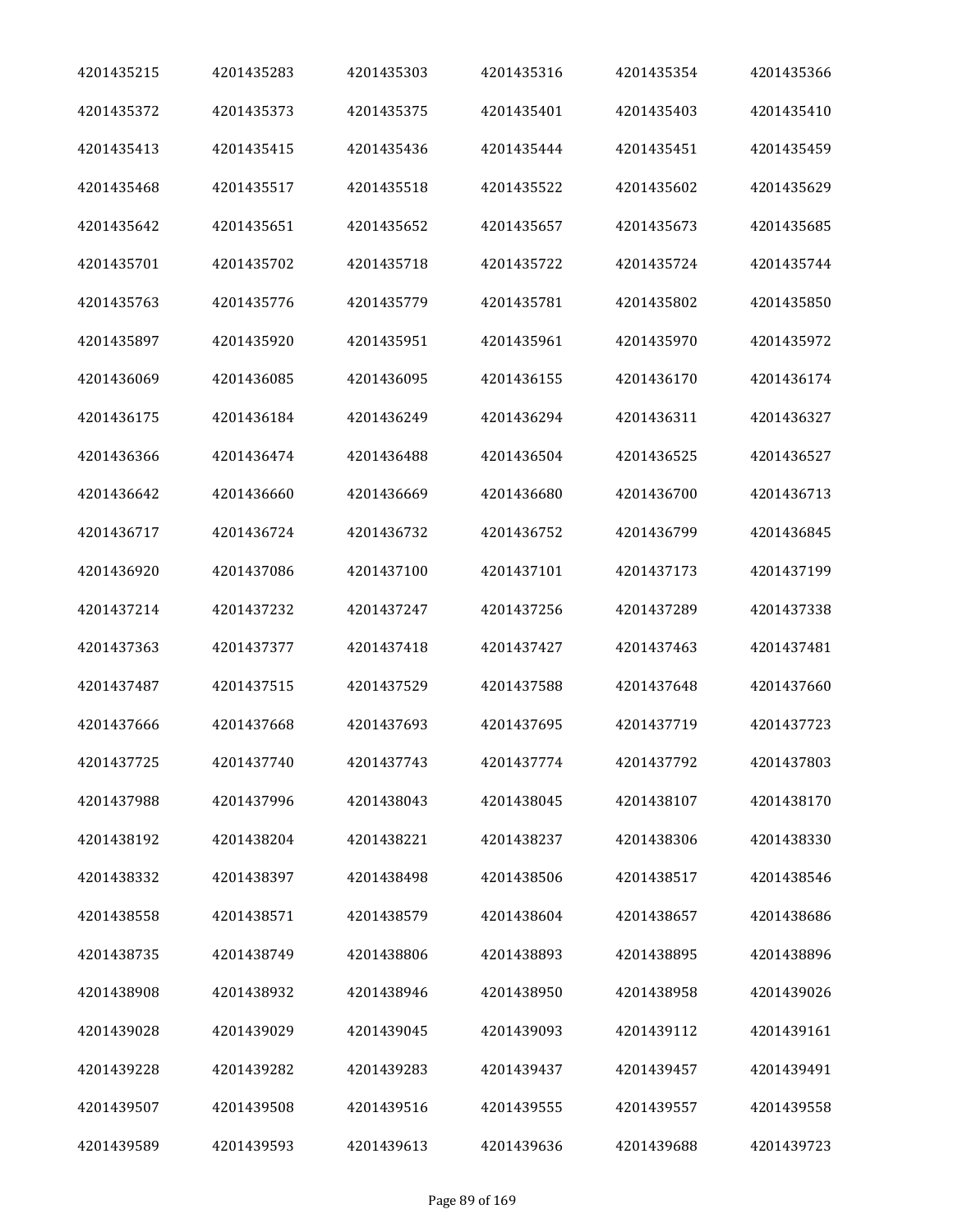| 4201439741 | 4201439783 | 4201439794 | 4201439808 | 4201439834 | 4201439844 |
|------------|------------|------------|------------|------------|------------|
| 4201440013 | 4201440042 | 4201440058 | 4201440112 | 4201440125 | 4201440149 |
| 4201440165 | 4201440196 | 4201440204 | 4201440235 | 4201440250 | 4201440261 |
| 4201440262 | 4201440267 | 4201440291 | 4201440367 | 4201440371 | 4201440393 |
| 4201440401 | 4201440425 | 4201440468 | 4201440469 | 4201440472 | 4201440481 |
| 4201440499 | 4201440501 | 4201440541 | 4201440598 | 4201440639 | 4201440701 |
| 4201440713 | 4201440746 | 4201440752 | 4201440780 | 4201440787 | 4201440792 |
| 4201440802 | 4201440860 | 4201440875 | 4201440886 | 4201440887 | 4201440926 |
| 4201440940 | 4201440960 | 4201440981 | 4201441009 | 4201441076 | 4201441086 |
| 4201441104 | 4201441131 | 4201441217 | 4201441225 | 4201441282 | 4201441297 |
| 4201441353 | 4201441363 | 4201441368 | 4201441409 | 4201441431 | 4201441438 |
| 4201441458 | 4201441548 | 4201441604 | 4201441642 | 4201441653 | 4201441685 |
| 4201441689 | 4201441705 | 4201441739 | 4201441758 | 4201441773 | 4201441785 |
| 4201441790 | 4201441792 | 4201441923 | 4201441963 | 4201441984 | 4201442000 |
| 4201442064 | 4201442072 | 4201442099 | 4201442106 | 4201442165 | 4201442229 |
| 4201442246 | 4201442262 | 4201442290 | 4201442357 | 4201442470 | 4201442495 |
| 4201442512 | 4201442513 | 4201442524 | 4201442583 | 4201442587 | 4201442595 |
| 4201442612 | 4201442614 | 4201442676 | 4201442687 | 4201442725 | 4201442742 |
| 4201442801 | 4201442819 | 4201442820 | 4201442826 | 4201442828 | 4201442842 |
| 4201442852 | 4201442853 | 4201442866 | 4201442882 | 4201442894 | 4201442914 |
| 4201443018 | 4201443026 | 4201443068 | 4201443100 | 4201443115 | 4201443118 |
| 4201443133 | 4201443157 | 4201443163 | 4201443171 | 4201443247 | 4201443422 |
| 4201443455 | 4201443468 | 4201443521 | 4201443540 | 4201443542 | 4201443546 |
| 4201443577 | 4201443580 | 4201443652 | 4201443803 | 4201443812 | 4201443825 |
| 4201443872 | 4201443875 | 4201443902 | 4201444024 | 4201444027 | 4201444041 |
| 4201444194 | 4201444276 | 4201444306 | 4201444322 | 4201444334 | 4201444336 |
| 4201444344 | 4201444358 | 4201444405 | 4201444424 | 4201444435 | 4201444469 |
| 4201444482 | 4201444492 | 4201444509 | 4201444617 | 4201444649 | 4201444655 |
| 4201444758 | 4201444850 | 4201444905 | 4201444912 | 4201444949 | 4201444963 |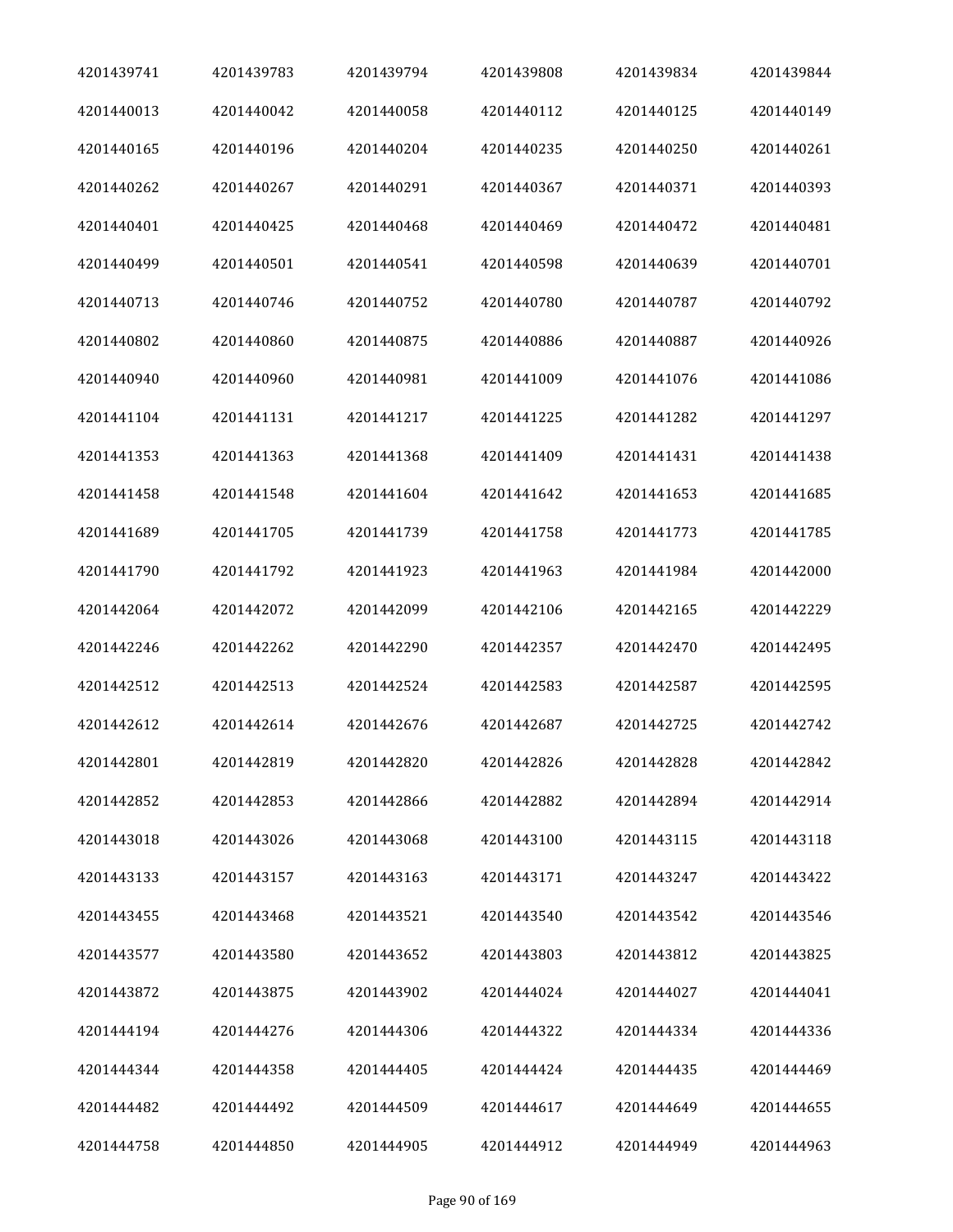| 4201444974 | 4201445006 | 4201445007 | 4201445034 | 4201445050 | 4201445083 |
|------------|------------|------------|------------|------------|------------|
| 4201445251 | 4201445257 | 4201445283 | 4201445318 | 4201445338 | 4201445350 |
| 4201445352 | 4201445388 | 4201445416 | 4201445453 | 4201445501 | 4201445529 |
| 4201445536 | 4201445552 | 4201445565 | 4201445584 | 4201445642 | 4201445650 |
| 4201445675 | 4201445687 | 4201445710 | 4201445742 | 4201445752 | 4201445761 |
| 4201445795 | 4201445805 | 4201445817 | 4201445820 | 4201445833 | 4201445834 |
| 4201445857 | 4201445891 | 4201445896 | 4201446010 | 4201446042 | 4201446045 |
| 4201446047 | 4201446065 | 4201446098 | 4201446113 | 4201446143 | 4201446186 |
| 4201446217 | 4201446225 | 4201446237 | 4201446317 | 4201446343 | 4201446358 |
| 4201446383 | 4201446388 | 4201446393 | 4201446397 | 4201446404 | 4201446414 |
| 4201446450 | 4201446453 | 4201446462 | 4201446474 | 4201446629 | 4201446636 |
| 4201446724 | 4201446737 | 4201446772 | 4201446778 | 4201446794 | 4201446813 |
| 4201446821 | 4201446828 | 4201446903 | 4201446907 | 4201447003 | 4201447020 |
| 4201447031 | 4201447093 | 4201447100 | 4201447209 | 4201447258 | 4201447260 |
| 4201447299 | 4201447303 | 4201447317 | 4201447322 | 4201447336 | 4201447341 |
| 4201447350 | 4201447386 | 4201447410 | 4201447414 | 4201447536 | 4201447551 |
| 4201447572 | 4201447597 | 4201447623 | 4201447631 | 4201447672 | 4201447766 |
| 4201447835 | 4201447900 | 4201447901 | 4201447967 | 4201448000 | 4201448014 |
| 4201448034 | 4201448060 | 4201448067 | 4201448102 | 4201448179 | 4201448225 |
| 4201448226 | 4201448233 | 4201448244 | 4201448252 | 4201448315 | 4201448337 |
| 4201448338 | 4201448358 | 4201448378 | 4201448391 | 4201448407 | 4201448426 |
| 4201448449 | 4201448451 | 4201448459 | 4201448476 | 4201448496 | 4201448516 |
| 4201448537 | 4201448565 | 4201448623 | 4201448659 | 4201448815 | 4201448865 |
| 4201448920 | 4201449005 | 4201449061 | 4201449082 | 4201449092 | 4201449097 |
| 4201449140 | 4201449149 | 4201449156 | 4201449213 | 4201449220 | 4201449246 |
| 4201449255 | 4201449269 | 4201449284 | 4201449299 | 4201449334 | 4201449364 |
| 4201449392 | 4201449410 | 4201449422 | 4201449455 | 4201449608 | 4201449649 |
| 4201449687 | 4201449688 | 4201449811 | 4201449914 | 4201450071 | 4201450119 |
| 4201450160 | 4201450181 | 4201450184 | 4201450231 | 4201450242 | 4201450246 |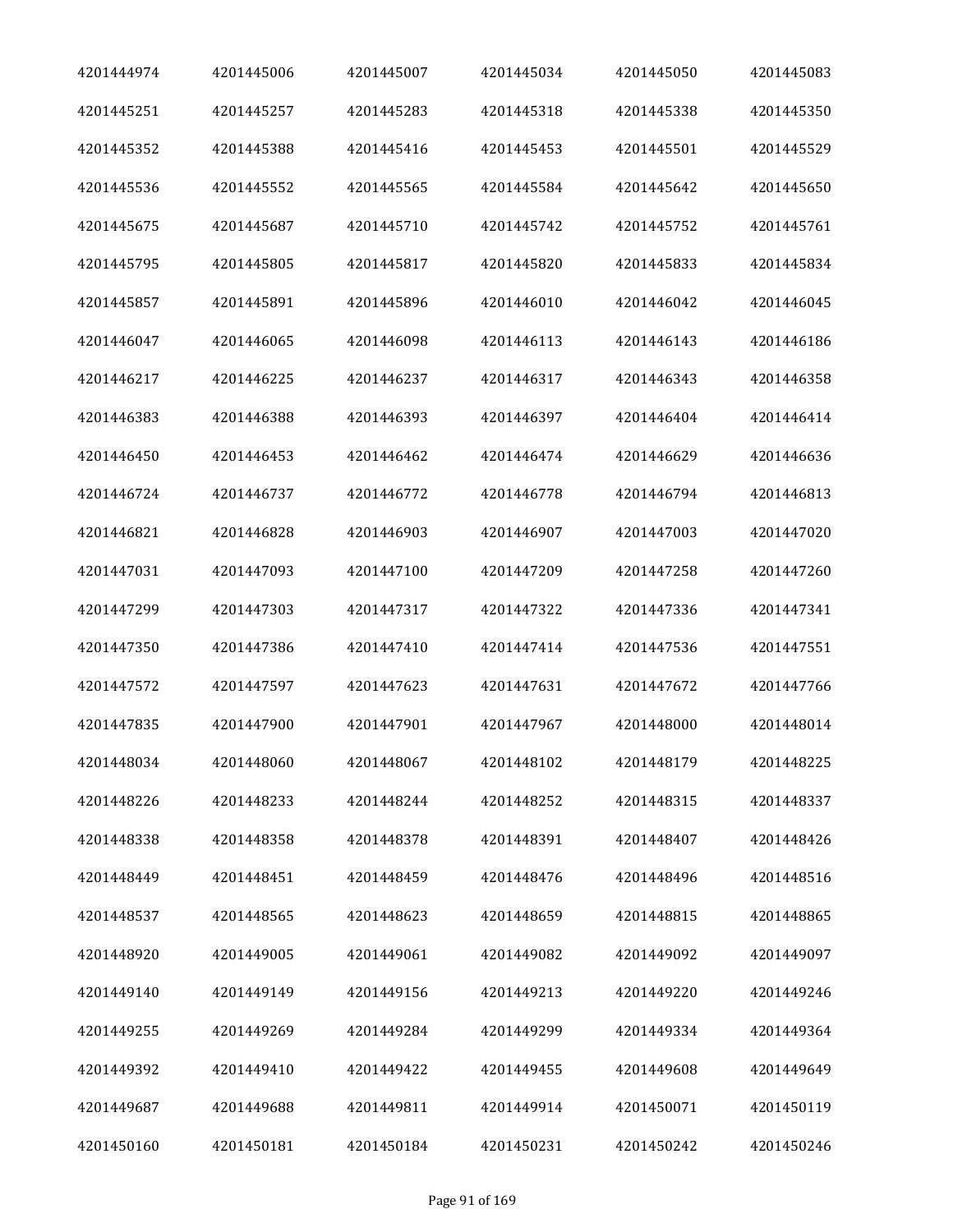| 4201450260 | 4201450264 | 4201450275 | 4201450373 | 4201450529 | 4201450532 |
|------------|------------|------------|------------|------------|------------|
| 4201450552 | 4201450555 | 4201450608 | 4201450619 | 4201450773 | 4201450792 |
| 4201450830 | 4201450922 | 4201450923 | 4201450933 | 4201450934 | 4201450945 |
| 4201450958 | 4201450976 | 4201450985 | 4201450989 | 4201451016 | 4201451088 |
| 4201451109 | 4201451110 | 4201451113 | 4201451164 | 4201451198 | 4201451206 |
| 4201451219 | 4201451308 | 4201451326 | 4201451328 | 4201451357 | 4201451360 |
| 4201451383 | 4201451393 | 4201451411 | 4201451422 | 4201451460 | 4201451470 |
| 4201451477 | 4201451483 | 4201451488 | 4201451496 | 4201451559 | 4201451634 |
| 4201451684 | 4201451709 | 4201451733 | 4201451754 | 4201451768 | 4201451956 |
| 4201451968 | 4201451978 | 4201451982 | 4201452008 | 4201452026 | 4201452033 |
| 4201452044 | 4201452056 | 4201452083 | 4201452084 | 4201452089 | 4201452116 |
| 4201452119 | 4201452167 | 4201452170 | 4201452229 | 4201452257 | 4201452262 |
| 4201452283 | 4201452290 | 4201452303 | 4201452324 | 4201452327 | 4201452330 |
| 4201452421 | 4201452424 | 4201452545 | 4201452547 | 4201452597 | 4201452619 |
| 4201452631 | 4201452658 | 4201452682 | 4201452690 | 4201452735 | 4201452746 |
| 4201452766 | 4201452772 | 4201452786 | 4201452794 | 4201452819 | 4201452835 |
| 4201452852 | 4201452866 | 4201452888 | 4201452917 | 4201452948 | 4201452964 |
| 4201452982 | 4201452993 | 4201452996 | 4201453015 | 4201453020 | 4201453046 |
| 4201453065 | 4201453081 | 4201453107 | 4201453138 | 4201453154 | 4201453155 |
| 4201453168 | 4201453180 | 4201453198 | 4201453215 | 4201453231 | 4201453266 |
| 4201453399 | 4201453432 | 4201453451 | 4201453498 | 4201453506 | 4201453530 |
| 4201453532 | 4201453572 | 4201453645 | 4201453650 | 4201453661 | 4201453686 |
| 4201453757 | 4201453783 | 4201453812 | 4201453957 | 4201453960 | 4201454010 |
| 4201454031 | 4201454063 | 4201454108 | 4201454123 | 4201454139 | 4201454149 |
| 4201454166 | 4201454194 | 4201454251 | 4201454318 | 4201454319 | 4201454421 |
| 4201454445 | 4201454495 | 4201454511 | 4201454614 | 4201454647 | 4201454688 |
| 4201454695 | 4201454702 | 4201454704 | 4201454760 | 4201454825 | 4201454843 |
| 4201454849 | 4201454862 | 4201454866 | 4201454915 | 4201454937 | 4201454949 |
| 4201454970 | 4201454990 | 4201454996 | 4201454998 | 4201455001 | 4201455054 |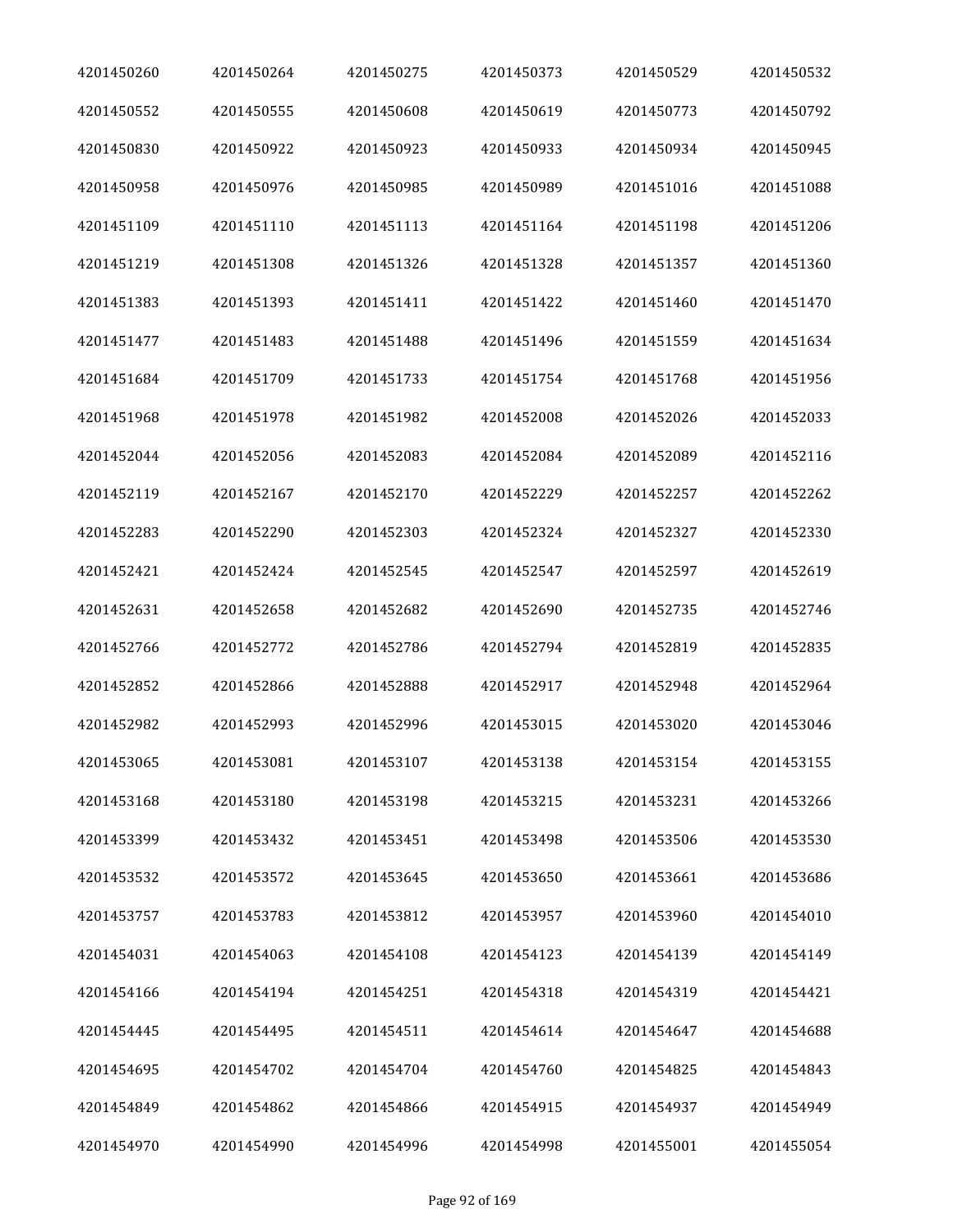| 4201455114 | 4201455130 | 4201455150 | 4201455151 | 4201455153 | 4201455158 |
|------------|------------|------------|------------|------------|------------|
| 4201455192 | 4201455194 | 4201455218 | 4201455480 | 4201455485 | 4201455494 |
| 4201455591 | 4201455600 | 4201455643 | 4201455656 | 4201455657 | 4201455675 |
| 4201455678 | 4201455682 | 4201455689 | 4201455695 | 4201455704 | 4201455775 |
| 4201455919 | 4201455956 | 4201455978 | 4201456003 | 4201456015 | 4201456027 |
| 4201456064 | 4201456070 | 4201456097 | 4201456100 | 4201456199 | 4201456203 |
| 4201456204 | 4201456209 | 4201456210 | 4201456218 | 4201456267 | 4201456289 |
| 4201456297 | 4201456310 | 4201456403 | 4201456484 | 4201456499 | 4201456501 |
| 4201456537 | 4201456552 | 4201456572 | 4201456605 | 4201456609 | 4201456621 |
| 4201456633 | 4201456653 | 4201456687 | 4201456704 | 4201456736 | 4201456789 |
| 4201456791 | 4201456816 | 4201456822 | 4201456851 | 4201456870 | 4201456907 |
| 4201456916 | 4201456929 | 4201456931 | 4201456964 | 4201457053 | 4201457057 |
| 4201457069 | 4201457084 | 4201457110 | 4201457129 | 4201457145 | 4201457149 |
| 4201457150 | 4201457173 | 4201457177 | 4201457180 | 4201457189 | 4201457192 |
| 4201457194 | 4201457217 | 4201457227 | 4201457261 | 4201457427 | 4201457543 |
| 4201457576 | 4201457600 | 4201457608 | 4201457612 | 4201457647 | 4201457648 |
| 4201457659 | 4201457697 | 4201457716 | 4201457737 | 4201457755 | 4201457780 |
| 4201457815 | 4201457832 | 4201457864 | 4201457889 | 4201457891 | 4201457954 |
| 4201457994 | 4201458005 | 4201458041 | 4201458072 | 4201458103 | 4201458114 |
| 4201458115 | 4201458116 | 4201458120 | 4201458158 | 4201458249 | 4201458266 |
| 4201458271 | 4201458361 | 4201458389 | 4201458399 | 4201458430 | 4201458494 |
| 4201458514 | 4201458559 | 4201458566 | 4201458575 | 4201458609 | 4201458617 |
| 4201458658 | 4201458676 | 4201458681 | 4201458726 | 4201458732 | 4201458747 |
| 4201458756 | 4201458760 | 4201458827 | 4201458836 | 4201458838 | 4201458843 |
| 4201458852 | 4201458872 | 4201458918 | 4201459005 | 4201459016 | 4201459027 |
| 4201459057 | 4201459101 | 4201459108 | 4201459119 | 4201459122 | 4201459190 |
| 4201459245 | 4201459264 | 4201459265 | 4201459270 | 4201459306 | 4201459336 |
| 4201459340 | 4201459379 | 4201459406 | 4201459480 | 4201459551 | 4201459595 |
| 4201459607 | 4201459633 | 4201459642 | 4201459650 | 4201459653 | 4201459765 |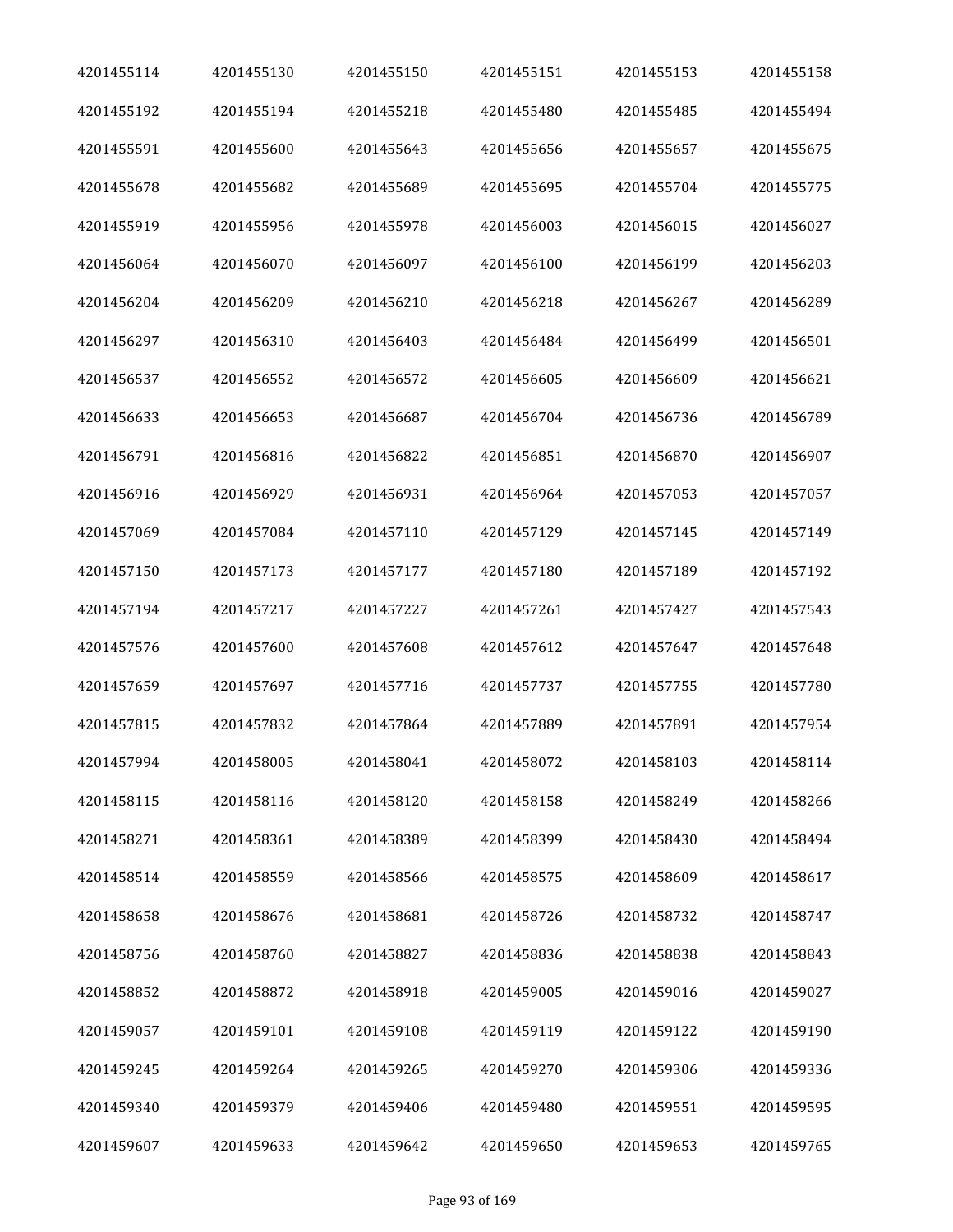| 4201459797 | 4201459806 | 4201459839 | 4201459842 | 4201459867 | 4201459879 |
|------------|------------|------------|------------|------------|------------|
| 4201459882 | 4201459900 | 4201459970 | 4201460057 | 4201460088 | 4201460090 |
| 4201460119 | 4201460135 | 4201460160 | 4201460167 | 4201460180 | 4201460184 |
| 4201460188 | 4201460189 | 4201460258 | 4201460263 | 4201460277 | 4201460281 |
| 4201460305 | 4201460315 | 4201460328 | 4201460342 | 4201460381 | 4201460408 |
| 4201460430 | 4201460436 | 4201460437 | 4201460455 | 4201460501 | 4201460509 |
| 4201460520 | 4201460525 | 4201460575 | 4201460588 | 4201460642 | 4201460652 |
| 4201460654 | 4201460657 | 4201460672 | 4201460673 | 4201460720 | 4201460734 |
| 4201460761 | 4201460796 | 4201460821 | 4201460871 | 4201460873 | 4201460876 |
| 4201460880 | 4201460883 | 4201460907 | 4201460937 | 4201460960 | 4201460962 |
| 4201460965 | 4201460981 | 4201460990 | 4201461014 | 4201461021 | 4201461041 |
| 4201461121 | 4201461156 | 4201461201 | 4201461205 | 4201461216 | 4201461220 |
| 4201461226 | 4201461253 | 4201461256 | 4201461291 | 4201461306 | 4201461327 |
| 4201461364 | 4201461368 | 4201461399 | 4201461411 | 4201461423 | 4201461456 |
| 4201461467 | 4201461471 | 4201461647 | 4201461658 | 4201461666 | 4201461677 |
| 4201461682 | 4201461740 | 4201461760 | 4201461778 | 4201461787 | 4201461815 |
| 4201462008 | 4201462045 | 4201462076 | 4201462107 | 4201462126 | 4201462156 |
| 4201462170 | 4201462177 | 4201462252 | 4201462259 | 4201462268 | 4201462288 |
| 4201462301 | 4201462311 | 4201462343 | 4201462346 | 4201462410 | 4201462418 |
| 4201462460 | 4201462615 | 4201462617 | 4201462671 | 4201462685 | 4201462708 |
| 4201462762 | 4201462789 | 4201462834 | 4201462849 | 4201462995 | 4201463005 |
| 4201463015 | 4201463019 | 4201463067 | 4201463081 | 4201463142 | 4201463163 |
| 4201463183 | 4201463189 | 4201463197 | 4201463204 | 4201463235 | 4201463243 |
| 4201463245 | 4201463251 | 4201463314 | 4201463328 | 4201463338 | 4201463339 |
| 4201463367 | 4201463373 | 4201463382 | 4201463384 | 4201463388 | 4201463393 |
| 4201463436 | 4201463439 | 4201463452 | 4201463485 | 4201463536 | 4201463597 |
| 4201463634 | 4201463653 | 4201463669 | 4201463675 | 4201463685 | 4201463726 |
| 4201463728 | 4201463802 | 4201463866 | 4201463906 | 4201463907 | 4201463913 |
| 4201463914 | 4201463919 | 4201463939 | 4201463966 | 4201463969 | 4201463973 |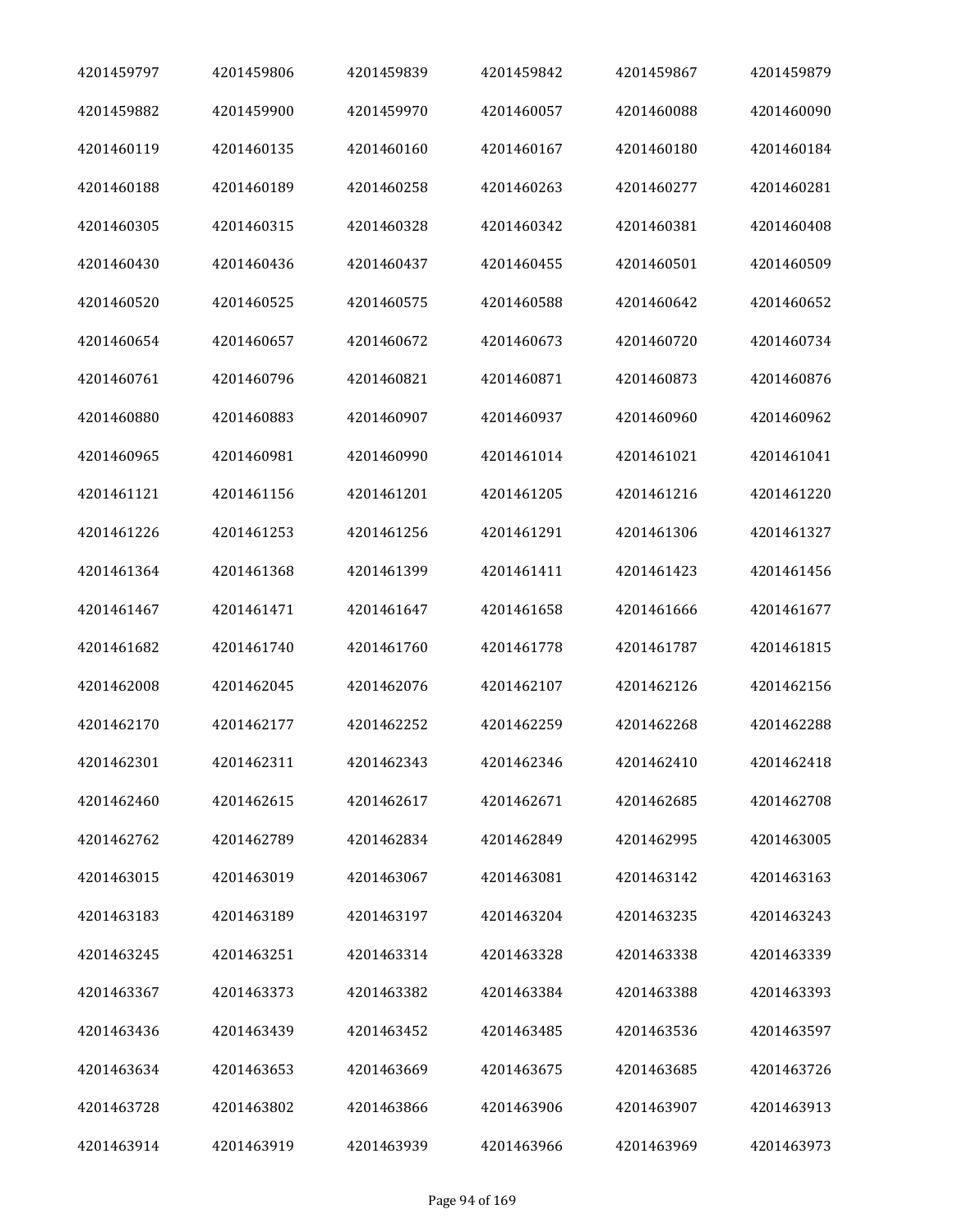| 4201464013 | 4201464046 | 4201464103 | 4201464117 | 4201464130 | 4201464172 |
|------------|------------|------------|------------|------------|------------|
| 4201464258 | 4201464292 | 4201464293 | 4201464345 | 4201464372 | 4201464378 |
| 4201464393 | 4201464402 | 4201464429 | 4201464452 | 4201464463 | 4201464475 |
| 4201464488 | 4201464502 | 4201464554 | 4201464566 | 4201464589 | 4201464640 |
| 4201464680 | 4201464713 | 4201464737 | 4201464751 | 4201464779 | 4201464786 |
| 4201464792 | 4201464836 | 4201464846 | 4201464885 | 4201464889 | 4201464895 |
| 4201464974 | 4201464980 | 4201464995 | 4201464999 | 4201465013 | 4201465077 |
| 4201465088 | 4201465102 | 4201465140 | 4201465149 | 4201465159 | 4201465197 |
| 4201465206 | 4201465217 | 4201465218 | 4201465222 | 4201465237 | 4201465298 |
| 4201465313 | 4201465343 | 4201465344 | 4201465360 | 4201465367 | 4201465421 |
| 4201465435 | 4201465466 | 4201465478 | 4201465509 | 4201465528 | 4201465671 |
| 4201465696 | 4201465698 | 4201465702 | 4201465704 | 4201465722 | 4201465775 |
| 4201465780 | 4201465817 | 4201465824 | 4201465847 | 4201465849 | 4201465851 |
| 4201465852 | 4201465857 | 4201465859 | 4201465874 | 4201465936 | 4201465940 |
| 4201466018 | 4201466026 | 4201466031 | 4201466042 | 4201466073 | 4201466078 |
| 4201466091 | 4201466103 | 4201466175 | 4201466189 | 4201466213 | 4201466215 |
| 4201466218 | 4201466265 | 4201466267 | 4201466275 | 4201466276 | 4201466279 |
| 4201466282 | 4201466308 | 4201466326 | 4201466354 | 4201466435 | 4201466454 |
| 4201466455 | 4201466462 | 4201466485 | 4201466521 | 4201466550 | 4201466572 |
| 4201466613 | 4201466627 | 4201466726 | 4201466736 | 4201466743 | 4201466794 |
| 4201466798 | 4201466804 | 4201466806 | 4201466817 | 4201466886 | 4201466896 |
| 4201466939 | 4201466949 | 4201466962 | 4201467076 | 4201467156 | 4201467158 |
| 4201467195 | 4201467246 | 4201467354 | 4201467431 | 4201467455 | 4201467473 |
| 4201467537 | 4201467596 | 4201467670 | 4201467692 | 4201467694 | 4201467699 |
| 4201467700 | 4201467732 | 4201467733 | 4201467800 | 4201467811 | 4201467874 |
| 4201467941 | 4201467950 | 4201467960 | 4201467965 | 4201467972 | 4201468007 |
| 4201468120 | 4201468131 | 4201468156 | 4201468207 | 4201468235 | 4201468255 |
| 4201468261 | 4201468359 | 4201468408 | 4201468416 | 4201468425 | 4201468587 |
| 4201468614 | 4201468632 | 4201468639 | 4201468640 | 4201468645 | 4201468665 |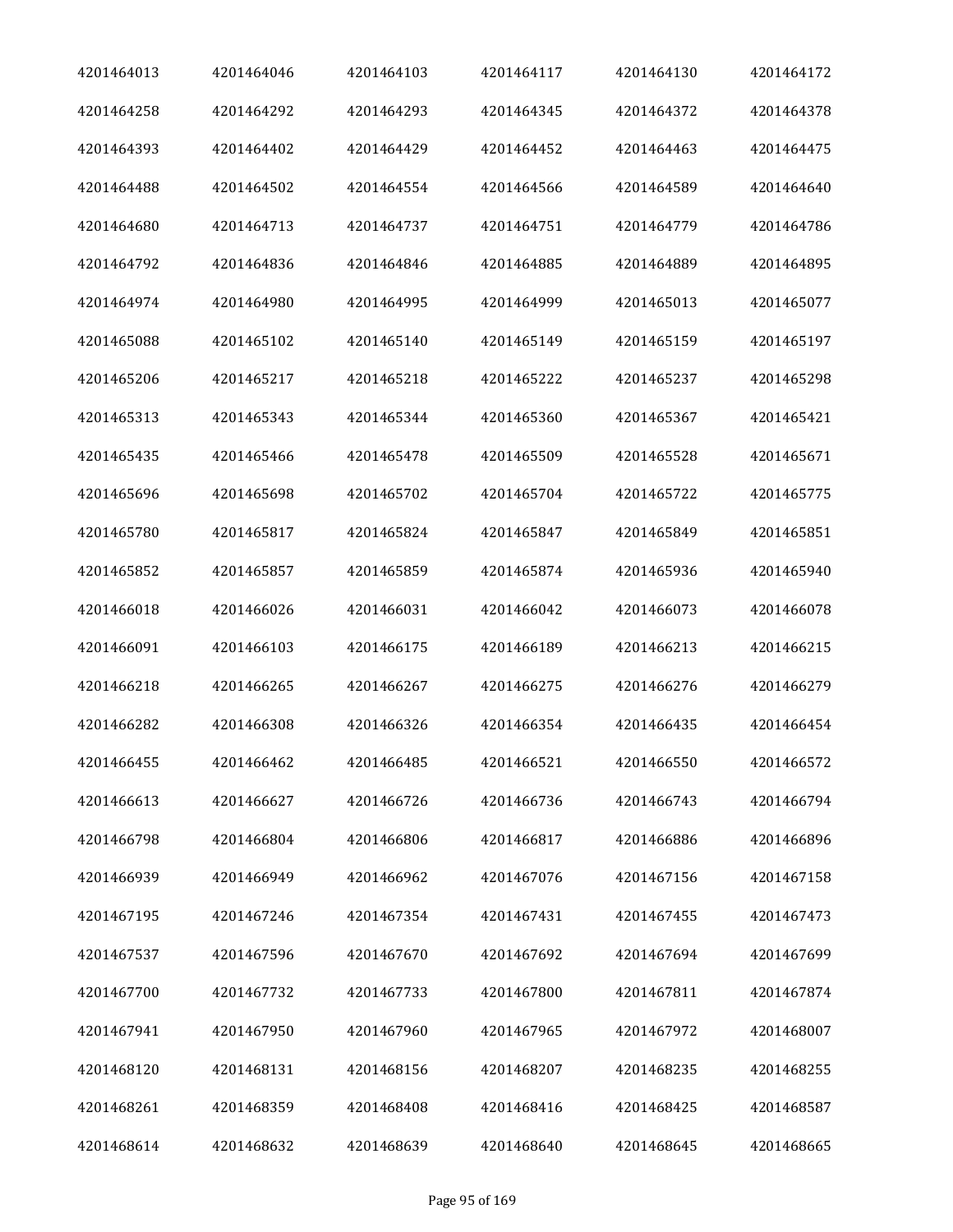| 4201468689 | 4201468703 | 4201468704 | 4201468711 | 4201468728 | 4201468743 |
|------------|------------|------------|------------|------------|------------|
| 4201468756 | 4201468817 | 4201468852 | 4201468859 | 4201468871 | 4201468880 |
| 4201468897 | 4201468903 | 4201468950 | 4201468953 | 4201468975 | 4201468977 |
| 4201468993 | 4201469054 | 4201469097 | 4201469171 | 4201469172 | 4201469179 |
| 4201469196 | 4201469231 | 4201469246 | 4201469263 | 4201469264 | 4201469272 |
| 4201469273 | 4201469304 | 4201469314 | 4201469323 | 4201469344 | 4201469418 |
| 4201469421 | 4201469453 | 4201469502 | 4201469507 | 4201469509 | 4201469567 |
| 4201469596 | 4201469621 | 4201469622 | 4201469699 | 4201469757 | 4201469796 |
| 4201469846 | 4201469864 | 4201469870 | 4201469876 | 4201469878 | 4201469925 |
| 4201469926 | 4201470008 | 4201470080 | 4201470138 | 4201470167 | 4201470170 |
| 4201470189 | 4201470213 | 4201470257 | 4201470273 | 4201470304 | 4201470307 |
| 4201470315 | 4201470338 | 4201470369 | 4201470393 | 4201470394 | 4201470447 |
| 4201470460 | 4201470496 | 4201470502 | 4201470523 | 4201470546 | 4201470571 |
| 4201470637 | 4201470662 | 4201470671 | 4201470683 | 4201470684 | 4201470736 |
| 4201470854 | 4201470881 | 4201470899 | 4201470901 | 4201470944 | 4201470989 |
| 4201471002 | 4201471060 | 4201471061 | 4201471116 | 4201471172 | 4201471205 |
| 4201471207 | 4201471219 | 4201471235 | 4201471254 | 4201471320 | 4201471332 |
| 4201471357 | 4201471372 | 4201471398 | 4201471430 | 4201471466 | 4201471505 |
| 4201471610 | 4201471613 | 4201471618 | 4201471678 | 4201471693 | 4201471703 |
| 4201471710 | 4201471712 | 4201471720 | 4201471737 | 4201471738 | 4201471761 |
| 4201471838 | 4201471865 | 4201471883 | 4201471887 | 4201471897 | 4201471900 |
| 4201471957 | 4201471963 | 4201471964 | 4201471991 | 4201471997 | 4201472110 |
| 4201472130 | 4201472137 | 4201472151 | 4201472230 | 4201472252 | 4201472279 |
| 4201472289 | 4201472317 | 4201472326 | 4201472348 | 4201472391 | 4201472398 |
| 4201472415 | 4201472432 | 4201472491 | 4201472541 | 4201472550 | 4201472603 |
| 4201472614 | 4201472656 | 4201472668 | 4201472690 | 4201472721 | 4201472743 |
| 4201472749 | 4201472783 | 4201472890 | 4201472900 | 4201472916 | 4201472958 |
| 4201472968 | 4201472978 | 4201473006 | 4201473024 | 4201473053 | 4201473068 |
| 4201473102 | 4201473119 | 4201473120 | 4201473163 | 4201473167 | 4201473175 |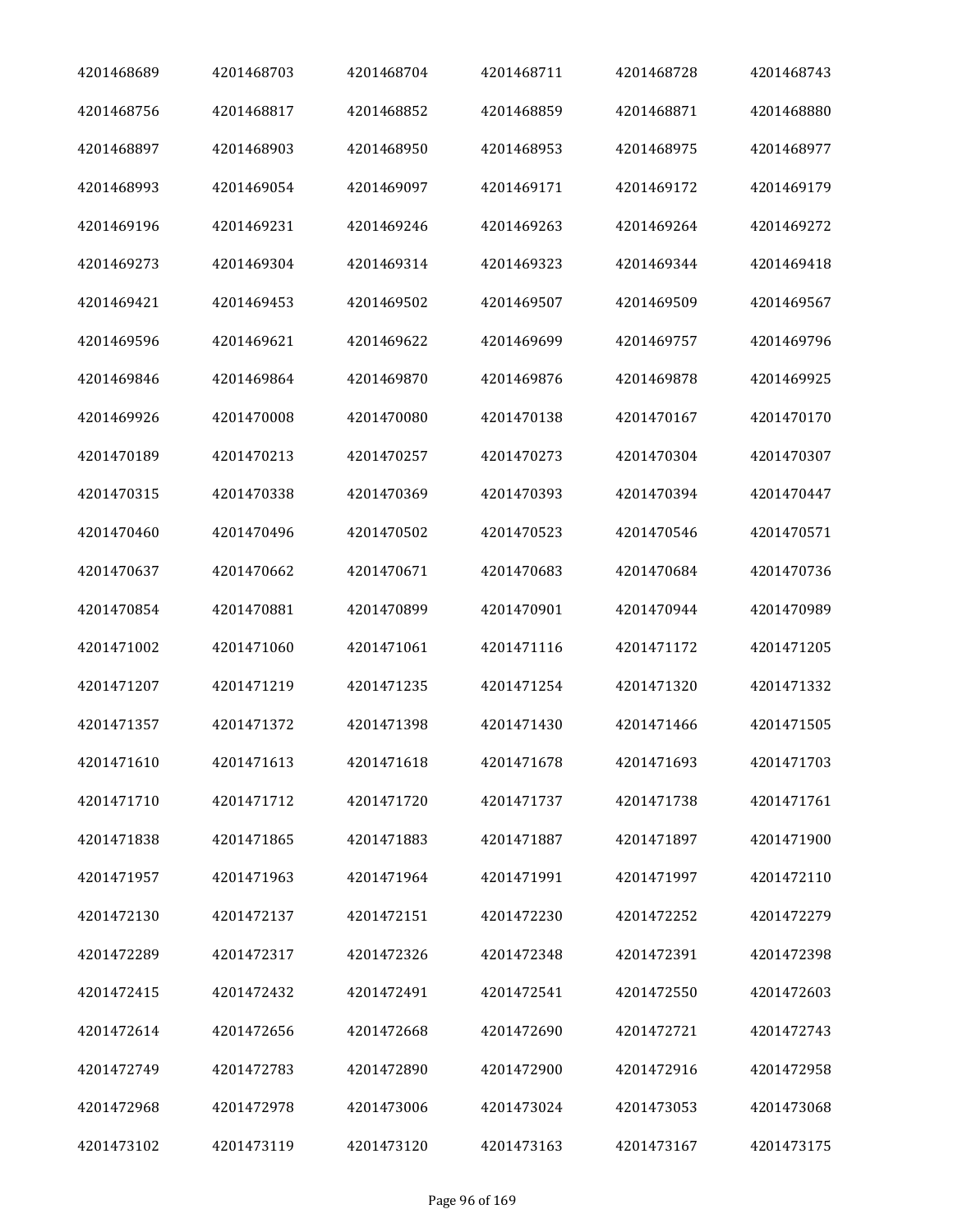| 4201473186 | 4201473198 | 4201473301 | 4201473428 | 4201473432 | 4201473438 |
|------------|------------|------------|------------|------------|------------|
| 4201473450 | 4201473479 | 4201473496 | 4201473526 | 4201473534 | 4201473542 |
| 4201473558 | 4201473661 | 4201473684 | 4201473704 | 4201473711 | 4201473738 |
| 4201473760 | 4201473769 | 4201473777 | 4201473804 | 4201473808 | 4201473824 |
| 4201473855 | 4201473859 | 4201473943 | 4201473978 | 4201473982 | 4201473989 |
| 4201474014 | 4201474018 | 4201474041 | 4201474065 | 4201474081 | 4201474113 |
| 4201474162 | 4201474176 | 4201474178 | 4201474339 | 4201474342 | 4201474345 |
| 4201474371 | 4201474393 | 4201474400 | 4201474402 | 4201474409 | 4201474468 |
| 4201474470 | 4201474482 | 4201474521 | 4201474546 | 4201474562 | 4201474564 |
| 4201474597 | 4201474666 | 4201474674 | 4201474679 | 4201474684 | 4201474750 |
| 4201474804 | 4201474808 | 4201474823 | 4201474879 | 4201474898 | 4201474908 |
| 4201474923 | 4201474936 | 4201474938 | 4201475014 | 4201475030 | 4201475036 |
| 4201475121 | 4201475129 | 4201475160 | 4201475182 | 4201475251 | 4201475289 |
| 4201475305 | 4201475310 | 4201475312 | 4201475324 | 4201475348 | 4201475378 |
| 4201475406 | 4201475412 | 4201475417 | 4201475427 | 4201475429 | 4201475431 |
| 4201475444 | 4201475456 | 4201475515 | 4201475544 | 4201475585 | 4201475606 |
| 4201475617 | 4201475623 | 4201475691 | 4201475709 | 4201475753 | 4201475759 |
| 4201475762 | 4201475768 | 4201475785 | 4201475820 | 4201475833 | 4201475838 |
| 4201475857 | 4201475876 | 4201475901 | 4201475908 | 4201475918 | 4201475973 |
| 4201476012 | 4201476146 | 4201476227 | 4201476228 | 4201476231 | 4201476332 |
| 4201476352 | 4201476378 | 4201476446 | 4201476449 | 4201476481 | 4201476495 |
| 4201476602 | 4201476611 | 4201476679 | 4201476681 | 4201476712 | 4201476738 |
| 4201476762 | 4201476848 | 4201476881 | 4201476956 | 4201476963 | 4201476968 |
| 4201477012 | 4201477070 | 4201477127 | 4201477163 | 4201477252 | 4201477263 |
| 4201477284 | 4201477298 | 4201477322 | 4201477338 | 4201477361 | 4201477382 |
| 4201477409 | 4201477421 | 4201477449 | 4201477485 | 4201477489 | 4201477512 |
| 4201477526 | 4201477534 | 4201477594 | 4201477600 | 4201477628 | 4201477678 |
| 4201477730 | 4201477735 | 4201477738 | 4201477740 | 4201477821 | 4201477844 |
| 4201477849 | 4201477879 | 4201477890 | 4201477942 | 4201477960 | 4201477970 |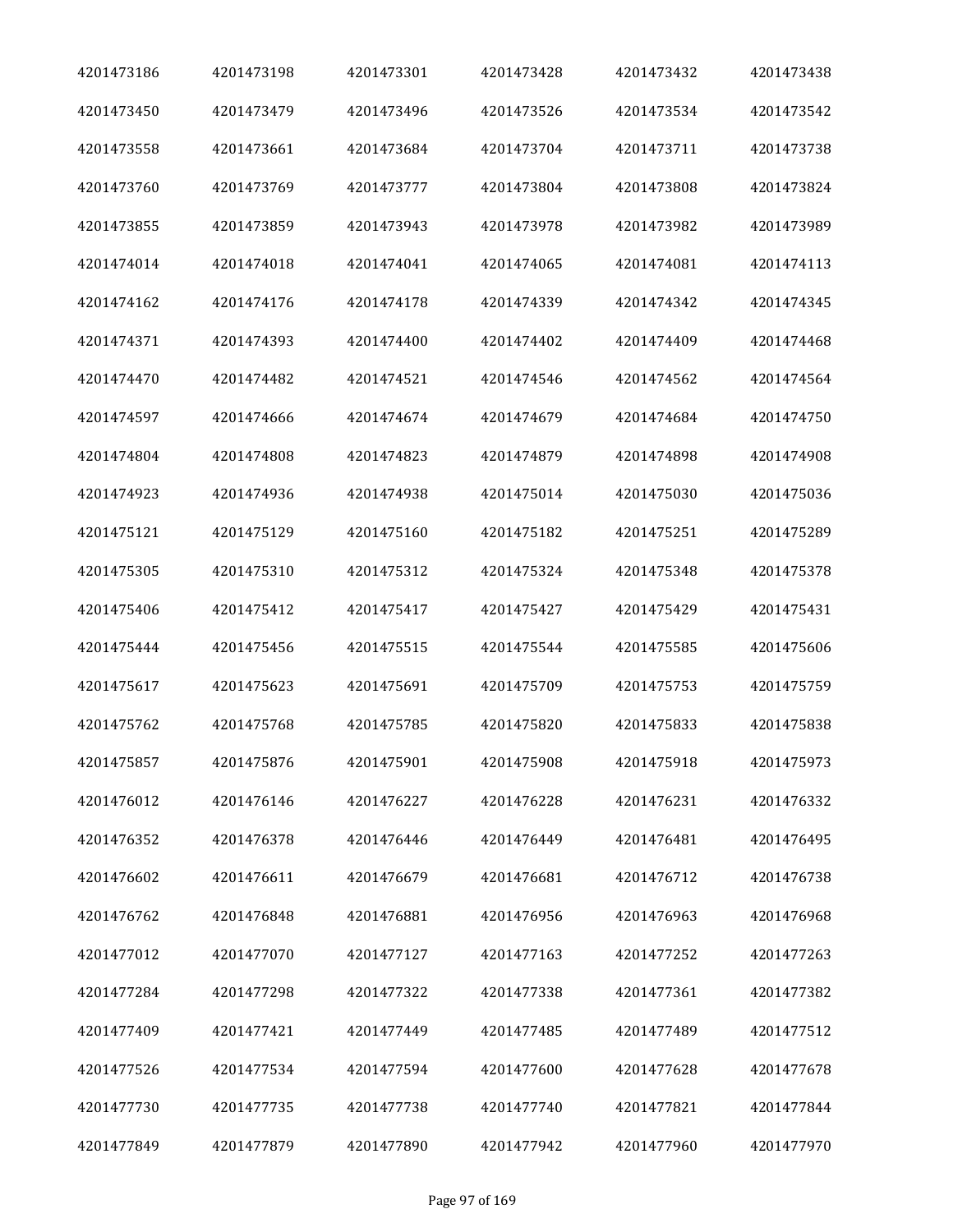| 4201477984 | 4201477985 | 4201478001 | 4201478055 | 4201478141 | 4201478180 |
|------------|------------|------------|------------|------------|------------|
| 4201478273 | 4201478294 | 4201478311 | 4201478330 | 4201478331 | 4201478339 |
| 4201478366 | 4201478387 | 4201478431 | 4201478446 | 4201478450 | 4201478451 |
| 4201478491 | 4201478519 | 4201478557 | 4201478643 | 4201478664 | 4201478690 |
| 4201478732 | 4201478745 | 4201478756 | 4201478777 | 4201478794 | 4201478845 |
| 4201478922 | 4201478940 | 4201478943 | 4201478981 | 4201479024 | 4201479069 |
| 4201479096 | 4201479098 | 4201479118 | 4201479121 | 4201479135 | 4201479153 |
| 4201479208 | 4201479222 | 4201479232 | 4201479236 | 4201479275 | 4201479284 |
| 4201479291 | 4201479294 | 4201479370 | 4201479474 | 4201479525 | 4201479577 |
| 4201479620 | 4201479621 | 4201479653 | 4201479659 | 4201479775 | 4201479793 |
| 4201479815 | 4201479826 | 4201479837 | 4201479853 | 4201479925 | 4201479954 |
| 4201479966 | 4201479976 | 4201479995 | 4201480005 | 4201480039 | 4201480043 |
| 4201480049 | 4201480058 | 4201480061 | 4201480068 | 4201480074 | 4201480085 |
| 4201480086 | 4201480103 | 4201480105 | 4201480135 | 4201480147 | 4201480176 |
| 4201480185 | 4201480206 | 4201480375 | 4201480384 | 4201480385 | 4201480426 |
| 4201480450 | 4201480451 | 4201480512 | 4201480536 | 4201480543 | 4201480544 |
| 4201480548 | 4201480576 | 4201480577 | 4201480578 | 4201480592 | 4201480600 |
| 4201480623 | 4201480661 | 4201480690 | 4201480692 | 4201480708 | 4201480758 |
| 4201480766 | 4201480813 | 4201480934 | 4201480985 | 4201480991 | 4201481064 |
| 4201481073 | 4201481123 | 4201481155 | 4201481169 | 4201481223 | 4201481236 |
| 4201481326 | 4201481363 | 4201481382 | 4201481389 | 4201481408 | 4201481432 |
| 4201481445 | 4201481446 | 4201481451 | 4201481463 | 4201481495 | 4201481545 |
| 4201481552 | 4201481558 | 4201481561 | 4201481624 | 4201481638 | 4201481711 |
| 4201481757 | 4201481784 | 4201481801 | 4201481813 | 4201481819 | 4201481828 |
| 4201481843 | 4201481852 | 4201481878 | 4201481883 | 4201481894 | 4201481900 |
| 4201481959 | 4201481991 | 4201482002 | 4201482003 | 4201482006 | 4201482043 |
| 4201482053 | 4201482074 | 4201482085 | 4201482094 | 4201482100 | 4201482158 |
| 4201482262 | 4201482345 | 4201482346 | 4201482369 | 4201482393 | 4201482403 |
| 4201482427 | 4201482435 | 4201482493 | 4201482539 | 4201482548 | 4201482610 |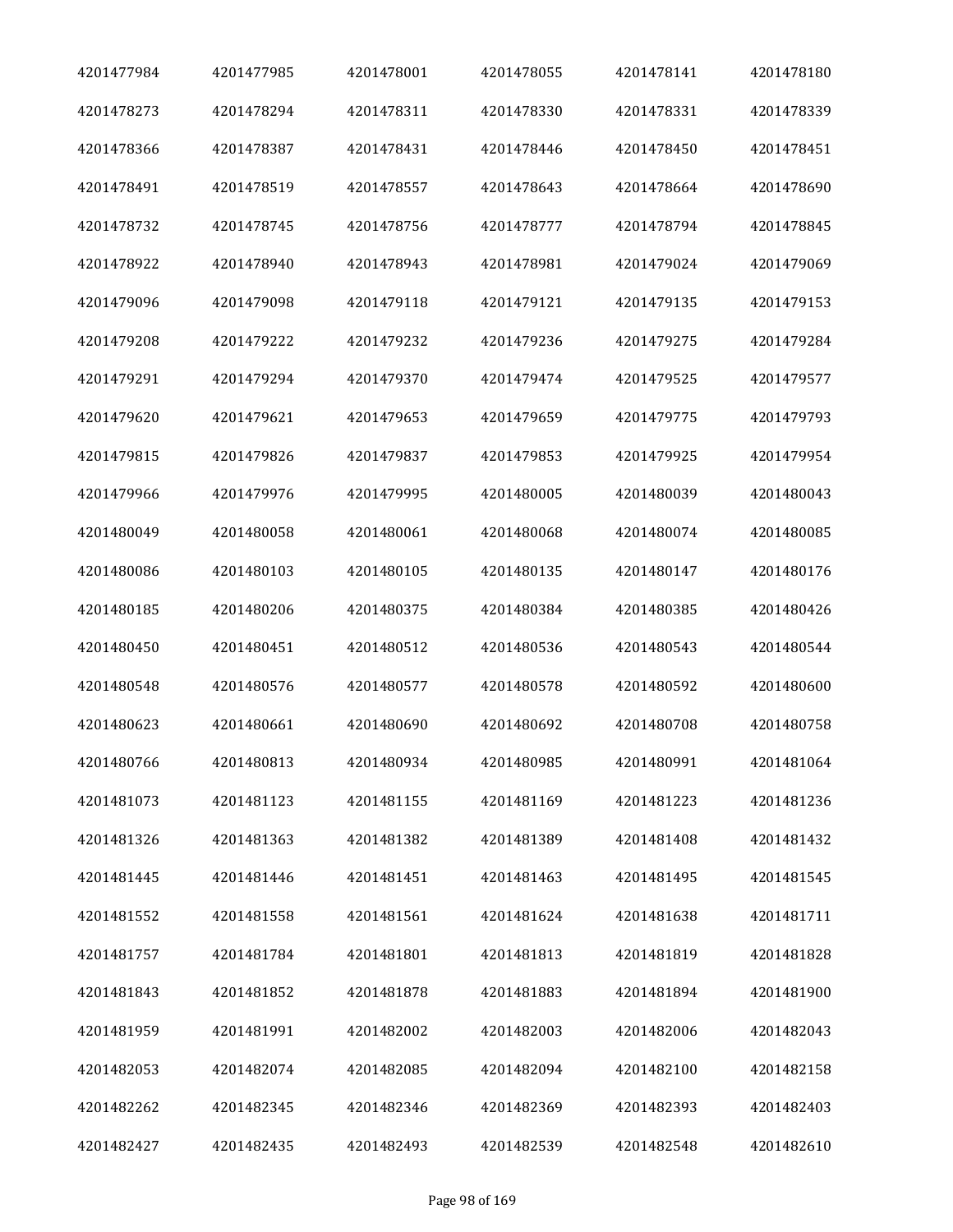| 4201482618 | 4201482631 | 4201482686 | 4201482703 | 4201482729 | 4201482785 |
|------------|------------|------------|------------|------------|------------|
| 4201482808 | 4201482847 | 4201482873 | 4201482910 | 4201482943 | 4201482963 |
| 4201482980 | 4201483003 | 4201483021 | 4201483024 | 4201483044 | 4201483075 |
| 4201483128 | 4201483132 | 4201483162 | 4201483187 | 4201483202 | 4201483210 |
| 4201483216 | 4201483269 | 4201483281 | 4201483320 | 4201483333 | 4201483360 |
| 4201483497 | 4201483541 | 4201483552 | 4201483611 | 4201483622 | 4201483809 |
| 4201483821 | 4201483850 | 4201483891 | 4201483899 | 4201483969 | 4201483989 |
| 4201484021 | 4201484028 | 4201484068 | 4201484074 | 4201484079 | 4201484139 |
| 4201484142 | 4201484159 | 4201484219 | 4201484233 | 4201484287 | 4201484349 |
| 4201484370 | 4201484462 | 4201484483 | 4201484529 | 4201484562 | 4201484580 |
| 4201484593 | 4201484601 | 4201484617 | 4201484679 | 4201484694 | 4201484711 |
| 4201484712 | 4201484721 | 4201484801 | 4201484803 | 4201484804 | 4201484859 |
| 4201484885 | 4201484927 | 4201484940 | 4201484945 | 4201484956 | 4201484971 |
| 4201484974 | 4201484986 | 4201485012 | 4201485035 | 4201485048 | 4201485049 |
| 4201485058 | 4201485081 | 4201485115 | 4201485147 | 4201485149 | 4201485268 |
| 4201485296 | 4201485465 | 4201485476 | 4201485495 | 4201485511 | 4201485520 |
| 4201485533 | 4201485534 | 4201485596 | 4201485636 | 4201485668 | 4201485692 |
| 4201485714 | 4201485724 | 4201485732 | 4201485736 | 4201485763 | 4201485823 |
| 4201485860 | 4201485883 | 4201485919 | 4201485937 | 4201485967 | 4201485979 |
| 4201486007 | 4201486045 | 4201486114 | 4201486134 | 4201486161 | 4201486167 |
| 4201486208 | 4201486219 | 4201486232 | 4201486245 | 4201486254 | 4201486257 |
| 4201486261 | 4201486269 | 4201486311 | 4201486517 | 4201486544 | 4201486545 |
| 4201486584 | 4201486592 | 4201486648 | 4201486655 | 4201486708 | 4201486738 |
| 4201486747 | 4201486751 | 4201486781 | 4201486783 | 4201486846 | 4201486884 |
| 4201486909 | 4201486988 | 4201487004 | 4201487015 | 4201487031 | 4201487034 |
| 4201487038 | 4201487044 | 4201487065 | 4201487079 | 4201487113 | 4201487130 |
| 4201487173 | 4201487189 | 4201487191 | 4201487213 | 4201487227 | 4201487268 |
| 4201487286 | 4201487301 | 4201487317 | 4201487366 | 4201487367 | 4201487377 |
| 4201487419 | 4201487439 | 4201487478 | 4201487633 | 4201487728 | 4201487745 |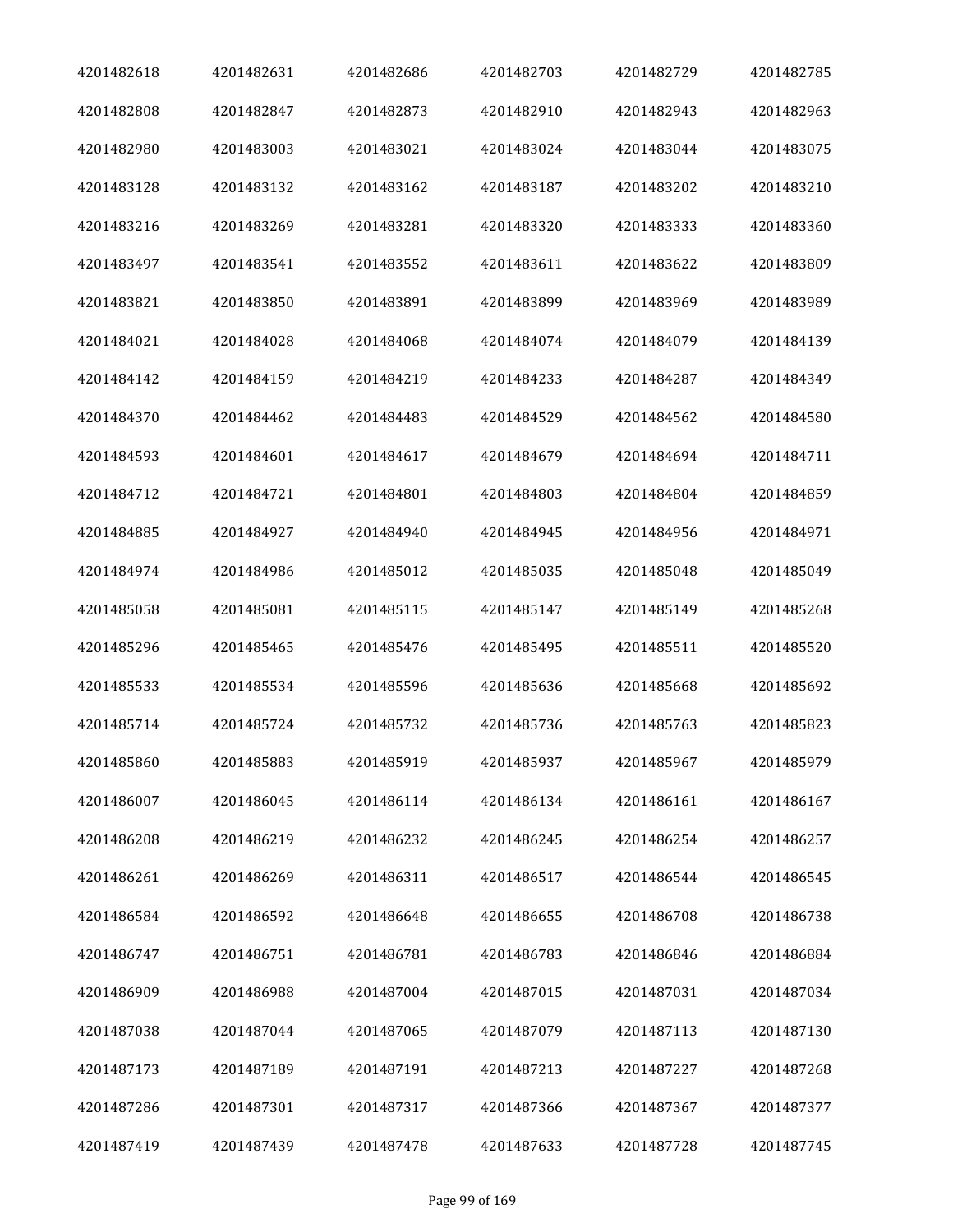| 4201487792 | 4201487812 | 4201487833 | 4201487869 | 4201487885 | 4201487889 |
|------------|------------|------------|------------|------------|------------|
| 4201487899 | 4201487901 | 4201487913 | 4201487930 | 4201487942 | 4201487952 |
| 4201488022 | 4201488040 | 4201488051 | 4201488071 | 4201488120 | 4201488123 |
| 4201488146 | 4201488154 | 4201488172 | 4201488244 | 4201488246 | 4201488247 |
| 4201488255 | 4201488267 | 4201488332 | 4201488367 | 4201488381 | 4201488402 |
| 4201488412 | 4201488444 | 4201488447 | 4201488476 | 4201488506 | 4201488521 |
| 4201488543 | 4201488545 | 4201488562 | 4201488583 | 4201488586 | 4201488588 |
| 4201488661 | 4201488683 | 4201488692 | 4201488695 | 4201488700 | 4201488707 |
| 4201488725 | 4201488753 | 4201488815 | 4201488850 | 4201488864 | 4201488973 |
| 4201489022 | 4201489063 | 4201489104 | 4201489107 | 4201489157 | 4201489182 |
| 4201489196 | 4201489229 | 4201489270 | 4201489348 | 4201489363 | 4201489365 |
| 4201489369 | 4201489391 | 4201489410 | 4201489495 | 4201489515 | 4201489561 |
| 4201489586 | 4201489608 | 4201489620 | 4201489627 | 4201489639 | 4201489674 |
| 4201489680 | 4201489686 | 4201489745 | 4201489751 | 4201489756 | 4201489808 |
| 4201489839 | 4201489840 | 4201489841 | 4201489851 | 4201489867 | 4201489891 |
| 4201490009 | 4201490060 | 4201490076 | 4201490116 | 4201490148 | 4201490158 |
| 4201490177 | 4201490215 | 4201490245 | 4201490339 | 4201490351 | 4201490413 |
| 4201490414 | 4201490450 | 4201490491 | 4201490547 | 4201490558 | 4201490607 |
| 4201490608 | 4201490611 | 4201490621 | 4201490665 | 4201490690 | 4201490795 |
| 4201490831 | 4201490869 | 4201490893 | 4201490914 | 4201490916 | 4201490946 |
| 4201490948 | 4201490987 | 4201491076 | 4201491198 | 4201491209 | 4201491219 |
| 4201491246 | 4201491251 | 4201491388 | 4201491431 | 4201491475 | 4201491480 |
| 4201491512 | 4201491516 | 4201491656 | 4201491674 | 4201491697 | 4201491718 |
| 4201491749 | 4201491752 | 4201491830 | 4201491832 | 4201491873 | 4201491967 |
| 4201491979 | 4201491985 | 4201492010 | 4201492023 | 4201492071 | 4201492093 |
| 4201492119 | 4201492215 | 4201492251 | 4201492305 | 4201492308 | 4201492310 |
| 4201492312 | 4201492342 | 4201492386 | 4201492389 | 4201492400 | 4201492414 |
| 4201492419 | 4201492426 | 4201492445 | 4201492446 | 4201492487 | 4201492496 |
| 4201492537 | 4201492549 | 4201492551 | 4201492557 | 4201492616 | 4201492643 |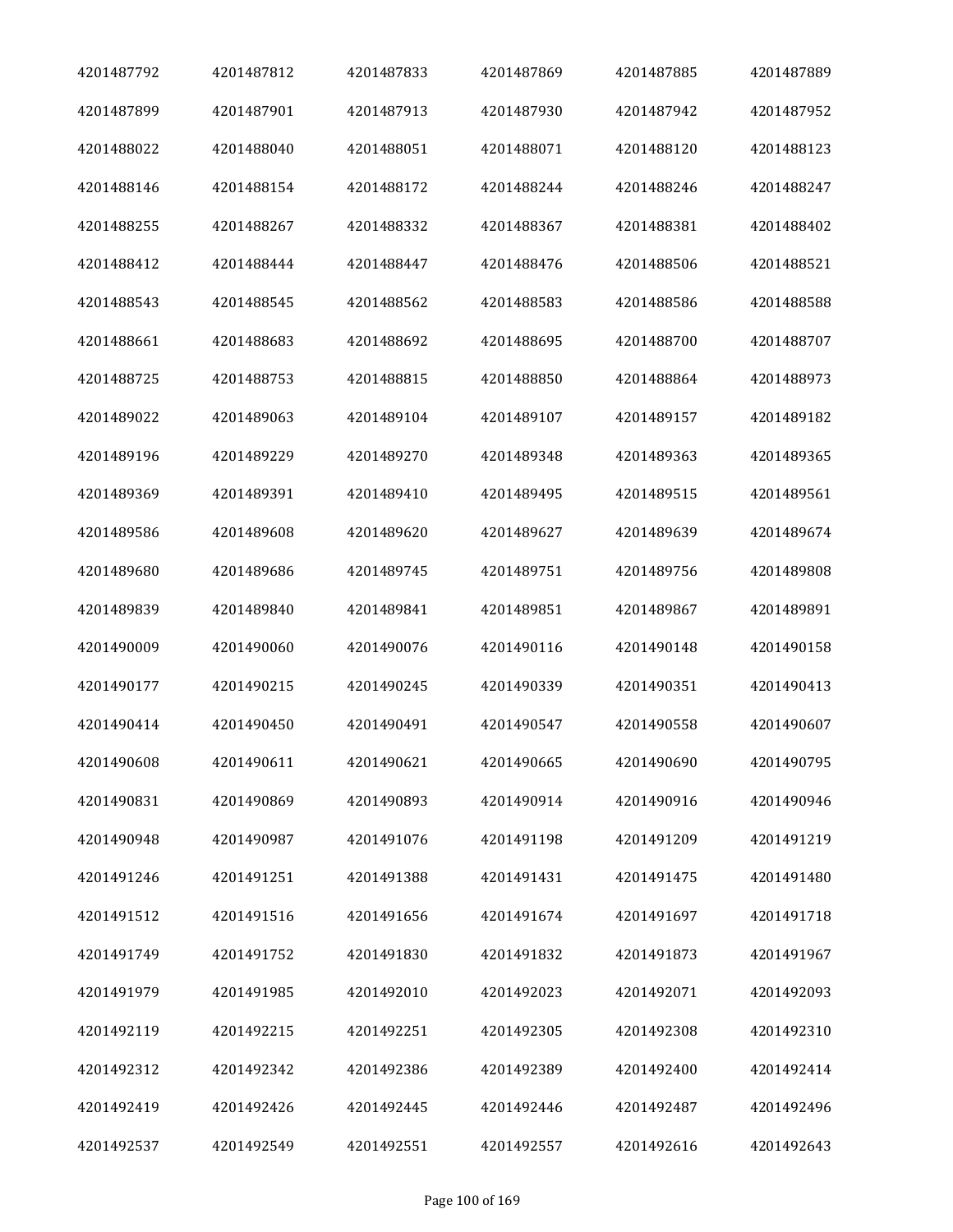| 4201492657 | 4201492676 | 4201492687 | 4201492769 | 4201492794 | 4201492801 |
|------------|------------|------------|------------|------------|------------|
| 4201492805 | 4201492813 | 4201492859 | 4201492875 | 4201492876 | 4201492953 |
| 4201493063 | 4201493077 | 4201493095 | 4201493100 | 4201493200 | 4201493361 |
| 4201493369 | 4201493378 | 4201493452 | 4201493485 | 4201493576 | 4201493583 |
| 4201493616 | 4201493668 | 4201493680 | 4201493716 | 4201493721 | 4201493752 |
| 4201493770 | 4201493779 | 4201493813 | 4201493844 | 4201493860 | 4201493884 |
| 4201493912 | 4201493999 | 4201494046 | 4201494058 | 4201494063 | 4201494066 |
| 4201494067 | 4201494070 | 4201494091 | 4201494096 | 4201494109 | 4201494148 |
| 4201494169 | 4201494188 | 4201494196 | 4201494201 | 4201494213 | 4201494222 |
| 4201494256 | 4201494275 | 4201494285 | 4201494290 | 4201494314 | 4201494353 |
| 4201494360 | 4201494367 | 4201494368 | 4201494372 | 4201494382 | 4201494384 |
| 4201494398 | 4201494517 | 4201494533 | 4201494537 | 4201494545 | 4201494552 |
| 4201494562 | 4201494636 | 4201494683 | 4201494712 | 4201494722 | 4201494794 |
| 4201494822 | 4201494864 | 4201494896 | 4201494917 | 4201494944 | 4201494958 |
| 4201494986 | 4201495021 | 4201495084 | 4201495096 | 4201495101 | 4201495150 |
| 4201495167 | 4201495182 | 4201495226 | 4201495243 | 4201495279 | 4201495404 |
| 4201495484 | 4201495506 | 4201495559 | 4201495566 | 4201495583 | 4201495593 |
| 4201495598 | 4201495599 | 4201495601 | 4201495623 | 4201495626 | 4201495646 |
| 4201495682 | 4201495822 | 4201495840 | 4201495854 | 4201495907 | 4201495930 |
| 4201495991 | 4201496027 | 4201496051 | 4201496052 | 4201496055 | 4201496062 |
| 4201496091 | 4201496113 | 4201496116 | 4201496119 | 4201496184 | 4201496187 |
| 4201496211 | 4201496224 | 4201496301 | 4201496312 | 4201496322 | 4201496357 |
| 4201496360 | 4201496376 | 4201496381 | 4201496425 | 4201496458 | 4201496528 |
| 4201496545 | 4201496546 | 4201496580 | 4201496585 | 4201496587 | 4201496616 |
| 4201496640 | 4201496681 | 4201496689 | 4201496708 | 4201496711 | 4201496715 |
| 4201496718 | 4201496761 | 4201496766 | 4201496823 | 4201496835 | 4201496883 |
| 4201496897 | 4201496911 | 4201496998 | 4201497136 | 4201497145 | 4201497242 |
| 4201497253 | 4201497275 | 4201497302 | 4201497305 | 4201497312 | 4201497323 |
| 4201497337 | 4201497387 | 4201497397 | 4201497414 | 4201497420 | 4201497481 |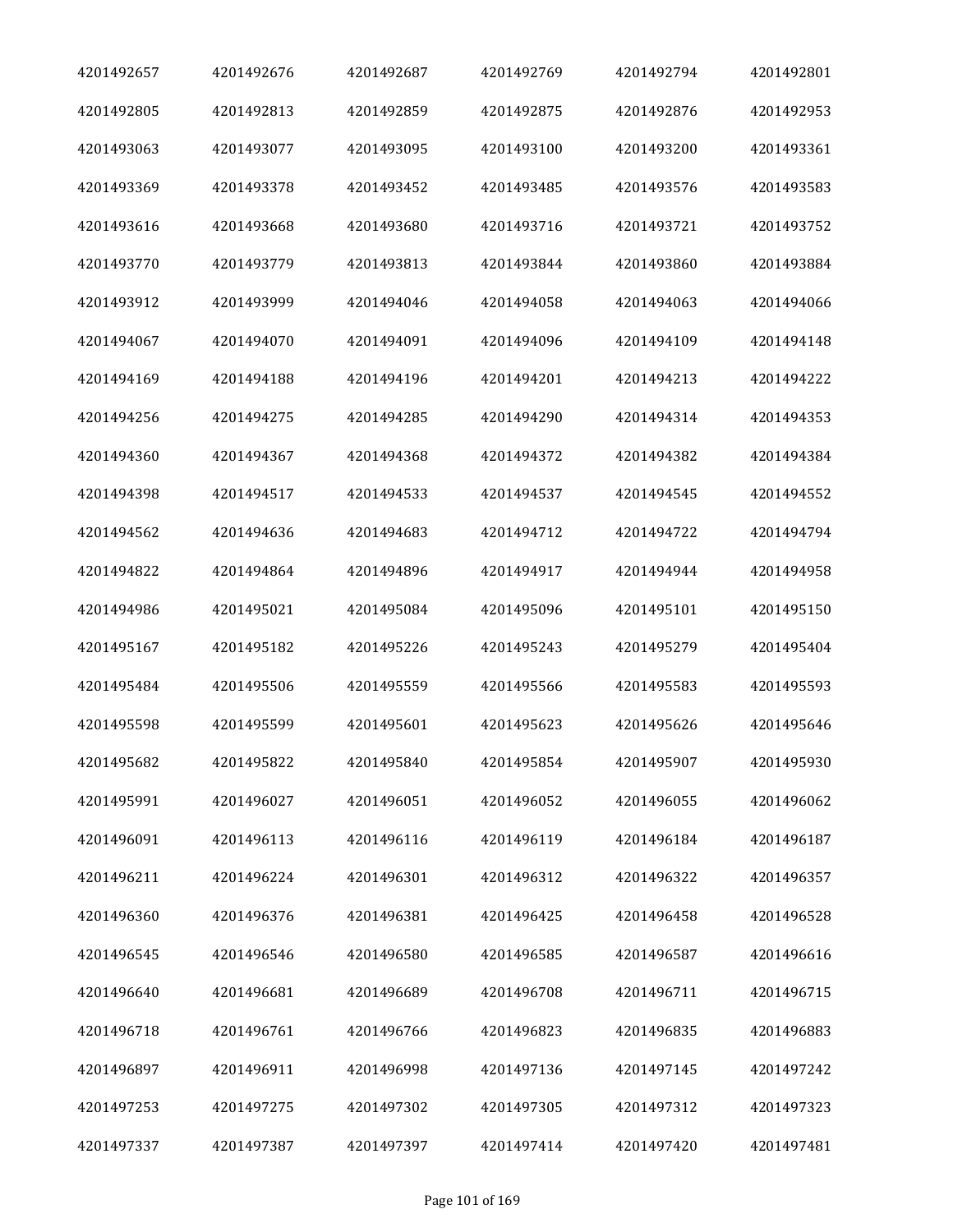| 4201497549 | 4201497623 | 4201497631 | 4201497668 | 4201497671 | 4201497672 |
|------------|------------|------------|------------|------------|------------|
| 4201497682 | 4201497701 | 4201497702 | 4201497736 | 4201497787 | 4201497798 |
| 4201497847 | 4201497927 | 4201497980 | 4201498001 | 4201498034 | 4201498044 |
| 4201498074 | 4201498132 | 4201498162 | 4201498202 | 4201498205 | 4201498218 |
| 4201498268 | 4201498269 | 4201498273 | 4201498282 | 4201498297 | 4201498328 |
| 4201498330 | 4201498387 | 4201498389 | 4201498407 | 4201498429 | 4201498436 |
| 4201498476 | 4201498513 | 4201498565 | 4201498593 | 4201498601 | 4201498620 |
| 4201498623 | 4201498625 | 4201498838 | 4201498867 | 4201498878 | 4201498917 |
| 4201498946 | 4201498989 | 4201499052 | 4201499053 | 4201499059 | 4201499068 |
| 4201499081 | 4201499086 | 4201499098 | 4201499101 | 4201499139 | 4201499140 |
| 4201499156 | 4201499165 | 4201499212 | 4201499375 | 4201499410 | 4201499434 |
| 4201499480 | 4201499547 | 4201499568 | 4201499572 | 4201499621 | 4201499629 |
| 4201499648 | 4201499655 | 4201499681 | 4201499693 | 4201499717 | 4201499732 |
| 4201499735 | 4201499763 | 4201499766 | 4201499822 | 4201499828 | 4201499830 |
| 4201499869 | 4201499884 | 4201499885 | 4201499922 | 4201499942 | 4201499981 |
| 4201499985 | 4201500000 | 4201500015 | 4201500038 | 4201500052 | 4201500114 |
| 4201500171 | 4201500184 | 4201500216 | 4201500226 | 4201500242 | 4201500268 |
| 4201500274 | 4201500293 | 4201500388 | 4201500460 | 4201500463 | 4201500481 |
| 4201500496 | 4201500505 | 4201500512 | 4201500548 | 4201500553 | 4201500587 |
| 4201500601 | 4201500616 | 4201500629 | 4201500741 | 4201500770 | 4201500796 |
| 4201500809 | 4201500829 | 4201500839 | 4201500843 | 4201500845 | 4201500848 |
| 4201500917 | 4201500936 | 4201500942 | 4201500969 | 4201500992 | 4201501005 |
| 4201501012 | 4201501043 | 4201501070 | 4201501074 | 4201501088 | 4201501125 |
| 4201501133 | 4201501136 | 4201501225 | 4201501239 | 4201501242 | 4201501262 |
| 4201501300 | 4201501320 | 4201501362 | 4201501492 | 4201501518 | 4201501536 |
| 4201501556 | 4201501570 | 4201501594 | 4201501604 | 4201501641 | 4201501648 |
| 4201501659 | 4201501713 | 4201501727 | 4201501797 | 4201501838 | 4201501845 |
| 4201501858 | 4201501890 | 4201501917 | 4201502004 | 4201502011 | 4201502025 |
| 4201502044 | 4201502051 | 4201502094 | 4201502148 | 4201502171 | 4201502199 |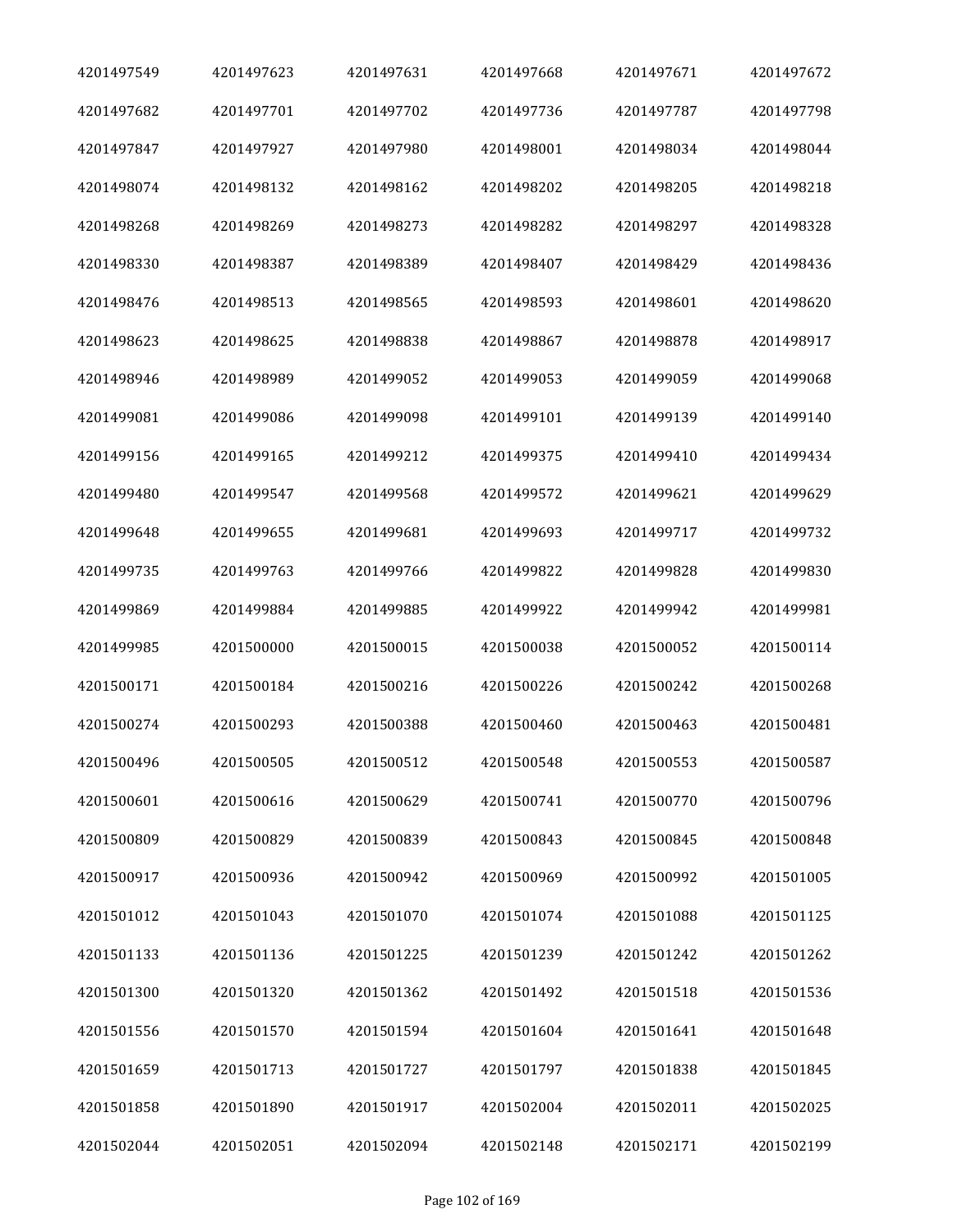| 4201502211 | 4201502252 | 4201502257 | 4201502305 | 4201502308 | 4201502310 |
|------------|------------|------------|------------|------------|------------|
| 4201502358 | 4201502376 | 4201502377 | 4201502395 | 4201502454 | 4201502458 |
| 4201502463 | 4201502466 | 4201502490 | 4201502511 | 4201502557 | 4201502570 |
| 4201502601 | 4201502606 | 4201502747 | 4201502798 | 4201502813 | 4201502829 |
| 4201502856 | 4201502899 | 4201502920 | 4201502922 | 4201502927 | 4201502933 |
| 4201502935 | 4201502956 | 4201502958 | 4201502974 | 4201503039 | 4201503187 |
| 4201503209 | 4201503230 | 4201503255 | 4201503273 | 4201503294 | 4201503316 |
| 4201503319 | 4201503364 | 4201503392 | 4201503410 | 4201503450 | 4201503460 |
| 4201503486 | 4201503522 | 4201503561 | 4201503567 | 4201503603 | 4201503616 |
| 4201503619 | 4201503626 | 4201503632 | 4201503642 | 4201503652 | 4201503662 |
| 4201503744 | 4201503749 | 4201503752 | 4201503792 | 4201503835 | 4201503931 |
| 4201504054 | 4201504100 | 4201504118 | 4201504156 | 4201504161 | 4201504197 |
| 4201504212 | 4201504229 | 4201504260 | 4201504276 | 4201504299 | 4201504307 |
| 4201504308 | 4201504316 | 4201504328 | 4201504354 | 4201504372 | 4201504422 |
| 4201504441 | 4201504460 | 4201504488 | 4201504495 | 4201504521 | 4201504542 |
| 4201504564 | 4201504586 | 4201504596 | 4201504617 | 4201504634 | 4201504649 |
| 4201504665 | 4201504677 | 4201504807 | 4201504817 | 4201504849 | 4201504972 |
| 4201505117 | 4201505118 | 4201505121 | 4201505131 | 4201505157 | 4201505316 |
| 4201505352 | 4201505475 | 4201505481 | 4201505541 | 4201505604 | 4201505635 |
| 4201505641 | 4201505652 | 4201505678 | 4201505683 | 4201505831 | 4201505832 |
| 4201505835 | 4201505837 | 4201505851 | 4201505881 | 4201505886 | 4201505943 |
| 4201505956 | 4201505979 | 4201505980 | 4201506010 | 4201506043 | 4201506051 |
| 4201506057 | 4201506090 | 4201506092 | 4201506128 | 4201506250 | 4201506268 |
| 4201506275 | 4201506282 | 4201506286 | 4201506287 | 4201506292 | 4201506293 |
| 4201506394 | 4201506443 | 4201506453 | 4201506461 | 4201506465 | 4201506500 |
| 4201506513 | 4201506522 | 4201506540 | 4201506576 | 4201506600 | 4201506607 |
| 4201506616 | 4201506660 | 4201506662 | 4201506787 | 4201506880 | 4201506881 |
| 4201506922 | 4201506953 | 4201506987 | 4201507036 | 4201507110 | 4201507165 |
| 4201507166 | 4201507236 | 4201507339 | 4201507343 | 4201507356 | 4201507358 |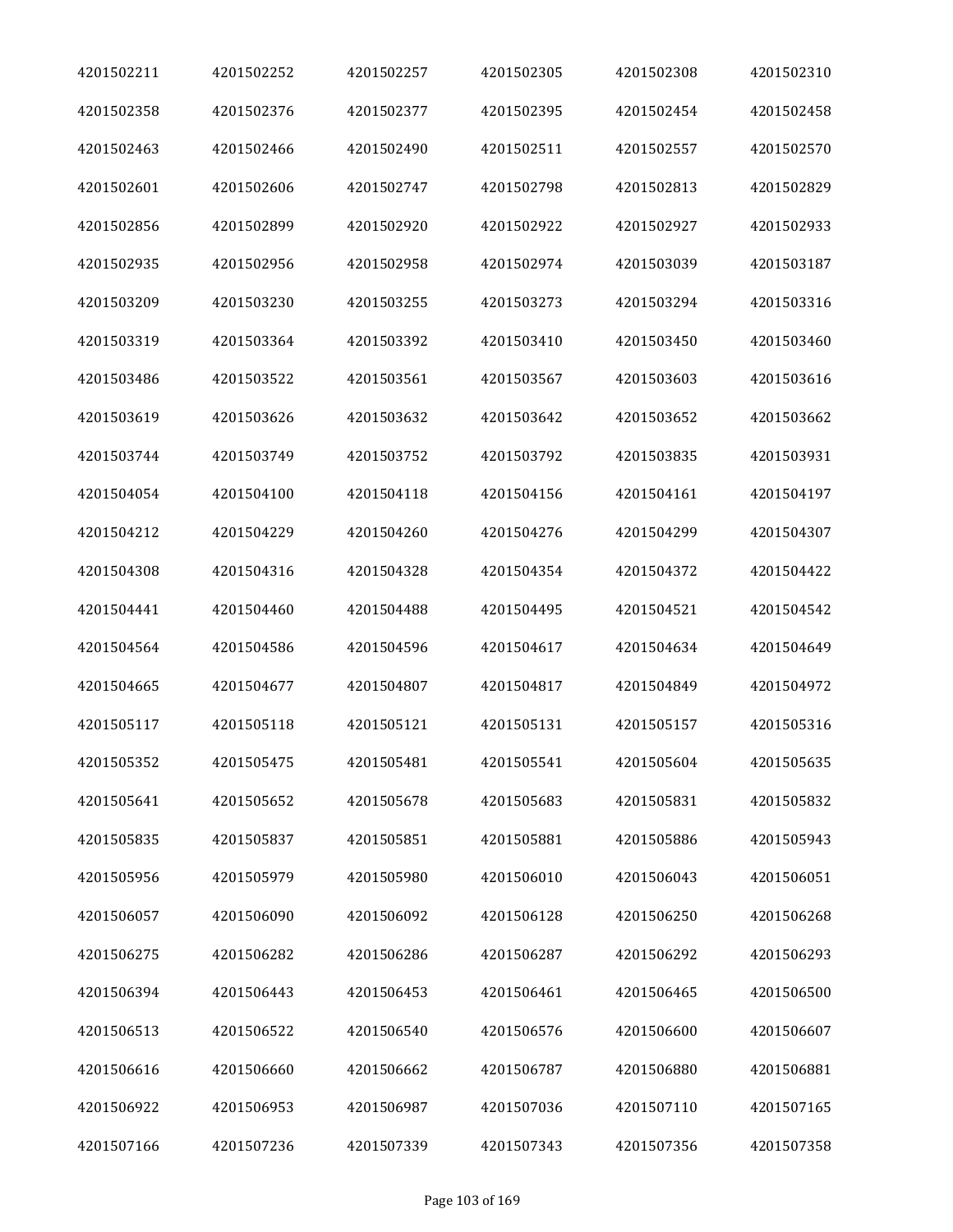| 4201507363 | 4201507375 | 4201507403 | 4201507418 | 4201507466 | 4201507480 |
|------------|------------|------------|------------|------------|------------|
| 4201507488 | 4201507499 | 4201507524 | 4201507533 | 4201507534 | 4201507548 |
| 4201507579 | 4201507582 | 4201507584 | 4201507600 | 4201507624 | 4201507643 |
| 4201507685 | 4201507686 | 4201507745 | 4201507753 | 4201507777 | 4201507837 |
| 4201507891 | 4201507895 | 4201507898 | 4201507915 | 4201507925 | 4201507931 |
| 4201507933 | 4201507934 | 4201507963 | 4201508013 | 4201508024 | 4201508032 |
| 4201508034 | 4201508041 | 4201508076 | 4201508097 | 4201508126 | 4201508127 |
| 4201508138 | 4201508154 | 4201508187 | 4201508211 | 4201508235 | 4201508259 |
| 4201508262 | 4201508330 | 4201508426 | 4201508444 | 4201508513 | 4201508613 |
| 4201508620 | 4201508623 | 4201508627 | 4201508671 | 4201508702 | 4201508771 |
| 4201508790 | 4201508801 | 4201508836 | 4201508855 | 4201508890 | 4201509057 |
| 4201509066 | 4201509126 | 4201509184 | 4201509219 | 4201509235 | 4201509269 |
| 4201509290 | 4201509340 | 4201509396 | 4201509424 | 4201509428 | 4201509429 |
| 4201509433 | 4201509435 | 4201509441 | 4201509450 | 4201509452 | 4201509524 |
| 4201509533 | 4201509570 | 4201509599 | 4201509617 | 4201509620 | 4201509621 |
| 4201509642 | 4201509650 | 4201509663 | 4201509668 | 4201509694 | 4201509713 |
| 4201509723 | 4201509726 | 4201509735 | 4201509776 | 4201509801 | 4201509809 |
| 4201509819 | 4201509834 | 4201509943 | 4201509970 | 4201510009 | 4201510041 |
| 4201510077 | 4201510083 | 4201510096 | 4201510105 | 4201510122 | 4201510123 |
| 4201510136 | 4201510159 | 4201510186 | 4201510195 | 4201510253 | 4201510275 |
| 4201510287 | 4201510329 | 4201510343 | 4201510349 | 4201510369 | 4201510406 |
| 4201510476 | 4201510495 | 4201510536 | 4201510542 | 4201510544 | 4201510569 |
| 4201510587 | 4201510599 | 4201510622 | 4201510664 | 4201510676 | 4201510718 |
| 4201510722 | 4201510737 | 4201510746 | 4201510757 | 4201510761 | 4201510800 |
| 4201510807 | 4201510809 | 4201510831 | 4201510842 | 4201510854 | 4201510858 |
| 4201510882 | 4201510896 | 4201510904 | 4201510922 | 4201510944 | 4201510981 |
| 4201510992 | 4201511019 | 4201511026 | 4201511027 | 4201511032 | 4201511061 |
| 4201511066 | 4201511117 | 4201511138 | 4201511150 | 4201511155 | 4201511209 |
| 4201511217 | 4201511220 | 4201511255 | 4201511266 | 4201511269 | 4201511277 |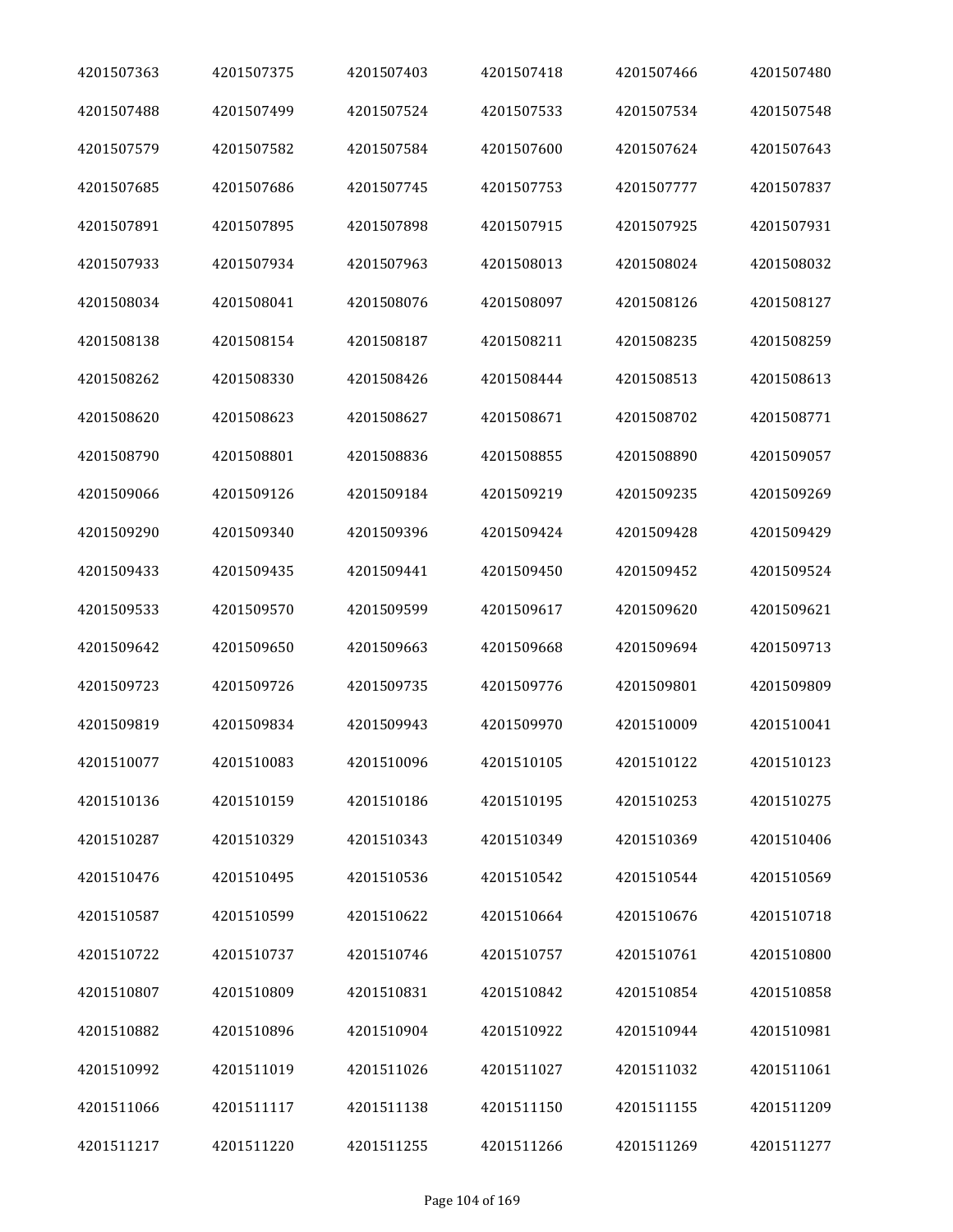| 4201511470 | 4201511536 | 4201511548 | 4201511616 | 4201511636 | 4201511641 |
|------------|------------|------------|------------|------------|------------|
| 4201511663 | 4201511672 | 4201511687 | 4201511755 | 4201511773 | 4201511817 |
| 4201511858 | 4201511886 | 4201511910 | 4201511928 | 4201511965 | 4201511991 |
| 4201512012 | 4201512039 | 4201512130 | 4201512160 | 4201512163 | 4201512192 |
| 4201512207 | 4201512225 | 4201512329 | 4201512339 | 4201512357 | 4201512465 |
| 4201512477 | 4201512482 | 4201512507 | 4201512515 | 4201512560 | 4201512564 |
| 4201512645 | 4201512652 | 4201512654 | 4201512681 | 4201512712 | 4201512801 |
| 4201512823 | 4201512838 | 4201512850 | 4201512910 | 4201513011 | 4201513049 |
| 4201513054 | 4201513070 | 4201513088 | 4201513098 | 4201513102 | 4201513105 |
| 4201513149 | 4201513161 | 4201513209 | 4201513210 | 4201513228 | 4201513231 |
| 4201513277 | 4201513296 | 4201513338 | 4201513416 | 4201513424 | 4201513434 |
| 4201513479 | 4201513502 | 4201513520 | 4201513562 | 4201513620 | 4201513623 |
| 4201513653 | 4201513697 | 4201513701 | 4201513734 | 4201513783 | 4201513795 |
| 4201513818 | 4201513823 | 4201513841 | 4201513893 | 4201513897 | 4201513908 |
| 4201513918 | 4201513934 | 4201513936 | 4201513951 | 4201513998 | 4201514007 |
| 4201514009 | 4201514059 | 4201514064 | 4201514070 | 4201514081 | 4201514143 |
| 4201514200 | 4201514277 | 4201514292 | 4201514299 | 4201514316 | 4201514357 |
| 4201514361 | 4201514402 | 4201514415 | 4201514421 | 4201514535 | 4201514538 |
| 4201514545 | 4201514601 | 4201514612 | 4201514621 | 4201514624 | 4201514642 |
| 4201514644 | 4201514659 | 4201514692 | 4201514693 | 4201514726 | 4201514789 |
| 4201514831 | 4201514835 | 4201514850 | 4201514891 | 4201514927 | 4201514939 |
| 4201515030 | 4201515034 | 4201515062 | 4201515108 | 4201515115 | 4201515160 |
| 4201515168 | 4201515177 | 4201515217 | 4201515241 | 4201515292 | 4201515296 |
| 4201515327 | 4201515351 | 4201515374 | 4201515396 | 4201515403 | 4201515438 |
| 4201515442 | 4201515471 | 4201515512 | 4201515565 | 4201515618 | 4201515664 |
| 4201515728 | 4201515741 | 4201515780 | 4201515795 | 4201515799 | 4201515813 |
| 4201515816 | 4201515822 | 4201515845 | 4201515930 | 4201515984 | 4201516015 |
| 4201516027 | 4201516042 | 4201516076 | 4201516138 | 4201516139 | 4201516155 |
| 4201516157 | 4201516183 | 4201516199 | 4201516209 | 4201516218 | 4201516240 |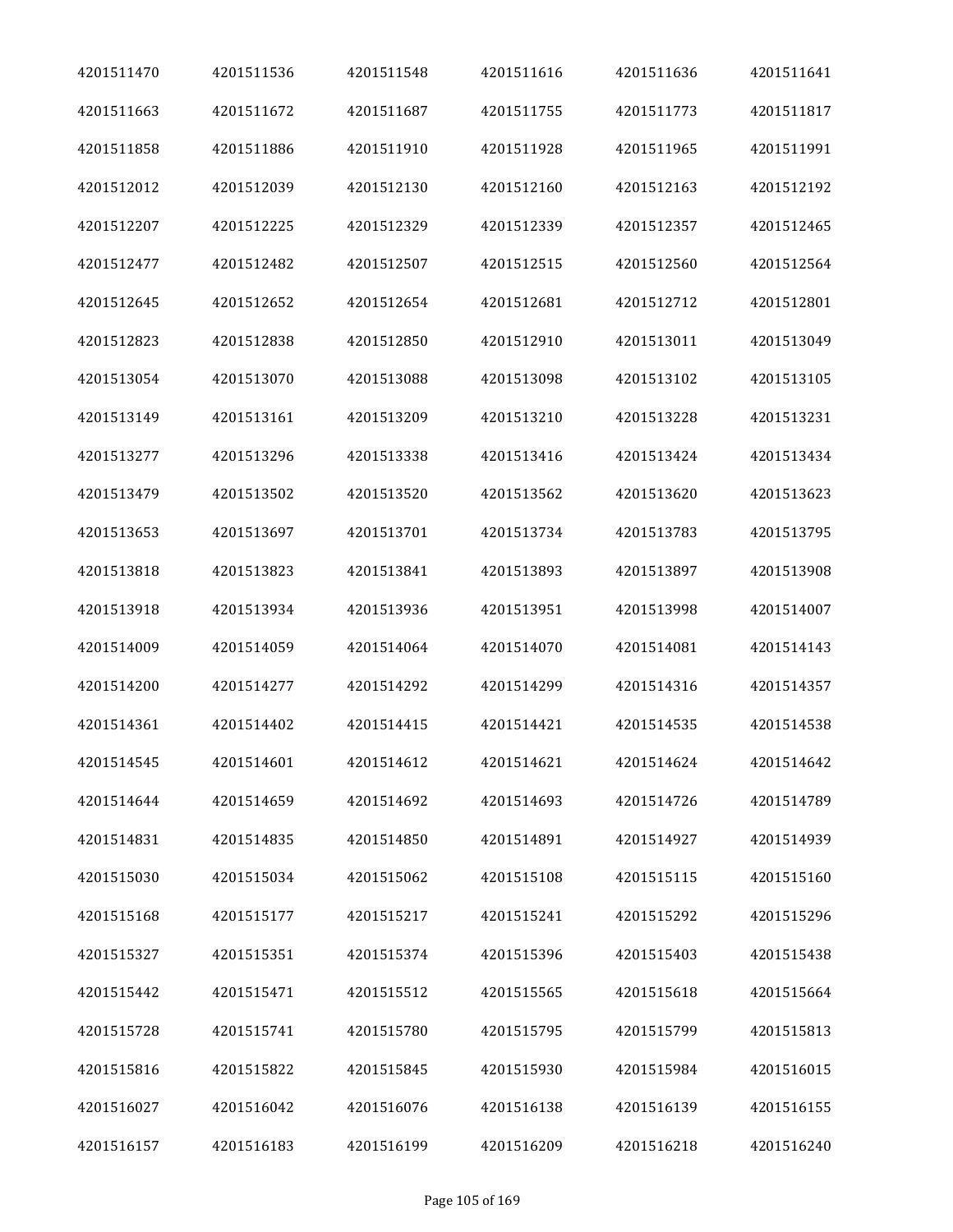| 4201516251 | 4201516260 | 4201516307 | 4201516319 | 4201516350 | 4201516362 |
|------------|------------|------------|------------|------------|------------|
| 4201516366 | 4201516381 | 4201516412 | 4201516460 | 4201516477 | 4201516488 |
| 4201516587 | 4201516625 | 4201516630 | 4201516635 | 4201516663 | 4201516682 |
| 4201516739 | 4201516771 | 4201516807 | 4201516821 | 4201516831 | 4201516844 |
| 4201516883 | 4201516946 | 4201516988 | 4201516993 | 4201517011 | 4201517021 |
| 4201517038 | 4201517073 | 4201517202 | 4201517206 | 4201517213 | 4201517235 |
| 4201517264 | 4201517277 | 4201517285 | 4201517378 | 4201517386 | 4201517387 |
| 4201517401 | 4201517403 | 4201517411 | 4201517422 | 4201517478 | 4201517529 |
| 4201517535 | 4201517551 | 4201517585 | 4201517638 | 4201517642 | 4201517882 |
| 4201517946 | 4201517950 | 4201517964 | 4201518023 | 4201518028 | 4201518045 |
| 4201518063 | 4201518102 | 4201518127 | 4201518143 | 4201518179 | 4201518180 |
| 4201518241 | 4201518370 | 4201518447 | 4201518452 | 4201518507 | 4201518524 |
| 4201518525 | 4201518530 | 4201518536 | 4201518538 | 4201518550 | 4201518643 |
| 4201518658 | 4201518680 | 4201518755 | 4201518788 | 4201518798 | 4201518818 |
| 4201518938 | 4201518954 | 4201518966 | 4201519008 | 4201519027 | 4201519077 |
| 4201519094 | 4201519100 | 4201519101 | 4201519124 | 4201519139 | 4201519284 |
| 4201519295 | 4201519313 | 4201519314 | 4201519335 | 4201519364 | 4201519374 |
| 4201519381 | 4201519398 | 4201519403 | 4201519436 | 4201519447 | 4201519457 |
| 4201519470 | 4201519482 | 4201519492 | 4201519524 | 4201519617 | 4201519671 |
| 4201519694 | 4201519746 | 4201519759 | 4201519773 | 4201519823 | 4201519824 |
| 4201519876 | 4201519902 | 4201519928 | 4201519931 | 4201520006 | 4201520010 |
| 4201520056 | 4201520083 | 4201520110 | 4201520117 | 4201520212 | 4201520265 |
| 4201520343 | 4201520357 | 4201520371 | 4201520394 | 4201520408 | 4201520438 |
| 4201520444 | 4201520477 | 4201520511 | 4201520517 | 4201520523 | 4201520533 |
| 4201520617 | 4201520643 | 4201520703 | 4201520731 | 4201520751 | 4201520785 |
| 4201520789 | 4201520792 | 4201520798 | 4201520842 | 4201520863 | 4201520909 |
| 4201520913 | 4201520951 | 4201520979 | 4201521054 | 4201521099 | 4201521124 |
| 4201521130 | 4201521167 | 4201521193 | 4201521211 | 4201521222 | 4201521248 |
| 4201521268 | 4201521294 | 4201521327 | 4201521329 | 4201521370 | 4201521385 |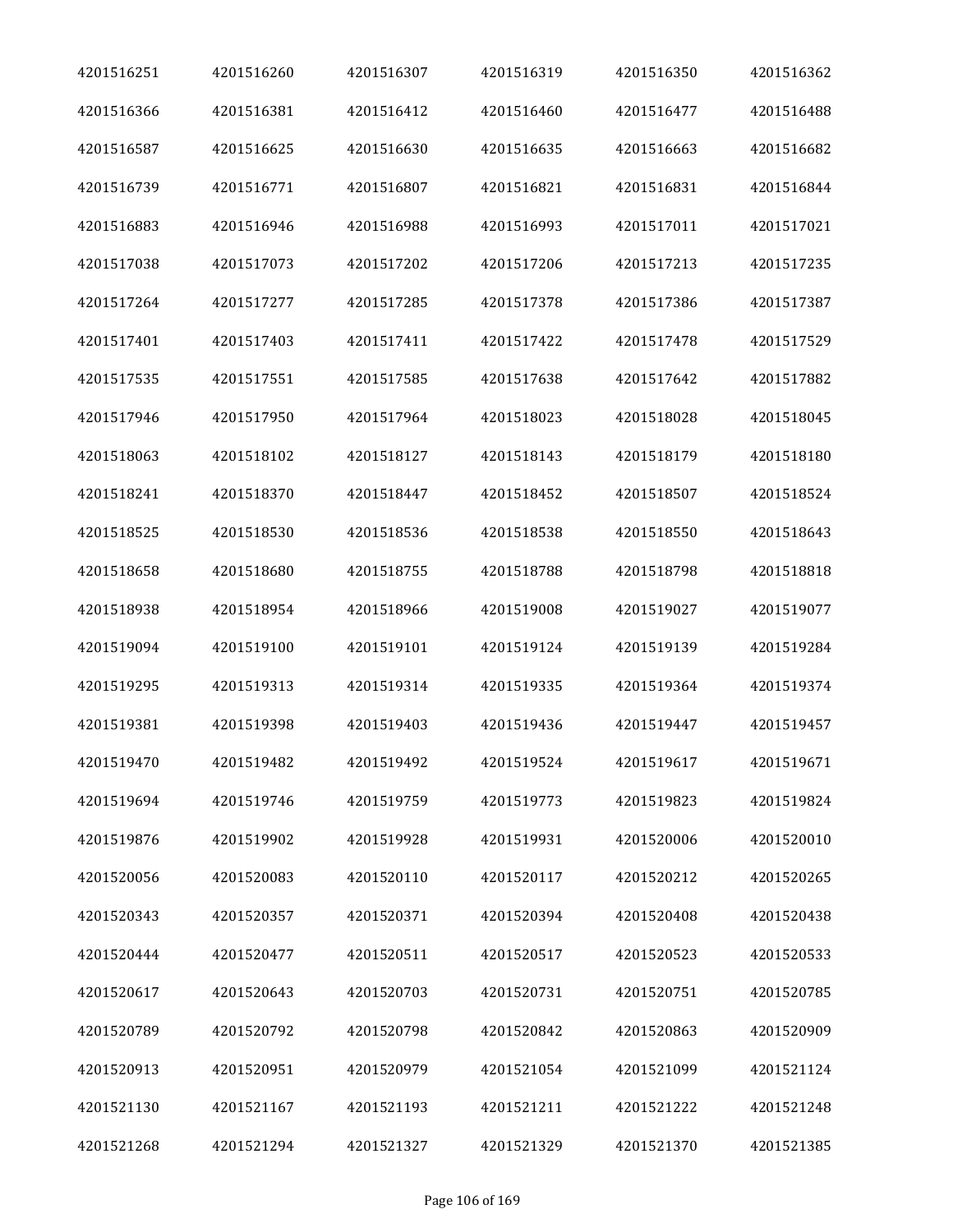| 4201521400 | 4201521405 | 4201521470 | 4201521532 | 4201521550 | 4201521599 |
|------------|------------|------------|------------|------------|------------|
| 4201521669 | 4201521690 | 4201521704 | 4201521707 | 4201521779 | 4201521811 |
| 4201521849 | 4201521875 | 4201521896 | 4201521957 | 4201521979 | 4201521989 |
| 4201522018 | 4201522021 | 4201522041 | 4201522050 | 4201522087 | 4201522096 |
| 4201522163 | 4201522170 | 4201522195 | 4201522213 | 4201522225 | 4201522245 |
| 4201522332 | 4201522364 | 4201522370 | 4201522495 | 4201522522 | 4201522544 |
| 4201522558 | 4201522593 | 4201522594 | 4201522635 | 4201522712 | 4201522718 |
| 4201522732 | 4201522799 | 4201522829 | 4201522844 | 4201522865 | 4201522895 |
| 4201522903 | 4201522929 | 4201522947 | 4201522951 | 4201522980 | 4201523000 |
| 4201523014 | 4201523036 | 4201523046 | 4201523048 | 4201523141 | 4201523233 |
| 4201523281 | 4201523346 | 4201523383 | 4201523386 | 4201523442 | 4201523527 |
| 4201523547 | 4201523559 | 4201523574 | 4201523629 | 4201523655 | 4201523677 |
| 4201523710 | 4201523723 | 4201523736 | 4201523889 | 4201523891 | 4201523907 |
| 4201523947 | 4201523955 | 4201524008 | 4201524027 | 4201524028 | 4201524034 |
| 4201524050 | 4201524179 | 4201524181 | 4201524202 | 4201524263 | 4201524313 |
| 4201524317 | 4201524322 | 4201524323 | 4201524334 | 4201524352 | 4201524384 |
| 4201524395 | 4201524397 | 4201524398 | 4201524406 | 4201524412 | 4201524457 |
| 4201524502 | 4201524514 | 4201524535 | 4201524568 | 4201524633 | 4201524651 |
| 4201524672 | 4201524732 | 4201524837 | 4201524842 | 4201524864 | 4201524905 |
| 4201524934 | 4201524977 | 4201524984 | 4201525011 | 4201525036 | 4201525040 |
| 4201525080 | 4201525165 | 4201525188 | 4201525199 | 4201525221 | 4201525411 |
| 4201525415 | 4201525434 | 4201525449 | 4201525463 | 4201525485 | 4201525528 |
| 4201525535 | 4201525545 | 4201525628 | 4201525685 | 4201525688 | 4201525689 |
| 4201525694 | 4201525726 | 4201525776 | 4201525787 | 4201525827 | 4201525838 |
| 4201525968 | 4201526009 | 4201526100 | 4201526157 | 4201526161 | 4201526165 |
| 4201526166 | 4201526168 | 4201526197 | 4201526242 | 4201526254 | 4201526257 |
| 4201526296 | 4201526303 | 4201526331 | 4201526352 | 4201526357 | 4201526365 |
| 4201526394 | 4201526406 | 4201526460 | 4201526534 | 4201526537 | 4201526549 |
| 4201526570 | 4201526648 | 4201526649 | 4201526655 | 4201526660 | 4201526661 |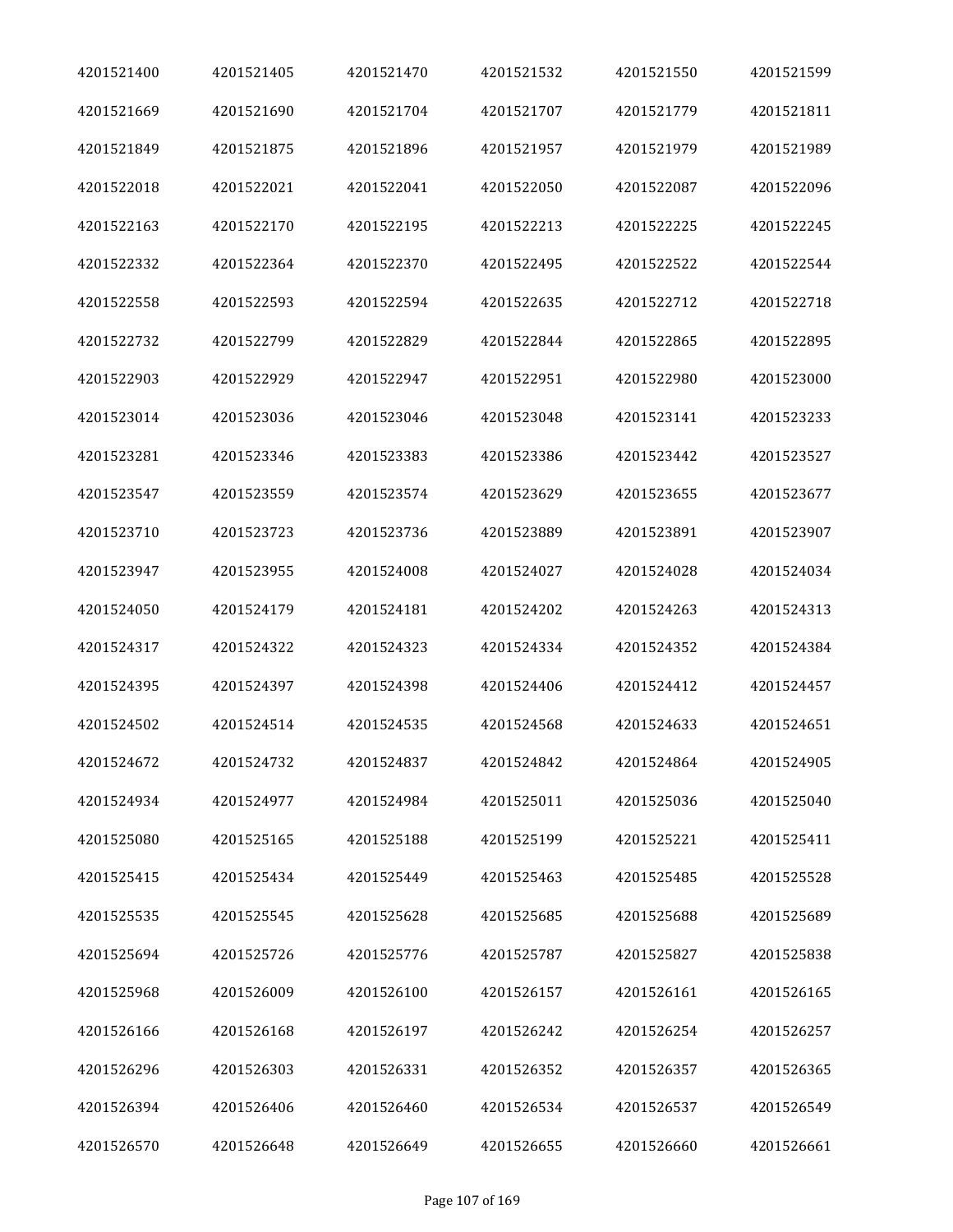| 4201526665 | 4201526676 | 4201526702 | 4201526712 | 4201526728 | 4201526729 |
|------------|------------|------------|------------|------------|------------|
| 4201526746 | 4201526761 | 4201526764 | 4201526785 | 4201526853 | 4201527008 |
| 4201527009 | 4201527023 | 4201527034 | 4201527110 | 4201527149 | 4201527168 |
| 4201527201 | 4201527208 | 4201527310 | 4201527314 | 4201527356 | 4201527362 |
| 4201527455 | 4201527473 | 4201527589 | 4201527597 | 4201527616 | 4201527625 |
| 4201527691 | 4201527765 | 4201527786 | 4201527836 | 4201527892 | 4201527901 |
| 4201527903 | 4201527924 | 4201527941 | 4201527964 | 4201528109 | 4201528118 |
| 4201528183 | 4201528194 | 4201528208 | 4201528315 | 4201528329 | 4201528337 |
| 4201528354 | 4201528399 | 4201528430 | 4201528435 | 4201528439 | 4201528457 |
| 4201528505 | 4201528506 | 4201528590 | 4201528599 | 4201528603 | 4201528662 |
| 4201528687 | 4201528704 | 4201528782 | 4201528785 | 4201528792 | 4201528916 |
| 4201528922 | 4201528930 | 4201528931 | 4201528932 | 4201529013 | 4201529037 |
| 4201529119 | 4201529132 | 4201529140 | 4201529147 | 4201529217 | 4201529293 |
| 4201529301 | 4201529352 | 4201529371 | 4201529470 | 4201529497 | 4201529544 |
| 4201529546 | 4201529562 | 4201529583 | 4201529683 | 4201529729 | 4201529757 |
| 4201529780 | 4201529820 | 4201529827 | 4201529836 | 4201529847 | 4201529853 |
| 4201529858 | 4201529875 | 4201529950 | 4201529956 | 4201529981 | 4201529997 |
| 4201530012 | 4201530067 | 4201530069 | 4201530080 | 4201530083 | 4201530086 |
| 4201530104 | 4201530112 | 4201530128 | 4201530177 | 4201530208 | 4201530239 |
| 4201530245 | 4201530279 | 4201530292 | 4201530337 | 4201530367 | 4201530390 |
| 4201530400 | 4201530420 | 4201530466 | 4201530477 | 4201530501 | 4201530569 |
| 4201530585 | 4201530694 | 4201530701 | 4201530713 | 4201530738 | 4201530774 |
| 4201530775 | 4201530779 | 4201530793 | 4201530822 | 4201530826 | 4201530863 |
| 4201530883 | 4201530891 | 4201530899 | 4201530900 | 4201530902 | 4201530983 |
| 4201531080 | 4201531090 | 4201531091 | 4201531122 | 4201531243 | 4201531244 |
| 4201531260 | 4201531328 | 4201531338 | 4201531355 | 4201531389 | 4201531436 |
| 4201531479 | 4201531502 | 4201531519 | 4201531536 | 4201531538 | 4201531547 |
| 4201531557 | 4201531561 | 4201531567 | 4201531568 | 4201531571 | 4201531595 |
| 4201531632 | 4201531742 | 4201531854 | 4201531855 | 4201531857 | 4201531884 |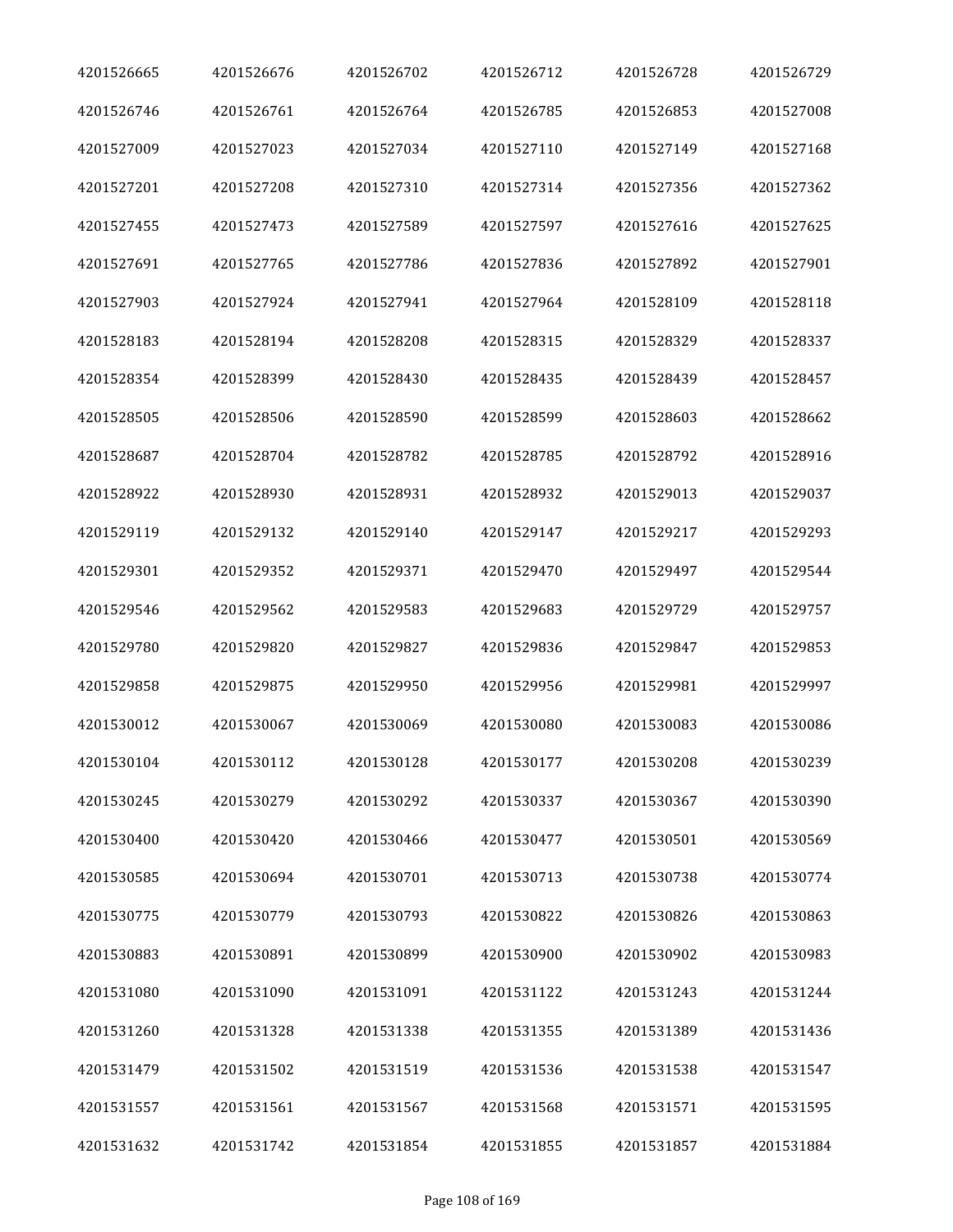| 4201532078 | 4201532088 | 4201532103 | 4201532104 | 4201532136 | 4201532144 |
|------------|------------|------------|------------|------------|------------|
| 4201532166 | 4201532179 | 4201532225 | 4201532248 | 4201532265 | 4201532295 |
| 4201532298 | 4201532308 | 4201532344 | 4201532366 | 4201532372 | 4201532373 |
| 4201532382 | 4201532386 | 4201532443 | 4201532449 | 4201532583 | 4201532674 |
| 4201532680 | 4201532717 | 4201532791 | 4201532797 | 4201532816 | 4201532850 |
| 4201532854 | 4201532862 | 4201532867 | 4201532872 | 4201532876 | 4201532904 |
| 4201532909 | 4201532948 | 4201532973 | 4201532990 | 4201532991 | 4201532992 |
| 4201532996 | 4201533047 | 4201533070 | 4201533084 | 4201533097 | 4201533143 |
| 4201533234 | 4201533237 | 4201533270 | 4201533278 | 4201533308 | 4201533325 |
| 4201533327 | 4201533332 | 4201533338 | 4201533352 | 4201533360 | 4201533369 |
| 4201533372 | 4201533374 | 4201533379 | 4201533380 | 4201533408 | 4201533431 |
| 4201533440 | 4201533453 | 4201533464 | 4201533497 | 4201533504 | 4201533508 |
| 4201533525 | 4201533531 | 4201533532 | 4201533562 | 4201533578 | 4201533605 |
| 4201533629 | 4201533661 | 4201533683 | 4201533745 | 4201533787 | 4201533805 |
| 4201533813 | 4201533827 | 4201533883 | 4201533886 | 4201533896 | 4201533917 |
| 4201533977 | 4201534001 | 4201534009 | 4201534055 | 4201534113 | 4201534124 |
| 4201534207 | 4201534223 | 4201534310 | 4201534319 | 4201534360 | 4201534416 |
| 4201534475 | 4201534499 | 4201534529 | 4201534547 | 4201534639 | 4201534656 |
| 4201534678 | 4201534693 | 4201534704 | 4201534707 | 4201534732 | 4201534744 |
| 4201534752 | 4201534764 | 4201534772 | 4201534804 | 4201534830 | 4201534847 |
| 4201534859 | 4201534926 | 4201534935 | 4201534989 | 4201535020 | 4201535090 |
| 4201535091 | 4201535098 | 4201535276 | 4201535303 | 4201535334 | 4201535335 |
| 4201535375 | 4201535389 | 4201535410 | 4201535426 | 4201535454 | 4201535510 |
| 4201535513 | 4201535531 | 4201535554 | 4201535570 | 4201535600 | 4201535613 |
| 4201535631 | 4201535645 | 4201535672 | 4201535705 | 4201535742 | 4201535791 |
| 4201535794 | 4201535796 | 4201535838 | 4201535851 | 4201535854 | 4201535863 |
| 4201535871 | 4201535951 | 4201535953 | 4201536072 | 4201536082 | 4201536141 |
| 4201536149 | 4201536180 | 4201536182 | 4201536190 | 4201536212 | 4201536237 |
| 4201536286 | 4201536303 | 4201536304 | 4201536347 | 4201536352 | 4201536405 |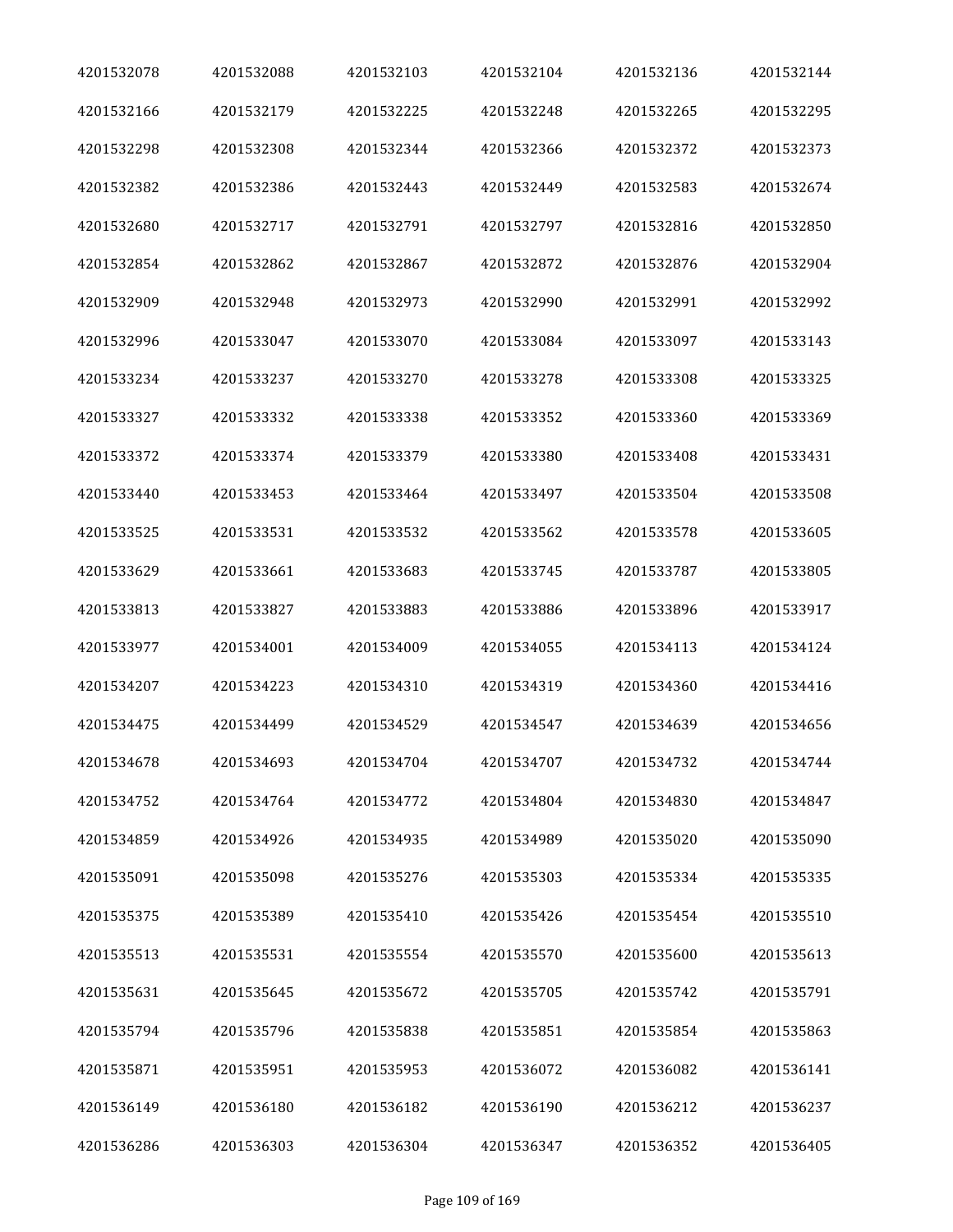| 4201536514 | 4201536517 | 4201536541 | 4201536558 | 4201536566 | 4201536584 |
|------------|------------|------------|------------|------------|------------|
| 4201536609 | 4201536619 | 4201536638 | 4201536699 | 4201536711 | 4201536810 |
| 4201536885 | 4201536893 | 4201536929 | 4201536933 | 4201536943 | 4201536971 |
| 4201537096 | 4201537151 | 4201537181 | 4201537190 | 4201537215 | 4201537223 |
| 4201537227 | 4201537242 | 4201537248 | 4201537332 | 4201537338 | 4201537348 |
| 4201537354 | 4201537381 | 4201537409 | 4201537439 | 4201537449 | 4201537450 |
| 4201537451 | 4201537467 | 4201537468 | 4201537491 | 4201537508 | 4201537519 |
| 4201537551 | 4201537554 | 4201537660 | 4201537675 | 4201537767 | 4201537778 |
| 4201537815 | 4201537830 | 4201537867 | 4201537913 | 4201537955 | 4201537985 |
| 4201538017 | 4201538024 | 4201538088 | 4201538093 | 4201538097 | 4201538125 |
| 4201538200 | 4201538222 | 4201538234 | 4201538256 | 4201538279 | 4201538314 |
| 4201538355 | 4201538368 | 4201538385 | 4201538388 | 4201538417 | 4201538442 |
| 4201538457 | 4201538463 | 4201538512 | 4201538546 | 4201538602 | 4201538713 |
| 4201538765 | 4201538781 | 4201538820 | 4201538825 | 4201538828 | 4201538881 |
| 4201538888 | 4201538905 | 4201538916 | 4201538937 | 4201538949 | 4201538980 |
| 4201538984 | 4201538988 | 4201539138 | 4201539194 | 4201539197 | 4201539218 |
| 4201539257 | 4201539334 | 4201539335 | 4201539353 | 4201539380 | 4201539455 |
| 4201539511 | 4201539530 | 4201539560 | 4201539578 | 4201539642 | 4201539667 |
| 4201539673 | 4201539683 | 4201539709 | 4201539735 | 4201539843 | 4201539846 |
| 4201539921 | 4201539945 | 4201539952 | 4201539960 | 4201539968 | 4201539970 |
| 4201540005 | 4201540014 | 4201540024 | 4201540032 | 4201540040 | 4201540044 |
| 4201540080 | 4201540083 | 4201540111 | 4201540133 | 4201540216 | 4201540272 |
| 4201540287 | 4201540294 | 4201540296 | 4201540321 | 4201540326 | 4201540399 |
| 4201540458 | 4201540465 | 4201540504 | 4201540508 | 4201540516 | 4201540527 |
| 4201540541 | 4201540567 | 4201540578 | 4201540619 | 4201540755 | 4201540765 |
| 4201540792 | 4201540846 | 4201540850 | 4201540886 | 4201540895 | 4201540905 |
| 4201540956 | 4201540987 | 4201541036 | 4201541049 | 4201541055 | 4201541063 |
| 4201541086 | 4201541088 | 4201541091 | 4201541101 | 4201541109 | 4201541135 |
| 4201541182 | 4201541207 | 4201541233 | 4201541242 | 4201541259 | 4201541536 |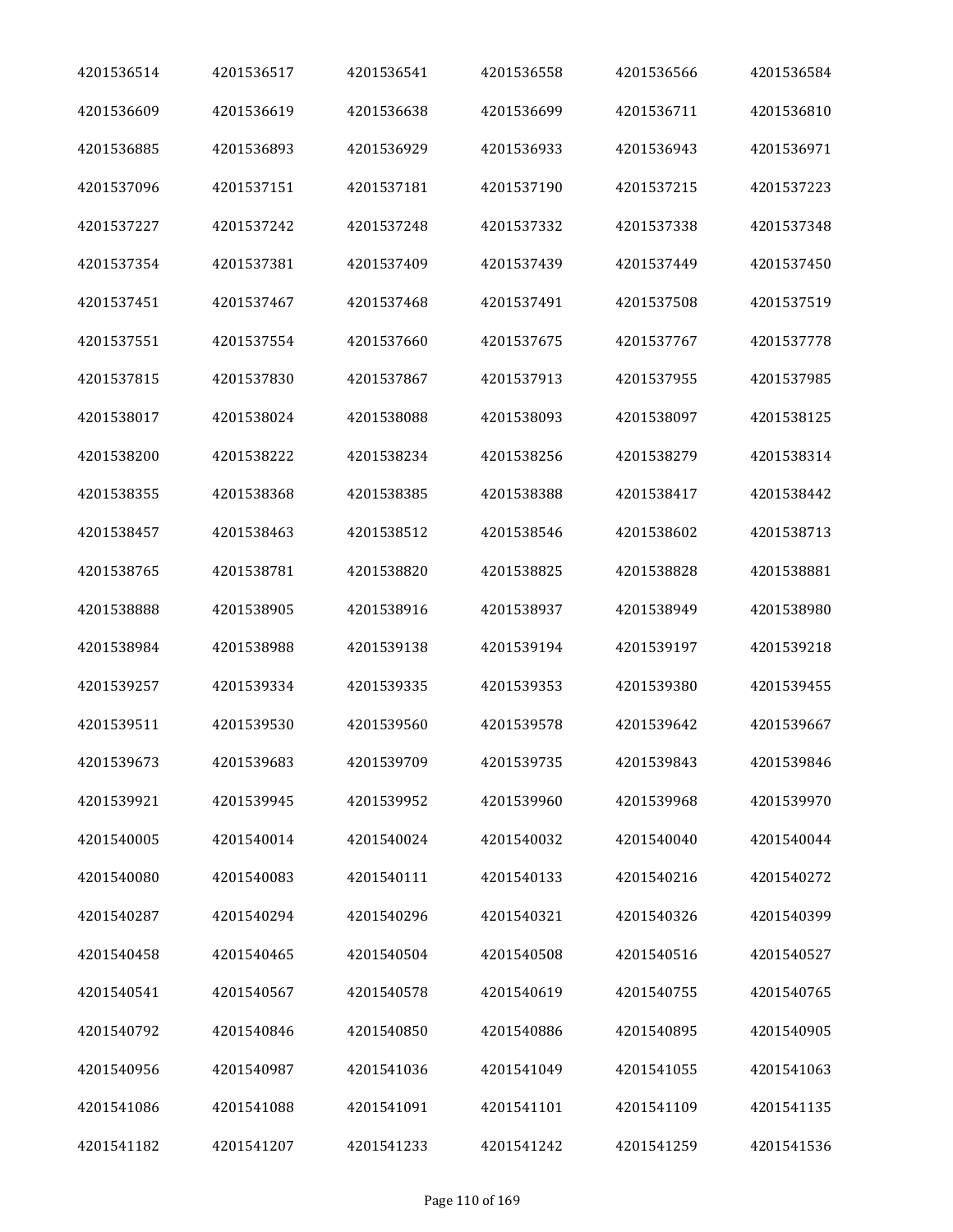| 4201541546 | 4201541555 | 4201541561 | 4201541579 | 4201541608 | 4201541617 |
|------------|------------|------------|------------|------------|------------|
| 4201541645 | 4201541707 | 4201541771 | 4201541811 | 4201541812 | 4201541840 |
| 4201541856 | 4201541902 | 4201541914 | 4201541942 | 4201541963 | 4201541978 |
| 4201541999 | 4201542008 | 4201542057 | 4201542078 | 4201542096 | 4201542099 |
| 4201542136 | 4201542170 | 4201542207 | 4201542219 | 4201542232 | 4201542242 |
| 4201542271 | 4201542277 | 4201542296 | 4201542349 | 4201542410 | 4201542418 |
| 4201542496 | 4201542532 | 4201542535 | 4201542543 | 4201542557 | 4201542576 |
| 4201542588 | 4201542607 | 4201542613 | 4201542686 | 4201542724 | 4201542744 |
| 4201542747 | 4201542748 | 4201542781 | 4201542787 | 4201542826 | 4201543011 |
| 4201543032 | 4201543053 | 4201543054 | 4201543128 | 4201543156 | 4201543196 |
| 4201543276 | 4201543298 | 4201543300 | 4201543307 | 4201543309 | 4201543339 |
| 4201543350 | 4201543356 | 4201543365 | 4201543485 | 4201543520 | 4201543553 |
| 4201543572 | 4201543645 | 4201543676 | 4201543682 | 4201543706 | 4201543710 |
| 4201543718 | 4201543774 | 4201543829 | 4201543840 | 4201543843 | 4201543881 |
| 4201543883 | 4201544008 | 4201544009 | 4201544012 | 4201544050 | 4201544087 |
| 4201544163 | 4201544300 | 4201544313 | 4201544337 | 4201544358 | 4201544382 |
| 4201544388 | 4201544394 | 4201544434 | 4201544484 | 4201544514 | 4201544642 |
| 4201544646 | 4201544652 | 4201544657 | 4201544659 | 4201544666 | 4201544670 |
| 4201544709 | 4201544753 | 4201544769 | 4201544804 | 4201544858 | 4201544897 |
| 4201544935 | 4201544938 | 4201545000 | 4201545022 | 4201545030 | 4201545031 |
| 4201545034 | 4201545043 | 4201545126 | 4201545185 | 4201545195 | 4201545213 |
| 4201545220 | 4201545330 | 4201545335 | 4201545378 | 4201545380 | 4201545399 |
| 4201545465 | 4201545480 | 4201545503 | 4201545509 | 4201545511 | 4201545513 |
| 4201545526 | 4201545551 | 4201545593 | 4201545629 | 4201545636 | 4201545660 |
| 4201545679 | 4201545696 | 4201545716 | 4201545725 | 4201545735 | 4201545744 |
| 4201545784 | 4201545870 | 4201545883 | 4201545887 | 4201545942 | 4201545957 |
| 4201545981 | 4201546004 | 4201546021 | 4201546023 | 4201546049 | 4201546058 |
| 4201546069 | 4201546119 | 4201546290 | 4201546291 | 4201546306 | 4201546310 |
| 4201546324 | 4201546334 | 4201546337 | 4201546392 | 4201546400 | 4201546418 |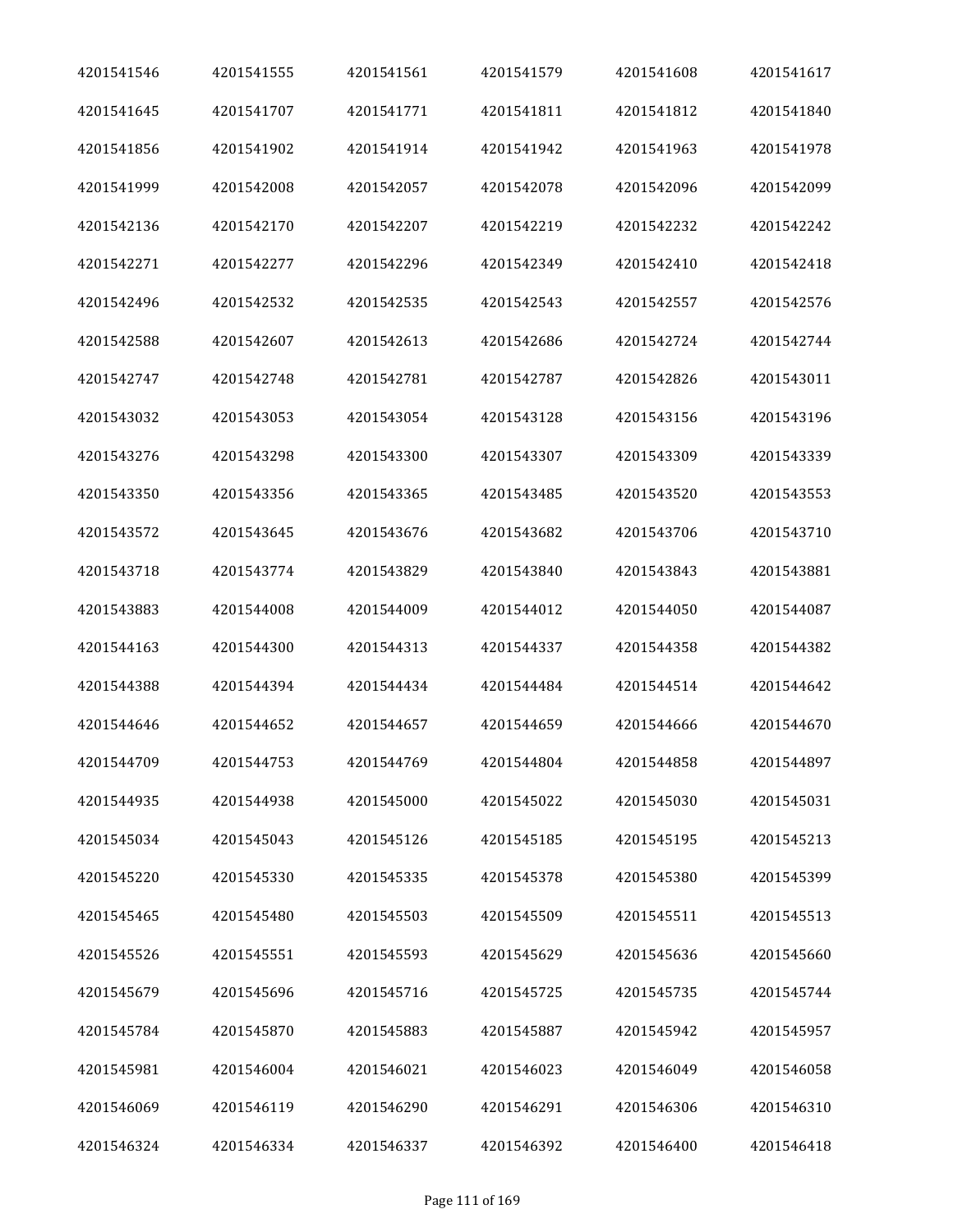| 4201546448 | 4201546476 | 4201546490 | 4201546506 | 4201546558 | 4201546566 |
|------------|------------|------------|------------|------------|------------|
| 4201546588 | 4201546616 | 4201546678 | 4201546740 | 4201546826 | 4201546867 |
| 4201546904 | 4201546907 | 4201546923 | 4201547017 | 4201547059 | 4201547082 |
| 4201547198 | 4201547212 | 4201547213 | 4201547257 | 4201547259 | 4201547282 |
| 4201547305 | 4201547319 | 4201547346 | 4201547351 | 4201547352 | 4201547354 |
| 4201547378 | 4201547416 | 4201547442 | 4201547444 | 4201547463 | 4201547497 |
| 4201547506 | 4201547572 | 4201547578 | 4201547604 | 4201547606 | 4201547685 |
| 4201547762 | 4201547802 | 4201547827 | 4201547829 | 4201547850 | 4201547853 |
| 4201547896 | 4201547921 | 4201547937 | 4201547967 | 4201548025 | 4201548068 |
| 4201548073 | 4201548143 | 4201548146 | 4201548149 | 4201548159 | 4201548197 |
| 4201548211 | 4201548245 | 4201548259 | 4201548277 | 4201548300 | 4201548328 |
| 4201548339 | 4201548354 | 4201548506 | 4201548527 | 4201548575 | 4201548581 |
| 4201548665 | 4201548671 | 4201548727 | 4201548793 | 4201548859 | 4201548920 |
| 4201548925 | 4201548962 | 4201548983 | 4201549017 | 4201549062 | 4201549070 |
| 4201549176 | 4201549197 | 4201549207 | 4201549259 | 4201549285 | 4201549402 |
| 4201549424 | 4201549472 | 4201549502 | 4201549517 | 4201549575 | 4201549651 |
| 4201549719 | 4201549872 | 4201549914 | 4201549937 | 4201549947 | 4201550008 |
| 4201550024 | 4201550075 | 4201550095 | 4201550096 | 4201550105 | 4201550142 |
| 4201550217 | 4201550246 | 4201550248 | 4201550416 | 4201550423 | 4201550476 |
| 4201550513 | 4201550532 | 4201550550 | 4201550559 | 4201550626 | 4201550674 |
| 4201550677 | 4201550743 | 4201550815 | 4201550834 | 4201550853 | 4201550864 |
| 4201550878 | 4201550918 | 4201550950 | 4201550964 | 4201550997 | 4201551058 |
| 4201551094 | 4201551109 | 4201551143 | 4201551209 | 4201551214 | 4201551219 |
| 4201551237 | 4201551244 | 4201551317 | 4201551334 | 4201551345 | 4201551408 |
| 4201551455 | 4201551508 | 4201551524 | 4201551545 | 4201551550 | 4201551575 |
| 4201551605 | 4201551606 | 4201551643 | 4201551658 | 4201551688 | 4201551753 |
| 4201551766 | 4201551768 | 4201551784 | 4201551798 | 4201551802 | 4201551821 |
| 4201551823 | 4201551835 | 4201551840 | 4201551921 | 4201551922 | 4201551967 |
| 4201551980 | 4201552061 | 4201552080 | 4201552112 | 4201552119 | 4201552141 |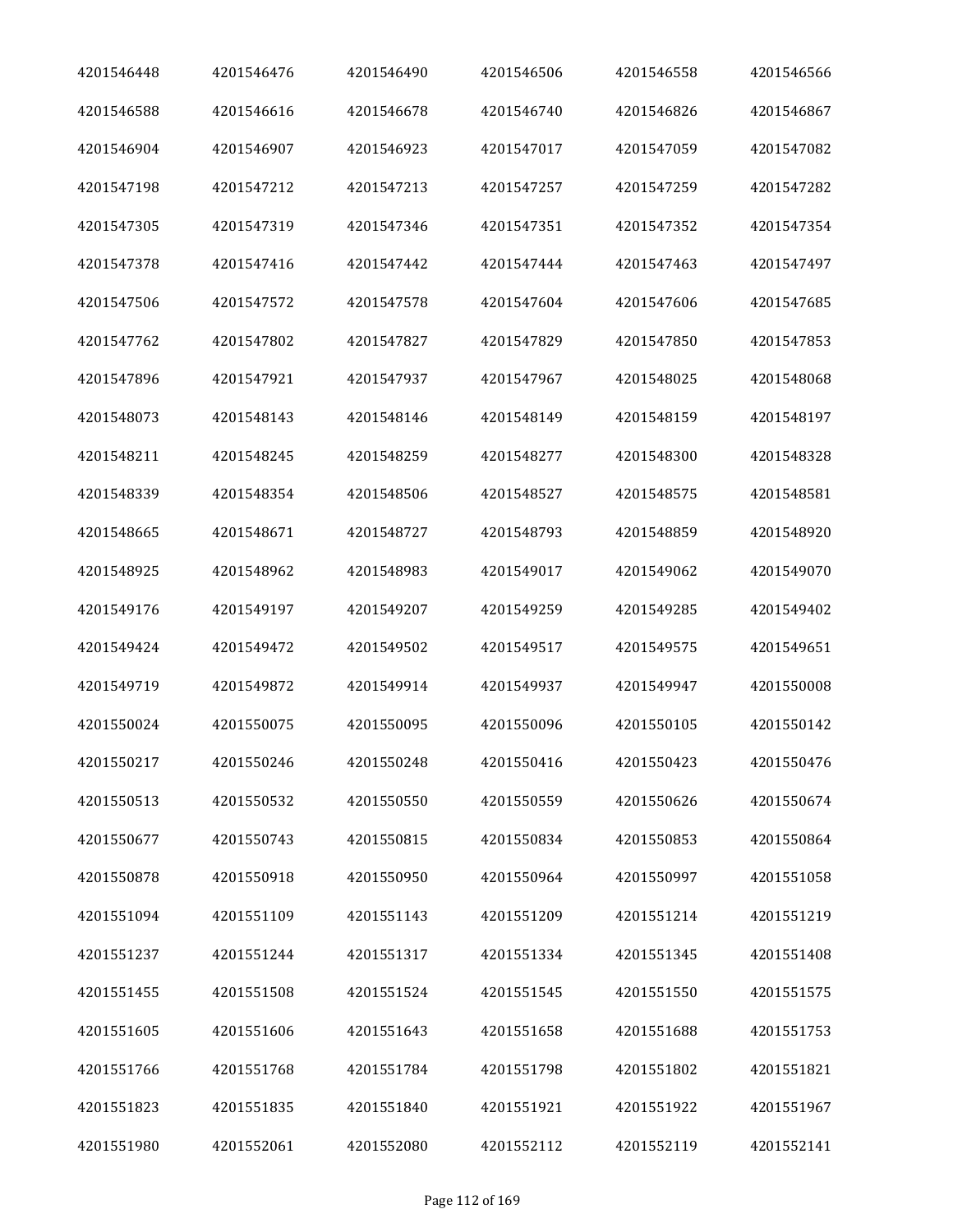| 4201552160 | 4201552172 | 4201552176 | 4201552185 | 4201552225 | 4201552292 |
|------------|------------|------------|------------|------------|------------|
| 4201552305 | 4201552312 | 4201552317 | 4201552408 | 4201552485 | 4201552486 |
| 4201552493 | 4201552509 | 4201552596 | 4201552618 | 4201552621 | 4201552623 |
| 4201552627 | 4201552651 | 4201552663 | 4201552693 | 4201552708 | 4201552749 |
| 4201552775 | 4201552776 | 4201552838 | 4201552860 | 4201552870 | 4201552872 |
| 4201552885 | 4201552886 | 4201552900 | 4201552943 | 4201553005 | 4201553009 |
| 4201553029 | 4201553034 | 4201553039 | 4201553093 | 4201553098 | 4201553109 |
| 4201553126 | 4201553144 | 4201553178 | 4201553185 | 4201553304 | 4201553306 |
| 4201553321 | 4201553325 | 4201553384 | 4201553393 | 4201553412 | 4201553415 |
| 4201553427 | 4201553520 | 4201553653 | 4201553669 | 4201553700 | 4201553731 |
| 4201553734 | 4201553822 | 4201553824 | 4201553909 | 4201553942 | 4201553967 |
| 4201553977 | 4201554007 | 4201554011 | 4201554018 | 4201554079 | 4201554086 |
| 4201554106 | 4201554125 | 4201554137 | 4201554141 | 4201554142 | 4201554180 |
| 4201554187 | 4201554197 | 4201554220 | 4201554266 | 4201554268 | 4201554410 |
| 4201554447 | 4201554452 | 4201554504 | 4201554521 | 4201554533 | 4201554557 |
| 4201554604 | 4201554629 | 4201554632 | 4201554636 | 4201554659 | 4201554661 |
| 4201554679 | 4201554719 | 4201554760 | 4201554768 | 4201554805 | 4201554831 |
| 4201554985 | 4201554989 | 4201554993 | 4201555025 | 4201555050 | 4201555096 |
| 4201555115 | 4201555123 | 4201555134 | 4201555195 | 4201555201 | 4201555211 |
| 4201555279 | 4201555305 | 4201555320 | 4201555380 | 4201555416 | 4201555439 |
| 4201555500 | 4201555535 | 4201555566 | 4201555695 | 4201555697 | 4201555755 |
| 4201555761 | 4201555812 | 4201555824 | 4201555826 | 4201555842 | 4201555867 |
| 4201555875 | 4201555884 | 4201555888 | 4201556019 | 4201556074 | 4201556094 |
| 4201556148 | 4201556164 | 4201556197 | 4201556234 | 4201556280 | 4201556282 |
| 4201556325 | 4201556392 | 4201556403 | 4201556414 | 4201556419 | 4201556427 |
| 4201556475 | 4201556581 | 4201556606 | 4201556627 | 4201556632 | 4201556635 |
| 4201556638 | 4201556640 | 4201556648 | 4201556661 | 4201556674 | 4201556699 |
| 4201556722 | 4201556735 | 4201556744 | 4201556769 | 4201556789 | 4201556790 |
| 4201556897 | 4201556923 | 4201556965 | 4201556995 | 4201556998 | 4201557074 |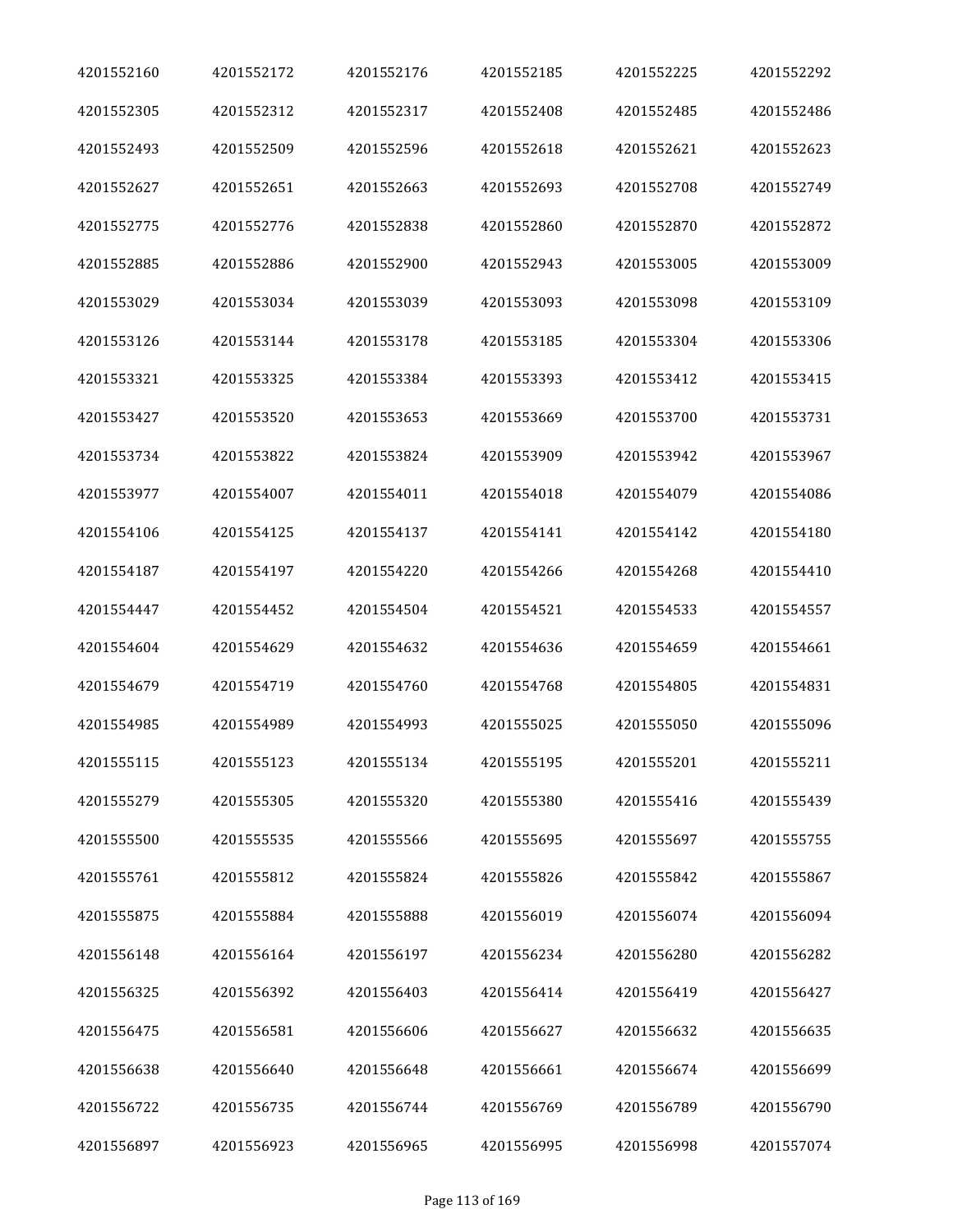| 4201557087 | 4201557116 | 4201557199 | 4201557219 | 4201557243 | 4201557296 |
|------------|------------|------------|------------|------------|------------|
| 4201557325 | 4201557361 | 4201557369 | 4201557397 | 4201557435 | 4201557480 |
| 4201557538 | 4201557562 | 4201557575 | 4201557576 | 4201557589 | 4201557675 |
| 4201557694 | 4201557697 | 4201557701 | 4201557707 | 4201557724 | 4201557804 |
| 4201557812 | 4201557817 | 4201557852 | 4201557903 | 4201557911 | 4201557915 |
| 4201557922 | 4201557945 | 4201557960 | 4201557971 | 4201557972 | 4201557977 |
| 4201557987 | 4201558052 | 4201558121 | 4201558139 | 4201558150 | 4201558158 |
| 4201558160 | 4201558176 | 4201558186 | 4201558196 | 4201558200 | 4201558252 |
| 4201558263 | 4201558278 | 4201558287 | 4201558293 | 4201558302 | 4201558338 |
| 4201558347 | 4201558350 | 4201558364 | 4201558376 | 4201558408 | 4201558428 |
| 4201558536 | 4201558552 | 4201558645 | 4201558710 | 4201558753 | 4201558758 |
| 4201558818 | 4201558835 | 4201558838 | 4201559036 | 4201559044 | 4201559058 |
| 4201559069 | 4201559081 | 4201559095 | 4201559129 | 4201559177 | 4201559221 |
| 4201559245 | 4201559251 | 4201559253 | 4201559261 | 4201559287 | 4201559362 |
| 4201559446 | 4201559461 | 4201559471 | 4201559479 | 4201559513 | 4201559535 |
| 4201559548 | 4201559550 | 4201559562 | 4201559583 | 4201559586 | 4201559598 |
| 4201559602 | 4201559692 | 4201559727 | 4201559768 | 4201559805 | 4201559829 |
| 4201559836 | 4201559858 | 4201559904 | 4201559908 | 4201559941 | 4201559954 |
| 4201559959 | 4201560029 | 4201560076 | 4201560092 | 4201560096 | 4201560116 |
| 4201560138 | 4201560143 | 4201560201 | 4201560210 | 4201560236 | 4201560238 |
| 4201560258 | 4201560260 | 4201560281 | 4201560297 | 4201560316 | 4201560321 |
| 4201560322 | 4201560328 | 4201560347 | 4201560365 | 4201560366 | 4201560369 |
| 4201560386 | 4201560432 | 4201560438 | 4201560473 | 4201560613 | 4201560634 |
| 4201560639 | 4201560754 | 4201560780 | 4201560784 | 4201560796 | 4201560808 |
| 4201560819 | 4201560832 | 4201560867 | 4201560870 | 4201560875 | 4201560884 |
| 4201560969 | 4201560994 | 4201561026 | 4201561133 | 4201561143 | 4201561165 |
| 4201561177 | 4201561218 | 4201561231 | 4201561241 | 4201561246 | 4201561311 |
| 4201561324 | 4201561335 | 4201561363 | 4201561374 | 4201561385 | 4201561390 |
| 4201561391 | 4201561432 | 4201561442 | 4201561454 | 4201561526 | 4201561532 |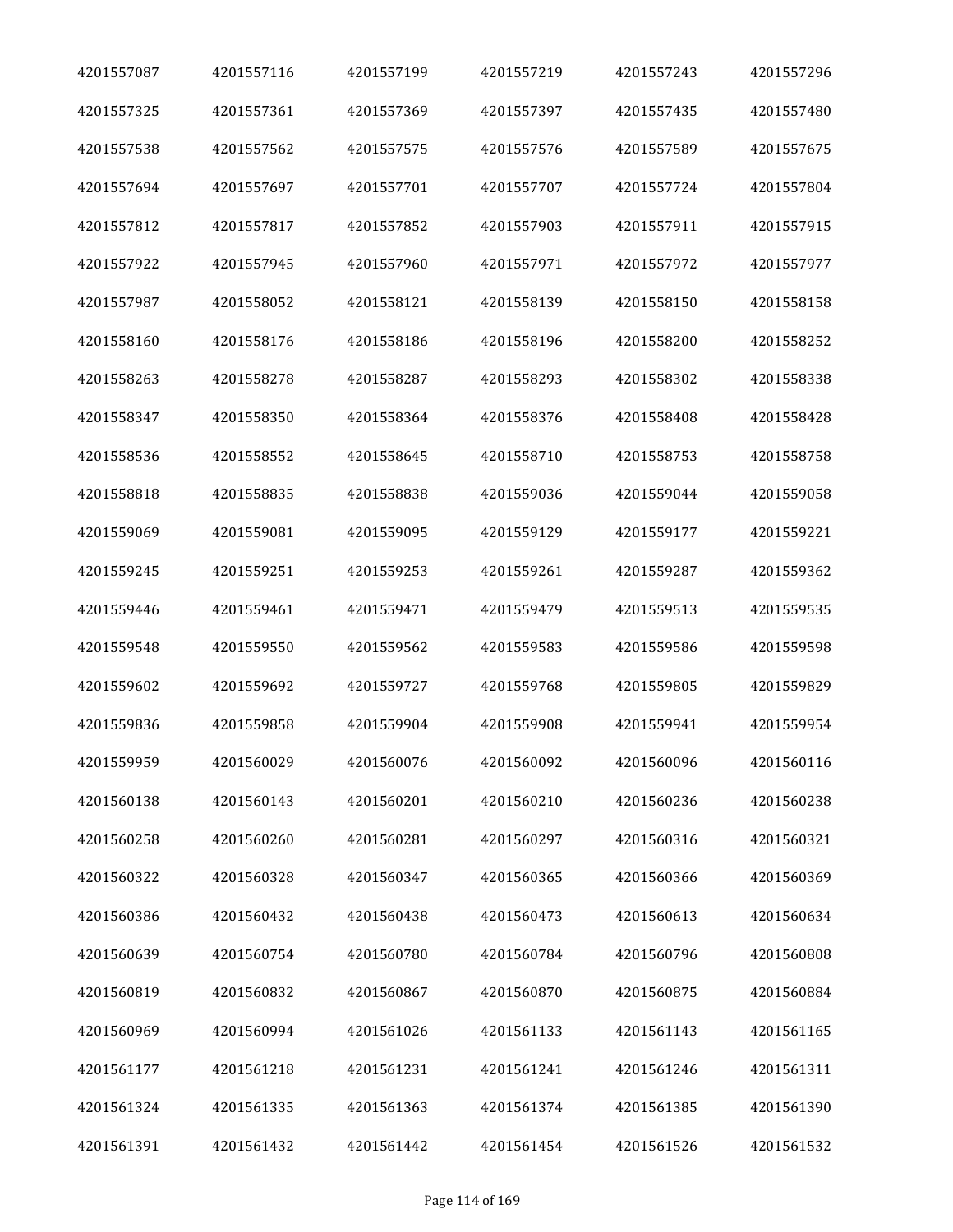| 4201561542 | 4201561549 | 4201561599 | 4201561606 | 4201561680 | 4201561699 |
|------------|------------|------------|------------|------------|------------|
| 4201561706 | 4201561717 | 4201561723 | 4201561768 | 4201561788 | 4201561794 |
| 4201561795 | 4201561815 | 4201561869 | 4201561873 | 4201561875 | 4201562062 |
| 4201562072 | 4201562108 | 4201562192 | 4201562212 | 4201562328 | 4201562329 |
| 4201562340 | 4201562373 | 4201562378 | 4201562418 | 4201562445 | 4201562460 |
| 4201562488 | 4201562526 | 4201562529 | 4201562534 | 4201562544 | 4201562562 |
| 4201562567 | 4201562574 | 4201562610 | 4201562641 | 4201562662 | 4201562666 |
| 4201562704 | 4201562742 | 4201562785 | 4201562850 | 4201562955 | 4201562971 |
| 4201562977 | 4201563009 | 4201563011 | 4201563027 | 4201563034 | 4201563046 |
| 4201563055 | 4201563074 | 4201563077 | 4201563102 | 4201563122 | 4201563189 |
| 4201563214 | 4201563243 | 4201563263 | 4201563270 | 4201563285 | 4201563315 |
| 4201563346 | 4201563371 | 4201563372 | 4201563383 | 4201563397 | 4201563416 |
| 4201563500 | 4201563565 | 4201563579 | 4201563607 | 4201563633 | 4201563663 |
| 4201563766 | 4201563809 | 4201563818 | 4201563871 | 4201563875 | 4201563916 |
| 4201563961 | 4201563973 | 4201564145 | 4201564161 | 4201564163 | 4201564164 |
| 4201564184 | 4201564194 | 4201564198 | 4201564230 | 4201564233 | 4201564270 |
| 4201564286 | 4201564332 | 4201564398 | 4201564436 | 4201564503 | 4201564518 |
| 4201564523 | 4201564541 | 4201564577 | 4201564613 | 4201564620 | 4201564623 |
| 4201564629 | 4201564633 | 4201564708 | 4201564720 | 4201564737 | 4201564747 |
| 4201564784 | 4201564795 | 4201564799 | 4201564810 | 4201564813 | 4201564817 |
| 4201564885 | 4201564887 | 4201564890 | 4201564896 | 4201565049 | 4201565081 |
| 4201565094 | 4201565102 | 4201565122 | 4201565131 | 4201565149 | 4201565158 |
| 4201565175 | 4201565294 | 4201565322 | 4201565377 | 4201565445 | 4201565458 |
| 4201565471 | 4201565510 | 4201565533 | 4201565549 | 4201565550 | 4201565612 |
| 4201565630 | 4201565637 | 4201565796 | 4201565882 | 4201565894 | 4201565929 |
| 4201565944 | 4201565953 | 4201565969 | 4201565995 | 4201565997 | 4201566005 |
| 4201566012 | 4201566076 | 4201566160 | 4201566183 | 4201566185 | 4201566291 |
| 4201566294 | 4201566304 | 4201566311 | 4201566324 | 4201566327 | 4201566333 |
| 4201566354 | 4201566355 | 4201566358 | 4201566396 | 4201566415 | 4201566447 |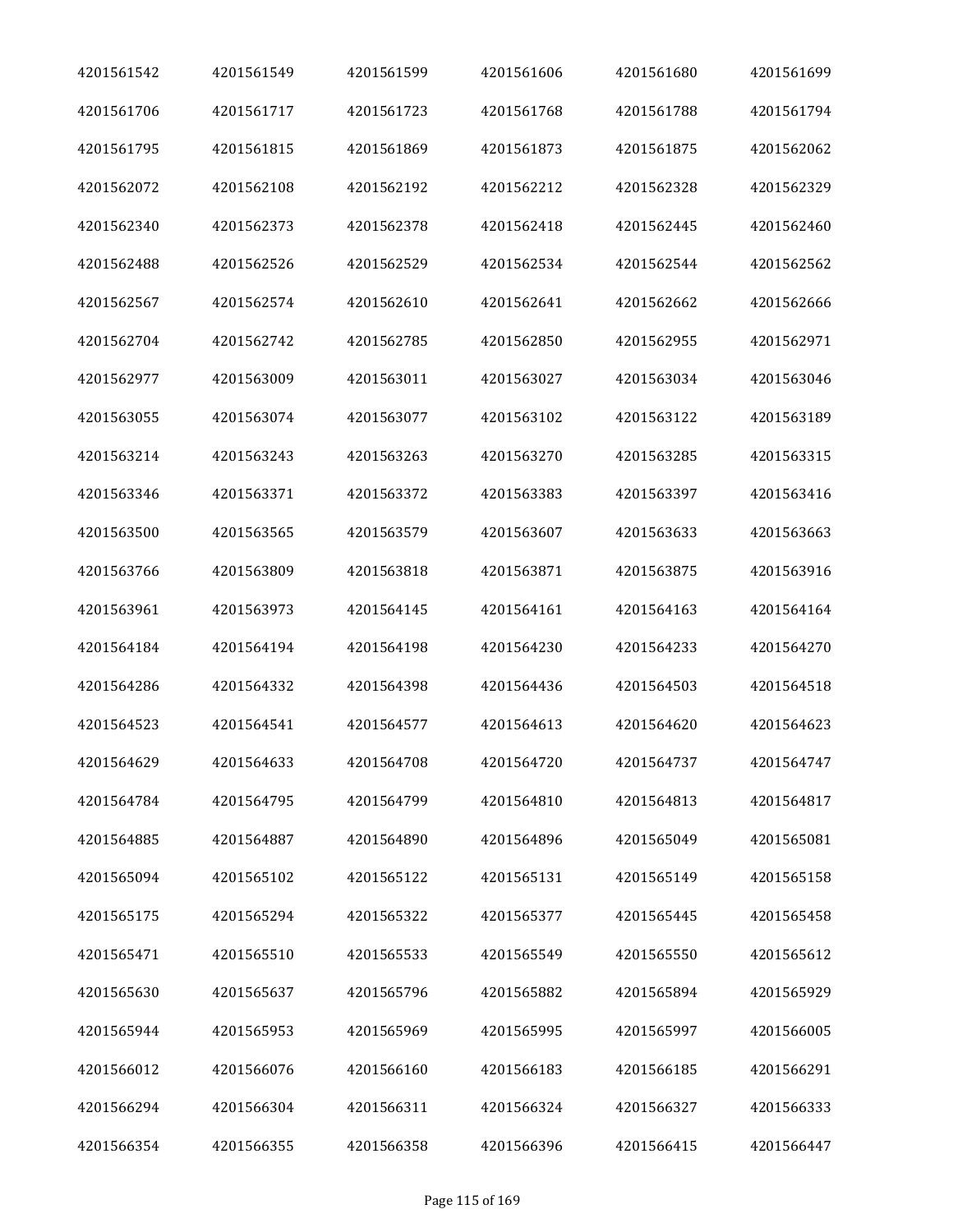| 4201566497 | 4201566505 | 4201566520 | 4201566528 | 4201566600 | 4201566640 |
|------------|------------|------------|------------|------------|------------|
| 4201566649 | 4201566665 | 4201566713 | 4201566721 | 4201566736 | 4201566801 |
| 4201566832 | 4201566949 | 4201566980 | 4201567003 | 4201567005 | 4201567050 |
| 4201567059 | 4201567061 | 4201567073 | 4201567094 | 4201567123 | 4201567140 |
| 4201567195 | 4201567223 | 4201567287 | 4201567298 | 4201567329 | 4201567341 |
| 4201567373 | 4201567409 | 4201567414 | 4201567436 | 4201567442 | 4201567456 |
| 4201567477 | 4201567478 | 4201567487 | 4201567488 | 4201567505 | 4201567529 |
| 4201567585 | 4201567619 | 4201567665 | 4201567670 | 4201567673 | 4201567680 |
| 4201567719 | 4201567738 | 4201567771 | 4201567784 | 4201567793 | 4201567796 |
| 4201567908 | 4201567941 | 4201567999 | 4201568040 | 4201568087 | 4201568089 |
| 4201568110 | 4201568141 | 4201568143 | 4201568152 | 4201568154 | 4201568189 |
| 4201568210 | 4201568212 | 4201568224 | 4201568267 | 4201568324 | 4201568329 |
| 4201568338 | 4201568351 | 4201568408 | 4201568411 | 4201568452 | 4201568458 |
| 4201568496 | 4201568506 | 4201568561 | 4201568654 | 4201568666 | 4201568689 |
| 4201568715 | 4201568720 | 4201568788 | 4201568792 | 4201568955 | 4201568980 |
| 4201569038 | 4201569062 | 4201569072 | 4201569129 | 4201569134 | 4201569190 |
| 4201569201 | 4201569246 | 4201569249 | 4201569263 | 4201569265 | 4201569275 |
| 4201569276 | 4201569410 | 4201569419 | 4201569453 | 4201569515 | 4201569521 |
| 4201569557 | 4201569617 | 4201569662 | 4201569687 | 4201569694 | 4201569780 |
| 4201569796 | 4201569815 | 4201569829 | 4201569846 | 4201569872 | 4201569887 |
| 4201569982 | 4201569983 | 4201570032 | 4201570045 | 4201570134 | 4201570180 |
| 4201570287 | 4201570316 | 4201570335 | 4201570336 | 4201570344 | 4201570347 |
| 4201570399 | 4201570402 | 4201570406 | 4201570413 | 4201570424 | 4201570428 |
| 4201570462 | 4201570476 | 4201570496 | 4201570570 | 4201570606 | 4201570613 |
| 4201570645 | 4201570723 | 4201570743 | 4201570816 | 4201570838 | 4201570841 |
| 4201570842 | 4201570854 | 4201570877 | 4201570883 | 4201570884 | 4201570906 |
| 4201570974 | 4201571029 | 4201571030 | 4201571119 | 4201571130 | 4201571139 |
| 4201571143 | 4201571153 | 4201571169 | 4201571178 | 4201571245 | 4201571343 |
| 4201571369 | 4201571440 | 4201571456 | 4201571471 | 4201571526 | 4201571613 |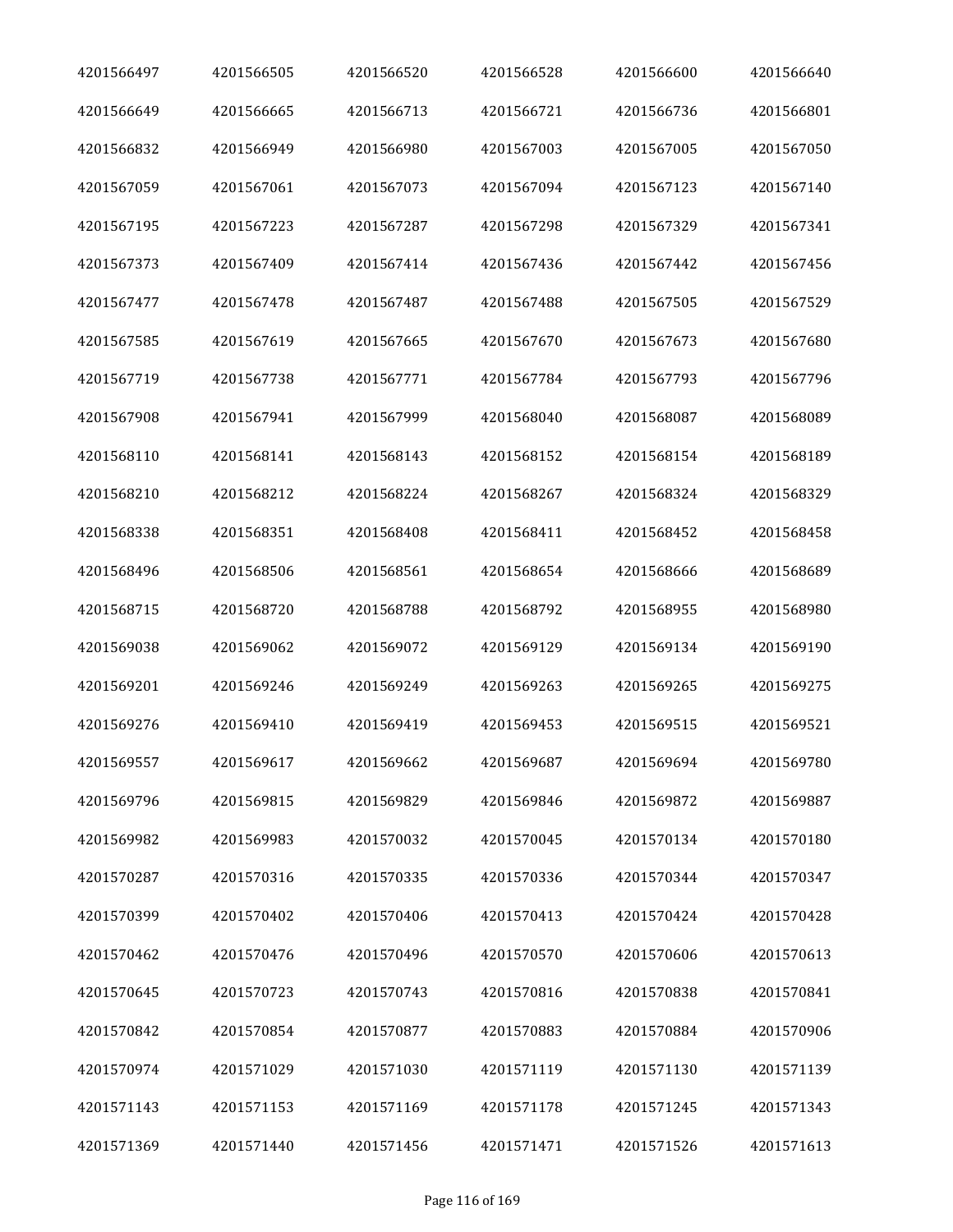| 4201571619 | 4201571622 | 4201571638 | 4201571652 | 4201571679 | 4201571689 |
|------------|------------|------------|------------|------------|------------|
| 4201571727 | 4201571738 | 4201571741 | 4201571785 | 4201571825 | 4201571842 |
| 4201571950 | 4201571963 | 4201571984 | 4201572037 | 4201572039 | 4201572041 |
| 4201572110 | 4201572115 | 4201572136 | 4201572195 | 4201572196 | 4201572224 |
| 4201572254 | 4201572326 | 4201572455 | 4201572593 | 4201572666 | 4201572689 |
| 4201572696 | 4201572721 | 4201572734 | 4201572737 | 4201572770 | 4201572795 |
| 4201572818 | 4201572841 | 4201572861 | 4201572863 | 4201572877 | 4201572899 |
| 4201573055 | 4201573142 | 4201573183 | 4201573187 | 4201573225 | 4201573254 |
| 4201573314 | 4201573357 | 4201573391 | 4201573418 | 4201573433 | 4201573460 |
| 4201573510 | 4201573512 | 4201573515 | 4201573562 | 4201573579 | 4201573654 |
| 4201573730 | 4201573801 | 4201573825 | 4201573836 | 4201573845 | 4201573850 |
| 4201573918 | 4201573937 | 4201573941 | 4201573946 | 4201573962 | 4201573967 |
| 4201573976 | 4201574002 | 4201574009 | 4201574154 | 4201574179 | 4201574219 |
| 4201574229 | 4201574231 | 4201574242 | 4201574258 | 4201574265 | 4201574367 |
| 4201574368 | 4201574373 | 4201574374 | 4201574387 | 4201574400 | 4201574402 |
| 4201574473 | 4201574496 | 4201574507 | 4201574537 | 4201574564 | 4201574603 |
| 4201574605 | 4201574675 | 4201574761 | 4201574771 | 4201574805 | 4201574859 |
| 4201574865 | 4201574896 | 4201574898 | 4201575014 | 4201575077 | 4201575104 |
| 4201575130 | 4201575135 | 4201575163 | 4201575167 | 4201575187 | 4201575232 |
| 4201575250 | 4201575284 | 4201575305 | 4201575339 | 4201575371 | 4201575384 |
| 4201575399 | 4201575407 | 4201575491 | 4201575534 | 4201575546 | 4201575570 |
| 4201575587 | 4201575596 | 4201575618 | 4201575695 | 4201575712 | 4201575718 |
| 4201575721 | 4201575739 | 4201575746 | 4201575750 | 4201575831 | 4201575912 |
| 4201575999 | 4201576021 | 4201576039 | 4201576153 | 4201576156 | 4201576157 |
| 4201576181 | 4201576182 | 4201576229 | 4201576250 | 4201576329 | 4201576336 |
| 4201576389 | 4201576453 | 4201576548 | 4201576691 | 4201576697 | 4201576735 |
| 4201576745 | 4201576771 | 4201576794 | 4201576841 | 4201576846 | 4201576853 |
| 4201576863 | 4201576865 | 4201576916 | 4201577016 | 4201577019 | 4201577084 |
| 4201577104 | 4201577121 | 4201577165 | 4201577270 | 4201577332 | 4201577430 |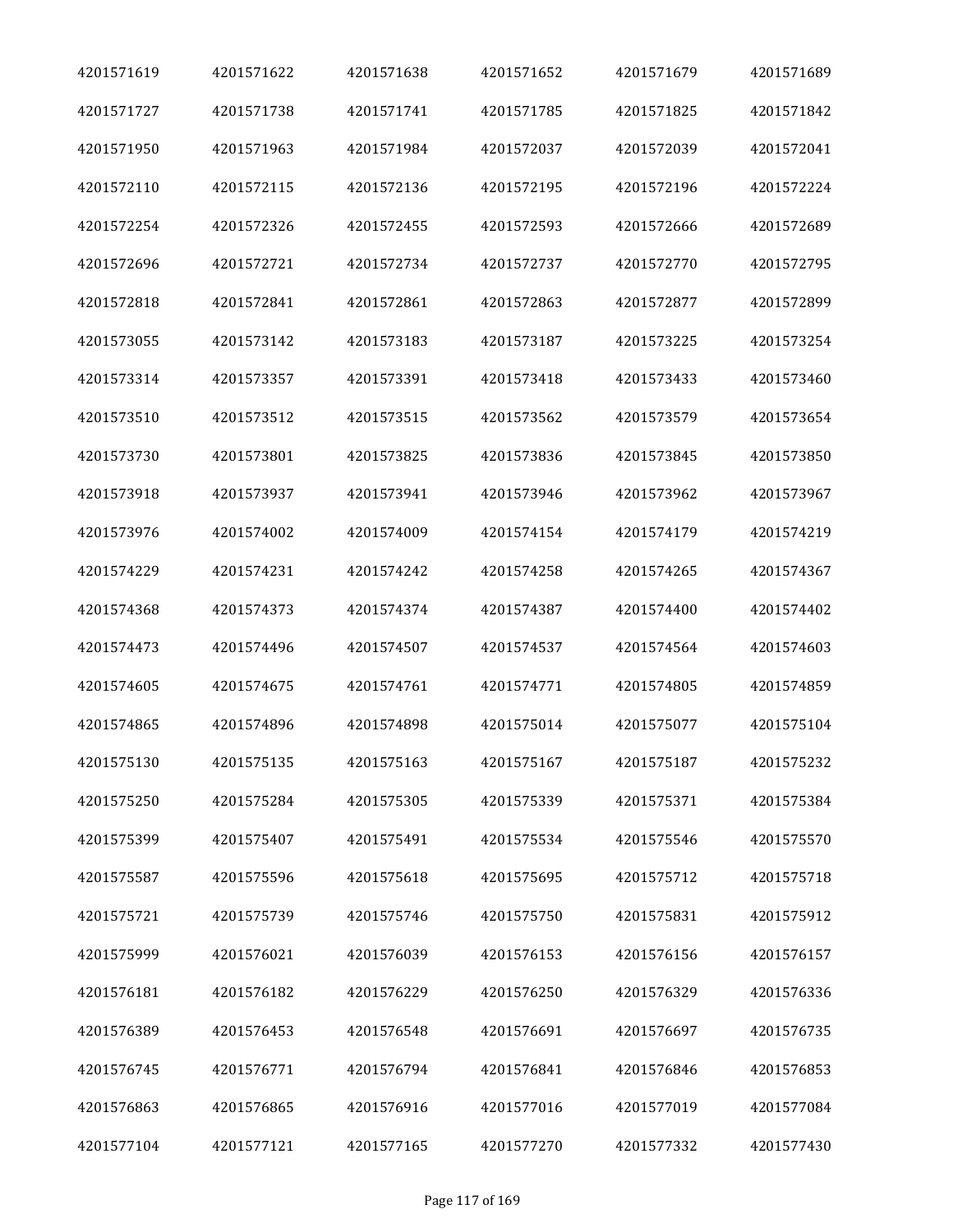| 4201577438 | 4201577473 | 4201577478 | 4201577486 | 4201577489 | 4201577504 |
|------------|------------|------------|------------|------------|------------|
| 4201577542 | 4201577620 | 4201577627 | 4201577664 | 4201577709 | 4201577740 |
| 4201577757 | 4201577795 | 4201577852 | 4201577860 | 4201577884 | 4201577955 |
| 4201577992 | 4201578024 | 4201578031 | 4201578056 | 4201578071 | 4201578083 |
| 4201578108 | 4201578138 | 4201578174 | 4201578218 | 4201578457 | 4201578461 |
| 4201578477 | 4201578514 | 4201578564 | 4201578597 | 4201578624 | 4201578696 |
| 4201578697 | 4201578711 | 4201578770 | 4201578806 | 4201578809 | 4201578815 |
| 4201578818 | 4201578861 | 4201578867 | 4201578874 | 4201578957 | 4201578970 |
| 4201578975 | 4201579017 | 4201579024 | 4201579052 | 4201579094 | 4201579120 |
| 4201579192 | 4201579198 | 4201579208 | 4201579274 | 4201579288 | 4201579292 |
| 4201579320 | 4201579337 | 4201579364 | 4201579378 | 4201579391 | 4201579395 |
| 4201579452 | 4201579488 | 4201579537 | 4201579609 | 4201579636 | 4201579677 |
| 4201579687 | 4201579695 | 4201579746 | 4201579785 | 4201579802 | 4201579813 |
| 4201579814 | 4201579845 | 4201579895 | 4201579902 | 4201579917 | 4201579972 |
| 4201580012 | 4201580027 | 4201580090 | 4201580102 | 4201580106 | 4201580124 |
| 4201580127 | 4201580151 | 4201580175 | 4201580178 | 4201580198 | 4201580231 |
| 4201580252 | 4201580256 | 4201580258 | 4201580300 | 4201580341 | 4201580342 |
| 4201580352 | 4201580394 | 4201580397 | 4201580483 | 4201580495 | 4201580521 |
| 4201580526 | 4201580550 | 4201580558 | 4201580571 | 4201580613 | 4201580644 |
| 4201580716 | 4201580769 | 4201580794 | 4201580803 | 4201580890 | 4201580913 |
| 4201580916 | 4201580951 | 4201581002 | 4201581059 | 4201581073 | 4201581097 |
| 4201581133 | 4201581136 | 4201581151 | 4201581155 | 4201581166 | 4201581167 |
| 4201581181 | 4201581204 | 4201581206 | 4201581215 | 4201581238 | 4201581281 |
| 4201581283 | 4201581299 | 4201581362 | 4201581367 | 4201581412 | 4201581413 |
| 4201581428 | 4201581430 | 4201581432 | 4201581442 | 4201581447 | 4201581448 |
| 4201581454 | 4201581515 | 4201581519 | 4201581558 | 4201581572 | 4201581628 |
| 4201581710 | 4201581746 | 4201581776 | 4201581789 | 4201581812 | 4201581834 |
| 4201581845 | 4201581850 | 4201581876 | 4201581988 | 4201581990 | 4201582026 |
| 4201582028 | 4201582035 | 4201582043 | 4201582053 | 4201582059 | 4201582121 |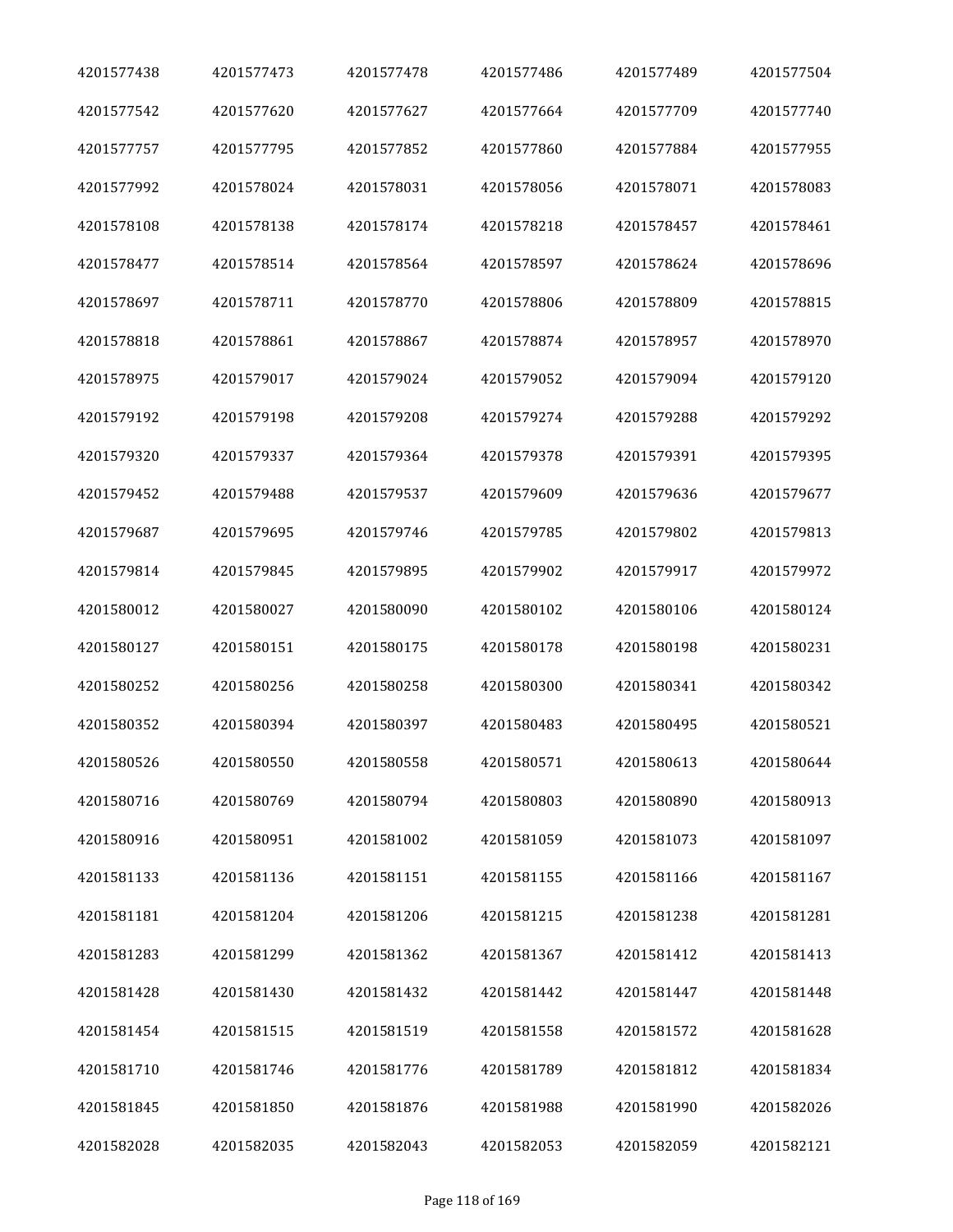| 4201582123 | 4201582146 | 4201582184 | 4201582209 | 4201582351 | 4201582366 |
|------------|------------|------------|------------|------------|------------|
| 4201582377 | 4201582396 | 4201582407 | 4201582487 | 4201582492 | 4201582634 |
| 4201582674 | 4201582676 | 4201582695 | 4201582706 | 4201582739 | 4201582762 |
| 4201582840 | 4201582852 | 4201582867 | 4201582891 | 4201582899 | 4201582921 |
| 4201582953 | 4201582963 | 4201582972 | 4201582988 | 4201582989 | 4201583018 |
| 4201583038 | 4201583039 | 4201583047 | 4201583071 | 4201583077 | 4201583105 |
| 4201583202 | 4201583225 | 4201583230 | 4201583251 | 4201583270 | 4201583296 |
| 4201583299 | 4201583329 | 4201583443 | 4201583467 | 4201583494 | 4201583578 |
| 4201583580 | 4201583635 | 4201583659 | 4201583662 | 4201583805 | 4201583808 |
| 4201583811 | 4201583830 | 4201583871 | 4201583874 | 4201583910 | 4201583941 |
| 4201583956 | 4201584047 | 4201584074 | 4201584087 | 4201584090 | 4201584123 |
| 4201584126 | 4201584157 | 4201584182 | 4201584242 | 4201584248 | 4201584310 |
| 4201584376 | 4201584396 | 4201584436 | 4201584442 | 4201584449 | 4201584461 |
| 4201584475 | 4201584505 | 4201584561 | 4201584575 | 4201584594 | 4201584595 |
| 4201584608 | 4201584619 | 4201584639 | 4201584642 | 4201584651 | 4201584721 |
| 4201584752 | 4201584772 | 4201584968 | 4201585035 | 4201585053 | 4201585063 |
| 4201585102 | 4201585103 | 4201585131 | 4201585169 | 4201585202 | 4201585221 |
| 4201585246 | 4201585250 | 4201585258 | 4201585270 | 4201585279 | 4201585296 |
| 4201585369 | 4201585425 | 4201585448 | 4201585492 | 4201585507 | 4201585524 |
| 4201585553 | 4201585565 | 4201585583 | 4201585599 | 4201585635 | 4201585637 |
| 4201585678 | 4201585704 | 4201585707 | 4201585729 | 4201585775 | 4201585825 |
| 4201585856 | 4201585877 | 4201585964 | 4201585982 | 4201586007 | 4201586031 |
| 4201586074 | 4201586120 | 4201586194 | 4201586217 | 4201586230 | 4201586235 |
| 4201586248 | 4201586325 | 4201586340 | 4201586494 | 4201586523 | 4201586540 |
| 4201586561 | 4201586568 | 4201586590 | 4201586602 | 4201586701 | 4201586745 |
| 4201586747 | 4201586758 | 4201586767 | 4201586784 | 4201586826 | 4201586831 |
| 4201586865 | 4201586905 | 4201586918 | 4201586937 | 4201586987 | 4201586998 |
| 4201587039 | 4201587093 | 4201587105 | 4201587137 | 4201587167 | 4201587172 |
| 4201587182 | 4201587220 | 4201587232 | 4201587301 | 4201587347 | 4201587389 |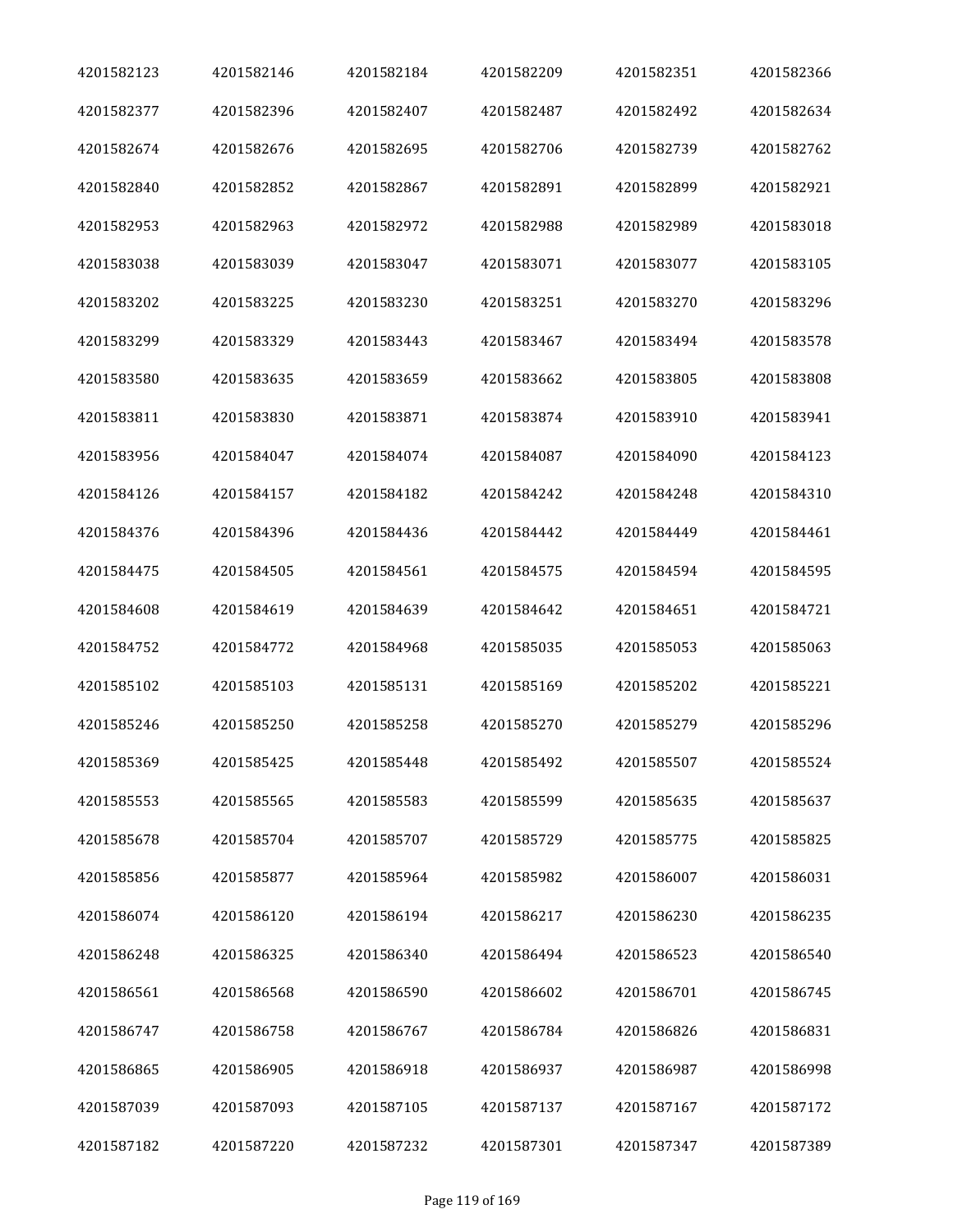| 4201587408 | 4201587528 | 4201587533 | 4201587567 | 4201587606 | 4201587633 |
|------------|------------|------------|------------|------------|------------|
| 4201587669 | 4201587685 | 4201587706 | 4201587715 | 4201587720 | 4201587729 |
| 4201587739 | 4201587744 | 4201587754 | 4201587833 | 4201587841 | 4201587848 |
| 4201587852 | 4201587860 | 4201587864 | 4201587890 | 4201587922 | 4201587995 |
| 4201588131 | 4201588139 | 4201588273 | 4201588280 | 4201588318 | 4201588333 |
| 4201588345 | 4201588388 | 4201588429 | 4201588472 | 4201588488 | 4201588516 |
| 4201588520 | 4201588524 | 4201588525 | 4201588592 | 4201588594 | 4201588651 |
| 4201588795 | 4201588803 | 4201588839 | 4201588841 | 4201588844 | 4201588887 |
| 4201588901 | 4201588909 | 4201588932 | 4201588969 | 4201588992 | 4201588999 |
| 4201589028 | 4201589032 | 4201589033 | 4201589038 | 4201589051 | 4201589055 |
| 4201589074 | 4201589153 | 4201589170 | 4201589209 | 4201589213 | 4201589261 |
| 4201589305 | 4201589363 | 4201589397 | 4201589483 | 4201589484 | 4201589529 |
| 4201589578 | 4201589580 | 4201589581 | 4201589638 | 4201589641 | 4201589648 |
| 4201589653 | 4201589654 | 4201589657 | 4201589658 | 4201589671 | 4201589711 |
| 4201589771 | 4201589785 | 4201589791 | 4201589808 | 4201589830 | 4201589835 |
| 4201589846 | 4201589857 | 4201589900 | 4201589908 | 4201589913 | 4201589935 |
| 4201589954 | 4201589955 | 4201589968 | 4201589980 | 4201589989 | 4201590023 |
| 4201590074 | 4201590121 | 4201590122 | 4201590176 | 4201590235 | 4201590307 |
| 4201590313 | 4201590325 | 4201590335 | 4201590353 | 4201590355 | 4201590405 |
| 4201590470 | 4201590473 | 4201590486 | 4201590501 | 4201590527 | 4201590538 |
| 4201590591 | 4201590597 | 4201590601 | 4201590697 | 4201590712 | 4201590713 |
| 4201590792 | 4201590805 | 4201590827 | 4201590909 | 4201590921 | 4201590979 |
| 4201590981 | 4201590988 | 4201591040 | 4201591093 | 4201591134 | 4201591137 |
| 4201591148 | 4201591154 | 4201591161 | 4201591200 | 4201591270 | 4201591310 |
| 4201591391 | 4201591407 | 4201591416 | 4201591464 | 4201591466 | 4201591594 |
| 4201591601 | 4201591624 | 4201591657 | 4201591774 | 4201591788 | 4201591801 |
| 4201591816 | 4201591842 | 4201591883 | 4201591887 | 4201591891 | 4201591895 |
| 4201591941 | 4201591976 | 4201591986 | 4201592088 | 4201592152 | 4201592164 |
| 4201592173 | 4201592178 | 4201592197 | 4201592249 | 4201592288 | 4201592325 |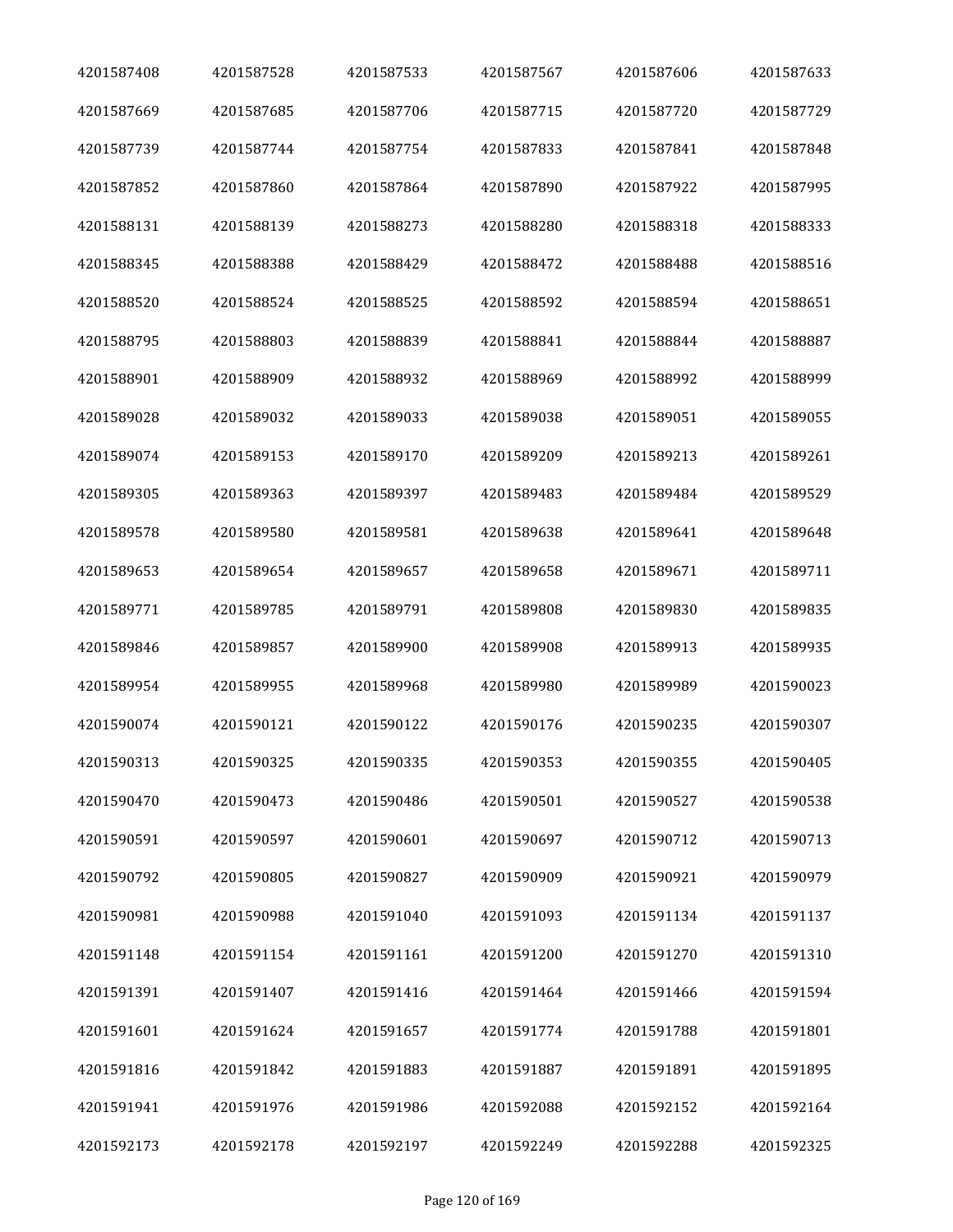| 4201592349 | 4201592353 | 4201592364 | 4201592369 | 4201592377 | 4201592400 |
|------------|------------|------------|------------|------------|------------|
| 4201592433 | 4201592461 | 4201592493 | 4201592514 | 4201592537 | 4201592578 |
| 4201592623 | 4201592745 | 4201592757 | 4201592803 | 4201592855 | 4201592878 |
| 4201592898 | 4201592934 | 4201593008 | 4201593012 | 4201593123 | 4201593151 |
| 4201593177 | 4201593274 | 4201593282 | 4201593354 | 4201593376 | 4201593388 |
| 4201593424 | 4201593430 | 4201593431 | 4201593450 | 4201593499 | 4201593570 |
| 4201593600 | 4201593624 | 4201593710 | 4201593719 | 4201593747 | 4201593756 |
| 4201593772 | 4201593806 | 4201593843 | 4201593872 | 4201593873 | 4201593881 |
| 4201593897 | 4201593930 | 4201593943 | 4201593968 | 4201593986 | 4201593988 |
| 4201594009 | 4201594012 | 4201594101 | 4201594108 | 4201594120 | 4201594177 |
| 4201594180 | 4201594209 | 4201594223 | 4201594298 | 4201594305 | 4201594309 |
| 4201594318 | 4201594326 | 4201594327 | 4201594328 | 4201594373 | 4201594382 |
| 4201594407 | 4201594452 | 4201594498 | 4201594574 | 4201594590 | 4201594595 |
| 4201594627 | 4201594639 | 4201594646 | 4201594655 | 4201594673 | 4201594681 |
| 4201594740 | 4201594751 | 4201594769 | 4201594815 | 4201594870 | 4201594890 |
| 4201594892 | 4201594917 | 4201594927 | 4201595019 | 4201595055 | 4201595060 |
| 4201595087 | 4201595131 | 4201595158 | 4201595161 | 4201595167 | 4201595236 |
| 4201595244 | 4201595249 | 4201595251 | 4201595262 | 4201595286 | 4201595293 |
| 4201595303 | 4201595389 | 4201595409 | 4201595447 | 4201595465 | 4201595490 |
| 4201595497 | 4201595546 | 4201595565 | 4201595606 | 4201595686 | 4201595709 |
| 4201595731 | 4201595742 | 4201595743 | 4201595784 | 4201595804 | 4201595817 |
| 4201595830 | 4201595840 | 4201595892 | 4201595908 | 4201596009 | 4201596015 |
| 4201596035 | 4201596058 | 4201596063 | 4201596079 | 4201596103 | 4201596151 |
| 4201596160 | 4201596170 | 4201596176 | 4201596178 | 4201596205 | 4201596238 |
| 4201596262 | 4201596267 | 4201596291 | 4201596313 | 4201596318 | 4201596320 |
| 4201596332 | 4201596347 | 4201596386 | 4201596472 | 4201596480 | 4201596496 |
| 4201596527 | 4201596581 | 4201596611 | 4201596636 | 4201596643 | 4201596672 |
| 4201596731 | 4201596734 | 4201596735 | 4201596757 | 4201596786 | 4201596831 |
| 4201596854 | 4201596862 | 4201596990 | 4201597056 | 4201597077 | 4201597084 |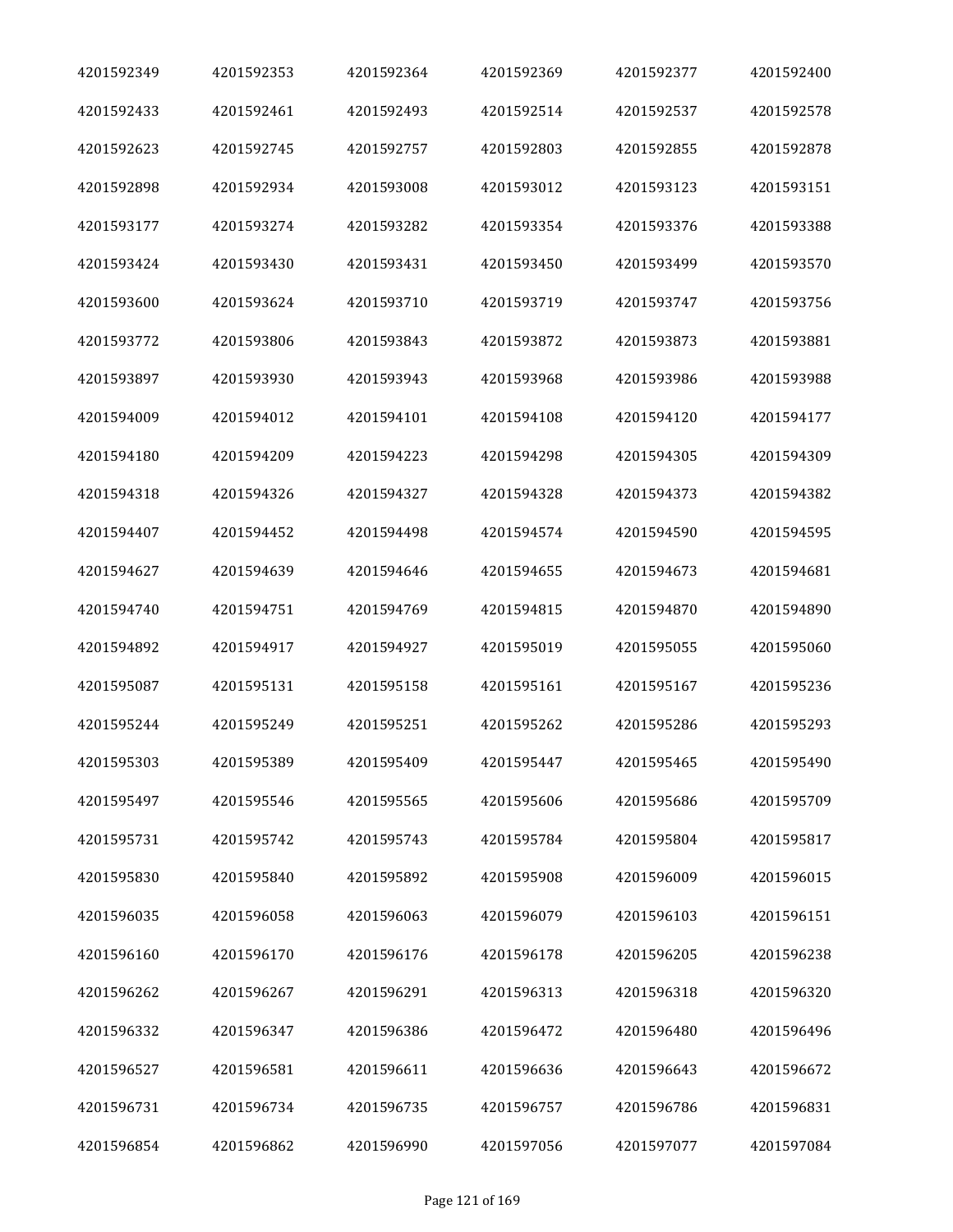| 4201597098 | 4201597107 | 4201597108 | 4201597163 | 4201597205 | 4201597250 |
|------------|------------|------------|------------|------------|------------|
| 4201597256 | 4201597265 | 4201597270 | 4201597284 | 4201597338 | 4201597365 |
| 4201597386 | 4201597392 | 4201597412 | 4201597413 | 4201597426 | 4201597427 |
| 4201597460 | 4201597468 | 4201597473 | 4201597591 | 4201597595 | 4201597605 |
| 4201597641 | 4201597648 | 4201597654 | 4201597662 | 4201597690 | 4201597699 |
| 4201597734 | 4201597792 | 4201597800 | 4201597801 | 4201597826 | 4201597832 |
| 4201597897 | 4201597901 | 4201597982 | 4201598008 | 4201598051 | 4201598144 |
| 4201598153 | 4201598186 | 4201598200 | 4201598235 | 4201598261 | 4201598263 |
| 4201598269 | 4201598285 | 4201598297 | 4201598318 | 4201598340 | 4201598371 |
| 4201598416 | 4201598432 | 4201598445 | 4201598482 | 4201598499 | 4201598577 |
| 4201598587 | 4201598630 | 4201598641 | 4201598701 | 4201598794 | 4201598825 |
| 4201598865 | 4201598867 | 4201598891 | 4201598904 | 4201598932 | 4201598950 |
| 4201598999 | 4201599014 | 4201599028 | 4201599116 | 4201599148 | 4201599156 |
| 4201599162 | 4201599172 | 4201599198 | 4201599200 | 4201599231 | 4201599273 |
| 4201599296 | 4201599307 | 4201599324 | 4201599335 | 4201599355 | 4201599364 |
| 4201599378 | 4201599381 | 4201599387 | 4201599393 | 4201599440 | 4201599531 |
| 4201599564 | 4201599593 | 4201599597 | 4201599680 | 4201599681 | 4201599746 |
| 4201599838 | 4201599842 | 4201599866 | 4201599875 | 4201599902 | 4201599904 |
| 4201599910 | 4201599913 | 4201599925 | 4201599992 | 4201600031 | 4201600094 |
| 4201600123 | 4201600131 | 4201600136 | 4201600137 | 4201600174 | 4201600188 |
| 4201600288 | 4201600301 | 4201600328 | 4201600337 | 4201600455 | 4201600465 |
| 4201600471 | 4201600477 | 4201600576 | 4201600619 | 4201600621 | 4201600740 |
| 4201600776 | 4201600792 | 4201600854 | 4201600884 | 4201600904 | 4201600917 |
| 4201600943 | 4201600967 | 4201601007 | 4201601088 | 4201601095 | 4201601105 |
| 4201601151 | 4201601158 | 4201601189 | 4201601191 | 4201601200 | 4201601206 |
| 4201601229 | 4201601251 | 4201601318 | 4201601322 | 4201601457 | 4201601498 |
| 4201601571 | 4201601587 | 4201601639 | 4201601679 | 4201601740 | 4201601773 |
| 4201601779 | 4201601824 | 4201601965 | 4201601972 | 4201601995 | 4201602003 |
| 4201602078 | 4201602139 | 4201602143 | 4201602146 | 4201602162 | 4201602170 |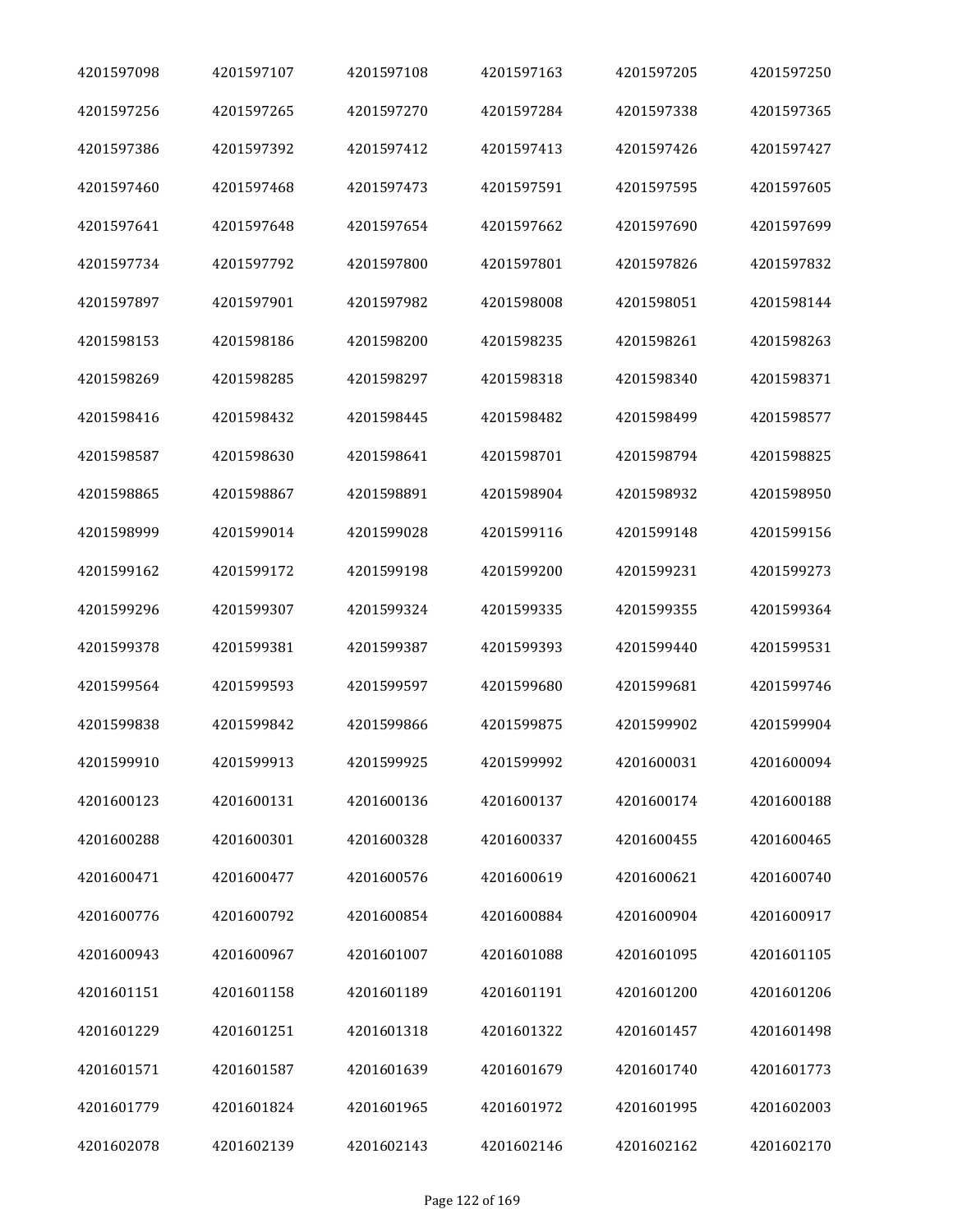| 4201602187 | 4201602204 | 4201602259 | 4201602281 | 4201602303 | 4201602328 |
|------------|------------|------------|------------|------------|------------|
| 4201602382 | 4201602395 | 4201602399 | 4201602429 | 4201602433 | 4201602452 |
| 4201602538 | 4201602551 | 4201602642 | 4201602669 | 4201602673 | 4201602707 |
| 4201602720 | 4201602722 | 4201602729 | 4201602760 | 4201602763 | 4201602771 |
| 4201602842 | 4201602850 | 4201602872 | 4201602970 | 4201602972 | 4201603005 |
| 4201603024 | 4201603029 | 4201603043 | 4201603044 | 4201603054 | 4201603082 |
| 4201603087 | 4201603117 | 4201603127 | 4201603170 | 4201603193 | 4201603229 |
| 4201603301 | 4201603304 | 4201603306 | 4201603335 | 4201603336 | 4201603338 |
| 4201603340 | 4201603357 | 4201603398 | 4201603411 | 4201603525 | 4201603529 |
| 4201603547 | 4201603554 | 4201603569 | 4201603591 | 4201603602 | 4201603608 |
| 4201603636 | 4201603658 | 4201603761 | 4201603778 | 4201603804 | 4201603832 |
| 4201603841 | 4201603886 | 4201603908 | 4201603927 | 4201603933 | 4201604068 |
| 4201604073 | 4201604076 | 4201604087 | 4201604183 | 4201604231 | 4201604237 |
| 4201604238 | 4201604240 | 4201604276 | 4201604281 | 4201604294 | 4201604335 |
| 4201604373 | 4201604420 | 4201604495 | 4201604547 | 4201604548 | 4201604565 |
| 4201604634 | 4201604644 | 4201604649 | 4201604656 | 4201604680 | 4201604687 |
| 4201604759 | 4201604775 | 4201604795 | 4201604854 | 4201604877 | 4201604882 |
| 4201604902 | 4201604915 | 4201604943 | 4201604974 | 4201605025 | 4201605032 |
| 4201605075 | 4201605132 | 4201605162 | 4201605199 | 4201605205 | 4201605209 |
| 4201605265 | 4201605285 | 4201605332 | 4201605344 | 4201605360 | 4201605362 |
| 4201605367 | 4201605371 | 4201605403 | 4201605418 | 4201605450 | 4201605495 |
| 4201605503 | 4201605512 | 4201605516 | 4201605520 | 4201605537 | 4201605582 |
| 4201605628 | 4201605631 | 4201605698 | 4201605754 | 4201605761 | 4201605802 |
| 4201605812 | 4201605828 | 4201605834 | 4201605842 | 4201605845 | 4201605866 |
| 4201605890 | 4201605948 | 4201605955 | 4201605956 | 4201605962 | 4201605984 |
| 4201605990 | 4201606018 | 4201606028 | 4201606146 | 4201606149 | 4201606267 |
| 4201606299 | 4201606305 | 4201606339 | 4201606341 | 4201606354 | 4201606392 |
| 4201606417 | 4201606433 | 4201606621 | 4201606630 | 4201606672 | 4201606673 |
| 4201606682 | 4201606685 | 4201606699 | 4201606750 | 4201606814 | 4201606818 |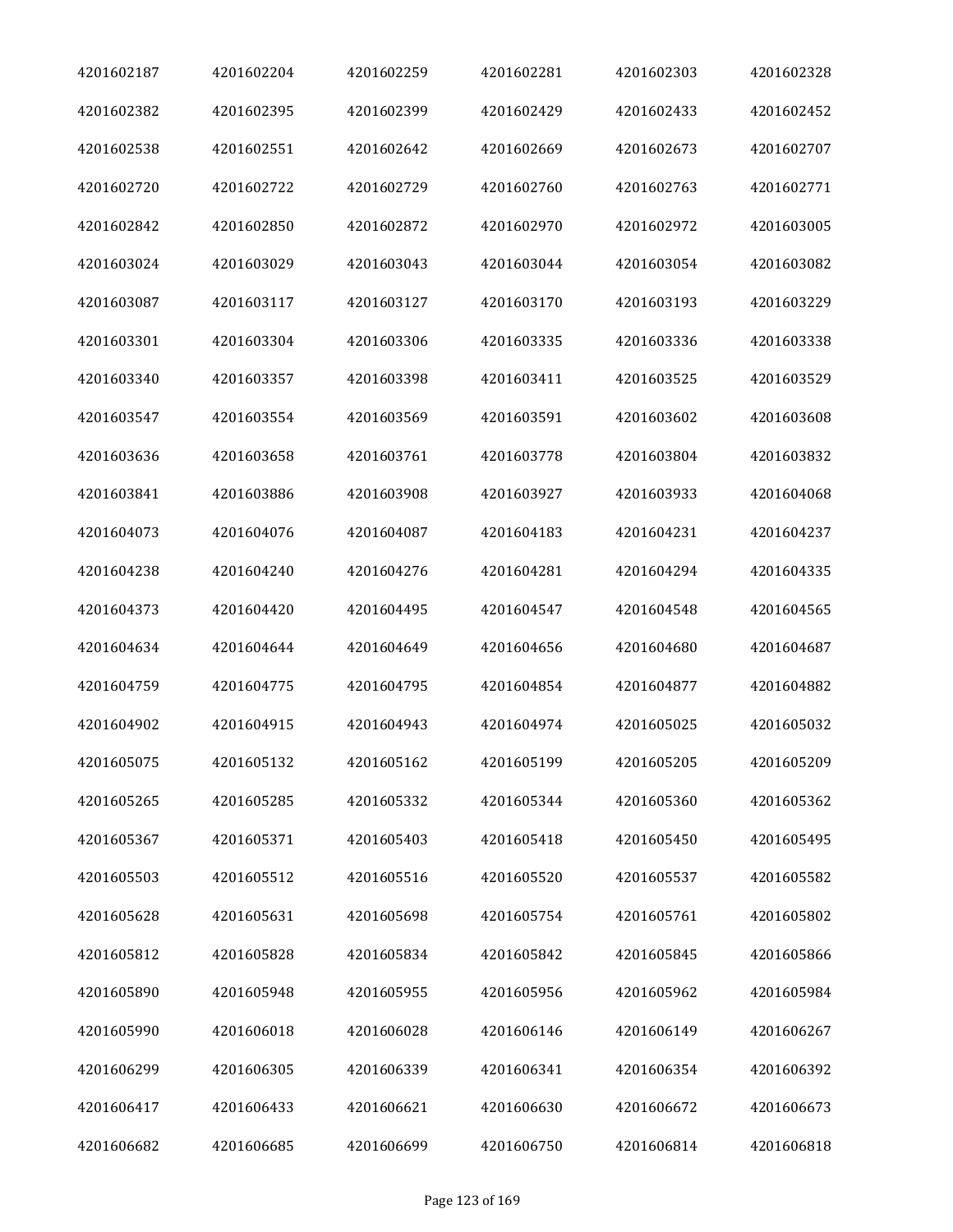| 4201606831 | 4201606839 | 4201606895 | 4201606903 | 4201606924 | 4201606933 |
|------------|------------|------------|------------|------------|------------|
| 4201607021 | 4201607095 | 4201607142 | 4201607153 | 4201607163 | 4201607174 |
| 4201607190 | 4201607207 | 4201607217 | 4201607220 | 4201607230 | 4201607251 |
| 4201607269 | 4201607271 | 4201607274 | 4201607302 | 4201607303 | 4201607327 |
| 4201607334 | 4201607364 | 4201607478 | 4201607505 | 4201607512 | 4201607520 |
| 4201607541 | 4201607548 | 4201607598 | 4201607649 | 4201607655 | 4201607662 |
| 4201607722 | 4201607735 | 4201607745 | 4201607761 | 4201607788 | 4201607806 |
| 4201607828 | 4201607873 | 4201608011 | 4201608046 | 4201608049 | 4201608052 |
| 4201608056 | 4201608065 | 4201608096 | 4201608103 | 4201608208 | 4201608251 |
| 4201608262 | 4201608306 | 4201608342 | 4201608345 | 4201608433 | 4201608451 |
| 4201608491 | 4201608510 | 4201608564 | 4201608593 | 4201608626 | 4201608627 |
| 4201608651 | 4201608697 | 4201608719 | 4201608745 | 4201608785 | 4201608937 |
| 4201608954 | 4201608955 | 4201608961 | 4201608985 | 4201608992 | 4201609022 |
| 4201609041 | 4201609056 | 4201609067 | 4201609223 | 4201609244 | 4201609265 |
| 4201609318 | 4201609338 | 4201609361 | 4201609389 | 4201609412 | 4201609439 |
| 4201609472 | 4201609483 | 4201609491 | 4201609500 | 4201609504 | 4201609618 |
| 4201609631 | 4201609673 | 4201609703 | 4201609704 | 4201609729 | 4201609732 |
| 4201609764 | 4201609794 | 4201609797 | 4201609803 | 4201609815 | 4201609840 |
| 4201609850 | 4201609877 | 4201609885 | 4201609886 | 4201609926 | 4201609997 |
| 4201610021 | 4201610024 | 4201610025 | 4201610031 | 4201610060 | 4201610148 |
| 4201610243 | 4201610280 | 4201610289 | 4201610331 | 4201610406 | 4201610456 |
| 4201610461 | 4201610491 | 4201610510 | 4201610518 | 4201610526 | 4201610536 |
| 4201610582 | 4201610668 | 4201610751 | 4201610817 | 4201610856 | 4201610870 |
| 4201610922 | 4201610962 | 4201610976 | 4201610979 | 4201611019 | 4201611046 |
| 4201611068 | 4201611082 | 4201611091 | 4201611092 | 4201611243 | 4201611249 |
| 4201611264 | 4201611275 | 4201611290 | 4201611310 | 4201611338 | 4201611351 |
| 4201611361 | 4201611374 | 4201611391 | 4201611398 | 4201611416 | 4201611501 |
| 4201611521 | 4201611532 | 4201611567 | 4201611600 | 4201611630 | 4201611693 |
| 4201611724 | 4201611734 | 4201611821 | 4201611922 | 4201611981 | 4201611992 |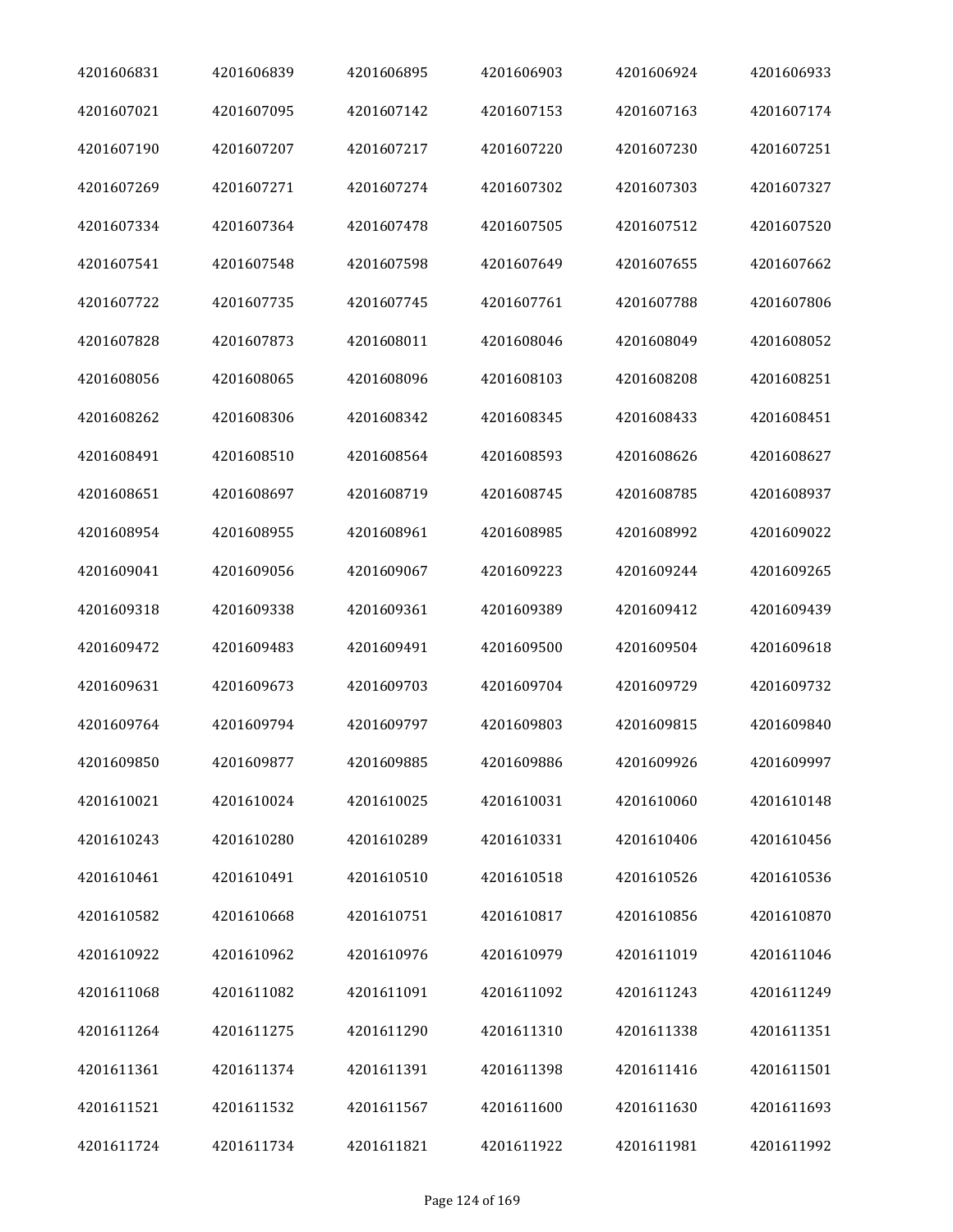| 4201612016 | 4201612032 | 4201612093 | 4201612172 | 4201612176 | 4201612181 |
|------------|------------|------------|------------|------------|------------|
| 4201612214 | 4201612223 | 4201612368 | 4201612412 | 4201612433 | 4201612434 |
| 4201612437 | 4201612452 | 4201612454 | 4201612474 | 4201612522 | 4201612574 |
| 4201612590 | 4201612609 | 4201612624 | 4201612629 | 4201612632 | 4201612647 |
| 4201612651 | 4201612663 | 4201612670 | 4201612684 | 4201612716 | 4201612787 |
| 4201612844 | 4201612848 | 4201612865 | 4201612866 | 4201612882 | 4201612897 |
| 4201612899 | 4201612903 | 4201612905 | 4201613021 | 4201613030 | 4201613037 |
| 4201613053 | 4201613067 | 4201613090 | 4201613138 | 4201613196 | 4201613207 |
| 4201613280 | 4201613319 | 4201613408 | 4201613484 | 4201613507 | 4201613557 |
| 4201613562 | 4201613579 | 4201613600 | 4201613611 | 4201613704 | 4201613760 |
| 4201613783 | 4201613790 | 4201613799 | 4201613826 | 4201613892 | 4201613930 |
| 4201613960 | 4201614098 | 4201614133 | 4201614207 | 4201614220 | 4201614238 |
| 4201614258 | 4201614259 | 4201614315 | 4201614319 | 4201614357 | 4201614361 |
| 4201614371 | 4201614381 | 4201614394 | 4201614405 | 4201614432 | 4201614452 |
| 4201614476 | 4201614503 | 4201614541 | 4201614577 | 4201614602 | 4201614644 |
| 4201614647 | 4201614685 | 4201614709 | 4201614740 | 4201614755 | 4201614763 |
| 4201614792 | 4201614810 | 4201614818 | 4201614839 | 4201614866 | 4201614877 |
| 4201614890 | 4201614924 | 4201614969 | 4201614979 | 4201614982 | 4201614997 |
| 4201615001 | 4201615006 | 4201615033 | 4201615119 | 4201615130 | 4201615223 |
| 4201615256 | 4201615296 | 4201615310 | 4201615313 | 4201615375 | 4201615410 |
| 4201615419 | 4201615440 | 4201615443 | 4201615502 | 4201615544 | 4201615604 |
| 4201615605 | 4201615628 | 4201615711 | 4201615745 | 4201615754 | 4201615819 |
| 4201615820 | 4201615830 | 4201615840 | 4201615843 | 4201615871 | 4201615875 |
| 4201616021 | 4201616022 | 4201616084 | 4201616087 | 4201616097 | 4201616106 |
| 4201616123 | 4201616154 | 4201616159 | 4201616168 | 4201616172 | 4201616225 |
| 4201616359 | 4201616365 | 4201616377 | 4201616382 | 4201616396 | 4201616409 |
| 4201616427 | 4201616438 | 4201616439 | 4201616443 | 4201616449 | 4201616450 |
| 4201616459 | 4201616471 | 4201616492 | 4201616563 | 4201616624 | 4201616625 |
| 4201616638 | 4201616673 | 4201616705 | 4201616754 | 4201616767 | 4201616789 |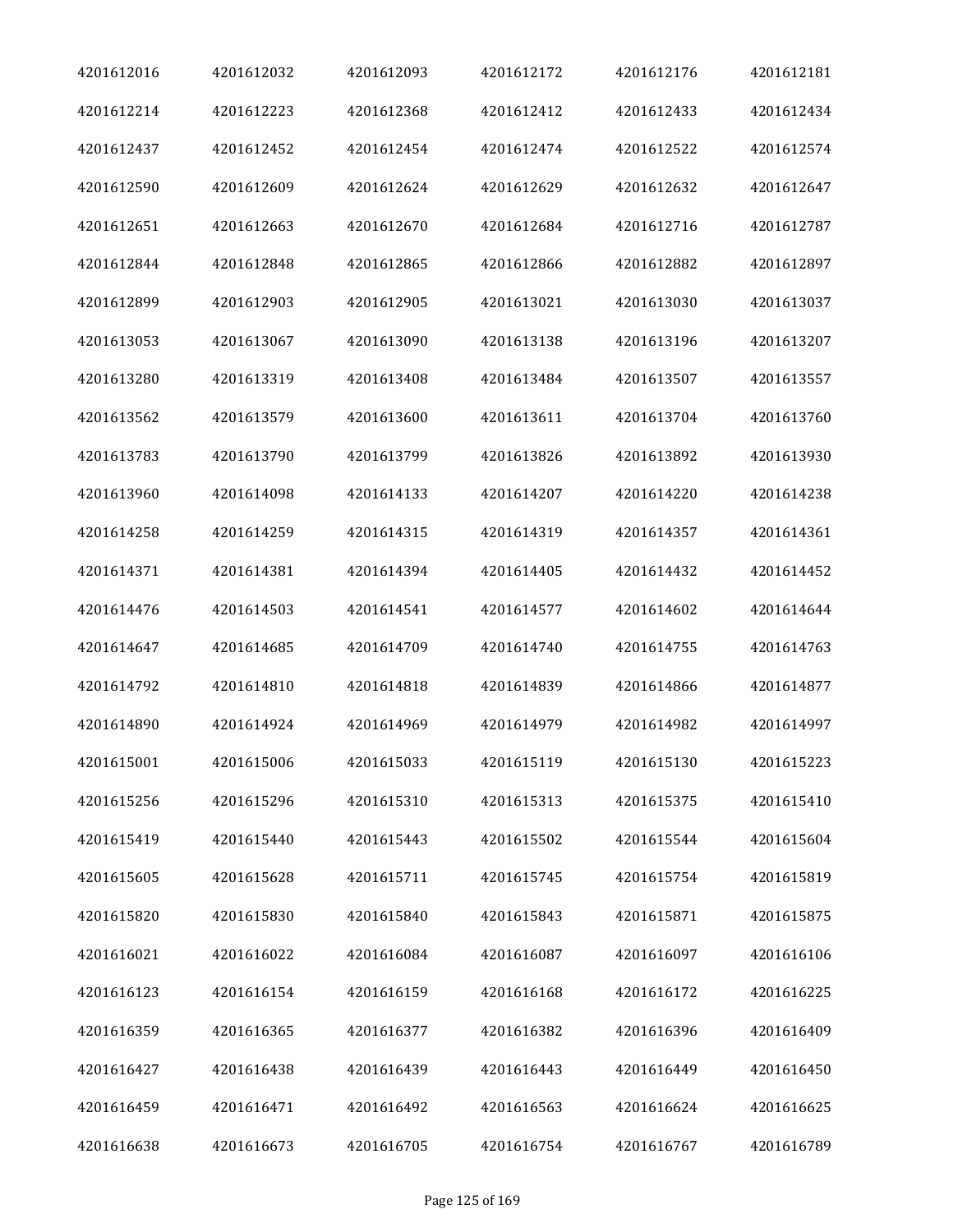| 4201616821 | 4201616827 | 4201616838 | 4201617004 | 4201617015 | 4201617035 |
|------------|------------|------------|------------|------------|------------|
| 4201617065 | 4201617070 | 4201617098 | 4201617104 | 4201617128 | 4201617144 |
| 4201617149 | 4201617160 | 4201617197 | 4201617212 | 4201617219 | 4201617239 |
| 4201617255 | 4201617260 | 4201617270 | 4201617300 | 4201617313 | 4201617335 |
| 4201617373 | 4201617479 | 4201617521 | 4201617561 | 4201617577 | 4201617646 |
| 4201617652 | 4201617659 | 4201617679 | 4201617700 | 4201617702 | 4201617731 |
| 4201617763 | 4201617773 | 4201617831 | 4201617868 | 4201617878 | 4201617890 |
| 4201617910 | 4201617931 | 4201618048 | 4201618074 | 4201618083 | 4201618087 |
| 4201618109 | 4201618146 | 4201618161 | 4201618208 | 4201618257 | 4201618285 |
| 4201618290 | 4201618317 | 4201618320 | 4201618332 | 4201618336 | 4201618390 |
| 4201618393 | 4201618397 | 4201618398 | 4201618405 | 4201618405 | 4201618429 |
| 4201618434 | 4201618443 | 4201618449 | 4201618490 | 4201618500 | 4201618504 |
| 4201618505 | 4201618642 | 4201618769 | 4201618770 | 4201618841 | 4201618869 |
| 4201618925 | 4201618928 | 4201618933 | 4201618953 | 4201618956 | 4201618959 |
| 4201618986 | 4201619072 | 4201619093 | 4201619095 | 4201619097 | 4201619115 |
| 4201619177 | 4201619281 | 4201619340 | 4201619638 | 4201619653 | 4201619663 |
| 4201619735 | 4201619870 | 4201619897 | 4201619917 | 4201619923 | 4201619924 |
| 4201619925 | 4201619978 | 4201620021 | 4201620038 | 4201620045 | 4201620049 |
| 4201620067 | 4201620085 | 4201620087 | 4201620103 | 4201620124 | 4201620136 |
| 4201620172 | 4201620195 | 4201620218 | 4201620263 | 4201620268 | 4201620313 |
| 4201620319 | 4201620325 | 4201620360 | 4201620371 | 4201620396 | 4201620419 |
| 4201620512 | 4201620615 | 4201620691 | 4201620725 | 4201620756 | 4201620767 |
| 4201620776 | 4201620784 | 4201620790 | 4201620826 | 4201620859 | 4201620860 |
| 4201620908 | 4201620924 | 4201620933 | 4201620942 | 4201620962 | 4201620985 |
| 4201621042 | 4201621161 | 4201621175 | 4201621237 | 4201621282 | 4201621293 |
| 4201621305 | 4201621349 | 4201621350 | 4201621417 | 4201621421 | 4201621461 |
| 4201621466 | 4201621503 | 4201621517 | 4201621587 | 4201621600 | 4201621601 |
| 4201621628 | 4201621650 | 4201621668 | 4201621691 | 4201621713 | 4201621808 |
| 4201621868 | 4201621958 | 4201621961 | 4201621972 | 4201622024 | 4201622041 |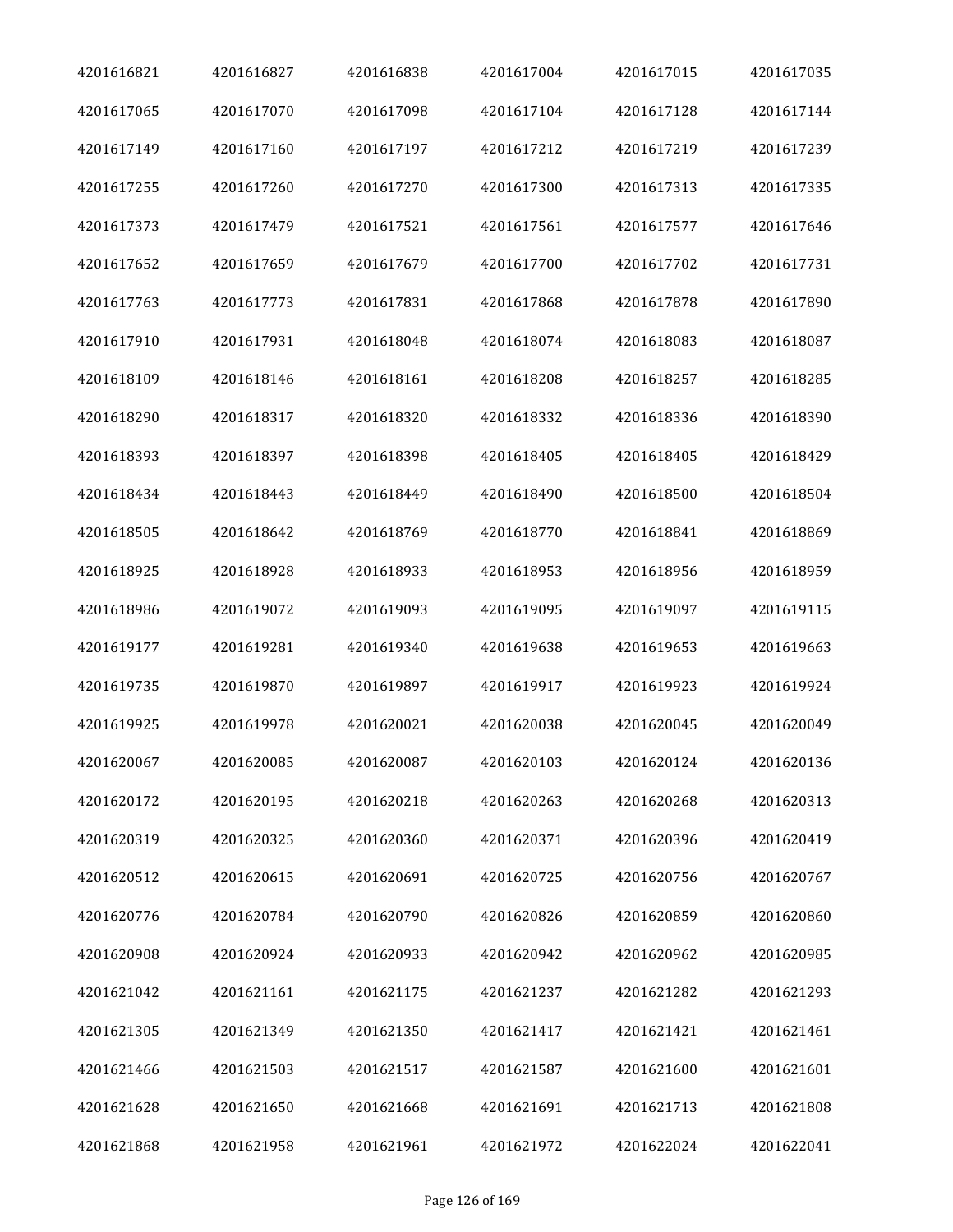| 4201622045 | 4201622076 | 4201622105 | 4201622122 | 4201622176 | 4201622184 |
|------------|------------|------------|------------|------------|------------|
| 4201622222 | 4201622231 | 4201622238 | 4201622329 | 4201622347 | 4201622350 |
| 4201622359 | 4201622377 | 4201622400 | 4201622405 | 4201622426 | 4201622453 |
| 4201622483 | 4201622493 | 4201622494 | 4201622585 | 4201622587 | 4201622645 |
| 4201622659 | 4201622704 | 4201622709 | 4201622718 | 4201622722 | 4201622726 |
| 4201622736 | 4201622849 | 4201623067 | 4201623068 | 4201623095 | 4201623107 |
| 4201623116 | 4201623145 | 4201623161 | 4201623170 | 4201623213 | 4201623255 |
| 4201623273 | 4201623296 | 4201623422 | 4201623428 | 4201623482 | 4201623484 |
| 4201623490 | 4201623547 | 4201623553 | 4201623554 | 4201623601 | 4201623646 |
| 4201623658 | 4201623741 | 4201623783 | 4201623796 | 4201623804 | 4201623807 |
| 4201623817 | 4201623917 | 4201623946 | 4201623948 | 4201623980 | 4201624032 |
| 4201624035 | 4201624056 | 4201624126 | 4201624172 | 4201624224 | 4201624240 |
| 4201624241 | 4201624289 | 4201624328 | 4201624387 | 4201624389 | 4201624430 |
| 4201624593 | 4201624604 | 4201624636 | 4201624668 | 4201624680 | 4201624758 |
| 4201624822 | 4201624870 | 4201624884 | 4201624944 | 4201624963 | 4201624992 |
| 4201625058 | 4201625059 | 4201625064 | 4201625076 | 4201625090 | 4201625159 |
| 4201625232 | 4201625279 | 4201625291 | 4201625294 | 4201625305 | 4201625321 |
| 4201625447 | 4201625470 | 4201625503 | 4201625532 | 4201625537 | 4201625570 |
| 4201625572 | 4201625598 | 4201625626 | 4201625632 | 4201625649 | 4201625677 |
| 4201625680 | 4201625691 | 4201625718 | 4201625726 | 4201625730 | 4201625752 |
| 4201625754 | 4201625769 | 4201625913 | 4201625943 | 4201625946 | 4201625949 |
| 4201626068 | 4201626084 | 4201626113 | 4201626146 | 4201626147 | 4201626148 |
| 4201626153 | 4201626156 | 4201626163 | 4201626235 | 4201626271 | 4201626370 |
| 4201626396 | 4201626409 | 4201626435 | 4201626441 | 4201626495 | 4201626512 |
| 4201626520 | 4201626526 | 4201626566 | 4201626644 | 4201626659 | 4201626727 |
| 4201626749 | 4201626802 | 4201626843 | 4201626864 | 4201626882 | 4201626912 |
| 4201626915 | 4201626916 | 4201626936 | 4201626969 | 4201626974 | 4201626980 |
| 4201626985 | 4201627002 | 4201627007 | 4201627074 | 4201627154 | 4201627165 |
| 4201627240 | 4201627247 | 4201627298 | 4201627310 | 4201627323 | 4201627345 |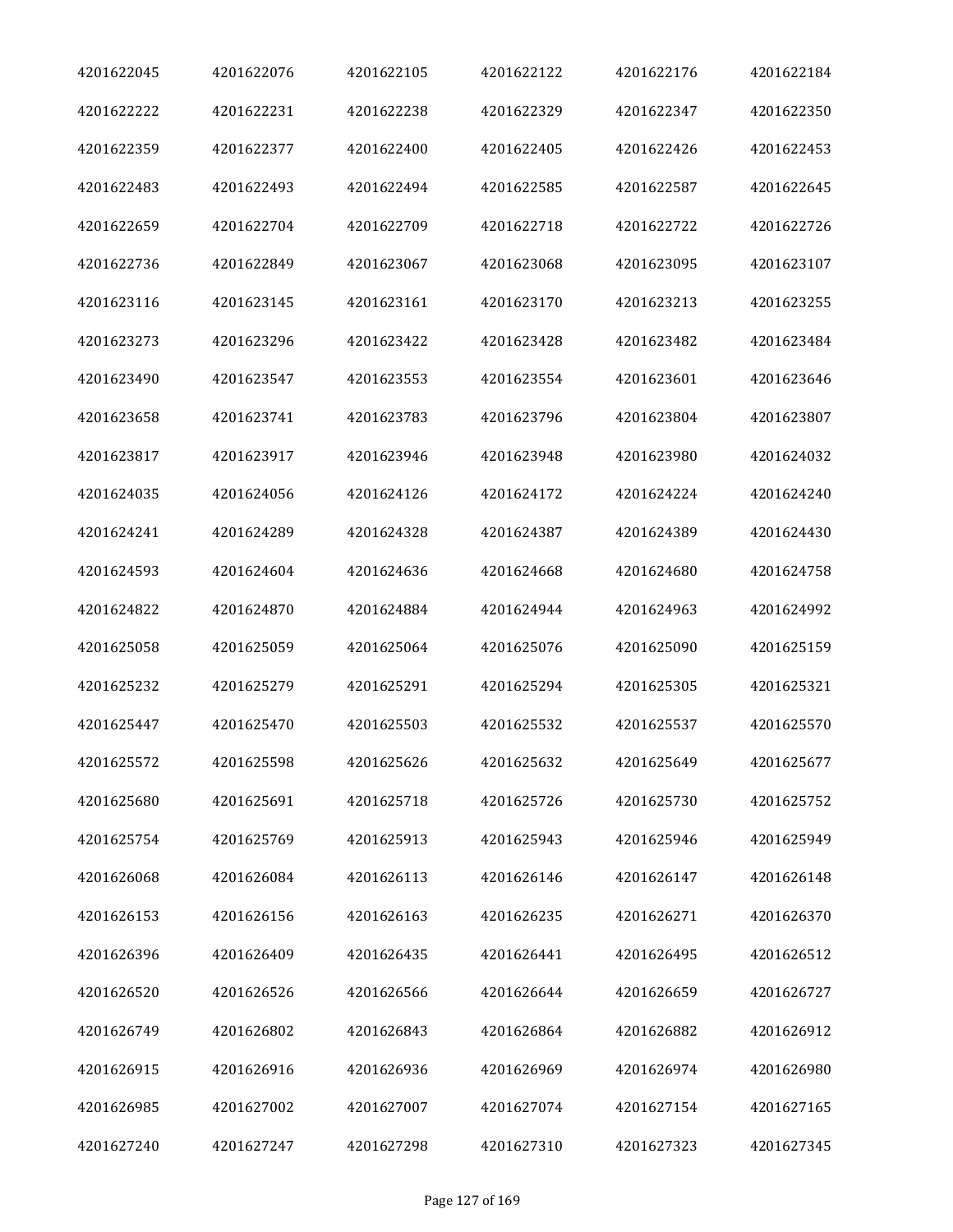| 4201627364 | 4201627365 | 4201627435 | 4201627453 | 4201627460 | 4201627473 |
|------------|------------|------------|------------|------------|------------|
| 4201627494 | 4201627504 | 4201627506 | 4201627528 | 4201627533 | 4201627548 |
| 4201627552 | 4201627599 | 4201627661 | 4201627720 | 4201627725 | 4201627727 |
| 4201627733 | 4201627754 | 4201627792 | 4201627868 | 4201627873 | 4201627879 |
| 4201627895 | 4201627897 | 4201627900 | 4201627901 | 4201627908 | 4201627918 |
| 4201627925 | 4201627939 | 4201627959 | 4201628040 | 4201628090 | 4201628136 |
| 4201628146 | 4201628155 | 4201628254 | 4201628259 | 4201628342 | 4201628361 |
| 4201628380 | 4201628420 | 4201628437 | 4201628450 | 4201628480 | 4201628514 |
| 4201628529 | 4201628550 | 4201628578 | 4201628597 | 4201628624 | 4201628630 |
| 4201628636 | 4201628686 | 4201628723 | 4201628744 | 4201628755 | 4201628765 |
| 4201628818 | 4201628819 | 4201628929 | 4201628968 | 4201628970 | 4201628979 |
| 4201629015 | 4201629023 | 4201629052 | 4201629164 | 4201629175 | 4201629178 |
| 4201629197 | 4201629198 | 4201629205 | 4201629225 | 4201629294 | 4201629311 |
| 4201629330 | 4201629381 | 4201629396 | 4201629415 | 4201629483 | 4201629543 |
| 4201629666 | 4201629695 | 4201629759 | 4201629804 | 4201629808 | 4201629829 |
| 4201629884 | 4201629888 | 4201629892 | 4201629911 | 4201629946 | 4201629950 |
| 4201629997 | 4201630012 | 4201630044 | 4201630060 | 4201630075 | 4201630108 |
| 4201630158 | 4201630193 | 4201630194 | 4201630208 | 4201630258 | 4201630294 |
| 4201630338 | 4201630345 | 4201630356 | 4201630370 | 4201630461 | 4201630486 |
| 4201630508 | 4201630547 | 4201630572 | 4201630604 | 4201630628 | 4201630630 |
| 4201630637 | 4201630679 | 4201630735 | 4201630800 | 4201630826 | 4201630898 |
| 4201630903 | 4201630909 | 4201630919 | 4201630945 | 4201630984 | 4201630999 |
| 4201631015 | 4201631050 | 4201631069 | 4201631075 | 4201631131 | 4201631144 |
| 4201631145 | 4201631154 | 4201631164 | 4201631178 | 4201631190 | 4201631214 |
| 4201631231 | 4201631361 | 4201631367 | 4201631417 | 4201631428 | 4201631469 |
| 4201631471 | 4201631476 | 4201631483 | 4201631520 | 4201631588 | 4201631632 |
| 4201631663 | 4201631706 | 4201631753 | 4201631777 | 4201631796 | 4201631799 |
| 4201631825 | 4201631864 | 4201631907 | 4201631983 | 4201631989 | 4201632004 |
| 4201632040 | 4201632055 | 4201632072 | 4201632161 | 4201632205 | 4201632262 |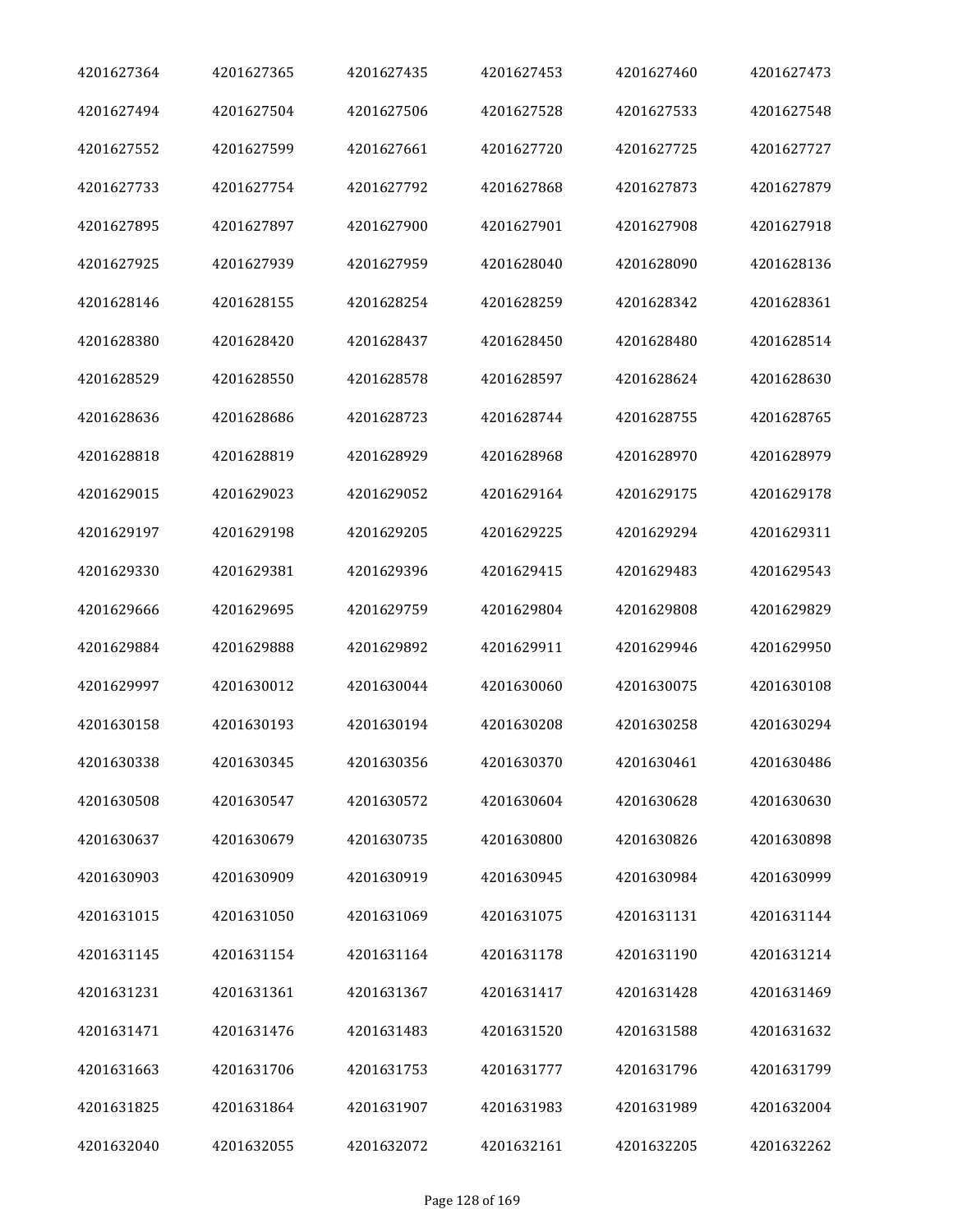| 4201632277 | 4201632316 | 4201632324 | 4201632325 | 4201632334 | 4201632345 |
|------------|------------|------------|------------|------------|------------|
| 4201632363 | 4201632377 | 4201632379 | 4201632387 | 4201632395 | 4201632397 |
| 4201632409 | 4201632472 | 4201632518 | 4201632575 | 4201632617 | 4201632629 |
| 4201632630 | 4201632643 | 4201632694 | 4201632774 | 4201632798 | 4201632822 |
| 4201632868 | 4201632875 | 4201632880 | 4201632891 | 4201632903 | 4201632908 |
| 4201632942 | 4201632963 | 4201632971 | 4201632984 | 4201633019 | 4201633031 |
| 4201633049 | 4201633060 | 4201633096 | 4201633233 | 4201633269 | 4201633279 |
| 4201633290 | 4201633296 | 4201633333 | 4201633367 | 4201633369 | 4201633389 |
| 4201633495 | 4201633498 | 4201633524 | 4201633532 | 4201633570 | 4201633594 |
| 4201633619 | 4201633634 | 4201633681 | 4201633697 | 4201633700 | 4201633707 |
| 4201633779 | 4201633809 | 4201633901 | 4201633906 | 4201633914 | 4201633923 |
| 4201633936 | 4201634020 | 4201634054 | 4201634056 | 4201634063 | 4201634072 |
| 4201634122 | 4201634142 | 4201634174 | 4201634185 | 4201634237 | 4201634246 |
| 4201634267 | 4201634271 | 4201634276 | 4201634303 | 4201634316 | 4201634343 |
| 4201634356 | 4201634379 | 4201634382 | 4201634423 | 4201634495 | 4201634501 |
| 4201634508 | 4201634697 | 4201634729 | 4201634802 | 4201634804 | 4201634810 |
| 4201634875 | 4201634884 | 4201634899 | 4201634910 | 4201634951 | 4201635137 |
| 4201635145 | 4201635157 | 4201635164 | 4201635166 | 4201635168 | 4201635201 |
| 4201635231 | 4201635245 | 4201635288 | 4201635368 | 4201635404 | 4201635409 |
| 4201635414 | 4201635463 | 4201635475 | 4201635476 | 4201635483 | 4201635587 |
| 4201635599 | 4201635645 | 4201635657 | 4201635664 | 4201635666 | 4201635704 |
| 4201635728 | 4201635749 | 4201635780 | 4201635797 | 4201635800 | 4201635814 |
| 4201635851 | 4201635935 | 4201635944 | 4201635989 | 4201636051 | 4201636068 |
| 4201636075 | 4201636091 | 4201636133 | 4201636139 | 4201636156 | 4201636234 |
| 4201636251 | 4201636254 | 4201636268 | 4201636278 | 4201636341 | 4201636349 |
| 4201636364 | 4201636392 | 4201636437 | 4201636463 | 4201636493 | 4201636525 |
| 4201636550 | 4201636573 | 4201636579 | 4201636585 | 4201636645 | 4201636804 |
| 4201636810 | 4201636812 | 4201636822 | 4201636839 | 4201636899 | 4201636909 |
| 4201636940 | 4201636942 | 4201636998 | 4201637034 | 4201637043 | 4201637089 |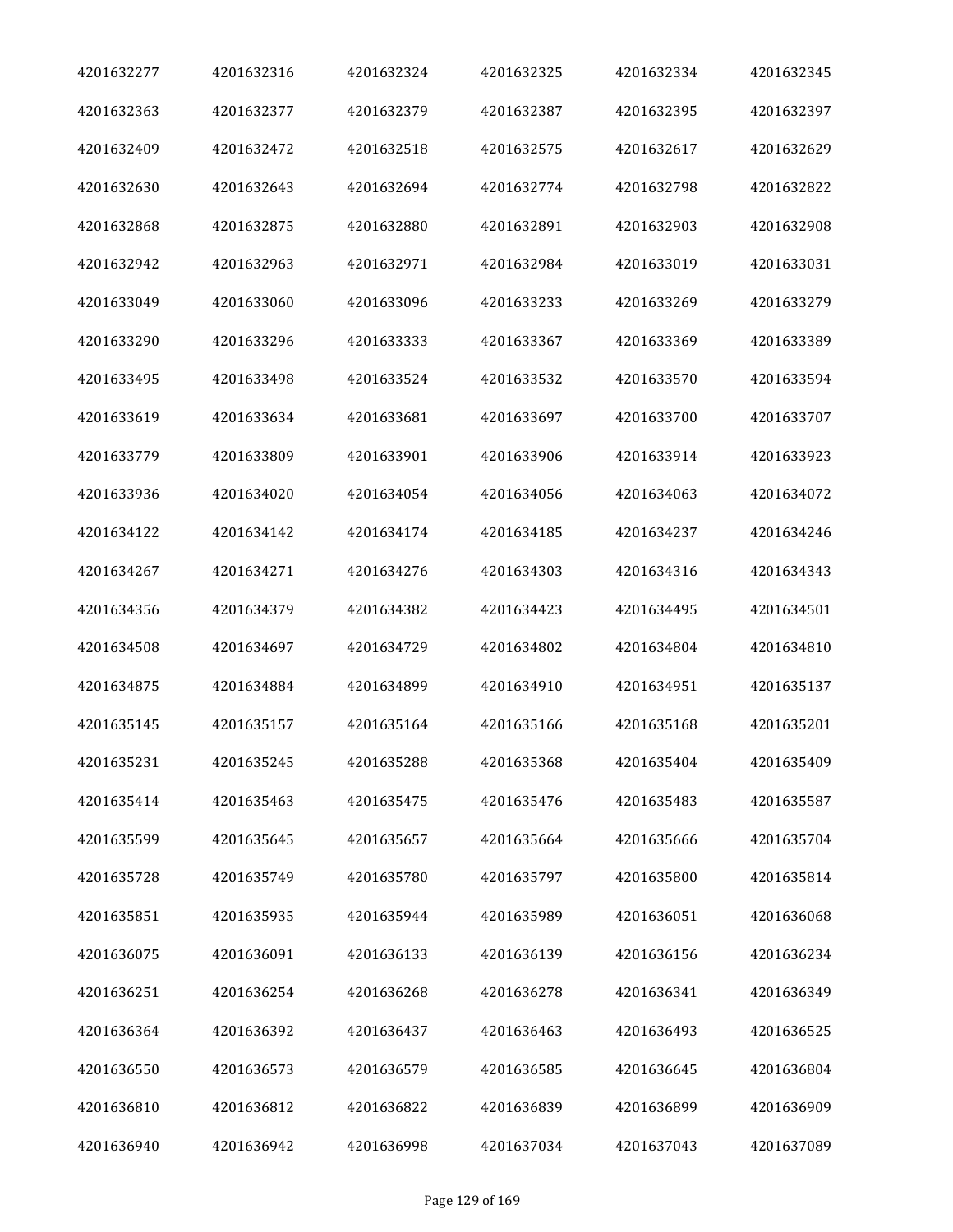| 4201637092 | 4201637157 | 4201637172 | 4201637193 | 4201637208 | 4201637264 |
|------------|------------|------------|------------|------------|------------|
| 4201637394 | 4201637412 | 4201637453 | 4201637455 | 4201637467 | 4201637499 |
| 4201637513 | 4201637520 | 4201637532 | 4201637546 | 4201637584 | 4201637602 |
| 4201637615 | 4201637716 | 4201637739 | 4201637785 | 4201637819 | 4201637830 |
| 4201637836 | 4201637844 | 4201637889 | 4201637896 | 4201637938 | 4201637941 |
| 4201638016 | 4201638024 | 4201638046 | 4201638067 | 4201638114 | 4201638184 |
| 4201638221 | 4201638234 | 4201638253 | 4201638256 | 4201638267 | 4201638277 |
| 4201638284 | 4201638345 | 4201638350 | 4201638352 | 4201638401 | 4201638467 |
| 4201638481 | 4201638498 | 4201638510 | 4201638514 | 4201638533 | 4201638537 |
| 4201638538 | 4201638557 | 4201638578 | 4201638579 | 4201638583 | 4201638585 |
| 4201638591 | 4201638596 | 4201638615 | 4201638645 | 4201638669 | 4201638727 |
| 4201638731 | 4201638734 | 4201638742 | 4201638750 | 4201638758 | 4201638764 |
| 4201638795 | 4201638803 | 4201638807 | 4201638847 | 4201638861 | 4201638893 |
| 4201639015 | 4201639021 | 4201639063 | 4201639073 | 4201639074 | 4201639101 |
| 4201639144 | 4201639145 | 4201639150 | 4201639224 | 4201639243 | 4201639259 |
| 4201639272 | 4201639285 | 4201639309 | 4201639340 | 4201639341 | 4201639379 |
| 4201639380 | 4201639406 | 4201639420 | 4201639432 | 4201639463 | 4201639477 |
| 4201639534 | 4201639550 | 4201639551 | 4201639572 | 4201639632 | 4201639638 |
| 4201639781 | 4201639798 | 4201639807 | 4201639818 | 4201639819 | 4201639827 |
| 4201639850 | 4201639852 | 4201639853 | 4201639866 | 4201639869 | 4201639873 |
| 4201639876 | 4201639913 | 4201640115 | 4201640162 | 4201640177 | 4201640193 |
| 4201640208 | 4201640245 | 4201640274 | 4201640277 | 4201640290 | 4201640303 |
| 4201640309 | 4201640315 | 4201640445 | 4201640498 | 4201640502 | 4201640594 |
| 4201640654 | 4201640665 | 4201640697 | 4201640708 | 4201640721 | 4201640814 |
| 4201640855 | 4201640876 | 4201640901 | 4201640914 | 4201640938 | 4201640943 |
| 4201640960 | 4201640970 | 4201640997 | 4201641059 | 4201641066 | 4201641078 |
| 4201641116 | 4201641275 | 4201641285 | 4201641334 | 4201641385 | 4201641434 |
| 4201641436 | 4201641439 | 4201641442 | 4201641498 | 4201641534 | 4201641637 |
| 4201641705 | 4201641709 | 4201641722 | 4201641724 | 4201641737 | 4201641746 |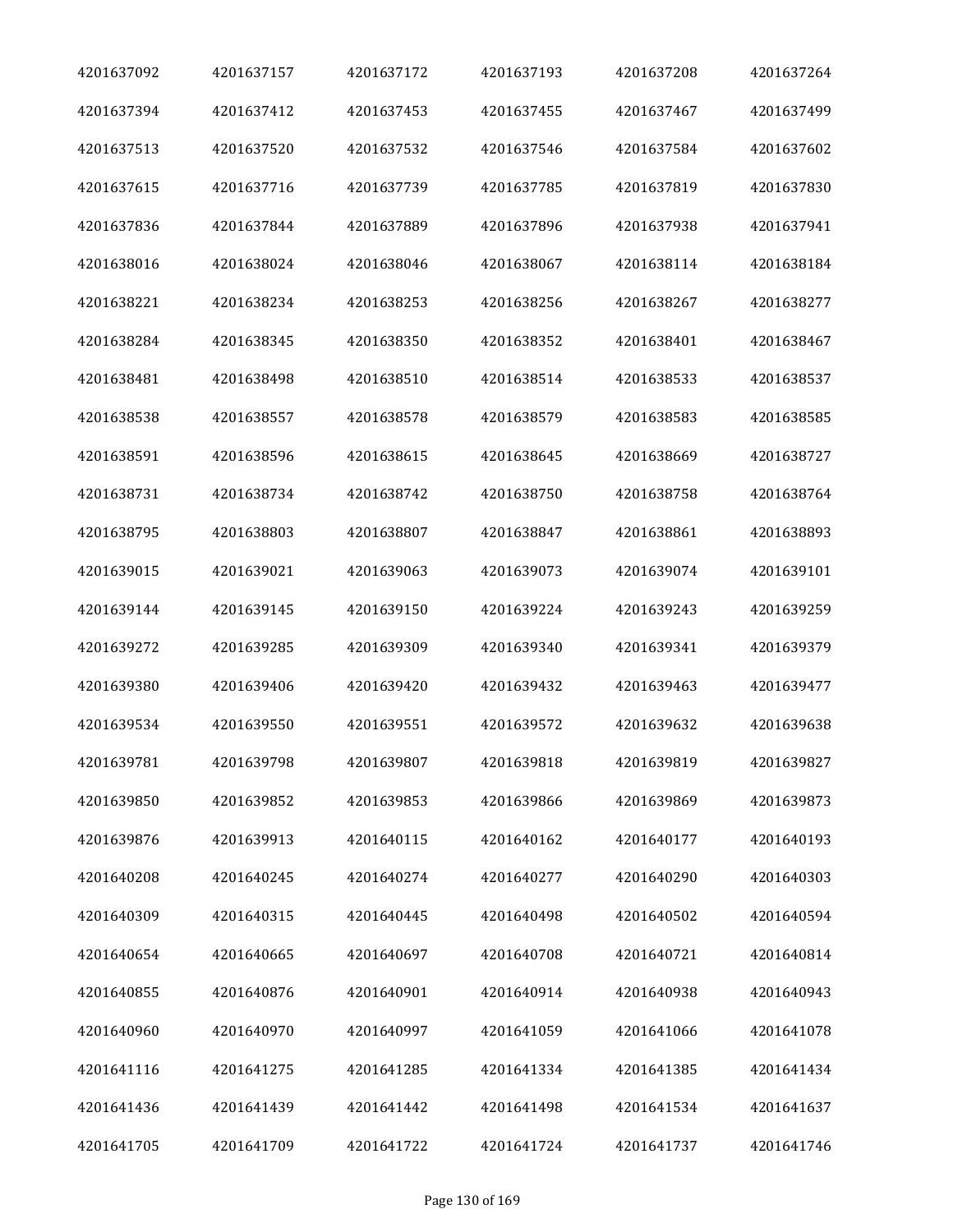| 4201641778 | 4201641811 | 4201641816 | 4201641837 | 4201641838 | 4201641888 |
|------------|------------|------------|------------|------------|------------|
| 4201641895 | 4201641958 | 4201641981 | 4201642005 | 4201642019 | 4201642024 |
| 4201642047 | 4201642262 | 4201642263 | 4201642349 | 4201642356 | 4201642411 |
| 4201642448 | 4201642460 | 4201642510 | 4201642532 | 4201642625 | 4201642647 |
| 4201642665 | 4201642681 | 4201642682 | 4201642714 | 4201642732 | 4201642747 |
| 4201642784 | 4201642886 | 4201642906 | 4201642918 | 4201642941 | 4201643056 |
| 4201643079 | 4201643089 | 4201643096 | 4201643107 | 4201643172 | 4201643192 |
| 4201643196 | 4201643205 | 4201643213 | 4201643244 | 4201643259 | 4201643269 |
| 4201643276 | 4201643473 | 4201643504 | 4201643606 | 4201643629 | 4201643637 |
| 4201643651 | 4201643685 | 4201643696 | 4201643703 | 4201643725 | 4201643747 |
| 4201643750 | 4201643799 | 4201643800 | 4201643829 | 4201643848 | 4201643850 |
| 4201643859 | 4201643860 | 4201643867 | 4201643868 | 4201643870 | 4201643903 |
| 4201644045 | 4201644056 | 4201644094 | 4201644096 | 4201644147 | 4201644243 |
| 4201644254 | 4201644268 | 4201644275 | 4201644307 | 4201644310 | 4201644326 |
| 4201644340 | 4201644360 | 4201644449 | 4201644468 | 4201644487 | 4201644536 |
| 4201644538 | 4201644615 | 4201644651 | 4201644655 | 4201644680 | 4201644682 |
| 4201644695 | 4201644733 | 4201644774 | 4201644798 | 4201644822 | 4201644826 |
| 4201644837 | 4201644878 | 4201644892 | 4201644926 | 4201644944 | 4201644968 |
| 4201645011 | 4201645059 | 4201645182 | 4201645197 | 4201645201 | 4201645219 |
| 4201645221 | 4201645263 | 4201645286 | 4201645296 | 4201645321 | 4201645347 |
| 4201645414 | 4201645416 | 4201645427 | 4201645432 | 4201645464 | 4201645468 |
| 4201645523 | 4201645560 | 4201645578 | 4201645581 | 4201645605 | 4201645623 |
| 4201645648 | 4201645662 | 4201645766 | 4201645816 | 4201645832 | 4201645835 |
| 4201645849 | 4201645905 | 4201645928 | 4201645938 | 4201645981 | 4201645984 |
| 4201645999 | 4201646022 | 4201646092 | 4201646114 | 4201646145 | 4201646154 |
| 4201646156 | 4201646187 | 4201646201 | 4201646209 | 4201646240 | 4201646254 |
| 4201646303 | 4201646383 | 4201646385 | 4201646399 | 4201646410 | 4201646426 |
| 4201646458 | 4201646465 | 4201646472 | 4201646484 | 4201646504 | 4201646529 |
| 4201646531 | 4201646547 | 4201646566 | 4201646591 | 4201646599 | 4201646611 |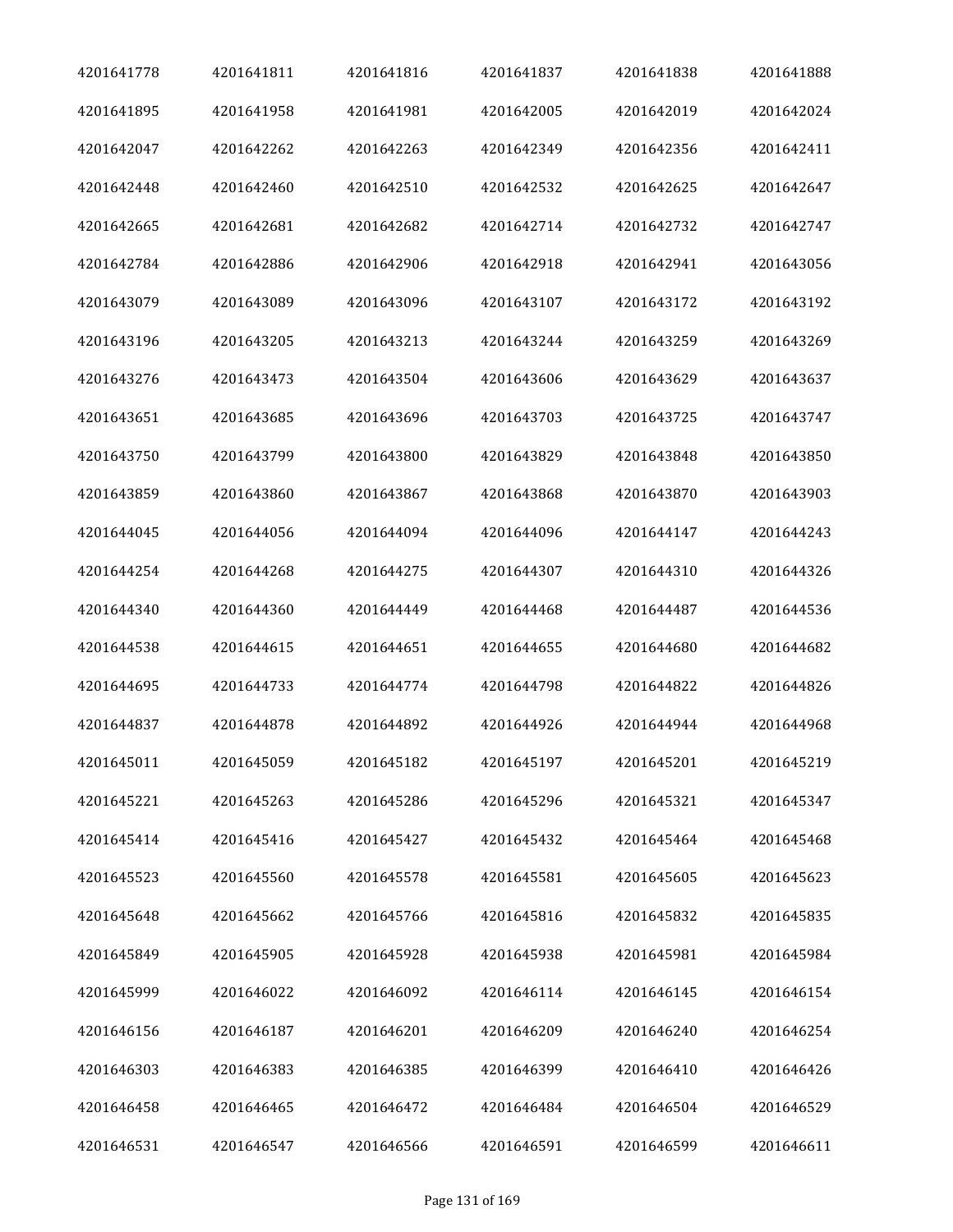| 4201646621 | 4201646623 | 4201646636 | 4201646698 | 4201646736 | 4201646769 |
|------------|------------|------------|------------|------------|------------|
| 4201646777 | 4201646965 | 4201646985 | 4201647015 | 4201647046 | 4201647054 |
| 4201647083 | 4201647092 | 4201647150 | 4201647182 | 4201647190 | 4201647229 |
| 4201647264 | 4201647288 | 4201647315 | 4201647323 | 4201647349 | 4201647403 |
| 4201647406 | 4201647439 | 4201647441 | 4201647520 | 4201647531 | 4201647535 |
| 4201647575 | 4201647596 | 4201647605 | 4201647623 | 4201647628 | 4201647699 |
| 4201647700 | 4201647721 | 4201647731 | 4201647757 | 4201647896 | 4201647902 |
| 4201647935 | 4201647954 | 4201647959 | 4201647962 | 4201647988 | 4201647992 |
| 4201648011 | 4201648032 | 4201648090 | 4201648103 | 4201648138 | 4201648161 |
| 4201648164 | 4201648254 | 4201648277 | 4201648283 | 4201648297 | 4201648302 |
| 4201648313 | 4201648324 | 4201648352 | 4201648367 | 4201648372 | 4201648377 |
| 4201648386 | 4201648388 | 4201648405 | 4201648413 | 4201648418 | 4201648427 |
| 4201648454 | 4201648490 | 4201648503 | 4201648538 | 4201648552 | 4201648580 |
| 4201648591 | 4201648619 | 4201648628 | 4201648717 | 4201648725 | 4201648728 |
| 4201648738 | 4201648785 | 4201648881 | 4201648885 | 4201648891 | 4201648903 |
| 4201649029 | 4201649085 | 4201649090 | 4201649173 | 4201649192 | 4201649246 |
| 4201649247 | 4201649256 | 4201649298 | 4201649330 | 4201649372 | 4201649419 |
| 4201649543 | 4201649611 | 4201649633 | 4201649655 | 4201649676 | 4201649691 |
| 4201649719 | 4201649721 | 4201649726 | 4201649727 | 4201649745 | 4201649765 |
| 4201649789 | 4201649811 | 4201649812 | 4201649849 | 4201649867 | 4201649874 |
| 4201649883 | 4201649889 | 4201649911 | 4201649916 | 4201649928 | 4201649988 |
| 4201650136 | 4201650155 | 4201650160 | 4201650224 | 4201650255 | 4201650301 |
| 4201650309 | 4201650322 | 4201650349 | 4201650375 | 4201650402 | 4201650454 |
| 4201650458 | 4201650466 | 4201650478 | 4201650551 | 4201650552 | 4201650622 |
| 4201650678 | 4201650695 | 4201650705 | 4201650708 | 4201650724 | 4201650796 |
| 4201650914 | 4201651037 | 4201651056 | 4201651087 | 4201651103 | 4201651104 |
| 4201651343 | 4201651385 | 4201651451 | 4201651490 | 4201651500 | 4201651513 |
| 4201651542 | 4201651589 | 4201651646 | 4201651656 | 4201651660 | 4201651661 |
| 4201651675 | 4201651708 | 4201651736 | 4201651754 | 4201651757 | 4201651786 |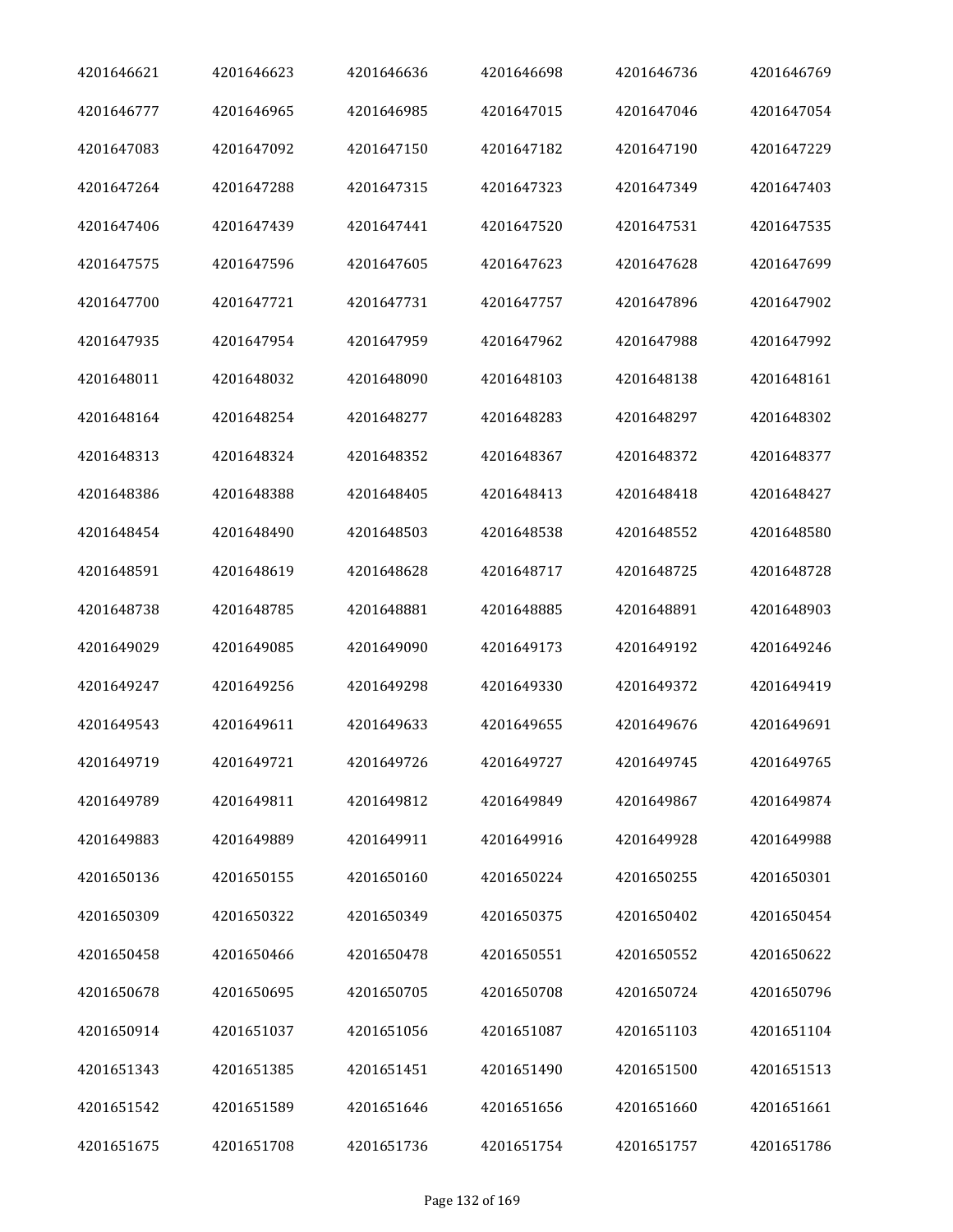| 4201651792 | 4201651805 | 4201651809 | 4201651844 | 4201651852 | 4201651865 |
|------------|------------|------------|------------|------------|------------|
| 4201651873 | 4201651910 | 4201651912 | 4201651918 | 4201651935 | 4201651993 |
| 4201652111 | 4201652226 | 4201652277 | 4201652290 | 4201652292 | 4201652334 |
| 4201652340 | 4201652420 | 4201652447 | 4201652494 | 4201652497 | 4201652524 |
| 4201652532 | 4201652547 | 4201652592 | 4201652612 | 4201652692 | 4201652750 |
| 4201652781 | 4201652785 | 4201652787 | 4201652789 | 4201652839 | 4201652845 |
| 4201652850 | 4201652855 | 4201652859 | 4201652872 | 4201652875 | 4201652884 |
| 4201652915 | 4201652965 | 4201652981 | 4201653010 | 4201653021 | 4201653025 |
| 4201653033 | 4201653088 | 4201653100 | 4201653169 | 4201653175 | 4201653230 |
| 4201653233 | 4201653377 | 4201653393 | 4201653401 | 4201653428 | 4201653434 |
| 4201653438 | 4201653442 | 4201653444 | 4201653459 | 4201653467 | 4201653479 |
| 4201653526 | 4201653534 | 4201653590 | 4201653618 | 4201653645 | 4201653653 |
| 4201653668 | 4201653680 | 4201653707 | 4201653712 | 4201653716 | 4201653744 |
| 4201653753 | 4201653754 | 4201653755 | 4201653800 | 4201653830 | 4201653874 |
| 4201653936 | 4201653990 | 4201653993 | 4201654008 | 4201654012 | 4201654071 |
| 4201654094 | 4201654098 | 4201654114 | 4201654206 | 4201654259 | 4201654273 |
| 4201654297 | 4201654315 | 4201654324 | 4201654354 | 4201654382 | 4201654411 |
| 4201654592 | 4201654594 | 4201654621 | 4201654629 | 4201654662 | 4201654690 |
| 4201654751 | 4201654791 | 4201654806 | 4201654833 | 4201654876 | 4201654879 |
| 4201654926 | 4201654947 | 4201654962 | 4201654973 | 4201655030 | 4201655073 |
| 4201655080 | 4201655221 | 4201655338 | 4201655343 | 4201655351 | 4201655356 |
| 4201655363 | 4201655368 | 4201655371 | 4201655396 | 4201655406 | 4201655416 |
| 4201655441 | 4201655465 | 4201655561 | 4201655568 | 4201655571 | 4201655580 |
| 4201655611 | 4201655621 | 4201655625 | 4201655663 | 4201655963 | 4201656023 |
| 4201656067 | 4201656083 | 4201656108 | 4201656130 | 4201656223 | 4201656420 |
| 4201656481 | 4201656494 | 4201656528 | 4201656540 | 4201656542 | 4201656546 |
| 4201656548 | 4201656596 | 4201656603 | 4201656672 | 4201656750 | 4201656765 |
| 4201656771 | 4201656786 | 4201656790 | 4201656792 | 4201656793 | 4201656799 |
| 4201656857 | 4201656864 | 4201656909 | 4201656914 | 4201656917 | 4201656933 |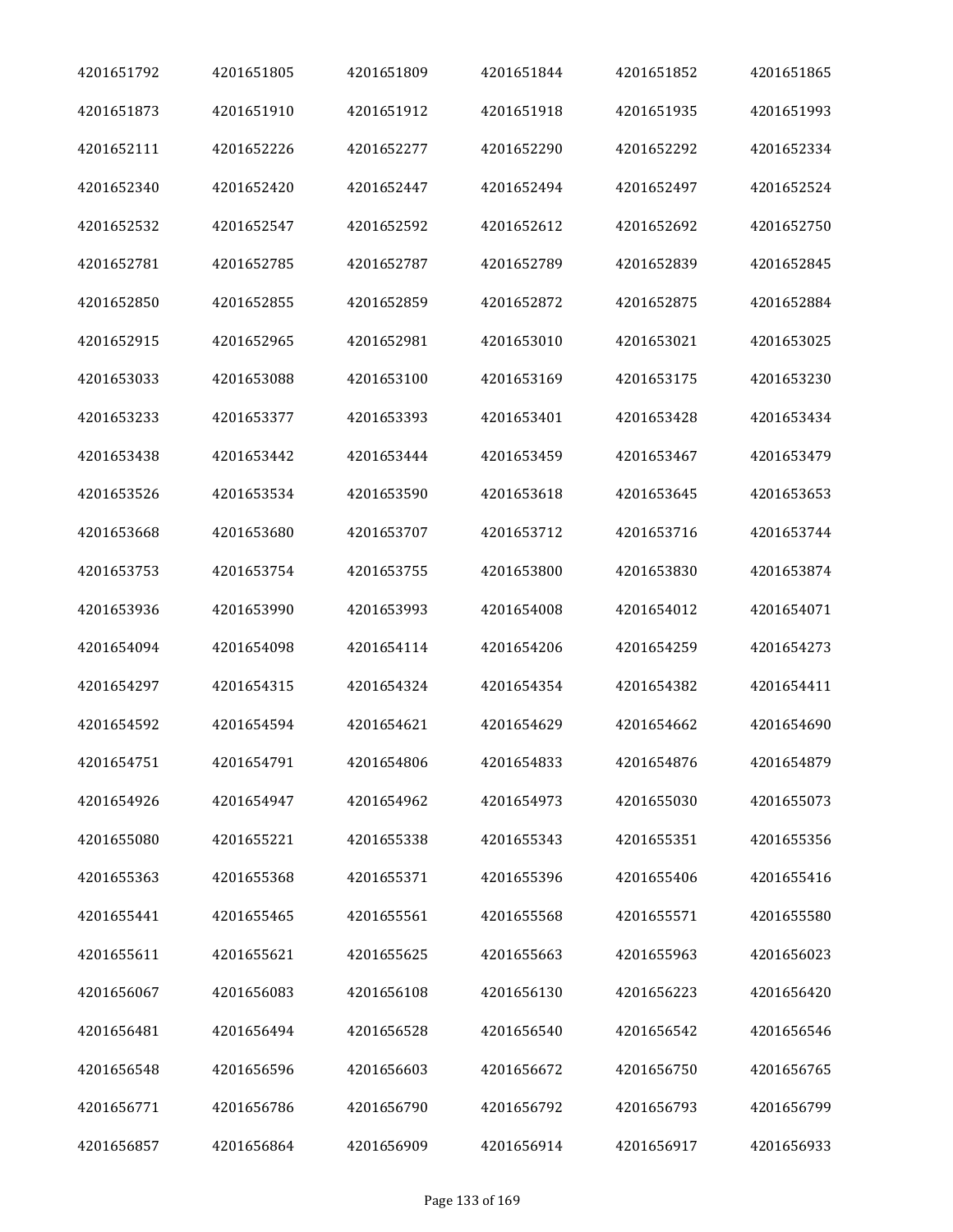| 4201656960 | 4201656999 | 4201657023 | 4201657094 | 4201657113 | 4201657122 |
|------------|------------|------------|------------|------------|------------|
| 4201657177 | 4201657209 | 4201657246 | 4201657379 | 4201657400 | 4201657427 |
| 4201657456 | 4201657487 | 4201657567 | 4201657589 | 4201657620 | 4201657676 |
| 4201657703 | 4201657715 | 4201657757 | 4201657771 | 4201657796 | 4201657802 |
| 4201657804 | 4201657821 | 4201657916 | 4201657936 | 4201657947 | 4201657959 |
| 4201657973 | 4201657975 | 4201658021 | 4201658180 | 4201658206 | 4201658219 |
| 4201658254 | 4201658262 | 4201658298 | 4201658310 | 4201658322 | 4201658328 |
| 4201658334 | 4201658339 | 4201658342 | 4201658400 | 4201658455 | 4201658476 |
| 4201658590 | 4201658601 | 4201658625 | 4201658627 | 4201658649 | 4201658675 |
| 4201658743 | 4201658780 | 4201658794 | 4201658806 | 4201658845 | 4201658851 |
| 4201658895 | 4201658924 | 4201658925 | 4201658956 | 4201658970 | 4201659011 |
| 4201659047 | 4201659088 | 4201659158 | 4201659169 | 4201659171 | 4201659187 |
| 4201659195 | 4201659322 | 4201659382 | 4201659455 | 4201659461 | 4201659478 |
| 4201659521 | 4201659525 | 4201659533 | 4201659599 | 4201659607 | 4201659615 |
| 4201659659 | 4201659699 | 4201659721 | 4201659742 | 4201659777 | 4201659779 |
| 4201659792 | 4201659816 | 4201659853 | 4201659863 | 4201659886 | 4201659895 |
| 4201659906 | 4201659921 | 4201659942 | 4201659976 | 4201659995 | 4201660004 |
| 4201660015 | 4201660031 | 4201660035 | 4201660056 | 4201660063 | 4201660075 |
| 4201660080 | 4201660084 | 4201660166 | 4201660308 | 4201660319 | 4201660330 |
| 4201660360 | 4201660370 | 4201660406 | 4201660412 | 4201660428 | 4201660452 |
| 4201660486 | 4201660487 | 4201660549 | 4201660556 | 4201660663 | 4201660668 |
| 4201660686 | 4201660704 | 4201660759 | 4201660828 | 4201660902 | 4201660939 |
| 4201660947 | 4201660955 | 4201660999 | 4201661008 | 4201661026 | 4201661046 |
| 4201661055 | 4201661060 | 4201661128 | 4201661192 | 4201661204 | 4201661212 |
| 4201661223 | 4201661231 | 4201661251 | 4201661270 | 4201661282 | 4201661306 |
| 4201661314 | 4201661319 | 4201661359 | 4201661366 | 4201661387 | 4201661411 |
| 4201661486 | 4201661503 | 4201661549 | 4201661550 | 4201661552 | 4201661563 |
| 4201661575 | 4201661587 | 4201661592 | 4201661610 | 4201661634 | 4201661680 |
| 4201661710 | 4201661783 | 4201661795 | 4201661912 | 4201662084 | 4201662146 |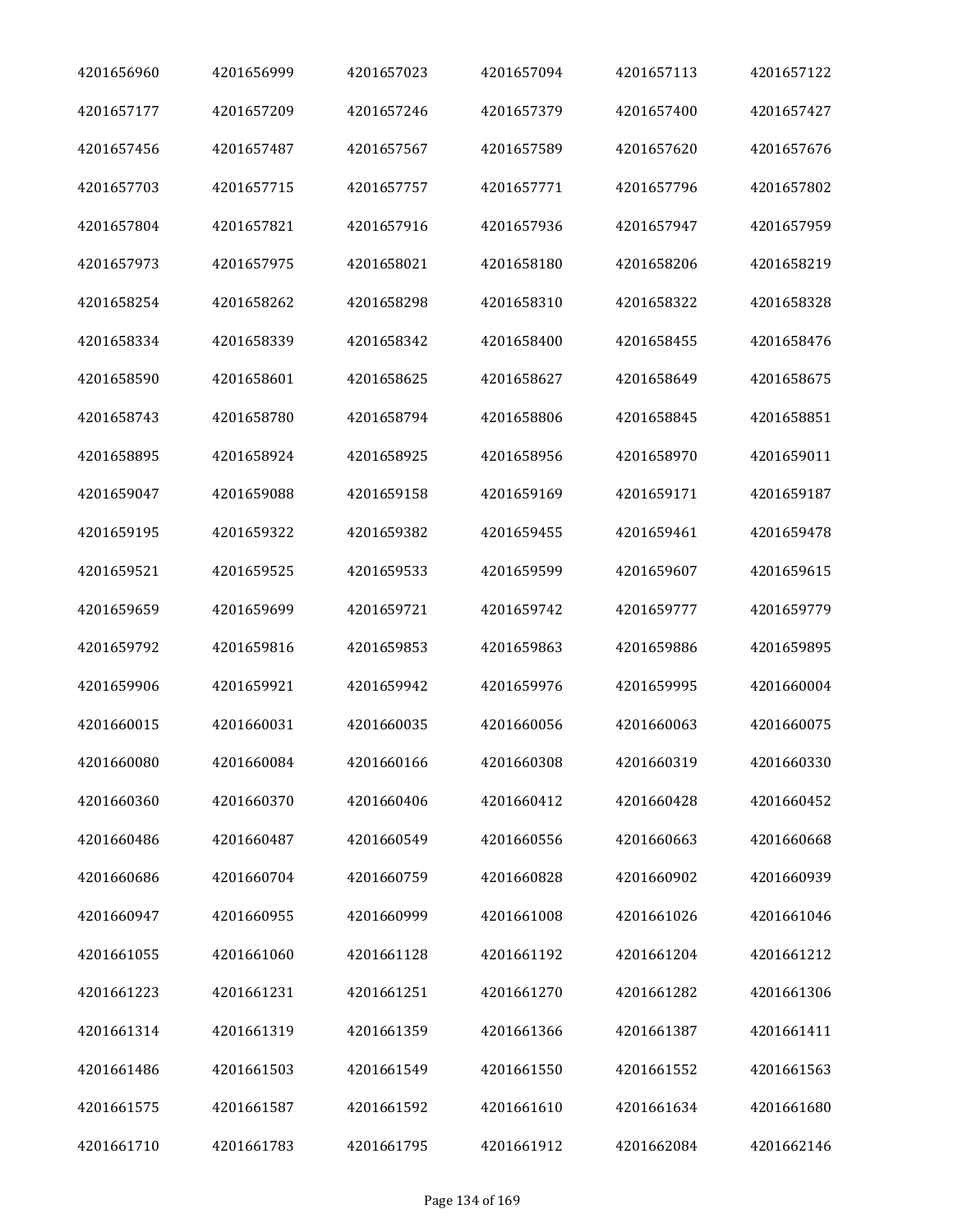| 4201662178 | 4201662243 | 4201662259 | 4201662287 | 4201662294 | 4201662297 |
|------------|------------|------------|------------|------------|------------|
| 4201662313 | 4201662336 | 4201662361 | 4201662364 | 4201662371 | 4201662392 |
| 4201662492 | 4201662549 | 4201662601 | 4201662603 | 4201662607 | 4201662622 |
| 4201662624 | 4201662729 | 4201662774 | 4201662821 | 4201662830 | 4201662871 |
| 4201662877 | 4201662884 | 4201662890 | 4201662898 | 4201662942 | 4201662948 |
| 4201663003 | 4201663005 | 4201663006 | 4201663014 | 4201663020 | 4201663051 |
| 4201663076 | 4201663078 | 4201663158 | 4201663164 | 4201663173 | 4201663179 |
| 4201663252 | 4201663308 | 4201663351 | 4201663363 | 4201663411 | 4201663416 |
| 4201663423 | 4201663431 | 4201663432 | 4201663450 | 4201663489 | 4201663513 |
| 4201663539 | 4201663550 | 4201663576 | 4201663604 | 4201663619 | 4201663622 |
| 4201663640 | 4201663648 | 4201663680 | 4201663690 | 4201663708 | 4201663740 |
| 4201663755 | 4201663831 | 4201663881 | 4201663986 | 4201663995 | 4201663996 |
| 4201663999 | 4201664021 | 4201664026 | 4201664045 | 4201664081 | 4201664087 |
| 4201664152 | 4201664155 | 4201664202 | 4201664217 | 4201664272 | 4201664274 |
| 4201664278 | 4201664328 | 4201664336 | 4201664354 | 4201664391 | 4201664394 |
| 4201664432 | 4201664488 | 4201664552 | 4201664561 | 4201664575 | 4201664657 |
| 4201664661 | 4201664773 | 4201664785 | 4201664813 | 4201664852 | 4201664882 |
| 4201664918 | 4201664965 | 4201664984 | 4201665029 | 4201665037 | 4201665046 |
| 4201665052 | 4201665059 | 4201665103 | 4201665122 | 4201665140 | 4201665167 |
| 4201665168 | 4201665188 | 4201665207 | 4201665211 | 4201665214 | 4201665217 |
| 4201665223 | 4201665248 | 4201665255 | 4201665276 | 4201665299 | 4201665371 |
| 4201665381 | 4201665405 | 4201665410 | 4201665432 | 4201665442 | 4201665504 |
| 4201665632 | 4201665685 | 4201665703 | 4201665851 | 4201665868 | 4201665889 |
| 4201665899 | 4201665988 | 4201665996 | 4201666013 | 4201666028 | 4201666034 |
| 4201666076 | 4201666093 | 4201666098 | 4201666123 | 4201666140 | 4201666172 |
| 4201666205 | 4201666263 | 4201666299 | 4201666317 | 4201666403 | 4201666415 |
| 4201666446 | 4201666483 | 4201666530 | 4201666593 | 4201666607 | 4201666617 |
| 4201666638 | 4201666653 | 4201666691 | 4201666794 | 4201666810 | 4201666924 |
| 4201667021 | 4201667034 | 4201667041 | 4201667071 | 4201667111 | 4201667135 |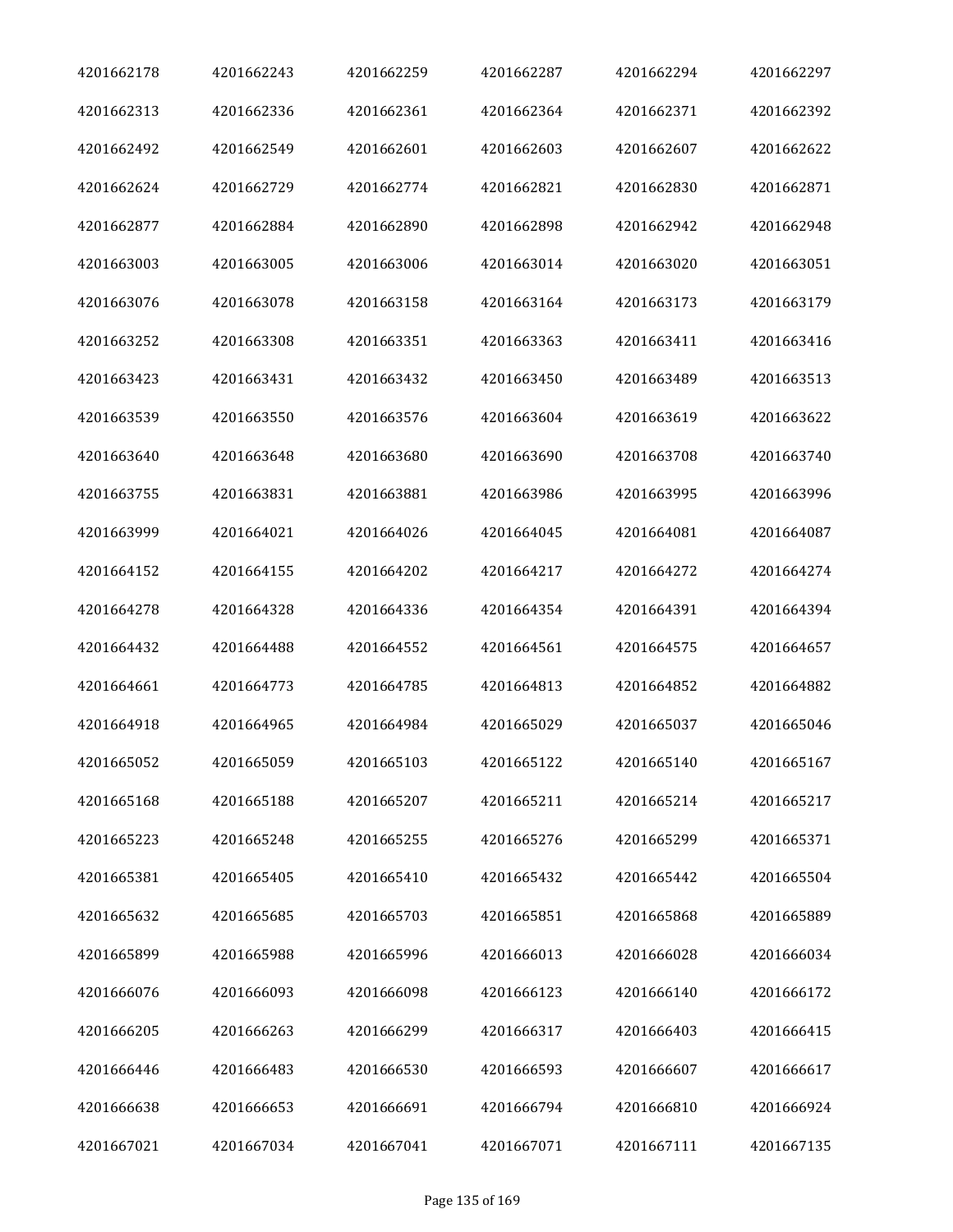| 4201667137 | 4201667155 | 4201667167 | 4201667168 | 4201667173 | 4201667194 |
|------------|------------|------------|------------|------------|------------|
| 4201667196 | 4201667275 | 4201667360 | 4201667369 | 4201667372 | 4201667413 |
| 4201667428 | 4201667498 | 4201667565 | 4201667587 | 4201667593 | 4201667596 |
| 4201667606 | 4201667628 | 4201667642 | 4201667653 | 4201667688 | 4201667698 |
| 4201667822 | 4201667863 | 4201667872 | 4201667878 | 4201667890 | 4201667915 |
| 4201667916 | 4201667952 | 4201668105 | 4201668118 | 4201668162 | 4201668172 |
| 4201668191 | 4201668192 | 4201668237 | 4201668288 | 4201668296 | 4201668302 |
| 4201668303 | 4201668365 | 4201668380 | 4201668381 | 4201668383 | 4201668385 |
| 4201668417 | 4201668516 | 4201668525 | 4201668529 | 4201668557 | 4201668568 |
| 4201668579 | 4201668582 | 4201668598 | 4201668614 | 4201668623 | 4201668636 |
| 4201668651 | 4201668743 | 4201668780 | 4201668877 | 4201668894 | 4201668924 |
| 4201668966 | 4201668968 | 4201668984 | 4201668988 | 4201668993 | 4201669000 |
| 4201669002 | 4201669003 | 4201669030 | 4201669033 | 4201669092 | 4201669102 |
| 4201669173 | 4201669179 | 4201669181 | 4201669186 | 4201669301 | 4201669423 |
| 4201669429 | 4201669431 | 4201669468 | 4201669513 | 4201669589 | 4201669591 |
| 4201669594 | 4201669668 | 4201669673 | 4201669687 | 4201669711 | 4201669722 |
| 4201669753 | 4201669791 | 4201669795 | 4201669797 | 4201669826 | 4201669867 |
| 4201669917 | 4201669964 | 4201670157 | 4201670163 | 4201670165 | 4201670176 |
| 4201670186 | 4201670226 | 4201670343 | 4201670389 | 4201670390 | 4201670395 |
| 4201670406 | 4201670429 | 4201670448 | 4201670474 | 4201670591 | 4201670604 |
| 4201670677 | 4201670688 | 4201670736 | 4201670737 | 4201670847 | 4201670852 |
| 4201670949 | 4201671001 | 4201671004 | 4201671007 | 4201671021 | 4201671062 |
| 4201671068 | 4201671101 | 4201671134 | 4201671152 | 4201671166 | 4201671169 |
| 4201671271 | 4201671350 | 4201671378 | 4201671391 | 4201671397 | 4201671398 |
| 4201671418 | 4201671423 | 4201671429 | 4201671447 | 4201671448 | 4201671457 |
| 4201671473 | 4201671502 | 4201671506 | 4201671665 | 4201671707 | 4201671715 |
| 4201671726 | 4201671778 | 4201671787 | 4201671802 | 4201671810 | 4201671825 |
| 4201671910 | 4201671914 | 4201671920 | 4201671940 | 4201672082 | 4201672118 |
| 4201672126 | 4201672146 | 4201672149 | 4201672152 | 4201672215 | 4201672247 |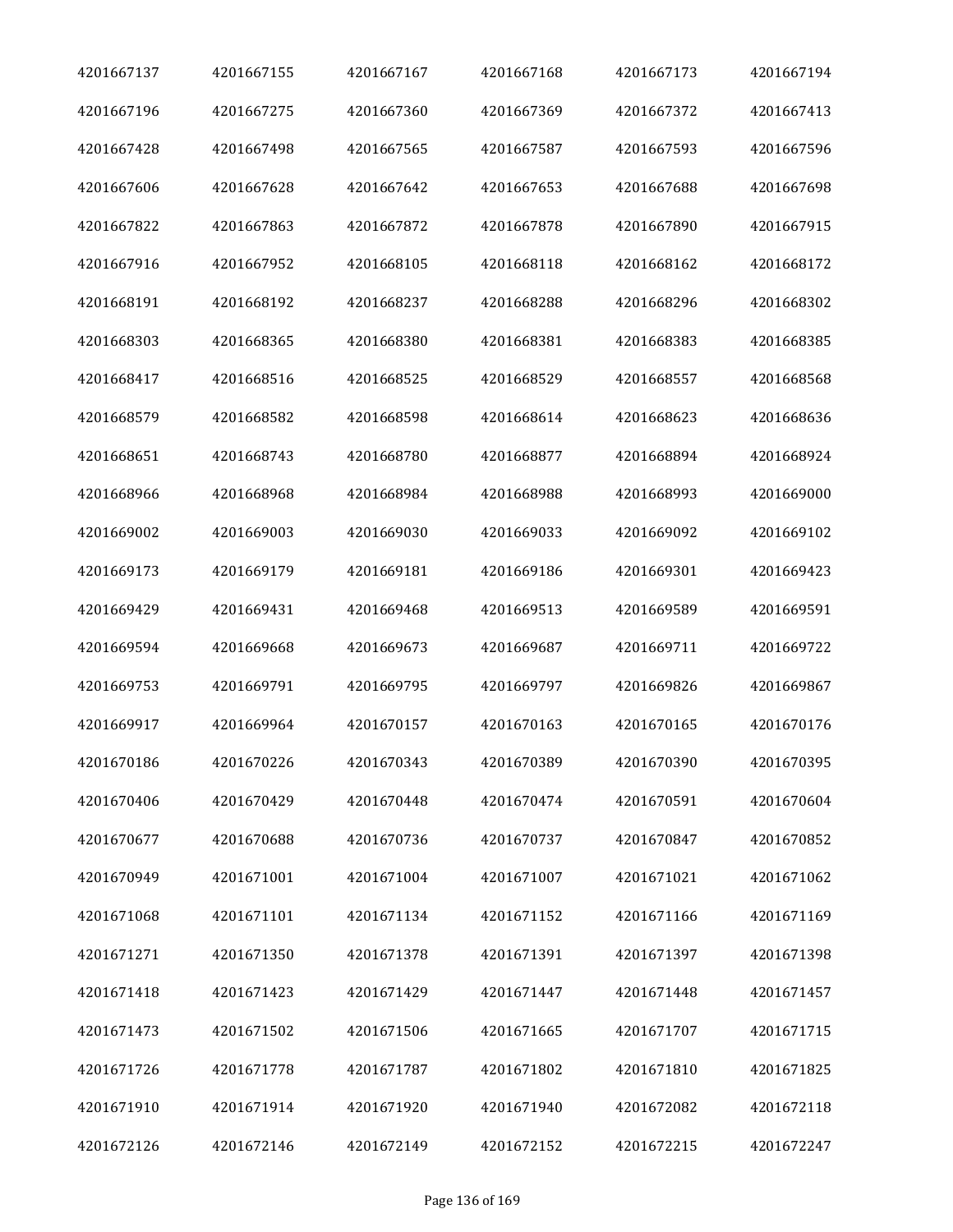| 4201672270 | 4201672413 | 4201672442 | 4201672482 | 4201672498 | 4201672567 |
|------------|------------|------------|------------|------------|------------|
| 4201672593 | 4201672597 | 4201672598 | 4201672636 | 4201672708 | 4201672712 |
| 4201672731 | 4201672797 | 4201672851 | 4201672854 | 4201672865 | 4201672885 |
| 4201672908 | 4201672955 | 4201672962 | 4201672993 | 4201673005 | 4201673021 |
| 4201673031 | 4201673036 | 4201673048 | 4201673087 | 4201673112 | 4201673116 |
| 4201673186 | 4201673198 | 4201673232 | 4201673277 | 4201673331 | 4201673334 |
| 4201673349 | 4201673357 | 4201673377 | 4201673380 | 4201673391 | 4201673396 |
| 4201673405 | 4201673427 | 4201673432 | 4201673496 | 4201673508 | 4201673566 |
| 4201673575 | 4201673592 | 4201673623 | 4201673644 | 4201673743 | 4201673748 |
| 4201673801 | 4201673807 | 4201673819 | 4201673820 | 4201673824 | 4201673831 |
| 4201673836 | 4201673852 | 4201673862 | 4201673894 | 4201673909 | 4201673931 |
| 4201673947 | 4201673949 | 4201673966 | 4201674021 | 4201674023 | 4201674058 |
| 4201674075 | 4201674076 | 4201674080 | 4201674094 | 4201674182 | 4201674224 |
| 4201674251 | 4201674254 | 4201674299 | 4201674315 | 4201674318 | 4201674330 |
| 4201674377 | 4201674378 | 4201674496 | 4201674536 | 4201674583 | 4201674607 |
| 4201674614 | 4201674654 | 4201674662 | 4201674682 | 4201674741 | 4201674744 |
| 4201674764 | 4201674767 | 4201674799 | 4201674821 | 4201674863 | 4201674891 |
| 4201674905 | 4201674929 | 4201674931 | 4201674936 | 4201674974 | 4201675023 |
| 4201675093 | 4201675094 | 4201675173 | 4201675200 | 4201675247 | 4201675262 |
| 4201675357 | 4201675359 | 4201675405 | 4201675464 | 4201675469 | 4201675484 |
| 4201675547 | 4201675557 | 4201675586 | 4201675591 | 4201675601 | 4201675606 |
| 4201675622 | 4201675640 | 4201675771 | 4201675791 | 4201675819 | 4201675836 |
| 4201675861 | 4201675881 | 4201675907 | 4201675942 | 4201675954 | 4201675988 |
| 4201676012 | 4201676035 | 4201676047 | 4201676064 | 4201676066 | 4201676115 |
| 4201676135 | 4201676185 | 4201676240 | 4201676261 | 4201676266 | 4201676326 |
| 4201676384 | 4201676410 | 4201676446 | 4201676463 | 4201676584 | 4201676590 |
| 4201676604 | 4201676608 | 4201676632 | 4201676646 | 4201676702 | 4201676710 |
| 4201676712 | 4201676719 | 4201676817 | 4201676844 | 4201676854 | 4201676871 |
| 4201676873 | 4201676875 | 4201676881 | 4201676896 | 4201676897 | 4201676916 |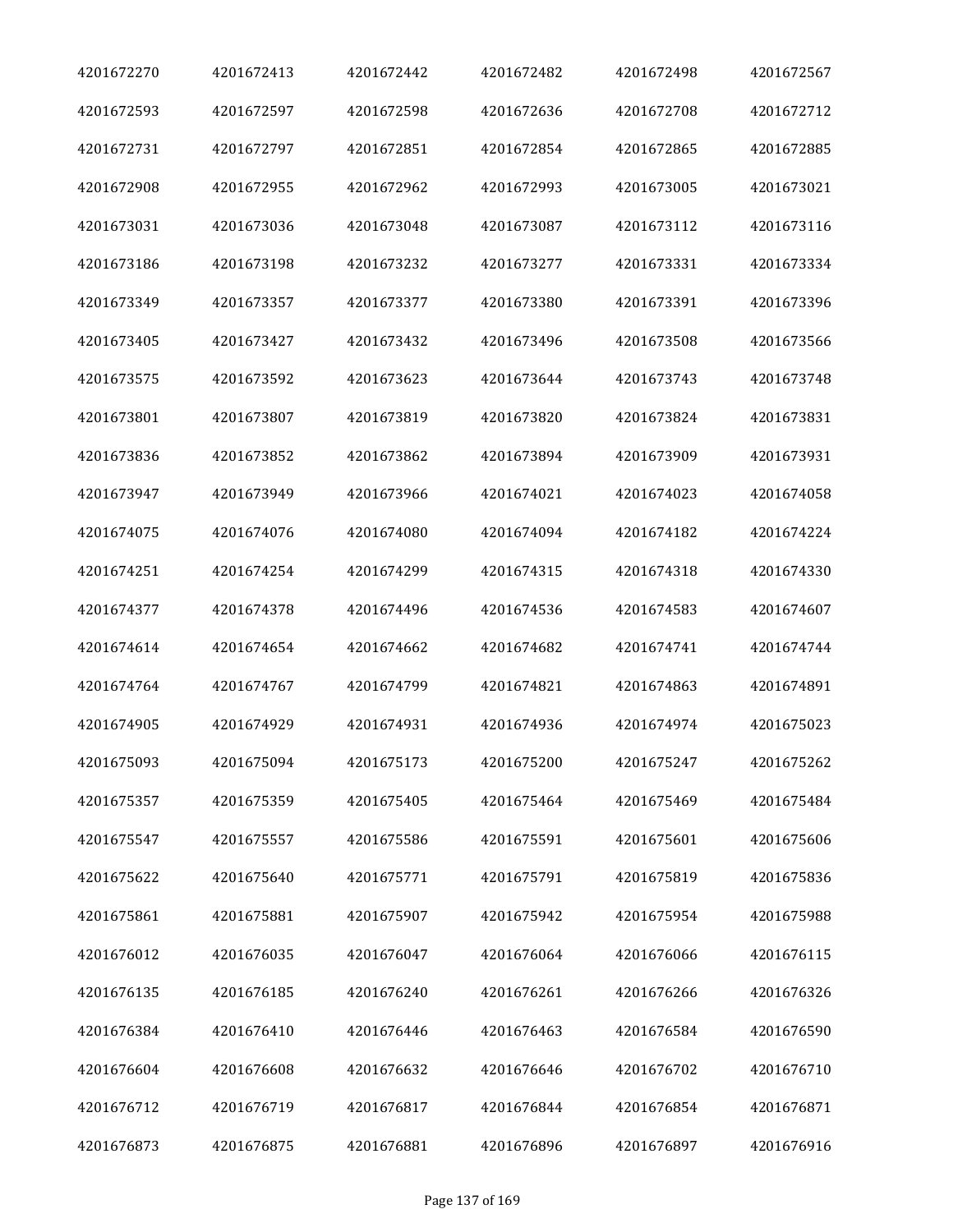| 4201676921 | 4201676925 | 4201677038 | 4201677057 | 4201677060 | 4201677091 |
|------------|------------|------------|------------|------------|------------|
| 4201677129 | 4201677134 | 4201677162 | 4201677198 | 4201677200 | 4201677214 |
| 4201677218 | 4201677247 | 4201677255 | 4201677267 | 4201677337 | 4201677428 |
| 4201677433 | 4201677456 | 4201677460 | 4201677467 | 4201677481 | 4201677499 |
| 4201677512 | 4201677525 | 4201677540 | 4201677595 | 4201677627 | 4201677643 |
| 4201677651 | 4201677760 | 4201677795 | 4201677805 | 4201677843 | 4201677851 |
| 4201677921 | 4201677927 | 4201677964 | 4201677965 | 4201677989 | 4201678000 |
| 4201678154 | 4201678167 | 4201678194 | 4201678213 | 4201678239 | 4201678307 |
| 4201678334 | 4201678338 | 4201678347 | 4201678372 | 4201678384 | 4201678400 |
| 4201678410 | 4201678481 | 4201678542 | 4201678569 | 4201678574 | 4201678581 |
| 4201678590 | 4201678595 | 4201678637 | 4201678643 | 4201678656 | 4201678702 |
| 4201678731 | 4201678750 | 4201678841 | 4201678945 | 4201678950 | 4201678962 |
| 4201678971 | 4201678998 | 4201679003 | 4201679087 | 4201679092 | 4201679149 |
| 4201679150 | 4201679153 | 4201679174 | 4201679214 | 4201679227 | 4201679236 |
| 4201679238 | 4201679243 | 4201679273 | 4201679306 | 4201679377 | 4201679415 |
| 4201679431 | 4201679476 | 4201679570 | 4201679575 | 4201679576 | 4201679585 |
| 4201679604 | 4201679626 | 4201679631 | 4201679674 | 4201679677 | 4201679686 |
| 4201679736 | 4201679738 | 4201679741 | 4201679752 | 4201679777 | 4201679827 |
| 4201679838 | 4201679866 | 4201679896 | 4201679922 | 4201679965 | 4201679979 |
| 4201680029 | 4201680095 | 4201680119 | 4201680127 | 4201680144 | 4201680149 |
| 4201680167 | 4201680211 | 4201680214 | 4201680259 | 4201680261 | 4201680285 |
| 4201680318 | 4201680324 | 4201680338 | 4201680356 | 4201680386 | 4201680406 |
| 4201680422 | 4201680442 | 4201680443 | 4201680467 | 4201680496 | 4201680500 |
| 4201680529 | 4201680586 | 4201680626 | 4201680650 | 4201680664 | 4201680692 |
| 4201680694 | 4201680701 | 4201680711 | 4201680713 | 4201680717 | 4201680739 |
| 4201680743 | 4201680751 | 4201680769 | 4201680797 | 4201680876 | 4201680885 |
| 4201680892 | 4201680922 | 4201680960 | 4201681027 | 4201681064 | 4201681078 |
| 4201681081 | 4201681099 | 4201681144 | 4201681179 | 4201681262 | 4201681266 |
| 4201681287 | 4201681311 | 4201681348 | 4201681356 | 4201681391 | 4201681406 |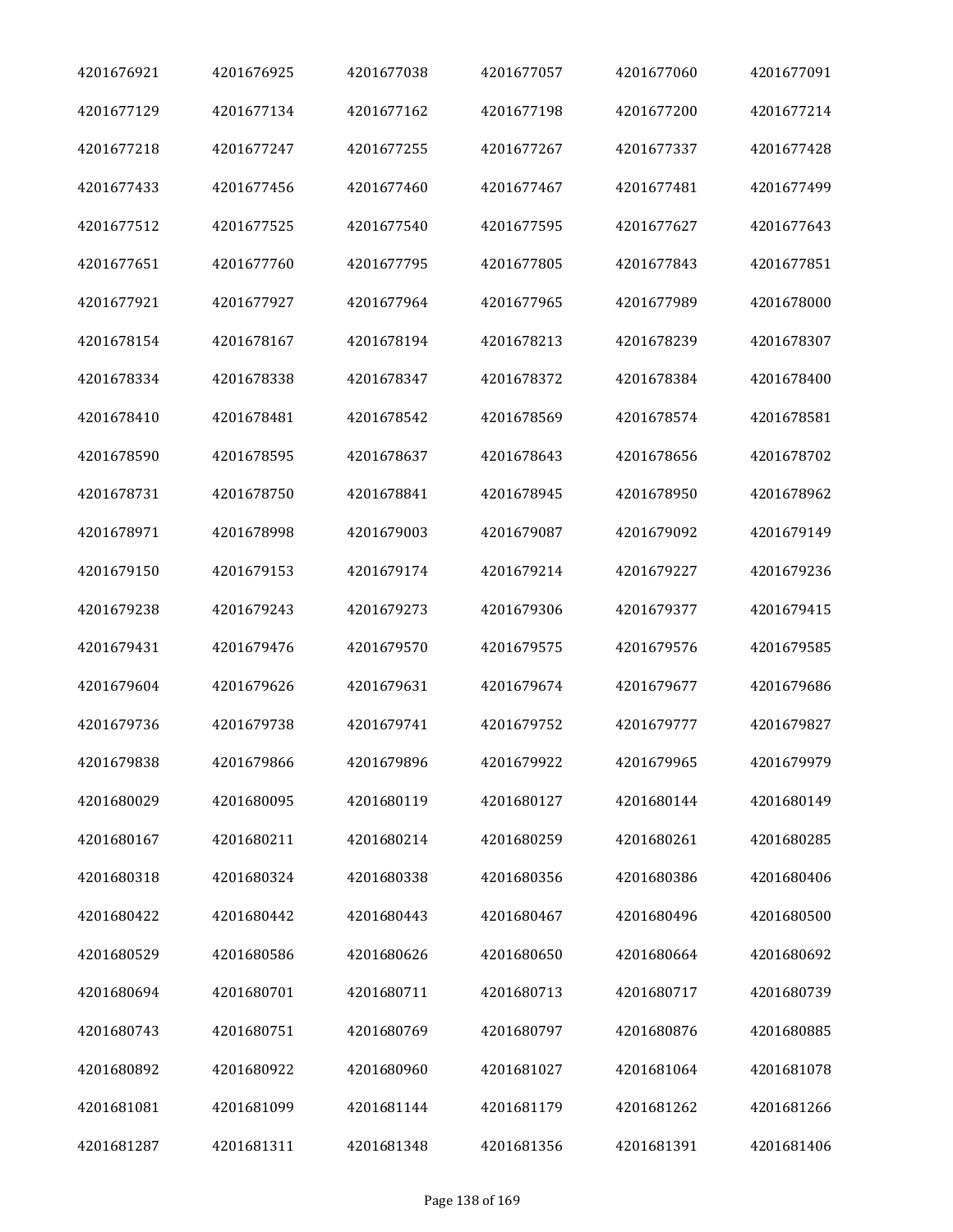| 4201681459 | 4201681513 | 4201681523 | 4201681662 | 4201681769 | 4201681819 |
|------------|------------|------------|------------|------------|------------|
| 4201681865 | 4201681869 | 4201681872 | 4201681893 | 4201681907 | 4201681911 |
| 4201681940 | 4201681950 | 4201681956 | 4201682011 | 4201682027 | 4201682058 |
| 4201682061 | 4201682063 | 4201682064 | 4201682092 | 4201682176 | 4201682222 |
| 4201682228 | 4201682245 | 4201682287 | 4201682312 | 4201682362 | 4201682377 |
| 4201682393 | 4201682463 | 4201682464 | 4201682501 | 4201682512 | 4201682557 |
| 4201682643 | 4201682644 | 4201682811 | 4201682827 | 4201682834 | 4201682953 |
| 4201682961 | 4201682986 | 4201682995 | 4201683008 | 4201683070 | 4201683101 |
| 4201683110 | 4201683116 | 4201683122 | 4201683136 | 4201683157 | 4201683161 |
| 4201683172 | 4201683181 | 4201683189 | 4201683200 | 4201683216 | 4201683230 |
| 4201683251 | 4201683273 | 4201683275 | 4201683371 | 4201683390 | 4201683432 |
| 4201683450 | 4201683462 | 4201683478 | 4201683520 | 4201683628 | 4201683680 |
| 4201683731 | 4201683732 | 4201683916 | 4201683961 | 4201683970 | 4201684032 |
| 4201684041 | 4201684048 | 4201684065 | 4201684089 | 4201684100 | 4201684114 |
| 4201684149 | 4201684198 | 4201684240 | 4201684242 | 4201684273 | 4201684274 |
| 4201684304 | 4201684318 | 4201684334 | 4201684427 | 4201684440 | 4201684441 |
| 4201684447 | 4201684452 | 4201684481 | 4201684483 | 4201684486 | 4201684490 |
| 4201684528 | 4201684674 | 4201684689 | 4201684698 | 4201684720 | 4201684729 |
| 4201684736 | 4201684738 | 4201684756 | 4201684758 | 4201684791 | 4201684846 |
| 4201684886 | 4201684889 | 4201684910 | 4201684920 | 4201685016 | 4201685237 |
| 4201685257 | 4201685330 | 4201685336 | 4201685413 | 4201685439 | 4201685477 |
| 4201685483 | 4201685488 | 4201685510 | 4201685527 | 4201685555 | 4201685566 |
| 4201685572 | 4201685663 | 4201685674 | 4201685771 | 4201685821 | 4201685863 |
| 4201685865 | 4201685952 | 4201686042 | 4201686083 | 4201686091 | 4201686132 |
| 4201686133 | 4201686135 | 4201686161 | 4201686176 | 4201686188 | 4201686211 |
| 4201686226 | 4201686241 | 4201686254 | 4201686259 | 4201686279 | 4201686301 |
| 4201686322 | 4201686394 | 4201686398 | 4201686420 | 4201686468 | 4201686486 |
| 4201686489 | 4201686516 | 4201686535 | 4201686540 | 4201686647 | 4201686671 |
| 4201686678 | 4201686777 | 4201686807 | 4201686812 | 4201686826 | 4201686838 |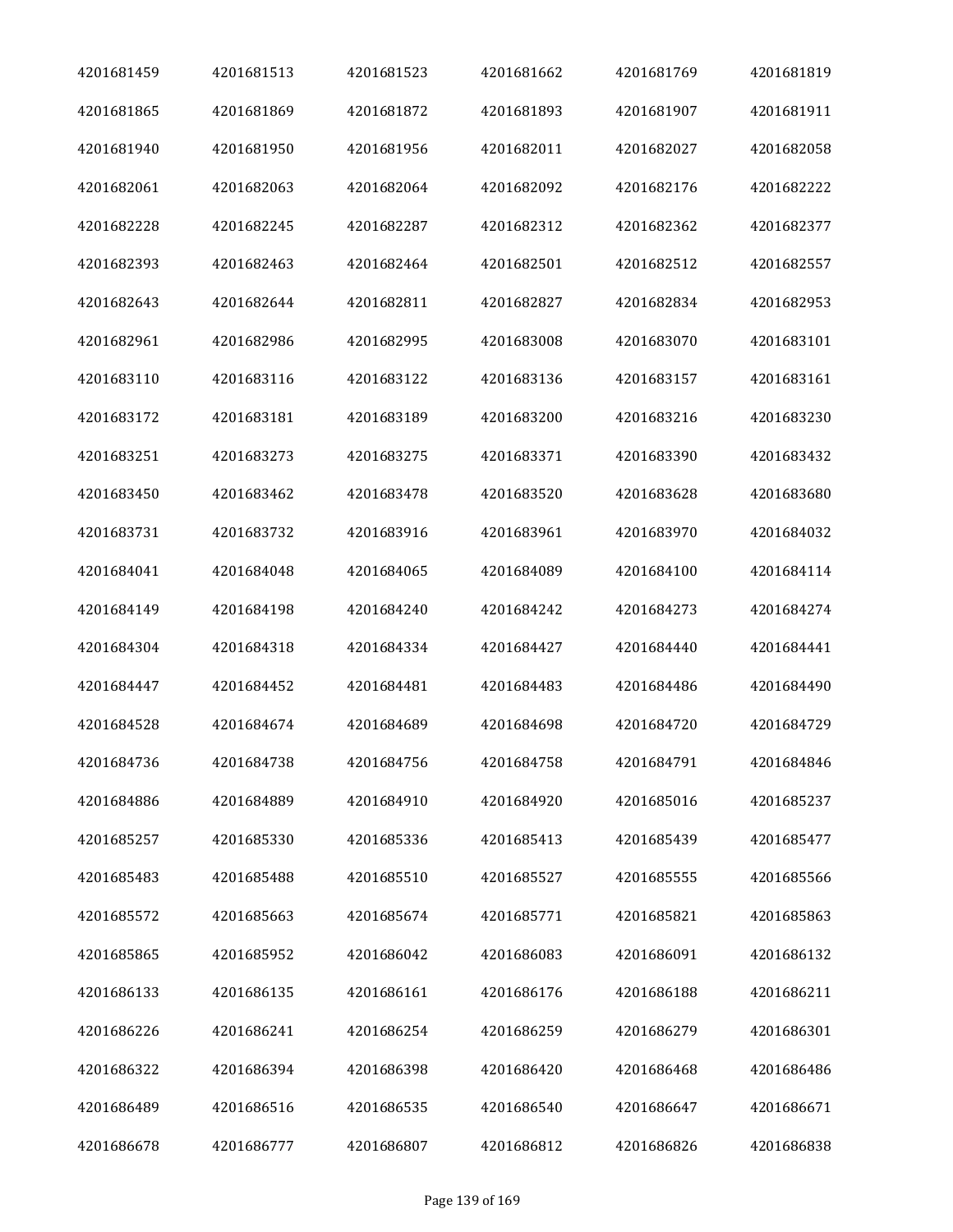| 4201686843 | 4201686863 | 4201686875 | 4201686894 | 4201686931 | 4201686949 |
|------------|------------|------------|------------|------------|------------|
| 4201686956 | 4201686973 | 4201686982 | 4201686985 | 4201686990 | 4201686995 |
| 4201687022 | 4201687057 | 4201687150 | 4201687207 | 4201687222 | 4201687263 |
| 4201687283 | 4201687396 | 4201687423 | 4201687431 | 4201687460 | 4201687482 |
| 4201687497 | 4201687526 | 4201687527 | 4201687549 | 4201687555 | 4201687574 |
| 4201687582 | 4201687597 | 4201687663 | 4201687699 | 4201687715 | 4201687730 |
| 4201687775 | 4201687786 | 4201687829 | 4201687833 | 4201687838 | 4201687859 |
| 4201687872 | 4201687874 | 4201687984 | 4201687991 | 4201688046 | 4201688048 |
| 4201688053 | 4201688070 | 4201688071 | 4201688124 | 4201688222 | 4201688273 |
| 4201688274 | 4201688311 | 4201688337 | 4201688342 | 4201688362 | 4201688365 |
| 4201688415 | 4201688445 | 4201688451 | 4201688452 | 4201688496 | 4201688501 |
| 4201688507 | 4201688509 | 4201688530 | 4201688538 | 4201688617 | 4201688657 |
| 4201688703 | 4201688726 | 4201688818 | 4201688890 | 4201688909 | 4201688924 |
| 4201688948 | 4201689011 | 4201689028 | 4201689042 | 4201689078 | 4201689089 |
| 4201689121 | 4201689165 | 4201689172 | 4201689176 | 4201689242 | 4201689254 |
| 4201689259 | 4201689262 | 4201689265 | 4201689270 | 4201689301 | 4201689308 |
| 4201689318 | 4201689319 | 4201689321 | 4201689347 | 4201689354 | 4201689358 |
| 4201689402 | 4201689560 | 4201689561 | 4201689622 | 4201689647 | 4201689681 |
| 4201689833 | 4201689840 | 4201689870 | 4201689919 | 4201689945 | 4201690022 |
| 4201690077 | 4201690166 | 4201690192 | 4201690202 | 4201690204 | 4201690249 |
| 4201690276 | 4201690292 | 4201690324 | 4201690446 | 4201690475 | 4201690493 |
| 4201690514 | 4201690533 | 4201690538 | 4201690553 | 4201690593 | 4201690605 |
| 4201690645 | 4201690650 | 4201690656 | 4201690660 | 4201690664 | 4201690713 |
| 4201690731 | 4201690738 | 4201690785 | 4201690827 | 4201690868 | 4201690955 |
| 4201691049 | 4201691093 | 4201691096 | 4201691101 | 4201691104 | 4201691117 |
| 4201691122 | 4201691129 | 4201691154 | 4201691196 | 4201691212 | 4201691219 |
| 4201691231 | 4201691236 | 4201691285 | 4201691289 | 4201691297 | 4201691302 |
| 4201691319 | 4201691353 | 4201691378 | 4201691443 | 4201691448 | 4201691471 |
| 4201691485 | 4201691501 | 4201691619 | 4201691621 | 4201691689 | 4201691715 |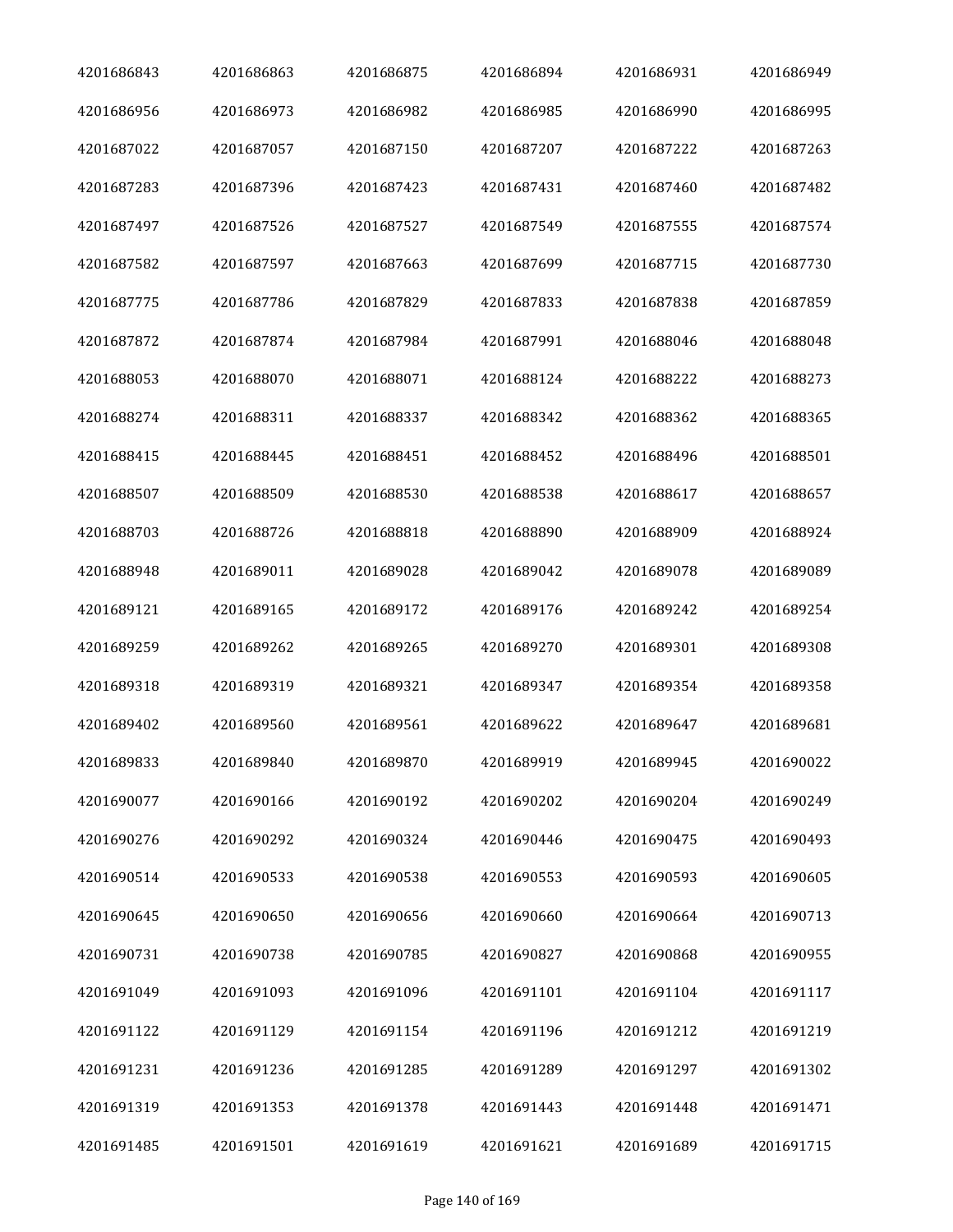| 4201691745 | 4201691759 | 4201691766 | 4201691782 | 4201691784 | 4201691795 |
|------------|------------|------------|------------|------------|------------|
| 4201691811 | 4201691817 | 4201691849 | 4201691852 | 4201691872 | 4201691982 |
| 4201692003 | 4201692017 | 4201692074 | 4201692156 | 4201692170 | 4201692182 |
| 4201692187 | 4201692202 | 4201692287 | 4201692298 | 4201692302 | 4201692303 |
| 4201692360 | 4201692390 | 4201692508 | 4201692527 | 4201692543 | 4201692573 |
| 4201692605 | 4201692606 | 4201692632 | 4201692656 | 4201692749 | 4201692768 |
| 4201692781 | 4201692782 | 4201692788 | 4201692795 | 4201692847 | 4201692859 |
| 4201692861 | 4201692897 | 4201693010 | 4201693019 | 4201693034 | 4201693041 |
| 4201693042 | 4201693056 | 4201693058 | 4201693084 | 4201693104 | 4201693109 |
| 4201693164 | 4201693281 | 4201693340 | 4201693345 | 4201693353 | 4201693354 |
| 4201693375 | 4201693398 | 4201693433 | 4201693479 | 4201693487 | 4201693489 |
| 4201693549 | 4201693554 | 4201693593 | 4201693610 | 4201693619 | 4201693624 |
| 4201693656 | 4201693699 | 4201693768 | 4201693799 | 4201693813 | 4201693820 |
| 4201693848 | 4201693871 | 4201693872 | 4201693886 | 4201693899 | 4201693908 |
| 4201693959 | 4201693974 | 4201693991 | 4201693995 | 4201694039 | 4201694166 |
| 4201694180 | 4201694196 | 4201694246 | 4201694341 | 4201694369 | 4201694392 |
| 4201694423 | 4201694488 | 4201694512 | 4201694513 | 4201694533 | 4201694576 |
| 4201694622 | 4201694625 | 4201694627 | 4201694667 | 4201694674 | 4201694722 |
| 4201694797 | 4201694848 | 4201694873 | 4201694876 | 4201694919 | 4201694929 |
| 4201694932 | 4201694945 | 4201695015 | 4201695040 | 4201695050 | 4201695071 |
| 4201695100 | 4201695194 | 4201695263 | 4201695275 | 4201695282 | 4201695320 |
| 4201695325 | 4201695332 | 4201695361 | 4201695378 | 4201695379 | 4201695382 |
| 4201695398 | 4201695428 | 4201695543 | 4201695576 | 4201695591 | 4201695637 |
| 4201695648 | 4201695733 | 4201695873 | 4201695886 | 4201695911 | 4201695914 |
| 4201695923 | 4201695978 | 4201696010 | 4201696041 | 4201696090 | 4201696129 |
| 4201696130 | 4201696140 | 4201696229 | 4201696234 | 4201696240 | 4201696381 |
| 4201696383 | 4201696411 | 4201696420 | 4201696454 | 4201696467 | 4201696480 |
| 4201696497 | 4201696580 | 4201696606 | 4201696669 | 4201696714 | 4201696782 |
| 4201696798 | 4201696807 | 4201696821 | 4201696835 | 4201696849 | 4201696924 |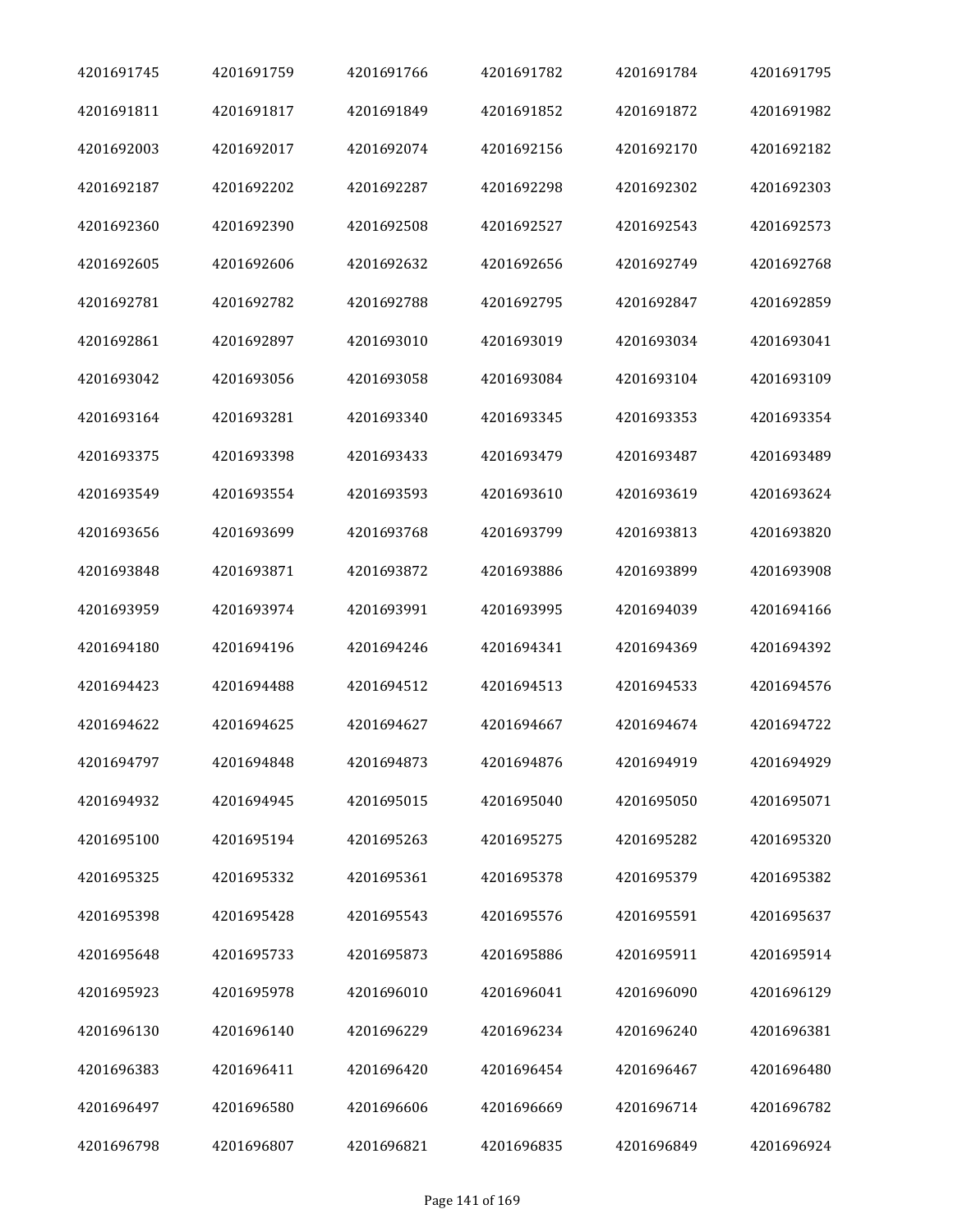| 4201696971 | 4201696977 | 4201696983 | 4201696986 | 4201696997 | 4201697000 |
|------------|------------|------------|------------|------------|------------|
| 4201697011 | 4201697095 | 4201697152 | 4201697155 | 4201697162 | 4201697170 |
| 4201697208 | 4201697231 | 4201697248 | 4201697366 | 4201697372 | 4201697443 |
| 4201697513 | 4201697523 | 4201697525 | 4201697616 | 4201697626 | 4201697641 |
| 4201697653 | 4201697661 | 4201697670 | 4201697692 | 4201697712 | 4201697713 |
| 4201697754 | 4201697771 | 4201697812 | 4201697848 | 4201697868 | 4201697873 |
| 4201697893 | 4201697902 | 4201697905 | 4201697917 | 4201697964 | 4201697980 |
| 4201697989 | 4201698014 | 4201698201 | 4201698267 | 4201698308 | 4201698364 |
| 4201698393 | 4201698400 | 4201698407 | 4201698440 | 4201698462 | 4201698475 |
| 4201698495 | 4201698503 | 4201698512 | 4201698529 | 4201698578 | 4201698594 |
| 4201698611 | 4201698678 | 4201698826 | 4201698852 | 4201698869 | 4201698927 |
| 4201698932 | 4201699011 | 4201699036 | 4201699058 | 4201699062 | 4201699063 |
| 4201699139 | 4201699142 | 4201699145 | 4201699169 | 4201699212 | 4201699222 |
| 4201699265 | 4201699360 | 4201699372 | 4201699403 | 4201699407 | 4201699419 |
| 4201699436 | 4201699466 | 4201699473 | 4201699474 | 4201699517 | 4201699521 |
| 4201699544 | 4201699704 | 4201699712 | 4201699749 | 4201699817 | 4201699866 |
| 4201700009 | 4201700011 | 4201700026 | 4201700033 | 4201700035 | 4201700040 |
| 4201700060 | 4201700121 | 4201700148 | 4201700168 | 4201700200 | 4201700218 |
| 4201700292 | 4201700299 | 4201700315 | 4201700319 | 4201700341 | 4201700349 |
| 4201700416 | 4201700456 | 4201700479 | 4201700538 | 4201700741 | 4201700757 |
| 4201700776 | 4201700799 | 4201700816 | 4201700866 | 4201700868 | 4201700891 |
| 4201700893 | 4201700897 | 4201700929 | 4201700958 | 4201700968 | 4201700980 |
| 4201700996 | 4201701009 | 4201701010 | 4201701030 | 4201701042 | 4201701060 |
| 4201701093 | 4201701099 | 4201701159 | 4201701174 | 4201701189 | 4201701271 |
| 4201701275 | 4201701277 | 4201701321 | 4201701329 | 4201701382 | 4201701400 |
| 4201701404 | 4201701478 | 4201701509 | 4201701533 | 4201701582 | 4201701598 |
| 4201701615 | 4201701649 | 4201701657 | 4201701673 | 4201701685 | 4201701691 |
| 4201701759 | 4201701866 | 4201701936 | 4201701944 | 4201701965 | 4201701982 |
| 4201702006 | 4201702032 | 4201702034 | 4201702059 | 4201702060 | 4201702063 |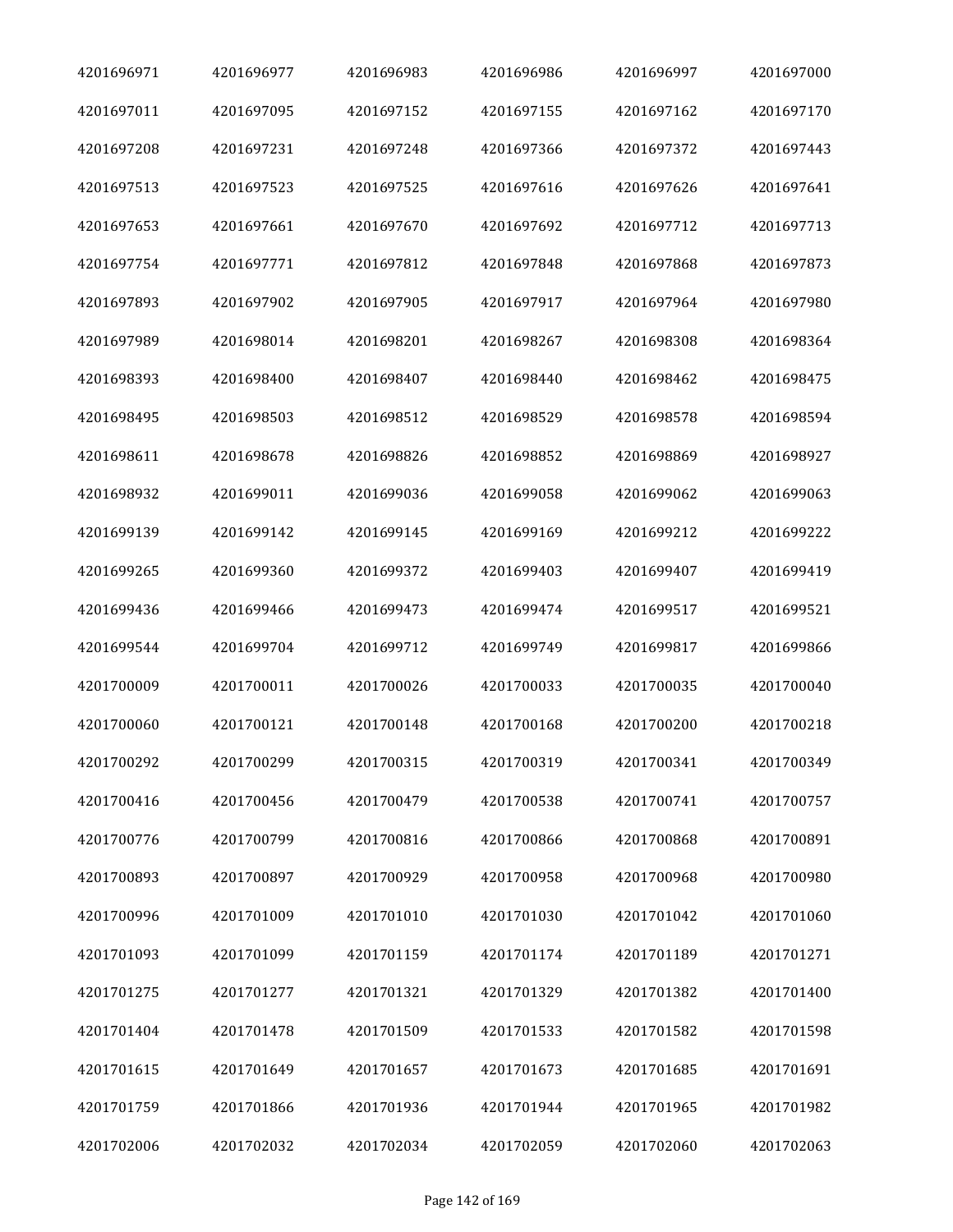| 4201702116 | 4201702123 | 4201702125 | 4201702138 | 4201702165 | 4201702205 |
|------------|------------|------------|------------|------------|------------|
| 4201702206 | 4201702220 | 4201702221 | 4201702248 | 4201702484 | 4201702512 |
| 4201702556 | 4201702570 | 4201702594 | 4201702652 | 4201702695 | 4201702696 |
| 4201702728 | 4201702749 | 4201702751 | 4201702758 | 4201702796 | 4201702804 |
| 4201702811 | 4201702834 | 4201702854 | 4201702889 | 4201702907 | 4201702921 |
| 4201702935 | 4201702958 | 4201702965 | 4201703021 | 4201703039 | 4201703052 |
| 4201703053 | 4201703054 | 4201703061 | 4201703145 | 4201703155 | 4201703252 |
| 4201703263 | 4201703276 | 4201703323 | 4201703339 | 4201703367 | 4201703372 |
| 4201703378 | 4201703388 | 4201703406 | 4201703522 | 4201703583 | 4201703611 |
| 4201703621 | 4201703636 | 4201703654 | 4201703659 | 4201703685 | 4201703732 |
| 4201703747 | 4201703752 | 4201703771 | 4201703779 | 4201703783 | 4201703831 |
| 4201703833 | 4201703854 | 4201703883 | 4201704060 | 4201704094 | 4201704095 |
| 4201704097 | 4201704102 | 4201704131 | 4201704187 | 4201704258 | 4201704262 |
| 4201704276 | 4201704282 | 4201704346 | 4201704405 | 4201704427 | 4201704437 |
| 4201704440 | 4201704443 | 4201704453 | 4201704465 | 4201704479 | 4201704593 |
| 4201704600 | 4201704619 | 4201704622 | 4201704629 | 4201704639 | 4201704645 |
| 4201704660 | 4201704665 | 4201704676 | 4201704686 | 4201704732 | 4201704742 |
| 4201704771 | 4201704804 | 4201704810 | 4201704951 | 4201704985 | 4201705003 |
| 4201705058 | 4201705063 | 4201705111 | 4201705135 | 4201705140 | 4201705193 |
| 4201705210 | 4201705216 | 4201705237 | 4201705313 | 4201705315 | 4201705316 |
| 4201705318 | 4201705330 | 4201705378 | 4201705398 | 4201705486 | 4201705513 |
| 4201705529 | 4201705530 | 4201705582 | 4201705642 | 4201705651 | 4201705757 |
| 4201705860 | 4201705861 | 4201705873 | 4201705877 | 4201705897 | 4201705908 |
| 4201705913 | 4201705914 | 4201705918 | 4201705956 | 4201705960 | 4201705985 |
| 4201706070 | 4201706111 | 4201706156 | 4201706172 | 4201706194 | 4201706240 |
| 4201706241 | 4201706356 | 4201706364 | 4201706384 | 4201706400 | 4201706401 |
| 4201706420 | 4201706443 | 4201706452 | 4201706475 | 4201706656 | 4201706778 |
| 4201706786 | 4201706791 | 4201706805 | 4201706806 | 4201706825 | 4201706839 |
| 4201706866 | 4201706878 | 4201706893 | 4201706912 | 4201706957 | 4201706998 |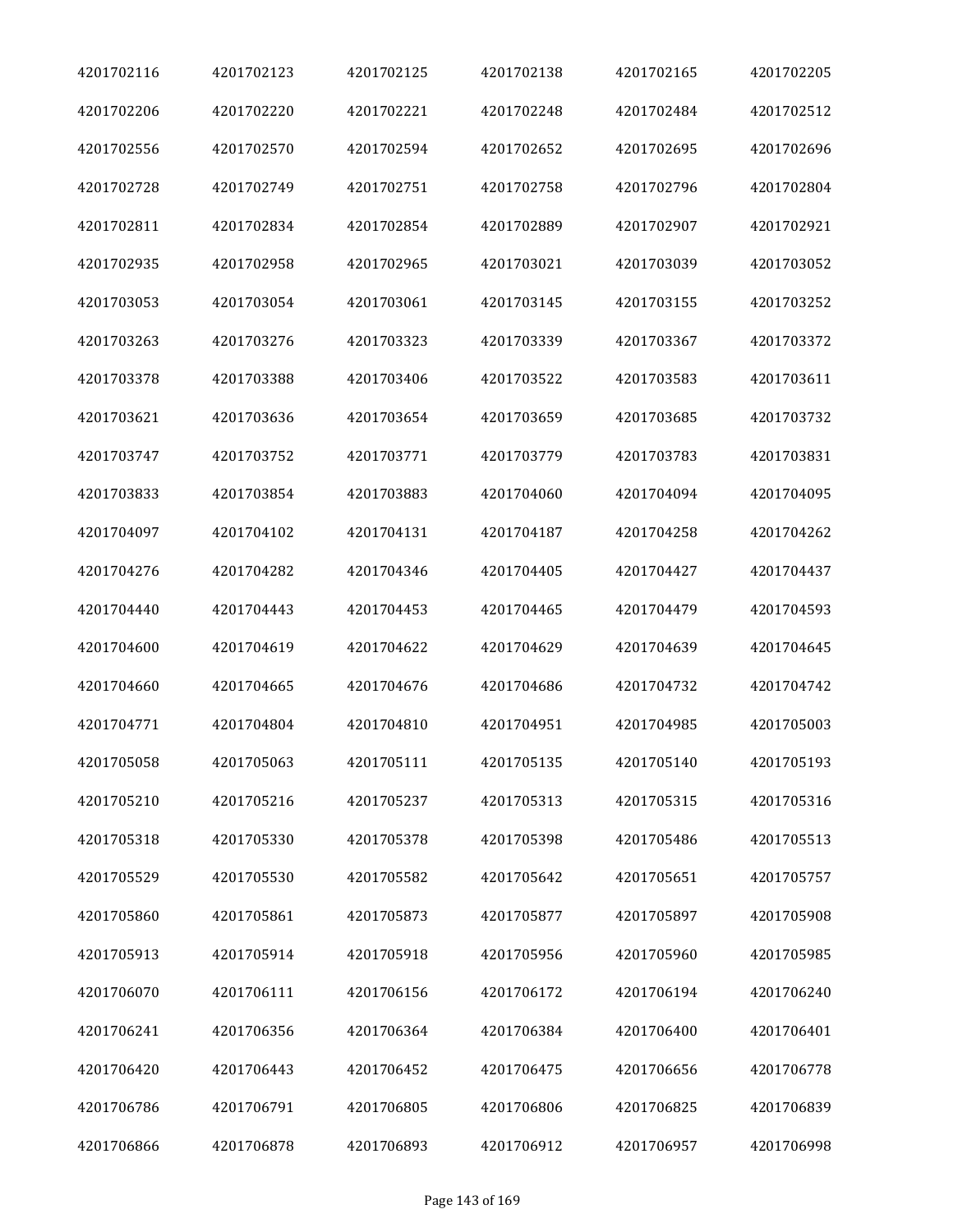| 4201707169 | 4201707207 | 4201707209 | 4201707250 | 4201707293 | 4201707303 |
|------------|------------|------------|------------|------------|------------|
| 4201707309 | 4201707401 | 4201707413 | 4201707439 | 4201707445 | 4201707463 |
| 4201707527 | 4201707530 | 4201707573 | 4201707608 | 4201707609 | 4201707627 |
| 4201707629 | 4201707734 | 4201707818 | 4201707854 | 4201707903 | 4201707928 |
| 4201707941 | 4201707973 | 4201707986 | 4201707994 | 4201707999 | 4201708029 |
| 4201708055 | 4201708065 | 4201708093 | 4201708110 | 4201708129 | 4201708130 |
| 4201708141 | 4201708143 | 4201708147 | 4201708164 | 4201708167 | 4201708293 |
| 4201708322 | 4201708363 | 4201708366 | 4201708386 | 4201708400 | 4201708408 |
| 4201708438 | 4201708446 | 4201708477 | 4201708512 | 4201708534 | 4201708540 |
| 4201708561 | 4201708579 | 4201708615 | 4201708657 | 4201708708 | 4201708710 |
| 4201708832 | 4201708836 | 4201708856 | 4201708896 | 4201708935 | 4201708977 |
| 4201708979 | 4201709027 | 4201709039 | 4201709069 | 4201709099 | 4201709128 |
| 4201709145 | 4201709146 | 4201709169 | 4201709203 | 4201709315 | 4201709364 |
| 4201709384 | 4201709392 | 4201709440 | 4201709454 | 4201709506 | 4201709532 |
| 4201709533 | 4201709560 | 4201709595 | 4201709602 | 4201709630 | 4201709657 |
| 4201709659 | 4201709673 | 4201709683 | 4201709698 | 4201709702 | 4201709705 |
| 4201709744 | 4201709756 | 4201709845 | 4201709856 | 4201709865 | 4201709903 |
| 4201709910 | 4201709937 | 4201709939 | 4201709969 | 4201710028 | 4201710173 |
| 4201710200 | 4201710219 | 4201710247 | 4201710254 | 4201710255 | 4201710267 |
| 4201710271 | 4201710276 | 4201710278 | 4201710299 | 4201710322 | 4201710369 |
| 4201710447 | 4201710448 | 4201710450 | 4201710461 | 4201710500 | 4201710511 |
| 4201710545 | 4201710730 | 4201710741 | 4201710751 | 4201710757 | 4201710758 |
| 4201710794 | 4201710845 | 4201710855 | 4201710894 | 4201710931 | 4201710957 |
| 4201710959 | 4201710962 | 4201710964 | 4201710969 | 4201710974 | 4201711004 |
| 4201711008 | 4201711046 | 4201711086 | 4201711098 | 4201711120 | 4201711146 |
| 4201711159 | 4201711184 | 4201711198 | 4201711233 | 4201711289 | 4201711296 |
| 4201711331 | 4201711333 | 4201711386 | 4201711403 | 4201711496 | 4201711540 |
| 4201711564 | 4201711639 | 4201711648 | 4201711664 | 4201711680 | 4201711708 |
| 4201711716 | 4201711738 | 4201711772 | 4201711799 | 4201711806 | 4201711836 |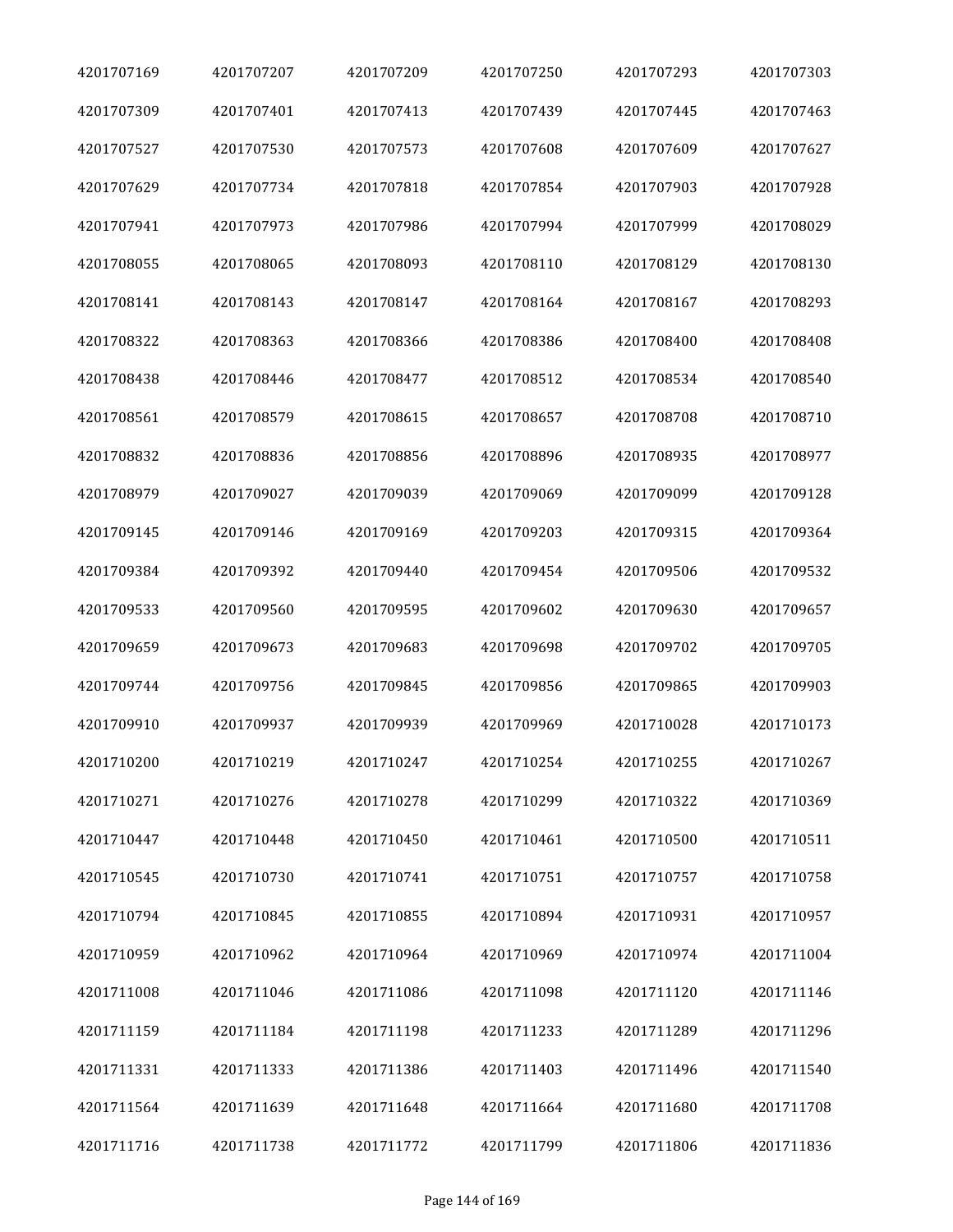| 4201711847 | 4201711851 | 4201711858 | 4201711865 | 4201711912 | 4201711956 |
|------------|------------|------------|------------|------------|------------|
| 4201711987 | 4201711992 | 4201711997 | 4201712001 | 4201712012 | 4201712087 |
| 4201712132 | 4201712176 | 4201712179 | 4201712200 | 4201712213 | 4201712215 |
| 4201712232 | 4201712239 | 4201712242 | 4201712305 | 4201712308 | 4201712321 |
| 4201712352 | 4201712401 | 4201712438 | 4201712505 | 4201712552 | 4201712577 |
| 4201712579 | 4201712607 | 4201712655 | 4201712666 | 4201712684 | 4201712735 |
| 4201712830 | 4201712852 | 4201712876 | 4201712897 | 4201713020 | 4201713022 |
| 4201713071 | 4201713082 | 4201713123 | 4201713165 | 4201713166 | 4201713176 |
| 4201713211 | 4201713214 | 4201713223 | 4201713226 | 4201713291 | 4201713296 |
| 4201713321 | 4201713326 | 4201713346 | 4201713358 | 4201713373 | 4201713375 |
| 4201713382 | 4201713392 | 4201713404 | 4201713407 | 4201713426 | 4201713434 |
| 4201713444 | 4201713461 | 4201713465 | 4201713472 | 4201713489 | 4201713516 |
| 4201713523 | 4201713545 | 4201713585 | 4201713627 | 4201713660 | 4201713674 |
| 4201713712 | 4201713727 | 4201713728 | 4201713741 | 4201713777 | 4201713873 |
| 4201713899 | 4201713901 | 4201713958 | 4201713977 | 4201713980 | 4201713993 |
| 4201714015 | 4201714075 | 4201714080 | 4201714113 | 4201714127 | 4201714129 |
| 4201714143 | 4201714161 | 4201714162 | 4201714168 | 4201714172 | 4201714178 |
| 4201714179 | 4201714188 | 4201714208 | 4201714209 | 4201714210 | 4201714220 |
| 4201714222 | 4201714238 | 4201714305 | 4201714364 | 4201714416 | 4201714425 |
| 4201714546 | 4201714566 | 4201714581 | 4201714585 | 4201714611 | 4201714617 |
| 4201714647 | 4201714668 | 4201714778 | 4201714823 | 4201714857 | 4201714861 |
| 4201714905 | 4201714920 | 4201714935 | 4201714950 | 4201714965 | 4201715017 |
| 4201715070 | 4201715082 | 4201715093 | 4201715098 | 4201715155 | 4201715186 |
| 4201715218 | 4201715226 | 4201715249 | 4201715317 | 4201715426 | 4201715457 |
| 4201715460 | 4201715472 | 4201715477 | 4201715484 | 4201715511 | 4201715526 |
| 4201715558 | 4201715572 | 4201715578 | 4201715587 | 4201715629 | 4201715701 |
| 4201715729 | 4201715739 | 4201715741 | 4201715754 | 4201715801 | 4201715806 |
| 4201715853 | 4201715856 | 4201715897 | 4201715931 | 4201716036 | 4201716048 |
| 4201716065 | 4201716077 | 4201716115 | 4201716117 | 4201716169 | 4201716170 |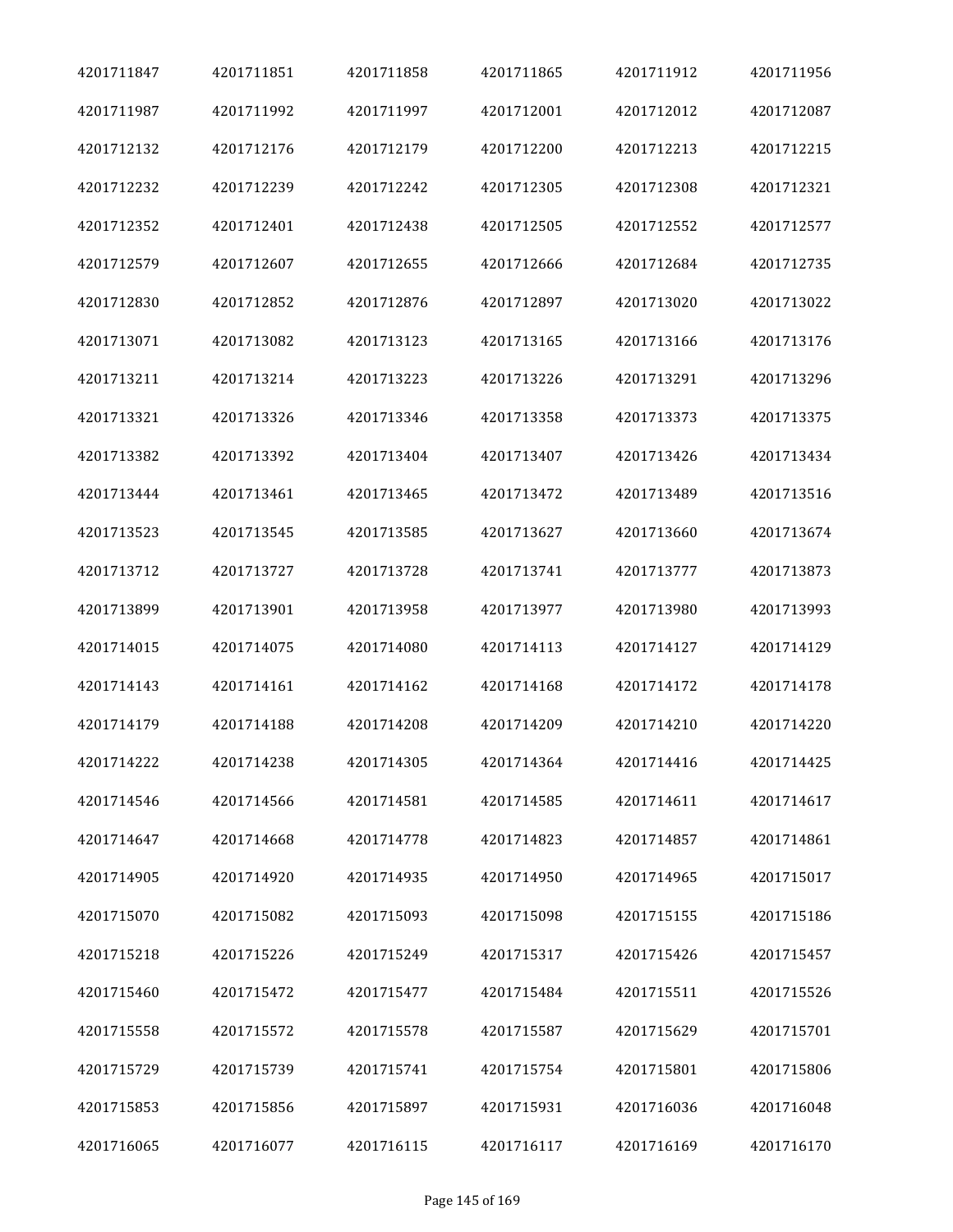| 4201716184 | 4201716230 | 4201716249 | 4201716286 | 4201716398 | 4201716424 |
|------------|------------|------------|------------|------------|------------|
| 4201716482 | 4201716528 | 4201716564 | 4201716569 | 4201716584 | 4201716598 |
| 4201716651 | 4201716666 | 4201716680 | 4201716735 | 4201716742 | 4201716798 |
| 4201716801 | 4201716900 | 4201717026 | 4201717049 | 4201717053 | 4201717078 |
| 4201717098 | 4201717107 | 4201717118 | 4201717131 | 4201717203 | 4201717211 |
| 4201717229 | 4201717247 | 4201717292 | 4201717317 | 4201717333 | 4201717337 |
| 4201717354 | 4201717356 | 4201717433 | 4201717553 | 4201717593 | 4201717609 |
| 4201717692 | 4201717709 | 4201717740 | 4201717796 | 4201717821 | 4201717834 |
| 4201717841 | 4201717842 | 4201717878 | 4201717888 | 4201717897 | 4201717911 |
| 4201717912 | 4201717939 | 4201717941 | 4201718080 | 4201718149 | 4201718153 |
| 4201718199 | 4201718228 | 4201718246 | 4201718254 | 4201718265 | 4201718267 |
| 4201718270 | 4201718301 | 4201718443 | 4201718489 | 4201718491 | 4201718492 |
| 4201718494 | 4201718499 | 4201718516 | 4201718540 | 4201718581 | 4201718582 |
| 4201718591 | 4201718596 | 4201718644 | 4201718651 | 4201718674 | 4201718717 |
| 4201718792 | 4201718794 | 4201718801 | 4201718833 | 4201718834 | 4201718858 |
| 4201718862 | 4201718914 | 4201718989 | 4201718997 | 4201719002 | 4201719014 |
| 4201719026 | 4201719043 | 4201719069 | 4201719084 | 4201719262 | 4201719313 |
| 4201719335 | 4201719360 | 4201719441 | 4201719447 | 4201719477 | 4201719508 |
| 4201719536 | 4201719558 | 4201719566 | 4201719608 | 4201719619 | 4201719640 |
| 4201719664 | 4201719690 | 4201719697 | 4201719784 | 4201719791 | 4201719794 |
| 4201719812 | 4201719818 | 4201719840 | 4201719980 | 4201720007 | 4201720012 |
| 4201720029 | 4201720071 | 4201720149 | 4201720155 | 4201720227 | 4201720228 |
| 4201720231 | 4201720349 | 4201720419 | 4201720425 | 4201720443 | 4201720550 |
| 4201720618 | 4201720655 | 4201720656 | 4201720671 | 4201720698 | 4201720729 |
| 4201720759 | 4201720827 | 4201720837 | 4201720861 | 4201720888 | 4201720937 |
| 4201720952 | 4201720967 | 4201720968 | 4201720971 | 4201720989 | 4201721026 |
| 4201721069 | 4201721074 | 4201721156 | 4201721187 | 4201721207 | 4201721224 |
| 4201721230 | 4201721260 | 4201721268 | 4201721270 | 4201721291 | 4201721341 |
| 4201721343 | 4201721359 | 4201721362 | 4201721397 | 4201721402 | 4201721451 |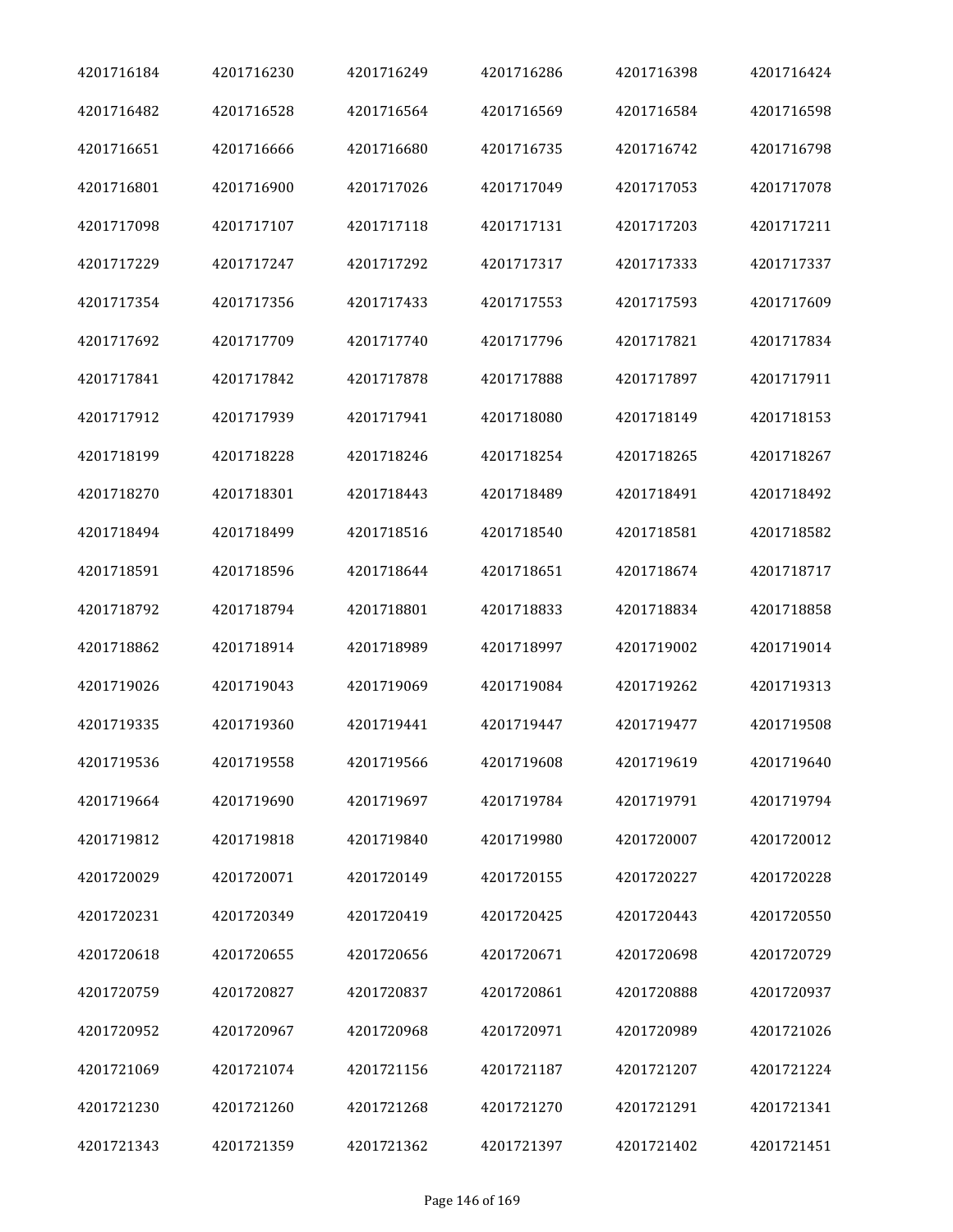| 4201721483 | 4201721484 | 4201721514 | 4201721588 | 4201721598 | 4201721781 |
|------------|------------|------------|------------|------------|------------|
| 4201721812 | 4201721854 | 4201721868 | 4201721876 | 4201721895 | 4201721897 |
| 4201721899 | 4201721907 | 4201721929 | 4201721945 | 4201722036 | 4201722044 |
| 4201722050 | 4201722072 | 4201722096 | 4201722162 | 4201722179 | 4201722188 |
| 4201722198 | 4201722233 | 4201722266 | 4201722269 | 4201722281 | 4201722294 |
| 4201722306 | 4201722321 | 4201722361 | 4201722381 | 4201722388 | 4201722401 |
| 4201722456 | 4201722468 | 4201722472 | 4201722531 | 4201722581 | 4201722599 |
| 4201722614 | 4201722616 | 4201722631 | 4201722632 | 4201722654 | 4201722680 |
| 4201722684 | 4201722690 | 4201722703 | 4201722728 | 4201722753 | 4201722786 |
| 4201722878 | 4201722912 | 4201722919 | 4201722922 | 4201722924 | 4201722932 |
| 4201722978 | 4201722982 | 4201723014 | 4201723025 | 4201723040 | 4201723052 |
| 4201723073 | 4201723232 | 4201723243 | 4201723303 | 4201723379 | 4201723383 |
| 4201723441 | 4201723458 | 4201723466 | 4201723468 | 4201723484 | 4201723609 |
| 4201723621 | 4201723656 | 4201723662 | 4201723672 | 4201723686 | 4201723700 |
| 4201723723 | 4201723732 | 4201723735 | 4201723760 | 4201723765 | 4201723773 |
| 4201723799 | 4201723801 | 4201723806 | 4201723843 | 4201723902 | 4201723906 |
| 4201723914 | 4201723926 | 4201723952 | 4201723981 | 4201724028 | 4201724046 |
| 4201724064 | 4201724095 | 4201724126 | 4201724130 | 4201724132 | 4201724164 |
| 4201724213 | 4201724251 | 4201724256 | 4201724258 | 4201724267 | 4201724318 |
| 4201724379 | 4201724395 | 4201724414 | 4201724432 | 4201724436 | 4201724438 |
| 4201724465 | 4201724477 | 4201724489 | 4201724542 | 4201724553 | 4201724566 |
| 4201724591 | 4201724631 | 4201724673 | 4201724675 | 4201724684 | 4201724773 |
| 4201724790 | 4201724856 | 4201724863 | 4201724865 | 4201724881 | 4201724895 |
| 4201724912 | 4201724915 | 4201724927 | 4201725002 | 4201725010 | 4201725022 |
| 4201725037 | 4201725040 | 4201725041 | 4201725044 | 4201725052 | 4201725085 |
| 4201725095 | 4201725169 | 4201725255 | 4201725292 | 4201725298 | 4201725356 |
| 4201725476 | 4201725645 | 4201725701 | 4201725705 | 4201725707 | 4201725735 |
| 4201725776 | 4201725777 | 4201725806 | 4201725822 | 4201725837 | 4201725845 |
| 4201725854 | 4201725899 | 4201725919 | 4201725920 | 4201725960 | 4201725961 |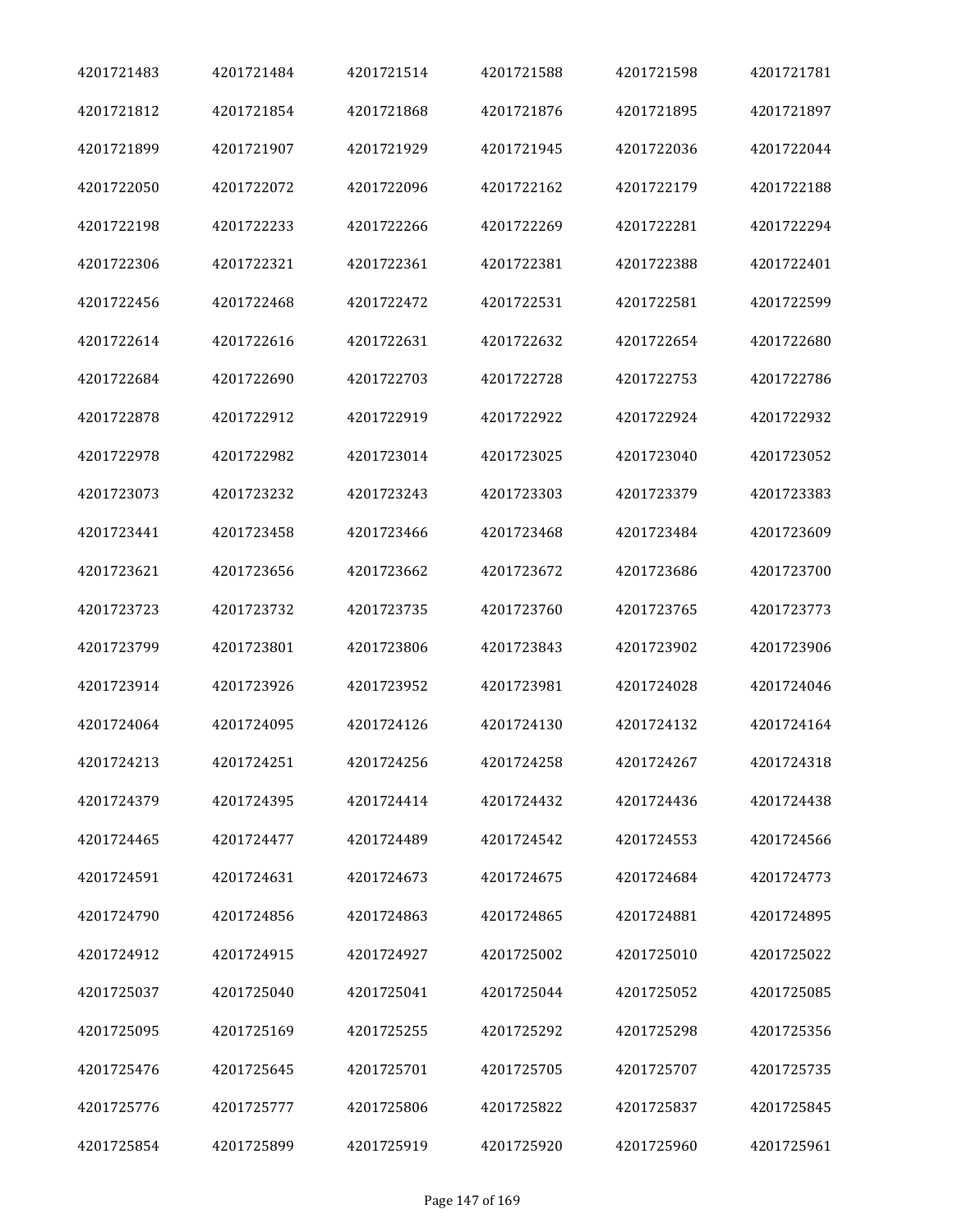| 4201726026 | 4201726043 | 4201726070 | 4201726141 | 4201726172 | 4201726185 |
|------------|------------|------------|------------|------------|------------|
| 4201726211 | 4201726309 | 4201726346 | 4201726365 | 4201726398 | 4201726401 |
| 4201726402 | 4201726494 | 4201726496 | 4201726542 | 4201726543 | 4201726610 |
| 4201726620 | 4201726633 | 4201726673 | 4201726748 | 4201726765 | 4201726769 |
| 4201726787 | 4201726799 | 4201726811 | 4201726827 | 4201726828 | 4201726843 |
| 4201726871 | 4201726884 | 4201726895 | 4201726896 | 4201726952 | 4201726972 |
| 4201726997 | 4201727038 | 4201727049 | 4201727106 | 4201727113 | 4201727114 |
| 4201727131 | 4201727141 | 4201727166 | 4201727186 | 4201727207 | 4201727236 |
| 4201727243 | 4201727247 | 4201727253 | 4201727273 | 4201727280 | 4201727347 |
| 4201727368 | 4201727384 | 4201727407 | 4201727426 | 4201727437 | 4201727458 |
| 4201727516 | 4201727530 | 4201727560 | 4201727562 | 4201727606 | 4201727623 |
| 4201727677 | 4201727712 | 4201727763 | 4201727772 | 4201727787 | 4201727807 |
| 4201727820 | 4201727830 | 4201727844 | 4201727848 | 4201727868 | 4201727870 |
| 4201727891 | 4201727897 | 4201727929 | 4201728017 | 4201728021 | 4201728024 |
| 4201728128 | 4201728134 | 4201728184 | 4201728214 | 4201728254 | 4201728260 |
| 4201728281 | 4201728336 | 4201728359 | 4201728374 | 4201728378 | 4201728384 |
| 4201728405 | 4201728410 | 4201728479 | 4201728507 | 4201728537 | 4201728572 |
| 4201728581 | 4201728594 | 4201728596 | 4201728601 | 4201728607 | 4201728622 |
| 4201728784 | 4201728816 | 4201728823 | 4201728840 | 4201728842 | 4201728871 |
| 4201728895 | 4201728900 | 4201728962 | 4201728980 | 4201729082 | 4201729121 |
| 4201729125 | 4201729128 | 4201729245 | 4201729255 | 4201729268 | 4201729296 |
| 4201729315 | 4201729340 | 4201729395 | 4201729425 | 4201729434 | 4201729437 |
| 4201729444 | 4201729474 | 4201729489 | 4201729526 | 4201729527 | 4201729537 |
| 4201729547 | 4201729577 | 4201729595 | 4201729610 | 4201729724 | 4201729743 |
| 4201729752 | 4201729756 | 4201729792 | 4201729814 | 4201729815 | 4201729821 |
| 4201729841 | 4201729851 | 4201729871 | 4201729921 | 4201729928 | 4201729933 |
| 4201729952 | 4201729986 | 4201729994 | 4201730019 | 4201730033 | 4201730048 |
| 4201730068 | 4201730083 | 4201730086 | 4201730124 | 4201730134 | 4201730141 |
| 4201730160 | 4201730181 | 4201730333 | 4201730335 | 4201730371 | 4201730377 |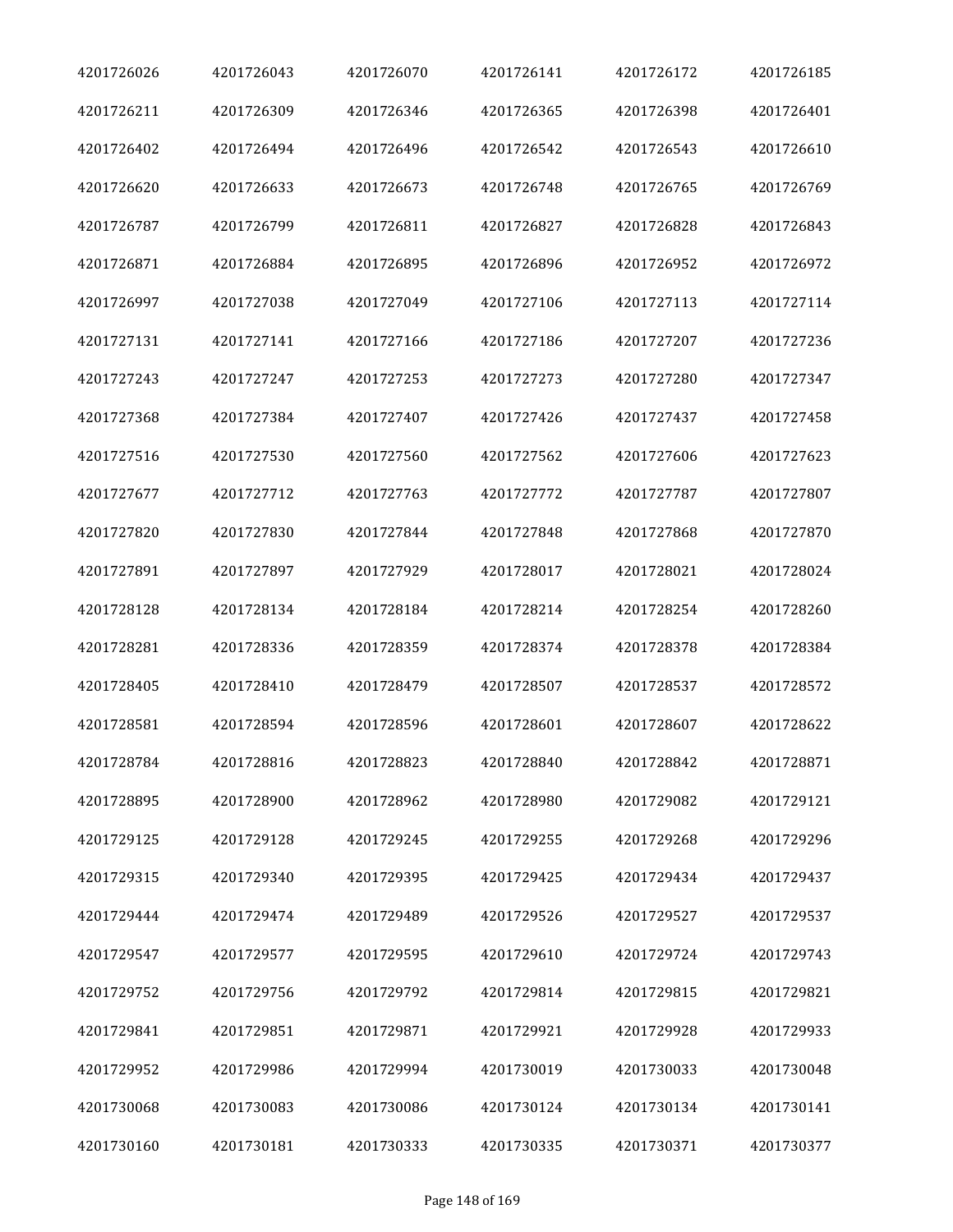| 4201730402 | 4201730468 | 4201730474 | 4201730478 | 4201730479 | 4201730482 |
|------------|------------|------------|------------|------------|------------|
| 4201730485 | 4201730630 | 4201730675 | 4201730694 | 4201730722 | 4201730764 |
| 4201730770 | 4201730789 | 4201730823 | 4201730834 | 4201730857 | 4201730887 |
| 4201730910 | 4201730929 | 4201730938 | 4201730971 | 4201730975 | 4201730990 |
| 4201731002 | 4201731003 | 4201731026 | 4201731045 | 4201731047 | 4201731142 |
| 4201731179 | 4201731213 | 4201731214 | 4201731226 | 4201731232 | 4201731236 |
| 4201731257 | 4201731275 | 4201731288 | 4201731298 | 4201731322 | 4201731361 |
| 4201731422 | 4201731450 | 4201731473 | 4201731505 | 4201731562 | 4201731599 |
| 4201731658 | 4201731667 | 4201731696 | 4201731706 | 4201731708 | 4201731744 |
| 4201731823 | 4201731847 | 4201731869 | 4201731875 | 4201731956 | 4201731959 |
| 4201731962 | 4201731983 | 4201732048 | 4201732092 | 4201732107 | 4201732110 |
| 4201732162 | 4201732242 | 4201732244 | 4201732247 | 4201732354 | 4201732408 |
| 4201732443 | 4201732457 | 4201732479 | 4201732483 | 4201732489 | 4201732540 |
| 4201732553 | 4201732604 | 4201732671 | 4201732682 | 4201732771 | 4201732814 |
| 4201732839 | 4201732841 | 4201732849 | 4201732850 | 4201732874 | 4201732905 |
| 4201732930 | 4201732948 | 4201732969 | 4201733107 | 4201733109 | 4201733123 |
| 4201733154 | 4201733210 | 4201733284 | 4201733288 | 4201733291 | 4201733294 |
| 4201733317 | 4201733367 | 4201733426 | 4201733432 | 4201733461 | 4201733543 |
| 4201733579 | 4201733583 | 4201733604 | 4201733645 | 4201733674 | 4201733688 |
| 4201733782 | 4201733796 | 4201733807 | 4201733876 | 4201733930 | 4201733931 |
| 4201733938 | 4201733951 | 4201733958 | 4201733978 | 4201733997 | 4201734003 |
| 4201734057 | 4201734096 | 4201734145 | 4201734163 | 4201734176 | 4201734197 |
| 4201734209 | 4201734265 | 4201734297 | 4201734339 | 4201734363 | 4201734373 |
| 4201734378 | 4201734384 | 4201734419 | 4201734428 | 4201734433 | 4201734473 |
| 4201734496 | 4201734515 | 4201734516 | 4201734557 | 4201734590 | 4201734602 |
| 4201734633 | 4201734649 | 4201734666 | 4201734692 | 4201734727 | 4201734747 |
| 4201734809 | 4201734861 | 4201734880 | 4201734904 | 4201734917 | 4201734953 |
| 4201734964 | 4201734968 | 4201735009 | 4201735035 | 4201735047 | 4201735080 |
| 4201735081 | 4201735082 | 4201735224 | 4201735229 | 4201735230 | 4201735268 |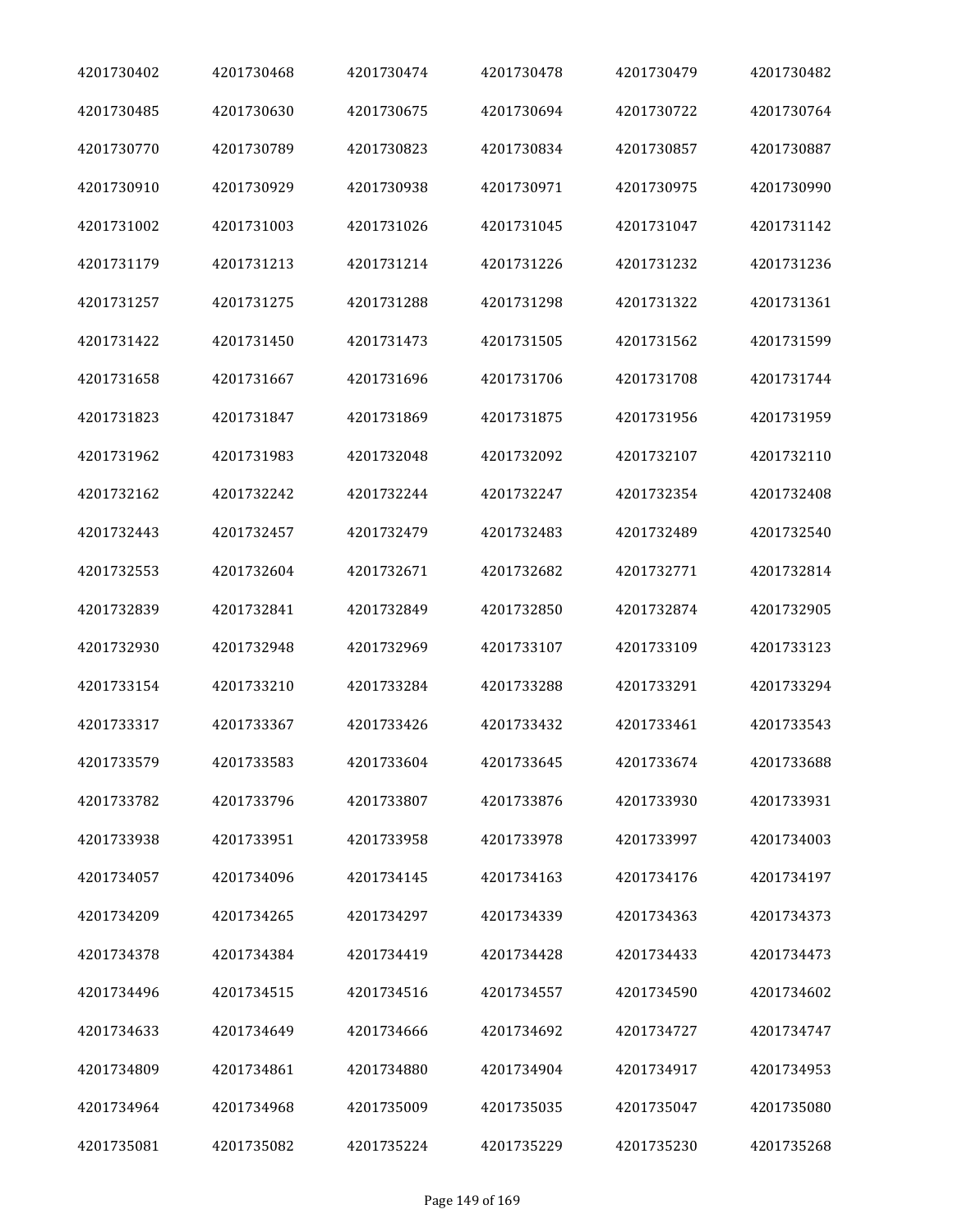| 4201735302 | 4201735304 | 4201735333 | 4201735337 | 4201735378 | 4201735429 |
|------------|------------|------------|------------|------------|------------|
| 4201735446 | 4201735458 | 4201735460 | 4201735494 | 4201735516 | 4201735521 |
| 4201735561 | 4201735608 | 4201735662 | 4201735687 | 4201735698 | 4201735709 |
| 4201735759 | 4201735786 | 4201735823 | 4201735882 | 4201735897 | 4201735916 |
| 4201735937 | 4201735944 | 4201736001 | 4201736010 | 4201736036 | 4201736052 |
| 4201736078 | 4201736131 | 4201736156 | 4201736157 | 4201736179 | 4201736232 |
| 4201736234 | 4201736327 | 4201736335 | 4201736357 | 4201736442 | 4201736457 |
| 4201736489 | 4201736491 | 4201736516 | 4201736546 | 4201736573 | 4201736586 |
| 4201736597 | 4201736608 | 4201736629 | 4201736639 | 4201736642 | 4201736666 |
| 4201736698 | 4201736740 | 4201736765 | 4201736798 | 4201736832 | 4201736874 |
| 4201736875 | 4201736945 | 4201737023 | 4201737034 | 4201737045 | 4201737101 |
| 4201737115 | 4201737137 | 4201737169 | 4201737208 | 4201737216 | 4201737247 |
| 4201737248 | 4201737257 | 4201737259 | 4201737286 | 4201737337 | 4201737410 |
| 4201737448 | 4201737461 | 4201737468 | 4201737518 | 4201737525 | 4201737535 |
| 4201737538 | 4201737544 | 4201737551 | 4201737558 | 4201737623 | 4201737626 |
| 4201737632 | 4201737638 | 4201737639 | 4201737642 | 4201737739 | 4201737860 |
| 4201737875 | 4201737885 | 4201738005 | 4201738007 | 4201738019 | 4201738024 |
| 4201738042 | 4201738060 | 4201738086 | 4201738119 | 4201738181 | 4201738194 |
| 4201738203 | 4201738270 | 4201738284 | 4201738308 | 4201738328 | 4201738349 |
| 4201738370 | 4201738372 | 4201738376 | 4201738409 | 4201738417 | 4201738428 |
| 4201738437 | 4201738444 | 4201738483 | 4201738503 | 4201738504 | 4201738517 |
| 4201738527 | 4201738566 | 4201738619 | 4201738627 | 4201738632 | 4201738649 |
| 4201738652 | 4201738663 | 4201738685 | 4201738702 | 4201738837 | 4201738839 |
| 4201738850 | 4201738972 | 4201738976 | 4201738979 | 4201739088 | 4201739117 |
| 4201739120 | 4201739208 | 4201739305 | 4201739319 | 4201739325 | 4201739335 |
| 4201739387 | 4201739447 | 4201739456 | 4201739460 | 4201739465 | 4201739484 |
| 4201739504 | 4201739531 | 4201739532 | 4201739554 | 4201739657 | 4201739758 |
| 4201739921 | 4201739959 | 4201739995 | 4201739998 | 4201740001 | 4201740030 |
| 4201740037 | 4201740038 | 4201740046 | 4201740063 | 4201740072 | 4201740090 |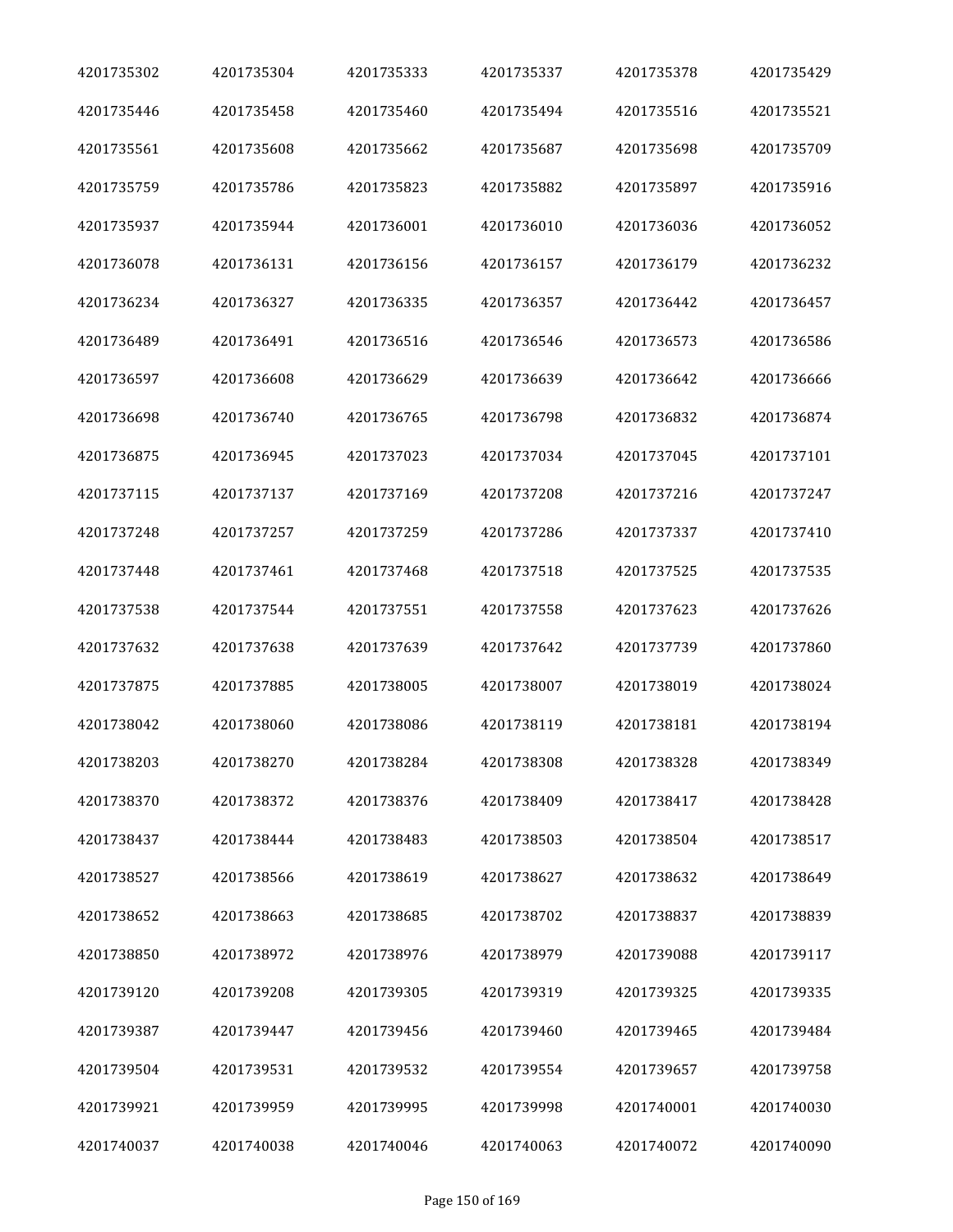| 4201740101 | 4201740102 | 4201740156 | 4201740170 | 4201740195 | 4201740198 |
|------------|------------|------------|------------|------------|------------|
| 4201740264 | 4201740284 | 4201740290 | 4201740302 | 4201740416 | 4201740517 |
| 4201740534 | 4201740576 | 4201740587 | 4201740599 | 4201740605 | 4201740621 |
| 4201740646 | 4201740670 | 4201740689 | 4201740733 | 4201740791 | 4201740813 |
| 4201740822 | 4201740852 | 4201740860 | 4201740907 | 4201741021 | 4201741049 |
| 4201741149 | 4201741162 | 4201741168 | 4201741194 | 4201741275 | 4201741284 |
| 4201741301 | 4201741315 | 4201741328 | 4201741338 | 4201741366 | 4201741376 |
| 4201741395 | 4201741449 | 4201741455 | 4201741460 | 4201741461 | 4201741464 |
| 4201741536 | 4201741548 | 4201741566 | 4201741588 | 4201741672 | 4201741706 |
| 4201741707 | 4201741747 | 4201741804 | 4201741882 | 4201741974 | 4201741987 |
| 4201741991 | 4201742000 | 4201742003 | 4201742094 | 4201742163 | 4201742187 |
| 4201742346 | 4201742352 | 4201742353 | 4201742372 | 4201742394 | 4201742409 |
| 4201742413 | 4201742424 | 4201742569 | 4201742622 | 4201742685 | 4201742703 |
| 4201742730 | 4201742817 | 4201742820 | 4201742829 | 4201742877 | 4201742888 |
| 4201742906 | 4201742911 | 4201742961 | 4201742973 | 4201742986 | 4201742991 |
| 4201743006 | 4201743024 | 4201743083 | 4201743091 | 4201743094 | 4201743119 |
| 4201743139 | 4201743169 | 4201743188 | 4201743194 | 4201743218 | 4201743226 |
| 4201743256 | 4201743270 | 4201743285 | 4201743290 | 4201743299 | 4201743420 |
| 4201743474 | 4201743494 | 4201743508 | 4201743514 | 4201743524 | 4201743531 |
| 4201743541 | 4201743547 | 4201743549 | 4201743637 | 4201743658 | 4201743681 |
| 4201743690 | 4201743713 | 4201743736 | 4201743746 | 4201743778 | 4201743802 |
| 4201743838 | 4201743842 | 4201743851 | 4201743879 | 4201743905 | 4201743917 |
| 4201743936 | 4201743975 | 4201743976 | 4201744030 | 4201744033 | 4201744051 |
| 4201744068 | 4201744071 | 4201744082 | 4201744096 | 4201744108 | 4201744121 |
| 4201744143 | 4201744144 | 4201744145 | 4201744158 | 4201744171 | 4201744235 |
| 4201744242 | 4201744244 | 4201744246 | 4201744255 | 4201744266 | 4201744274 |
| 4201744280 | 4201744282 | 4201744320 | 4201744365 | 4201744374 | 4201744399 |
| 4201744400 | 4201744424 | 4201744438 | 4201744443 | 4201744444 | 4201744450 |
| 4201744538 | 4201744559 | 4201744573 | 4201744575 | 4201744589 | 4201744626 |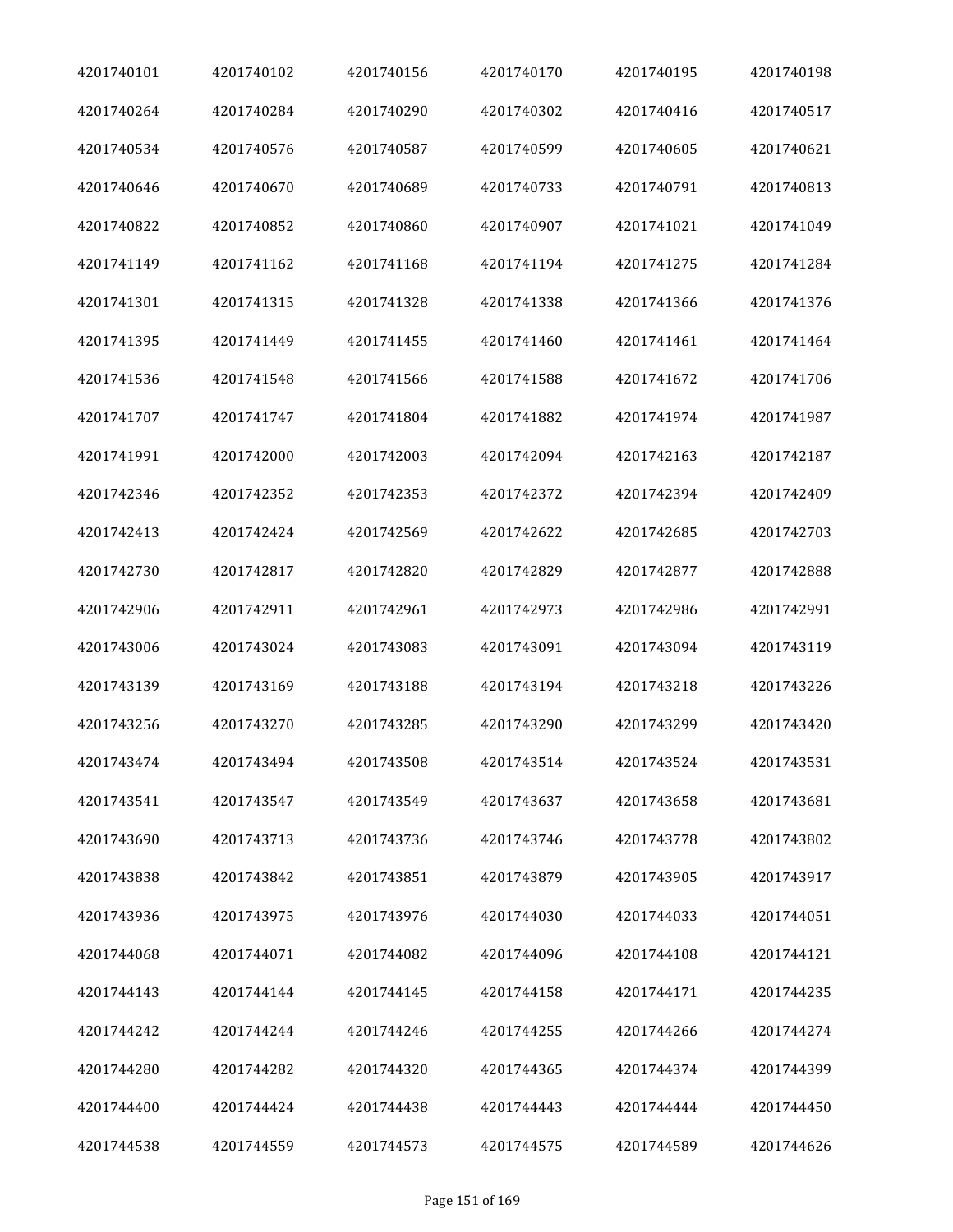| 4201744630 | 4201744638 | 4201744652 | 4201744672 | 4201744703 | 4201744704 |
|------------|------------|------------|------------|------------|------------|
| 4201744718 | 4201744729 | 4201744740 | 4201744771 | 4201744779 | 4201744814 |
| 4201744883 | 4201744884 | 4201744889 | 4201744897 | 4201744933 | 4201744942 |
| 4201744973 | 4201745001 | 4201745020 | 4201745022 | 4201745047 | 4201745066 |
| 4201745073 | 4201745076 | 4201745080 | 4201745082 | 4201745116 | 4201745146 |
| 4201745198 | 4201745206 | 4201745220 | 4201745255 | 4201745270 | 4201745275 |
| 4201745283 | 4201745360 | 4201745459 | 4201745504 | 4201745523 | 4201745560 |
| 4201745601 | 4201745605 | 4201745623 | 4201745688 | 4201745702 | 4201745726 |
| 4201745764 | 4201745812 | 4201745821 | 4201745823 | 4201745831 | 4201745868 |
| 4201745874 | 4201745879 | 4201745890 | 4201745922 | 4201745925 | 4201745975 |
| 4201745984 | 4201746004 | 4201746080 | 4201746144 | 4201746146 | 4201746174 |
| 4201746176 | 4201746180 | 4201746194 | 4201746208 | 4201746222 | 4201746223 |
| 4201746238 | 4201746247 | 4201746271 | 4201746280 | 4201746310 | 4201746390 |
| 4201746406 | 4201746408 | 4201746482 | 4201746487 | 4201746490 | 4201746532 |
| 4201746565 | 4201746582 | 4201746584 | 4201746644 | 4201746665 | 4201746692 |
| 4201746736 | 4201746752 | 4201746762 | 4201746763 | 4201746803 | 4201746820 |
| 4201746825 | 4201746845 | 4201746921 | 4201746926 | 4201746935 | 4201746988 |
| 4201747008 | 4201747072 | 4201747088 | 4201747183 | 4201747186 | 4201747199 |
| 4201747222 | 4201747251 | 4201747299 | 4201747314 | 4201747344 | 4201747360 |
| 4201747373 | 4201747380 | 4201747402 | 4201747424 | 4201747442 | 4201747479 |
| 4201747488 | 4201747552 | 4201747567 | 4201747568 | 4201747600 | 4201747655 |
| 4201747666 | 4201747683 | 4201747686 | 4201747703 | 4201747727 | 4201747746 |
| 4201747752 | 4201747789 | 4201747791 | 4201747793 | 4201747798 | 4201747855 |
| 4201747869 | 4201747883 | 4201747945 | 4201747989 | 4201747992 | 4201748000 |
| 4201748016 | 4201748021 | 4201748036 | 4201748050 | 4201748086 | 4201748094 |
| 4201748145 | 4201748245 | 4201748281 | 4201748282 | 4201748320 | 4201748323 |
| 4201748363 | 4201748372 | 4201748432 | 4201748526 | 4201748531 | 4201748536 |
| 4201748539 | 4201748544 | 4201748645 | 4201748686 | 4201748713 | 4201748760 |
| 4201748801 | 4201748840 | 4201748865 | 4201748981 | 4201749049 | 4201749067 |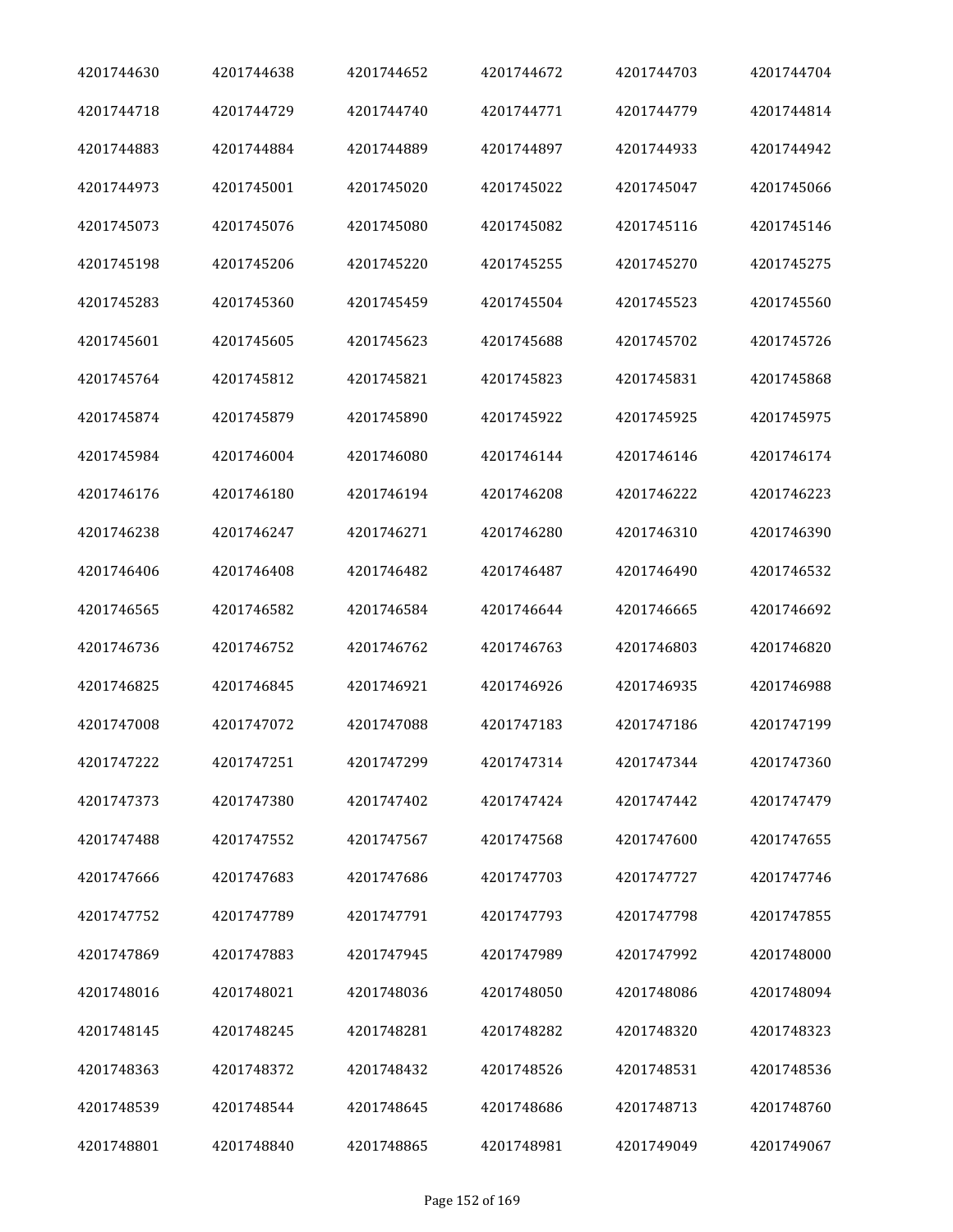| 4201749083 | 4201749108 | 4201749182 | 4201749201 | 4201749206 | 4201749223 |
|------------|------------|------------|------------|------------|------------|
| 4201749280 | 4201749282 | 4201749315 | 4201749353 | 4201749365 | 4201749381 |
| 4201749515 | 4201749551 | 4201749556 | 4201749614 | 4201749674 | 4201749694 |
| 4201749715 | 4201749723 | 4201749762 | 4201749820 | 4201749822 | 4201749832 |
| 4201749870 | 4201749897 | 4201749909 | 4201749910 | 4201749919 | 4201749934 |
| 4201749954 | 4201749961 | 4201750034 | 4201750044 | 4201750052 | 4201750099 |
| 4201750102 | 4201750131 | 4201750132 | 4201750178 | 4201750180 | 4201750185 |
| 4201750204 | 4201750205 | 4201750222 | 4201750247 | 4201750259 | 4201750263 |
| 4201750268 | 4201750275 | 4201750306 | 4201750312 | 4201750337 | 4201750615 |
| 4201750645 | 4201750654 | 4201750661 | 4201750728 | 4201750730 | 4201750748 |
| 4201750749 | 4201750757 | 4201750790 | 4201750794 | 4201750797 | 4201750802 |
| 4201750808 | 4201750905 | 4201750909 | 4201750910 | 4201750921 | 4201750924 |
| 4201750927 | 4201750971 | 4201750981 | 4201750984 | 4201750992 | 4201751001 |
| 4201751026 | 4201751041 | 4201751059 | 4201751074 | 4201751124 | 4201751191 |
| 4201751206 | 4201751222 | 4201751248 | 4201751288 | 4201751334 | 4201751413 |
| 4201751435 | 4201751485 | 4201751505 | 4201751554 | 4201751564 | 4201751566 |
| 4201751623 | 4201751647 | 4201751656 | 4201751685 | 4201751724 | 4201751736 |
| 4201751737 | 4201751749 | 4201751884 | 4201751896 | 4201751902 | 4201751942 |
| 4201751954 | 4201751989 | 4201752026 | 4201752040 | 4201752056 | 4201752060 |
| 4201752089 | 4201752098 | 4201752112 | 4201752130 | 4201752135 | 4201752174 |
| 4201752180 | 4201752237 | 4201752275 | 4201752313 | 4201752412 | 4201752455 |
| 4201752472 | 4201752495 | 4201752506 | 4201752534 | 4201752538 | 4201752571 |
| 4201752750 | 4201752779 | 4201752824 | 4201752840 | 4201752869 | 4201752873 |
| 4201752874 | 4201752889 | 4201752924 | 4201753046 | 4201753071 | 4201753073 |
| 4201753089 | 4201753103 | 4201753105 | 4201753122 | 4201753126 | 4201753132 |
| 4201753159 | 4201753161 | 4201753186 | 4201753222 | 4201753252 | 4201753308 |
| 4201753336 | 4201753347 | 4201753348 | 4201753373 | 4201753377 | 4201753431 |
| 4201753440 | 4201753492 | 4201753500 | 4201753509 | 4201753564 | 4201753581 |
| 4201753589 | 4201753632 | 4201753640 | 4201753650 | 4201753661 | 4201753662 |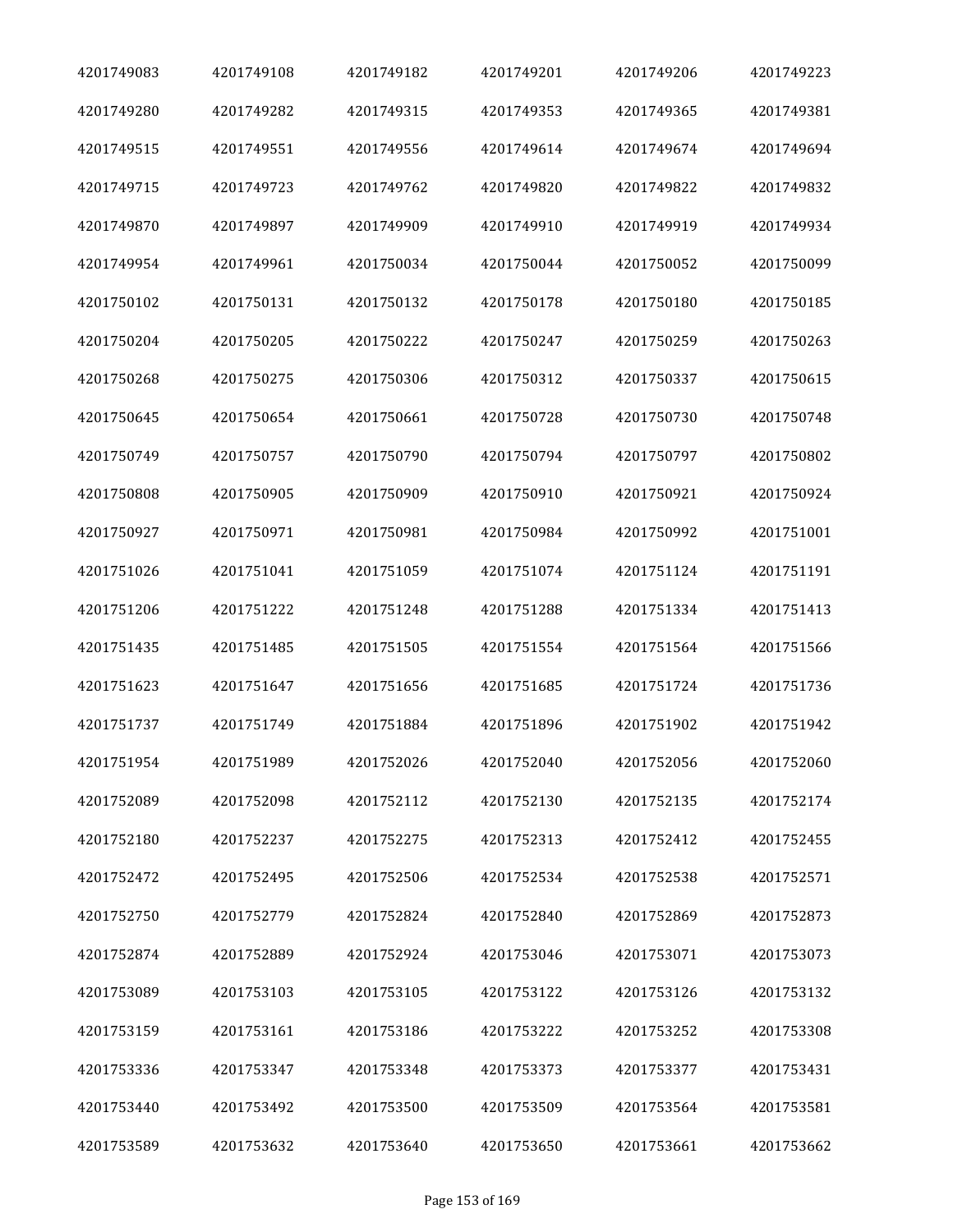| 4201753774 | 4201753813 | 4201753843 | 4201753891 | 4201753986 | 4201754092 |
|------------|------------|------------|------------|------------|------------|
| 4201754107 | 4201754145 | 4201754146 | 4201754161 | 4201754173 | 4201754267 |
| 4201754376 | 4201754377 | 4201754414 | 4201754432 | 4201754453 | 4201754455 |
| 4201754501 | 4201754539 | 4201754544 | 4201754546 | 4201754584 | 4201754602 |
| 4201754667 | 4201754896 | 4201754942 | 4201754961 | 4201755045 | 4201755062 |
| 4201755068 | 4201755071 | 4201755073 | 4201755082 | 4201755100 | 4201755116 |
| 4201755146 | 4201755163 | 4201755175 | 4201755196 | 4201755217 | 4201755223 |
| 4201755235 | 4201755243 | 4201755272 | 4201755273 | 4201755310 | 4201755345 |
| 4201755355 | 4201755422 | 4201755452 | 4201755521 | 4201755546 | 4201755599 |
| 4201755600 | 4201755609 | 4201755619 | 4201755632 | 4201755641 | 4201755674 |
| 4201755679 | 4201755680 | 4201755689 | 4201755742 | 4201755777 | 4201755779 |
| 4201755832 | 4201755835 | 4201755846 | 4201755900 | 4201755929 | 4201755944 |
| 4201755949 | 4201755975 | 4201755990 | 4201756007 | 4201756076 | 4201756100 |
| 4201756109 | 4201756112 | 4201756134 | 4201756138 | 4201756176 | 4201756199 |
| 4201756202 | 4201756203 | 4201756230 | 4201756269 | 4201756301 | 4201756306 |
| 4201756341 | 4201756343 | 4201756351 | 4201756352 | 4201756373 | 4201756420 |
| 4201756427 | 4201756430 | 4201756457 | 4201756485 | 4201756490 | 4201756494 |
| 4201756503 | 4201756504 | 4201756524 | 4201756560 | 4201756575 | 4201756577 |
| 4201756656 | 4201756671 | 4201756690 | 4201756705 | 4201756727 | 4201756749 |
| 4201756769 | 4201756789 | 4201756791 | 4201756795 | 4201756822 | 4201756864 |
| 4201756870 | 4201756904 | 4201756914 | 4201756923 | 4201756954 | 4201756955 |
| 4201756966 | 4201756983 | 4201757075 | 4201757087 | 4201757088 | 4201757104 |
| 4201757174 | 4201757181 | 4201757190 | 4201757193 | 4201757206 | 4201757208 |
| 4201757234 | 4201757241 | 4201757348 | 4201757382 | 4201757493 | 4201757553 |
| 4201757580 | 4201757613 | 4201757655 | 4201757664 | 4201757691 | 4201757708 |
| 4201757714 | 4201757741 | 4201757753 | 4201757772 | 4201757819 | 4201757859 |
| 4201757867 | 4201757907 | 4201757925 | 4201757965 | 4201757967 | 4201758007 |
| 4201758026 | 4201758029 | 4201758053 | 4201758082 | 4201758090 | 4201758097 |
| 4201758112 | 4201758116 | 4201758145 | 4201758152 | 4201758157 | 4201758186 |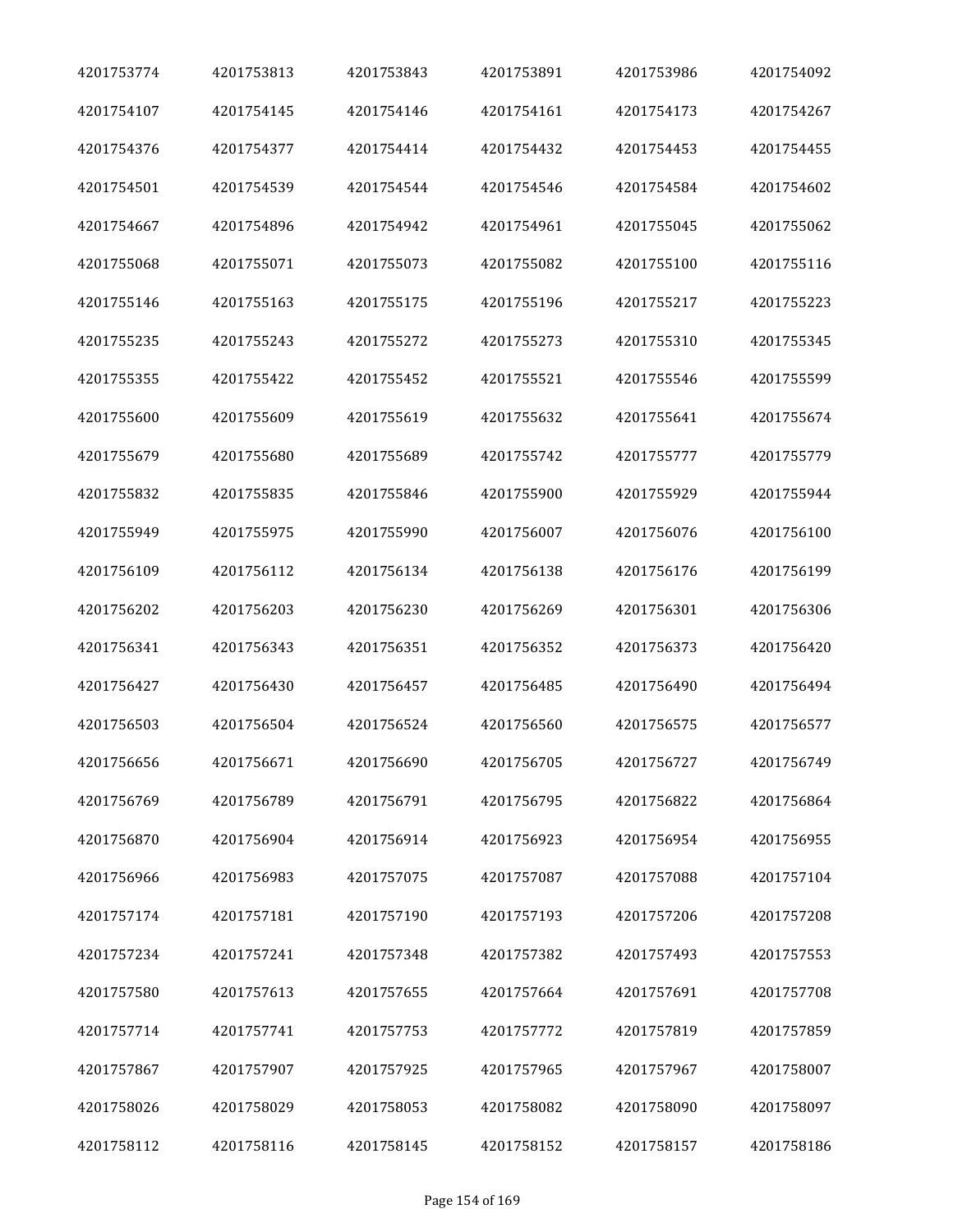| 4201758200 | 4201758234 | 4201758270 | 4201758272 | 4201758329 | 4201758385 |
|------------|------------|------------|------------|------------|------------|
| 4201758390 | 4201758421 | 4201758424 | 4201758435 | 4201758447 | 4201758506 |
| 4201758507 | 4201758508 | 4201758513 | 4201758525 | 4201758557 | 4201758558 |
| 4201758595 | 4201758687 | 4201758711 | 4201758726 | 4201758754 | 4201758793 |
| 4201758794 | 4201758804 | 4201758805 | 4201758811 | 4201758831 | 4201758859 |
| 4201758896 | 4201758905 | 4201758998 | 4201759018 | 4201759025 | 4201759043 |
| 4201759093 | 4201759098 | 4201759102 | 4201759146 | 4201759154 | 4201759222 |
| 4201759232 | 4201759319 | 4201759393 | 4201759594 | 4201759633 | 4201759640 |
| 4201759686 | 4201759689 | 4201759704 | 4201759714 | 4201759740 | 4201759768 |
| 4201759793 | 4201759796 | 4201759800 | 4201759847 | 4201759882 | 4201759896 |
| 4201759899 | 4201759996 | 4201760035 | 4201760055 | 4201760078 | 4201760107 |
| 4201760146 | 4201760154 | 4201760169 | 4201760181 | 4201760193 | 4201760209 |
| 4201760350 | 4201760373 | 4201760377 | 4201760418 | 4201760440 | 4201760444 |
| 4201760512 | 4201760523 | 4201760536 | 4201760540 | 4201760543 | 4201760586 |
| 4201760592 | 4201760597 | 4201760620 | 4201760650 | 4201760662 | 4201760663 |
| 4201760713 | 4201760757 | 4201760785 | 4201760798 | 4201760828 | 4201760869 |
| 4201760882 | 4201760883 | 4201760899 | 4201760901 | 4201760911 | 4201760942 |
| 4201760957 | 4201760961 | 4201761088 | 4201761103 | 4201761111 | 4201761130 |
| 4201761141 | 4201761163 | 4201761190 | 4201761202 | 4201761209 | 4201761213 |
| 4201761218 | 4201761272 | 4201761284 | 4201761333 | 4201761459 | 4201761493 |
| 4201761497 | 4201761528 | 4201761543 | 4201761566 | 4201761587 | 4201761623 |
| 4201761671 | 4201761731 | 4201761746 | 4201761752 | 4201761778 | 4201761874 |
| 4201762003 | 4201762003 | 4201762007 | 4201762013 | 4201762104 | 4201762106 |
| 4201762135 | 4201762146 | 4201762223 | 4201762239 | 4201762242 | 4201762259 |
| 4201762316 | 4201762366 | 4201762368 | 4201762428 | 4201762450 | 4201762557 |
| 4201762564 | 4201762694 | 4201762695 | 4201762696 | 4201762714 | 4201762716 |
| 4201762746 | 4201762775 | 4201762794 | 4201762800 | 4201762888 | 4201762898 |
| 4201762913 | 4201762922 | 4201762925 | 4201762934 | 4201762999 | 4201763143 |
| 4201763159 | 4201763165 | 4201763181 | 4201763200 | 4201763208 | 4201763221 |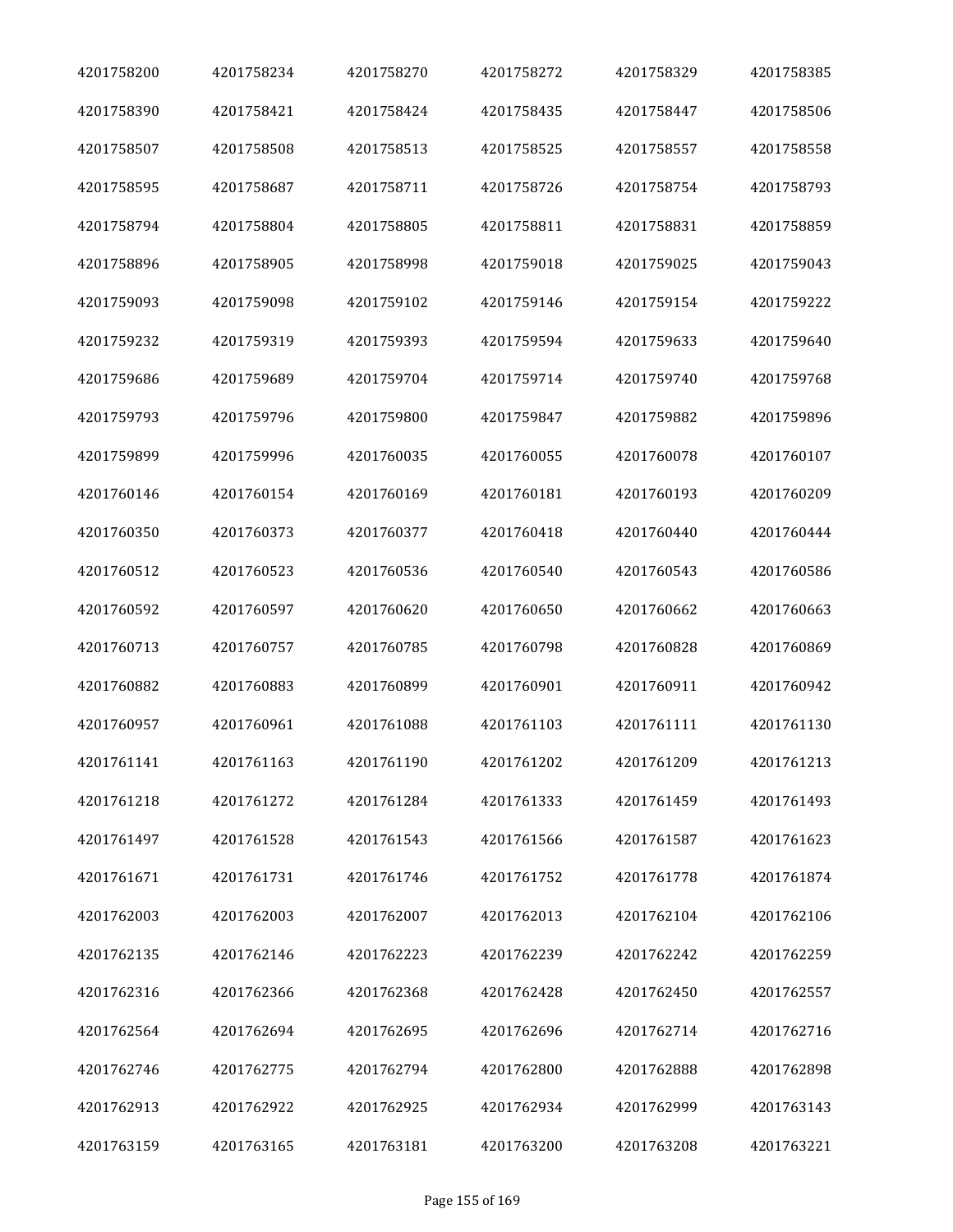| 4201763230 | 4201763270 | 4201763275 | 4201763287 | 4201763294 | 4201763333 |
|------------|------------|------------|------------|------------|------------|
| 4201763353 | 4201763383 | 4201763393 | 4201763432 | 4201763462 | 4201763476 |
| 4201763499 | 4201763513 | 4201763568 | 4201763585 | 4201763669 | 4201763675 |
| 4201763684 | 4201763702 | 4201763706 | 4201763717 | 4201763719 | 4201763750 |
| 4201763771 | 4201763790 | 4201763792 | 4201763815 | 4201763836 | 4201763837 |
| 4201763928 | 4201763942 | 4201763971 | 4201763972 | 4201764016 | 4201764023 |
| 4201764029 | 4201764048 | 4201764049 | 4201764054 | 4201764065 | 4201764067 |
| 4201764069 | 4201764106 | 4201764124 | 4201764156 | 4201764195 | 4201764208 |
| 4201764212 | 4201764288 | 4201764315 | 4201764316 | 4201764363 | 4201764366 |
| 4201764408 | 4201764421 | 4201764442 | 4201764444 | 4201764452 | 4201764477 |
| 4201764483 | 4201764552 | 4201764561 | 4201764658 | 4201764699 | 4201764719 |
| 4201764779 | 4201764794 | 4201764830 | 4201764897 | 4201764924 | 4201764966 |
| 4201765023 | 4201765029 | 4201765057 | 4201765058 | 4201765070 | 4201765087 |
| 4201765093 | 4201765095 | 4201765096 | 4201765103 | 4201765119 | 4201765128 |
| 4201765143 | 4201765152 | 4201765189 | 4201765239 | 4201765249 | 4201765255 |
| 4201765264 | 4201765265 | 4201765282 | 4201765307 | 4201765369 | 4201765371 |
| 4201765389 | 4201765447 | 4201765463 | 4201765532 | 4201765579 | 4201765585 |
| 4201765600 | 4201765672 | 4201765687 | 4201765693 | 4201765744 | 4201765774 |
| 4201765809 | 4201765810 | 4201765831 | 4201765848 | 4201765865 | 4201765878 |
| 4201765916 | 4201765948 | 4201765993 | 4201765994 | 4201766034 | 4201766035 |
| 4201766048 | 4201766131 | 4201766151 | 4201766154 | 4201766160 | 4201766168 |
| 4201766173 | 4201766223 | 4201766238 | 4201766244 | 4201766268 | 4201766303 |
| 4201766371 | 4201766401 | 4201766434 | 4201766454 | 4201766477 | 4201766485 |
| 4201766549 | 4201766571 | 4201766621 | 4201766646 | 4201766795 | 4201766812 |
| 4201766814 | 4201766870 | 4201766963 | 4201766991 | 4201767005 | 4201767069 |
| 4201767097 | 4201767119 | 4201767236 | 4201767247 | 4201767248 | 4201767255 |
| 4201767268 | 4201767278 | 4201767294 | 4201767320 | 4201767333 | 4201767368 |
| 4201767455 | 4201767507 | 4201767517 | 4201767520 | 4201767556 | 4201767615 |
| 4201767633 | 4201767744 | 4201767761 | 4201767779 | 4201767781 | 4201767824 |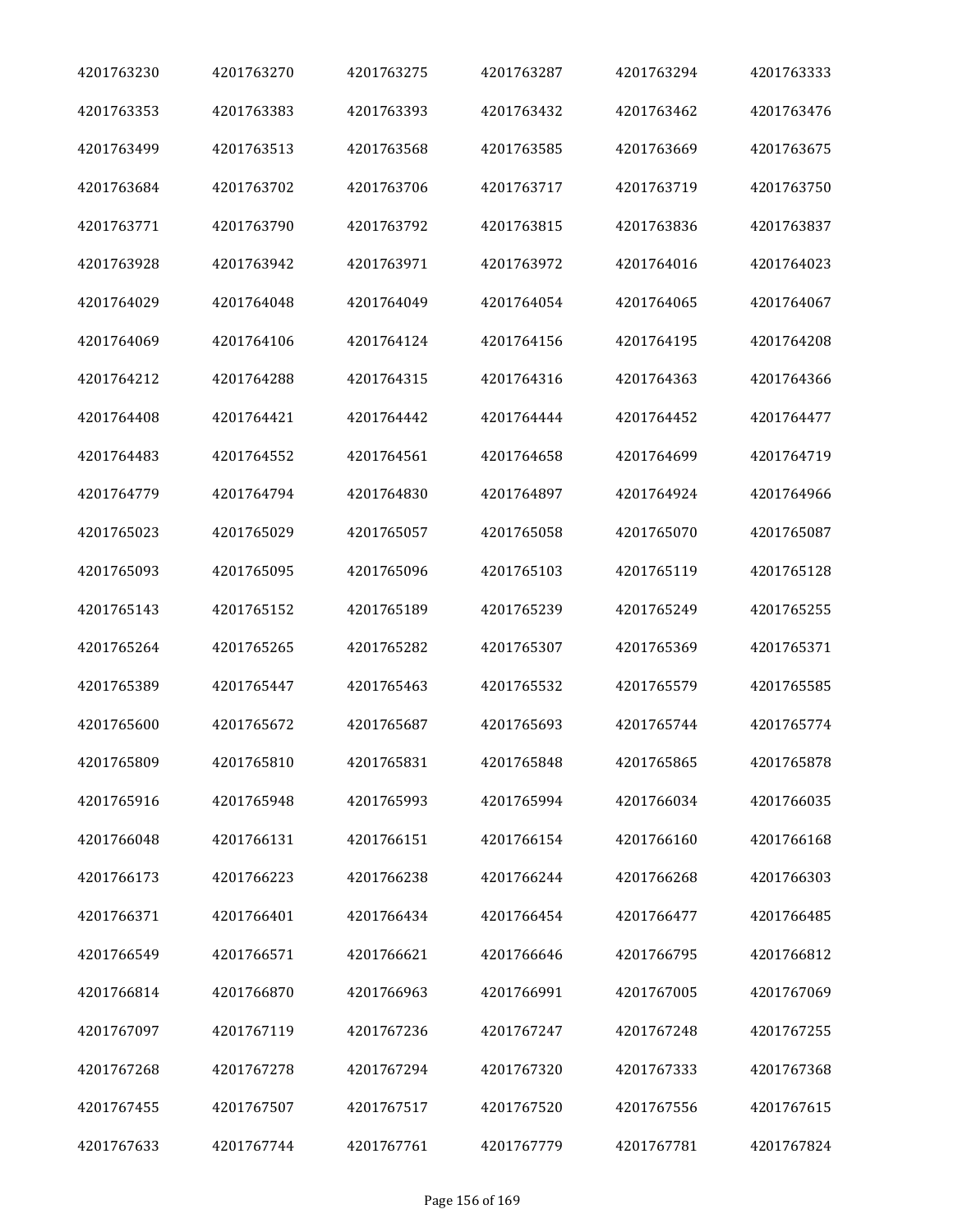| 4201767830 | 4201767838 | 4201767853 | 4201767944 | 4201767951 | 4201767984 |
|------------|------------|------------|------------|------------|------------|
| 4201768070 | 4201768101 | 4201768123 | 4201768192 | 4201768204 | 4201768224 |
| 4201768246 | 4201768283 | 4201768291 | 4201768304 | 4201768314 | 4201768371 |
| 4201768398 | 4201768517 | 4201768562 | 4201768565 | 4201768659 | 4201768662 |
| 4201768694 | 4201768702 | 4201768770 | 4201768842 | 4201768852 | 4201768857 |
| 4201768898 | 4201768921 | 4201768925 | 4201768979 | 4201768990 | 4201768993 |
| 4201769008 | 4201769128 | 4201769168 | 4201769253 | 4201769296 | 4201769300 |
| 4201769342 | 4201769366 | 4201769371 | 4201769385 | 4201769389 | 4201769424 |
| 4201769436 | 4201769446 | 4201769455 | 4201769463 | 4201769468 | 4201769483 |
| 4201769502 | 4201769504 | 4201769509 | 4201769528 | 4201769540 | 4201769543 |
| 4201769544 | 4201769546 | 4201769660 | 4201769670 | 4201769672 | 4201769683 |
| 4201769697 | 4201769710 | 4201769732 | 4201769754 | 4201769755 | 4201769763 |
| 4201769774 | 4201769810 | 4201769829 | 4201769830 | 4201769850 | 4201769958 |
| 4201769980 | 4201770009 | 4201770031 | 4201770075 | 4201770119 | 4201770132 |
| 4201770137 | 4201770145 | 4201770162 | 4201770163 | 4201770295 | 4201770320 |
| 4201770325 | 4201770334 | 4201770373 | 4201770385 | 4201770414 | 4201770468 |
| 4201770475 | 4201770505 | 4201770537 | 4201770544 | 4201770587 | 4201770590 |
| 4201770596 | 4201770604 | 4201770614 | 4201770633 | 4201770692 | 4201770723 |
| 4201770799 | 4201770850 | 4201770909 | 4201770953 | 4201770981 | 4201770999 |
| 4201771025 | 4201771037 | 4201771055 | 4201771150 | 4201771188 | 4201771212 |
| 4201771228 | 4201771231 | 4201771278 | 4201771313 | 4201771336 | 4201771414 |
| 4201771480 | 4201771532 | 4201771534 | 4201771546 | 4201771549 | 4201771563 |
| 4201771581 | 4201771656 | 4201771668 | 4201771682 | 4201771693 | 4201771697 |
| 4201771698 | 4201771754 | 4201771765 | 4201771784 | 4201771787 | 4201771801 |
| 4201771819 | 4201771824 | 4201771850 | 4201771853 | 4201771871 | 4201771899 |
| 4201771976 | 4201771992 | 4201772002 | 4201772022 | 4201772064 | 4201772079 |
| 4201772091 | 4201772094 | 4201772098 | 4201772106 | 4201772110 | 4201772119 |
| 4201772141 | 4201772182 | 4201772184 | 4201772286 | 4201772314 | 4201772325 |
| 4201772354 | 4201772355 | 4201772377 | 4201772399 | 4201772450 | 4201772463 |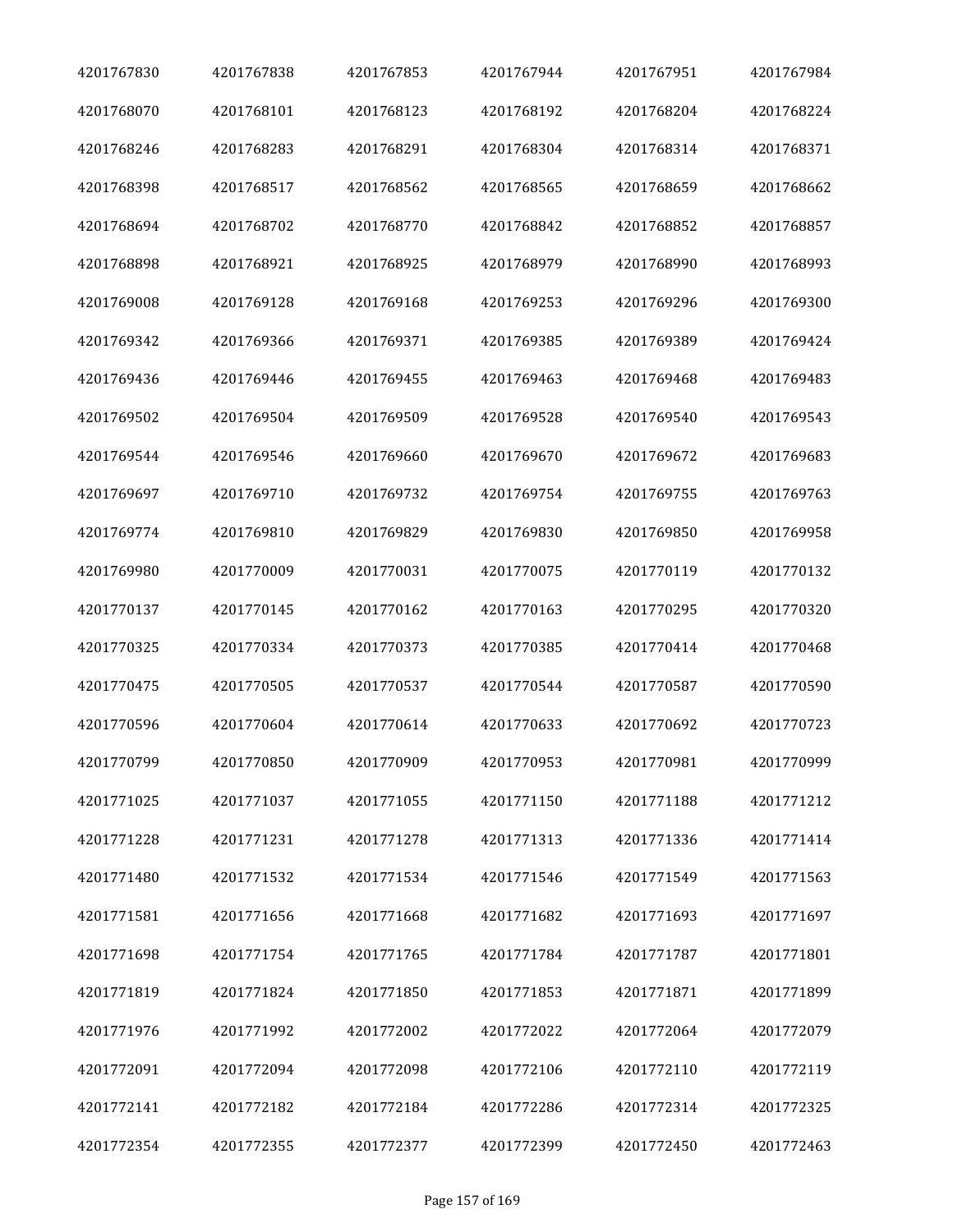| 4201772582 | 4201772587 | 4201772663 | 4201772698 | 4201772700 | 4201772731 |
|------------|------------|------------|------------|------------|------------|
| 4201772739 | 4201772758 | 4201772759 | 4201772779 | 4201772793 | 4201772831 |
| 4201772849 | 4201772856 | 4201772863 | 4201772870 | 4201772905 | 4201772930 |
| 4201772950 | 4201772986 | 4201772991 | 4201773008 | 4201773026 | 4201773028 |
| 4201773035 | 4201773072 | 4201773084 | 4201773087 | 4201773101 | 4201773127 |
| 4201773233 | 4201773266 | 4201773274 | 4201773281 | 4201773375 | 4201773424 |
| 4201773453 | 4201773519 | 4201773527 | 4201773596 | 4201773608 | 4201773614 |
| 4201773616 | 4201773636 | 4201773645 | 4201773655 | 4201773664 | 4201773696 |
| 4201773699 | 4201773706 | 4201773725 | 4201773729 | 4201773761 | 4201773812 |
| 4201773930 | 4201773933 | 4201773959 | 4201773970 | 4201773997 | 4201774004 |
| 4201774022 | 4201774032 | 4201774033 | 4201774105 | 4201774126 | 4201774141 |
| 4201774152 | 4201774279 | 4201774285 | 4201774343 | 4201774384 | 4201774452 |
| 4201774470 | 4201774493 | 4201774532 | 4201774541 | 4201774563 | 4201774567 |
| 4201774600 | 4201774621 | 4201774658 | 4201774664 | 4201774680 | 4201774687 |
| 4201774699 | 4201774722 | 4201774773 | 4201774798 | 4201774804 | 4201774814 |
| 4201774850 | 4201774854 | 4201774855 | 4201774864 | 4201774865 | 4201774894 |
| 4201774973 | 4201775008 | 4201775015 | 4201775017 | 4201775021 | 4201775031 |
| 4201775045 | 4201775061 | 4201775123 | 4201775131 | 4201775141 | 4201775186 |
| 4201775192 | 4201775221 | 4201775406 | 4201775443 | 4201775455 | 4201775458 |
| 4201775464 | 4201775470 | 4201775534 | 4201775545 | 4201775569 | 4201775570 |
| 4201775588 | 4201775634 | 4201775637 | 4201775655 | 4201775669 | 4201775678 |
| 4201775682 | 4201775717 | 4201775728 | 4201775744 | 4201775745 | 4201775761 |
| 4201775803 | 4201775830 | 4201775834 | 4201776020 | 4201776028 | 4201776030 |
| 4201776036 | 4201776047 | 4201776085 | 4201776237 | 4201776244 | 4201776267 |
| 4201776319 | 4201776331 | 4201776344 | 4201776352 | 4201776356 | 4201776378 |
| 4201776453 | 4201776509 | 4201776524 | 4201776563 | 4201776581 | 4201776582 |
| 4201776643 | 4201776709 | 4201776752 | 4201776801 | 4201776804 | 4201776834 |
| 4201776861 | 4201776907 | 4201776940 | 4201777054 | 4201777104 | 4201777137 |
| 4201777138 | 4201777146 | 4201777150 | 4201777183 | 4201777186 | 4201777188 |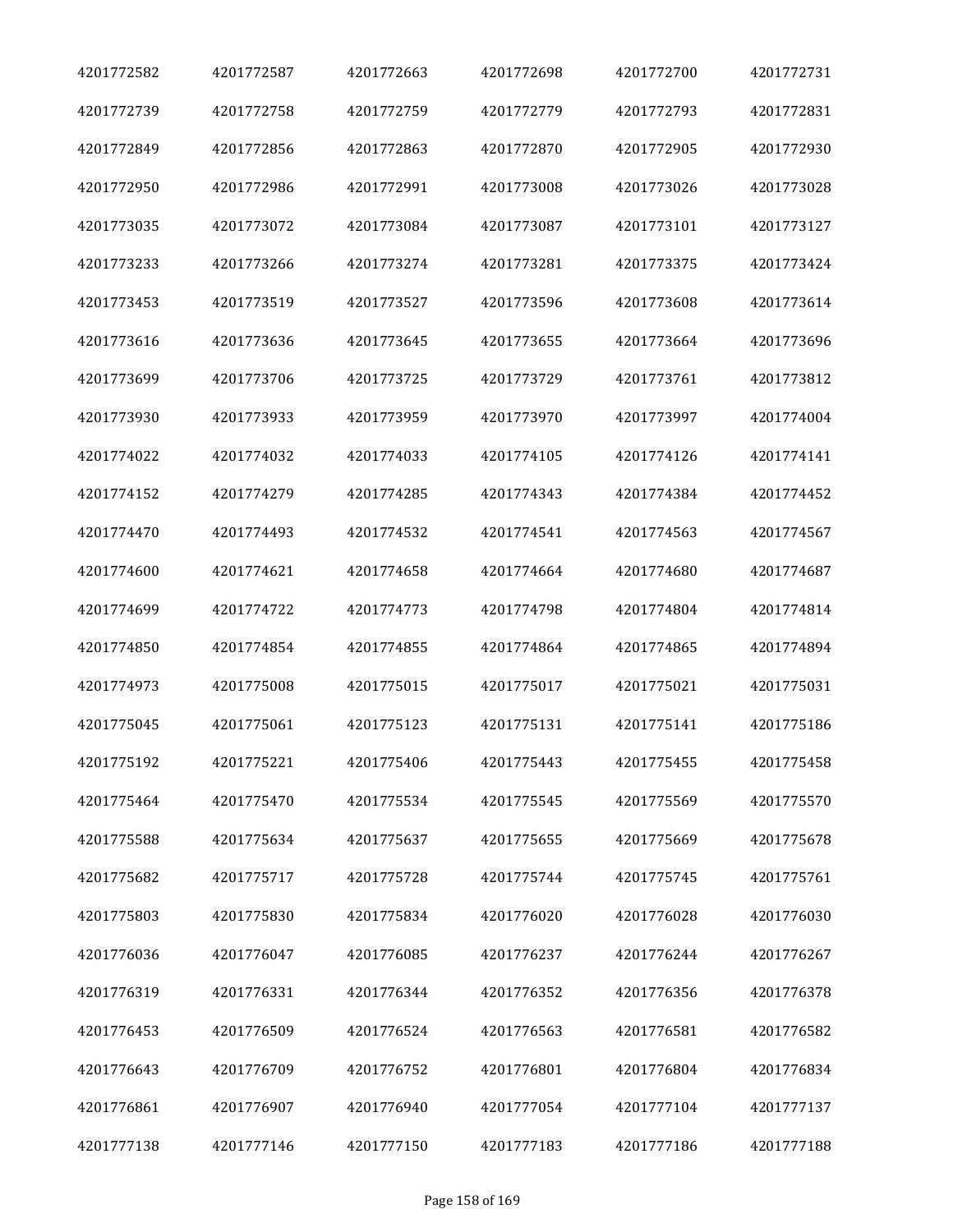| 4201777211 | 4201777213 | 4201777217 | 4201777234 | 4201777250 | 4201777269 |
|------------|------------|------------|------------|------------|------------|
| 4201777278 | 4201777307 | 4201777352 | 4201777358 | 4201777382 | 4201777394 |
| 4201777396 | 4201777414 | 4201777415 | 4201777431 | 4201777437 | 4201777438 |
| 4201777458 | 4201777566 | 4201777599 | 4201777640 | 4201777650 | 4201777698 |
| 4201777703 | 4201777711 | 4201777720 | 4201777799 | 4201777802 | 4201777846 |
| 4201777906 | 4201777914 | 4201777924 | 4201777975 | 4201778036 | 4201778119 |
| 4201778188 | 4201778201 | 4201778214 | 4201778225 | 4201778230 | 4201778233 |
| 4201778257 | 4201778260 | 4201778311 | 4201778321 | 4201778349 | 4201778365 |
| 4201778408 | 4201778414 | 4201778448 | 4201778504 | 4201778510 | 4201778511 |
| 4201778522 | 4201778527 | 4201778528 | 4201778550 | 4201778575 | 4201778626 |
| 4201778657 | 4201778666 | 4201778675 | 4201778678 | 4201778696 | 4201778699 |
| 4201778711 | 4201778713 | 4201778757 | 4201778788 | 4201778842 | 4201778865 |
| 4201778885 | 4201778952 | 4201778957 | 4201779057 | 4201779061 | 4201779096 |
| 4201779170 | 4201779193 | 4201779226 | 4201779251 | 4201779321 | 4201779387 |
| 4201779389 | 4201779444 | 4201779464 | 4201779473 | 4201779511 | 4201779520 |
| 4201779555 | 4201779588 | 4201779643 | 4201779685 | 4201779692 | 4201779701 |
| 4201779706 | 4201779727 | 4201779742 | 4201779841 | 4201779861 | 4201779883 |
| 4201779945 | 4201779956 | 4201779967 | 4201779975 | 4201780004 | 4201780006 |
| 4201780019 | 4201780025 | 4201780028 | 4201780033 | 4201780042 | 4201780057 |
| 4201780141 | 4201780159 | 4201780240 | 4201780265 | 4201780286 | 4201780305 |
| 4201780367 | 4201780392 | 4201780478 | 4201780504 | 4201780591 | 4201780593 |
| 4201780624 | 4201780637 | 4201780639 | 4201780650 | 4201780658 | 4201780687 |
| 4201780736 | 4201780778 | 4201780784 | 4201780805 | 4201780814 | 4201780887 |
| 4201780977 | 4201780987 | 4201781003 | 4201781026 | 4201781039 | 4201781059 |
| 4201781081 | 4201781104 | 4201781138 | 4201781165 | 4201781189 | 4201781231 |
| 4201781275 | 4201781282 | 4201781298 | 4201781326 | 4201781328 | 4201781401 |
| 4201781405 | 4201781429 | 4201781438 | 4201781441 | 4201781449 | 4201781509 |
| 4201781517 | 4201781519 | 4201781529 | 4201781534 | 4201781549 | 4201781743 |
| 4201781798 | 4201781828 | 4201781848 | 4201781852 | 4201781877 | 4201781888 |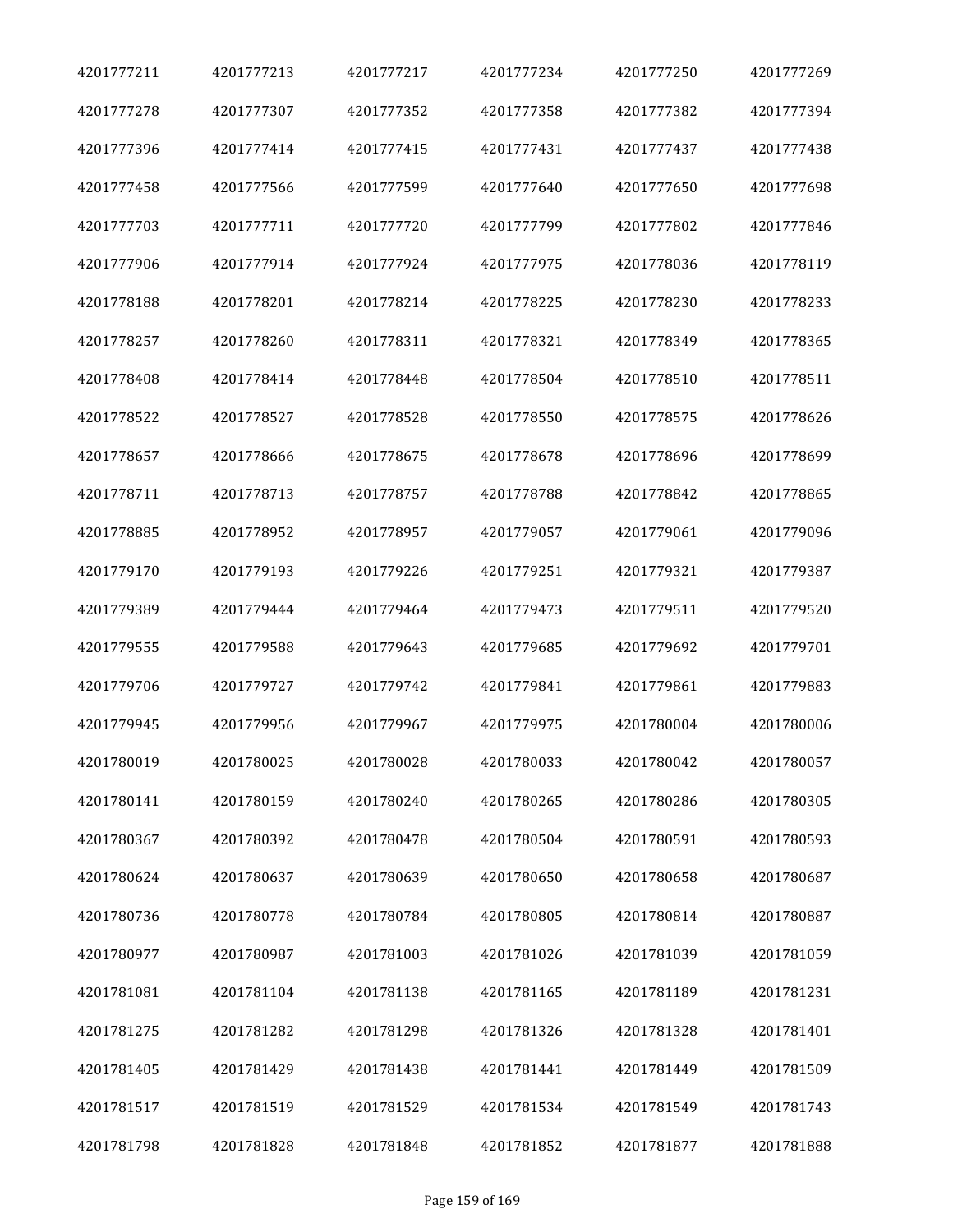| 4201781931 | 4201781953 | 4201781967 | 4201781970 | 4201781991 | 4201781993 |
|------------|------------|------------|------------|------------|------------|
| 4201781997 | 4201782012 | 4201782063 | 4201782092 | 4201782097 | 4201782099 |
| 4201782100 | 4201782111 | 4201782165 | 4201782190 | 4201782204 | 4201782230 |
| 4201782252 | 4201782253 | 4201782290 | 4201782327 | 4201782360 | 4201782381 |
| 4201782382 | 4201782407 | 4201782460 | 4201782483 | 4201782489 | 4201782563 |
| 4201782642 | 4201782719 | 4201782728 | 4201782729 | 4201782737 | 4201782741 |
| 4201782751 | 4201782767 | 4201782776 | 4201782818 | 4201782839 | 4201782847 |
| 4201782878 | 4201782882 | 4201782913 | 4201782953 | 4201782965 | 4201782992 |
| 4201782999 | 4201783004 | 4201783032 | 4201783053 | 4201783108 | 4201783168 |
| 4201783202 | 4201783243 | 4201783322 | 4201783345 | 4201783395 | 4201783427 |
| 4201783429 | 4201783451 | 4201783502 | 4201783556 | 4201783583 | 4201783663 |
| 4201783698 | 4201783742 | 4201783744 | 4201783750 | 4201783825 | 4201783833 |
| 4201783870 | 4201783872 | 4201783902 | 4201783907 | 4201783923 | 4201783937 |
| 4201783955 | 4201783957 | 4201783983 | 4201783998 | 4201784053 | 4201784141 |
| 4201784170 | 4201784177 | 4201784199 | 4201784213 | 4201784216 | 4201784241 |
| 4201784258 | 4201784279 | 4201784301 | 4201784302 | 4201784400 | 4201784475 |
| 4201784483 | 4201784609 | 4201784619 | 4201784647 | 4201784651 | 4201784685 |
| 4201784716 | 4201784722 | 4201784749 | 4201784753 | 4201784756 | 4201784762 |
| 4201784778 | 4201784796 | 4201784832 | 4201784859 | 4201784876 | 4201784911 |
| 4201784940 | 4201784965 | 4201784974 | 4201785007 | 4201785019 | 4201785028 |
| 4201785031 | 4201785061 | 4201785087 | 4201785141 | 4201785213 | 4201785234 |
| 4201785260 | 4201785271 | 4201785274 | 4201785301 | 4201785314 | 4201785349 |
| 4201785369 | 4201785408 | 4201785416 | 4201785428 | 4201785443 | 4201785453 |
| 4201785464 | 4201785502 | 4201785540 | 4201785572 | 4201785574 | 4201785674 |
| 4201785687 | 4201785692 | 4201785732 | 4201785753 | 4201785785 | 4201785814 |
| 4201785867 | 4201785868 | 4201785878 | 4201785920 | 4201785960 | 4201785998 |
| 4201786005 | 4201786013 | 4201786037 | 4201786059 | 4201786107 | 4201786142 |
| 4201786152 | 4201786163 | 4201786165 | 4201786205 | 4201786208 | 4201786209 |
| 4201786226 | 4201786230 | 4201786235 | 4201786269 | 4201786286 | 4201786305 |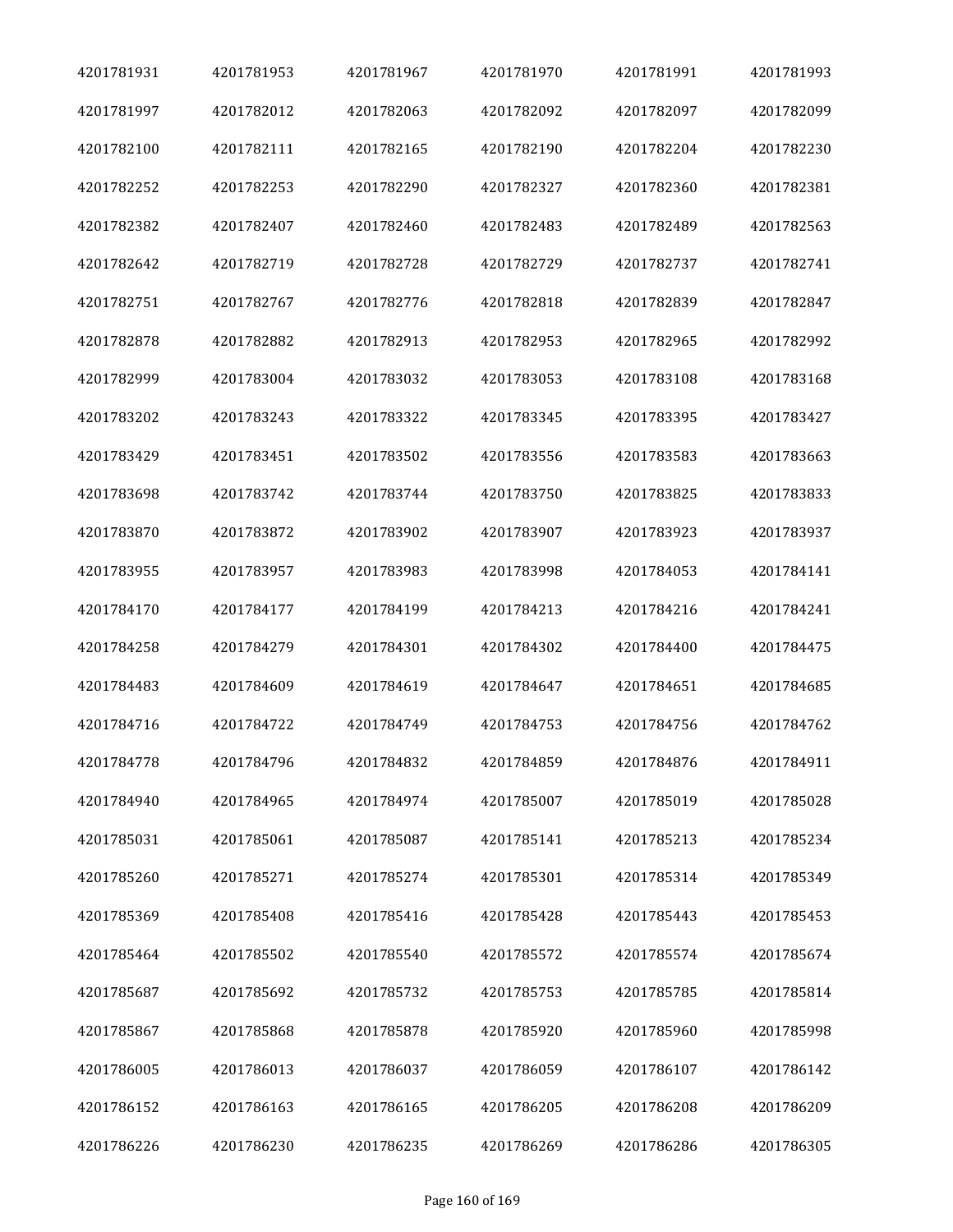| 4201786493 | 4201786528 | 4201786537 | 4201786584 | 4201786589 | 4201786677 |
|------------|------------|------------|------------|------------|------------|
| 4201786687 | 4201786711 | 4201786724 | 4201786728 | 4201786765 | 4201786822 |
| 4201786838 | 4201786910 | 4201786937 | 4201786970 | 4201786991 | 4201787012 |
| 4201787076 | 4201787082 | 4201787102 | 4201787103 | 4201787123 | 4201787127 |
| 4201787138 | 4201787152 | 4201787159 | 4201787165 | 4201787167 | 4201787189 |
| 4201787193 | 4201787210 | 4201787303 | 4201787311 | 4201787325 | 4201787331 |
| 4201787333 | 4201787337 | 4201787341 | 4201787360 | 4201787367 | 4201787394 |
| 4201787405 | 4201787410 | 4201787417 | 4201787422 | 4201787451 | 4201787465 |
| 4201787481 | 4201787493 | 4201787523 | 4201787584 | 4201787590 | 4201787597 |
| 4201787614 | 4201787657 | 4201787663 | 4201787681 | 4201787748 | 4201787795 |
| 4201787893 | 4201787901 | 4201788002 | 4201788006 | 4201788023 | 4201788039 |
| 4201788086 | 4201788089 | 4201788092 | 4201788100 | 4201788167 | 4201788233 |
| 4201788240 | 4201788257 | 4201788295 | 4201788300 | 4201788329 | 4201788362 |
| 4201788389 | 4201788390 | 4201788418 | 4201788496 | 4201788570 | 4201788578 |
| 4201788581 | 4201788589 | 4201788679 | 4201788700 | 4201788734 | 4201788750 |
| 4201788785 | 4201788796 | 4201788808 | 4201788824 | 4201788832 | 4201788858 |
| 4201788859 | 4201788861 | 4201788869 | 4201788880 | 4201788884 | 4201788886 |
| 4201788888 | 4201788890 | 4201788935 | 4201788941 | 4201789009 | 4201789020 |
| 4201789031 | 4201789080 | 4201789102 | 4201789125 | 4201789157 | 4201789189 |
| 4201789192 | 4201789277 | 4201789299 | 4201789310 | 4201789330 | 4201789337 |
| 4201789354 | 4201789366 | 4201789406 | 4201789412 | 4201789417 | 4201789426 |
| 4201789438 | 4201789480 | 4201789481 | 4201789556 | 4201789569 | 4201789603 |
| 4201789609 | 4201789652 | 4201789657 | 4201789658 | 4201789672 | 4201789691 |
| 4201789712 | 4201789732 | 4201789767 | 4201789777 | 4201789786 | 4201789789 |
| 4201789855 | 4201789857 | 4201789977 | 4201789980 | 4201789982 | 4201790015 |
| 4201790056 | 4201790075 | 4201790095 | 4201790149 | 4201790190 | 4201790270 |
| 4201790305 | 4201790317 | 4201790337 | 4201790343 | 4201790353 | 4201790354 |
| 4201790369 | 4201790379 | 4201790408 | 4201790430 | 4201790564 | 4201790573 |
| 4201790578 | 4201790630 | 4201790655 | 4201790714 | 4201790732 | 4201790745 |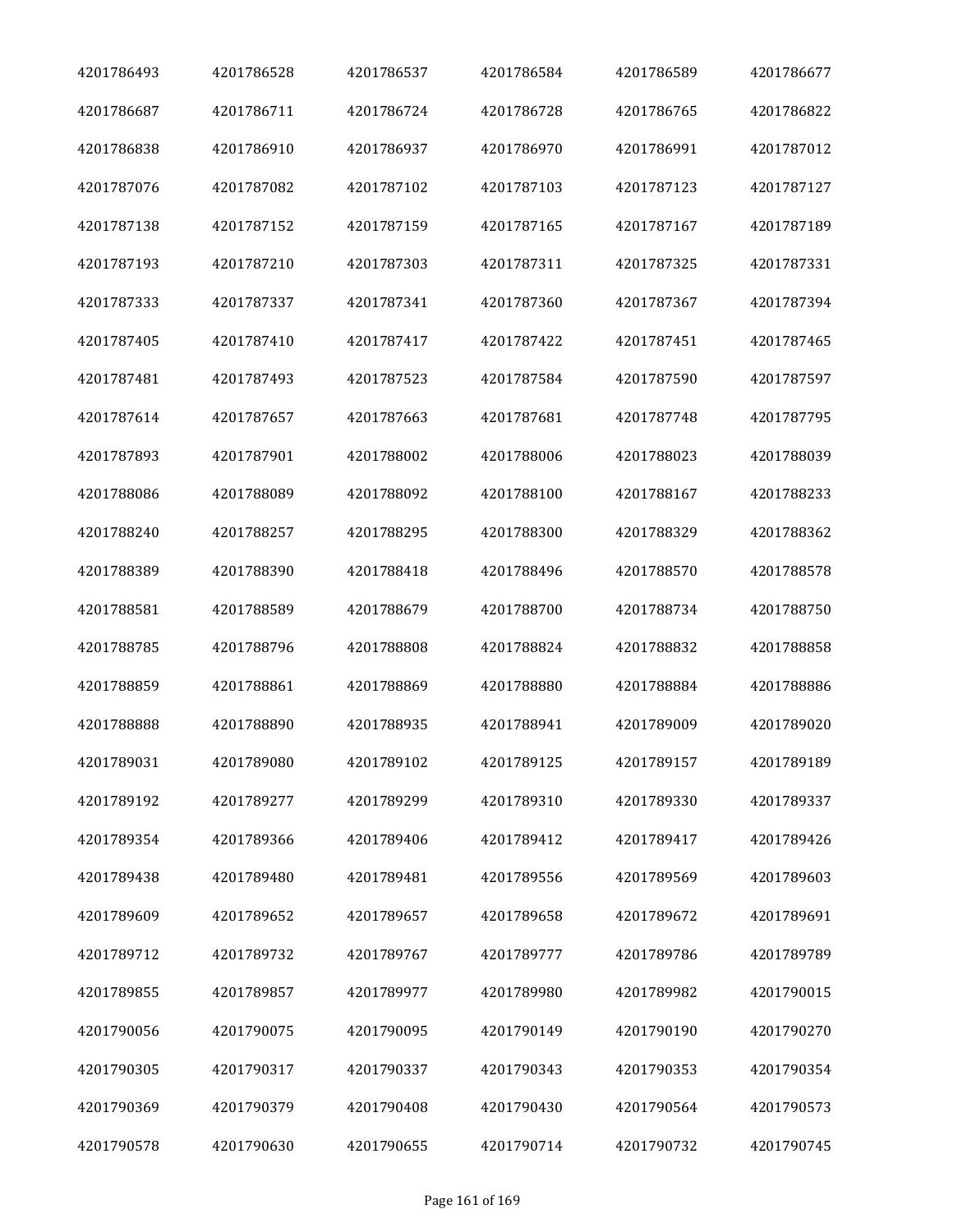| 4201790815 | 4201790840 | 4201790894 | 4201790930 | 4201790971 | 4201790981 |
|------------|------------|------------|------------|------------|------------|
| 4201791054 | 4201791079 | 4201791111 | 4201791118 | 4201791121 | 4201791137 |
| 4201791154 | 4201791216 | 4201791253 | 4201791341 | 4201791428 | 4201791437 |
| 4201791446 | 4201791475 | 4201791489 | 4201791563 | 4201791601 | 4201791610 |
| 4201791623 | 4201791631 | 4201791663 | 4201791671 | 4201791687 | 4201791717 |
| 4201791737 | 4201791744 | 4201791765 | 4201791836 | 4201791903 | 4201791906 |
| 4201791907 | 4201791910 | 4201791912 | 4201791923 | 4201791934 | 4201791951 |
| 4201791952 | 4201791966 | 4201792012 | 4201792021 | 4201792060 | 4201792073 |
| 4201792084 | 4201792097 | 4201792101 | 4201792128 | 4201792177 | 4201792178 |
| 4201792209 | 4201792275 | 4201792468 | 4201792487 | 4201792493 | 4201792494 |
| 4201792555 | 4201792568 | 4201792630 | 4201792658 | 4201792699 | 4201792706 |
| 4201792709 | 4201792756 | 4201792766 | 4201792772 | 4201792773 | 4201792782 |
| 4201792786 | 4201792795 | 4201792814 | 4201792826 | 4201792830 | 4201792852 |
| 4201792883 | 4201792899 | 4201792940 | 4201792969 | 4201792972 | 4201792984 |
| 4201792991 | 4201793053 | 4201793181 | 4201793199 | 4201793214 | 4201793218 |
| 4201793292 | 4201793325 | 4201793389 | 4201793391 | 4201793565 | 4201793572 |
| 4201793605 | 4201793628 | 4201793631 | 4201793692 | 4201793851 | 4201793852 |
| 4201793870 | 4201793937 | 4201793944 | 4201793946 | 4201793947 | 4201793950 |
| 4201793986 | 4201793998 | 4201794017 | 4201794029 | 4201794136 | 4201794157 |
| 4201794175 | 4201794241 | 4201794258 | 4201794303 | 4201794311 | 4201794332 |
| 4201794365 | 4201794368 | 4201794376 | 4201794390 | 4201794398 | 4201794401 |
| 4201794439 | 4201794457 | 4201794467 | 4201794468 | 4201794498 | 4201794517 |
| 4201794534 | 4201794553 | 4201794610 | 4201794617 | 4201794632 | 4201794675 |
| 4201794705 | 4201794717 | 4201794735 | 4201794791 | 4201794838 | 4201794855 |
| 4201794905 | 4201794914 | 4201794917 | 4201794926 | 4201795010 | 4201795020 |
| 4201795021 | 4201795029 | 4201795056 | 4201795081 | 4201795087 | 4201795099 |
| 4201795101 | 4201795138 | 4201795158 | 4201795160 | 4201795307 | 4201795322 |
| 4201795338 | 4201795364 | 4201795368 | 4201795391 | 4201795451 | 4201795470 |
| 4201795471 | 4201795488 | 4201795499 | 4201795510 | 4201795759 | 4201795803 |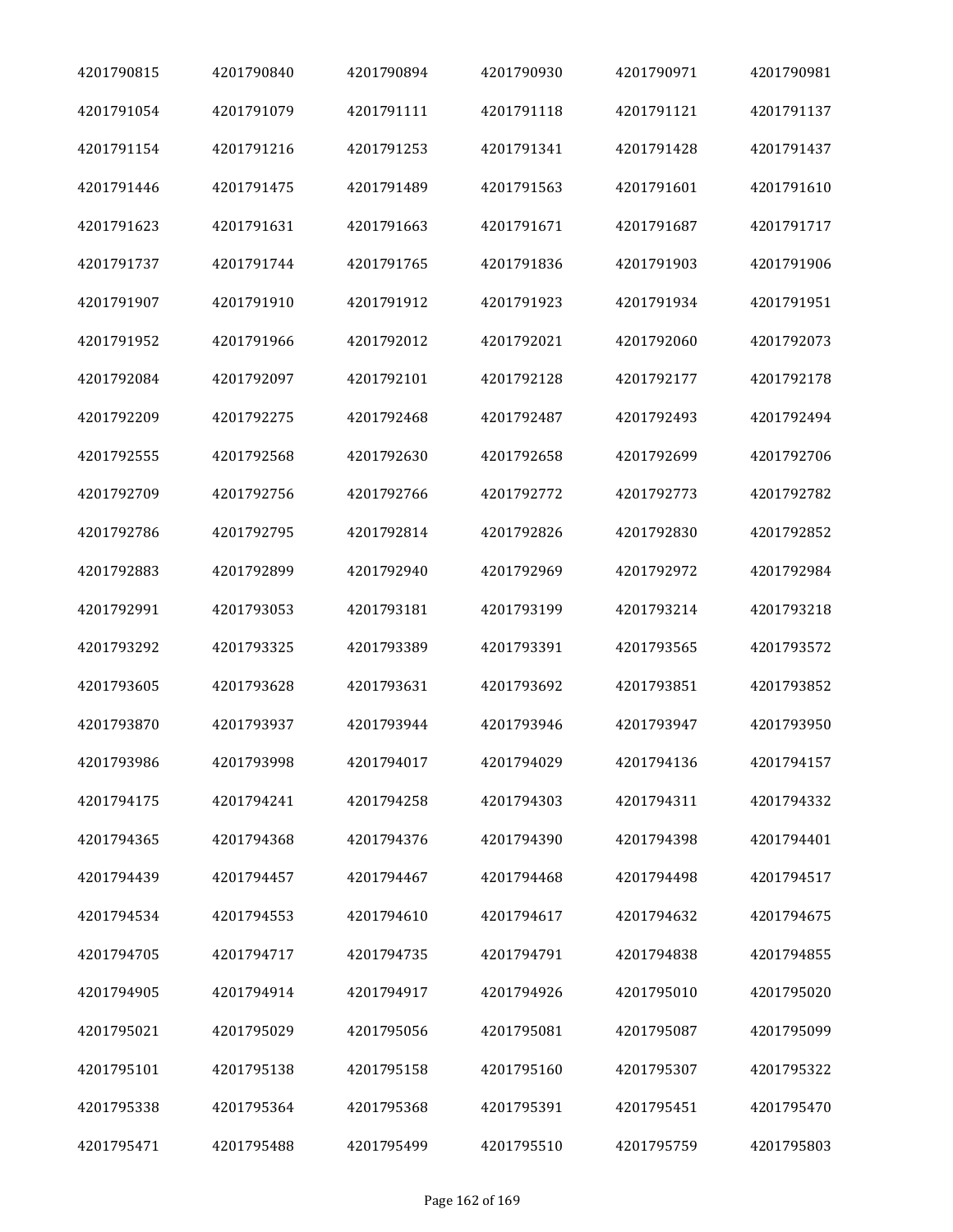| 4201795842 | 4201795847 | 4201795857 | 4201795897 | 4201795929 | 4201795940 |
|------------|------------|------------|------------|------------|------------|
| 4201795941 | 4201796001 | 4201796052 | 4201796077 | 4201796110 | 4201796127 |
| 4201796131 | 4201796145 | 4201796171 | 4201796249 | 4201796252 | 4201796275 |
| 4201796288 | 4201796333 | 4201796346 | 4201796450 | 4201796462 | 4201796463 |
| 4201796513 | 4201796522 | 4201796524 | 4201796544 | 4201796549 | 4201796592 |
| 4201796614 | 4201796650 | 4201796833 | 4201796842 | 4201796859 | 4201797031 |
| 4201797056 | 4201797077 | 4201797172 | 4201797305 | 4201797312 | 4201797313 |
| 4201797321 | 4201797322 | 4201797324 | 4201797336 | 4201797377 | 4201797413 |
| 4201797441 | 4201797455 | 4201797477 | 4201797478 | 4201797506 | 4201797512 |
| 4201797515 | 4201797560 | 4201797618 | 4201797705 | 4201797750 | 4201797776 |
| 4201797779 | 4201797854 | 4201797872 | 4201797884 | 4201797890 | 4201797894 |
| 4201797907 | 4201797932 | 4201797943 | 4201797949 | 4201797980 | 4201798033 |
| 4201798084 | 4201798147 | 4201798273 | 4201798294 | 4201798313 | 4201798317 |
| 4201798369 | 4201798418 | 4201798428 | 4201798441 | 4201798459 | 4201798460 |
| 4201798580 | 4201798587 | 4201798601 | 4201798637 | 4201798696 | 4201798701 |
| 4201798742 | 4201798751 | 4201798764 | 4201798800 | 4201798801 | 4201798845 |
| 4201798893 | 4201798969 | 4201799050 | 4201799055 | 4201799065 | 4201799103 |
| 4201799109 | 4201799130 | 4201799134 | 4201799150 | 4201799161 | 4201799170 |
| 4201799196 | 4201799208 | 4201799214 | 4201799364 | 4201799391 | 4201799482 |
| 4201799610 | 4201799612 | 4201799619 | 4201799655 | 4201799694 | 4201799756 |
| 4201799821 | 4201799833 | 4201799839 | 4201799844 | 4201799848 | 4201799850 |
| 4201799858 | 4201799870 | 4201799882 | 4201799888 | 4201799921 | 4201799924 |
| 4201799990 | 4201800000 | 4201800014 | 4201800081 | 4201800111 | 4201800126 |
| 4201800135 | 4201800151 | 4201800195 | 4201800232 | 4201800368 | 4201800379 |
| 4201800446 | 4201800449 | 4201800489 | 4201800492 | 4201800506 | 4201800535 |
| 4201800536 | 4201800563 | 4201800601 | 4201800624 | 4201800636 | 4201800664 |
| 4201800678 | 4201800782 | 4201800803 | 4201800810 | 4201800839 | 4201800862 |
| 4201800864 | 4201800867 | 4201800885 | 4201800886 | 4201800900 | 4201800903 |
| 4201800929 | 4201800947 | 4201800997 | 4201801071 | 4201801085 | 4201801174 |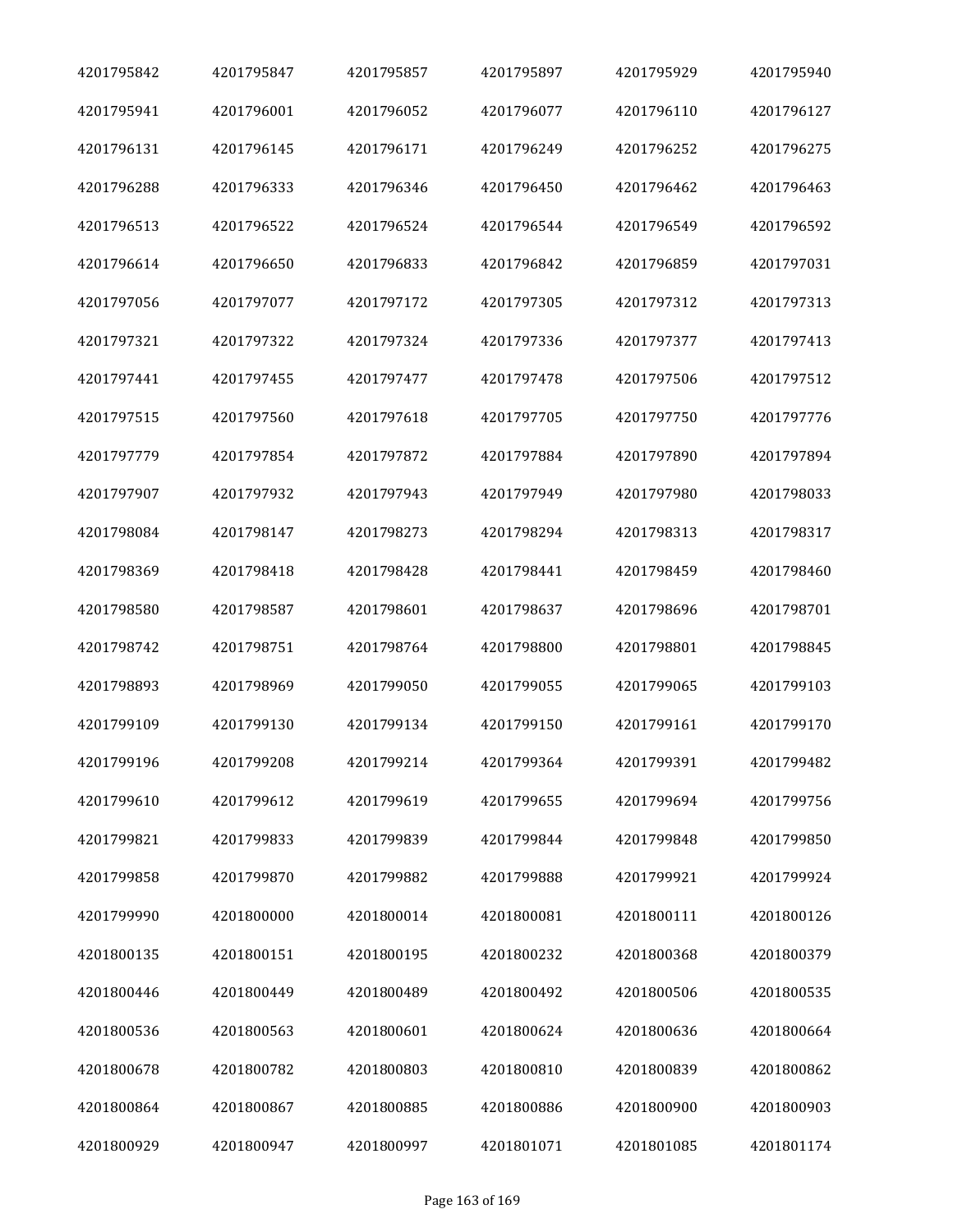| 4201801175 | 4201801178 | 4201801211 | 4201801217 | 4201801266 | 4201801277 |
|------------|------------|------------|------------|------------|------------|
| 4201801311 | 4201801315 | 4201801319 | 4201801324 | 4201801329 | 4201801342 |
| 4201801404 | 4201801432 | 4201801533 | 4201801580 | 4201801629 | 4201801640 |
| 4201801665 | 4201801668 | 4201801677 | 4201801692 | 4201801695 | 4201801710 |
| 4201801720 | 4201801725 | 4201801728 | 4201801743 | 4201801747 | 4201801800 |
| 4201801817 | 4201801852 | 4201801883 | 4201801979 | 4201801999 | 4201802014 |
| 4201802035 | 4201802064 | 4201802077 | 4201802104 | 4201802110 | 4201802131 |
| 4201802159 | 4201802190 | 4201802191 | 4201802204 | 4201802229 | 4201802244 |
| 4201802340 | 4201802400 | 4201802408 | 4201802425 | 4201802433 | 4201802464 |
| 4201802557 | 4201802581 | 4201802603 | 4201802672 | 4201802676 | 4201802703 |
| 4201802706 | 4201802783 | 4201802799 | 4201802804 | 4201802833 | 4201802863 |
| 4201802935 | 4201802941 | 4201803086 | 4201803093 | 4201803103 | 4201803110 |
| 4201803128 | 4201803136 | 4201803154 | 4201803161 | 4201803229 | 4201803231 |
| 4201803249 | 4201803366 | 4201803425 | 4201803441 | 4201803475 | 4201803520 |
| 4201803556 | 4201803557 | 4201803559 | 4201803597 | 4201803602 | 4201803605 |
| 4201803618 | 4201803625 | 4201803629 | 4201803663 | 4201803680 | 4201803727 |
| 4201803765 | 4201803770 | 4201803896 | 4201803907 | 4201803959 | 4201804039 |
| 4201804066 | 4201804078 | 4201804119 | 4201804226 | 4201804241 | 4201804249 |
| 4201804296 | 4201804308 | 4201804363 | 4201804381 | 4201804426 | 4201804436 |
| 4201804439 | 4201804458 | 4201804483 | 4201804492 | 4201804545 | 4201804554 |
| 4201804585 | 4201804656 | 4201804695 | 4201804723 | 4201804806 | 4201804824 |
| 4201804845 | 4201804849 | 4201804864 | 4201804922 | 4201805004 | 4201805012 |
| 4201805052 | 4201805084 | 4201805204 | 4201805237 | 4201805294 | 4201805326 |
| 4201805335 | 4201805358 | 4201805362 | 4201805416 | 4201805537 | 4201805539 |
| 4201805552 | 4201805574 | 4201805580 | 4201805611 | 4201805653 | 4201805666 |
| 4201805721 | 4201805724 | 4201805781 | 4201805783 | 4201805816 | 4201805854 |
| 4201805892 | 4201805929 | 4201805938 | 4201806053 | 4201806123 | 4201806145 |
| 4201806165 | 4201806169 | 4201806219 | 4201806227 | 4201806263 | 4201806271 |
| 4201806277 | 4201806281 | 4201806295 | 4201806334 | 4201806339 | 4201806448 |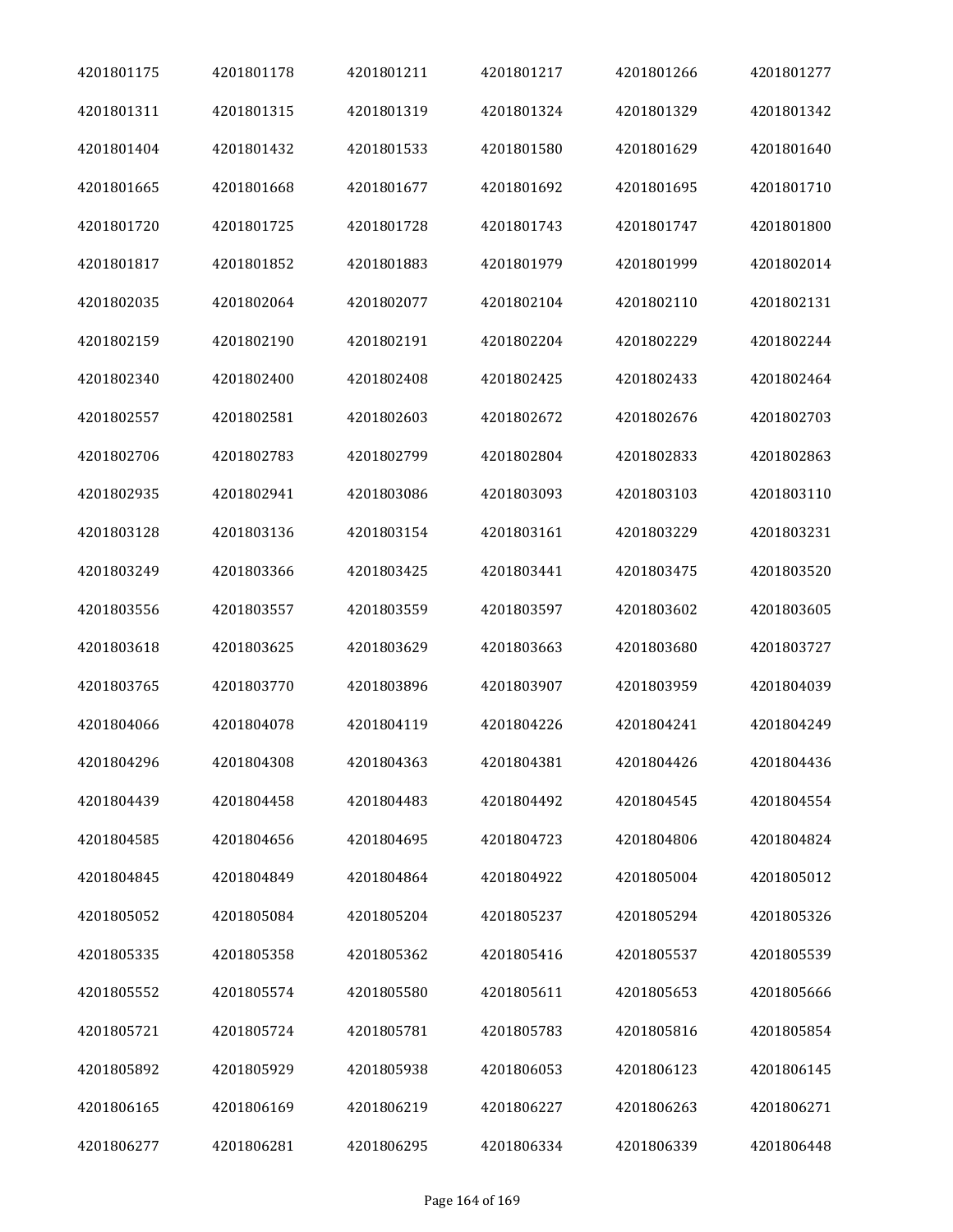| 4201806469 | 4201806472 | 4201806473 | 4201806506 | 4201806516 | 4201806600 |
|------------|------------|------------|------------|------------|------------|
| 4201806602 | 4201806667 | 4201806689 | 4201806716 | 4201806755 | 4201806836 |
| 4201806858 | 4201806905 | 4201806926 | 4201806936 | 4201806937 | 4201806968 |
| 4201806982 | 4201807037 | 4201807045 | 4201807142 | 4201807157 | 4201807175 |
| 4201807185 | 4201807192 | 4201807336 | 4201807374 | 4201807412 | 4201807435 |
| 4201807436 | 4201807467 | 4201807495 | 4201807516 | 4201807526 | 4201807620 |
| 4201807638 | 4201807667 | 4201807670 | 4201807688 | 4201807694 | 4201807727 |
| 4201807804 | 4201807853 | 4201807947 | 4201807967 | 4201807997 | 4201808037 |
| 4201808040 | 4201808041 | 4201808051 | 4201808070 | 4201808075 | 4201808125 |
| 4201808126 | 4201808178 | 4201808184 | 4201808189 | 4201808194 | 4201808195 |
| 4201808231 | 4201808306 | 4201808339 | 4201808355 | 4201808394 | 4201808407 |
| 4201808415 | 4201808442 | 4201808451 | 4201808563 | 4201808583 | 4201808660 |
| 4201808705 | 4201808717 | 4201808732 | 4201808760 | 4201808779 | 4201808780 |
| 4201808786 | 4201808808 | 4201808816 | 4201808837 | 4201808838 | 4201808845 |
| 4201808857 | 4201808861 | 4201808900 | 4201808973 | 4201809040 | 4201809079 |
| 4201809093 | 4201809103 | 4201809194 | 4201809207 | 4201809215 | 4201809216 |
| 4201809226 | 4201809227 | 4201809229 | 4201809265 | 4201809295 | 4201809327 |
| 4201809342 | 4201809348 | 4201809353 | 4201809374 | 4201809382 | 4201809408 |
| 4201809430 | 4201809472 | 4201809533 | 4201809540 | 4201809557 | 4201809566 |
| 4201809578 | 4201809632 | 4201809678 | 4201809690 | 4201809706 | 4201809723 |
| 4201809736 | 4201809745 | 4201809803 | 4201809835 | 4201809874 | 4201809886 |
| 4201809919 | 4201809920 | 4201809935 | 4201809967 | 4201809979 | 4201809984 |
| 4201809985 | 4201810008 | 4201810023 | 4201810034 | 4201810175 | 4201810198 |
| 4201810220 | 4201810241 | 4201810248 | 4201810249 | 4201810312 | 4201810335 |
| 4201810377 | 4201810395 | 4201810400 | 4201810407 | 4201810420 | 4201810422 |
| 4201810428 | 4201810460 | 4201810504 | 4201810509 | 4201810523 | 4201810619 |
| 4201810644 | 4201810653 | 4201810655 | 4201810679 | 4201810745 | 4201810749 |
| 4201810801 | 4201810803 | 4201810810 | 4201810812 | 4201810826 | 4201810830 |
| 4201810844 | 4201810856 | 4201810935 | 4201810940 | 4201810956 | 4201810994 |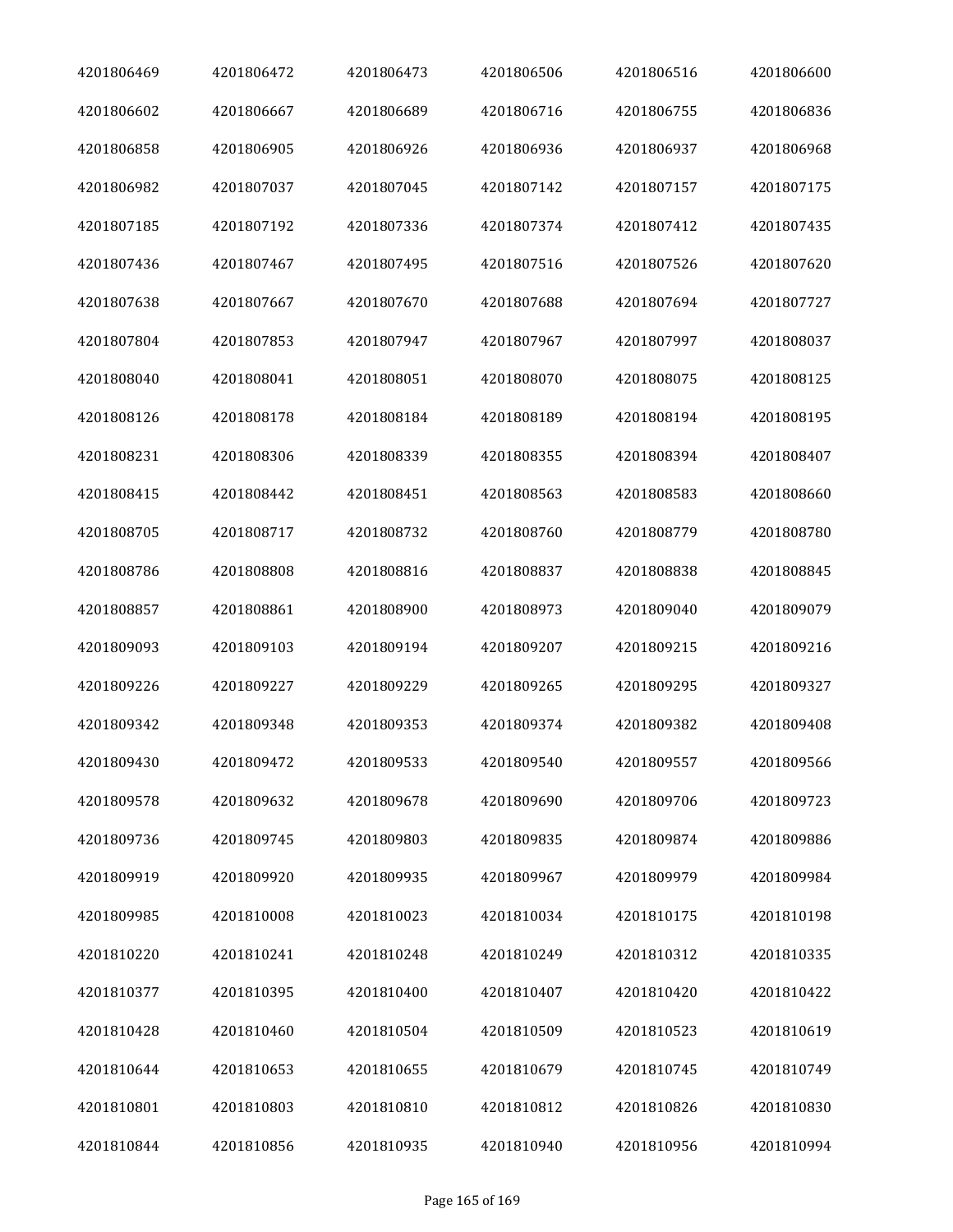| 4201811118 | 4201811150 | 4201811162 | 4201811224 | 4201811241 | 4201811247 |
|------------|------------|------------|------------|------------|------------|
| 4201811334 | 4201811343 | 4201811349 | 4201811354 | 4201811379 | 4201811382 |
| 4201811393 | 4201811405 | 4201811409 | 4201811423 | 4201811431 | 4201811462 |
| 4201811482 | 4201811507 | 4201811539 | 4201811569 | 4201811575 | 4201811589 |
| 4201811590 | 4201811608 | 4201811640 | 4201811665 | 4201811701 | 4201811730 |
| 4201811764 | 4201811801 | 4201811811 | 4201811839 | 4201811887 | 4201811911 |
| 4201811950 | 4201812048 | 4201812051 | 4201812086 | 4201812121 | 4201812133 |
| 4201812172 | 4201812217 | 4201812228 | 4201812249 | 4201812265 | 4201812280 |
| 4201812336 | 4201812337 | 4201812360 | 4201812383 | 4201812406 | 4201812478 |
| 4201812541 | 4201812548 | 4201812558 | 4201812584 | 4201812613 | 4201812647 |
| 4201812696 | 4201812705 | 4201812730 | 4201812732 | 4201812750 | 4201812790 |
| 4201812817 | 4201812863 | 4201812867 | 4201812935 | 4201812945 | 4201812963 |
| 4201813020 | 4201813023 | 4201813121 | 4201813134 | 4201813163 | 4201813222 |
| 4201813226 | 4201813252 | 4201813269 | 4201813309 | 4201813323 | 4201813404 |
| 4201813437 | 4201813439 | 4201813468 | 4201813488 | 4201813509 | 4201813526 |
| 4201813553 | 4201813557 | 4201813580 | 4201813616 | 4201813640 | 4201813699 |
| 4201813754 | 4201813755 | 4201813773 | 4201813802 | 4201813810 | 4201813812 |
| 4201813813 | 4201813841 | 4201813859 | 4201813876 | 4201813884 | 4201813917 |
| 4201813989 | 4201814056 | 4201814109 | 4201814116 | 4201814118 | 4201814134 |
| 4201814170 | 4201814188 | 4201814192 | 4201814211 | 4201814228 | 4201814233 |
| 4201814243 | 4201814261 | 4201814269 | 4201814296 | 4201814348 | 4201814362 |
| 4201814367 | 4201814415 | 4201814420 | 4201814481 | 4201814490 | 4201814515 |
| 4201814588 | 4201814608 | 4201814613 | 4201814641 | 4201814642 | 4201814668 |
| 4201814673 | 4201814752 | 4201814815 | 4201814828 | 4201814830 | 4201815006 |
| 4201815011 | 4201815048 | 4201815058 | 4201815066 | 4201815077 | 4201815082 |
| 4201815094 | 4201815112 | 4201815123 | 4201815192 | 4201815208 | 4201815316 |
| 4201815342 | 4201815366 | 4201815367 | 4201815372 | 4201815377 | 4201815387 |
| 4201815412 | 4201815422 | 4201815434 | 4201815444 | 4201815500 | 4201815537 |
| 4201815587 | 4201815604 | 4201815620 | 4201815637 | 4201815639 | 4201815653 |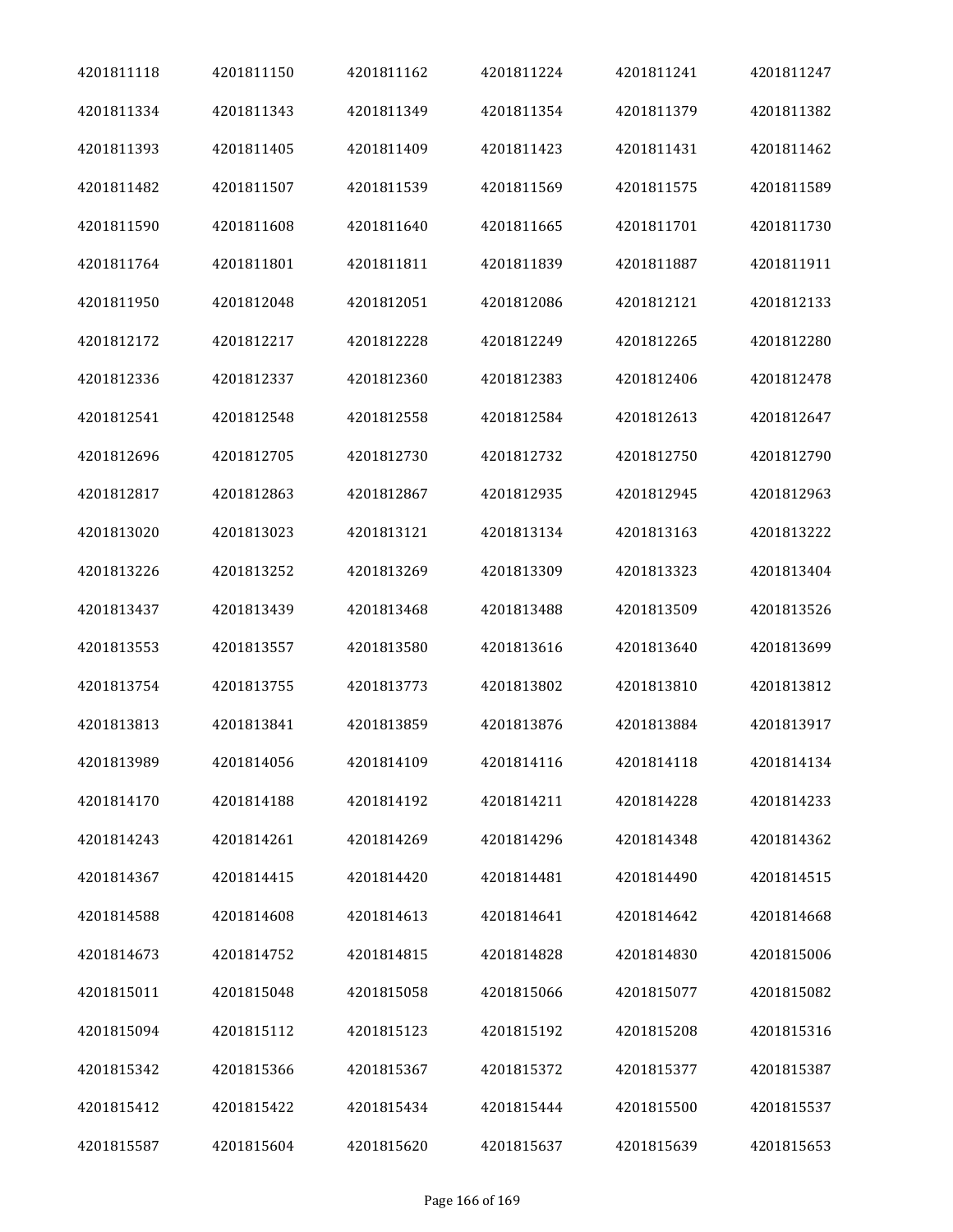| 4201815661 | 4201815666 | 4201815683 | 4201815687 | 4201815694 | 4201815727 |
|------------|------------|------------|------------|------------|------------|
| 4201815848 | 4201815908 | 4201815958 | 4201815977 | 4201816005 | 4201816022 |
| 4201816023 | 4201816029 | 4201816047 | 4201816052 | 4201816075 | 4201816098 |
| 4201816100 | 4201816104 | 4201816121 | 4201816177 | 4201816211 | 4201816213 |
| 4201816220 | 4201816231 | 4201816236 | 4201816245 | 4201816257 | 4201816264 |
| 4201816274 | 4201816278 | 4201816303 | 4201816311 | 4201816347 | 4201816361 |
| 4201816363 | 4201816394 | 4201816412 | 4201816451 | 4201816504 | 4201816512 |
| 4201816538 | 4201816556 | 4201816589 | 4201816609 | 4201816613 | 4201816618 |
| 4201816687 | 4201816717 | 4201816725 | 4201816729 | 4201816754 | 4201816757 |
| 4201816766 | 4201816780 | 4201816822 | 4201816847 | 4201816990 | 4201817068 |
| 4201817069 | 4201817166 | 4201817177 | 4201817197 | 4201817210 | 4201817248 |
| 4201817345 | 4201817386 | 4201817396 | 4201817431 | 4201817494 | 4201817495 |
| 4201817498 | 4201817499 | 4201817520 | 4201817538 | 4201817546 | 4201817549 |
| 4201817562 | 4201817565 | 4201817621 | 4201817646 | 4201817664 | 4201817699 |
| 4201817745 | 4201817746 | 4201817756 | 4201817777 | 4201817807 | 4201817812 |
| 4201817882 | 4201817891 | 4201817928 | 4201817950 | 4201817986 | 4201817987 |
| 4201817995 | 4201818001 | 4201818039 | 4201818113 | 4201818151 | 4201818152 |
| 4201818184 | 4201818203 | 4201818257 | 4201818314 | 4201818344 | 4201818350 |
| 4201818379 | 4201818426 | 4201818438 | 4201818448 | 4201818453 | 4201818467 |
| 4201818506 | 4201818512 | 4201818618 | 4201818635 | 4201818647 | 4201818674 |
| 4201818862 | 4201818879 | 4201818893 | 4201818912 | 4201818917 | 4201818924 |
| 4201818942 | 4201818947 | 4201819001 | 4201819006 | 4201819008 | 4201819033 |
| 4201819043 | 4201819074 | 4201819085 | 4201819095 | 4201819129 | 4201819140 |
| 4201819212 | 4201819244 | 4201819255 | 4201819257 | 4201819281 | 4201819289 |
| 4201819306 | 4201819328 | 4201819329 | 4201819341 | 4201819432 | 4201819451 |
| 4201819478 | 4201819485 | 4201819497 | 4201819586 | 4201819606 | 4201819608 |
| 4201819636 | 4201819646 | 4201819663 | 4201819691 | 4201819716 | 4201819783 |
| 4201819790 | 4201819808 | 4201819846 | 4201819852 | 4201819878 | 4201819919 |
| 4201819982 | 4201820092 | 4201820097 | 4201820103 | 4201820124 | 4201820136 |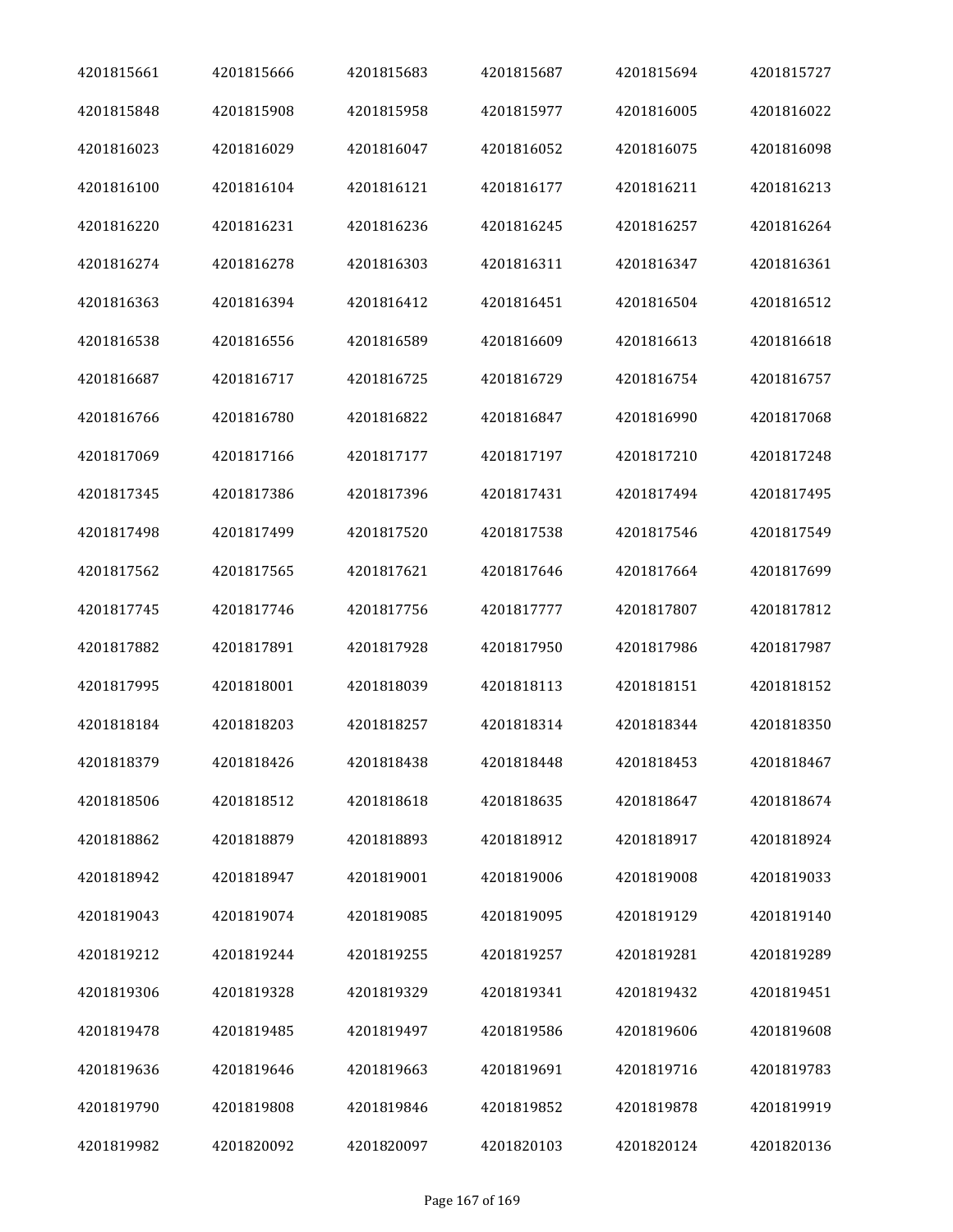| 4201820154 | 4201820160 | 4201820209 | 4201820273 | 4201820300 | 4201820433 |
|------------|------------|------------|------------|------------|------------|
| 4201820446 | 4201820505 | 4201820523 | 4201820534 | 4201820545 | 4201820560 |
| 4201820573 | 4201820591 | 4201820648 | 4201820686 | 4201820690 | 4201820696 |
| 4201820709 | 4201820746 | 4201820802 | 4201820837 | 4201820853 | 4201820873 |
| 4201820874 | 4201820896 | 4201820899 | 4201820974 | 4201820994 | 4201821027 |
| 4201821031 | 4201821056 | 4201821066 | 4201821081 | 4201821089 | 4201821154 |
| 4201821170 | 4201821213 | 4201821223 | 4201821226 | 4201821241 | 4201821245 |
| 4201821261 | 4201821265 | 4201821288 | 4201821330 | 4201821417 | 4201821464 |
| 4201821479 | 4201821527 | 4201821547 | 4201821566 | 4201821582 | 4201821608 |
| 4201821648 | 4201821653 | 4201821663 | 4201821667 | 4201821683 | 4201821684 |
| 4201821856 | 4201821895 | 4201821901 | 4201821913 | 4201821919 | 4201821950 |
| 4201821977 | 4201822049 | 4201822050 | 4201822083 | 4201822086 | 4201822114 |
| 4201822120 | 4201822146 | 4201822190 | 4201822191 | 4201822236 | 4201822251 |
| 4201822259 | 4201822304 | 4201822311 | 4201822316 | 4201822335 | 4201822348 |
| 4201822433 | 4201822450 | 4201822557 | 4201822579 | 4201822625 | 4201822633 |
| 4201822697 | 4201822728 | 4201822786 | 4201822800 | 4201822821 | 4201822832 |
| 4201822853 | 4201822866 | 4201822911 | 4201822925 | 4201822970 | 4201823000 |
| 4201823071 | 4201823073 | 4201823090 | 4201823106 | 4201823145 | 4201823146 |
| 4201823154 | 4201823236 | 4201823241 | 4201823261 | 4201823278 | 4201823325 |
| 4201823326 | 4201823329 | 4201823334 | 4201823440 | 4201823481 | 4201823526 |
| 4201823540 | 4201823553 | 4201823562 | 4201823588 | 4201823609 | 4201823622 |
| 4201823630 | 4201823632 | 4201823669 | 4201823703 | 4201823718 | 4201823742 |
| 4201823760 | 4201823789 | 4201823810 | 4201823822 | 4201823829 | 4201823831 |
| 4201823878 | 4201823991 | 4201823996 | 4201823999 | 4201824017 | 4201824027 |
| 4201824081 | 4201824084 | 4201824094 | 4201824112 | 4201824116 | 4201824207 |
| 4201824241 | 4201824318 | 4201824322 | 4201824342 | 4201824385 | 4201824448 |
| 4201824459 | 4201824462 | 4201824464 | 4201824498 | 4201824501 | 4201824506 |
| 4201824518 | 4201824617 | 4201824636 | 4201824650 | 4201824687 | 4201824759 |
| 4201824784 | 4201824788 | 4201824790 | 4201824813 | 4201824814 | 4201824815 |